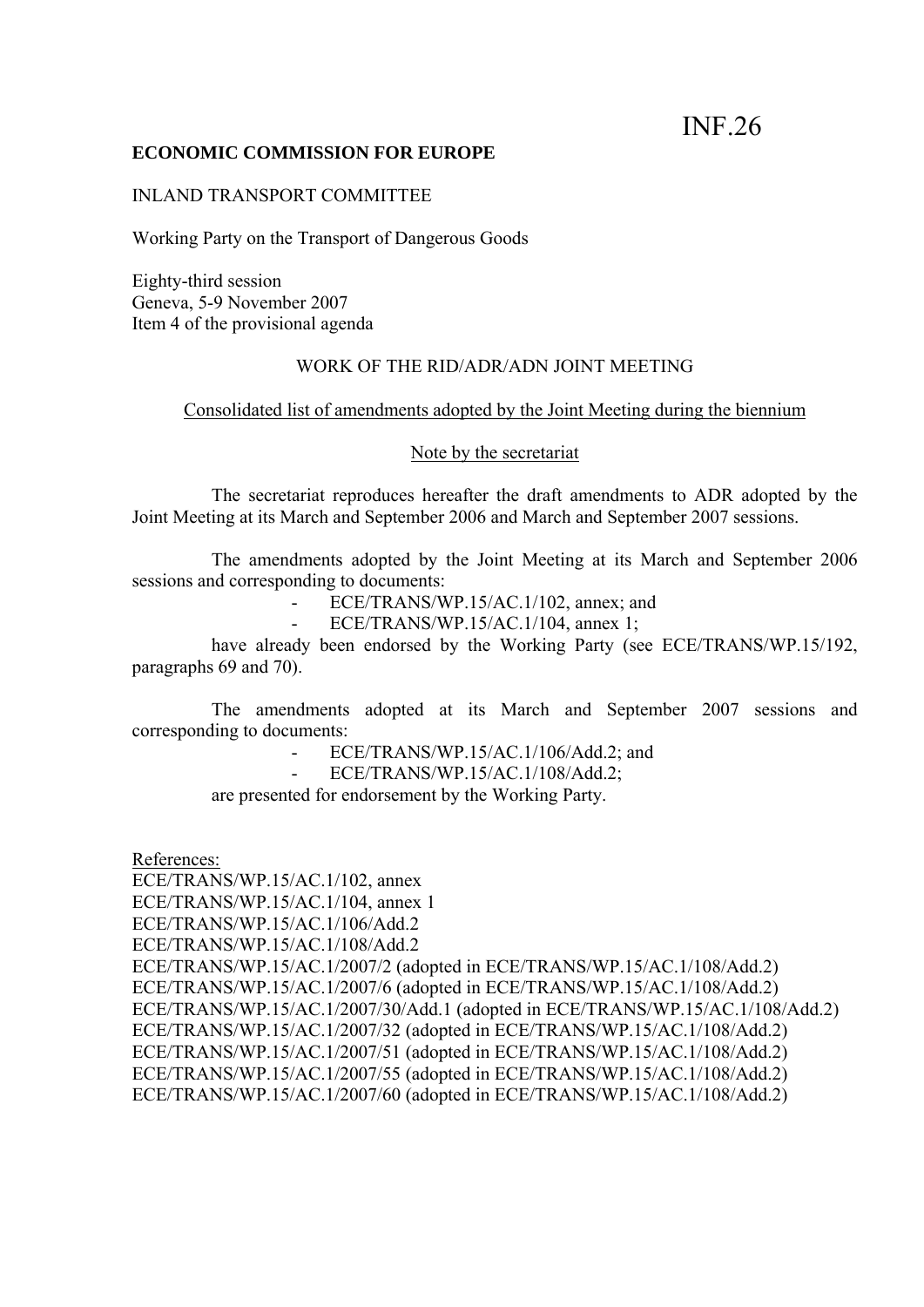## **PART 1**

#### **Chapter 1.1**

1.1.3.1 (a) Add a new second sentence to read as follows:

"When these goods are flammable liquids carried in refillable receptacles filled by, or for, a private individual, the total quantity shall not exceed 60 litres per receptacle (ADR only:) and 240 litres per transport unit.".

*(Ref. Doc.: ECE/TRANS/WP.15/AC.1/108/Add.2)* 

1.1.3.2 (c) Amend the first sentence to read as follows: "gases of Groups A and O (according to 2.2.2.1), if the pressure of the gas in the receptacle or tank at a temperature of 20 °C does not exceed 200 kPa (2 bar) and if the gas is not a liquefied or a refrigerated liquefied gas .".

*(Ref. Doc.: ECE/TRANS/WP.15/AC.1/2007/30/Add.1 + ECE/TRANS/WP.15/AC.1/108/Add.2)* 

1.1.3.4 In the heading, replace "in limited quantities" with "in limited or excepted quantities".

*(Ref. Doc.: ECE/TRANS/WP.15/AC.1/2007/30/Add.1 + ECE/TRANS/WP.15/AC.1/108/Add.2)* 

1.1.3.4.2 Delete "packed in limited quantities". *(Ref. Doc.: ECE/TRANS/WP.15/AC.1/108/Add.2)* 

1.1.3.4.3 Insert a new paragraph  $1.1.\overline{3.4.3}$  to read as follows:

"1.1.3.4.3 Certain dangerous goods may be subject to exemptions provided that the conditions of Chapter 3.5 are met.<sup>7</sup>.

- *(Ref. Doc.: ECE/TRANS/WP.15/AC.1/2007/30/Add.1 + ECE/TRANS/WP.15/AC.1/108/Add.2)*
- 1.1.3.6.3 In the table, for **Transport category** 3, insert a new line in column (2) to read as follows: "Class 4.3: UN No. 3476".

 For Transport category 3, in column (2), for Class 8, replace "and 3028" with ", 3028 and 3477".

*(Ref. Doc.: ECE/TRANS/WP.15/AC.1/2007/30/Add.1 + ECE/TRANS/WP.15/AC.1/108/Add.2)* 

1.1.3.6.3 Amend the first indent after the table to read as follows:

"- for articles, gross mass in kilograms (for articles of Class 1, net mass in kg of the explosive substance; for dangerous goods in machinery and equipment specified in RID/in this Annex, the total quantity of dangerous goods contained therein in kilograms or litres as appropriate);".

*(Ref. Doc.: ECE/TRANS/WP.15/AC.1/108/Add.2)* 

1.1.3.7 Add a new sub-section to read as follows: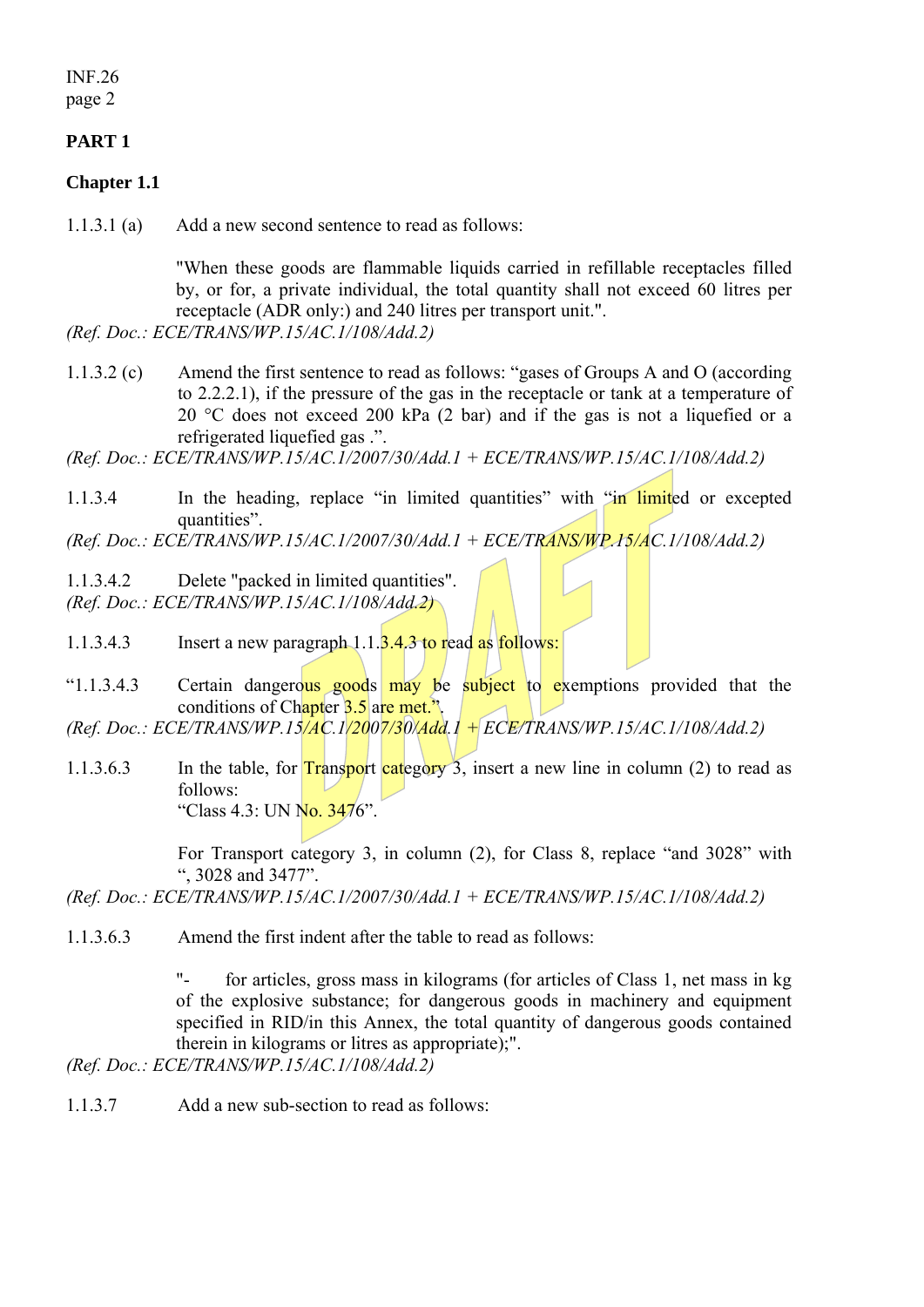#### "**1.1.3.7** *Exemptions related to the carriage of lithium batteries*

The provisions laid down in RID/ADR do not apply to:

- (a) Lithium batteries installed in a means of transport/vehicle, performing a transport operation and destined for its propulsion or for the operation of any of its equipment;
- (b) Lithium batteries contained in equipment for the operation of this equipment used or intended for use during carriage (e.g. a laptop).".

*(Ref. Doc.: ECE/TRANS/WP.15/AC.1/108/Add.2)* 

#### **Chapter 1.2**

1.2.1 In the definition of "*Container*":

Add a new fifth indent to read as follows:

"- having an internal volume of not less than  $1 \text{ m}^3$ , except for containers for the carriage of radioactive material.".

Before "A swap body", delete "(see also *"Closed container", "Large container", "Open container", "Sheeted container"* and *"Small container*")" and add a new paragraph to read "In addition:" followed by the existing definitions of "*Small container*", "*Large container*", "*Closed container*", "*Open container*" and "*Sheeted container*".

At the places where the definitions of "*Open container*", "*Closed container*", "*Large container*", "*Sheeted container*" and "*Small container*" **currently appear, add** a reference to the definition of "*Container*" as follows:

"*Open container*"/"*Closed container*"/"*Large container*"/"*Sheeted container*"/"*Small container*", see "*Container*".

In the Note after the definition add "Nevertheless, a container may be used as a packaging for the carriage of radioactive material."

*(Ref. Doc.: ECE/TRANS/WP.15/AC.1/2007/30/Add.1 + ECE/TRANS/WP.15/AC.1/108/Add.2)* 

Amend the definition of "*Small container*" to read as follows:

 "Small container means a container which has either any overall outer dimension (length, width or height) less than 1.5 m, or an internal volume of not more than  $3 \text{ m}^3$ .".

*(Ref. Doc.: ECE/TRANS/WP.15/AC.1/2007/30/Add.1 + ECE/TRANS/WP.15/AC.1/108/Add.2)* 

In the definition of "Large container", amend (a) to read as follows:

 "(a) a container which does not meet the definition of a small container;". *(Ref. Doc.: ECE/TRANS/WP.15/AC.1/108/Add.2)*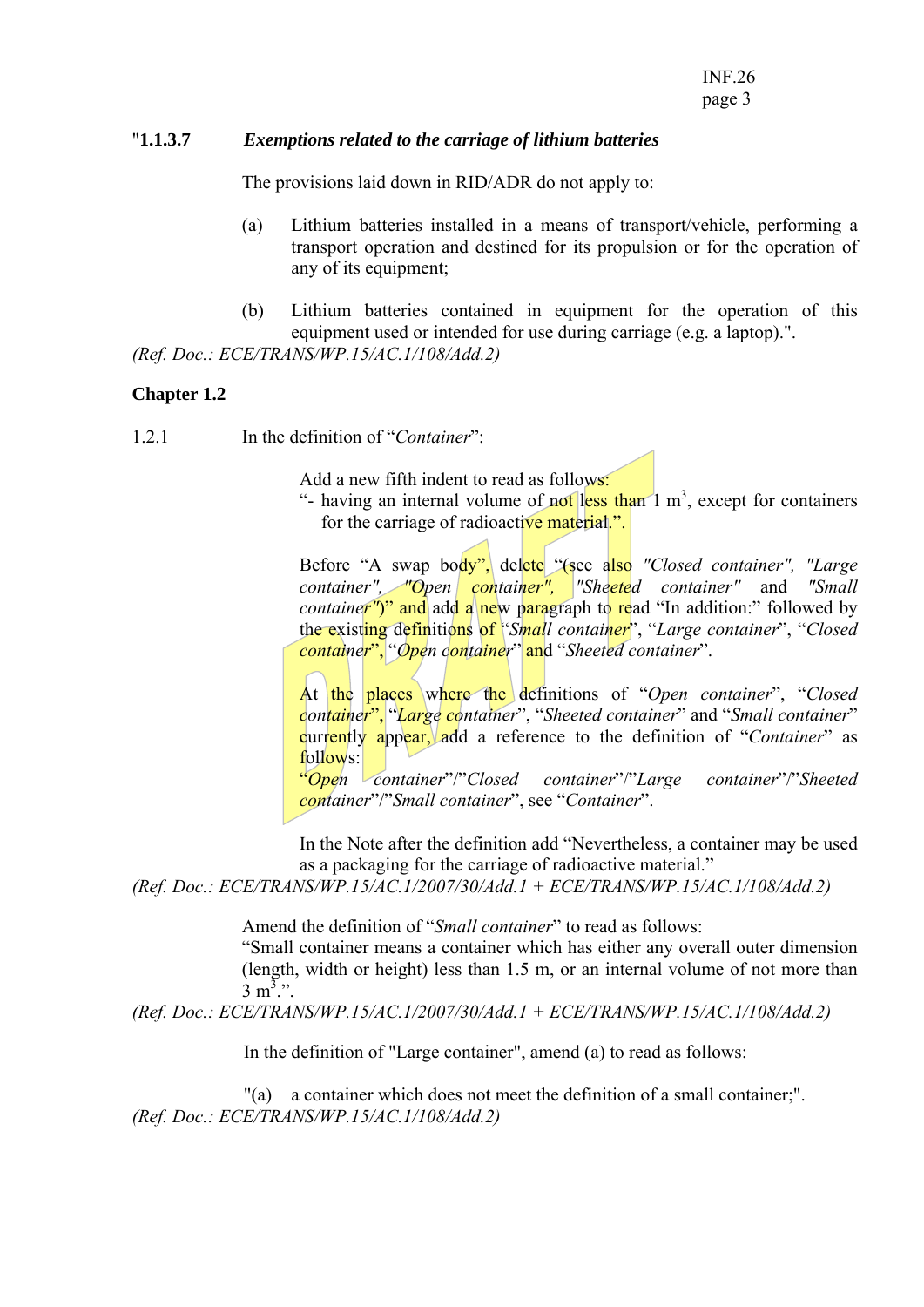> Delete the note after the definitions of "*Package*", "*Packaging*", "*Large container*" and "*Small container*".

*(Ref. Doc.: ECE/TRANS/WP.15/AC.1/2007/30/Add.1 + ECE/TRANS/WP.15/AC.1/108/Add.2)* 

In the definition of "*Packaging*", amend the text before the parenthesis to read as follows:

"*Packaging* means one or more receptacles and any other components or materials necessary for the receptacles to perform their containment and other safety functions.".

*(Ref. Doc.: ECE/TRANS/WP.15/AC.1/2007/30/Add.1 + ECE/TRANS/WP.15/AC.1/108/Add.2)* 

 In the definition of *"Composite IBC with plastics inner receptacle"*, in the Note, insert "*material*" after "*Plastics*" and delete ", etc".

*(Ref. Doc.: ECE/TRANS/WP.15/AC.1/2007/30/Add.1 + ECE/TRANS/WP.15/AC.1/108/Add.2)* 

In the definition for "maximum working pressure", Note 2, replace "6.2.1.3.3.5" with "6.2.1.3.6.5"

*(Ref. Doc.: ECE/TRANS/WP.15/AC.1/106/Add.2)* 

In the definition for "aerosol or aerosol dispenser", replace " $6.2$ .<sup>4"</sup> with: " $6.2.6$ ". *(Ref. Doc.: ECE/TRANS/WP.15/AC.1/106/Add.2)* 

Insert the following new definitions in alphabetical order:

"*ADN* means the European agreement concerning the international carriage of dangerous goods by inland waterways.".

*(Ref. Doc.: ECE/TRANS/WP.15/AC.1/108/Add.2)* 

"*Animal material* means animal carcasses, animal body parts, or animal foodstuffs;"

*(Ref. Doc.: ECE/TRANS/WP.15/AC.1/2007/30/Add.1 + ECE/TRANS/WP.15/AC.1/108/Add.2)* 

"*Applicant* means, in the case of conformity assessment, the manufacturer or its authorised representative in a Member State / Contracting Party. In the case of periodic testing and exceptional checks, *"applicant"* means the testing facility, the operator or their authorised representative in a Member State / Contracting Party;

*NOTE: Exceptionally a third party (for instance an operator in accordance with the definition of 1.2.1) may apply for the conformity assessment." (Ref. Doc.: ECE/TRANS/WP.15/AC.1/106/Add.2)* 

"*Approval* 

*Multilateral approval*, for the carriage of Class 7 material, means approval by the relevant competent authority of the country of origin of the design or shipment, as applicable, and by the competent authority of each country through or into which the consignment is to be carried. The term "through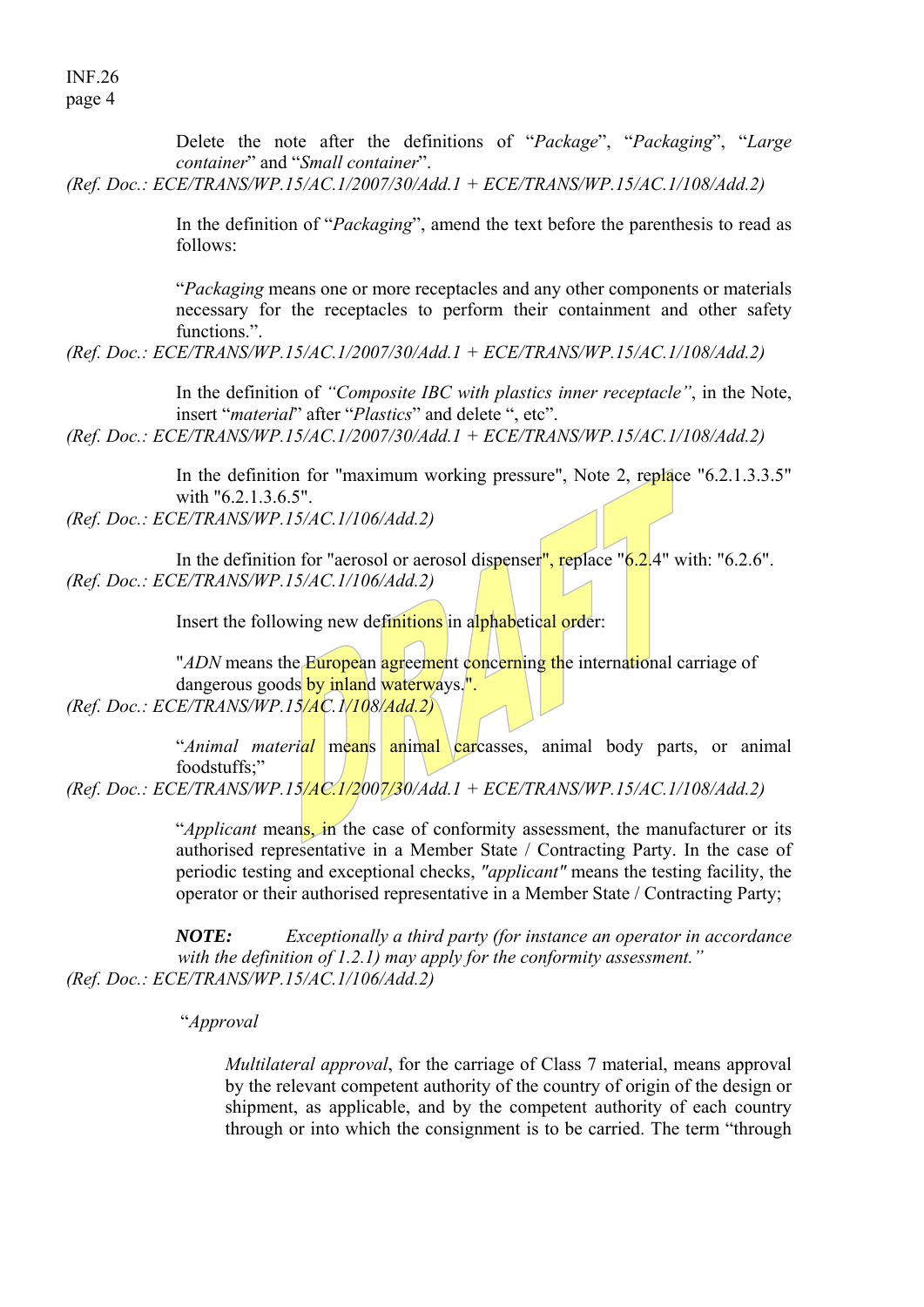or into" specifically excludes "over", i.e. the approval and notification requirements shall not apply to a country over which radioactive material is carried in an aircraft, provided that there is no scheduled stop in that country;

*Unilateral approval,* for the carriage of Class 7 material, means an approval of a design which is required to be given by the competent authority of the country of origin of the design only. If the country of origin is not a Contracting Party to ADR, the approval shall require validation by the competent authority of the first Contracting Party to ADR reached by the consignment (see  $6.4.22.6$ );"

*(Ref. Doc.: ECE/TRANS/WP.15/AC.1/2007/30/Add.1 + ECE/TRANS/WP.15/AC.1/108/Add.2)* 

"*Confinement system,* for the carriage of Class 7 material, means the assembly of fissile material and packaging components specified by the designer and agreed to by the competent authority as intended to preserve criticality safety;"

*(Ref. Doc.: ECE/TRANS/WP.15/AC.1/2007/30/Add.1 + ECE/TRANS/WP.15/AC.1/108/Add.2)* 

*"Conformity Assessment* means the process of verifying the conformity of a product according to the provisions of sections  $1,8.6$  and 1.8.7 related to type approval, supervision of manufacture and initial inspection and testing;"

*(Ref. Doc.: ECE/TRANS/WP.15/AC.1/106/Add.2)* 

"*Containment system,* for the carriage of Class 7 material, means the assembly of components of the packaging specified by the designer as intended to retain the radioactive material during carriage;"

*(Ref. Doc.: ECE/TRANS/WP.15/AC.1/2007/30/Add.1 + ECE/TRANS/WP.15/AC.1/108/Add.2)* 

"*Criticality safety index (CSI) assigned to a package, overpack or container containing fissile material,* for the carriage of Class 7 material, means a number which is used to provide control over the accumulation of packages, overpacks or containers containing fissile material;"

*The acronym "CSI" used in the English version should not be translated and should appear unchanged in all linguistic versions. In the definition of 1.2.1, the acronym should appear after the corresponding term in alphabetical order, with an associated footnote reading as follows: "The acronym "CSI" stands for the English term "Criticality Safety Index".".* 

*(Ref. Doc.: ECE/TRANS/WP.15/AC.1/2007/30/Add.1 + ECE/TRANS/WP.15/AC.1/108/Add.2)* 

"*Design,* for the carriage of Class 7 material, means the description of special form radioactive material, low dispersible radioactive material, package or packaging which enables such an item to be fully identified. The description may include specifications, engineering drawings, reports demonstrating compliance with regulatory requirements, and other relevant documentation;"

*(Ref. Doc.: ECE/TRANS/WP.15/AC.1/2007/30/Add.1 + ECE/TRANS/WP.15/AC.1/108/Add.2)*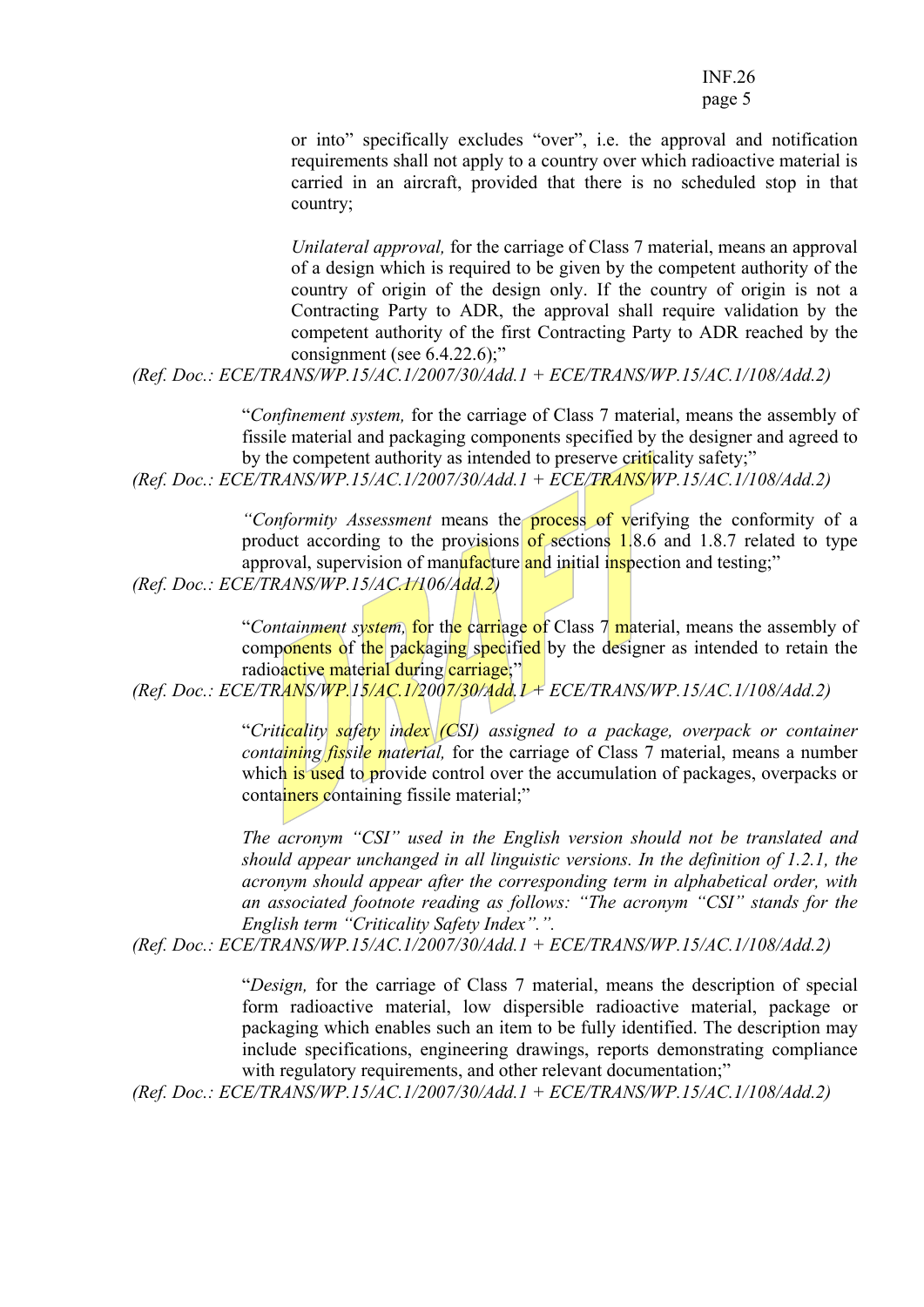"*Exclusive use,* for the carriage of Class 7 material, means the sole use, by a single consignor, of a wagon/vehicle/conveyance or of a large container, in respect of which all initial, intermediate and final loading and unloading is carried out in accordance with the directions of the consignor or consignee;"

*Consequential amendment:* 

*In the note after the definition of "Full load", delete ", see 2.2.7.2". (Ref. Doc.: ECE/TRANS/WP.15/AC.1/2007/30/Add.1 + ECE/TRANS/WP.15/AC.1/108/Add.2)* 

> "*Maximum normal operating pressure,* for the carriage of Class 7 material, means the maximum pressure above atmospheric pressure at mean sea-level that would develop in the containment system in a period of one year under the conditions of temperature and solar radiation corresponding to environmental conditions in the absence of venting, external cooling by an ancillary system, or operational controls during carriage;"

*(Ref. Doc.: ECE/TRANS/WP.15/AC.1/2007/30/Add.1 + ECE/TRANS/WP.15/AC.1/108/Add.2)* 

"*Radiation level,* for the carriage of Class 7 material, means the corresponding dose rate expressed in millisieverts per hour;"

*(Ref. Doc.: ECE/TRANS/WP.15/AC.1/2007/30/Add.1 + ECE/TRANS/WP.15/AC.1/108/Add.2)* 

"*Radioactive contents,* for the carriage of Class 7 material, mean the radioactive material together with any contaminated or activated solids, liquids, and gases within the packaging;"

*(Ref. Doc.: ECE/TRANS/WP.15/AC.1/2007/30/Add.1 + ECE/TRANS/WP.15/AC.1/108/Add.2)* 

"*Transport index (TI) assigned to a package, overpack or container, or to unpackaged LSA-I or SCO-I*, for the carriage of Class 7 material, means a number which is used to **provide control over radiation** exposure;".

*The acronym* "*TI*" used in the English version should not be translated and *should appear unchanged in all linguistic versions. In the definition of 1.2.1, the acronym should appear after the corresponding term in alphabetical order, with an associated footnote reading as follows: "The acronym "TI" stands for the English term "Transport Index".".* 

*(Ref. Doc.: ECE/TRANS/WP.15/AC.1/2007/30/Add.1 + ECE/TRANS/WP.15/AC.1/108/Add.2)* 

#### **Chapter 1.3**

1.3.1 Add a new Note 3 to read as follows:

 "*NOTE 3: For training with regard to Class 7, see also 1.7.2.7.*". *(Ref. Doc.: ECE/TRANS/WP.15/AC.1/2007/30/Add.1 + ECE/TRANS/WP.15/AC.1/108/Add.2)* 

Add a new Note 4 to read as follows:

"*NOTE 4: The training shall be effected before taking on responsibilities concerning the carriage of dangerous goods.*".

*(Ref. Doc.: ECE/TRANS/WP.15/AC.1/108/Add.2)*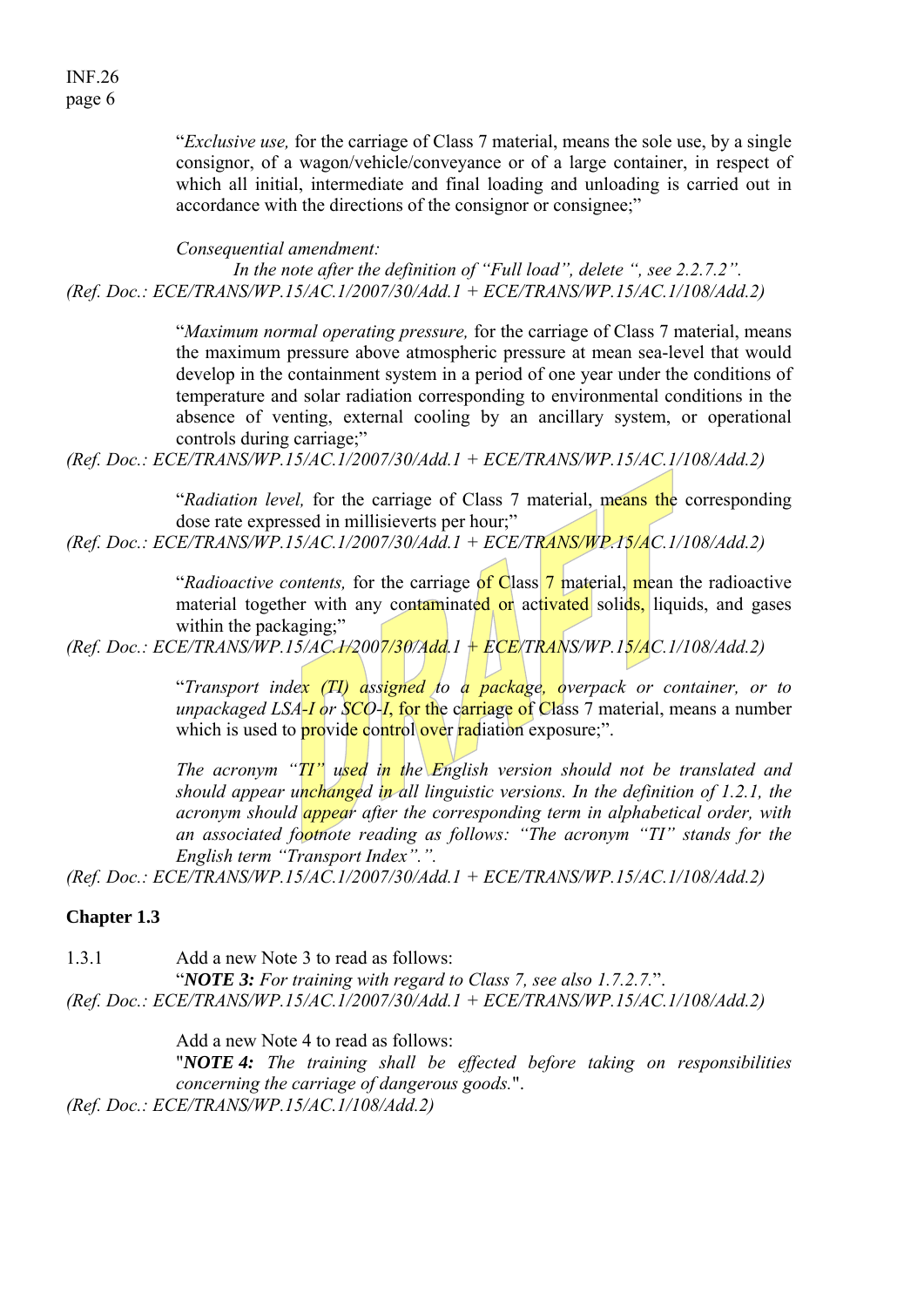1.3.2.4 Delete. *(Ref. Doc.: ECE/TRANS/WP.15/AC.1/2007/30/Add.1 + ECE/TRANS/WP.15/AC.1/108/Add.2)* 

# **Chapter 1.4**

1.4.2.2.1 (d) Add a new note at the end to read as follows: "*NOTE: Tanks, battery-vehicles and MEGCs may however be carried after the expiry of this date under the conditions of 4.1.6.10 (in the case of battery-vehicles and MEGCs containing pressure receptacles as elements), 4.2.4.4, 4.3.2.4.4, 6.7.2.19.6, 6.7.3.15.6 or 6.7.4.14.6.*".

*(Ref. Doc.: ECE/TRANS/WP.15/AC.1/104, annex + ECE/TRANS/WP.15/AC.1/108/Add.2)* 

#### **Chapter 1.6**

1

1.6.1 Add the following new transitional measures:

- "1.6.1.13 Plates in accordance with the provisions of  $\frac{5.3.2.2.1 \text{ and } 5.3.2.2.2 \text{ applicable until}}{5.3.2.2.2}$ 31 December 2008 may be used until 31 December 2009.
- *(Ref. Doc.: ECE/TRANS/WP.15/AC.1/106/Add.2)*
- 1.6.1.14 IBCs manufactured before  $1/$ **January 2011 in accordance** with the requirements in force up to 31 December  $2010$  and conforming to a design type which has not passed the vibration test of  $6.5.6.13$  may still be used.
- *(Ref. Doc.: ECE/TRANS/WP.15/AC.1/2007/30/Add.1 + ECE/TRANS/WP.15/AC.1/108/Add.2)*
- 1.6.1.15 IBCs **manufactured, remanufactured or** repaired before 1 January 2011 need not be marked with the maximum permitted stacking load in accordance with 6.5.2.2.2. Such IBCs, not marked in accordance with  $6.5.2.2.2$ , may still be used after  $31$  December 2010 but must be marked in accordance with 6.5.2.2.2 if they are remanufactured or repaired after that date.

*(Ref. Doc.: ECE/TRANS/WP.15/AC.1/108/Add.2)* 

1.6.1.16 Animal material affected by pathogens included in Category B, other than those which would be assigned to Category A if they were in culture (see 2.2.62.1.12.2), may be carried in accordance with provisions determined by the competent authority until 31 December 2014.<sup>1</sup>

*(Ref. Doc.: ECE/TRANS/WP.15/AC.1/2007/30/Add.1 + ECE/TRANS/WP.15/AC.1/108/Add.2)* 

1.6.1.17 Substances of classes 1 to 9 other than those assigned to UN Nos. 3077 or 3082 to which the classification criteria of 2.2.9.1.10 have not been applied and which are not marked in accordance with 5.2.1.8 and 5.3.6 may still be carried until 31 December 2010 without application of the provisions concerning the carriage of environmentally hazardous substances.

<sup>1</sup> *Regulations for dead infected animals are contained e.g. in Regulation (EC) No. 1774/2002 of the European Parliament and of the Council of 3 October 2002 laying down health rules concerning animal by-products not intended for human consumption (Official Journal of the European Communities, No. L 273 of 10.10.2002, p. 1).*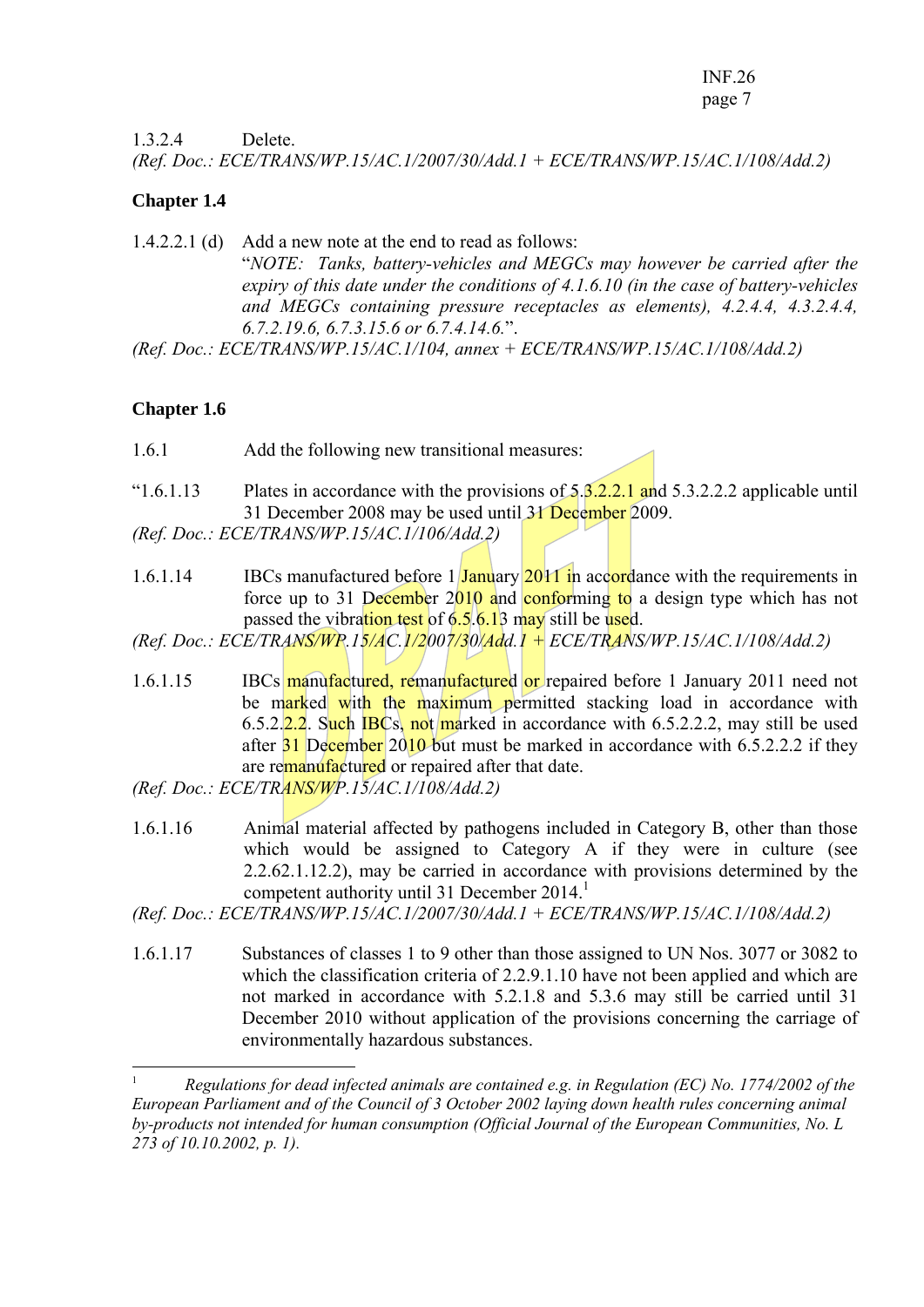*(Ref. Doc.: ECE/TRANS/WP.15/AC.1/108/Add.2)* 

1.6.1.18 The provisions of sections 3.4.9 to 3.4.12 need only be applied as from 1 January 2011.".

*(Ref. Doc.: ECE/TRANS/WP.15/AC.1/108/Add.2)* 

1.6.2 Amend the heading to read: "Pressure receptacles and receptacles for class 2". *(Ref. Doc.: ECE/TRANS/WP.15/AC.1/104, annex)* 

1.6.2.4 Replace "6.2.3" with "6.2.5".

*(Ref. Doc.: ECE/TRANS/WP.15/AC.1/106/Add.2)* 

1.6.2.5 Replace "and no longer listed in 6.2.2 or 6.2.5" with "(see 6.2.4) according to the provisions of ADR which were applicable at that time".

*(Ref. Doc.: ECE/TRANS/WP.15/AC.1/106/Add.2 + ECE/TRANS/WP.15/AC.1/108/Add.2)* 

- 1.6.2.6 Add a new transitional measure to read as follows:
- "1.6.2.6 Pressure receptacles for substances other than those of class 2, built before 1 July 2009 in accordance with the requirements of 4.1.4.4 in force up to 31 December 2008, but which do not conform to the requirements of 4.1.3.6 applicable as from 1 January 2009, may continue to be used provided that the requirements of 4.1.4.4 in force up to  $31$  December 2008 are complied with."

*(Ref. Doc.: ECE/TRANS/WP.15/AC.1/104, annex)* 

- 1.6.3.31 Amend to read as follows:
- "1.6.3.31 Fixed tanks (tank-vehicles) snd demountable tanks designed and constructed in accordance with a technical code which was recognized at the time of their construction according to the provisions of 6.8.2.7 which were applicable at that time may still be used.".

*(Ref. Doc.: ECE/TRANS/WP.15/AC.1/2007/55 + ECE/TRANS/WP.15/AC.1/108/Add.2)* 

- 1.6.3 Add new 1.6.3.3<sup>3</sup> and 1.6.3.34 to read as follows:
- "1.6.3.33 When the shell of a tank-wagon/fixed tank (tank-vehicle) or demountable tank was already divided by partitions or surge plates into sections of not more than 7 500 litres capacity before 1 January 2009, the capacity of the shell need not be supplemented with the symbol "S" in the particulars required by 6.8.2.5.1 until the next periodic inspection according to 6.8.2.4.2 is performed.".
- *(Ref. Doc.: ECE/TRANS/WP.15/AC.1/108/Add.2)*
- "1.6.3.34 Notwithstanding the provisions of 4.3.2.2.4, tank-wagons/fixed tanks (tankvehicles) and demountable tanks intended for the carriage of liquefied gases or refrigerated liquefied gases, which meet the applicable construction requirements of RID/ADR but which were divided, before 1 July 2009, by partitions or surge plates into sections of more than 7 500 litres capacity may still be filled to more than 20% and less than 80% of their capacity.".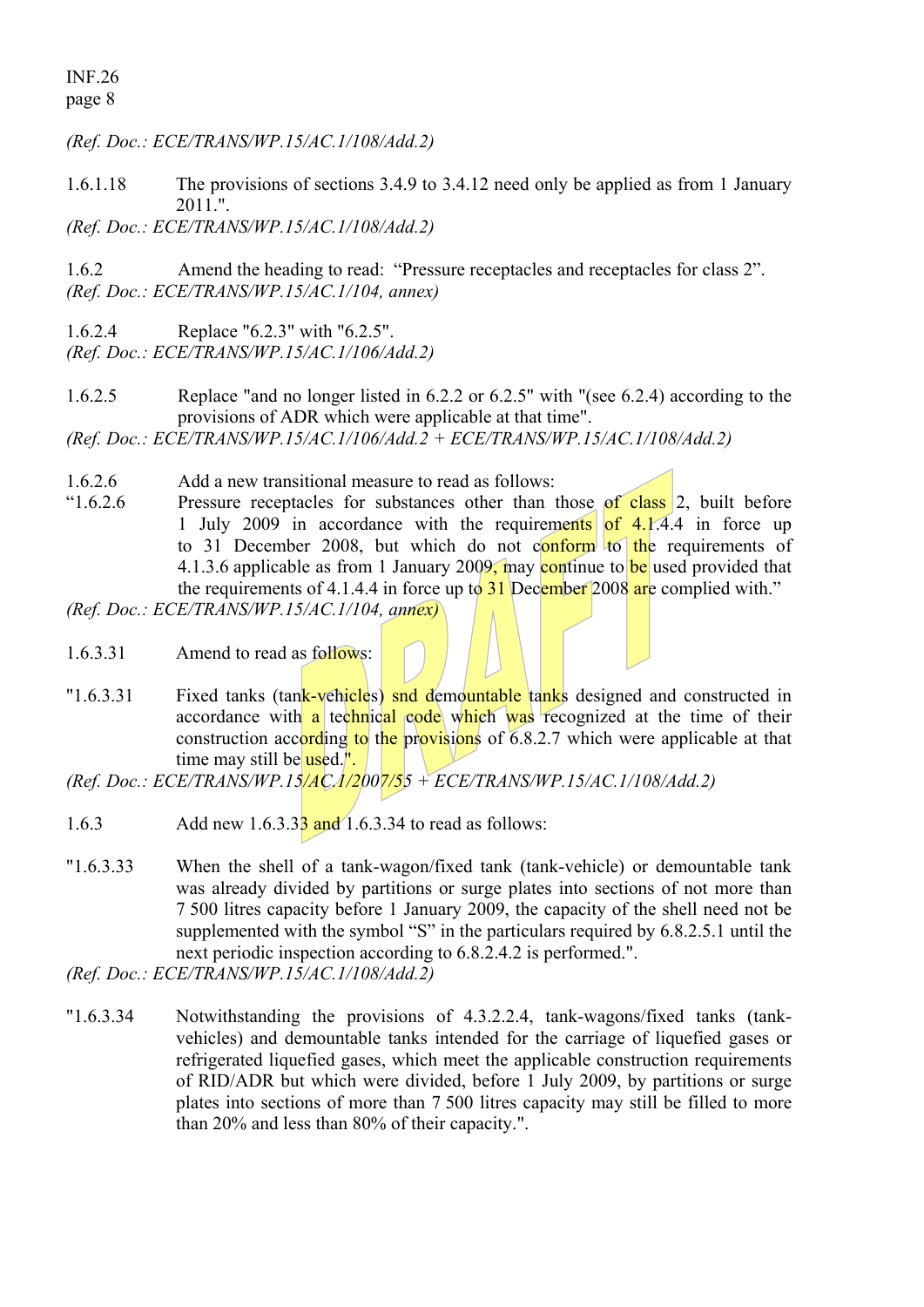*(Ref. Doc.: ECE/TRANS/WP.15/AC.1/108/Add.2)* 

1.6.4.9 Amend 1.6.4.9 to read as follows:

"1.6.4.9 Tank-containers and MEGCs designed and constructed in accordance with a technical code which was recognized at the time of their construction according to the provisions of 6.8.2.7 which were applicable at that time may still be used.". *(Ref. Doc.: ECE/TRANS/WP.15/AC.1/2007/55 + ECE/TRANS/WP.15/AC.1/108/Add.2)* 

- 1.6.4 Add the following new transitional measures:
- "1.6.4.31 For substances where TP35 is assigned in column (11) of Table A of Chapter 3.2, portable tank instruction T14 prescribed in ADR applicable up to 31 December 2008 may continue to be applied until 31 December 2014.".

*(Ref. Doc.: ECE/TRANS/WP.15/AC.1/2007/30/Add.1 + ECE/TRANS/WP.15/AC.1/108/Add.2)* 

1.6.4.32 When the shell of a tank-container was already divided by partitions or surge plates into sections of not more than 7 500 litres capacity before 1 January 2009, the capacity of the shell need not be supplemented with the symbol "S" in the particulars required by 6.8.2.5.1 until the next periodic inspection according to 6.8.2.4.2 is performed.

*(Ref. Doc.: ECE/TRANS/WP.15/AC.1/108/Add.2)* 

- 1.6.4.33 Notwithstanding the provisions of  $4.3$ .2.2.4, tank-containers intended for the carriage of liquefied gases or refrigerated liquefied gases, which meet the applicable construction requirements of RID/ADR but which were divided, before 1 July 2009, by partitions or surge plates into sections of more than 7 500 litres capacity may still be filled to more than 20% and less than 80% of their capacity<sup>"</sup>.
- *(Ref. Doc.: ECE/TRANS/WP.15/AC.1/108/Add.2)*
- 1.6.6.1 Replace "2.2.7.7" with "2.2.7.2.2, 2.2.7.2.4.1, 2.2.7.2.4.4, 2.2.7.2.4.5, 2.2.7.2.4.6, SP336 of Chapter 3.3 and 4.1.9.3".

*(Ref. Doc.: ECE/TRANS/WP.15/AC.1/2007/30/Add.1, consequential amendment to 2.2.7, + ECE/TRANS/WP.15/AC.1/108/Add.2)* 

1.6.6.2.1 and 1.6.6.2.2 Replace "2.2.7.7" with "2.2.7.2.2, 2.2.7.2.4.1, 2.2.7.2.4.4, 2.2.7.2.4.5, 2.2.7.2.4.6, SP337 of Chapter 3.3 and 4.1.9.3".

*(Ref. Doc.: ECE/TRANS/WP.15/AC.1/2007/30/Add.1, consequential amendment to 2.2.7, + ECE/TRANS/WP.15/AC.1/108/Add.2)* 

#### **Chapter 1.7**

In the heading of the Chapter, replace "REQUIREMENTS" with "PROVISIONS". *(Ref. Doc.: ECE/TRANS/WP.15/AC.1/2007/30/Add.1 + ECE/TRANS/WP.15/AC.1/108/Add.2)* 

Amend the heading of 1.7.1 to read as follows: "**1.7.1** Scope and application". *(Ref. Doc.: ECE/TRANS/WP.15/AC.1/2007/30/Add.1 + ECE/TRANS/WP.15/AC.1/108/Add.2)*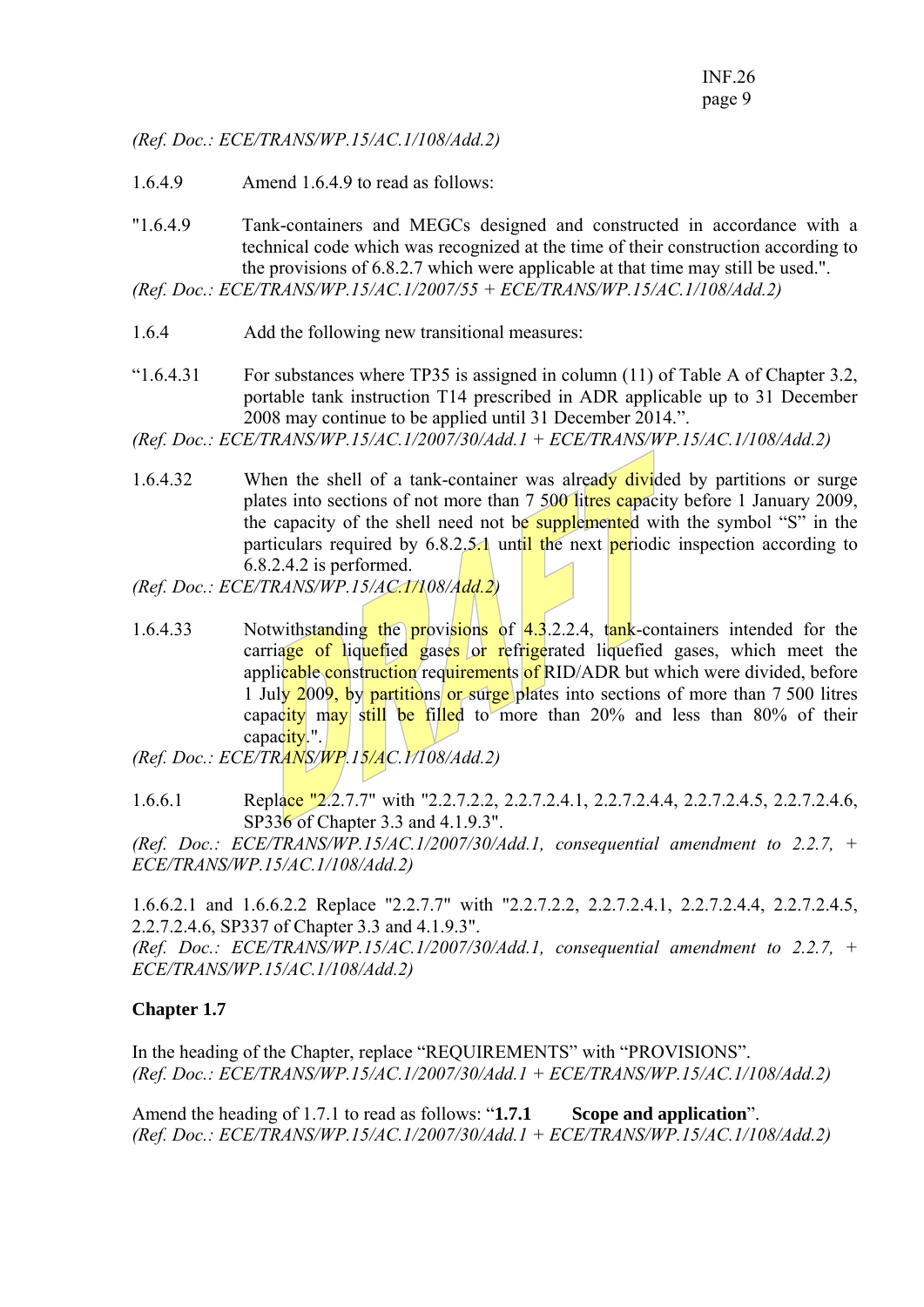- 1.7.1 Add the following new notes under the heading:
	- "*NOTE 1: In the event of accidents or incidents during the carriage of radioactive material, emergency provisions, as established by relevant national and/or international organizations, shall be observed to protect persons, property and the environment. Appropriate guidelines for such provisions are contained in "Planning and Preparing for Emergency Response to Transport Accidents Involving Radioactive Material", Safety Standard Series No. TS-G-1.2 (ST-3), IAEA, Vienna (2002).*
	- *NOTE 2: Emergency procedures shall take into account the formation of other dangerous substances that may result from the reaction between the contents of a consignment and the environment in the event of an accident.*".

*(Ref. Doc.: ECE/TRANS/WP.15/AC.1/2007/30/Add.1 + ECE/TRANS/WP.15/AC.1/108/Add.2)* 

- 1.7.1.1 *Unchanged*. *[The reference to TS-G-1.1 need to be updated when the revised edition will be published by IAEA.]*
- *(Ref. Doc.: ECE/TRANS/WP.15/AC.1/2007/30/Add.1 + ECE/TRANS/WP.15/AC.1/108/Add.2)*
- 1.7.1.4 Insert a new sub-section 1.7.1.4 to read as follows:
- "1.7.1.4 The provisions laid down in **ADR** do not apply to the carriage of:
	- (a) Radioactive material that is an integral part of the means of transport;
	- (b) Radioactive material moved within an establishment which is subject to appropriate safety regulations in force in the establishment and where the movement does not involve public roads or railways;
	- (c) Radioactive material implanted or incorporated into a person or live animal for diagnosis or treatment;
	- (d) Radioactive material in consumer products which have received regulatory approval, following their sale to the end user;
	- (e) Natural material and ores containing naturally occurring radionuclides which are either in their natural state, or have only been processed for purposes other than for extraction of the radionuclides, and which are not intended to be processed for use of these radionuclides provided the activity concentration of the material does not exceed 10 times the values specified in  $2.2.7.2.2.1$  (b), or calculated in accordance with  $2.2.7.2.2.2$  to 2.2.7.2.2.6;
	- (f) Non-radioactive solid objects with radioactive substances present on any surfaces in quantities not in excess of the limit set out in the definition for "contamination" in 2.2.7.1.2.".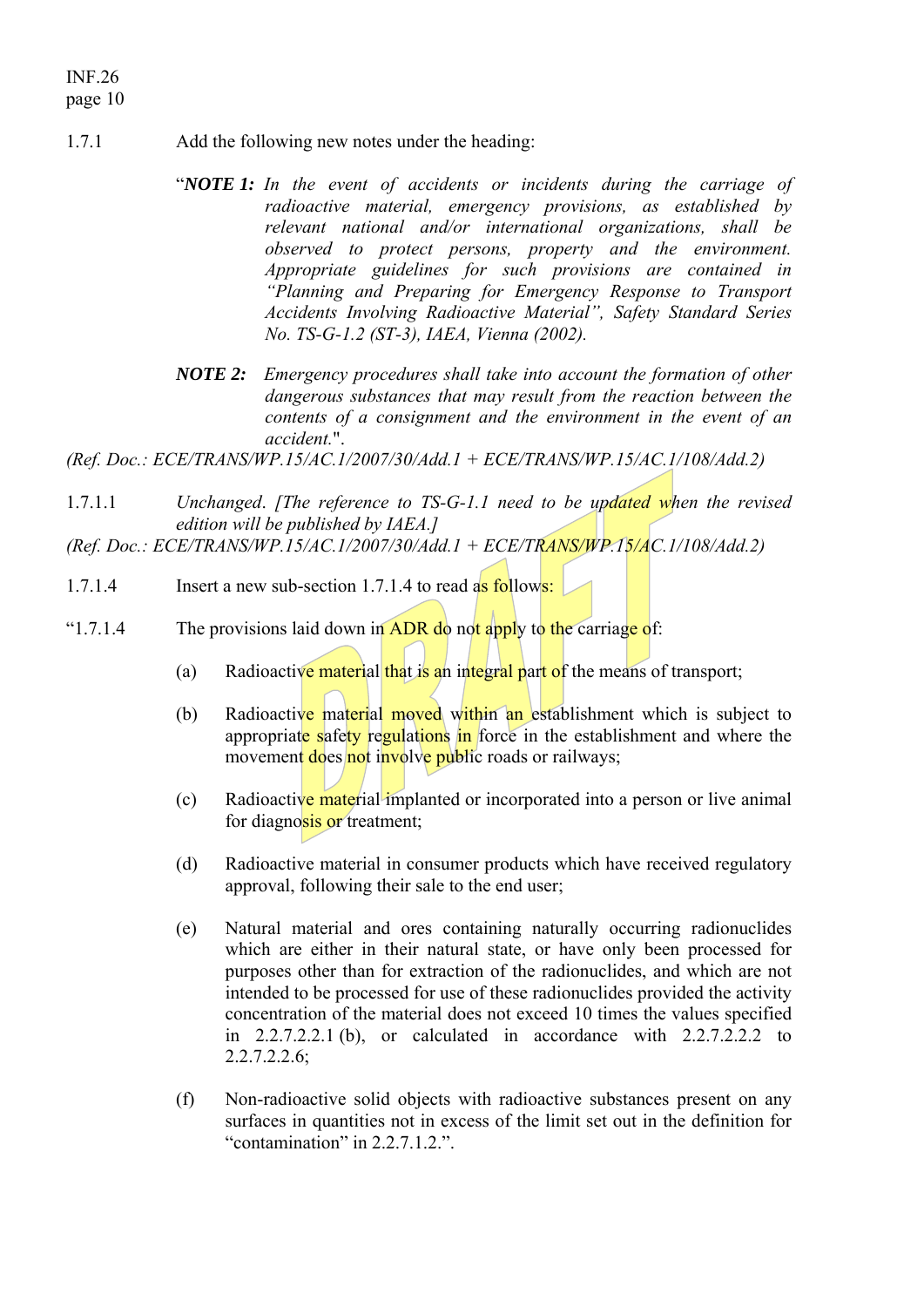*Consequential amendment: In 1.1.3.1, 1.1.3.4 and 1.8.3.2 replace "2.2.7.1.2" with "1.7.1.4".* 

*(Ref. Doc.: ECE/TRANS/WP.15/AC.1/2007/30/Add.1 + ECE/TRANS/WP.15/AC.1/108/Add.2)* 

Insert a new sub-section 1.7.1.5 to read as follows:

#### "**1.7.1.5** *Specific provisions for the carriage of excepted packages*

 Excepted packages as specified in 2.2.7.2.4.1 shall be subject only to the following provisions of Parts 5 to 7:

- (a) The applicable requirements in 5.1.2, 5.1.3.2, 5.1.4, 5.2.1.2, 5.2.1.7.1 to 5.2.1.7.3, 5.2.1.9, 5.4.1.1.1 (a), (g) and (h) and 7.5.11 CV33 (5.2);
- (b) The requirements for excepted packages specified in 6.4.4; and
- (c) If the excepted package contains fissile material, one of the fissile exceptions provided by  $2.2.7.2.3.5$  shall apply and the requirement of 6.4.7.2 shall be met.

Excepted packages are subject to the relevant provisions of all other parts of ADR.". *(Ref. Doc.: ECE/TRANS/WP.15/AC.1/2007/30/Add.1 + ECE/TRANS/WP.15/AC.1/108/Add.2* 

- 1.7.2.2 Amend to read as follows:
- "1.7.2.2 Doses to persons shall be below the relevant dose limits. Protection and safety shall be optimized in order that the magnitude of individual doses, the number of persons exposed, and the likelihood of incurring exposure shall be kept as low as reasonably achievable, economic and social factors being taken into account within the restriction that the doses to individuals be subject to dose constraints. A structured and systematic approach shall be adopted and shall include consideration of the interfaces between carriage and other activities.".

*(Ref. Doc.: ECE/TRANS/WP.15/AC.1/2007/30/Add.1 + ECE/TRANS/WP.15/AC.1/108/Add.2)* 

- 1.7.2.3 Amend to read as follows:
- "1.7.2.3 The nature and extent of the measures to be employed in the programme shall be related to the magnitude and likelihood of radiation exposures. The programme shall incorporate the requirements in 1.7.2.2, 1.7.2.4 to 1.7.2.7. Programme documents shall be available, on request, for inspection by the relevant competent authority.".

*(Ref. Doc.: ECE/TRANS/WP.15/AC.1/2007/30/Add.1 + ECE/TRANS/WP.15/AC.1/108/Add.2)* 

1.7.2.4 Add the following new note at the end *(Remainder unchanged)*: *"NOTE: For occupational exposures arising from transport activities, where it is assessed that the effective dose is most unlikely to exceed 1mSv in a year, no*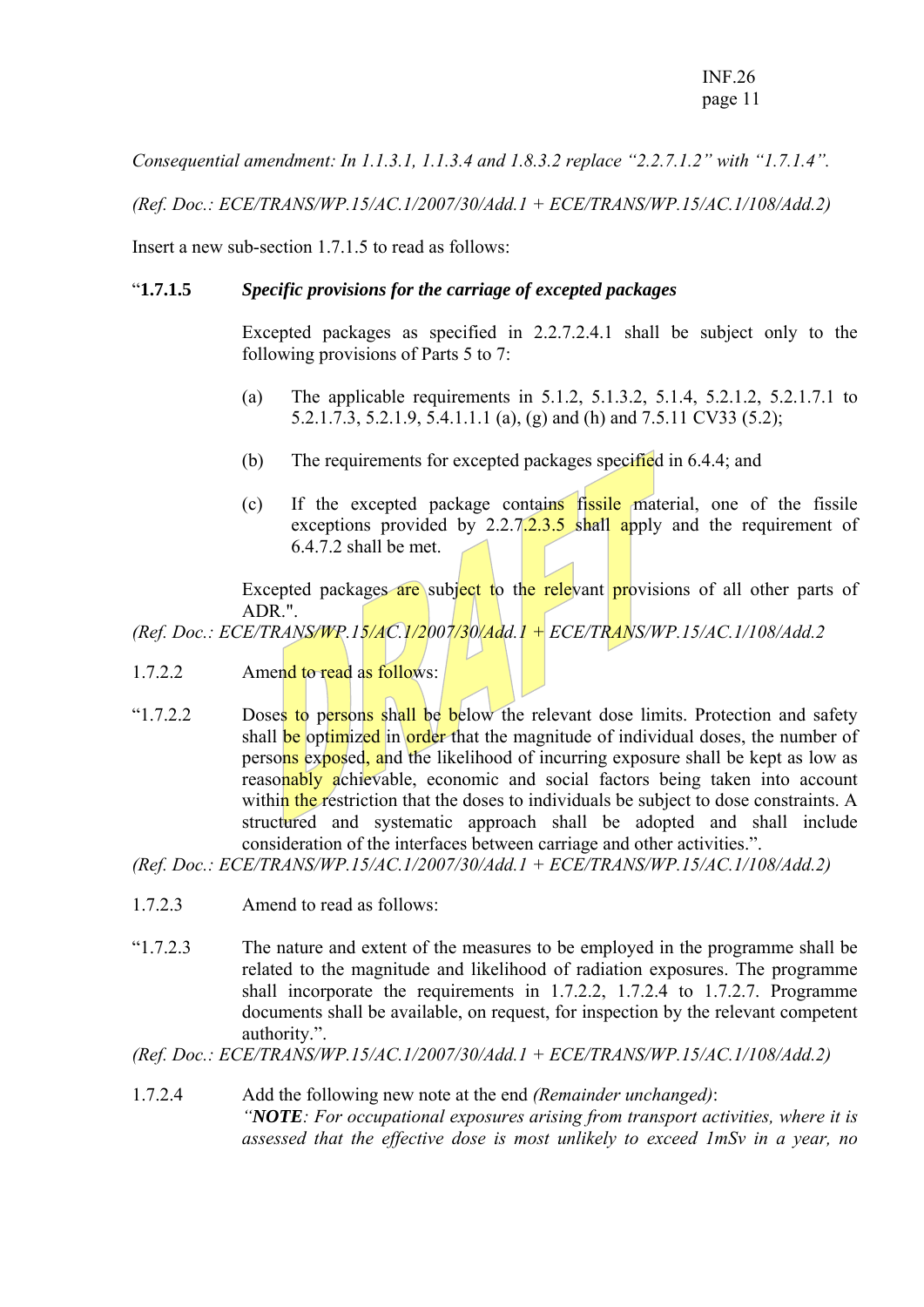*special work patterns, detailed monitoring, dose assessment programmes or individual record keeping need be required.". (Ref. Doc.: ECE/TRANS/WP.15/AC.1/2007/30/Add.1 + ECE/TRANS/WP.15/AC.1/108/Add.2)*  1.7.2.5 Add a new sub-section to read as follows: "1.7.2.5 Workers (see 7.5.11, CV33 Note 3) shall receive appropriate training concerning radiation protection including the precautions to be observed in order to restrict their occupational exposure and the exposure of other persons who might be

affected by their actions.". *(Ref. Doc.: ECE/TRANS/WP.15/AC.1/2007/30/Add.1 + ECE/TRANS/WP.15/AC.1/108/Add.2)* 

1.7.4.1 Delete "of radioactive material" after "consignments" and replace "the applicable requirements of ADR" with "the requirements of ADR applicable to radioactive material".

*(Ref. Doc.: ECE/TRANS/WP.15/AC.1/2007/30/Add.1 + ECE/TRANS/WP.15/AC.1/108/Add.2)* 

## **Chapter 1.8**

1.8.3.2 (a) Replace "and 3.4" with ", 3.4 and 3.5". *(Ref. Doc.: ECE/TRANS/WP.15/AC.1/2007/30/Add.1 + ECE/TRANS/WP.15/AC.1/108/Add.2)* 

Add the following new sections 1.8.6 and 1.8.7: *(Ref. Doc.: ECE/TRANS/WP.15/AC.1/106/Add.2 + ECE/TRANS/WP.15/AC.1/108/Add.2)* 

- "**1.8.6 Administrative controls for application of the conformity assessments, periodic inspections, and exceptional checks described in 1.8.7**
- 1.8.6.1 The competent authority may approve inspection bodies for conformity assessments, periodic inspections, exceptional checks and surveillance of the inhouse inspection service as specified in section 1.8.7.
- 1.8.6.2 The competent authority shall ensure the monitoring of the inspection bodies and shall revoke or restrict the approval given, if it notes that an approved body is no longer in compliance with the approval and the requirements of 1.8.6.4 or does not follow the procedures specified in the provisions of ADR.
- 1.8.6.3 If the approval is revoked or restricted or when the inspection body has ceased activity, the competent authority shall take the appropriate steps to ensure that the files are either processed by another inspection body or kept available.
- 1.8.6.4 The inspection body shall:
	- (a) Have a staff with an organisational structure, capable, trained, competent and skilled, to satisfactorily perform its technical functions;
	- (b) Have access to suitable and adequate facilities and equipment;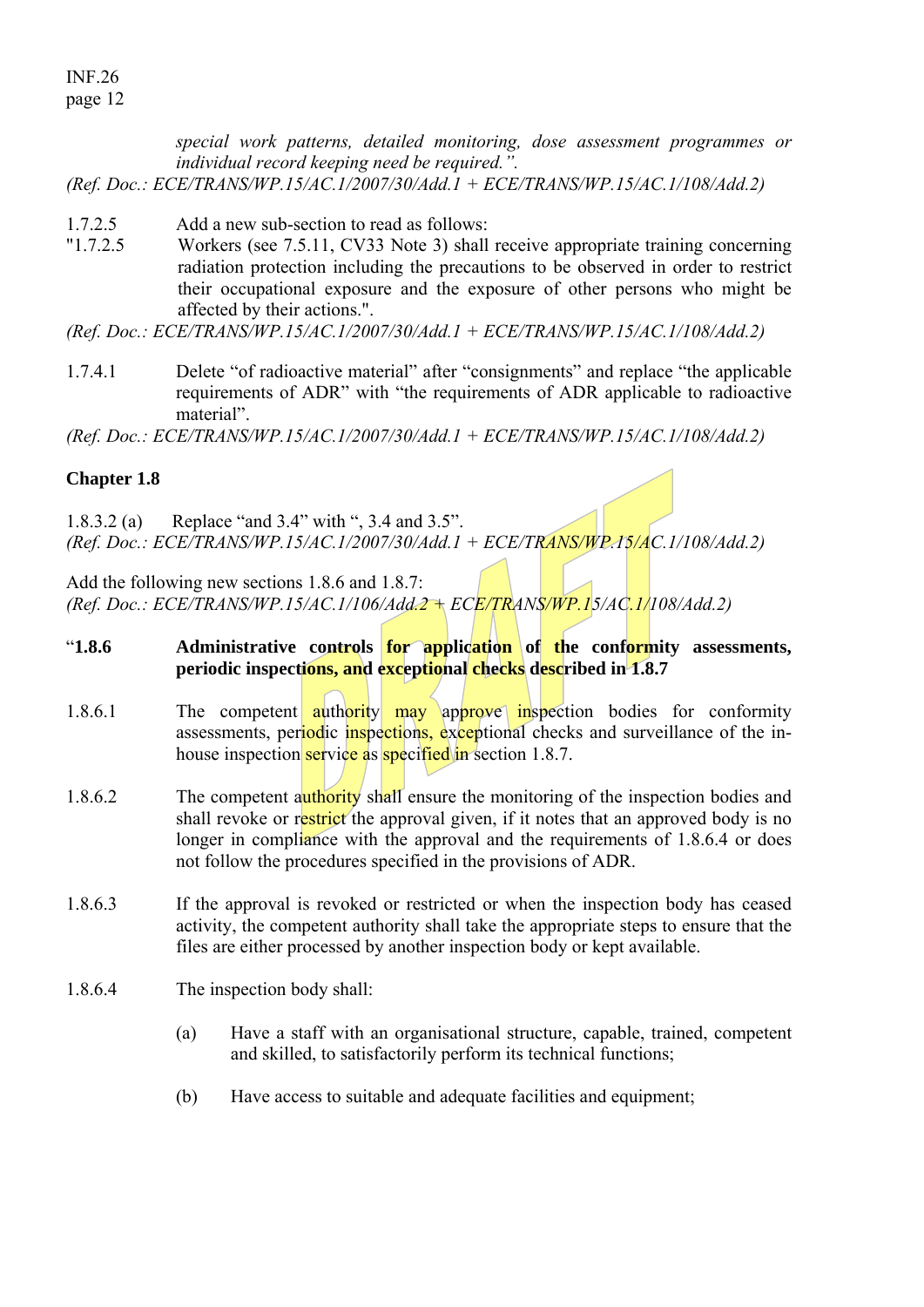- (c) Operate in an impartial manner and be free from any influence which could prevent it from doing so;
- (d) Ensure commercial confidentiality of the commercial and proprietary activities of the manufacturer and other bodies;
- (e) Maintain clear demarcation between actual inspection body functions and unrelated functions;
- (f) Have a documented quality system;
- (g) Ensure that the tests and inspections specified in the relevant standard and in ADR are performed; and
- (h) Maintain an effective and appropriate report and record system in accordance with 1.8.7.

The inspection body shall additionally be accredited according to the standard EN ISO/IEC 17020:2004, as specified in  $6.2.3.6$  and TA4 and TT9 of 6.8.4.

An inspection body starting a new activity may be approved temporarily. Before temporary designation, the competent authority shall ensure that the inspection body meets the requirements of the standard EN ISO/IEC 17020:2004. The inspection body shall be accredited in its first year of activity to be able to continue this new activity.

#### **1.8.7 Procedures for conformity assessment and periodic inspection**

*NOTE: In this section, "relevant body" means a body assigned in 6.2.2.9 when certifying UN pressure receptacles, in 6.2.3.6 when approving non-UN pressure receptacles and in special provisions TA4 and TT9 of 6.8.4.*

#### **1.8.7.1** *General provisions*

1.8.7.1.1 The procedures in section 1.8.7 shall be applied according to the table in 6.2.3.6 when approving non-UN pressure receptacles and according to TA4 and TT9 of 6.8.4 when approving tanks, battery-wagons/battery-vehicles and MEGCs.

> The procedures in section 1.8.7 may be applied according to the table in 6.2.2.9 when certifying UN pressure receptacles.

- 1.8.7.1.2 Each application for
	- (a) The type approval in accordance with 1.8.7.2 or;
	- (b) The supervision of manufacture in accordance with 1.8.7.3 and the initial inspection and test in accordance with 1.8.7.4; or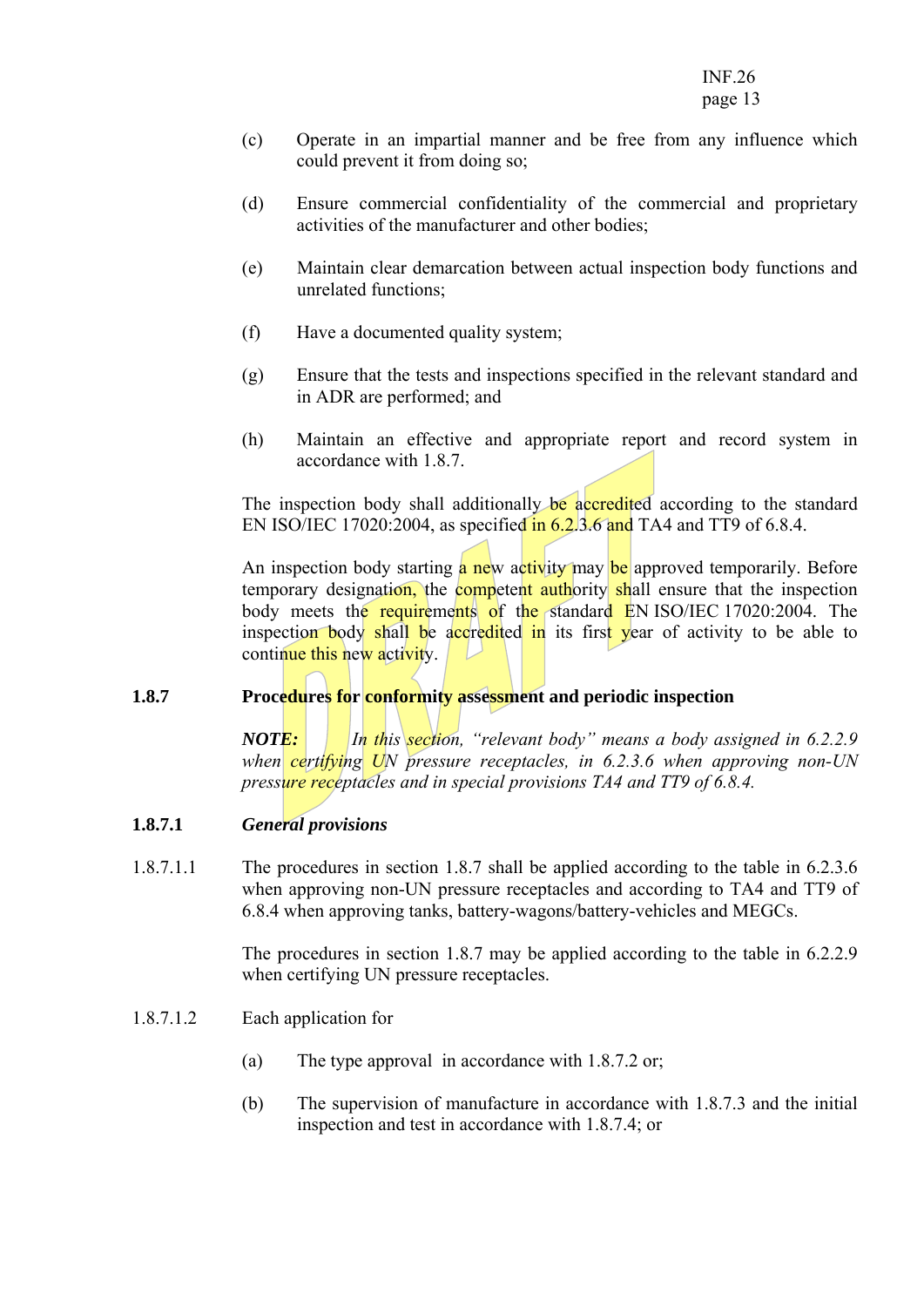(c) The periodic inspection and exceptional checks in accordance with 1.8.7.5

shall be lodged by the applicant with a single competent authority, its delegate or an approved inspection body of his choice.

- 1.8.7.1.3 The application shall include:
	- (a) The name and address of the applicant;
	- (b) For conformity assessment where the applicant is not the manufacturer, the name and address of the manufacturer;
	- (c) A written declaration that the same application has not been lodged with any other competent authority, its delegate or inspection body;
	- (d) The relevant technical documentation specified in  $1.8.7.7$ ;
	- (e) A statement allowing the competent authority, its delegate or inspection body access for inspection purposes to the locations of manufacture, inspection, testing and storage and providing it with all necessary information.
- 1.8.7.1.4 Where the applicant can demonstrate to the satisfaction of the competent authority or its delegated inspection body conformity with  $1.8.7.6$  the applicant may establish an in-house inspection service which may perform part or all of the inspections and tests when specified in  $6.2.2.9$  or  $6.2.3.6$ .

#### **1.8.7.2** *Type approval*

- $1.8.7.2.1$  The applicant shall:
	- (a) In the case of pressure receptacles, place at the disposal of the relevant body representative samples of the production envisaged. The relevant body may request further samples if required by the test programme;
	- (b) In the case of tanks, battery-wagons/battery-vehicles or MEGCs, give access to the prototype for type testing.
- 1.8.7.2.2 The relevant body shall:
	- (a) Examine the technical documentation specified in 1.8.7.7.1 to verify that the design is in accordance with the relevant provisions of ADR, and the prototype or the prototype lot has been manufactured in conformity with the technical documentation and is representative of the design;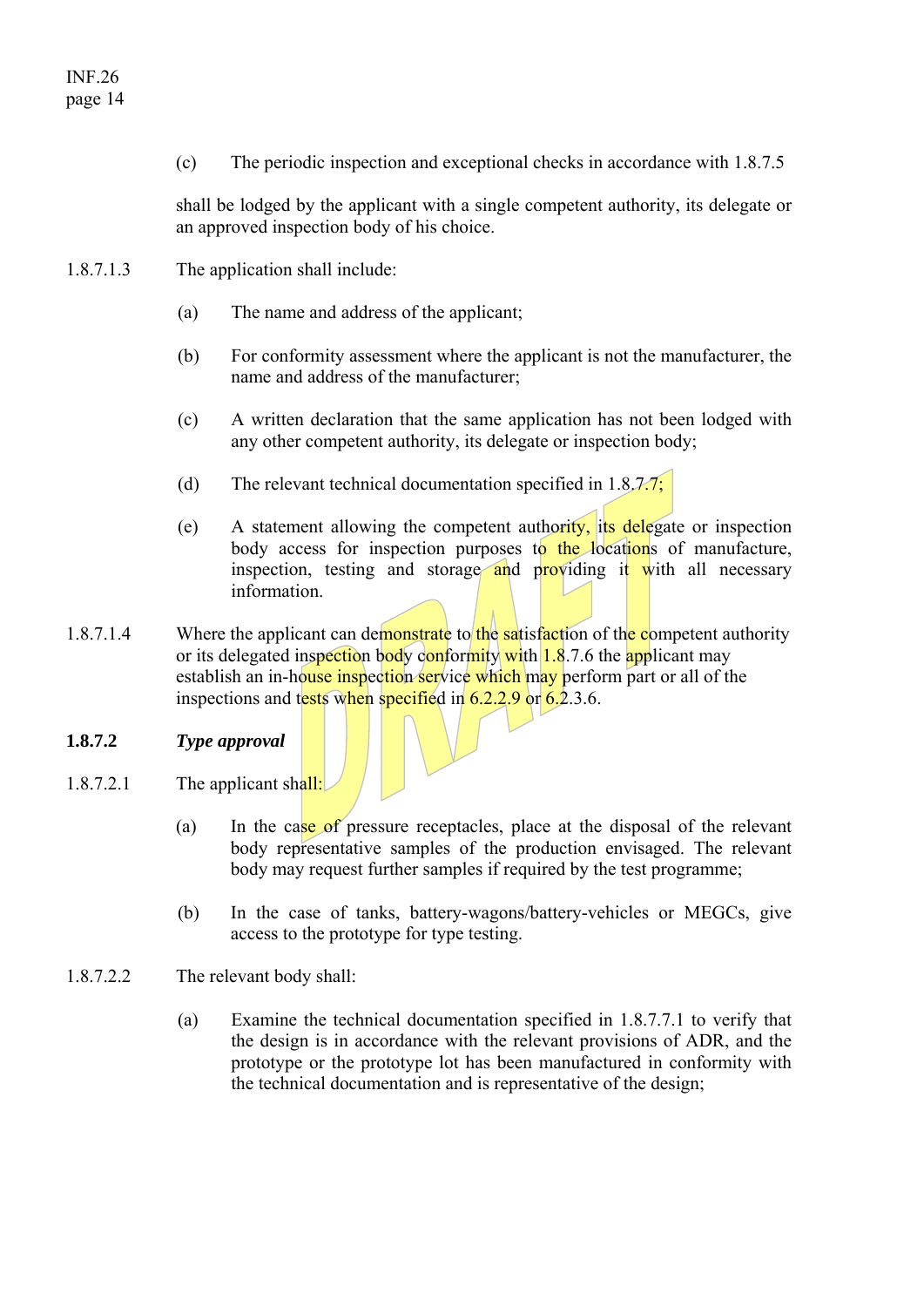- (b) Perform the examinations and witness the tests specified in ADR, to determine that the provisions have been applied and fulfilled, and the procedures adopted by the manufacturer meet the requirements;
- (c) Check the certificate(s) issued by the materials manufacturer(s) against the relevant provisions of ADR;
- (d) As applicable, approve the procedures for the permanent joining of parts or check that they have been previously approved, and verify that the staff undertaking the permanent joining of parts and the non-destructive tests are qualified or approved;
- (e) Agree with the applicant the location and testing facilities where the examinations and necessary tests are to be carried out.

The relevant body shall issue a type-examination report to the applicant.

1.8.7.2.3 Where the type satisfies all applicable **provisions**, the competent authority, its delegate or the inspection body, shall  $\frac{1}{1}$  issue a type approval certificate.

This certificate shall contain:

- (a) The name and address of the issuer;
- (b) The name and address of the manufacturer;
- (c)  $\overrightarrow{A}$  reference to the version of ADR and standards used for the type examination;
- (d) Any requirements resulting from the examination;
- (e) The necessary data for identification of the type and variation, as defined by the relevant standard; and
- (f) The reference to the type examination report(s).

A list of the relevant parts of the technical documentation shall be annexed to the certificate (see 1.8.7.7.1).

#### **1.8.7.3** *Supervision of manufacture*

1.8.7.3.1 The manufacturing process shall be subject to a survey by the relevant body to ensure the product is produced in conformity with the provisions of the type approval.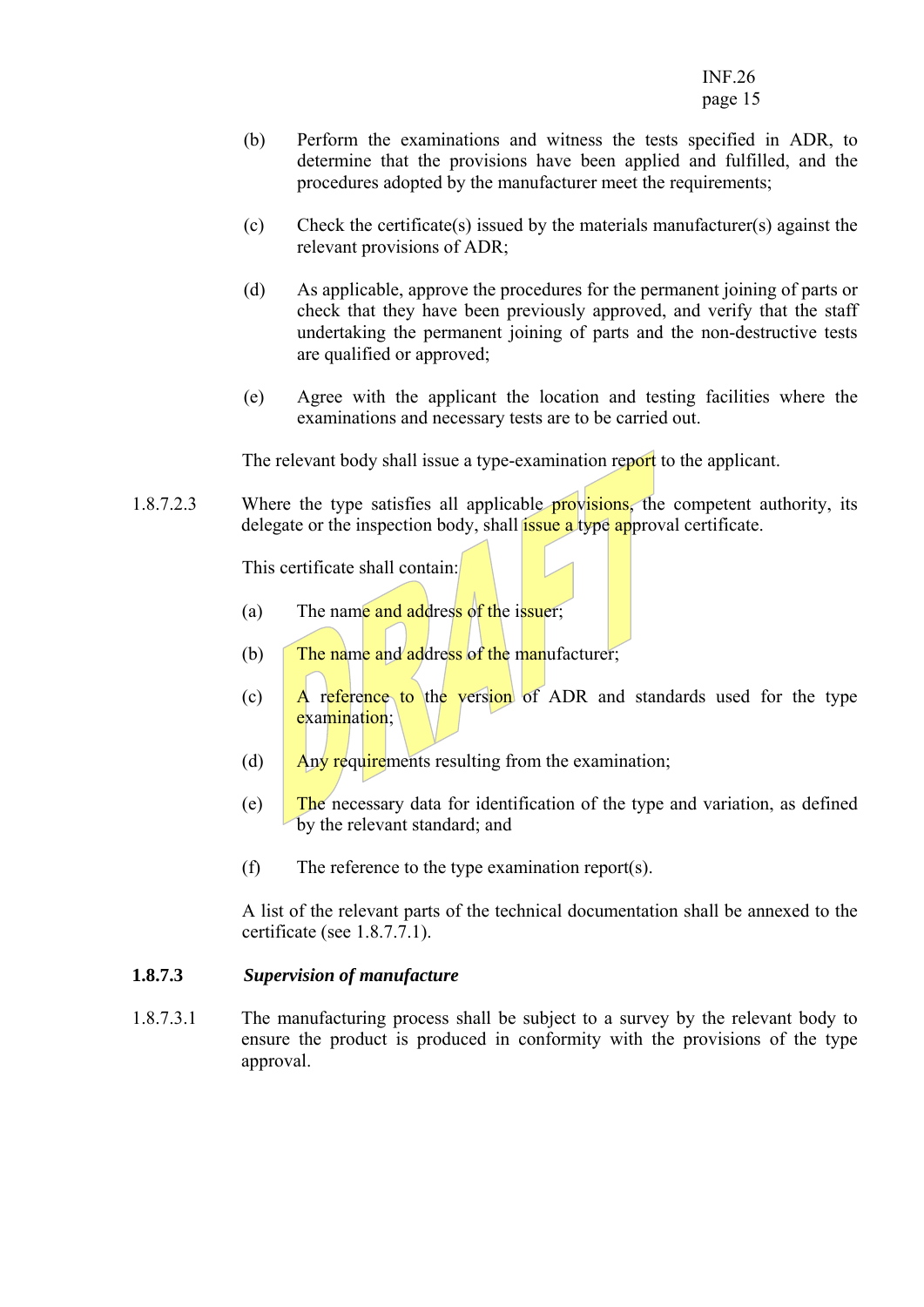- 1.8.7.3.2 The applicant shall take all the necessary measures to ensure that the manufacturing process complies with the applicable provisions of ADR and of the type approval certificate and its annexes.
- 1.8.7.3.3 The relevant body shall:
	- (a) Verify the conformity with the technical documentation specified in 1.8.7.7.2;
	- (b) Verify that the manufacturing process produces products in conformity with the requirements and the documentation which apply to it;
	- (c) Verify the traceability of materials and check the material certificate(s) against the specifications;
	- (d) As applicable, verify that the personnel undertaking the permanent joining of parts and the non-destructive tests are qualified or approved;
	- (e) Agree with the applicant on the location where the examinations and necessary tests are to be carried out; and
	- (f) Record the results of its survey.

#### **1.8.7.4** *Initial inspection and tests*

1.8.7.4.1 The applicant shall:

- (a) Affix the marks specified in ADR; and
- (b) Supply to the relevant body the technical documentation specified in 1.8.7.7.
- 1.8.7.4.2 The relevant body shall:
	- (a) Perform the necessary examinations and tests in order to verify that the product is manufactured in accordance with the type approval and the relevant provisions;
	- (b) Check the certificates supplied by the manufacturers of service equipment against the service equipment;
	- (c) Issue an initial inspection and test report to the applicant relating to the detailed tests and verifications carried out and the verified technical documentation; and
	- (d) Draw up a written certificate of conformity of the manufacture and affix its registered mark when the manufacture satisfies the provisions.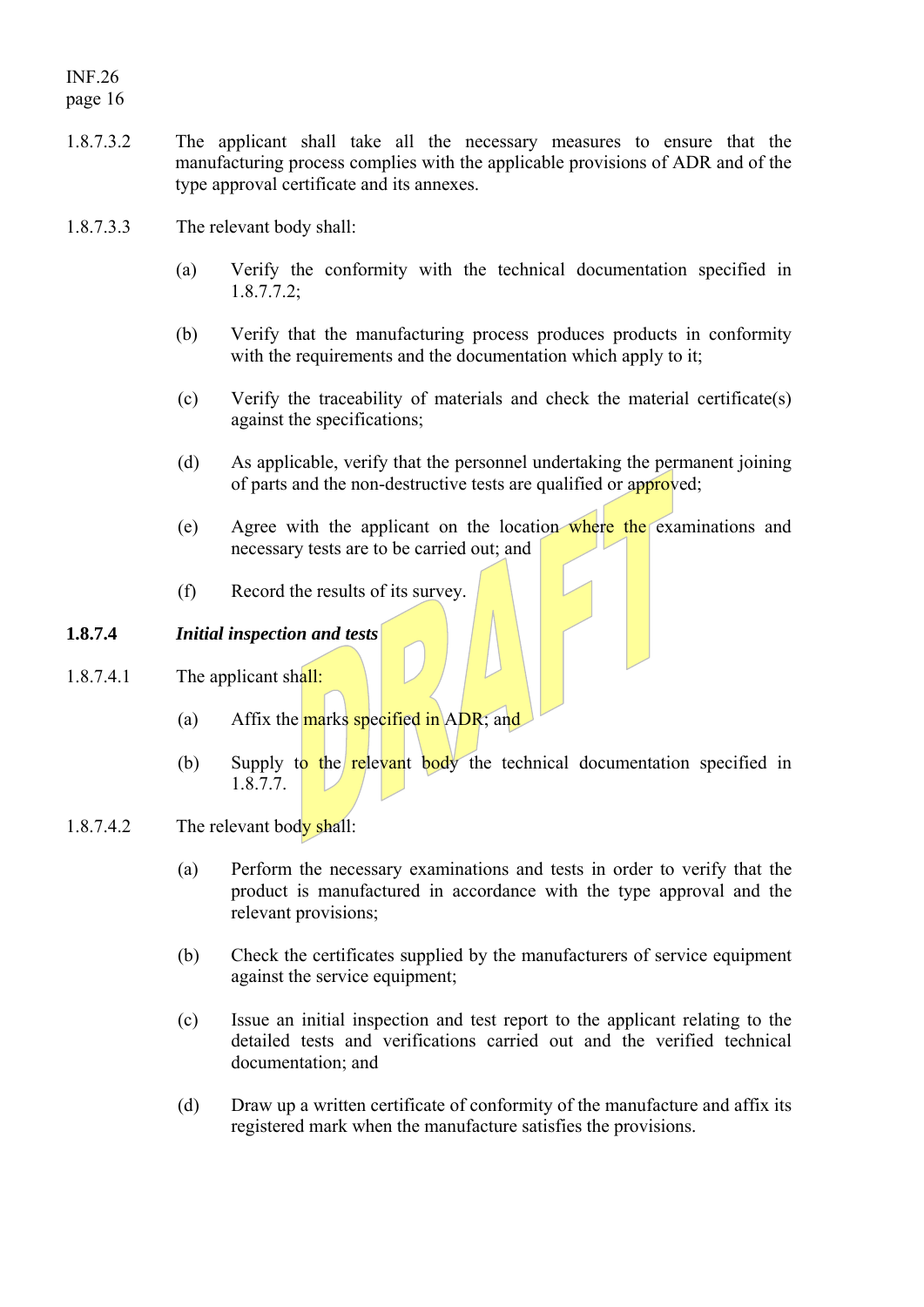The certificate and report may cover a number of items of the same type (group certificate or report).

- 1.8.7.4.3 The certificate shall contain as a minimum:
	- (a) The name and address of the relevant body;
	- (b) The name and address of the manufacturer and the name and address of the applicant, if not the manufacturer;
	- (c) A reference to the version of the ADR and standards used for the initial inspections and tests;
	- (d) The results of the inspections and tests;
	- (e) The data for identification of the inspected product(s), at least the serial number or for non refillable cylinders the batch number; and
	- (f) The type approval number.

#### **1.8.7.5** *Periodic inspection and exceptional checks*

The relevant body shall:

- (a) **Perform** the identification and verify the conformity with the documentation;
- (b) Carry out the inspections and witness the tests in order to check that the requirements are met;
- (c) Issue reports of the results of the inspections and tests, which may cover a number of items; and
- (d) Ensure that the required marks are applied.

#### **1.8.7.6** *Surveillance of the applicant's in-house inspection service*

- 1.8.7.6.1 The applicant shall:
	- (a) Implement an in-house inspection service with a quality system for inspections and tests documented in 1.8.7.7.5 and subject to surveillance;
	- (b) Fulfil the obligations arising out of the quality system as approved and to ensure that it remains satisfactory and efficient;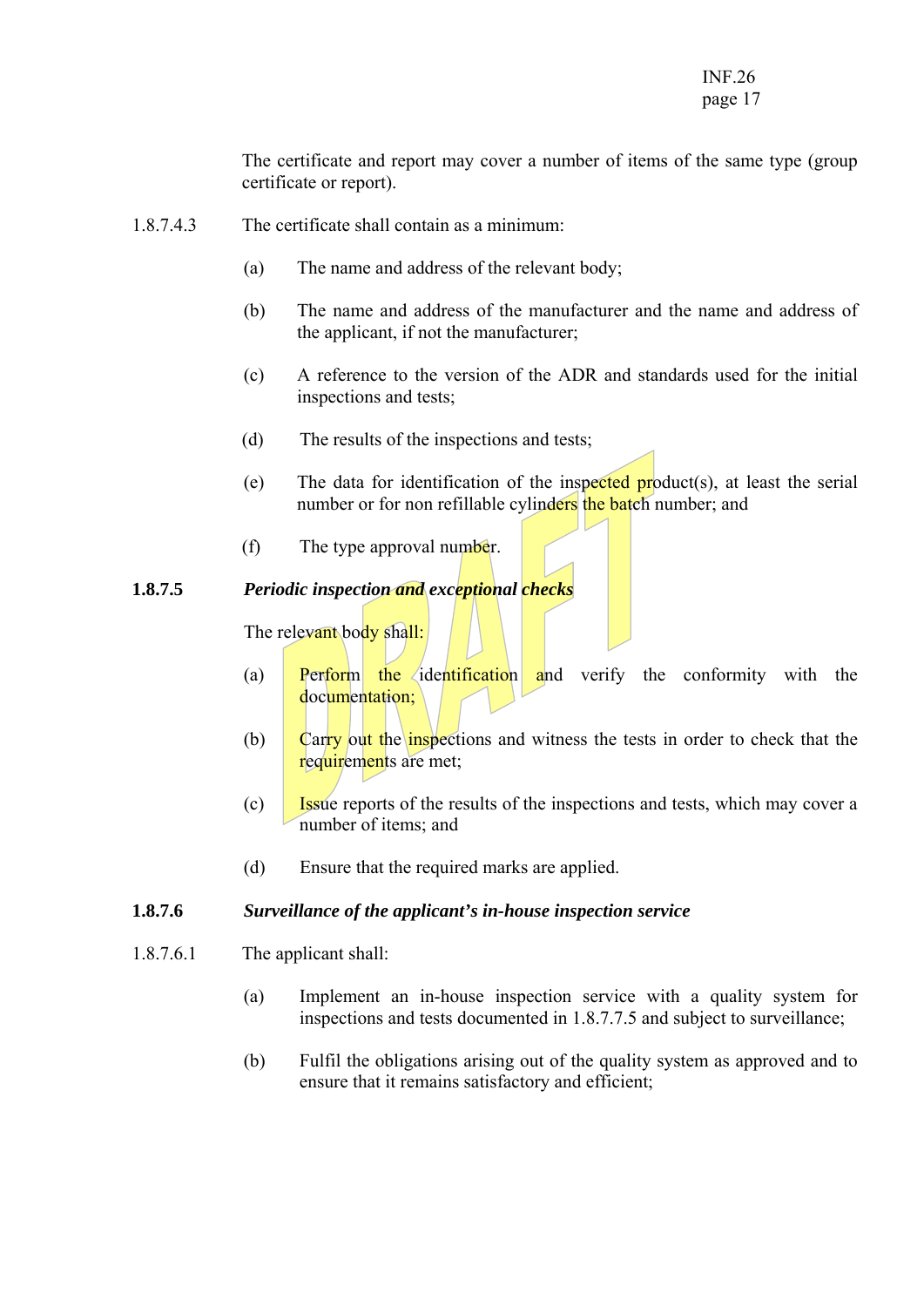- (c) Appoint trained and competent personnel for the in-house inspection service; and
- (d) Affix the registered mark of the inspection body where appropriate.
- 1.8.7.6.2The inspection body shall carry out an initial audit. If satisfactory the inspection body shall issue an authorisation for a period not exceeding three years. The following provisions shall be met:
	- (a) This audit shall confirm that the inspections and tests performed on the product are in compliance with the requirements of ADR;
	- (b) The inspection body may authorise the in-house inspection service of the applicant to affix the registered mark of the inspection body to each approved product;
	- (c) The authorisation may be renewed after a satisfactory audit in the last year prior to the expiry. The new period of validity shall begin with the date of expiry of the authorisation; and
	- (d) The auditors of the inspection  $\frac{\partial u}{\partial x}$  shall be competent to carry out the assessment of conformity of the **product** covered by the quality system.
- 1.8.7.6.3 The inspection body shall carry out periodic audits within the duration of the authorisation to make sure that the applicant maintains and applies the quality system. The following provisions shall be met:
	- (a) A minimum of two audits shall be carried out in a 12 month period;
	- (b) The inspection body may require additional visits, training, technical changes, modifications of the quality system, restrict or prohibit the inspections and tests to be done by the applicant;
	- (c) The inspection body shall assess any changes in the system and decide whether the modified quality system will still satisfy the requirements of the initial audit or whether a full reassessment is required;
	- (d) The auditors of the inspection body shall be competent to carry out the assessment of conformity of the product covered by the quality system; and
	- (e) The inspection body shall provide the applicant with a visit or audit report and, if a test has taken place, with a test report.
- 1.8.7.6.4 In cases of non conformity with the relevant requirements the inspection body shall ensure that corrective measures are taken. If corrective measures are not taken in due time, the inspection body shall suspend or withdraw the permission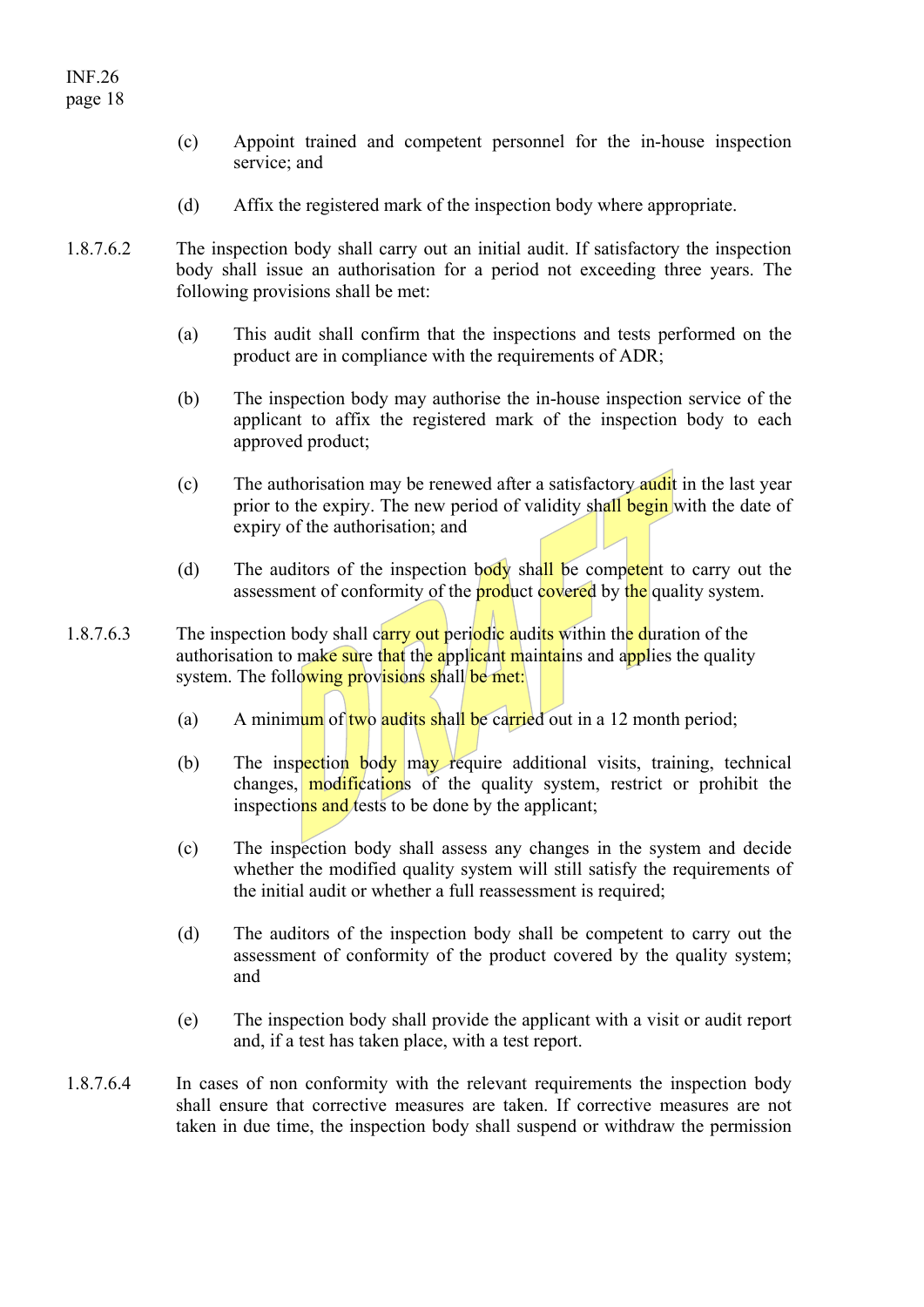for the in-house inspection service to carry out its activities. The notice of suspension or withdrawal shall be transmitted to the competent authority. A report shall be provided to the applicant giving detailed reasons for the decisions taken by the inspection body.

#### **1.8.7.7** *Documents*

The technical documentation shall enable an assessment to be made of conformity with the relevant requirements.

#### **1.8.7.7.1 Documents for type approval**

The applicant shall provide as appropriate:

- (a) The list of standards used for the design and manufacture;
- (b) A description of the type including all variations;
- (c) The instructions according to the relevant column of table A of Chapter 3.2 or a list of dangerous goods to be transported for dedicated products;
- (d) A general assembly drawing or drawings;
- (e) The detailed drawings including the dimensions used for the calculations of the product, the service equipment, the structural equipment, the marking and/or the labelling necessary to verify the conformity;
- (f) The calculation notes, results and conclusions;
- (g) The list of the service equipment with the relevant technical data and information on the safety devices including the calculation of the relief capacity if relevant;
- (h) The list of material requested in the standard for manufacture used for every part, sub-part, lining, service and structural equipment and the corresponding material specifications or the corresponding declaration of conformity to ADR;
- (i) The approved qualification of permanent joining process;
- (j) The description of the heat treatment process(es); and
- (k) The procedures, descriptions and records of all relevant tests listed in the standards or ADR for the type approval and for the manufacture.

#### **1.8.7.7.2 Documents for the supervision of manufacture**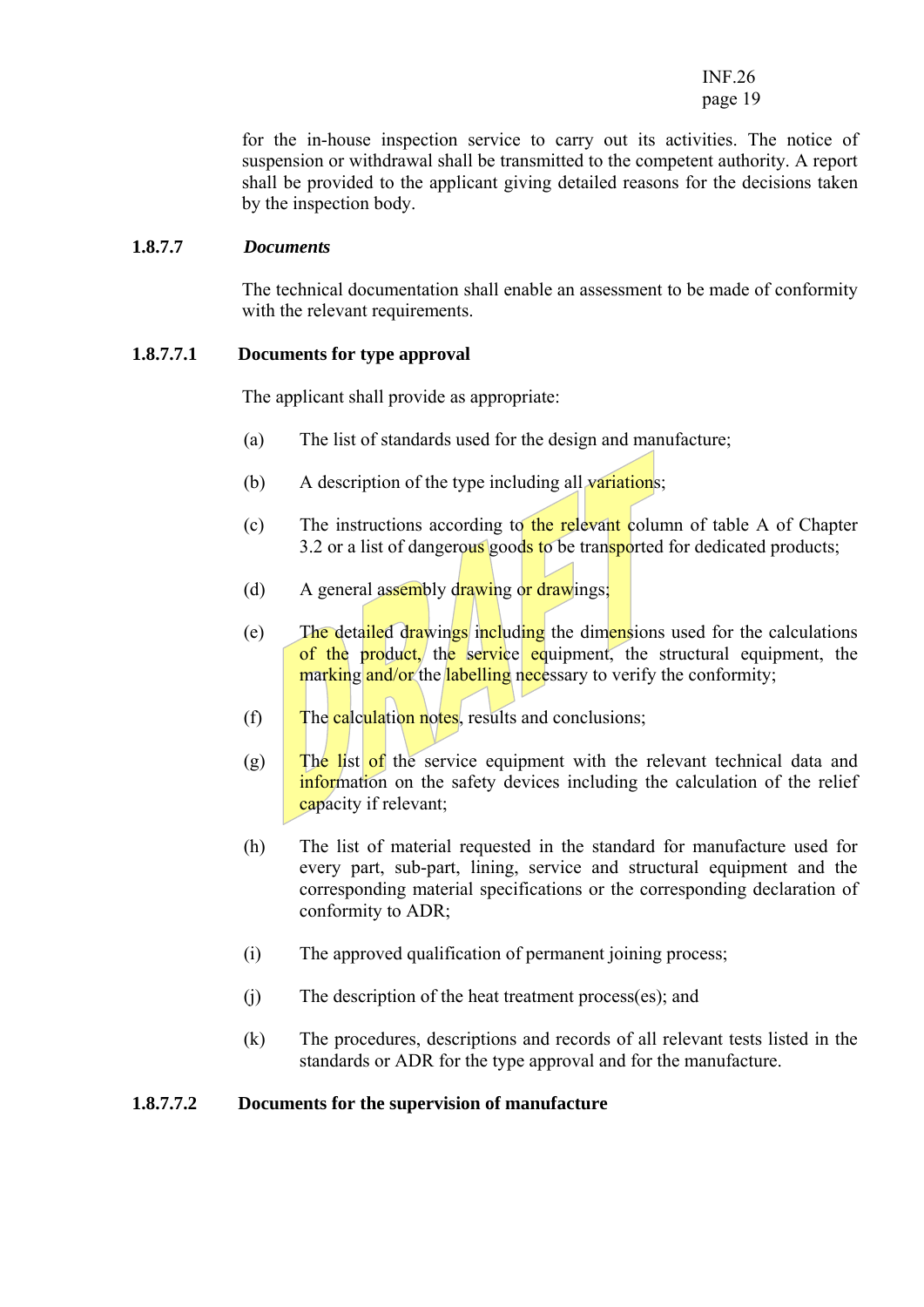The applicant shall make available as appropriate:

- (a) The documents listed in 1.8.7.7.1;
- (b) The manufacturing procedures including test procedures;
- (c) The manufacturing records;
- (d) The approved qualifications of permanent joining operators;
- (e) The approved qualifications of the non destructive test operators;
- (f) The reports of the destructive and non destructive tests;
- (g) The heat treatment records; and
- (h) The calibration records.

#### **1.8.7.7.3 Documents for initial inspection and tests**

The applicant shall make available as appropriate:

- (a) The documents listed in  $1.8.7.7.1$  and  $1.8.7.7.2$ ;
- (b) The material certificates of the product and any sub-parts;
- (c) The declarations of conformity and material certificates of the service equipment; and
- (d) A declaration of conformity including the description of the product and all the variations adopted from the type approval.

### **1.8.7.7.4 Documents for periodic inspections and exceptional checks**

The applicant shall make available as appropriate:

- (a) For pressure receptacles, the documents specifying special requirements when the manufacturing and periodic inspections and tests standards so require;
- (b) For tanks;
	- (i) the tank record; and
	- (ii) one or more of the documents mentioned in 1.8.7.7.1 to 1.8.7.7.3.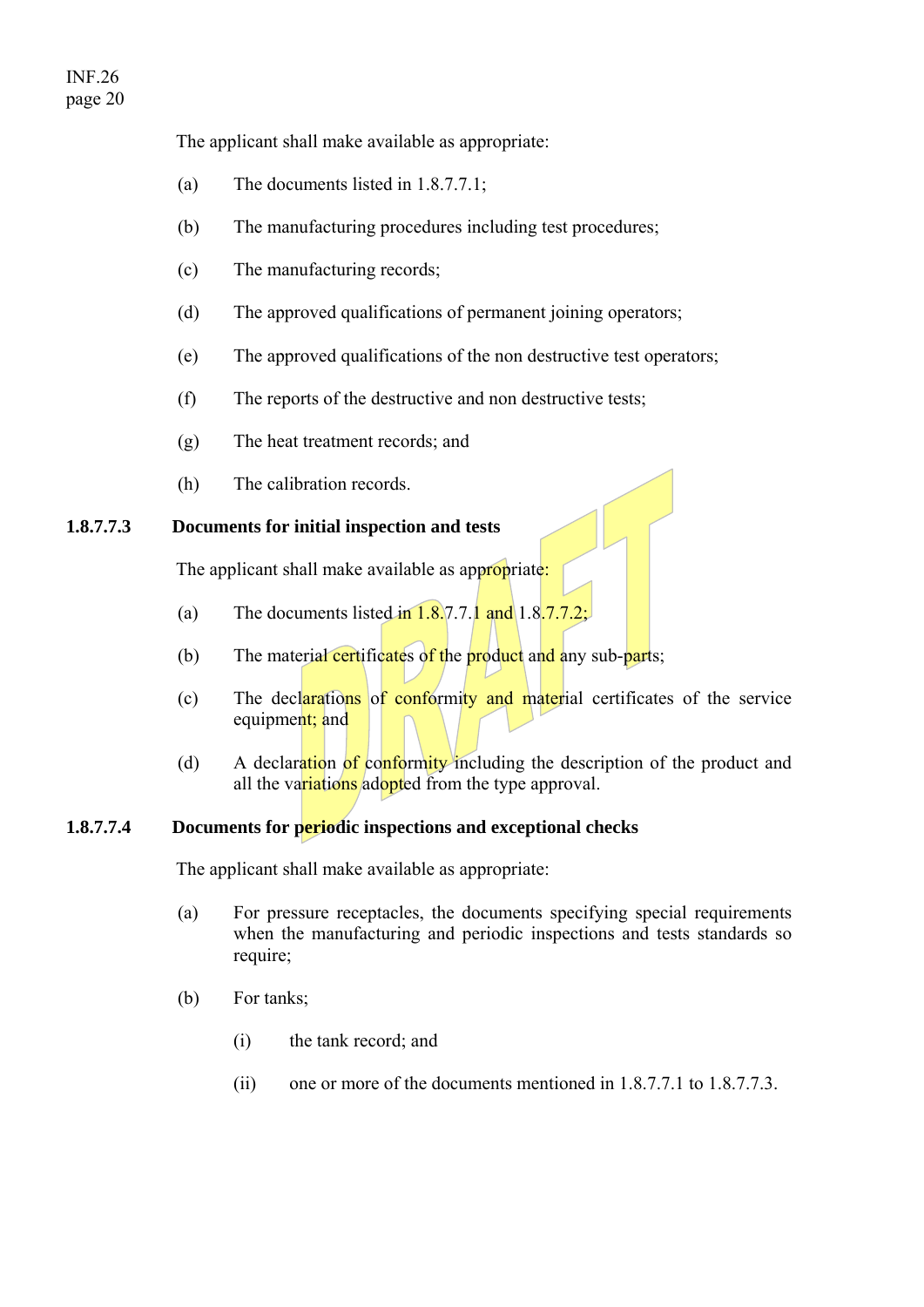#### **1.8.7.7.5 Documents for the assessment of in-house inspection service**

The applicant for in-house inspection service shall make available the quality system documentation as appropriate:

- (a) The organisational structure and responsibilities;
- (b) The relevant inspection and test, quality control, quality assurance and process operation instructions, and systematic actions that will be used;
- (c) The quality records, such as inspection reports, test data, calibration data and certificates;
- (d) The management reviews to ensure the effective operation of the quality system arising from the audits in accordance with 1.8.7.6;
- (e) The process describing how customer and regulation requirements are met;
- (f) The process for control of documents and their revision;
- $(g)$  The procedures for dealing with non-conforming products; and
- (h) The training programmes and qualification procedures for relevant personnel.

#### **1.8.7.8** *Products manufactured, approved, inspected and tested according to standards*

The requirements of  $1.87.7$  are considered to have been complied with if the following standards, as relevant, are applied:

| Applicable subsection<br>and paragraph | References    | Title of the document                                                                                                                                                                                                                                              |
|----------------------------------------|---------------|--------------------------------------------------------------------------------------------------------------------------------------------------------------------------------------------------------------------------------------------------------------------|
| 1.8.7.7.1 to 1.8.7.7.4                 | EN 12972:2007 | Tanks for transport of dangerous goods - Testing,<br>inspection and marking of metallic tanksTank for<br>the transport of dangerous goods - inspections and<br>tests Tanks for transport of dangerous goods -<br>Testing, inspection and marking of metallic tanks |

".

#### **Chapter 1.10**

Table 1.10.5 In the table, for Class 3, in the entry for "Desensitized explosives", in the fourth column (Tank (l)), replace "a" with "0".

> In the heading row, add a reference "c" to a footnote after "Tank (l)". The footnote reads as follows: "*A value indicated in this column is applicable only if carriage*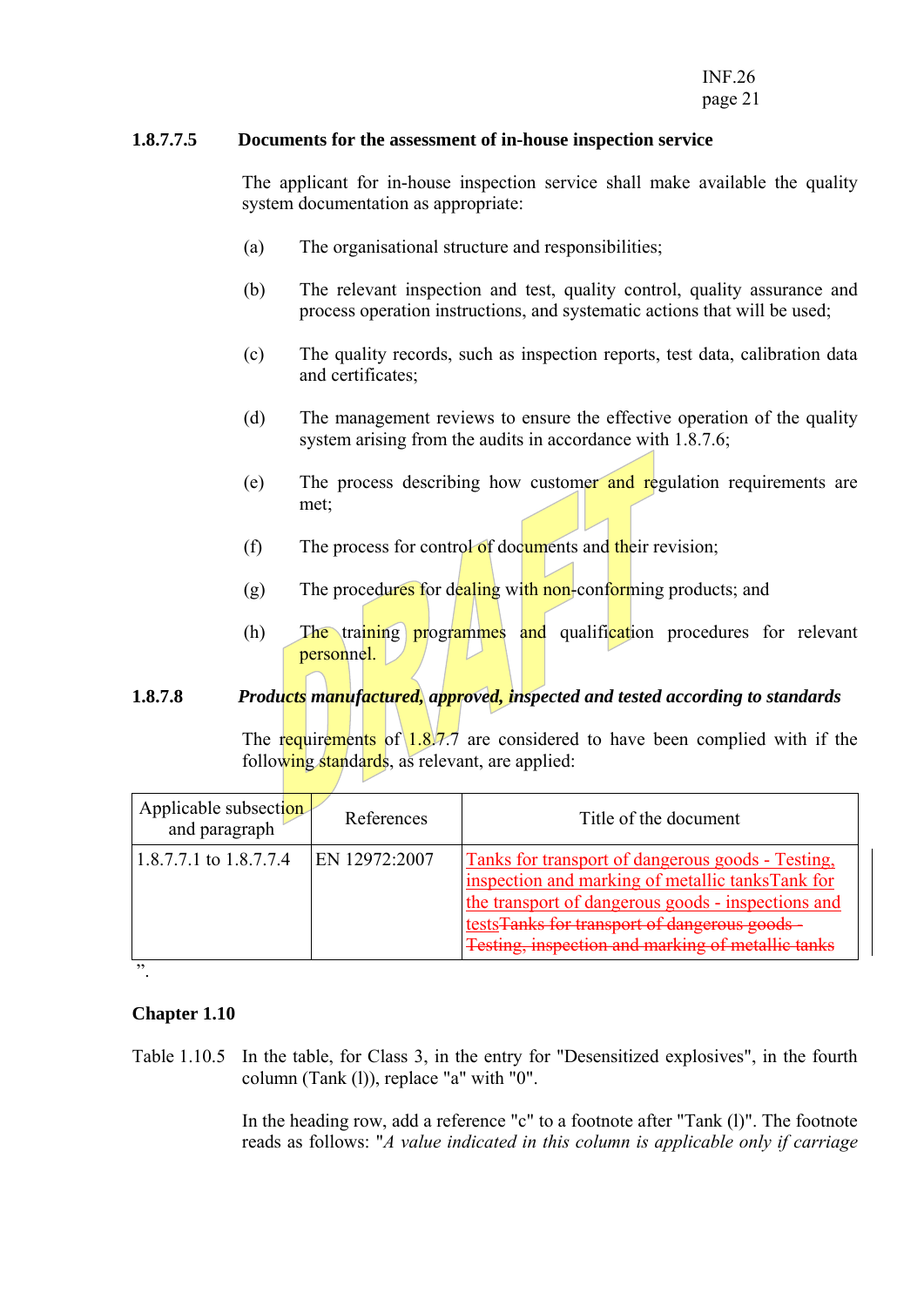*in tanks is authorized, in accordance with chapter 3.2, table A, column 10 or 12. For substances that are not authorized for carriage in tanks, the instruction in this column is not relevant.*".

In the heading row, add a reference "d" to a footnote after "Bulk (kg)". The footnote reads as follows: "*A value indicated in this column is applicable only if carriage in bulk is authorized, in accordance with chapter 3.2, table A, column 10 or 17. For substances that are not authorized for carriage in bulk, the instruction in this column is not relevant.*".

*(Ref. Doc.: ECE/TRANS/WP.15/AC.1/108/Add.2)* 

Add a new fourth line for Class 1, Division 1.4, to read as follows:

| <b>Class Division</b> | <b>Substance or article</b>                                                                                                       |             |             |                 |
|-----------------------|-----------------------------------------------------------------------------------------------------------------------------------|-------------|-------------|-----------------|
|                       |                                                                                                                                   | <b>Tank</b> | <b>Bulk</b> | <b>Packages</b> |
|                       |                                                                                                                                   |             | (kg)        | (kg)            |
| 1.4                   | Explosives of UN Nos. 0104, 0237, 0255, 0267,<br>$[0.0289, 0.0361, 0.0365, 0.0366, 0.0440, 0.0441, 0.0455, 0.0456]$<br>and $0500$ | a           |             |                 |

*(Ref. Doc.: ECE/TRANS/WP.15/AC.1/2007/30/Add.1 + ECE/TRANS/WP.15/AC.1/108/Add.2)* 

Class 5.1, amend the second entry in the third column to read as follows:

"Perchlorates, ammonium nitrate, ammonium nitrate fertilisers and ammonium nitrate emulsions or suspensions or gels".

*(Ref. Doc.: ECE/TRANS/WP.15/AC.1/2007/30/Add.1 + ECE/TRANS/WP.15/AC.1/108/Add.2)* 

# **PART 2**

 $\overline{a}$ 

# **Chapter 2.1**

- 2.1.3.5.5 Add a new paragraph  $2.1.3.5.5$  as follows:
- "2.1.3.5.5 If the substance to be carried is a waste, with a composition that is not precisely known, its assignment to a UN number and packing group in accordance with 2.1.3.5.2 may be based on the consignor's knowledge of the waste, including all available technical and safety data as requested by safety and environmental legislation in force\*.

In case of doubt, the highest danger level shall be taken.

<sup>\*</sup> *Such legislation is for instance the Commission Decision 2000/532/EC of 3 May 2000 replacing Decision 94/3/EC establishing a list of wastes pursuant to Article 1(a) of Council Directive 75/442/EEC on waste (replaced by the Directive of the European Parliament and of the Council 2006/12/EC (Official Journal of the European Communities No. L 114 of 27 April 2006, page 9) and Council Decision 94/904/EC establishing a list of hazardous wastes pursuant to Article 1(4) of Council Directive 91/689/EEC on hazardous wastes (Official Journal of the European Communities No. L 226 of 6 September 2000, page 3).*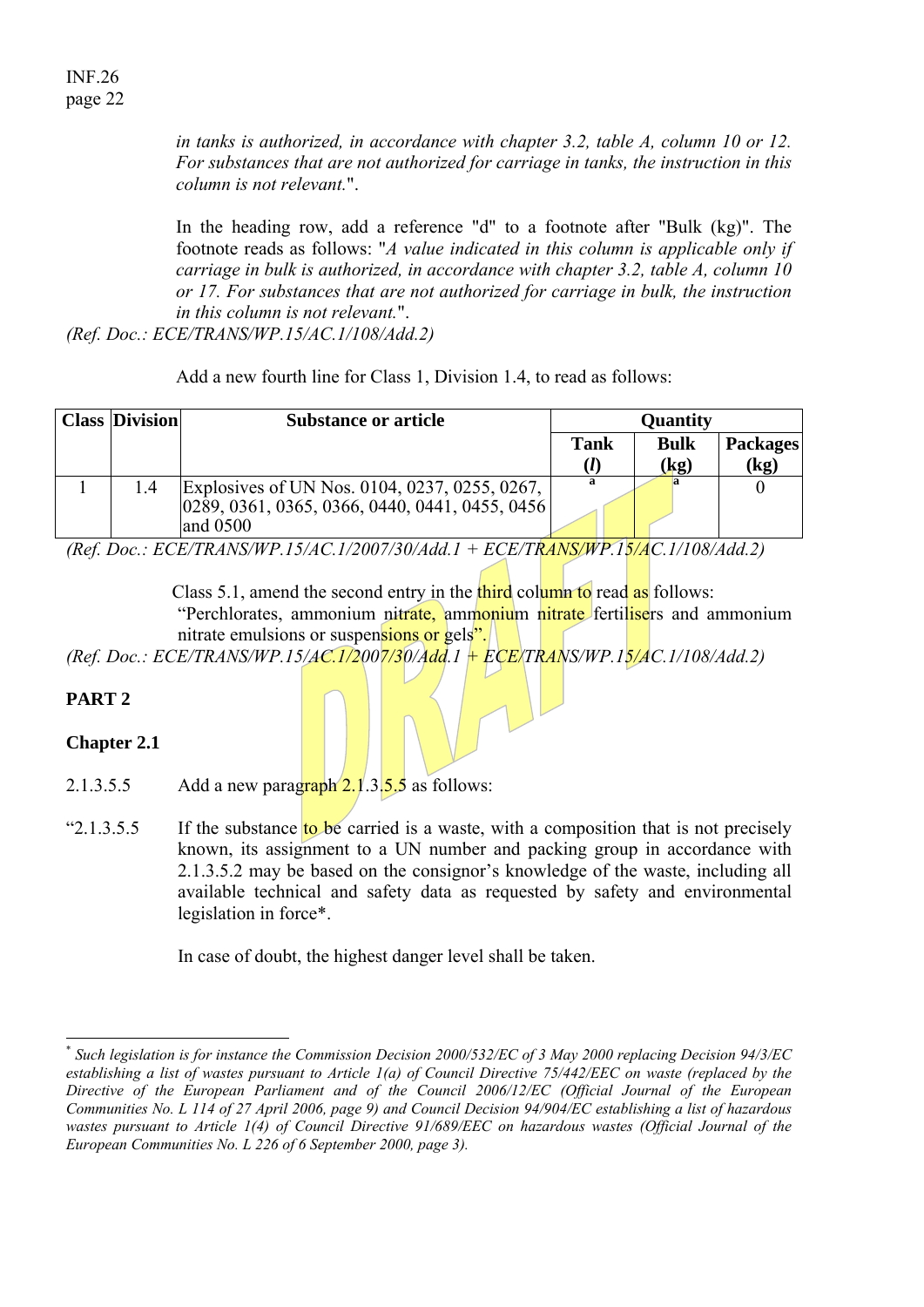If however, on the basis of the knowledge of the composition of the waste and the physical and chemical properties of the identified components, it is possible to demonstrate that the properties of the waste do not correspond to the properties of the packing group I level, the waste may be classified by default in the most appropriate n.o.s. entry of packing group II.

This procedure may not be used for wastes containing substances mentioned in 2.1.3.5.3, substances of Class 4.3, substances of the case mentioned in 2.1.3.7 or substances which are not accepted for carriage in accordance with 2.2.x.2.". *(Ref. Doc.: ECE/TRANS/WP.15/AC.1/106/Add.2)* 

2.1.3.8 Amend to read as follows:

"Substances of classes 1 to 9, other than those assigned to UN Nos. 3077 or 3082, meeting the criteria of 2.2.9.1.10 are additionally to their hazards of classes 1 to 9 considered to be environmentally hazardous substances. Other substances meeting the criteria of  $2.2.9.1.10$  are to be assigned to UN Nos. 3077 or 3082 as appropriate."

*(Ref. Doc.: ECE/TRANS/WP.15/AC.1/2007/51, annex 1 + ECE/TRANS/WP.15/AC.1/108/Add.2)* 

#### **Chapter 2.2**

2.2.1.1.7.5 In the table, against "Shell, spherical or cylindrical / preloaded mortar, shell in mortar", insert new third entry as follows:

| <b>Specification</b>  |                                                          | <b>Classification</b> |
|-----------------------|----------------------------------------------------------|-----------------------|
|                       | Colour shell: $> 25\%$ flash composition as loose powder | .1G                   |
| and/or report effects |                                                          |                       |

*(Ref. Doc.: ECE/TRANS/WP.15/AC.1/2007/30/Add.1 + ECE/TRANS/WP.15/AC.1/108/Add.2)* 

Amend Note 2 to read as follows:

"*NOTE 2: "Flash composition" in this table refers to pyrotechnic compositions in powder form or as pyrotechnic units as presented in the fireworks, that are used to produce an aural effect, or used as a bursting charge or lifting charge, unless the time taken for the pressure rise is demonstrated to be more than 8 ms for 0.5 g of pyrotechnic composition in Test Series 2(c)(i) "Time/pressure test" of the Manual of Tests and Criteria.*".

*(Ref. Doc.: ECE/TRANS/WP.15/AC.1/2007/30/Add.1 + ECE/TRANS/WP.15/AC.1/108/Add.2)* 

2.2.1.1.8 For "SIGNALS, SMOKE", add ", 0507" at the end.

 For "SIGNALS, DISTRESS, ship", add ", 0505, 0506" at the end *(Ref. Doc.: ECE/TRANS/WP.15/AC.1/2007/30/Add.1 + ECE/TRANS/WP.15/AC.1/108/Add.2)*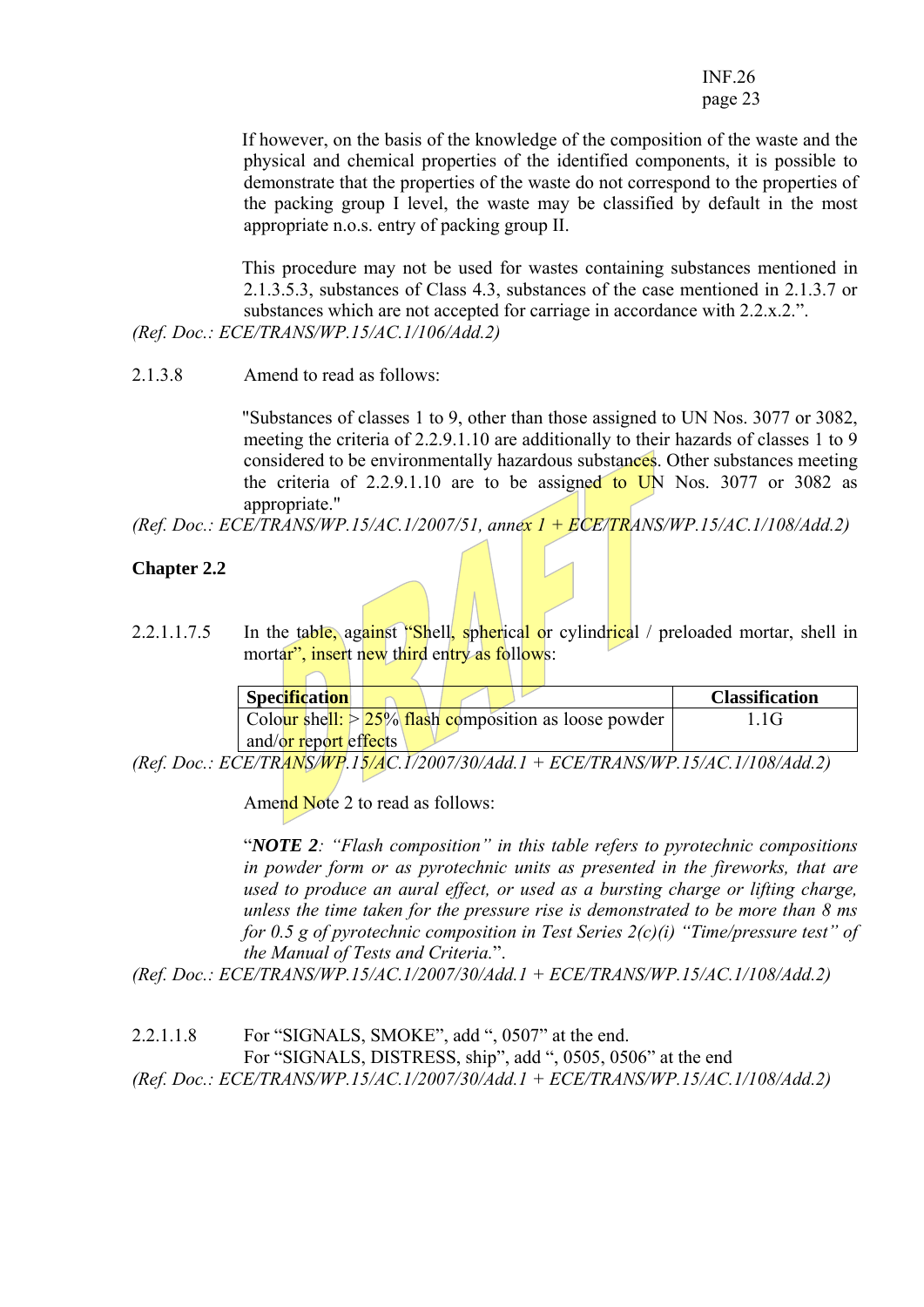INF.26

page 24

- 2.2.2.3 In the table for Other articles containing gas under pressure, for Classification code 6F, add the following new entries:
	- "3478 FUEL CELL CARTRIDGES, containing liquefied flammable gas or
	- 3478 FUEL CELL CARTRIDGES CONTAINED IN EQUIPMENT, containing liquefied flammable gas or
	- 3478 FUEL CELL CARTRIDGES PACKED WITH EQUIPMENT, containing liquefied flammable gas
	- 3479 FUEL CELL CARTRIDGES, containing hydrogen in metal hydride or
	- 3479 FUEL CELL CARTRIDGES CONTAINED IN EQUIPMENT, containing hydrogen in metal hydride or
	- 3479 FUEL CELL CARTRIDGES PACKED WITH EQUIPMENT, containing hydrogen in metal hydride".

*(Ref. Doc.: ECE/TRANS/WP.15/AC.1/2007/30/Add.1 + ECE/TRANS/WP.15/AC.1/108/Add.2)* 

2.2.3.1.5 At the beginning, replace "and non-corrosive" with "non-corrosive and nonenvironmentally hazardous".

*(Ref. Doc.: ECE/TRANS/WP.15/AC.1/2007/30/Add.1 + ECE/TRANS/WP.15/AC.1/108/Add.2)* 

2.2.41.1.18 Replace "and 3380" with ", 3380 and 3474". *(Ref. Doc.: ECE/TRANS/WP.15/AC.1/2007/30/Add.1 + ECE/TRANS/WP.15/AC.1/108/Add.2)* 

2.2.41.3 Under "Solid desensitized explosive", classification code  $D$ , for UN 3344, insert "(PENTAERYTHRITOL) TETRANITRATE, PETN)" after "PENTAERYTHRITE TETRANITRATE".

*(Ref. Doc.: ECE/TRANS/WP.15/AC.1/2007/30/Add.1 + ECE/TRANS/WP.15/AC.1/108/Add.2)* 

2.2.42.1.5 Change the reference to Figure 2.3.6 as a reference to in Figure 2.3.5 in NOTE 3. *(Ref. Doc.: ECE/TRANS/WP.15/AC.1/2007/51, annexes 1 and 2 + ECE/TRANS/WP.15/AC.1/108/Add.2)* 

2.2.43.1.5 Change the reference to Figure 2.3.6 as a reference to in Figure 2.3.5 in the Note. *(Ref. Doc.: ECE/TRANS/WP.15/AC.1/2007/51, annexes 1 and 2 + ECE/TRANS/WP.15/AC.1/108/Add.2)* 

2.2.43.2 Delete "solids, flammable, assigned to UN No. 3132, water-reactive" and "and water-reactive solids, self-heating, assigned to UN No. 3135". *(Ref. Doc.: ECE/TRANS/WP.15/AC.1/104, annex)* 

2.2.43.3 WF2 UN 3132 Delete "(not allowed, see 2.2.43.2)". WS UN 3135 Delete "(not allowed, see 2.2.43.2)".

2.2.52.4 In the table, amend the entries listed below as follows:

| Organic peroxide       | Column         | Amendment                          |
|------------------------|----------------|------------------------------------|
| tert-AMYLPEROXY-3,5,5- | Packing method | Replace "OP5" with "OP7"           |
| TRIMETHYLHEXANOATE     | Number         | Replace " $3101$ " with " $3105$ " |

*<sup>(</sup>Ref. Doc.: ECE/TRANS/WP.15/AC.1/104, annex)*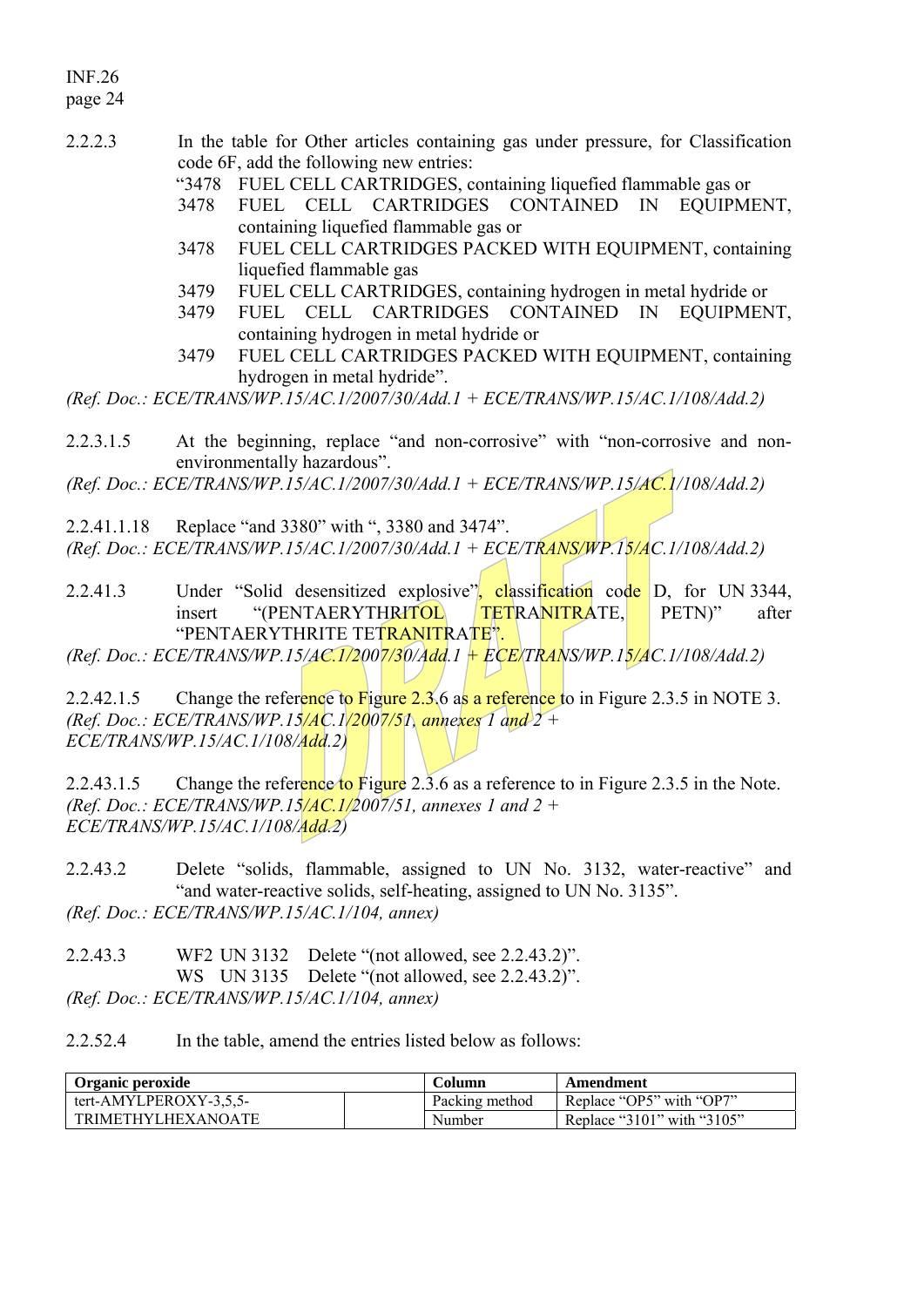| Organic peroxide                     |                       | <b>Column</b> | Amendment                  |
|--------------------------------------|-----------------------|---------------|----------------------------|
| DICUMYL PEROXIDE (Concentration      | (1 <sup>st</sup> row) | Inert solid   | Delete " $\leq 57$ "       |
| $> 52 - 100$                         |                       |               |                            |
| DI-(2-ETHYLHEXYL)                    | $(3^{rd}$ row)        | Number        | Replace "3117" with "3119" |
| PEROXYDICARBONATE                    |                       |               |                            |
| (Concentration $\leq 62$ as a stable |                       |               |                            |
| <i>dispersion in water</i> )         |                       |               |                            |
| DI-(2-ETHYLHEXYL)                    | (4 <sup>th</sup> row) | Delete        |                            |
| PEROXYDICARBONATE                    |                       |               |                            |
| (Concentration $\leq 52$ as a stable |                       |               |                            |
| <i>dispersion in water</i> )         |                       |               |                            |

*(Ref. Doc.: ECE/TRANS/WP.15/AC.1/2007/30/Add.1 + ECE/TRANS/WP.15/AC.1/108/Add.2)* 

Insert the following new entries:

| Organic peroxide                                                                                                  | (2)                                                | (3)       | (4)       | (5)          | (6) | (7)             | (8)              | (9)      | (10) | (11) |
|-------------------------------------------------------------------------------------------------------------------|----------------------------------------------------|-----------|-----------|--------------|-----|-----------------|------------------|----------|------|------|
| tert-AMYL<br>PEROXYNEODECANOATE                                                                                   | $\leq 47$                                          | $\geq$ 53 |           |              |     | OP8             | $\boldsymbol{0}$ | $+10$    | 3119 |      |
| tert-BUTYL PEROXY 3,5,5-<br>TRIMETHYLHEXANOATE                                                                    | $\leq 42$                                          |           |           | $\geq$<br>58 |     | OP7             |                  |          | 3106 |      |
| <b>CUMYL PEROXYNEO-</b><br><b>DECANOATE</b>                                                                       | $\leq 87$                                          | $\geq$ 13 |           |              |     | OP7             | $-10$            | $\theta$ | 3115 |      |
| 2,2-DI-(tert-AMYLPEROXY)-<br><b>BUTANE</b>                                                                        | $\leq 57$                                          | $\geq$ 43 |           |              |     | OP7             |                  |          | 3105 |      |
| $1,1-DI-(tert-$<br>BUTYLPEROXY)-<br><b>CYCLOHEXANE</b>                                                            | $\leq 72$                                          |           | $\geq$ 28 |              |     | OP <sub>5</sub> |                  |          | 3103 | 30)  |
| $1,1-DI-(tert-$<br>BUTYLPEROXY)-<br><b>CYCLOHEXANE</b><br>+ tert-BUTYL PEROX <mark>Y-2</mark> -<br>ETHYLHEXANOATE | $\leq 43$<br>$+\leq 16$                            | $\geq 41$ |           |              |     | OP <sub>7</sub> |                  |          | 3105 |      |
| $1,1-DI-(tert-$<br>BUTYLPEROXY)-3,3,5-<br>TRIMETHYLCYCLO <mark>HEXA</mark><br>NE                                  | $\leq 90$                                          |           | $\geq 10$ |              |     | OP <sub>5</sub> |                  |          | 3103 | 30)  |
| $DI-2,4-$<br><b>DICHLOROBENZOYL</b><br><b>PEROXIDE</b>                                                            | $\leq$ 52 as<br>a paste                            |           |           |              |     | OP8             | $+20$            | $+25$    | 3118 |      |
| 3-HYDROXY-1,1-<br><b>DIMETHYLBUTYL</b><br>PEROXYNEODECANOATE                                                      | $\leq 77$                                          | $\geq$ 23 |           |              |     | OP <sub>7</sub> | $-5$             | $+5$     | 3115 |      |
| 3-HYDROXY-1,1-<br><b>DIMETHYLBUTYL</b><br>PEROXYNEODECANOATE                                                      | $\leq$ 52 as a<br>stable<br>dispersion<br>in water |           |           |              |     | OP <sub>8</sub> | $-5$             | $+5$     | 3119 |      |
| 3-HYDROXY-1,1-<br><b>DIMETHYLBUTYL</b><br>PEROXYNEODECANOATE                                                      | $\leq$ 52                                          | $\geq$ 48 |           |              |     | OP <sub>8</sub> | $-5$             | $+5$     | 3117 |      |
| METHYL ISOPROPYL<br><b>KETONE PEROXIDE(S)</b>                                                                     | See<br>remark<br>31)                               | $\geq$ 70 |           |              |     | OP8             |                  |          | 3109 | 31)  |
| 3,3,5,7,7-PENTAMETHYL-<br>1,2,4-TRIOXEPANE                                                                        | $\leq 100$                                         |           |           |              |     | OP8             |                  |          | 3107 |      |

*(Ref. Doc.: ECE/TRANS/WP.15/AC.1/2007/30/Add.1 + ECE/TRANS/WP.15/AC.1/108/Add.2)*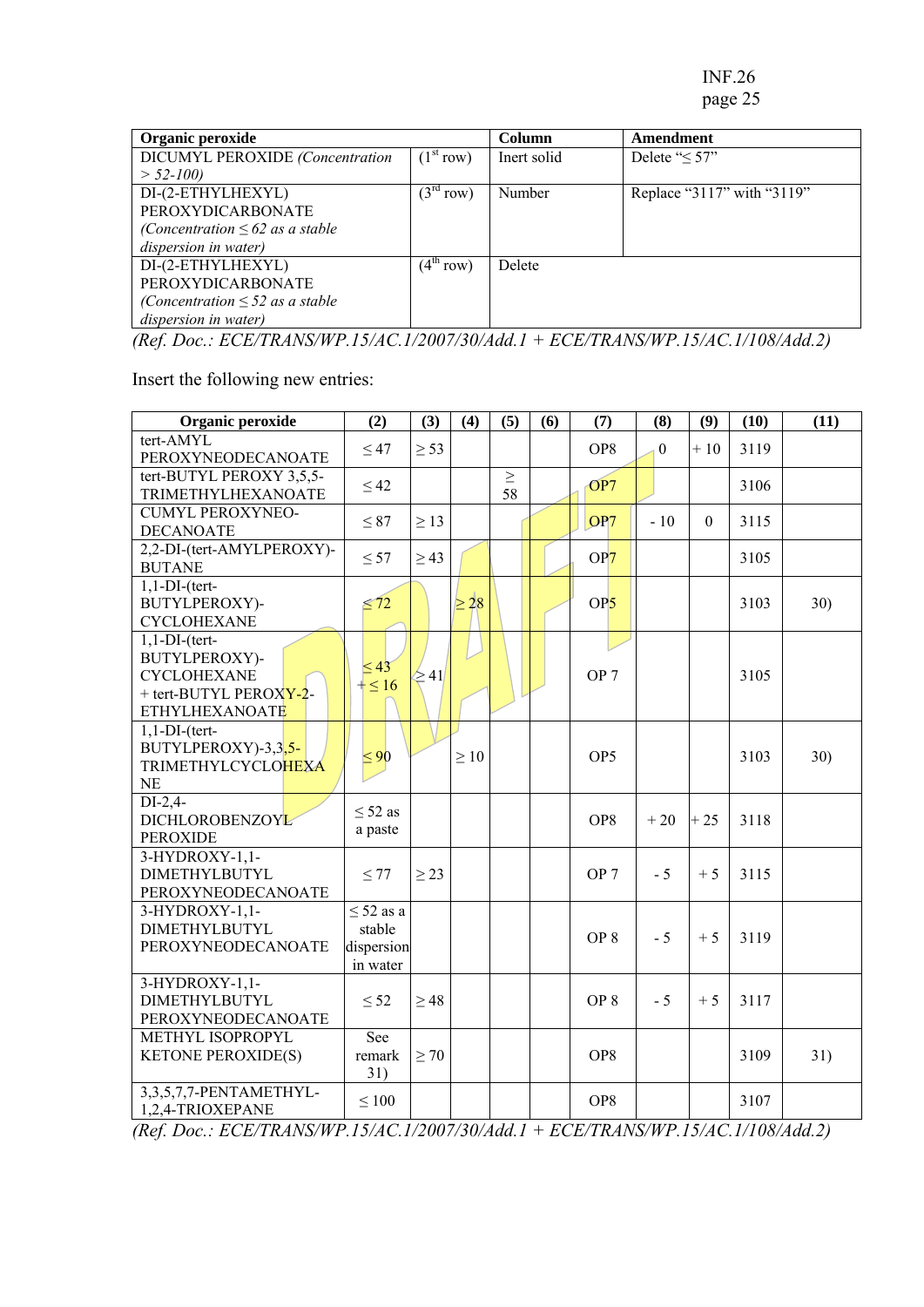After the table, add the following new notes:

 *"30) Diluent type B with boiling point > 130 °C. 31) Active oxygen ≤ 6.7%.". (Ref. Doc.: ECE/TRANS/WP.15/AC.1/2007/30/Add.1 + ECE/TRANS/WP.15/AC.1/108/Add.2)* 

2.2.62.1.5.6 Renumber existing NOTE as NOTE 1.

In NOTE 1 (existing NOTE), add "*in the absence of any concern for infection (e.g. evaluation of vaccine induced immunity, diagnosis of autoimmune disease, etc.)*" after "*antibody detection in humans or animals*".

Add a new NOTE 2 to read as follows:

"*NOTE 2: For air transport, packagings for specimens exempted under this paragraph shall meet the conditions in (a) to (c).*". *(Ref. Doc.: ECE/TRANS/WP.15/AC.1/2007/30/Add.1 + ECE/TRANS/WP.15/AC.1/108/Add.2)* 

2.2.62.1.11.2 Add at the end, before the notes: "For the assignment, international, regional or national waste catalogues may be taken into account.".

*(Ref. Doc.: ECE/TRANS/WP.15/AC.1/2007/30/Add.1 + ECE/TRANS/WP.15/AC.1/108/Add.2)* 

2.2.62.1.12.2 Amend the first sentence to read as follows: "Animal material affected by pathogens of Category A or by pathogens which would be assigned to Category  $\overline{A}$  in cultures only, shall be assigned to UN 2814 or UN 2900 as appropriate. Animal material affected by pathogens of Category B, other than those which would be assigned to Category A if they were in cultures, shall be assigned to UN  $3373$ .".

*(Ref. Doc.: ECE/TRANS/WP.15/AC.1/2007/30/Add.1 + ECE/TRANS/WP.15/AC.1/108/Add.2)* 

Delete the second sentence. *(Ref. Doc.: ECE/TRANS/WP.15/AC.1/2007/30/Add.1 + ECE/TRANS/WP.15/AC.1/108/Add.2)* 

Amend Section 2.2.7 to read as follows and amend all references to renumbered paragraphs of section 2.2.7, as appropriate:

*(Ref. Doc.: ECE/TRANS/WP.15/AC.1/2007/30/Add.1 + ECE/TRANS/WP.15/AC.1/108/Add.2)* 

*The acronyms "LSA" and "SCO" used in the English version should not be translated and should appear unchanged in all linguistic versions. In the definition of 2.2.7.1.3, the acronyms should appear after the corresponding term in alphabetical order, with an associated footnote reading as follows: "The acronym "LSA" stands for the English term "Low Specific Activity"." / "The acronym "SCO" stands for the English term "Surface Contaminated Object".".* 

#### "**2.2.7 Class 7 Radioactive material**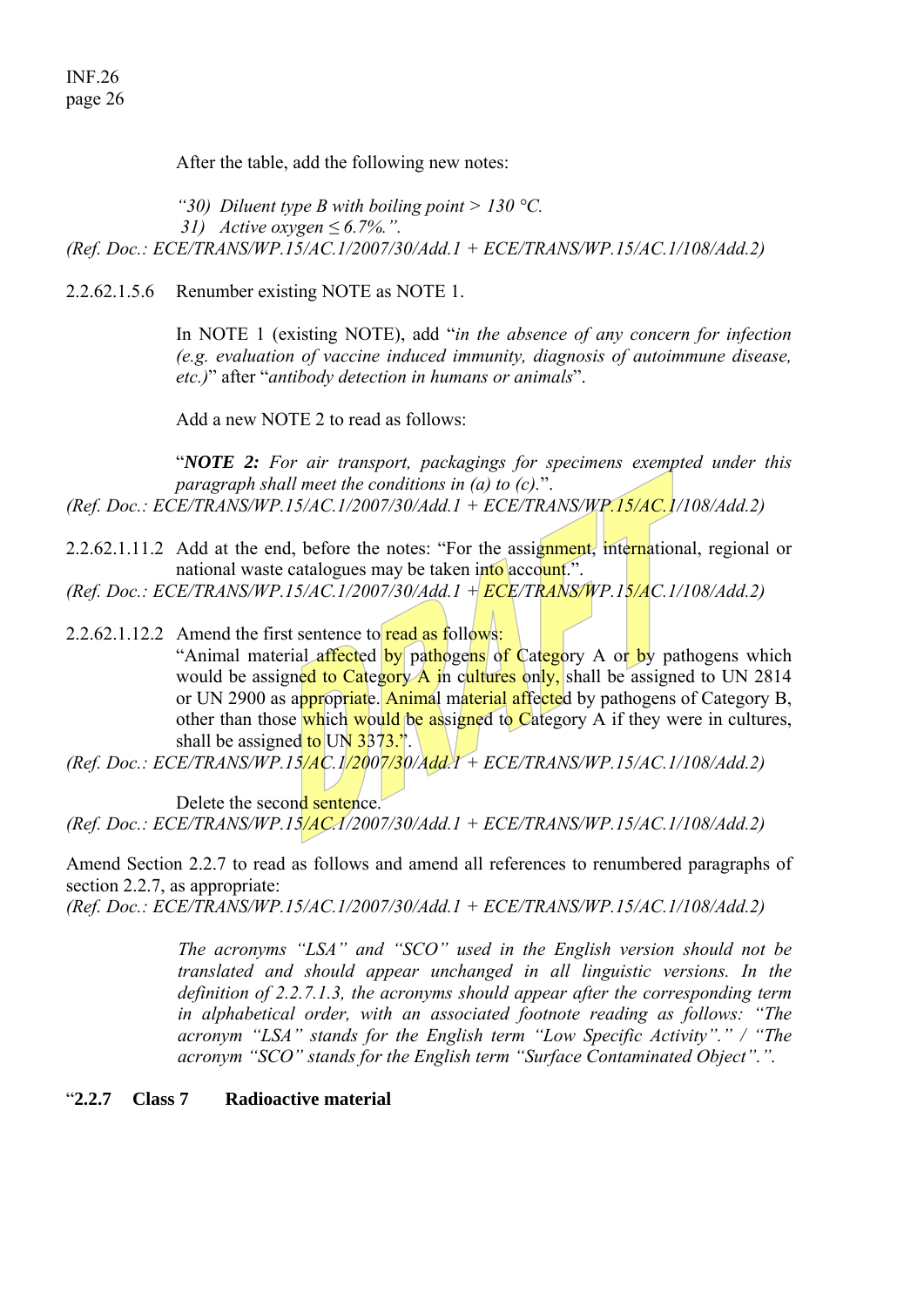## **2.2.7.1** *Definitions*

2.2.7.1.1 *Radioactive material* means any material containing radionuclides where both the activity concentration and the total activity in the consignment exceed the values specified in 2.2.7.2.2.1 to 2.2.7.2.2.6.

#### 2.2.7.1.2 *Contamination*

*Contamination* means the presence of a radioactive substance on a surface in quantities in excess of 0.4  $\text{Bq/cm}^2$  for beta and gamma emitters and low toxicity alpha emitters, or  $0.04$  Bq/cm<sup>2</sup> for all other alpha emitters.

*Non-fixed contamination* means contamination that can be removed from a surface during routine conditions of carriage.

 *Fixed contamination* means contamination other than non-fixed contamination.

2.2.7.1.3 *Definitions of specific terms*

 $A_1$  and  $A_2$ 

 $A_1$  means the **activity** value of special form radioactive material which is listed in the Table in  $2,2.7,2.2.1$  or derived in 2.2.7.2.2.2 and is used to determine the activity limits for the requirements of ADR.

*A<sub>2</sub>* means the activity value of radioactive material, other than special form radioactive material, which is listed in the Table in 2.2.7.2.2.1 or derived in  $2.2.7.2.2.2$  and is used to determine the activity limits for the requirements of ADR.

*Fissile material* means uranium-233, uranium-235, plutonium-239, plutonium-241, or any combination of these radionuclides. Excepted from this definition is:

- (a) Natural uranium or depleted uranium which is unirradiated; and
- (b) Natural uranium or depleted uranium which has been irradiated in thermal reactors only.

*Low dispersible radioactive material* means either a solid radioactive material or a solid radioactive material in a sealed capsule, that has limited dispersibility and is not in powder form.

*Low specific activity (LSA) material* means radioactive material which by its nature has a limited specific activity, or radioactive material for which limits of estimated average specific activity apply. External shielding materials surrounding the LSA material shall not be considered in determining the estimated average specific activity.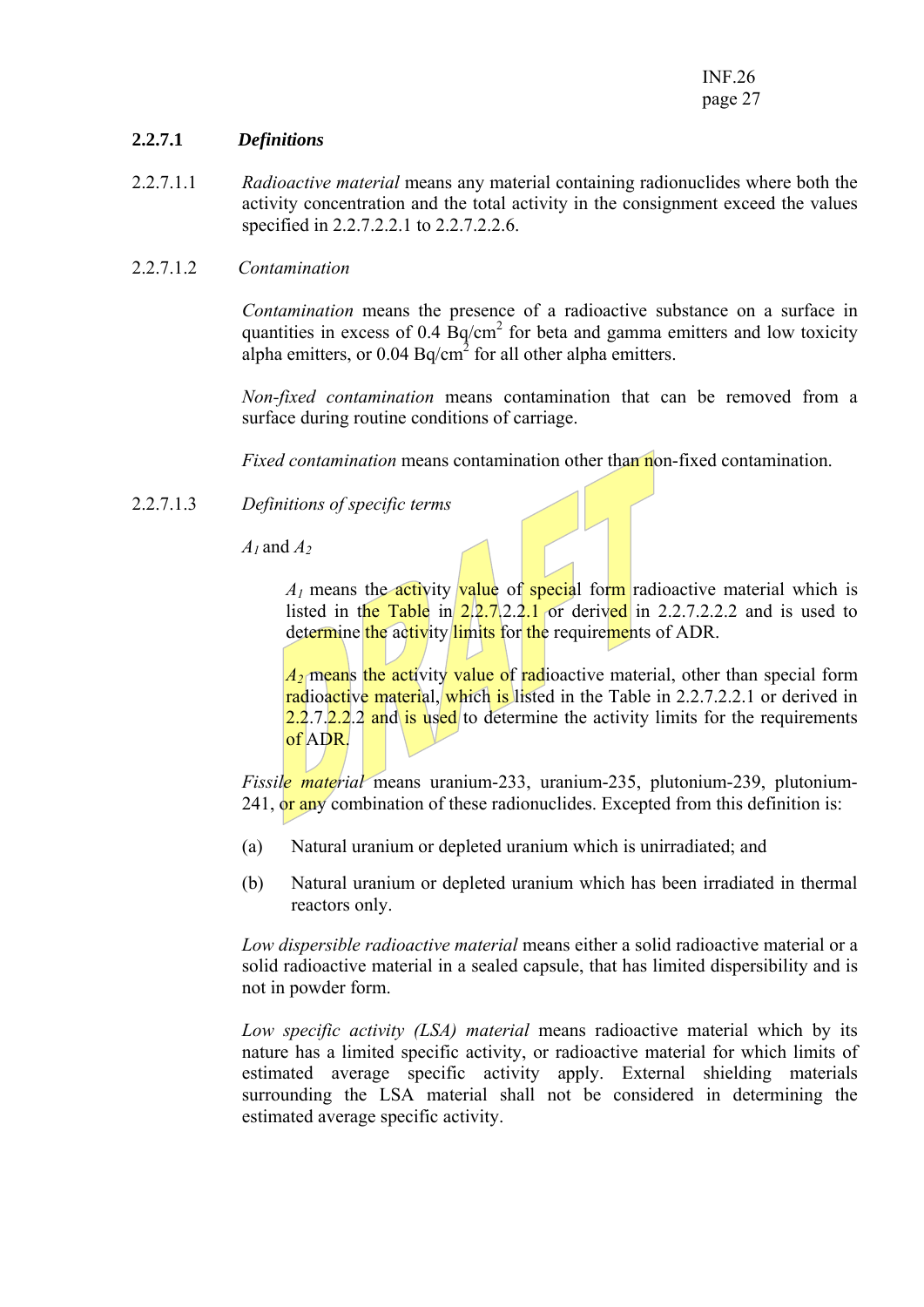*Low toxicity alpha emitters* are: natural uranium; depleted uranium; natural thorium; uranium-235 or uranium-238; thorium-232; thorium-228 and thorium-230 when contained in ores or physical and chemical concentrates; or alpha emitters with a half-life of less than 10 days.

*Specific activity of a radionuclide* means the activity per unit mass of that nuclide. The specific activity of a material shall mean the activity per unit mass of the material in which the radionuclides are essentially uniformly distributed.

*Special form radioactive material* means either:

- (a) An indispersible solid radioactive material; or
- (b) A sealed capsule containing radioactive material.

*Surface contaminated object (SCO)* means a solid object which is not itself radioactive but which has radioactive material distributed on its surfaces.

*Unirradiated thorium* means thorium containing not more than  $10^{-7}$  g of uranium-233 per gram of thorium-232.

*Unirradiated uranium* means uranium **containing** not more than  $2 \times 10^3$  Bq of plutonium per gram of uranium-235, not more than  $9 \times 10^6$  Bq of fission products per gram of uranium-235 and not more than  $5 \times 10^{-3}$  g of uranium-236 per gram of uranium-235.

*Uranium - natural, depleted, enriched* means the following:

*Natural uranium* means uranium (which may be chemically separated) containing the naturally occurring distribution of uranium isotopes (approximately  $99.28\%$  uranium-238, and 0.72% uranium-235 by mass).

*Depleted uranium* means uranium containing a lesser mass percentage of uranium-235 than in natural uranium.

*Enriched uranium* means uranium containing a greater mass percentage of uranium-235 than 0.72%.

In all cases, a very small mass percentage of uranium-234 is present.

#### **2.2.7.2** *Classification*

- 2.2.7.2.1 *General provisions*
- 2.2.7.2.1.1 Radioactive material shall be assigned to one of the UN number specified in Table 2.2.7.2.1.1 depending on the activity level of the radionuclides contained in a package, the fissile or non-fissile properties of these radionuclides, the type of package to be presented for carriage, and the nature or form of the contents of the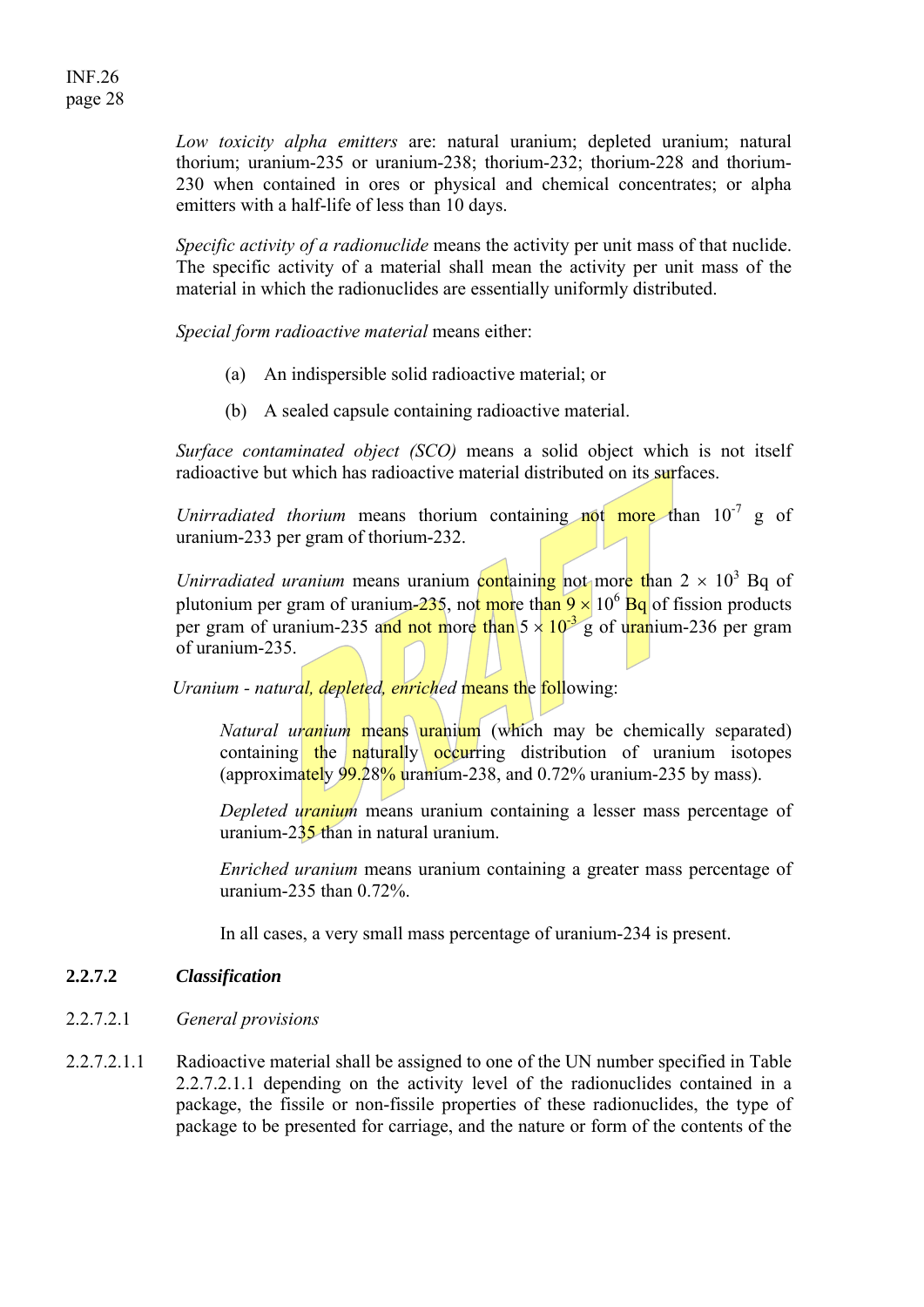package, or special arrangements governing the carriage operation, in accordance with the provisions laid down in 2.2.7.2.2 to 2.2.7.2.5.

# **Table 2.2.7.2.1.1 Assignment of UN numbers**

| <b>Excepted packages</b>            |                                                                            |
|-------------------------------------|----------------------------------------------------------------------------|
| (1.7.1.5)                           |                                                                            |
|                                     | UN 2908 RADIOACTIVE MATERIAL, EXCEPTED PACKAGE - EMPTY<br><b>PACKAGING</b> |
|                                     | UN 2909 RADIOACTIVE MATERIAL, EXCEPTED PACKAGE - ARTICLES                  |
|                                     | MANUFACTURED FROM NATURAL URANIUM or DEPLETED                              |
|                                     | URANIUM or NATURAL THORIUM                                                 |
|                                     | UN 2910 RADIOACTIVE MATERIAL, EXCEPTED PACKAGE - LIMITED                   |
|                                     | <b>QUANTITY OF MATERIAL</b>                                                |
|                                     | UN 2911 RADIOACTIVE MATERIAL, EXCEPTED PACKAGE - INSTRUMENTS or            |
|                                     | <b>ARTICLES</b>                                                            |
|                                     | Low specific activity radioactive material                                 |
| (2.2.7.2.3.1)                       |                                                                            |
|                                     | UN 2912 RADIOACTIVE MATERIAL, LOW SPECIFIC ACTIVITY (LSA-I), non-          |
|                                     | fissile or fissile-excepted                                                |
|                                     | UN 3321 RADIOACTIVE MATERIAL, LOW SPECIFIC ACTIVITY                        |
|                                     | (LSA-II), non fissile or fissile-excepted                                  |
|                                     | UN 3322 RADIOACTIVE MATERIAL, LOW SPECIFIC ACTIVITY                        |
|                                     | (LSA-III), non fissile or fissile-excepted                                 |
|                                     | UN 3324 RADIOACTIVE MATERIAL, LOW SPECIFIC ACTIVITY                        |
|                                     | $(LSA-II)$ , FISSILE                                                       |
|                                     | UN 3325 RADIOACTIVE MATERIAL, LOW SPECIFIC ACTIVITY,                       |
|                                     | (LSA-III), FISSILE                                                         |
|                                     | Surface contaminated objects                                               |
| (2.2.7.2.3.2)                       |                                                                            |
|                                     | UN 2913 RADIOACTIVE MATERIAL, SURFACE CONTAMINATED OBJECTS                 |
|                                     | (SCO-I or SCO-II), non-fissile or fissile-excepted                         |
|                                     | UN 3326 RADIOACTIVE MATERIAL, SURFACE CONTAMINATED OBJECTS                 |
|                                     | (SCO-I or SCO-II), FISSILE                                                 |
| <b>Type A packages</b>              |                                                                            |
| (2.2.7.2.4.4)                       |                                                                            |
|                                     | UN 2915 RADIOACTIVE MATERIAL, TYPE A PACKAGE, non-special form, non-       |
|                                     | fissile or fissile-excepted                                                |
|                                     | UN 3327 RADIOACTIVE MATERIAL, TYPE A PACKAGE, FISSILE, non-special form    |
|                                     | UN 3332 RADIOACTIVE MATERIAL, TYPE A PACKAGE, SPECIAL FORM, non            |
|                                     | fissile or fissile-excepted                                                |
|                                     | UN 3333 RADIOACTIVE MATERIAL, TYPE A PACKAGE, SPECIAL FORM,                |
|                                     | <b>FISSILE</b>                                                             |
| Type B(U) packages<br>(2.2.7.2.4.6) |                                                                            |
|                                     | UN 2916 RADIOACTIVE MATERIAL, TYPE B(U) PACKAGE, non-fissile or fissile-   |
|                                     | excepted                                                                   |
|                                     | UN 3328 RADIOACTIVE MATERIAL, TYPE B(U) PACKAGE, FISSILE                   |
|                                     |                                                                            |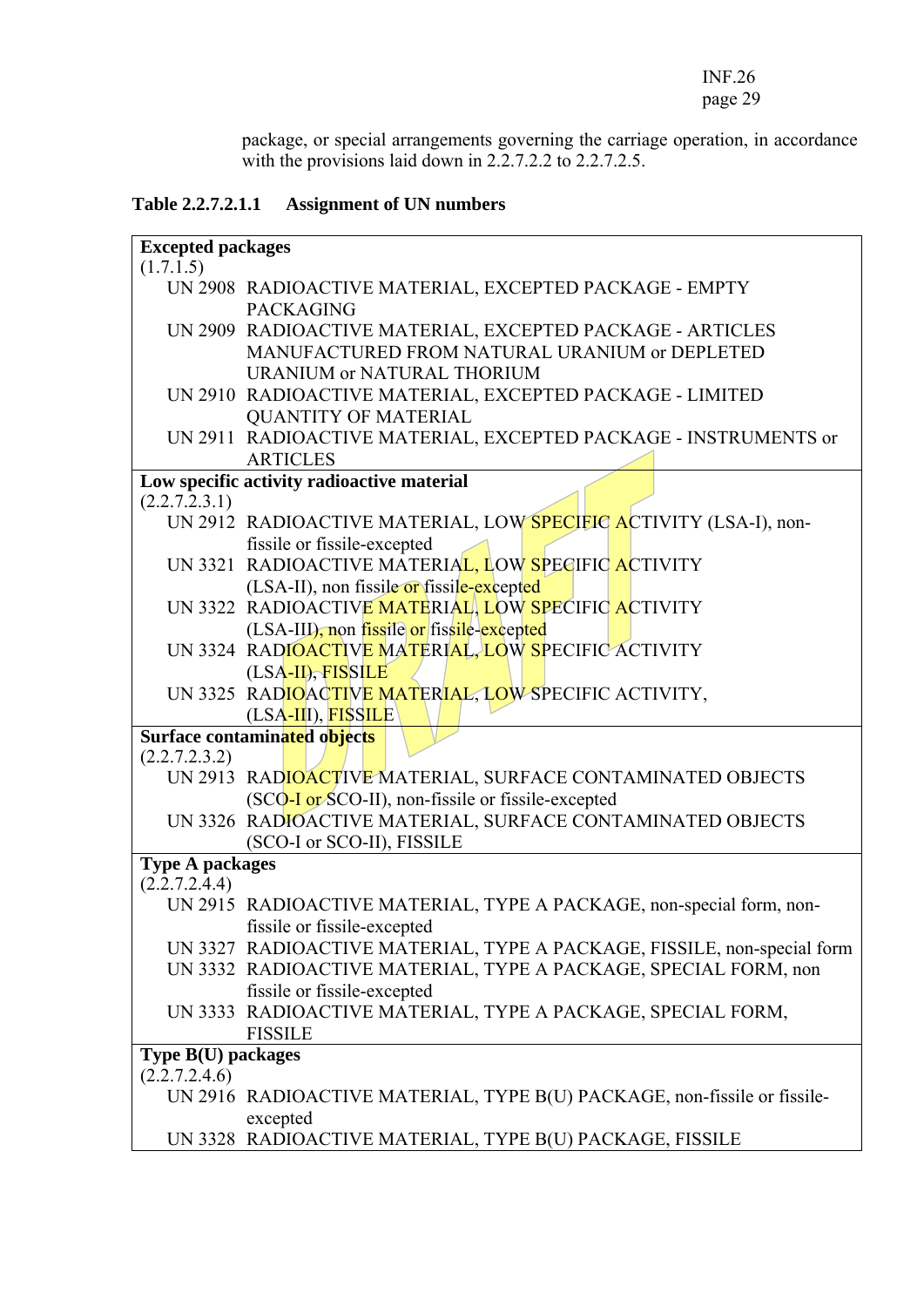| Type B(M) packages          |                                                                                  |
|-----------------------------|----------------------------------------------------------------------------------|
| (2.2.7.2.4.6)               |                                                                                  |
|                             | UN 2917 RADIOACTIVE MATERIAL, TYPE B(M) PACKAGE, non-fissile or fissile-         |
|                             | excepted                                                                         |
|                             | UN 3329 RADIOACTIVE MATERIAL, TYPE B(M) PACKAGE, FISSILE                         |
| <b>Type C packages</b>      |                                                                                  |
| (2.2.7.2.4.6)               |                                                                                  |
|                             | UN 3323 RADIOACTIVE MATERIAL, TYPE C PACKAGE, non fissile or fissile-            |
|                             | excepted                                                                         |
|                             | UN 3330 RADIOACTIVE MATERIAL, TYPE C PACKAGE, FISSILE                            |
| <b>Special arrangement</b>  |                                                                                  |
| (2.2.7.2.5)                 |                                                                                  |
|                             | UN 2919 RADIOACTIVE MATERIAL, TRANSPORTED UNDER SPECIAL                          |
|                             | ARRANGEMENT, non-fissile or fissile-excepted                                     |
|                             | UN 3331 RADIOACTIVE MATERIAL, TRANSPORTED UNDER SPECIAL                          |
|                             | ARRANGEMENT, FISSILE                                                             |
| <b>Uranium hexafluoride</b> |                                                                                  |
| (2.2.7.2.4.5)               |                                                                                  |
|                             | UN 2977 RADIOACTIVE MATERIAL, URANIUM HEXAFLUORIDE, FISSILE                      |
|                             | UN 2978 RADIOACTIVE MATERIAL, URANIUM HEXAFLUORIDE, non-fissile or               |
|                             | fissile-excepted                                                                 |
|                             |                                                                                  |
| 2.2.7.2.2                   | Determination of activity level                                                  |
|                             |                                                                                  |
| 2.2.7.2.2.1                 | individual<br>The following basic<br>radionuclides are given in<br>values<br>for |
|                             | Table 2.2.7.2.2.1                                                                |
|                             |                                                                                  |
|                             | $A_1$ and $A_2$ in TBq;<br>(a)                                                   |
|                             |                                                                                  |
|                             | Activity concentration for exempt material in Bq/g; and<br>(b)                   |
|                             |                                                                                  |

 $\chi$  (c) Activity limits for exempt consignments in Bq.

# **Table 2.2.7.2.2.1: Basic radionuclides values for individual radionuclides**

*Insert here the Table of existing 2.2.7.7.2.1 with its footnotes (a) – (g).* 

2.2.7.2.2.2 For individual radionuclides which are not listed in Table 2.2.7.2.2.1 the determination of the basic radionuclide values referred to in 2.2.7.2.2.1 shall require multilateral approval. It is permissible to use an  $A_2$  value calculated using a dose coefficient for the appropriate lung absorption type as recommended by the International Commission on Radiological Protection, if the chemical forms of each radionuclide under both normal and accident conditions of carriage are taken into consideration. Alternatively, the radionuclide values in Table 2.2.7.2.2.2 may be used without obtaining competent authority approval.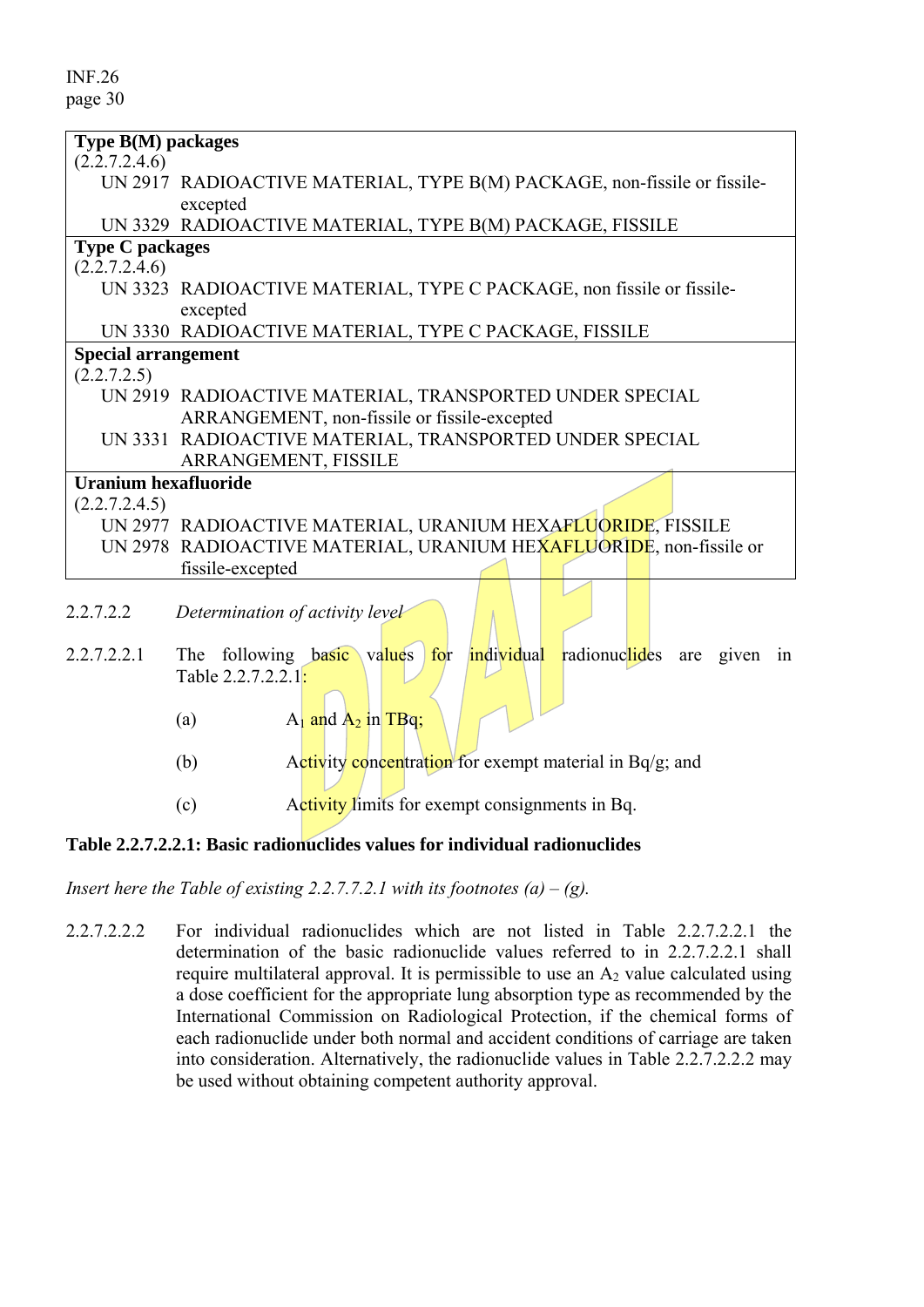| <b>Radioactive contents</b>                                                               | A <sub>1</sub> | A <sub>2</sub>     | <b>Activity</b><br>concentration<br>for exempt<br>material | <b>Activity limit</b><br>for exempt<br>consignments |
|-------------------------------------------------------------------------------------------|----------------|--------------------|------------------------------------------------------------|-----------------------------------------------------|
|                                                                                           | (TBq)          | (TBq)              | (Bq/g)                                                     | (Bq)                                                |
| Only beta or gamma emitting<br>nuclides are known to be present                           | 0.1            | 0.02               | $1 \times 10^{1}$                                          | $1 \times 10^4$                                     |
| Alpha emitting nuclides but no<br>neutron emitters are known to be<br>present             | 0.2            | $9 \times 10^{-5}$ | $1 \times 10^{-1}$                                         | $1 \times 10^3$                                     |
| Neutron emitting nuclides are<br>known to be present or no relevant<br>data are available | 0.001          | $9 \times 10^{-5}$ | $1 \times 10^{-1}$                                         | $1 \times 10^3$                                     |

|  | Table 2.2.7.2.2.2: Basic radionuclide values for unknown radionuclides or mixtures |  |  |  |  |  |
|--|------------------------------------------------------------------------------------|--|--|--|--|--|
|--|------------------------------------------------------------------------------------|--|--|--|--|--|

- 2.2.7.2.2.3 In the calculations of  $A_1$  and  $A_2$  for a radionuclide not in Table 2.2.7.2.2.1, a single radioactive decay chain in which the radionuclides are present in their naturally occurring proportions, and in which no daughter nuclide has a half-life either longer than 10 days or longer than that of the parent nuclide, shall be considered as a single radionuclide; and the activity to be taken into account and the  $A_1$  or  $A_2$  value to be applied shall be those corresponding to the parent nuclide of that chain. In the case of radioactive decay chains in which any daughter nuclide has a half-life either longer than 10 days or greater than that of the parent nuclide, the parent and such daughter nuclides shall be considered as mixtures of different nuclides.
- 2.2.7.2.2.4 For mixtures of radionuclides, the determination of the basic radionuclide values referred to in  $2.2.7.2.2.1$  may be determined as follows:

$$
X_m = \frac{1}{\sum_i \frac{f(i)}{X(i)}}
$$

where,

- f(i) is the fraction of activity or activity concentration of radionuclide i in the mixture;
- $X(i)$  is the appropriate value of  $A_1$  or  $A_2$ , or the activity concentration for exempt material or the activity limit for an exempt consignment as appropriate for the radionuclide i; and
- $X_m$  is the derived value of  $A_1$  or  $A_2$ , or the activity concentration for exempt material or the activity limit for an exempt consignment in the case of a mixture.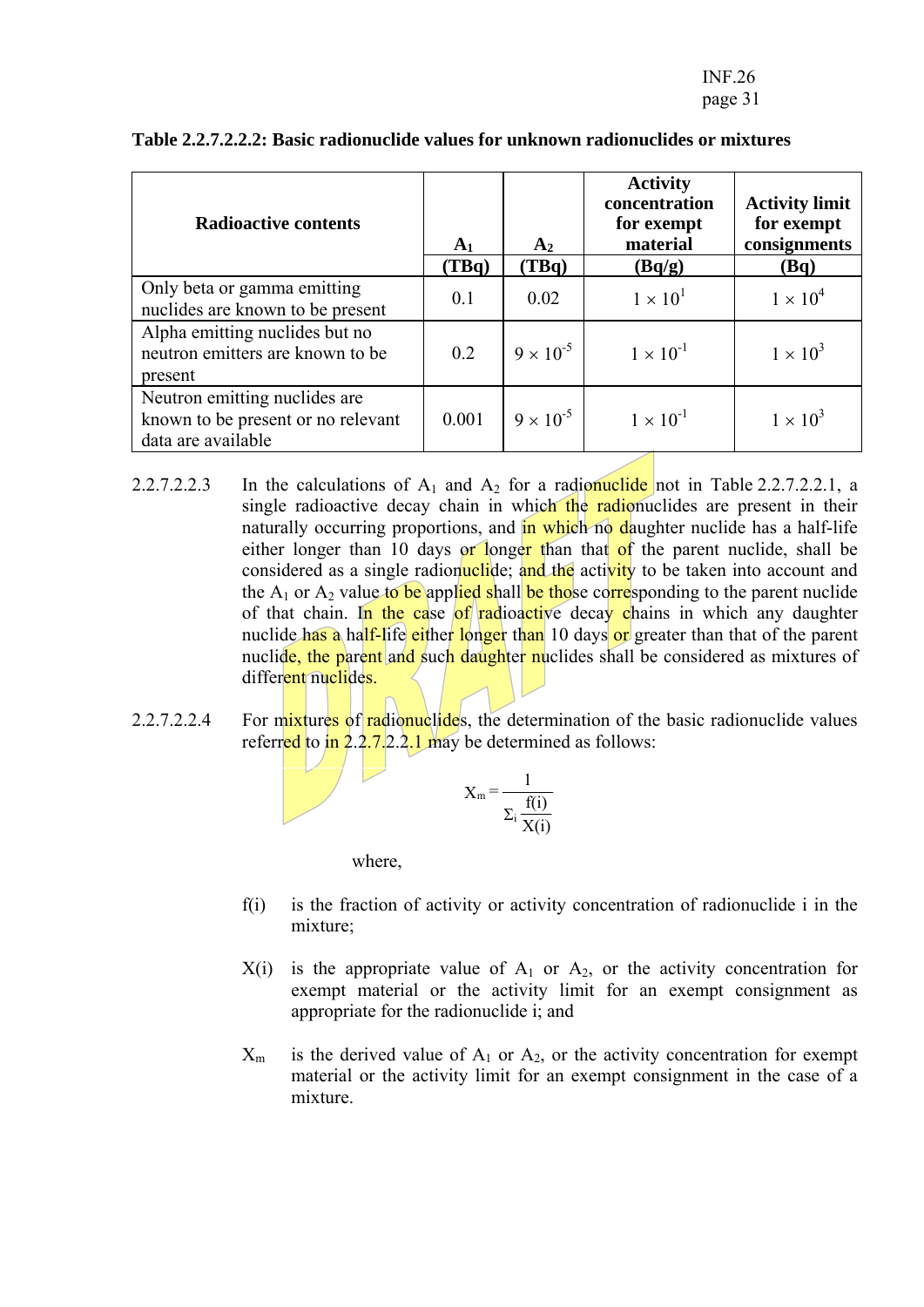- 2.2.7.2.2.5 When the identity of each radionuclide is known but the individual activities of some of the radionuclides are not known, the radionuclides may be grouped and the lowest radionuclide value, as appropriate, for the radionuclides in each group may be used in applying the formulas in 2.2.7.2.2.4 and 2.2.7.2.4.4. Groups may be based on the total alpha activity and the total beta/gamma activity when these are known, using the lowest radionuclide values for the alpha emitters or beta/gamma emitters, respectively.
- 2.2.7.2.2.6 For individual radionuclides or for mixtures of radionuclides for which relevant data are not available, the values shown in Table 2.2.7.2.2.2 shall be used.
- 2.2.7.2.3 *Determination of other material characteristics*
- 2.2.7.2.3.1 Low specific activity (LSA) material
- 2.2.7.2.3.1.1 (Reserved)
- 2.2.7.2.3.1.2 LSA material shall be in one of three groups:
	- (a) LSA-I
		- (i) uranium and thorium ores and concentrates of such ores, and other ores containing naturally occurring radionuclides which are intended to be processed for the use of these radionuclides;
		- (ii) Natural uranium, depleted uranium, natural thorium or their compounds or mixtures, providing they are unirradiated and in solid or liquid form;
		- (iii) radioactive material for which the  $A_2$  value is unlimited, excluding material classified as fissile according to 2.2.7.2.3.5; or
		- (iv) other radioactive material in which the activity is distributed throughout and the estimated average specific activity does not exceed 30 times the values for activity concentration specified in 2.2.7.2.2.1 to 2.2.7.2.2.6, excluding material classified as fissile according to 2.2.7.2.3.5;
	- (b) LSA-II
		- (i) water with tritium concentration up to 0.8 TBq/l; or
		- (ii) other material in which the activity is distributed throughout and the estimated average specific activity does not exceed  $10^{-4}$  A<sub>2</sub>/g for solids and gases, and  $10^{-5}$  A<sub>2</sub>/g for liquids;
	- (c) LSA-III Solids (e.g. consolidated wastes, activated materials), excluding powders, in which: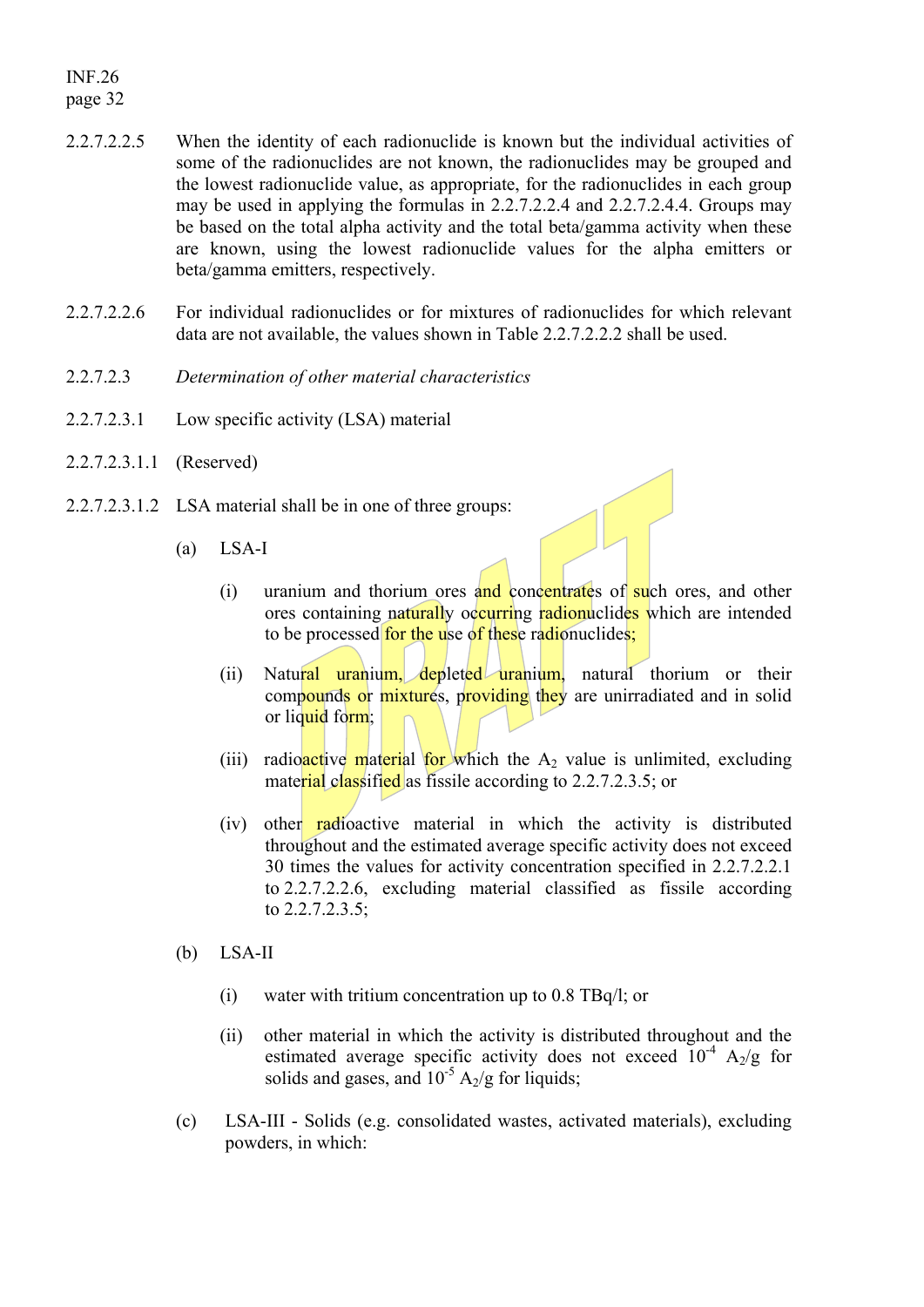- (i) the radioactive material is distributed throughout a solid or a collection of solid objects, or is essentially uniformly distributed in a solid compact binding agent (such as concrete, bitumen, ceramic, etc.);
- (ii) the radioactive material is relatively insoluble, or it is intrinsically contained in a relatively insoluble matrix, so that, even under loss of packaging, the loss of radioactive material per package by leaching when placed in water for seven days would not exceed  $0.1 A<sub>2</sub>$ ; and
- (iii) the estimated average specific activity of the solid, excluding any shielding material, does not exceed  $2 \times 10^{-3}$  A<sub>2</sub>/g.
- 2.2.7.2.3.1.3 LSA-III material shall be a solid of such a nature that if the entire contents of a package were subjected to the test specified in 2.2.7.2.3.1.4 the activity in the water would not exceed  $0.1$  A<sub>2</sub>.
- 2.2.7.2.3.1.4 LSA-III material shall be tested as follows:

A solid material sample representing the entire contents of the package shall be immersed for 7 days in water at ambient temperature. The volume of water to be used in the test shall be sufficient to ensure that at the end of the 7 day test period the free volume of the unabsorbed and unreacted water remaining shall be at least 10% of the volume of the solid test sample itself. The water shall have an initial pH of  $6-8$  and a maximum conductivity of 1 mS/m at 20 °C. The total activity of the free volume of water shall be measured following the 7 day immersion of the test sample.

- 2.2.7.2.3.1.5 Demonstration of compliance with the performance standards in 2.2.7.2.3.1.4 shall be in accordance with  $6.4.12.1$  and  $6.4.12.2$ .
- 2.2.7.2.3.2 Surface contaminated object (SCO)

SCO is classified in one of two groups:

- (a) SCO-I: A solid object on which:
	- (i) the non-fixed contamination on the accessible surface averaged over  $300 \text{ cm}^2$  (or the area of the surface if less than  $300 \text{ cm}^2$ ) does not exceed  $4 \text{ Bq/cm}^2$  for beta and gamma emitters and low toxicity alpha emitters, or  $0.4$  Bq/cm<sup>2</sup> for all other alpha emitters; and
	- (ii) the fixed contamination on the accessible surface averaged over  $300 \text{ cm}^2$  (or the area of the surface if less than  $300 \text{ cm}^2$ ) does not exceed  $4 \times 10^4$  Bq/cm<sup>2</sup> for beta and gamma emitters and low toxicity alpha emitters, or  $4 \times 10^3$  Bq/cm<sup>2</sup> for all other alpha emitters; and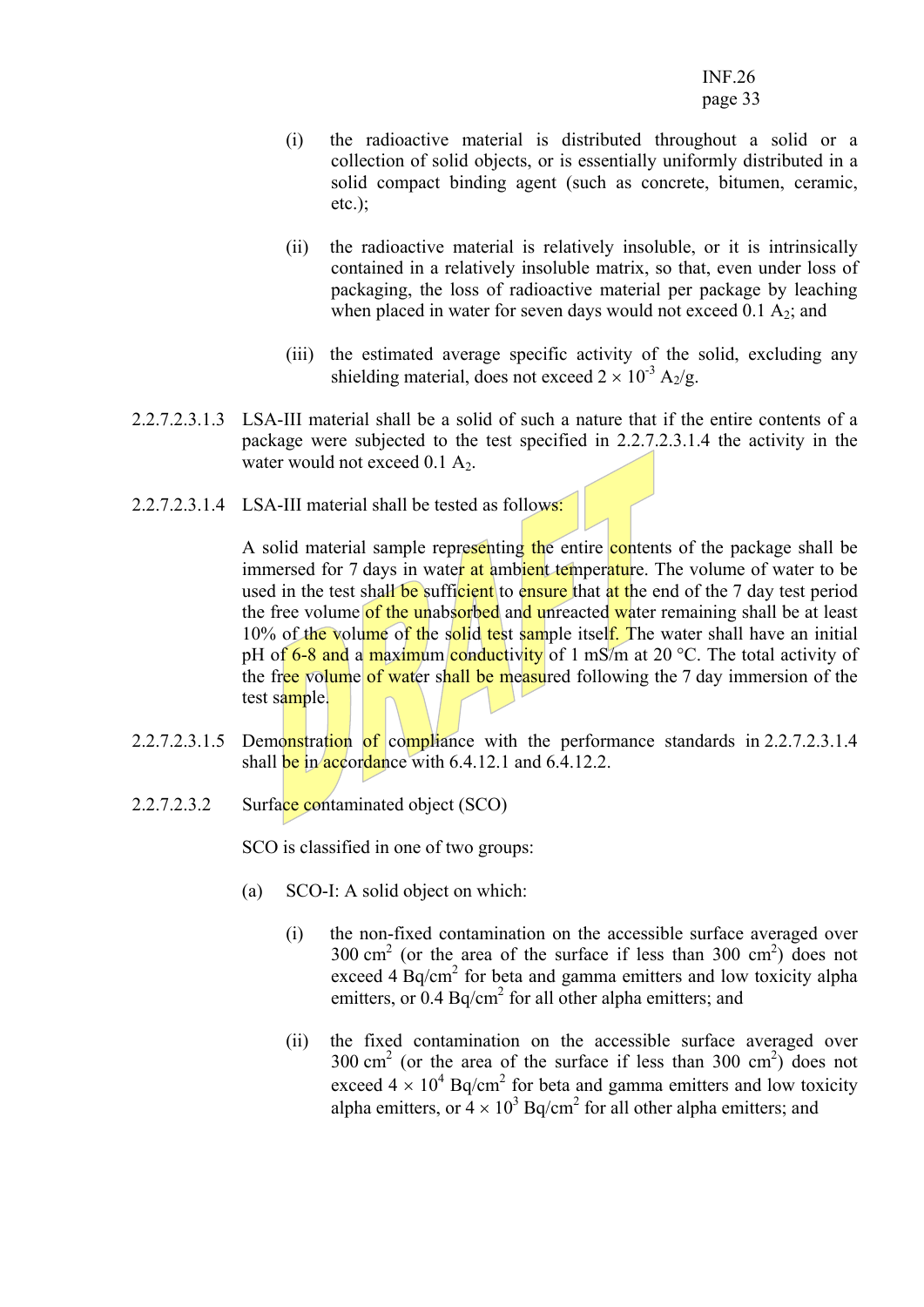- (iii) the non-fixed contamination plus the fixed contamination on the inaccessible surface averaged over 300 cm<sup>2</sup> (or the area of the surface if less than 300 cm<sup>2</sup>) does not exceed  $4 \times 10^4$  Bq/cm<sup>2</sup> for beta and gamma emitters and low toxicity alpha emitters, or  $4 \times 10^3$  Bq/cm<sup>2</sup> for all other alpha emitters;
- (b) SCO-II: A solid object on which either the fixed or non-fixed contamination on the surface exceeds the applicable limits specified for SCO-I in (a) above and on which:
	- (i) the non-fixed contamination on the accessible surface averaged over  $300 \text{ cm}^2$  (or the area of the surface if less than  $300 \text{ cm}^2$ ) does not exceed  $400 \text{ Bq/cm}^2$  for beta and gamma emitters and low toxicity alpha emitters, or 40  $Bq/cm<sup>2</sup>$  for all other alpha emitters; and
	- (ii) the fixed contamination on the accessible surface, averaged over  $300 \text{ cm}^2$  (or the area of the surface if less than  $300 \text{ cm}^2$ ) does not exceed  $8 \times 10^5$  Bq/cm<sup>2</sup> for beta and gamma emitters and low toxicity alpha emitters, or  $8 \times 10^4$  Bq/cm<sup>2</sup> for all other alpha emitters; and
	- (iii) the non-fixed contamination plus the fixed contamination on the inaccessible surface averaged  $overline{ov}$ er  $300 \text{ cm}^2$  (or the area of the surface if less than 300 cm<sup>2</sup>) does not exceed  $8 \times 10^5$  Bq/cm<sup>2</sup> for beta and gamma emitters and low toxicity alpha emitters, or  $8 \times 10^4$  Bq/cm<sup>2</sup> for all other alpha emitters.
- 2.2.7.2.3.3 Special form radioactive material
- 2.2.7.2.3.3.1 Special form radioactive material shall have at least one dimension not less than 5 mm. When a sealed capsule constitutes part of the special form radioactive material, the capsule shall be so manufactured that it can be opened only by destroying it. The design for special **form radioactive** material requires unilateral approval.
- 2.2.7.2.3.3.2 Special form radioactive material shall be of such a nature or shall be so designed that if it is subjected to the tests specified in 2.2.7.2.3.3.4 to 2.2.7.2.3.3.8, it shall meet the following requirements:
	- (a) It would not break or shatter under the impact, percussion and bending tests 2.2.7.2.3.3.5 (a), (b), (c), 2.2.7.2.3.3.6 (a) as applicable;
	- (b) It would not melt or disperse in the applicable heat test 2.2.7.2.3.3.5 (d) or 2.2.7.2.3.3.6 (b) as applicable; and
	- (c) The activity in the water from the leaching tests specified in 2.2.7.2.3.3.7 and 2.2.7.2.3.3.8 would not exceed 2 kBq; or alternatively for sealed sources, the leakage rate for the volumetric leakage assessment test specified in ISO 9978:1992 "Radiation Protection - Sealed Radioactive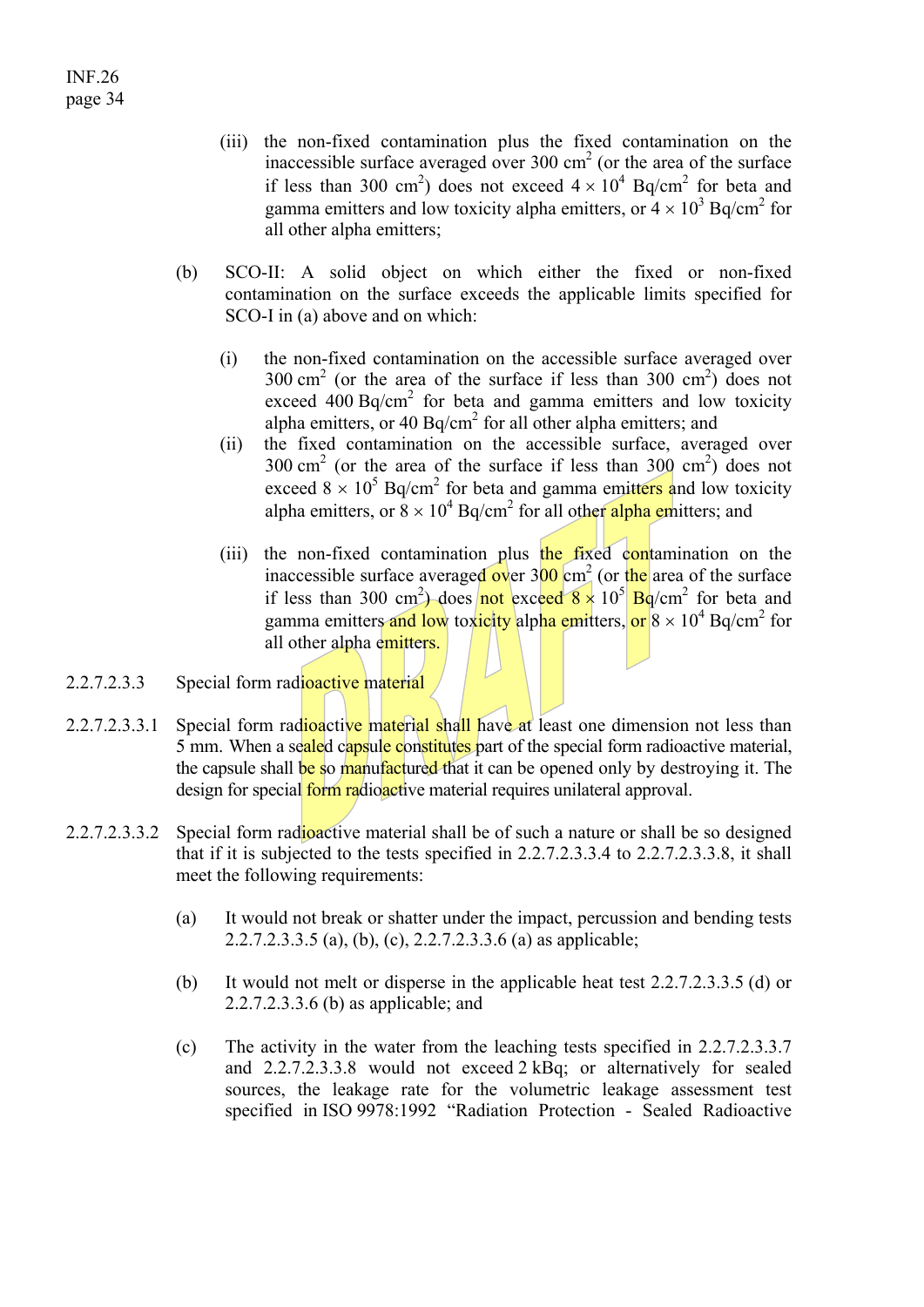Sources - Leakage Test Methods", would not exceed the applicable acceptance threshold acceptable to the competent authority.

- 2.2.7.2.3.3.3 Demonstration of compliance with the performance standards in 2.2.7.2.3.3.2 shall be in accordance with 6.4.12.1 and 6.4.12.2.
- 2.2.7.2.3.3.4 Specimens that comprise or simulate special form radioactive material shall be subjected to the impact test, the percussion test, the bending test, and the heat test specified in 2.2.7.2.3.3.5 or alternative tests as authorized in 2.2.7.2.3.3.6. A different specimen may be used for each of the tests. Following each test, a leaching assessment or volumetric leakage test shall be performed on the specimen by a method no less sensitive than the methods given in 2.2.7.2.3.3.7 for indispersible solid material or 2.2.7.2.3.3.8 for encapsulated material.
- 2.2.7.2.3.3.5 The relevant test methods are:
	- (a) Impact test: The specimen shall drop onto the target from a height of  $9 \text{ m}$ . The target shall be as defined in  $6.4.14$ ;
	- (b) Percussion test: The specimen shall be placed on a sheet of lead which is supported by a smooth solid surface and struck by the flat face of a mild steel bar so as to cause an impact equivalent to that resulting from a free drop of 1.4 kg through 1 m. The lower part of the bar shall be 25 mm in diameter with the edges rounded off to a radius of  $(3.0 \pm 0.3)$  mm. The lead, of hardness number 3.5 to 4.5 on the Vickers scale and not more than 25 mm thick, shall cover an area greater than that covered by the specimen. A fresh surface of lead shall be used for each impact. The bar shall strike the specimen so as to cause maximum damage;
	- (c) Bending test: The test shall apply only to long, slender sources with both a minimum length of 10 cm and a length to minimum width ratio of not less  $\frac{\tan A}{0}$ . The specimen shall be rigidly clamped in a horizontal position so that one half of its length protrudes from the face of the clamp. The orientation of the specimen shall be such that the specimen will suffer maximum damage when its free end is struck by the flat face of a steel bar. The bar shall strike the specimen so as to cause an impact equivalent to that resulting from a free vertical drop of 1.4 kg through 1 m. The lower part of the bar shall be 25 mm in diameter with the edges rounded off to a radius of  $(3.0 \pm 0.3)$  mm;
	- (d) Heat test: The specimen shall be heated in air to a temperature of 800  $^{\circ}$ C and held at that temperature for a period of 10 minutes and shall then be allowed to cool.
- 2.2.7.2.3.3.6 Specimens that comprise or simulate radioactive material enclosed in a sealed capsule may be excepted from: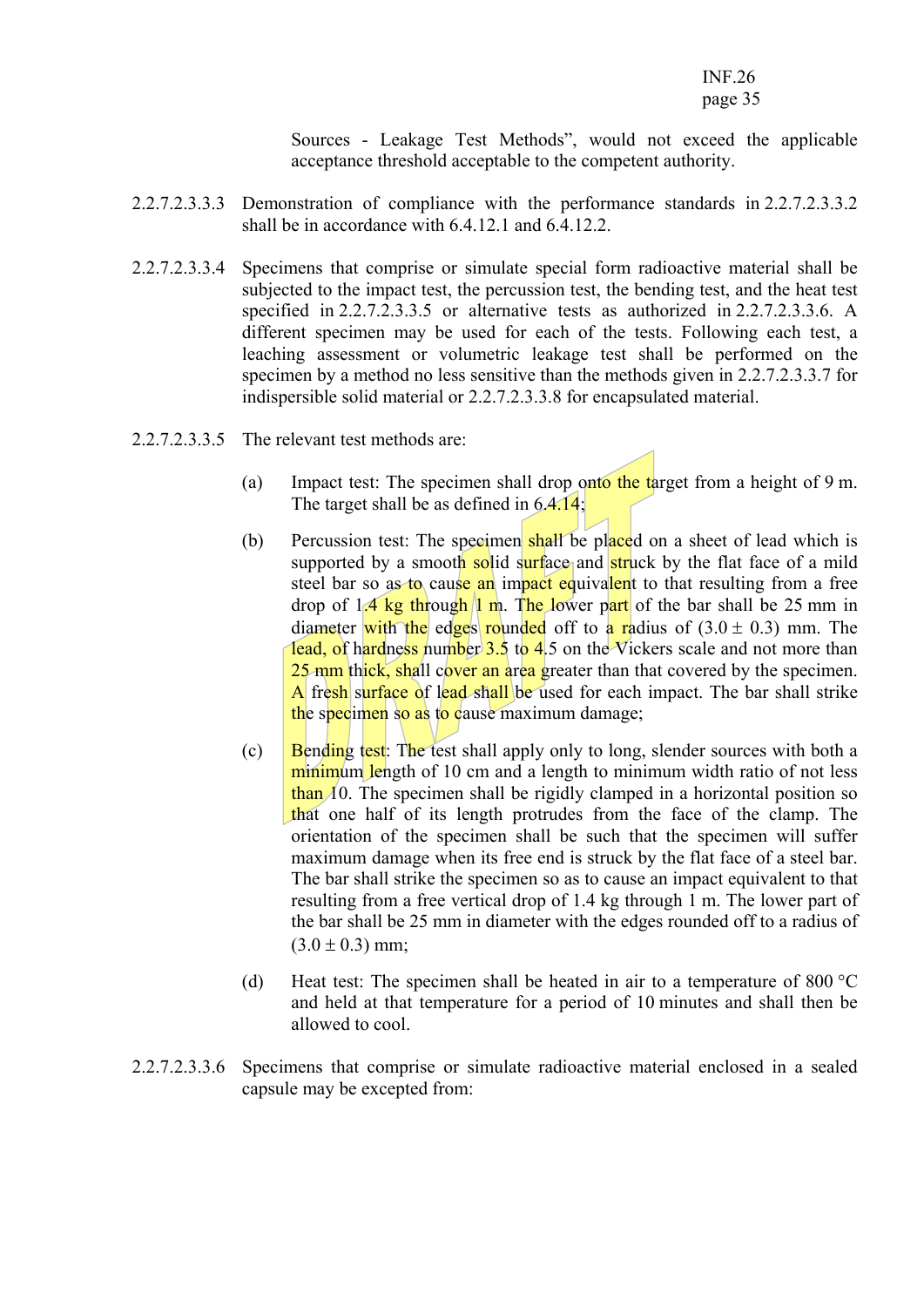- (a) The tests prescribed in 2.2.7.2.3.3.5 (a) and (b) provided the mass of the special form radioactive material:
	- (i) is less than 200 g and they are alternatively subjected to the Class 4 impact test prescribed in ISO 2919:1999 "Radiation protection - Sealed radioactive sources - General requirements and classification"; or
	- (ii) is less than 500 g and they are alternatively subjected to the Class 5 impact test prescribed in ISO 2919:1999 "Radiation protection - Sealed radioactive sources - General requirements and classification"; and
- (b) The test prescribed in 2.2.7.2.3.3.5 (d) provided they are alternatively subjected to the Class 6 temperature test specified in ISO 2919:1999 "Radiation protection - Sealed radioactive sources - General requirements and classification".
- 2.2.7.2.3.3.7 For specimens which comprise or simulate indispersible solid material, a leaching assessment shall be performed as follows:
	- (a) The specimen shall be immersed for  $\frac{7}{1}$  days in water at ambient temperature. The volume of water to be used in the test shall be sufficient to ensure that at the end of the  $7$  day test period the free volume of the unabsorbed and unreacted water remaining shall be at least 10% of the volume of the solid test sample itself. The water shall have an initial pH of 6-8 and a maximum conductivity of 1 mS/m at 20  $\degree$ C;
	- (b) The water with specimen shall then be heated to a temperature of  $(50 \pm 5)$  °C and maintained at this temperature for 4 hours;
	- (c) The activity of the water shall then be determined;
	- (d) The specimen shall then be kept for at least 7 days in still air at not less than 30  $\degree$ C and relative humidity not less than 90%;
	- (e) The specimen shall then be immersed in water of the same specification as in (a) above and the water with the specimen heated to  $(50 \pm 5)$  °C and maintained at this temperature for 4 hours;
	- (f) The activity of the water shall then be determined.
- 2.2.7.2.3.3.8 For specimens which comprise or simulate radioactive material enclosed in a sealed capsule, either a leaching assessment or a volumetric leakage assessment shall be performed as follows:
	- (a) The leaching assessment shall consist of the following steps: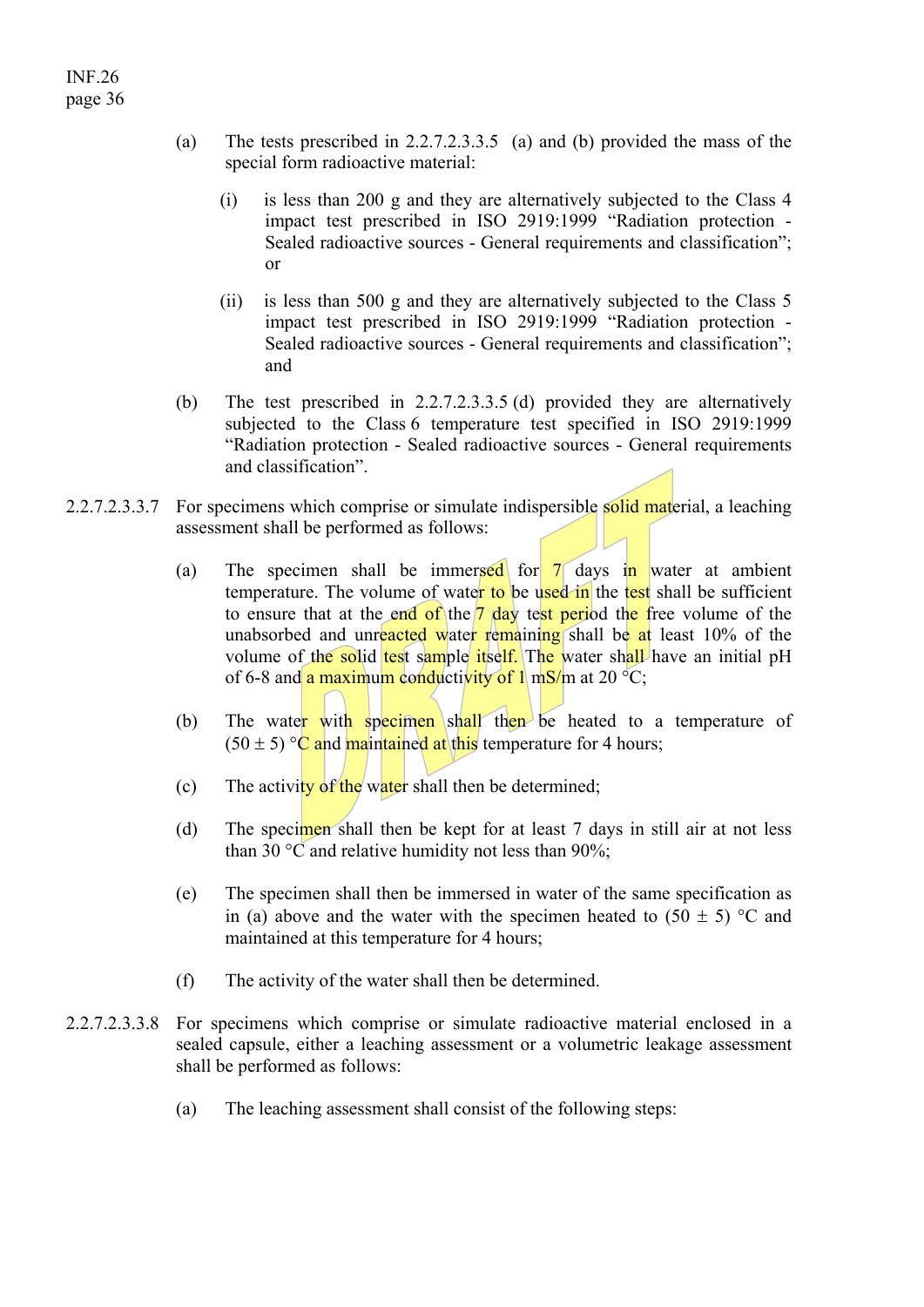- (i) the specimen shall be immersed in water at ambient temperature. The water shall have an initial pH of 6-8 with a maximum conductivity of 1 mS/m at 20  $^{\circ}$ C;
- (ii) the water and specimen shall be heated to a temperature of  $(50 \pm 5)$  °C and maintained at this temperature for 4 hours;
- (iii) the activity of the water shall then be determined;
- (iv) the specimen shall then be kept for at least 7 days in still air at not less than 30 °C and relative humidity of not less than 90%;
- (v) the process in (i), (ii) and (iii) shall be repeated;
- (b) The alternative volumetric leakage assessment shall comprise any of the tests prescribed in ISO 9978:1992 "Radiation Protection - Sealed radioactive sources - Leakage test methods", which are acceptable to the competent authority.
- 2.2.7.2.3.4 Low dispersible material
- 2.2.7.2.3.4.1 The design for low dispersible radioactive material shall require multilateral approval. Low dispersible radioactive material shall be such that the total amount of this radioactive material in a package shall meet the following requirements:
	- (a) The radiation level at 3 m from the unshielded radioactive material does not exceed 10 mSv/h;
	- (b) If subjected to the tests specified in  $6.4.20.3$  and  $6.4.20.4$ , the airborne release in gaseous and particulate forms of up to 100 μm aerodynamic equivalent diameter would not exceed  $100$  A<sub>2</sub>. A separate specimen may be used for each test; and
	- (c) If subjected to the test specified in 2.2.7.2.3.1.4 the activity in the water would not exceed  $100 \text{ A}_2$ . In the application of this test, the damaging effects of the tests specified in (b) above shall be taken into account.
- 2.2.7.2.3.4.2 Low dispersible material shall be tested as follows:

A specimen that comprises or simulates low dispersible radioactive material shall be subjected to the enhanced thermal test specified in 6.4.20.3 and the impact test specified in 6.4.20.4. A different specimen may be used for each of the tests. Following each test, the specimen shall be subjected to the leach test specified in 2.2.7.2.3.1.4. After each test it shall be determined if the applicable requirements of 2.2.7.2.3.4.1 have been met.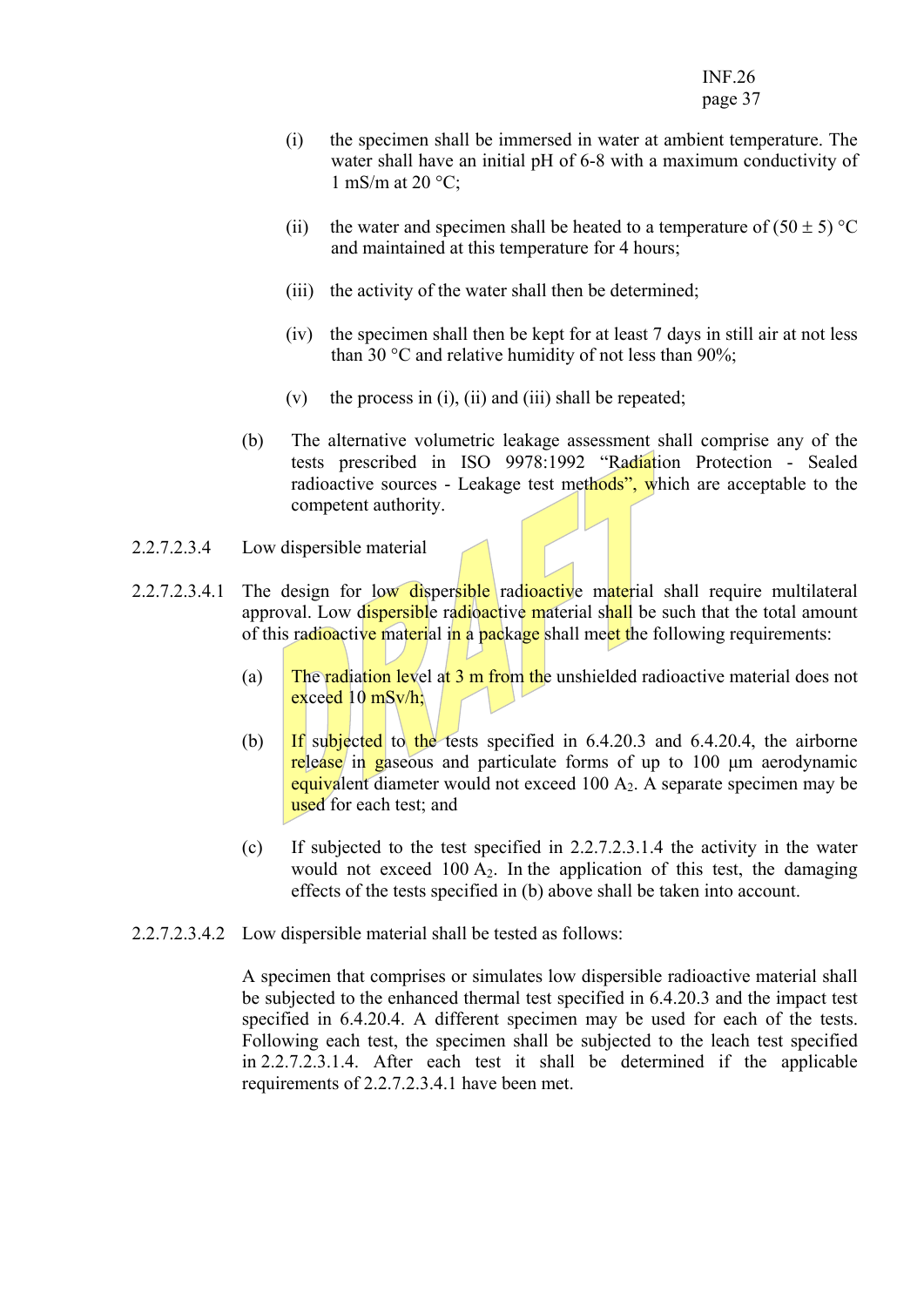- 2.2.7.2.3.4.3 Demonstration of compliance with the performance standards in 2.2.7.2.3.4.1 and 2.2.7.2.3.4.2 shall be in accordance with 6.4.12.1 and 6.4.12.2.
- 2.2.7.2.3.5 Fissile material

Packages containing fissile radionuclides shall be classified under the relevant entry of table 2.2.7.2.1.1 for fissile material unless one of the conditions (a) to (d) of this paragraph is met. Only one type of exception is allowed per consigment.

(a) A mass limit per consignment such that:

$$
\frac{\text{mass of uranium} - 235 (g)}{X} + \frac{\text{mass of other fissile material (g)}}{Y} < 1
$$

 where X and Y are the mass limits defined in Table 2.2.7.2.3.5, provided that the smallest external dimension of each package is not less than 10 cm and that either:

- (i) each individual package contains not more than  $15 g$  of fissile material; for unpackaged material, this quantity limitation shall apply to the consignment being carried in or on the wagon/vehicle/conveyance; or
- (ii) the fissile material is a homogeneous hydrogenous solution or mixture where the ratio of fissile nuclides to hydrogen is less than  $5\%$  by mass; or
- (iii) there are not more than  $\frac{1}{5}$  g of fissile material in any 10 litre volume of material.

Neither beryllium nor deuterium shall be present in quantities exceeding 1% of the applicable consignment mass limits provided in Table 2.2.7.2.3.5, except for deuterium in natural concentration in hydrogen.

- (b) Uranium enriched in uranium-235 to a maximum of 1% by mass, and with a total plutonium and uranium-233 content not exceeding 1% of the mass of uranium-235, provided that the fissile material is distributed essentially homogeneously throughout the material. In addition, if uranium-235 is present in metallic, oxide or carbide forms, it shall not form a lattice arrangement;
- (c) Liquid solutions of uranyl nitrate enriched in uranium-235 to a maximum of 2% by mass, with a total plutonium and uranium-233 content not exceeding 0.002% of the mass of uranium, and with a minimum nitrogen to uranium atomic ratio (N/U) of 2;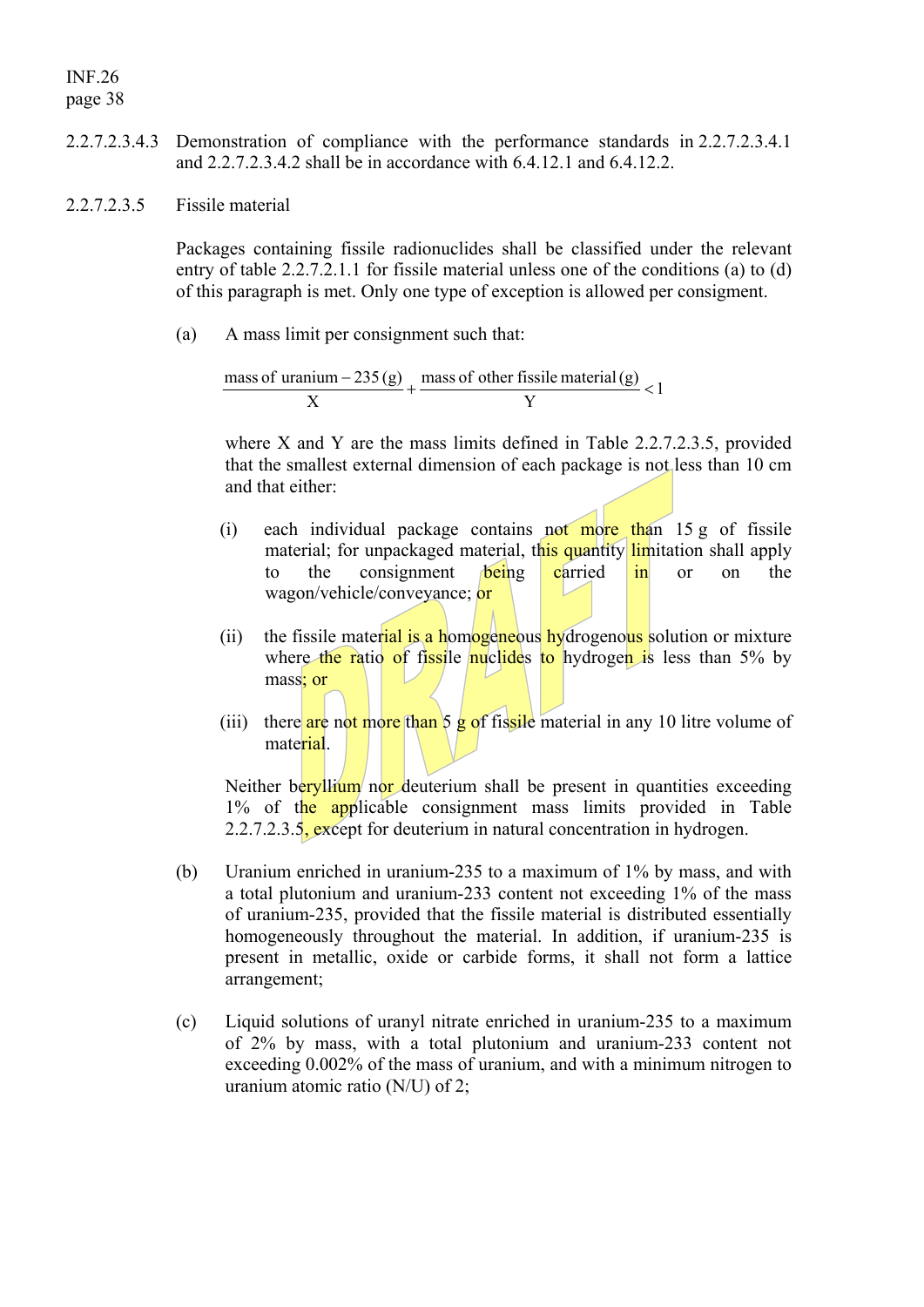(d) Packages containing, individually, a total plutonium mass not more than 1 kg, of which not more than 20% by mass may consist of plutonium-239, plutonium-241 or any combination of those radionuclides.

### **Table 2.2.7.2.3.5: Consignment mass limits for exceptions from the requirements for packages containing fissile material**

| <b>Fissile material</b>    | Fissile material mass (g) mixed<br>with substances having<br>an average hydrogen density<br>less than or equal to water | Fissile material mass (g) mixed<br>with substances having<br>an average hydrogen density<br>greater than water |
|----------------------------|-------------------------------------------------------------------------------------------------------------------------|----------------------------------------------------------------------------------------------------------------|
| Uranium-235 $(X)$          | 400                                                                                                                     | 290                                                                                                            |
| Other fissile material (Y) | 250                                                                                                                     | 180                                                                                                            |

2.2.7.2.4 *Classification of packages or unpacked material*

The quantity of radioactive material in a package shall not exceed the relevant limits for the package type as specified below.

- 2.2.7.2.4.1 Classification as excepted package
- 2.2.7.2.4.1.1 Packages may be classified as excepted packages if:
	- (a) They are empty packagings having contained radioactive material;
	- (b) They contain instruments or articles in limited quantities;
	- (c) They contain articles manufactured of natural uranium, depleted uranium or natural thorium; or
	- (d) They contain radioactive material in limited quantities.
- 2.2.7.2.4.1.2 A package containing radioactive material may be classified as an excepted package provided that the radiation level at any point on its external surface does not exceed 5 μSv/h.

### **Table 2.2.7.2.4.1.2: Activity limits for excepted packages**

| <b>Physical state of</b> | <b>Instruments or article</b>                        | <b>Materials</b>            |                                                      |  |  |
|--------------------------|------------------------------------------------------|-----------------------------|------------------------------------------------------|--|--|
| contents                 | Item limits <sup>a</sup>                             | Package limits <sup>a</sup> | Package limits <sup>a</sup>                          |  |  |
|                          |                                                      |                             |                                                      |  |  |
| <b>Solids</b>            |                                                      |                             |                                                      |  |  |
| special form             | $10^{-2}$ A <sub>1</sub><br>$10^{-2}$ A <sub>2</sub> | A                           |                                                      |  |  |
| other form               |                                                      | A٥                          | $10^{-3}$ A <sub>1</sub><br>$10^{-3}$ A <sub>2</sub> |  |  |
| <b>Liquids</b>           |                                                      |                             |                                                      |  |  |
| <b>Gases</b>             |                                                      |                             |                                                      |  |  |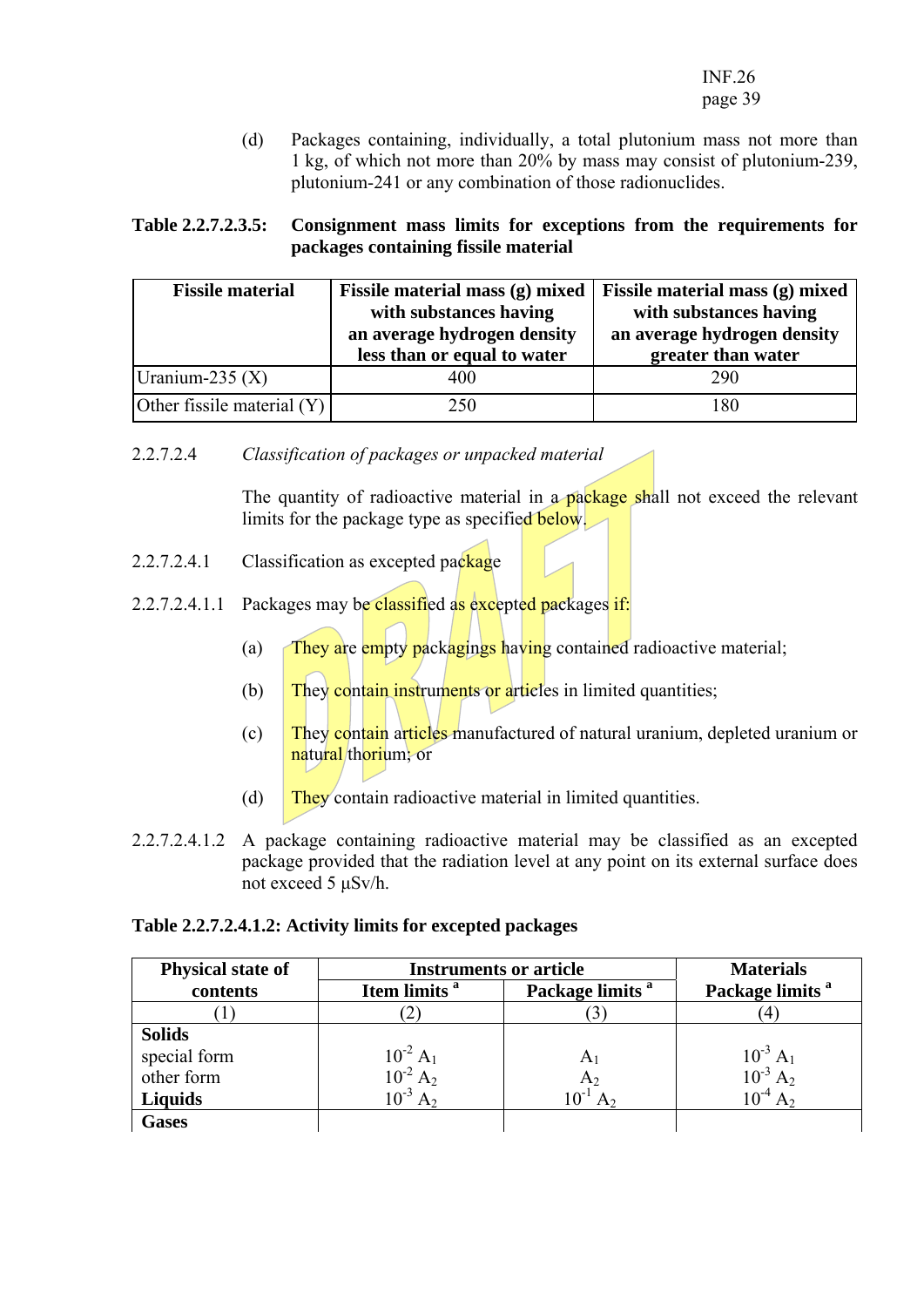| <b>Physical state of</b> | <b>Instruments or article</b>     | <b>Materials</b>                  |                                   |
|--------------------------|-----------------------------------|-----------------------------------|-----------------------------------|
| contents                 | Item limits <sup>a</sup>          | Package limits <sup>a</sup>       | Package limits <sup>a</sup>       |
|                          |                                   |                                   |                                   |
| tritium                  | $2 \times 10^{-2}$ A <sub>2</sub> | $2 \times 10^{-1}$ A <sub>2</sub> | $2 \times 10^{-2}$ A <sub>2</sub> |
| special form             | $10^{-3}$<br>$\mathbf{A}$         | $10^{-2}$                         | $10^{-3}$ A <sub>1</sub>          |
| other forms              | $\sim$ <sup>-3</sup>              |                                   | $\Lambda^{-3}$                    |

**a** *For mixtures of radionuclides, see 2.2.7.2.2.4 to 2.2.7.2.2.6*.

- 2.2.7.2.4.1.3 Radioactive material which is enclosed in or is included as a component part of an instrument or other manufactured article may be classified under UN No. 2911 RADIOACTIVE MATERIAL, EXCEPTED PACKAGE - INSTRUMENTS or ARTICLES provided that:
	- (a) The radiation level at 10 cm from any point on the external surface of any unpackaged instrument or article is not greater than 0.1 mSv/h; and
	- (b) Each instrument or manufactured article bears the marking "RADIOACTIVE" except:
		- (i) radioluminescent time-pieces or devices;
		- (ii) consumer products that either have received regulatory approval according to  $1.7.1.4$  (d) or do not individually exceed the activity limit for an exempt consignment in Table 2.2.7.2.2.1 (column 5), provided such **products** are carried in a package that bears the marking "RADIOACTIVE" on an internal surface in such a manner that warning of the **presence** of radioactive material is visible on opening the package; and
	- (c) The active material is completely enclosed by non-active components (a device performing the sole function of containing radioactive material shall not be considered to be an instrument or manufactured article); and
	- (d) The limits specified in columns 2 and 3 of Table 2.2.7.2.4.1.2 are met for each individual item and each package, respectively.
- 2.2.7.2.4.1.4 Radioactive material with an activity not exceeding the limit specified in column 4 of Table 2.2.7.2.4.1.2, may be classified under UN No. 2910 RADIOACTIVE MATERIAL, EXCEPTED PACKAGE - LIMITED QUANTITY OF MATERIAL provided that:
	- (a) The package retains its radioactive contents under routine conditions of carriage; and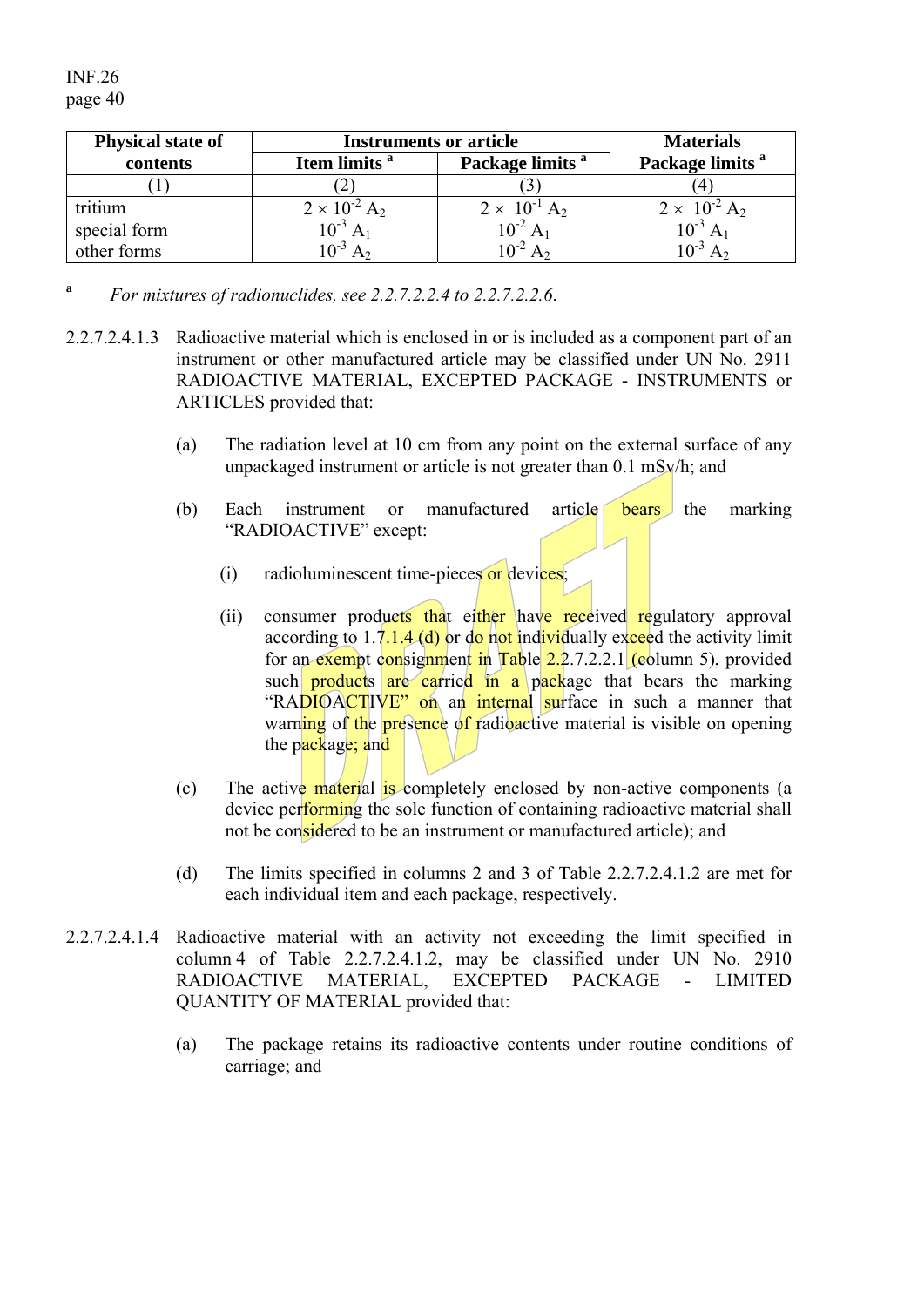- (b) The package bears the marking "RADIOACTIVE" on an internal surface in such a manner that a warning of the presence of radioactive material is visible on opening the package.
- 2.2.7.2.4.1.5 An empty packaging which had previously contained radioactive material with an activity not exceeding the limit specified in column 4 of Table 2.2.7.2.4.1.2 may be classified under UN No. 2908 RADIOACTIVE MATERIAL, EXCEPTED PACKAGE - EMPTY PACKAGING, provided that:
	- (a) It is in a well-maintained condition and securely closed;
	- (b) The outer surface of any uranium or thorium in its structure is covered with an inactive sheath made of metal or some other substantial material;
	- (c) The level of internal non-fixed contamination, when averaged over any  $300 \text{ cm}^2$ , does not exceed:
- (i) 400  $Bq/cm<sup>2</sup>$  for beta and gamma emitters and low toxicity alpha emitters; and
- (ii) 40 Bq/cm<sup>2</sup> for all other alpha emitters; and
	- (d) Any labels which may have been displayed on it in conformity with 5.2.2.1.11.1 are no longer visible.
- 2.2.7.2.4.1.6 Articles manufactured of natural uranium, depleted uranium or natural thorium and articles in which the sole radioactive material is unirradiated natural uranium, unirradiated depleted uranium or unirradiated natural thorium may be classified under UN No. 2909 RADIOACTIVE MATERIAL, EXCEPTED PACKAGE -ARTICLES MANUFACTURED FROM NATURAL URANIUM or DEPLETED URANIUM or NATURAL THORIUM, provided that the outer surface of the uranium or thorium is enclosed in an inactive sheath made of metal or some other substantial material.
- 2.2.7.2.4.2 Classification as Low specific activity (LSA) material

Radioactive material may only be classified as LSA material if the conditions of 2.2.7.2.3.1 and 4.1.9.2 are met.

2.2.7.2.4.3 Classification as Surface contaminated object (SCO)

Radioactive material may be classified as SCO if the conditions of 2.2.7.2.3.2.1 and 4.1.9.2 are met.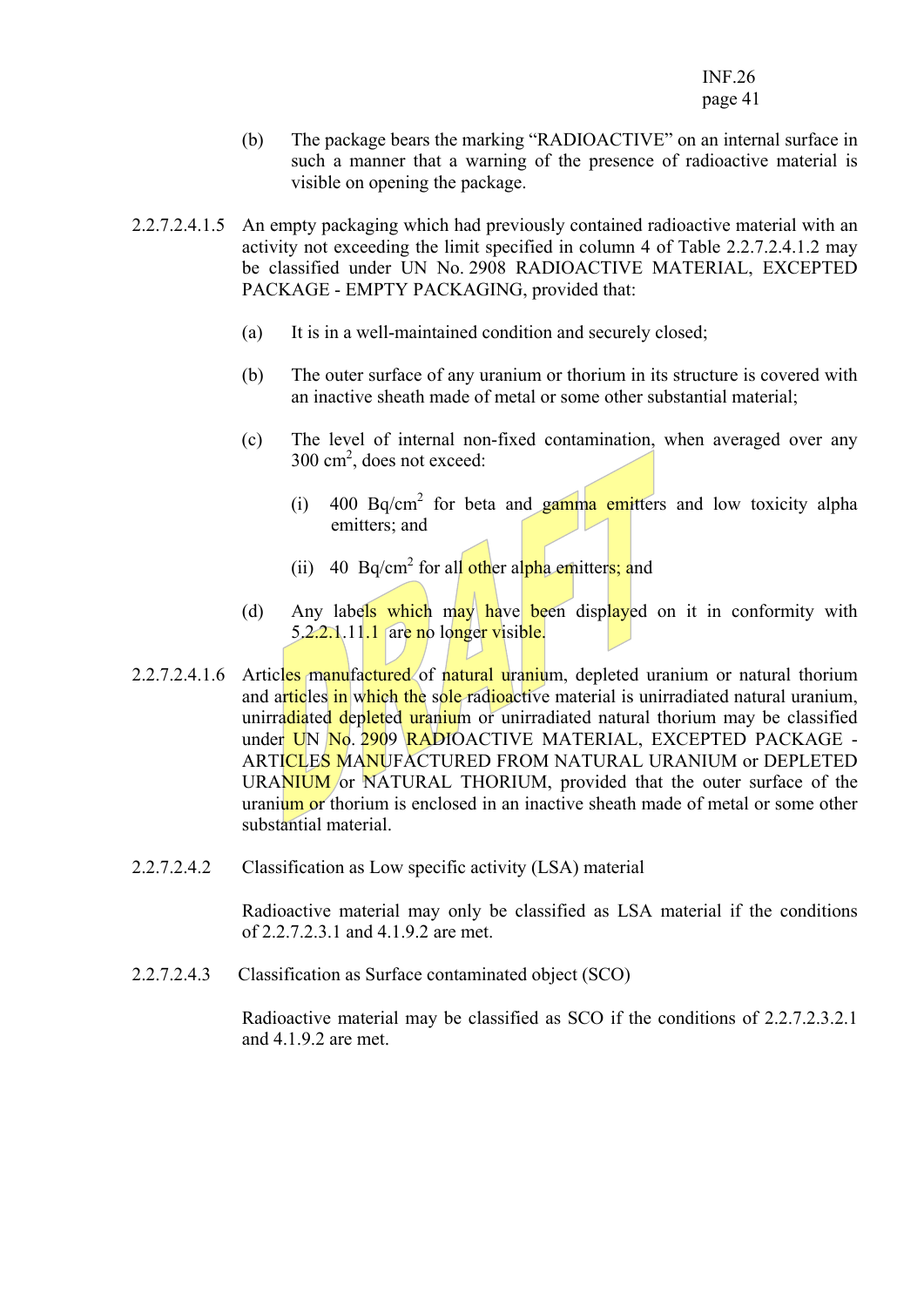## 2.2.7.2.4.4 Classification as Type A package

Packages containing radioactive material may be classified as Type A packages provided that the following conditions are met:

Type A packages shall not contain activities greater than the following:

- (a) For special form radioactive material  $A_1$ ; or
- (b) For all other radioactive material  $-A_2$ .

For mixtures of radionuclides whose identities and respective activities are known, the following condition shall apply to the radioactive contents of a Type A package:

$$
\Sigma_i \frac{B(i)}{A_1(i)} + \Sigma_j \frac{C(j)}{A_2(j)} \le 1
$$

- where  $B(i)$  is the activity of radionuclide i as special form radioactive material;
	- $A_1(i)$  is the  $A_1$  value for radionuclide i;
	- $C(i)$  is the activity of radionuclide j as other than special form radioactive material; and
	- $A_2$  (j) is the  $A_2$  value for radionuclide j.
- 2.2.7.2.4.5 Classification of Uranium hexafluoride

Uranium hexafluoride shall only be assigned to UN Nos. 2977 RADIOACTIVE MATERIAL, URANIUM HEXAFLUORIDE, FISSILE, or 2978 RADIOACTIVE MATERIAL, URANIUM HEXAFLUORIDE, non-fissile or fissile-excepted.

- 2.2.7.2.4.5.1 Packages containing uranium hexafluoride shall not contain:
	- (a) A mass of uranium hexafluoride different from that authorized for the package design;
	- (b) A mass of uranium hexafluoride greater than a value that would lead to an ullage smaller than 5% at the maximum temperature of the package as specified for the plant systems where the package shall be used; or
	- (c) Uranium hexafluoride other than in solid form or at an internal pressure above atmospheric pressure when presented for carriage.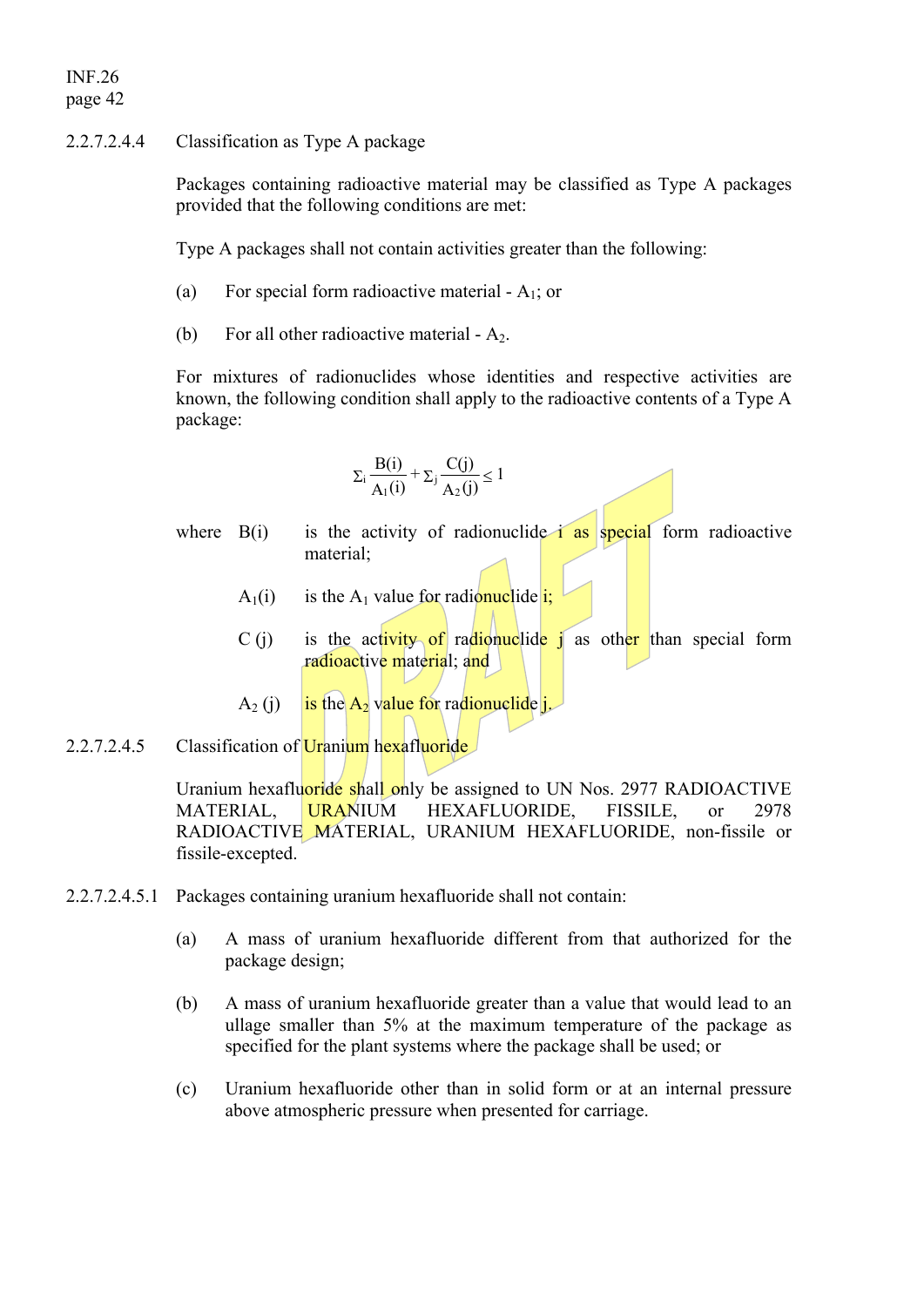- 2.2.7.2.4.6 Classification as Type B(U), Type B(M) or Type C packages
- 2.2.7.2.4.6.1 Packages not otherwise classified in 2.2.7.2.4 (2.2.7.2.4.1 to 2.2.7.2.4.5) shall be classified in accordance with the competent authority approval certificate for the package issued by the country of origin of design.
- 2.2.7.2.4.6.2 A package may only be classified as a Type B(U) if it does not contain:
	- (a) Activities greater than those authorized for the package design;
	- (b) Radionuclides different from those authorized for the package design; or
	- (c) Contents in a form, or a physical or chemical state different from those authorized for the package design;

as specified in the certificate of approval.

- 2.2.7.2.4.6.3 A package may only be classified as a  $Type B(M)$  if it does not contain:
	- (a) Activities greater than those authorized for the package design;
	- (b) Radionuclides different from those authorized for the package design; or
	- (c) Contents in a form, or a physical or chemical state different from those authorized for the package design;

as specified in the certificate of approval.

- 2.2.7.2.4.6.4 A package may only be classified as a Type C if it does not contain:
	- (a) Activities greater than those authorized for the package design;
	- (b) Radionuclides different from those authorized for the package design; or
	- (c) Contents in a form, or physical or chemical state different from those authorized for the package design;

as specified in the certificate of approval.

2.2.7.2.5 *Special arrangements*

Radioactive material shall be classified as transported under special arrangement when it is intended to be carried in accordance with 1.7.4.".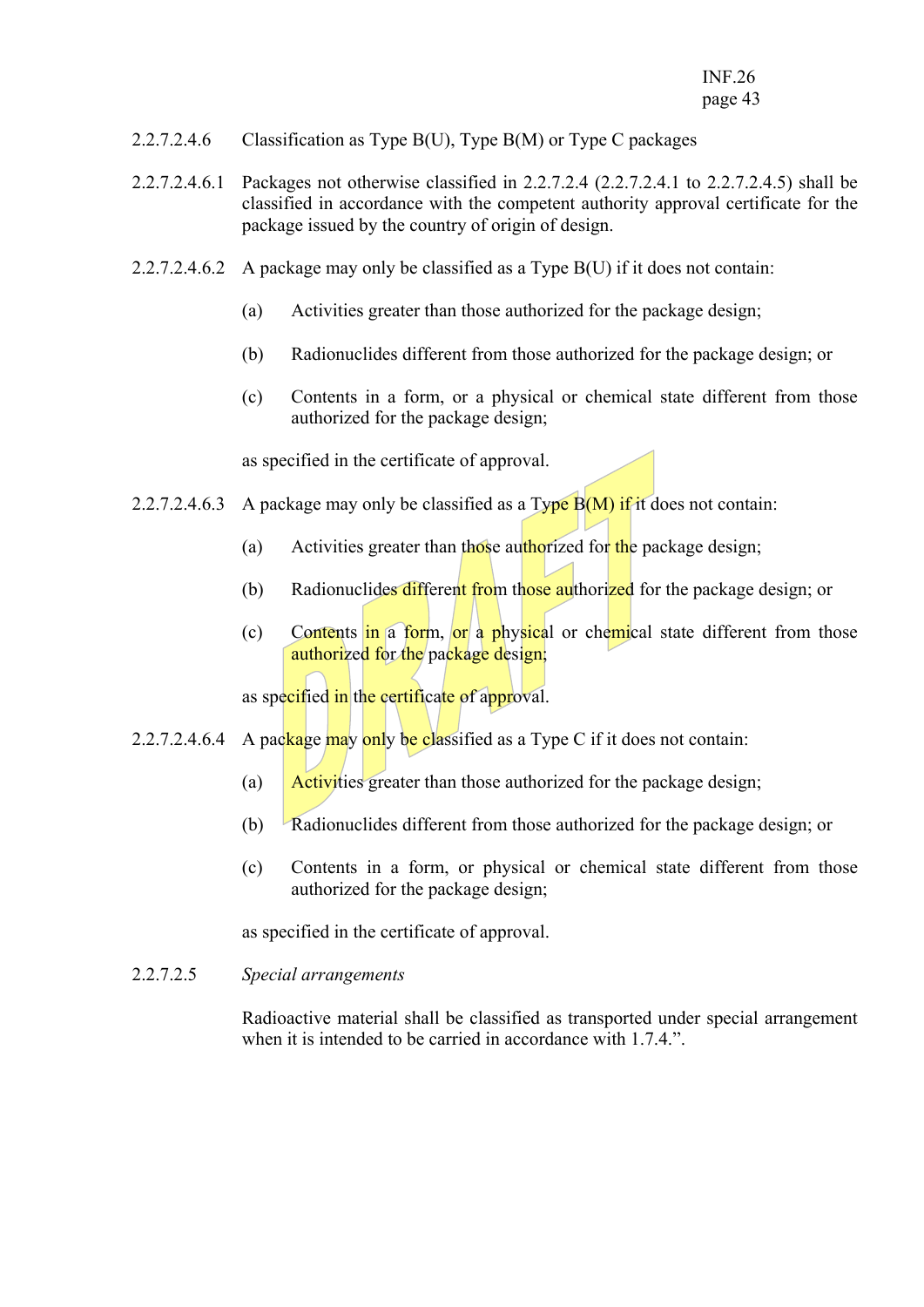2.2.8.1.6 (c) In the first sentence of the second indent, replace "corrosion rate on steel" with "corrosion rate on either steel" and insert "when tested on both materials" at the end.

*(Ref. Doc.: ECE/TRANS/WP.15/AC.1/2007/30/Add.1 + ECE/TRANS/WP.15/AC.1/108/Add.2)* 

Add a new note at the end to read as follows:

 "*NOTE: Where an initial test on either steel or aluminium indicates the substance being tested is corrosive the follow up test on the other metal is not required.". (Ref. Doc.: ECE/TRANS/WP.15/AC.1/2007/30/Add.1 + ECE/TRANS/WP.15/AC.1/108/Add.2)* 

2.2.9.1.7 Insert the following new first sentence: "The term "lithium battery" covers all cells and batteries containing lithium in any form.".

*(Ref. Doc.: ECE/TRANS/WP.15/AC.1/2007/30/Add.1 + ECE/TRANS/WP.15/AC.1/108/Add.2)* 

 At the beginning of the first sentence (new second sentence), replace "Lithium cells and batteries" with "They".

*(Ref. Doc.: ECE/TRANS/WP.15/AC.1/108/Add.2)* 

2.2.9.1.9 Amend to read as follows:

"2.2.9.1.9 *(Reserved)*".

*(Ref. Doc.: ECE/TRANS/WP.15/AC.1/2007/51, annexes 1 and 2 + ECE/TRANS/WP.15/AC.1/108/Add.2)* 

2.2.9.1.10 Amend to read as follows: *(Ref. Doc.: ECE/TRANS/WP.15/AC.1/2007/51, annexes 1 and 2 + ECE/TRANS/WP.15/AC.1/108/Add.2)* 

"2.2.9.1.10 *Environmentally hazardous substances (aquatic environment)*

- 2.2.9.1.10.1 General definitions
- 2.2.9.1.10.1.1 Environmentally hazardous substances include, inter alia, liquid or solid substances pollutant to the aquatic environment and solutions and mixtures of such substances (such as preparations and wastes).

For the purposes of 2.2.9.1.10,

 "*Substance*" means chemical elements and their compounds in the natural state or obtained by any production process, including any additive necessary to preserve the stability of the product and any impurities deriving from the process used, but excluding any solvent which may be separated without affecting the stability of the substance or changing its composition.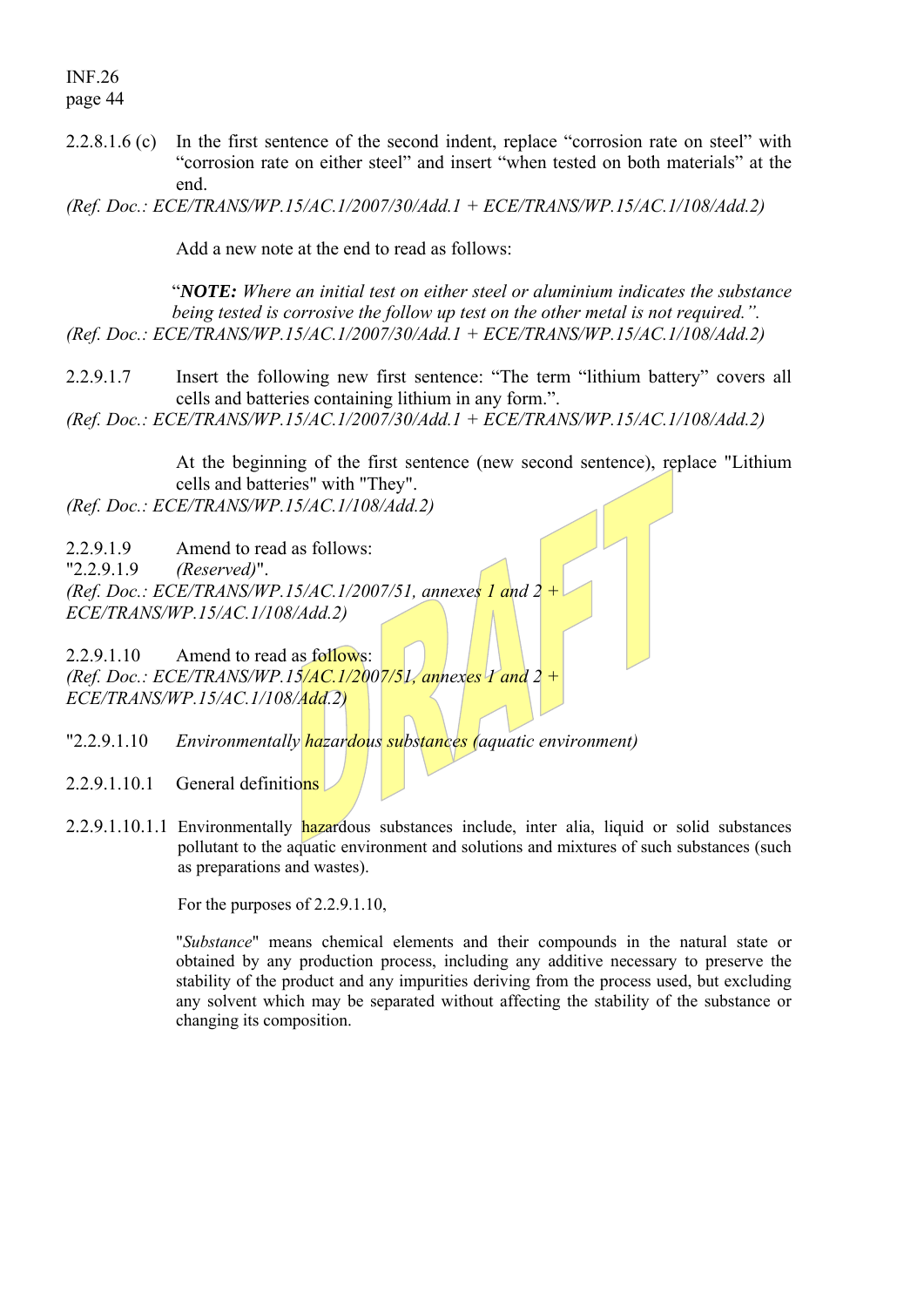- 2.2.9.1.10.1.2 The aquatic environment may be considered in terms of the aquatic organisms that live in the water, and the aquatic ecosystem of which they are part<sup>1</sup>. The basis, therefore, of the identification of hazard is the aquatic toxicity of the substance or mixture, although this may be modified by further information on the degradation and bioaccumulation behaviour.
- 2.2.9.1.10.1.3 While the following classification procedure is intended to apply to all substances and mixtures, it is recognised that in some cases, e.g. metals or poorly soluble inorganic compounds, special guidance will be necessary**<sup>2</sup>** .
- 2.2.9.1.10.1.4 The following definitions apply for acronyms or terms used in this section:
	- BCF: Bioconcentration Factor;
	- BOD: Biochemical Oxygen Demand;
	- COD: Chemical Oxygen Demand;
	- GLP: Good Laboratory Practices;
	- $EC_{50}$ : the effective concentration of substance that causes 50% of the maximum response;
	- ErC<sub>50</sub>: EC<sub>50</sub> in terms of reduction of growth;
	- $-K<sub>ow</sub>$ : octanol/water partition coefficient;
	- LC<sub>50</sub> (50% lethal concentration): the concentration of a substance in water which causes the death of  $50\%$  (one half) in a group of test animals;
	- $L(E)C_{50}$ :  $L\overline{C_{50}}$  or  $EC_{50}$ ;
	- NOEC: No Observed Effect Concentration;
	- **OECD Test Guidelines:** Test guidelines published by the Organization for Economic Cooperation and Development (OECD).
- 2.2.9.1.10.2 Definitions and data requirements
- 2.2.9.1.10.2.1 The **basic element**s for classification of environmentally hazardous substances (aquatic environment) are:
	- acute aquatic toxicity;
	- potential for or actual bioaccumulation;
	- degradation (biotic or abiotic) for organic chemicals; and
	- chronic aquatic toxicity.
- 2.2.9.1.10.2.2 While data from internationally harmonised test methods are preferred, in practice, data from national methods may also be used where they are considered as equivalent. In general, freshwater and marine species toxicity data can be considered as equivalent data and are preferably to be derived using OECD Test Guidelines or equivalent according to the principles of Good Laboratory Practices (GLP). Where such data are not available, classification shall be based on the best available data.

-

**<sup>1</sup>** *This does not address aquatic pollutants for which there may be a need to consider effects beyond the aquatic environment such as the impacts on human health etc.* 

**<sup>2</sup>** *This can be found in Annex 10 of the GHS.*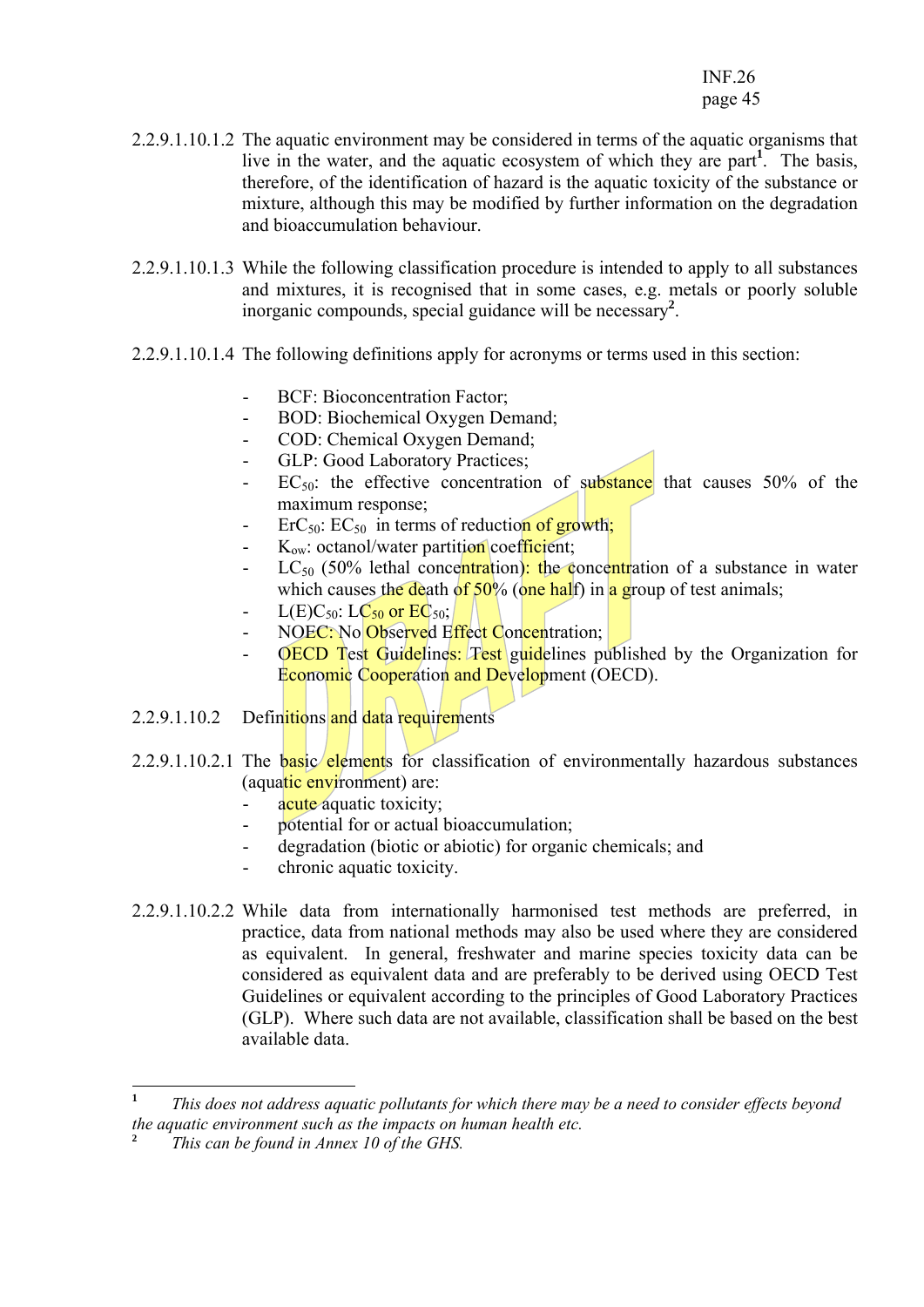- 2.2.9.1.10.2.3 Acute aquatic toxicity shall normally be determined using a fish 96 hour  $LC_{50}$ (OECD Test Guideline 203 or equivalent), a crustacea species 48 hour  $EC_{50}$ (OECD Test Guideline 202 or equivalent) and/or an algal species 72 or 96 hour  $EC_{50}$  (OECD Test Guideline 201 or equivalent). These species are considered as surrogates for all aquatic organisms. Data on other species such as Lemna may also be considered if the test methodology is suitable.
- 2.2.9.1.10.2.4 Bioaccumulation means net result of uptake, transformation and elimination of a substance in an organism due to all routes of exposure (i.e. air, water, sediment/soil and food).

 The potential for bioaccumulation shall normally be determined by using the octanol/water partition coefficient, usually reported as a log  $K_{ow}$  determined according to OECD Test Guideline 107 or 117. While this represents a potential to bioaccumulate, an experimentally determined Bioconcentration Factor (BCF) provides a better measure and shall be used in preference when available. A BCF shall be determined according to OECD Test Guideline 305.

2.2.9.1.10.2.5 Environmental degradation may be biotic or abiotic (eg. hydrolysis) and the criteria used reflect this fact. Ready biodegradation is most easily defined using the OECD biodegradability tests (OECD Test Guideline  $301(A - F)$ ). A pass level in these tests may be considered as indicative of rapid degradation in most aquatic environments. As these are freshwater tests, use of results from OECD Test Guideline 306, which is more suitable for the marine environment, is also included. Where such data are not available, a  $BOD(5 \text{ days})/COD \text{ ratio} \geq 0.5 \text{ is}$ considered as indicative of rapid degradation. Abiotic degradation such as hydrolysis, primary degradation, both abiotic and biotic, degradation in nonaquatic media and proven rapid degradation in the environment may all be considered in defining **rapid degradability<sup>3</sup>**.

> Substances are considered rapidly degradable in the environment if the following criteria are met:

- (a) In 28-day ready biodegradation studies, the following levels of degradation are achieved:
	- (i) Tests based on dissolved organic carbon: 70%;
	- (ii) Tests based on oxygen depletion or carbon dioxide generation: 60% of theoretical maxima;

These levels of biodegradation shall be achieved within 10 days of the start of degradation which point is taken as the time when 10% of the substance has been degraded; or

l **<sup>3</sup>** *Special guidance on data interpretation is provided in Chapter 3.10 and Annex 8 of the GHS.*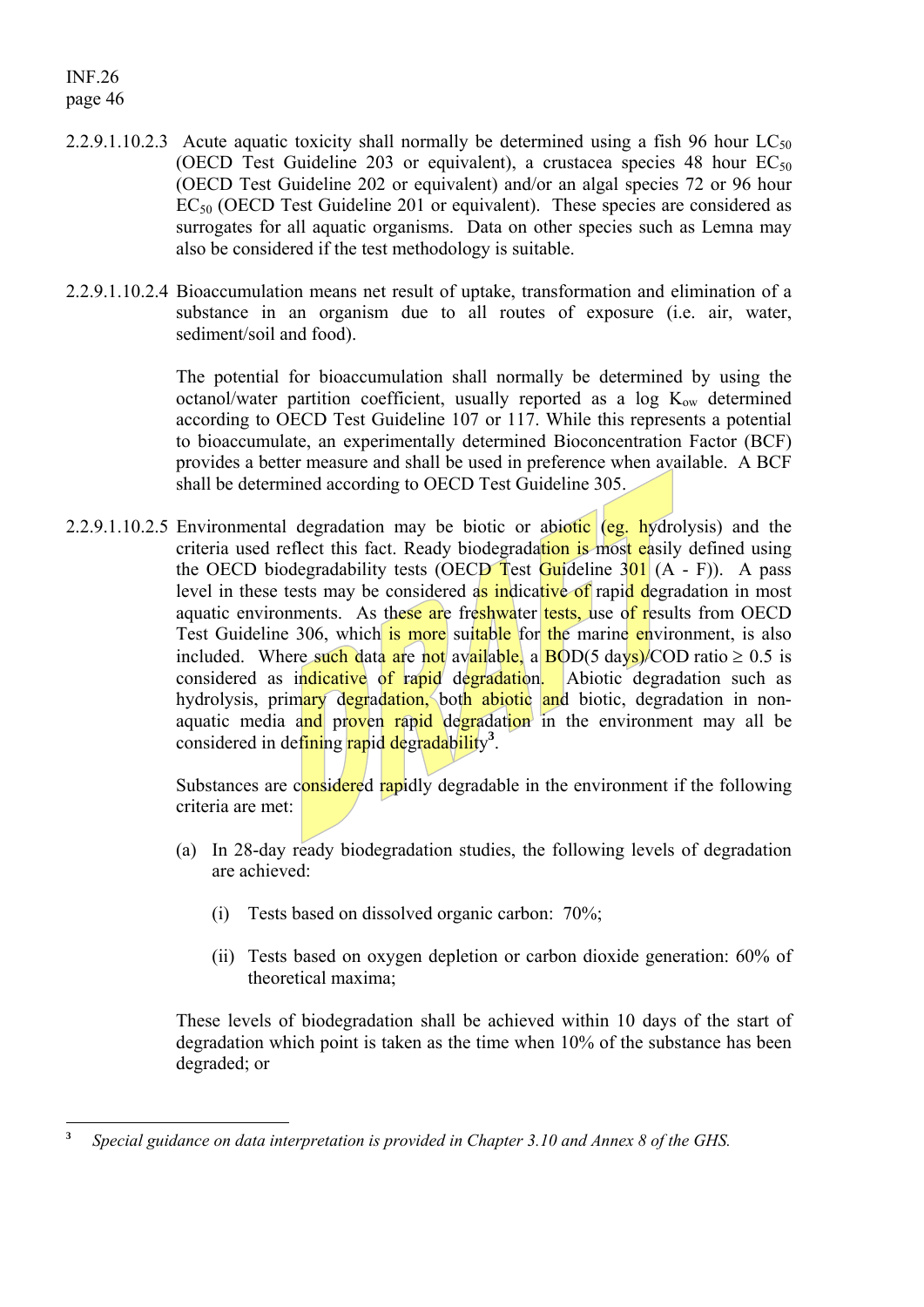- (b) In those cases where only BOD and COD data are available, when the ratio of BOD<sub>5</sub>/COD is  $\geq$  0.5; or
- (c) If other convincing scientific evidence is available to demonstrate that the substance or mixture can be degraded (biotically and/or abiotically) in the aquatic environment to a level above 70% within a 28 day period.
- 2.2.9.1.10.2.6 Chronic toxicity data are less available than acute data and the range of testing procedures less standardised. Data generated according to the OECD Test Guidelines 210 (Fish Early Life Stage) or 211 (Daphnia Reproduction) and 201 (Algal Growth Inhibition) may be accepted. Other validated and internationally accepted tests may also be used. The "No Observed Effect Concentrations" (NOECs) or other equivalent L(E)Cx shall be used.
- 2.2.9.1.10.3 Substance classification categories and criteria

Substances shall be classified as "environmentally hazardous substances (aquatic environment)", if they satisfy the criteria for Acute 1, Chronic 1 or Chronic 2, according to the following tables:

### **Acute toxicity**

| Category: Acute 1<br>Acute toxicity:<br>96 hr $LC_{50}$ (for fish)   | $\leq 1$ mg/l and/or |
|----------------------------------------------------------------------|----------------------|
| 48 hr $EC_{50}$ (for crustacea)                                      | $\leq 1$ mg/l and/or |
| 72 or 96hr $E_{\rm r}C_{\rm s0}$ (for algae or other aquatic plants) | $\leq 1$ mg/l        |

**Chronic toxicity** 

| Category: Chronic 1                                                                                                            |                      |  |  |  |  |  |  |  |
|--------------------------------------------------------------------------------------------------------------------------------|----------------------|--|--|--|--|--|--|--|
| Acute toxicity:                                                                                                                |                      |  |  |  |  |  |  |  |
| 96 hr $LC_{50}$ (for fish)                                                                                                     | $\leq 1$ mg/l and/or |  |  |  |  |  |  |  |
| 48 hr $EC_{50}$ (for crustacea)                                                                                                | $\leq 1$ mg/l and/or |  |  |  |  |  |  |  |
| 72 or 96hr $\text{ErC}_{50}$ (for algae or other aquatic plants)                                                               | $\leq 1$ mg/l        |  |  |  |  |  |  |  |
| and the substance is not rapidly degradable and/or the log $K_{ow} \ge 4$ (unless the experimentally<br>determined $BCF < 500$ |                      |  |  |  |  |  |  |  |

*Category: Chronic 2* 

Acute toxicity: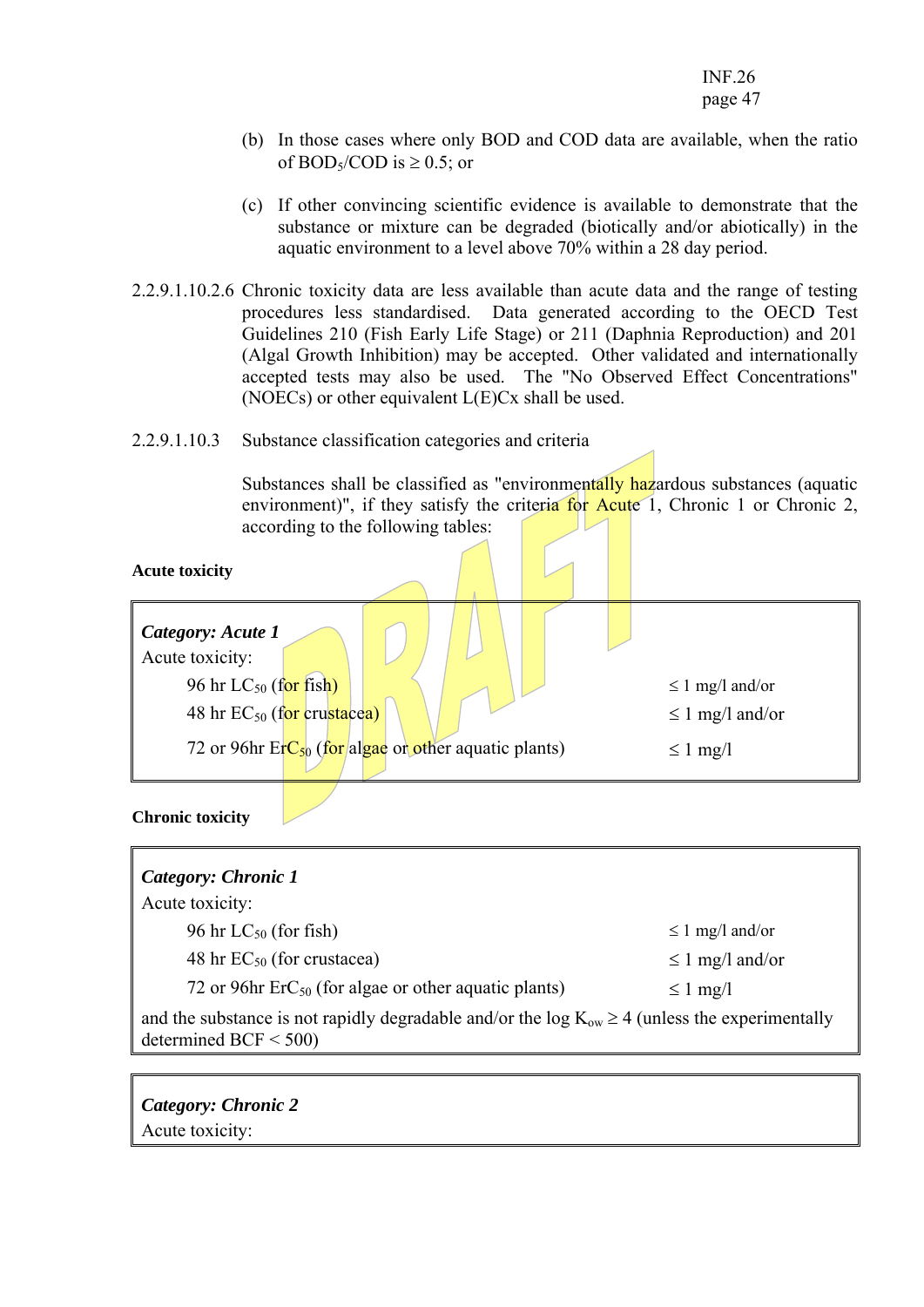| 96 hr $LC_{50}$ (for fish)                                                                                                                                                     | $>1$ to $\leq 10$ mg/l and/or |  |  |  |  |  |  |  |  |
|--------------------------------------------------------------------------------------------------------------------------------------------------------------------------------|-------------------------------|--|--|--|--|--|--|--|--|
| 48 hr $EC_{50}$ (for crustacea)                                                                                                                                                | $>1$ to $\leq 10$ mg/l and/or |  |  |  |  |  |  |  |  |
| 72 or 96hr $\text{ErC}_{50}$ (for algae or other aquatic plants)                                                                                                               | $>1$ to $\leq 10$ mg/l        |  |  |  |  |  |  |  |  |
| and the substance is not rapidly degradable and/or the log $K_{ow} \ge 4$ (unless the experimentally<br>determined BCF <500), unless the chronic toxicity NOECs are $> 1$ mg/l |                               |  |  |  |  |  |  |  |  |

The classification flowchart below outlines the process to be followed:

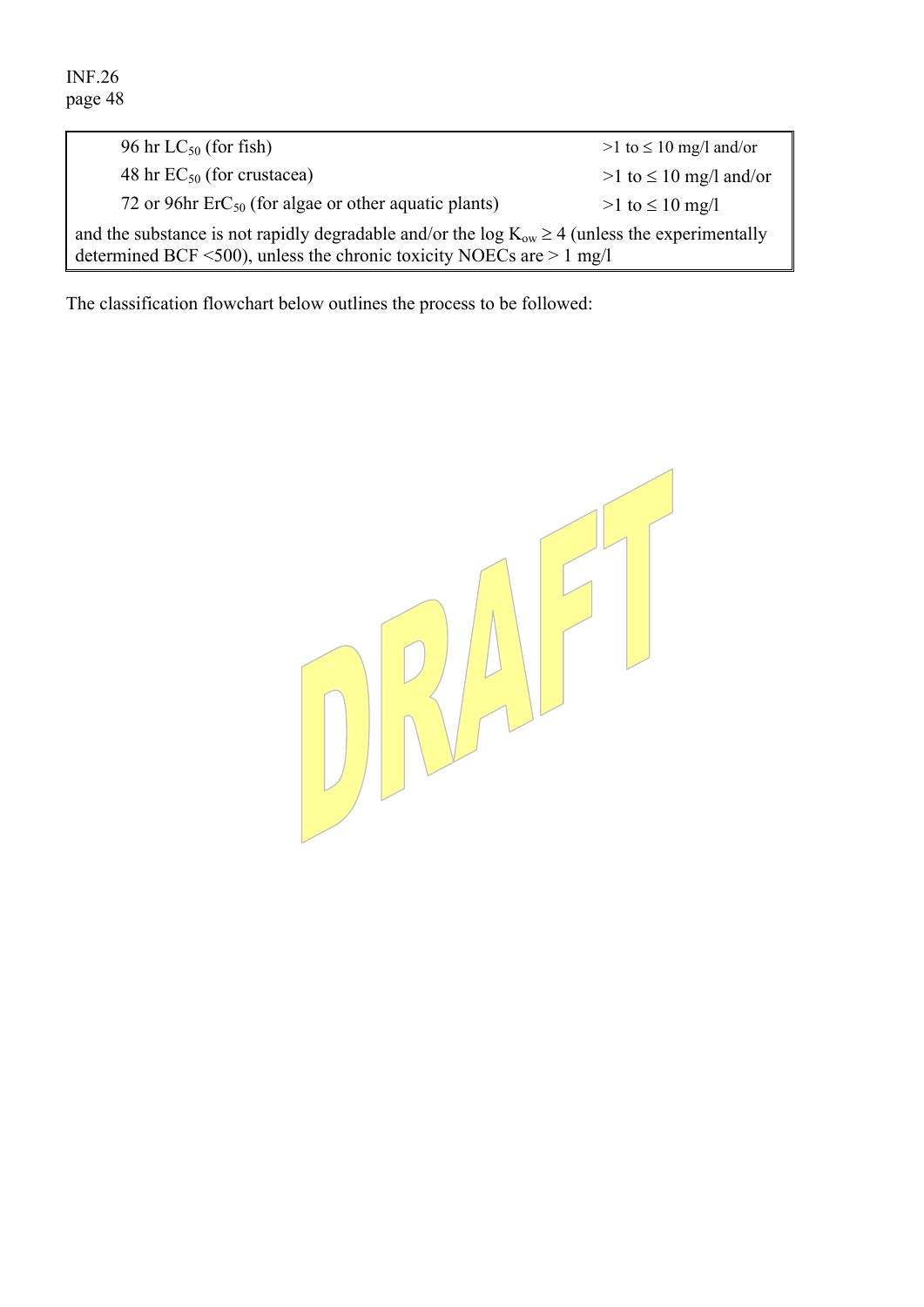

*Lowest value of* 96-hour *LC*<sub>50</sub>, 48-hour *EC*<sub>50</sub> or 72-hour or 96-hour *ErC*<sub>50</sub>, as appropriate.

- 2.2.9.1.10.4 Mixtures classification categories and criteria
- 2.2.9.1.10.4.1 The classification system for mixtures covers the classification categories which are used for substances meaning acute category 1 and chronic categories 1 and 2. In order to make use of all available data for purposes of classifying the aquatic environmental hazards of the mixture, the following assumption is made and is applied where appropriate:

The "relevant ingredients" of a mixture are those which are present in a concentration of  $1\%$  (w/w) or greater, unless there is a presumption (e.g. in the case of highly toxic ingredients) that a ingredient present at less than 1% can still be relevant for classifying the mixture for aquatic environmental hazards.

2.2.9.1.10.4.2 The approach for classification of aquatic environmental hazards is tiered, and is dependent upon the type of information available for the mixture itself and for its ingredients. Elements of the tiered approach include: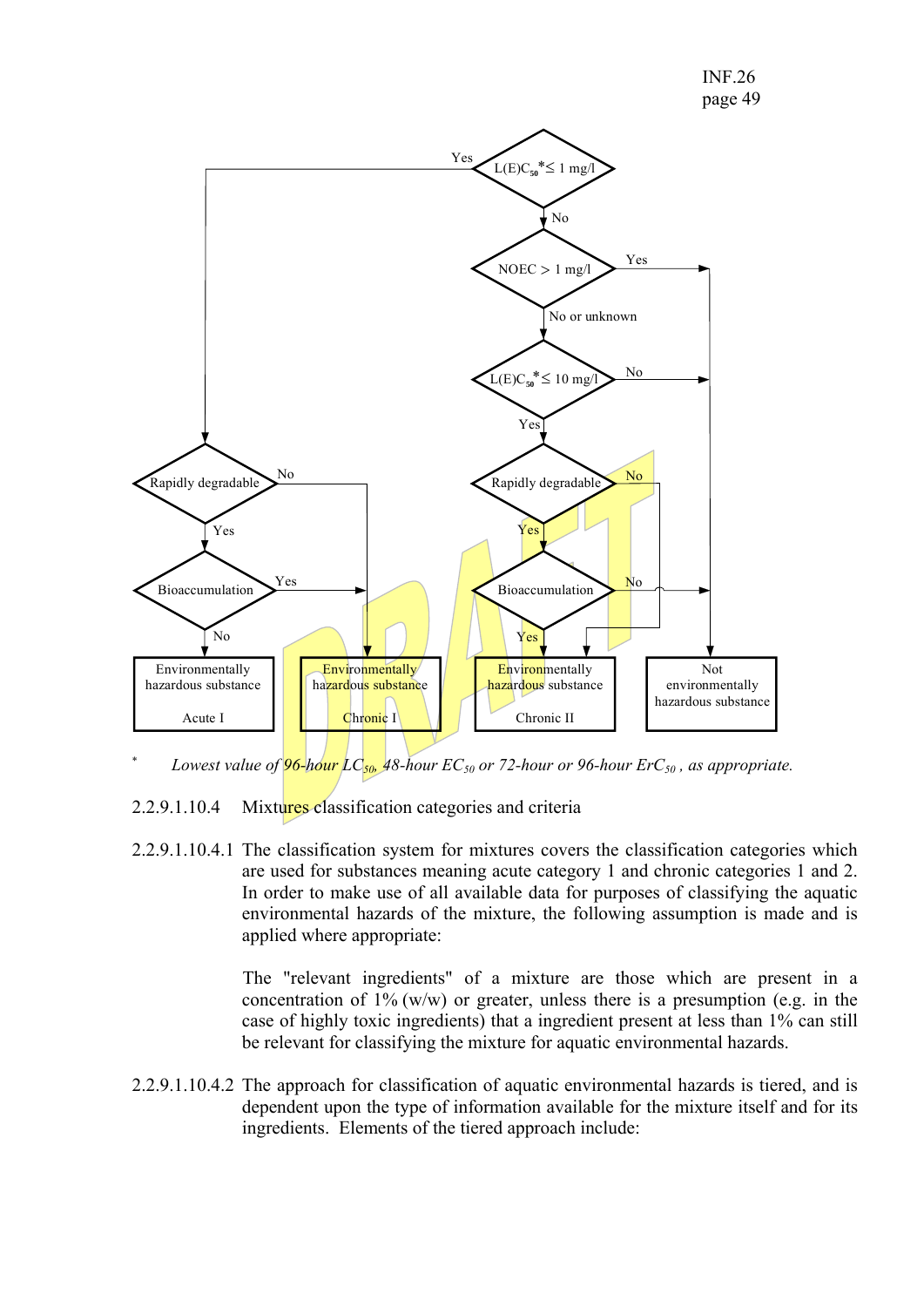- (a) Classification based on tested mixtures;
- (b) Classification based on bridging principles;
- (c) The use of "summation of classified ingredients" and /or an "additivity formula".

Figure 2.2.9.1 below outlines the process to be followed.

Figure 2.2.9.1: Tiered approach to classification of mixtures for acute and chronic aquatic environmental hazards



2.2.9.1.10.4.3 Classification of mixtures when data are available for the complete mixture

2.2.9.1.10.4.3.1 When the mixture as a whole has been tested to determine its aquatic toxicity, it shall be classified according to the criteria that have been agreed for substances, but only for acute toxicity. The classification is based on the data for fish, crustacea and algae/plants. Classification of mixtures by using  $LC_{50}$  or  $EC_{50}$  data for the mixture as a whole is not possible for chronic categories since both toxicity data and environmental fate data are needed, and there are no degradability and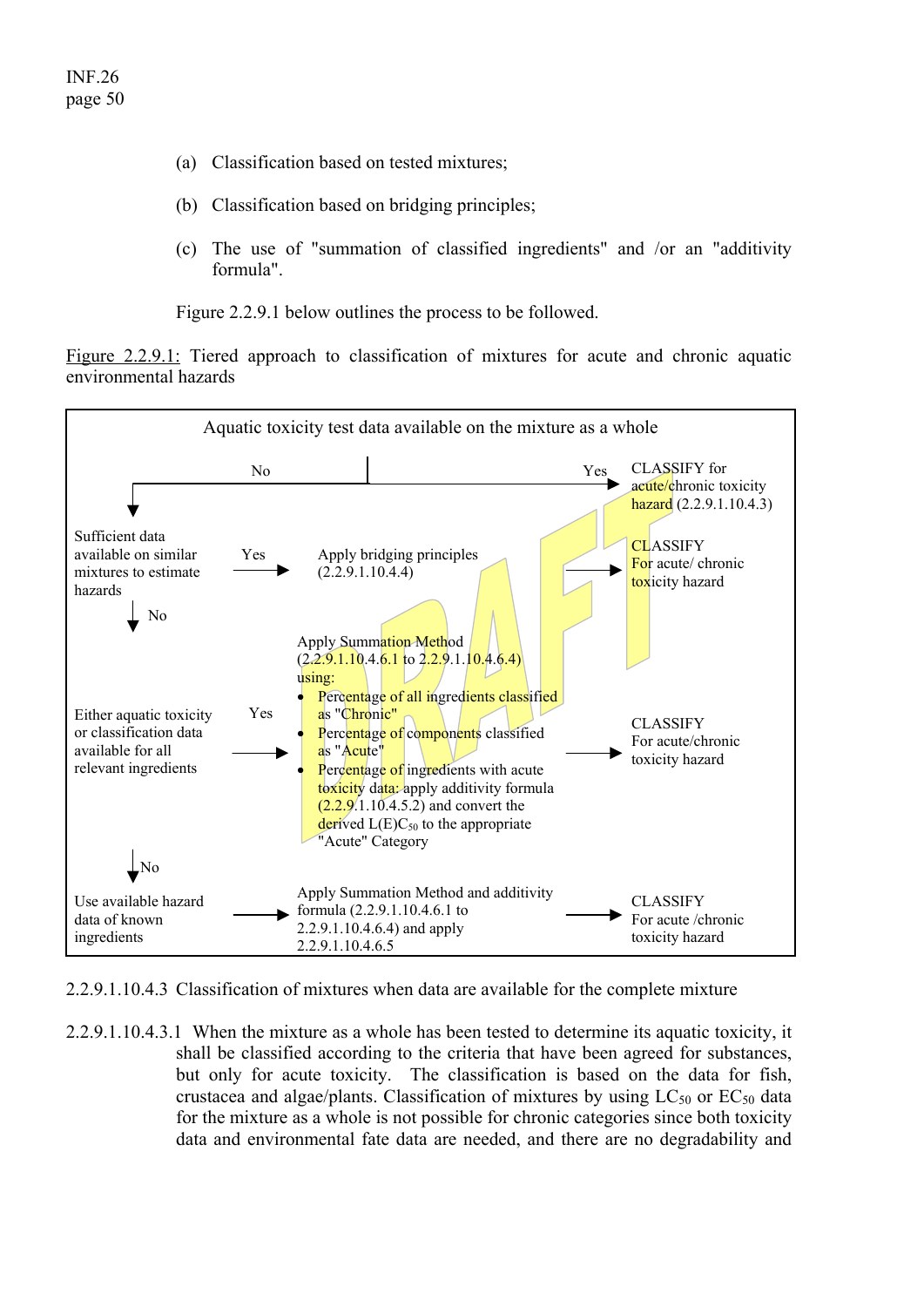bioaccumulation data for mixtures as a whole. It is not possible to apply the criteria for chronic classification because the data from degradability and bioaccumulation tests of mixtures cannot be interpreted; they are meaningful only for single substances.

- 2.2.9.1.10.4.3.2 When there is acute toxicity test data (LC<sub>50</sub> or EC<sub>50</sub>) available for the mixture as a whole, this data as well as information with respect to the classification of ingredients for chronic toxicity shall be used to complete the classification for tested mixtures as follows. When chronic (long term) toxicity data (NOEC) is also available, this shall be used in addition.
	- (a) L(E)C<sub>50</sub> (LC<sub>50</sub> or EC<sub>50</sub>) of the tested mixture  $\leq 1$  mg/l and NOEC of the tested mixture  $\leq 1.0$  mg/l or unknown:
		- classify mixture as category acute 1;
		- apply summation of classified ingredients approach (see  $2.2.9.1.10.4.6.3$ ) and  $2.2.9.1.10.4.6.4$ ) for chronic classification (chronic 1, 2, or no need of chronic classification);
	- (b) L(E)C<sub>50</sub> of the tested mixture  $\leq 1$  mg/l and NOEC of the tested mixture  $> 1.0$  mg/l:

classify mixture as category acute 1:

apply summation of classified ingredients approach (see 2.2.9.1.10.4.6.3) and  $2.2.9.1.10.4.6.4$ ) for classification as category chronic 1. If the mixture is not classified as category chronic 1, then there is no need for chronic classification;

- (c)  $L(E)C_{50}$  of the tested mixture  $> 1$  mg/l, or above the water solubility, and NOEC of the tested mixture  $\leq 1.0$  mg/l or unknown:
	- no need to classify for acute toxicity;
	- apply summation of classified ingredients approach (see 2.2.9.1.10.4.6.3) and 2.2.9.1.10.4.6.4) for chronic classification or no need for chronic classification;
- (d) L(E)C<sub>50</sub> of the tested mixture  $> 1$  mg/l, or above the water solubility, and NOEC of the tested mixture  $> 1.0$  mg/l:
	- No need to classify for acute or chronic toxicity.

2.2.9.1.10.4.4 Bridging principles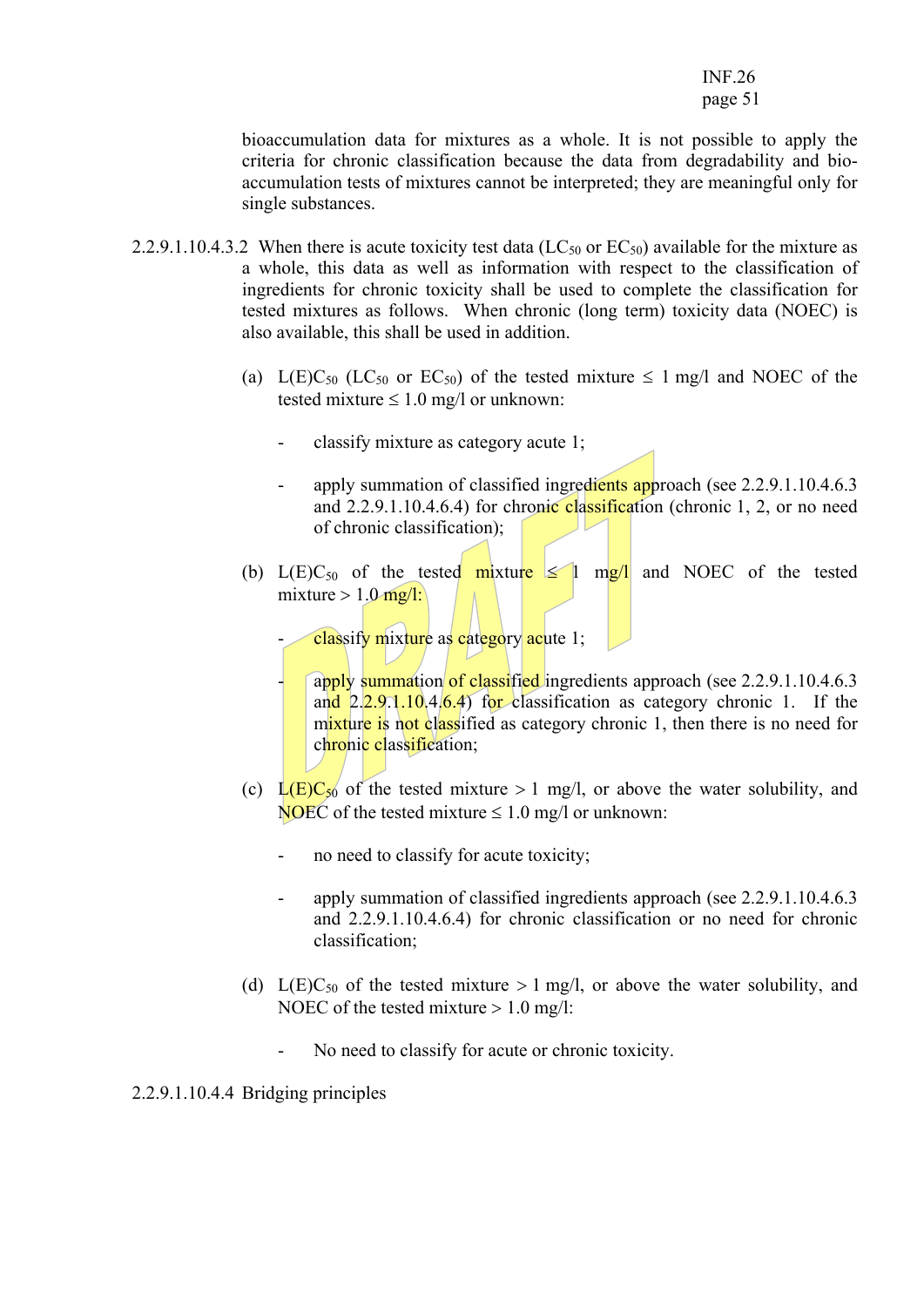- 2.2.9.1.10.4.4.1 Where the mixture itself has not been tested to determine its aquatic environmental hazard, but there are sufficient data on the individual ingredients and similar tested mixtures to adequately characterise the hazards of the mixture, this data shall be used in accordance with the following agreed bridging rules. This ensures that the classification process uses the available data to the greatest extent possible in characterising the hazards of the mixture without the necessity for additional testing in animals.
- 2.2.9.1.10.4.4.2 Dilution
- 2.2.9.1.10.4.4.2.1 If a mixture is formed by diluting another classified mixture or a substance with a diluent which has an equivalent or lower aquatic hazard classification than the least toxic original ingredient and which is not expected to affect the aquatic hazards of other ingredients, then the mixture shall be classified as equivalent to the original mixture or substance.
- 2.2.9.1.10.4.4.2.2 If a mixture is formed by diluting another classified mixture or a substance with water or other totally non-toxic material, the toxicity of the mixture shall be calculated from the original mixture or substance.
- 2.2.9.1.10.4.4.3 Batching
- 2.2.9.1.10.4.4.3.1 The aquatic hazard classification of one production batch of a complex mixture shall be assumed to be substantially equivalent to that of another production batch of the same commercial product and produced by or under the control of the same manufacturer, unless there is reason to believe there is significant variation such that the aquatic hazard classification of the batch has changed. If the latter occurs, new classification is necessary.
- 2.2.9.1.10.4.4.4 Concentration of mixtures which are classified with the most severe classification categories (chronic  $\tilde{1}$  and acute 1)
- 2.2.9.1.10.4.4.4.1 If a mixture is classified as chronic 1 and/or acute 1, and ingredients of the mixture which are classified as chronic 1 and/or acute 1 are further concentrated, the more concentrated mixture shall be classified with the same classification category as the original mixture without additional testing.
- 2.2.9.1.10.4.4.5 Interpolation within one toxicity category
- 2.2.9.1.10.4.4.5.1 If mixtures A and B are in the same classification category and mixture C is made in which the toxicologically active ingredients have concentrations intermediate to those in mixtures A and B, then mixture C shall be in the same category as A and B. Note that the identity of the ingredients is the same in all three mixtures.
- 2.2.9.1.10.4.4.6 Substantially similar mixtures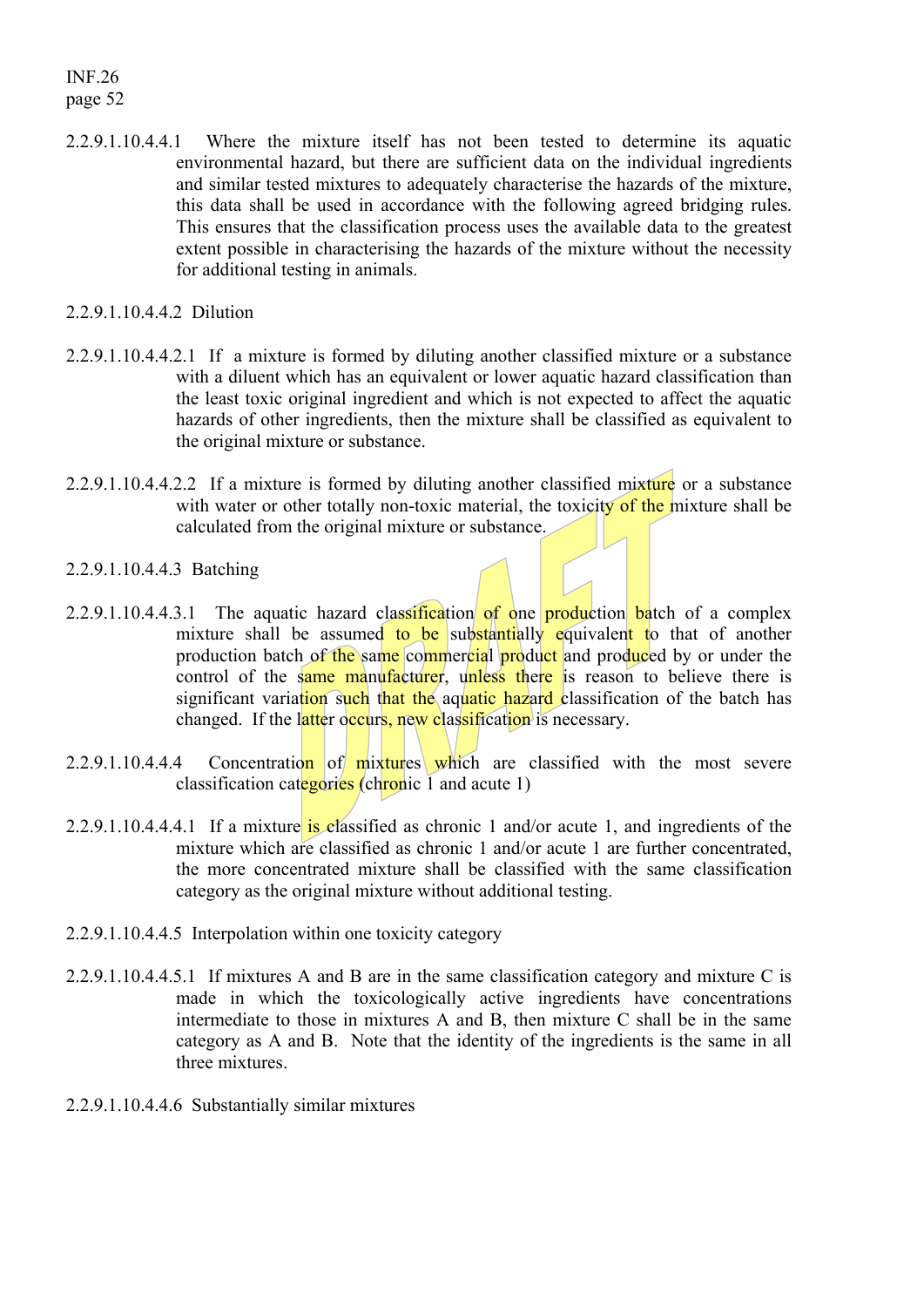### 2.2.9.1.10.4.4.6.1 Given the following:

- (a) two mixtures:
	- (i)  $A + B$ ;
	- (ii)  $C + B$ ;
- (b) the concentration of ingredient B is the same in both mixtures;
- (c) the concentration of ingredient A in mixture (i) equals that of ingredient C in mixture (ii);
- (d) classification for A and C are available and are the same, i.e. they are in the same hazard category and are not expected to affect the aquatic toxicity of B,

then there shall be no need to test mixture (ii) if mixture (i) is already characterised by testing and both mixtures are classified in the same category.

- 2.2.9.1.10.4.5 Classification of mixtures when data are available for all ingredients or only for some ingredients of the mixture
- 2.2.9.1.10.4.5.1 The classification of a mixture shall be based on summation of the classification of its ingredients. The percentage of ingredients classified as "Acute" or "Chronic" will feed straight into the summation method. Details of the summation method are described in  $2.2.9.1/10.4.6.1$  to  $2.2.9.1.10.4.6.4$ .
- 2.2.9.1.10.4.5.2 Mixtures are often made of a combination of both ingredients that are classified (as Acute  $\frac{1}{2}$  and/or Chronic 1, 2) and those for which adequate test data is available. When adequate toxicity data is available for more than one ingredient in the mixture, the combined toxicity of those ingredients shall be calculated using the following additivity formula, and the calculated toxicity shall be used to assign that portion of the mixture an acute toxicity hazard which is then subsequently used in applying the summation method.

$$
\frac{\displaystyle\sum C_i}{L(E) C \text{son}} = \sum_n \frac{C_i}{L(E) C \text{son}}
$$

where:

 $Ci = concentration of ingredient i (mass percentage);$  $L(E)C_{50}$  = (mg/L)  $LC_{50}$  or  $EC_{50}$  for ingredient i;  $n =$  number of ingredients, and i is running from 1 to n;  $L(E)C_{50m}$  =  $L(E)C_{50}$  of the part of the mixture with test data

2.2.9.1.10.4.5.3 When applying the additivity formula for part of the mixture, it is preferable to calculate the toxicity of this part of the mixture using for each substance toxicity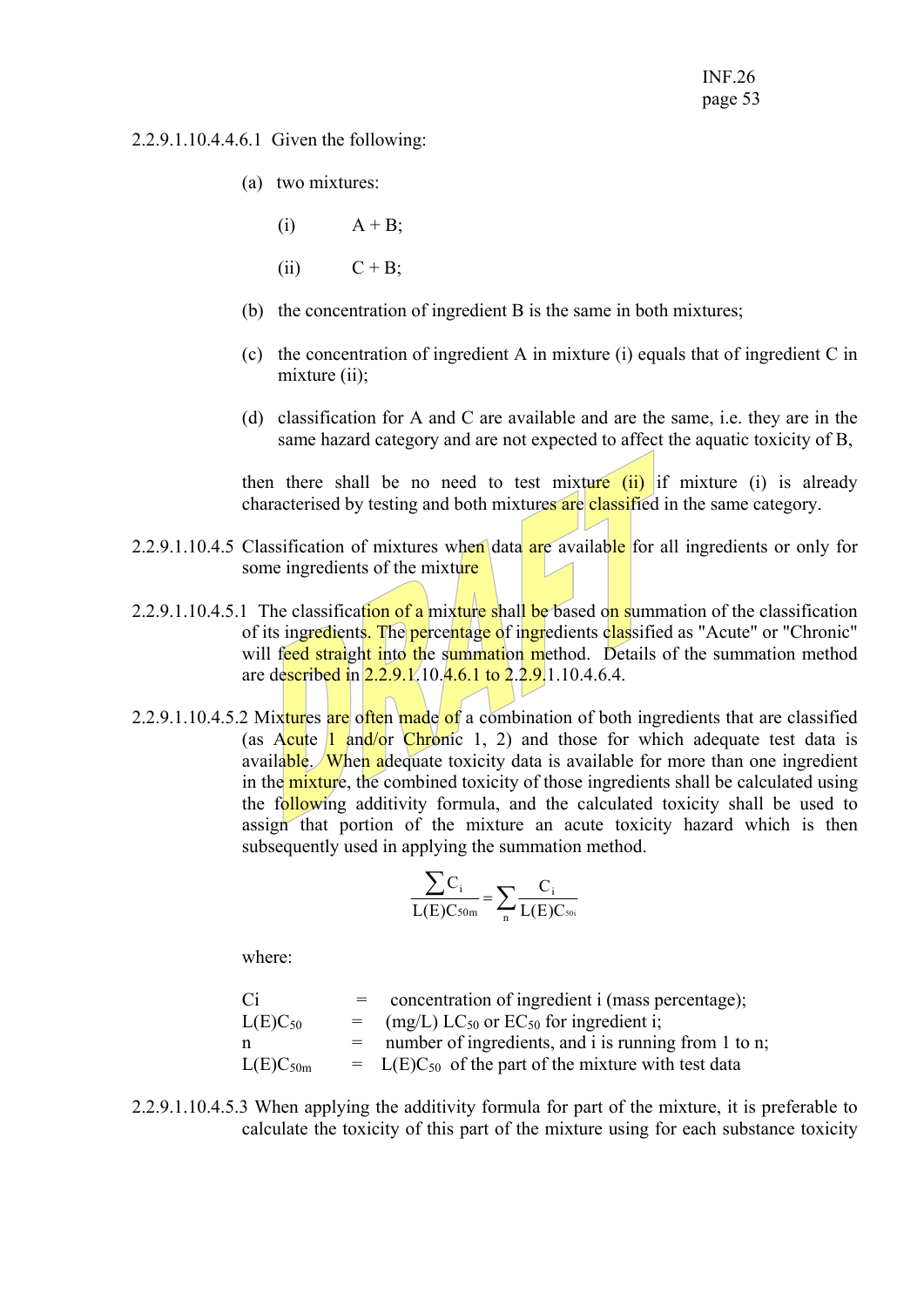values that relate to the same species (i.e. fish, daphnia or algae) and then to use the highest toxicity (lowest value) obtained (i.e. use the most sensitive of the three species). However, when toxicity data for each ingredient are not available in the same species, the toxicity value of each ingredient shall be selected in the same manner that toxicity values are selected for the classification of substances, i.e. the higher toxicity (from the most sensitive test organism) is used. The calculated acute toxicity shall then be used to classify this part of the mixture as Acute 1 using the same criteria described for substances.

- 2.2.9.1.10.4.5.4 If a mixture is classified in more than one way, the method yielding the more conservative result shall be used.
- 2.2.9.1.10.4.6 Summation method
- 2.2.9.1.10.4.6.1 Classification procedure

In general a more severe classification for mixtures overrides a less severe classification, e.g. a classification with chronic 1 overrides a classification with chronic 2. As a consequence the classification procedure is already completed if the results of the classification is chronic 1. A more severe classification than chronic 1 is not possible and it is not necessary therefore to undergo the further classification procedure.

- 2.2.9.1.10.4.6.2 Classification for the acute category 1
- 2.2.9.1.10.4.6.2.1 All ingredients classified as acute 1 shall be considered. If the sum of these ingredients is greater than 25% the whole mixture shall be classified as category acute 1. If the result of the calculation is a classification of the mixture as category acute 1, the classification process is completed.
- 2.2.9.1.10.4.6.2.2 The classification of mixtures for acute hazards based on this summation of classified ingredients, is summarised in Table 2.2.9.1 below.
- Table 2.2.9.1: Classification of a mixture for acute hazards, based on summation of classified ingredients

| Sum of ingredients classified as: | Mixture is classified as: |
|-----------------------------------|---------------------------|
| Acute $1 \times M^2 > 25\%$       | Acute 1                   |

**a** *For explanation of the M factor, see 2.2.9.1.10.4.6.4.* 

2.2.9.1.10.4.6.3 Classification for the chronic categories 1, 2

2.2.9.1.10.4.6.3.1 First, all ingredients classified as chronic 1 are considered. If the sum of these ingredients is greater than 25% the mixture shall be classified as category chronic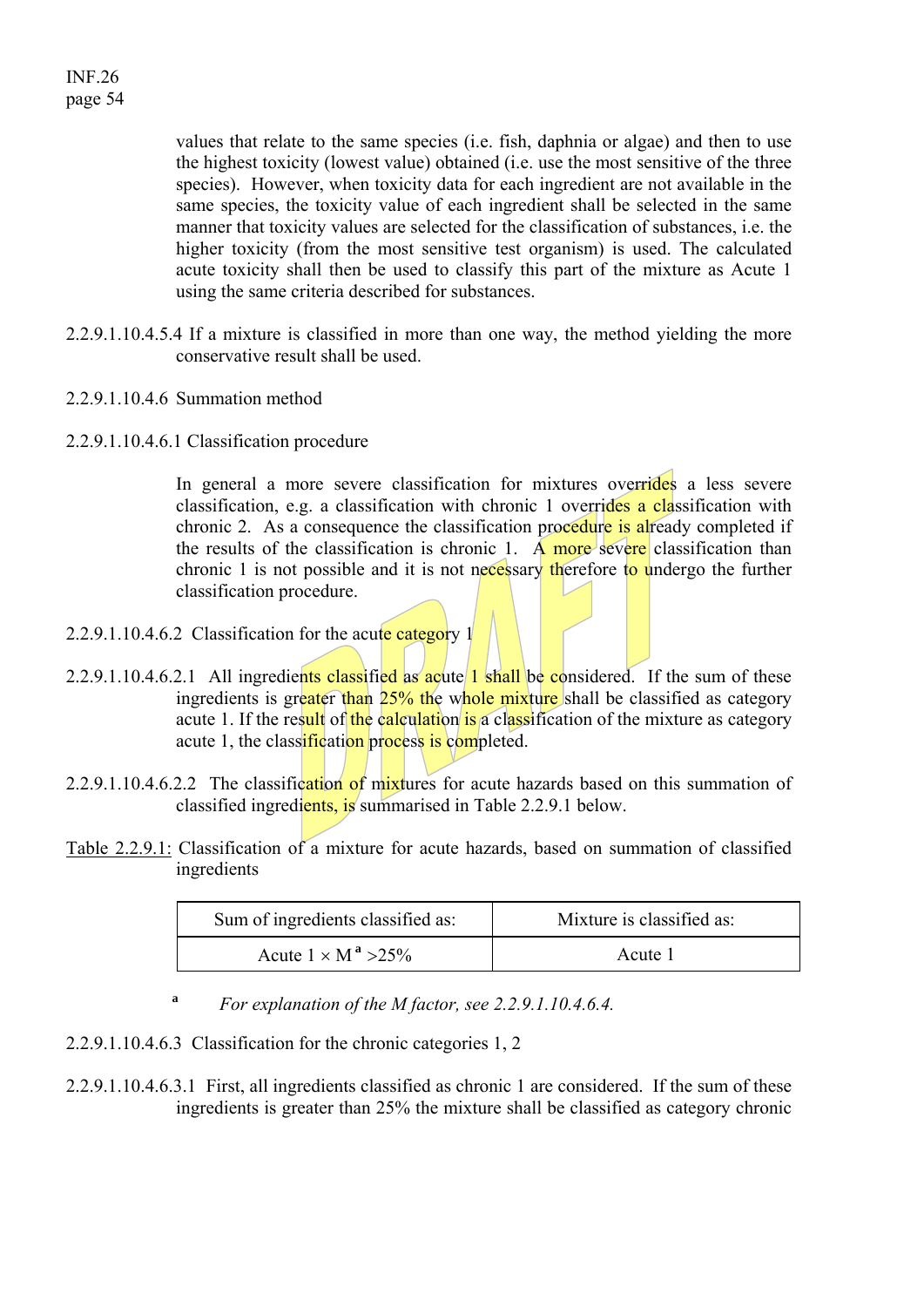1. If the result of the calculation is a classification of the mixture as category chronic 1 the classification procedure is completed.

- 2.2.9.1.10.4.6.3.2 In cases where the mixture is not classified as chronic 1, classification of the mixture as chronic 2 is considered. A mixture shall be classified as chronic 2 if 10 times the sum of all ingredients classified as chronic 1 plus the sum of all ingredients classified as chronic 2 is greater than 25%. If the result of the calculation is classification of the mixture as chronic 2, the classification process is completed.
- 2.2.9.1.10.4.6.3.3 The classification of mixtures for chronic hazards, based on this summation of classified ingredients, is summarised in Table 2.9.2 below.
- Table 2.2.9.2: Classification of a mixture for chronic hazards, based on summation of classified ingredients  $\overline{\phantom{0}}$

| Sum of ingredients classified as:          | Mixture is classified as: |           |
|--------------------------------------------|---------------------------|-----------|
| Chronic $1 \times M^a$                     | >25%                      | Chronic 1 |
| $(M \times 10 \times$ Chronic 1)+Chronic 2 | $\geq 25\%$               | Chronic 2 |
|                                            |                           |           |

**<sup>a</sup>** *For explanation of the M factor, see 2.2.9.1.10.4.6.4.*

- 2.2.9.1.10.4.6.4 Mixtures with highly toxic ingredients
- 2.2.9.1.10.4.6.4.1 Acute category 1 ingredients with toxicities well below 1 mg/l may influence the toxicity of the mixture and are given increased weight in applying the summation of classification approach. When a mixture contains ingredients classified as acute or chronic category 1, the tiered approach described in 2.2.9.1.10.4.6.2 and 2.2.9.1.10.4.6.3 shall be applied using a weighted sum by multiplying the concentrations of acute category 1 ingredients by a factor, instead of merely adding up the percentages. This means that the concentration of "Acute 1" in the left column of Table 2.2.9.1.10.4.6.2.2 and the concentration of "Chronic 1" in the left column of Table 2.2.9.1.10.4.6.3.3 are multiplied by the appropriate multiplying factor. The multiplying factors to be applied to these ingredients are defined using the toxicity value, as summarised in Table 2.2.9.1.10.4.6.4 below. Therefore, in order to classify a mixture containing acute 1 and/or chronic 1 ingredients, the classifier needs to be informed of the value of the M factor in order to apply the summation method. Alternatively, the additivity formula (see 2.2.9.1.10.4.5.2) may be used when toxicity data are available for all highly toxic ingredients in the mixture and there is convincing evidence that all other ingredients, including those for which specific acute toxicity data are not available, are of low or no toxicity and do not significantly contribute to the environmental hazard of the mixture.

Table 2.2.9.3: Multiplying factors for highly toxic ingredients of mixtures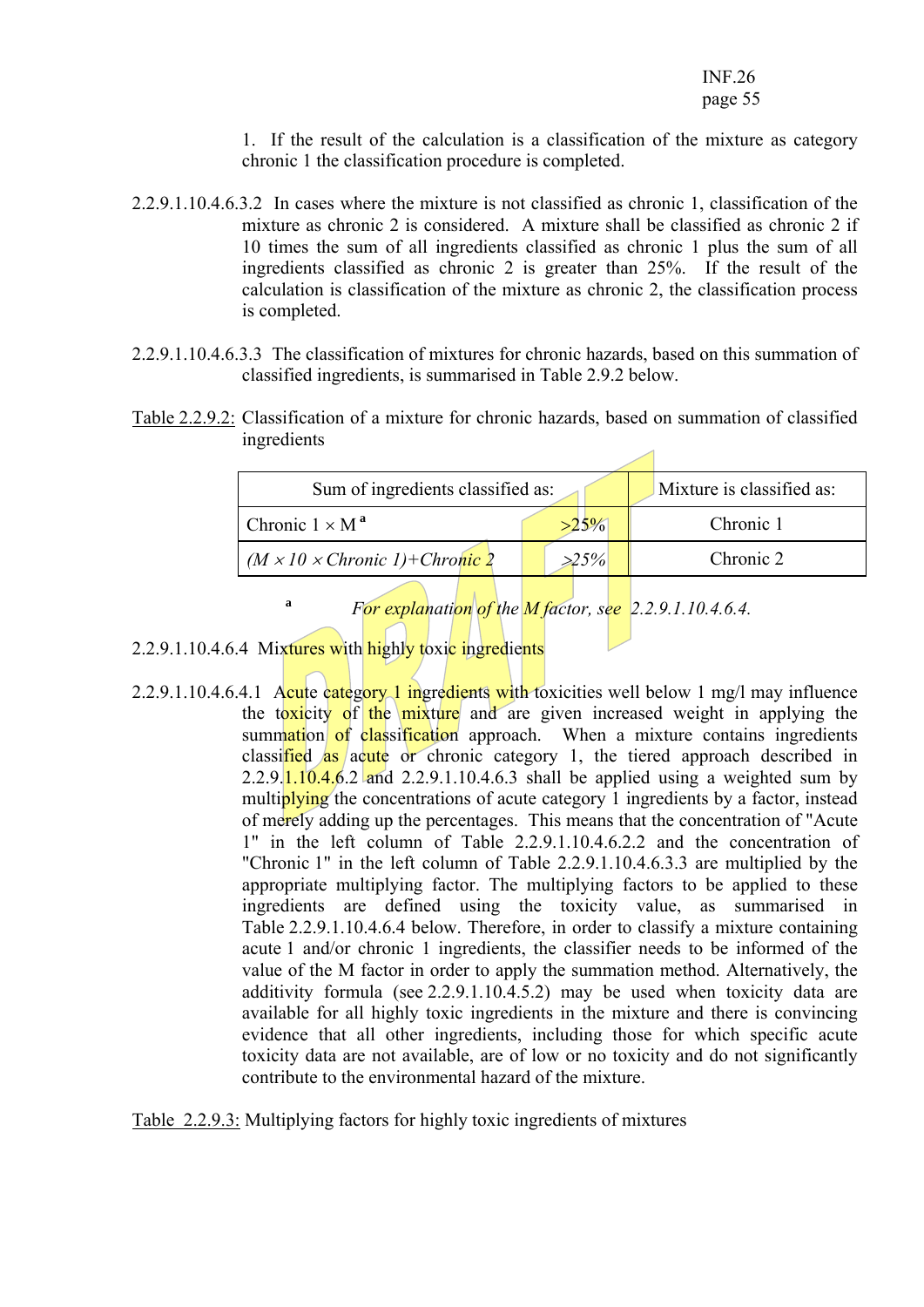| $L(E)C_{50}$ value                  | Multiplying factor (M) |
|-------------------------------------|------------------------|
| $0.1 < L(E)C_{50} \leq 1$           |                        |
| $0.01 < L(E)C_{50} \leq 0.1$        | 10                     |
| $0.001 \le L(E)C_{50} \le 0.01$     | 100                    |
| $0.0001 \le L(E)C_{50} \le 0.001$   | 1000                   |
| $0.00001 \le L(E)C_{50} \le 0.0001$ | 10000                  |
| (continue in factor 10 intervals)   |                        |

- 2.2.9.1.10.4.6.5 Classification of mixtures with ingredients without any useable information
- 2.2.9.1.10.4.6.5.1 In the event that no useable information on acute and/or chronic aquatic hazard is available for one or more relevant ingredients, it is concluded that the mixture cannot be attributed (a) definitive hazard category(ies). In this situation the mixture shall be classified based on the known ingredients only with the additional statement that: "x percent of the mixture consists of ingredient(s) of unknown hazard to the aquatic environment.".
- 2.2.9.1.10.5 Substances or mixtures dangerous to the aquatic environment not otherwise classified under ADR
- 2.2.9.1.10.5.1 Substances or mixtures dangerous to the aquatic environment not otherwise classified under **ADR** shall be designated:
	- UN No. 3077 ENVIRONMENTALLY HAZARDOUS SUBSTANCE, SOLID,  $N.0.5.$  or
	- UN No. 3082 ENVIRONMENTALLY HAZARDOUS SUBSTANCE, LIQUID,  $N.0.5$

They shall be assigned to Packing Group III.

- 2.2.9.1.10.5.2 Notwithstanding the provisions of 2.2.9.1.10,
	- (a) Substances which cannot be assigned to entries other than UN Nos. 3077 and 3082 in Class 9 or to other entries in classes 1 to 8, but which are identified in Council Directive 67/548/EEC of 27 June 1967 on the approximation of laws, regulations and administrative provisions relating to the classification, packaging and labelling of dangerous substances<sup>4</sup>, as amended, as substances to which letter N "Environmentally hazardous" (R50; R50/53; R51/53) has been allocated; and
	- (b) Solutions and mixtures (such as preparations and wastes) of substances to which letter N "Environmentally hazardous" (R50; R50/53; R51/53) has been

 $\frac{1}{4}$ Official Journal of the European Communities No.196, of 16 August 1967, pp.  $1 - 5$ .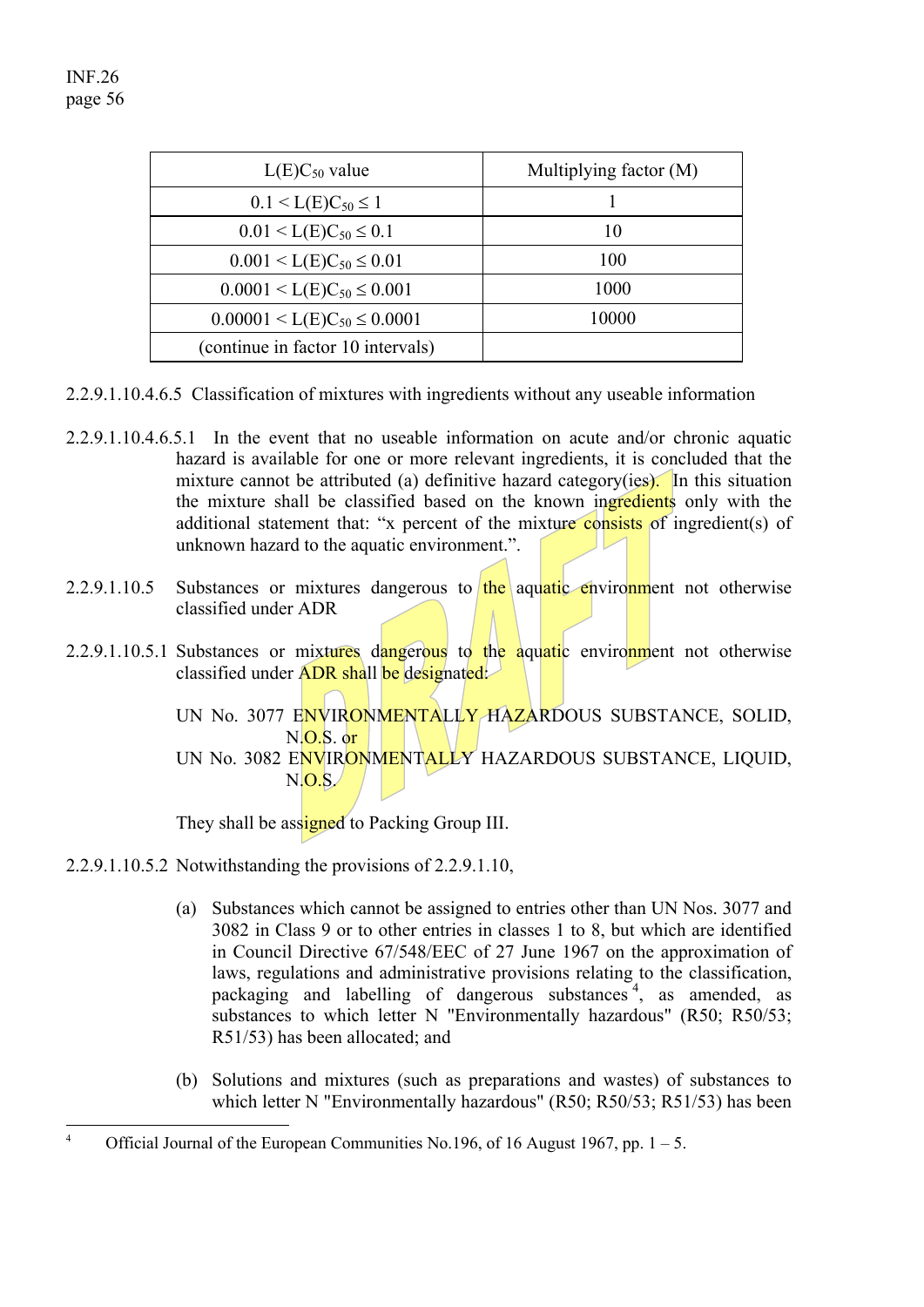allocated in Directive 67/548/EEC, as amended, and which, according to Directive 1999/45/EC of the European Parliament and of the Council of 31 May 1999 concerning the approximation of the laws, regulations and administrative provisions of the Member States relating to the classification, packaging and labelling of dangerous preparations<sup>5</sup>, as amended, are also allocated letter N "Environmentally hazardous" (R50; R50/53; R51/53), and which cannot be assigned to entries other than UN Nos. 3077 and 3082 in Class 9 or to other entries in classes 1 to 8;

shall be assigned to UN Nos. 3077 or 3082 of Class 9 as appropriate.".

2.2.9.1.15 Is amended to read as follows:

 "When indicated in column 4 of Table A of Chapter 3.2, substances and articles of Class 9 are assigned to one of the following packing groups according to their degree of danger:

| Packing group II:  | substances presenting medium danger; |
|--------------------|--------------------------------------|
| Packing group III: | substances presenting low danger."   |

*(Ref. Doc.: ECE/TRANS/WP.15/AC.1/102, annex)* 

| 2.2.9.3 |                                                                                                 |  | Under "Lithium batteries", classification code M4: |  |  |  |  |                                                                                     |
|---------|-------------------------------------------------------------------------------------------------|--|----------------------------------------------------|--|--|--|--|-------------------------------------------------------------------------------------|
|         |                                                                                                 |  |                                                    |  |  |  |  | At the end of the three existing entries, add "(including lithium alloy batteries)" |
|         |                                                                                                 |  | and add the following new entries:                 |  |  |  |  |                                                                                     |
|         | "3480"                                                                                          |  |                                                    |  |  |  |  | <b>LITHIUM</b> ION <b>BATTERIES</b> (including lithium ion polymer                  |
|         |                                                                                                 |  | batteries)                                         |  |  |  |  |                                                                                     |
|         | 3481                                                                                            |  |                                                    |  |  |  |  | LITHIUM ION BATTERIES CONTAINED IN EQUIPMENT                                        |
|         |                                                                                                 |  | (including lithium ion polymer batteries) or       |  |  |  |  |                                                                                     |
|         | 3481                                                                                            |  |                                                    |  |  |  |  | LITHIUM ION BATTERIES PACKED WITH EQUIPMENT                                         |
|         |                                                                                                 |  | (including lithium ion polymer batteries)".        |  |  |  |  |                                                                                     |
|         | (Ref. Doc.: ECE/TR <mark>ANS/WP</mark> .15/AC.1/2007/30/Add.1 + ECE/TRANS/WP.15/AC.1/108/Add.2) |  |                                                    |  |  |  |  |                                                                                     |
|         |                                                                                                 |  |                                                    |  |  |  |  |                                                                                     |

## **Chapter 2.3**

2.3.5 Delete. *(Ref. Doc.: ECE/TRANS/WP.15/AC.1/2007/51, annexes 1 and 2 + ECE/TRANS/WP.15/AC.1/108/Add.2)* 

2.3.6 Renumber 2.3.6 as 2.3.5 and replace "Figure 2.3.6" by "Figure 2.3.5" (twice). *(Ref. Doc.: ECE/TRANS/WP.15/AC.1/2007/51, annexes 1 and 2 + ECE/TRANS/WP.15/AC.1/108/Add.2)* 

 $\frac{1}{5}$ Official Journal of the European Communities No. L 200, of 30 July 1999, pp. 1 – 68.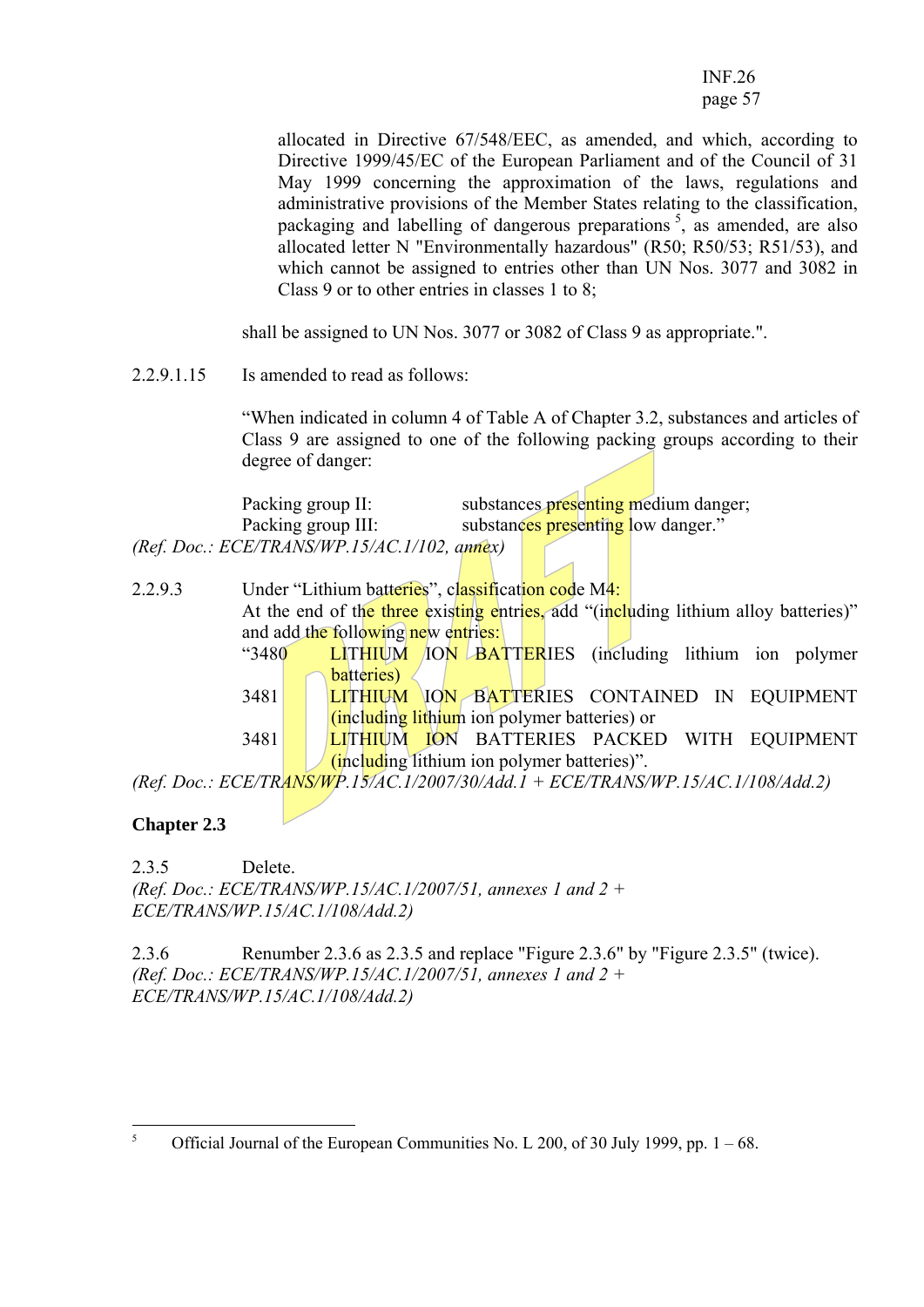# **PART 3**

Amend the heading to read as follows:

"PART 3 Dangerous goods list, special provisions and exemptions related to limited and excepted quantities". *(Ref. Doc.: ECE/TRANS/WP.15/AC.1/2007/30/Add.1 + ECE/TRANS/WP.15/AC.1/108/Add.2)* 

# **Chapter 3.1**

3.1.2.2 Delete "each supplemented with the technical name of the goods (see 3.1.2.8.1)" after examples (a) and (b).

*(Ref. Doc.: ECE/TRANS/WP.15/AC.1/2007/30/Add.1 + ECE/TRANS/WP.15/AC.1/108/Add.2)* 

# **Chapter 3.2**

3.2.1 In the explanatory text for Column 5, replace "2.2.7.8.4" with  $\frac{15.3.4}{5.1.5.3.4}$ ". *(Ref. Doc.: ECE/TRANS/WP.15/AC.1/2007/30/Add.1 + ECE/TRANS/WP.15/AC.1/108/Add.2, consequence to amendments to 2.2.7)* 

3.2.1 Amend the explanatory text for Column  $\frac{7}{10}$  read as follows:

"Column (7a) "Limited Quantities"

Contains an alphanumeric code with the following meaning:

"LO0" signifies that no exemption from the provisions of ADR exists for the dangerous goods packed in limited quantities;

- **All the other alphanumeric** codes starting with the letters  $"LQ"$  signify that the provisions of ADR are not applicable if the conditions indicated in Chapter 3.4 are fulfilled.

Column (7b) "Excepted Quantities"

Contains an alphanumeric code with the following meaning:

- "E0" signifies that no exemption from the provisions of ADR exists for the dangerous goods packed in excepted quantities;
- All the other alphanumerical codes starting with the letter "E" signify that the provisions of ADR are not applicable if the conditions indicated in Chapter 3.5 are fulfilled.".

*(Ref. Doc.: ECE/TRANS/WP.15/AC.1/2007/30/Add.1 + ECE/TRANS/WP.15/AC.1/108/Add.2)* 

3.2.1 In the explanatory text for Column 8, delete the last indent. *(Ref. Doc.: ECE/TRANS/WP.15/AC.1/104, annex)*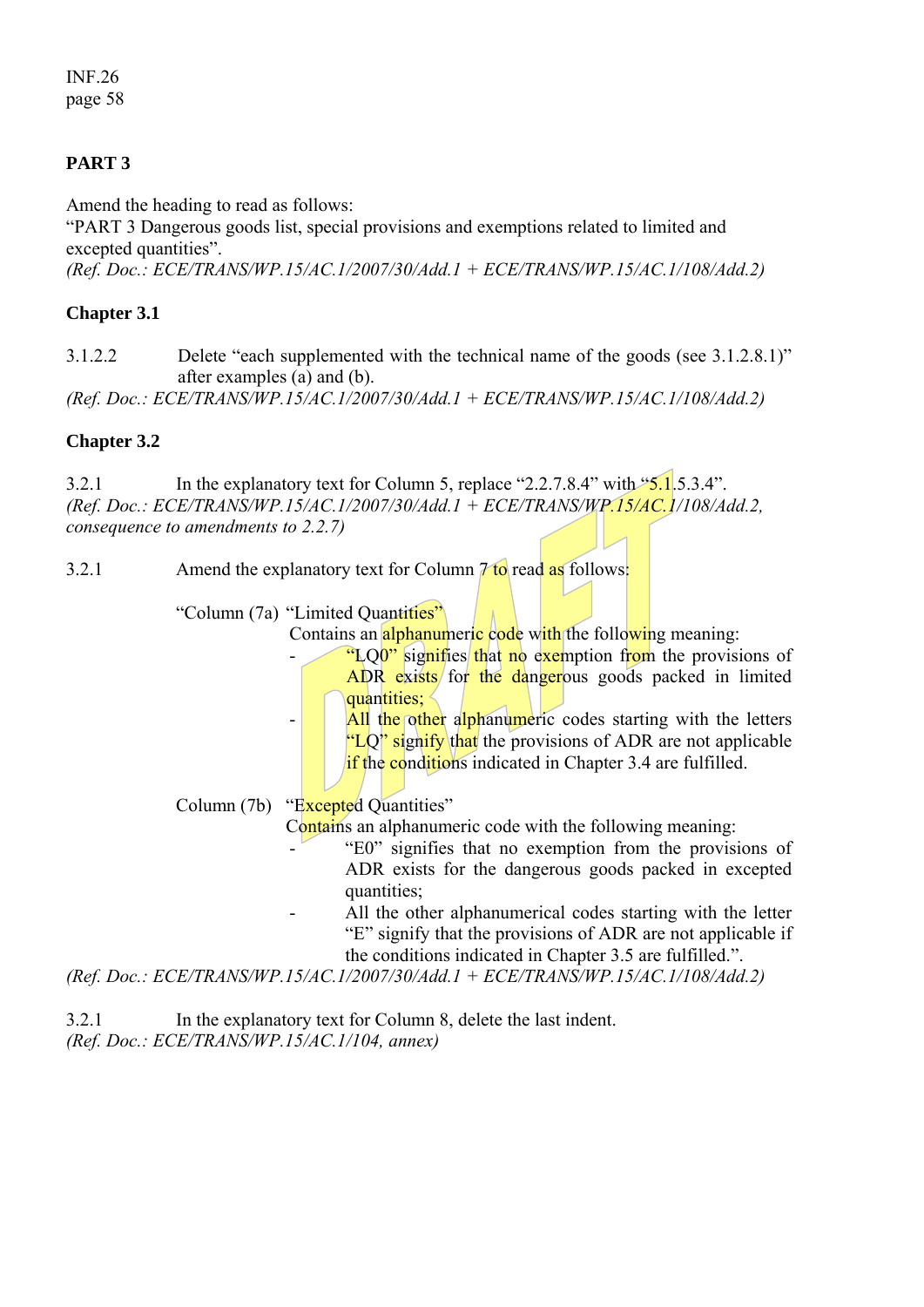## **Table A**

Renumber column (7) as (7a) and insert a new column (7b). Insert a common heading for both columns (7a) and (7b) as follows:



*(Ref. Doc.: ECE/TRANS/WP.15/AC.1/2007/30/Add.1 + ECE/TRANS/WP.15/AC.1/108/Add.2)* 

Allocate codes E0 to E5 in column (7b) as indicated below, except for goods not subject to ADR and for goods the carriage of which is prohibited in ADR. *(Ref. Doc.: ECE/TRANS/WP.15/AC.1/2007/30/Add.1 + ECE/TRANS/WP.15/AC.1/108/Add.2)* 

Add E0 in column (7b) for:

- All goods of Classes 1, 5.2, 6.2 and 7;
- All goods of Class 2 for which only label 2.1 has been assigned in column (5);
- All goods of Class  $2$  for which label 2.3 (with or without other label) has been assigned in column  $(5)$ ;
- All goods of Class 2, for which labels  $2.2+5.1$  have been assigned in column (5) and UN Nos. 1044, 1950, 2037, 2857 and 3164;
- UN Nos. 1204, 2059, 3064, 3256, 3269, 3343, 3357, 3379 and 3473 in Class 3;
- All goods of Class 3, packing group I, for which labels  $3+6.1$ ,  $3+8$  or  $3+6.1+8$  have been assigned in column  $(5)$ ;
- All goods of Class 4.1, packing group I, and UN Nos. 2304, 2448, 2555, 2556, 2557, 2907, 3176 (packing groups II and III), 3221 to 3240, 3319 and 3344;
- All goods of Class 4.2, packing group I;
- All goods of Class 4.3, packing group I, and UN 3292;
- All goods of Class 5.1, packing group I, and UN Nos. 2426 and 3356;
- UN Nos. 1600, 1700, 2016, 2017, 2312 and 3250 of Class 6.1;
- All goods of Class 8, packing group I, and UN Nos. 1774, 2028, 2215 (MOLTEN), 2576, 2794, 2795, 2800, 2803, 2809 and 3028;
- UN Nos. 2990, 3072, 3090, 3091, 3245, 3257, 3258, 3268 and 3316 of Class 9.

Add E1 in column (7b) for:

- All goods of Division 2.2, for which only label 2.2 has been assigned in column (5) except for UN No.1043;
- All goods of Class 3, packing group III, for which only label No 3 has been assigned in column (5), except for UN Nos. 2059, 3256 and 3269;
- All goods of Class 3, packing group III, for which labels  $3+6.1$  or  $3+8$  have been assigned in column (5);
- All goods of Class 4.1, packing group III, except for UN Nos. 2304, 2448 and 3176;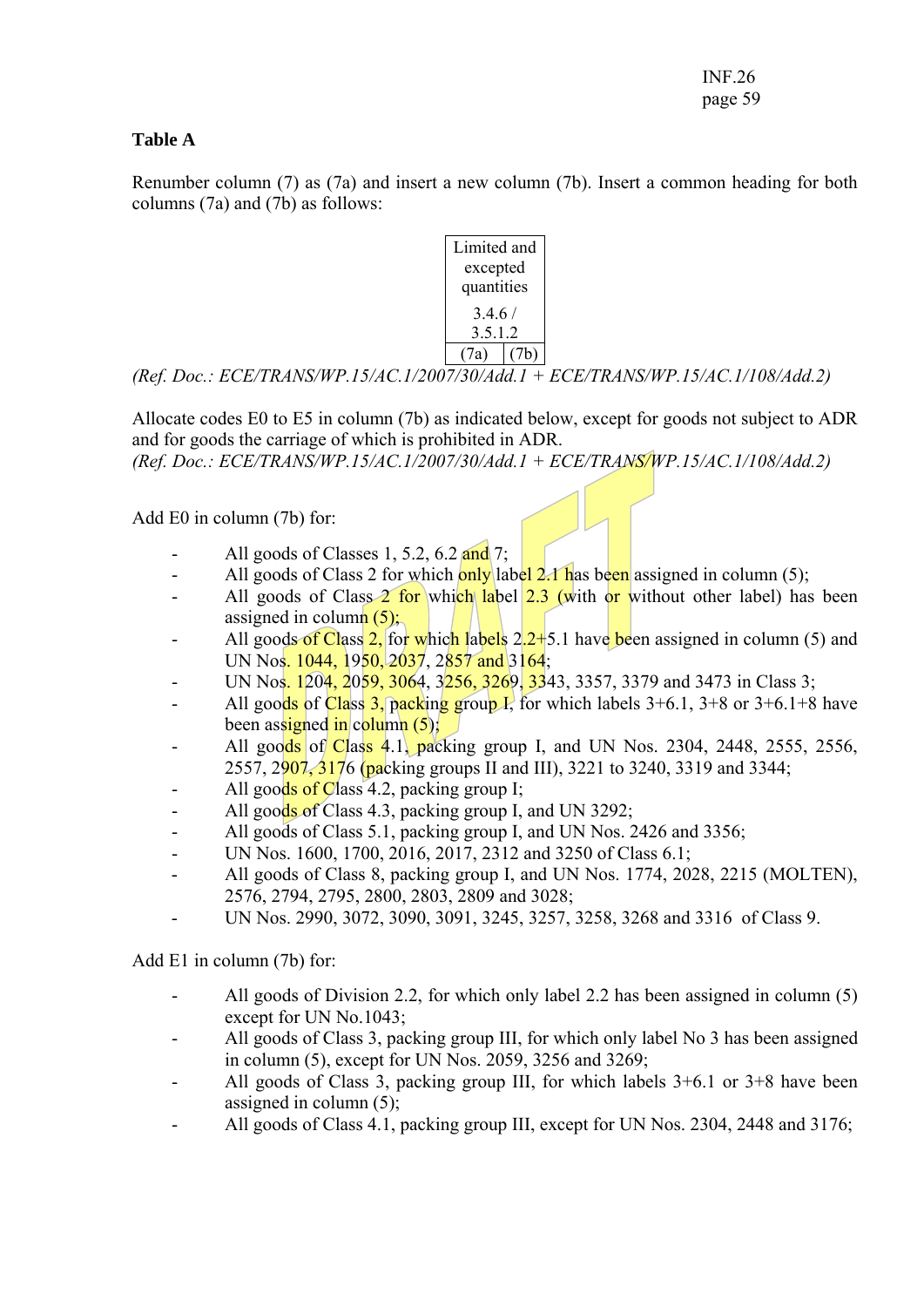- All goods of Class 4.2, packing group III;
- All goods of Class 4.3, packing group III;
- All goods of Class 5.1, packing group III;
- All goods of Class 6.1, packing group III;
- All goods of Class 8, packing group III, except for UN Nos. 2215 (MOLTEN), 2803 and 2809;
- All goods of Class 9, packing group III, except for UN Nos. 3257, 3258 and 3268.

Add E2 in column (7b) for:

- All goods of Class 3, packing group II, for which only label No 3 has been assigned in column (5), except for UN Nos. 1204, 2059, 3064, 3269 and 3357;
- All goods of Class 3, packing group II, for which labels  $3+6.1$ ,  $3+6.1+8$  or  $3+8$  have been assigned in column (5);
- All goods of Class 4.1, packing group II, except for UN Nos. 2555, 2556, 2557, 2907, 3176, 3319 and 3344;
- All goods of Class 4.2, packing group II;
- All goods of Class 4.3, packing group II, except for UN 3292;
- All goods of Class 5.1, packing group II, except for UN  $33\overline{56}$ ;
- All goods of Class 8, packing group II, except for UN Nos. 1774, 2028 and 2576;
- All goods of Class 9, packing group II, except for  $UN$  Nos. 3090, 3091 and 3316.

Add E3 in column (7b) for all goods of Class  $\frac{3}{2}$ , packing group I, for which only label No 3 has been assigned in column (5), except for UN Nos. 2059 and 3379.

Add E4 in column (7b) for all goods of Class 6.1, packing group II, except for UN Nos. 1600, 1700, 2016, 2017, 2312 and 3250.

Add E5 in column (7b) for all goods of Class  $6.1$ , packing group I.

Delete PR1 to PR7 wherever they appear in column  $(8)$ . *(Ref. Doc.: ECE/TRANS/WP.15/AC.1/104, annex)* 

For the entries for which "LQ $\overline{7}$ " is listed in column (7a), replace "MP15" with "MP19" each time it appears in column (9b).

*(Applicable to UN Nos. 1556, 1583, 1591, 1593, 1597, 1599, 1602, 1656, 1658, 1686, 1710, 1718, 1719, 1731, 1755, 1757, 1760, 1761, 1783, 1787, 1788, 1789, 1791, 1793, 1805, 1814, 1819, 1824, 1835, 1840, 1848, 1851, 1887, 1888, 1897, 1902, 1903, 1908, 1935, 1938, 2021, 2024, 2030, 2205, 2206, 2209, 2225, 2235, 2269, 2272, 2273, 2274, 2279, 2289, 2290, 2294, 2299, 2300, 2311, 2320, 2321, 2326, 2327, 2328, 2431, 2432, 2433, 2470, 2491, 2496, 2501, 2504, 2511, 2515, 2518, 2525, 2533, 2564, 2565, 2580, 2581, 2582, 2586, 2609, 2656, 2661, 2664, 2667, 2669, 2672, 2677, 2679, 2681, 2688, 2689, 2693, 2730, 2732, 2735, 2739, 2747, 2753, 2785, 2788, 2790, 2801, 2810, 2815, 2817, 2818, 2819, 2820, 2821, 2829, 2831, 2837, 2849, 2872, 2873, 2874, 2902, 2903, 2904, 2922, 2937, 2941, 2942, 2946, 2991, 2992, 2993, 2994, 2995, 2996, 2997, 2998, 3005, 3006, 3009, 3010, 3011, 3012, 3013, 3014, 3015, 3016, 3017, 3018, 3019, 3020, 3025, 3026, 3055, 3066, 3082, 3140, 3141, 3142, 3144, 3145, 3172, 3264, 3265, 3266, 3267, 3276, 3278, 3280, 3281, 3282, 3287, 3293, 3320, 3347, 3348, 3351, 3352, 3410, 3411, 3412, 3413, 3414, 3415, 3418, 3421, 3422, 3424, 3426, 3429, 3434, 3440, 3471 and 3472) (Ref. Doc.: ECE/TRANS/WP.15/AC.1/104, annex)*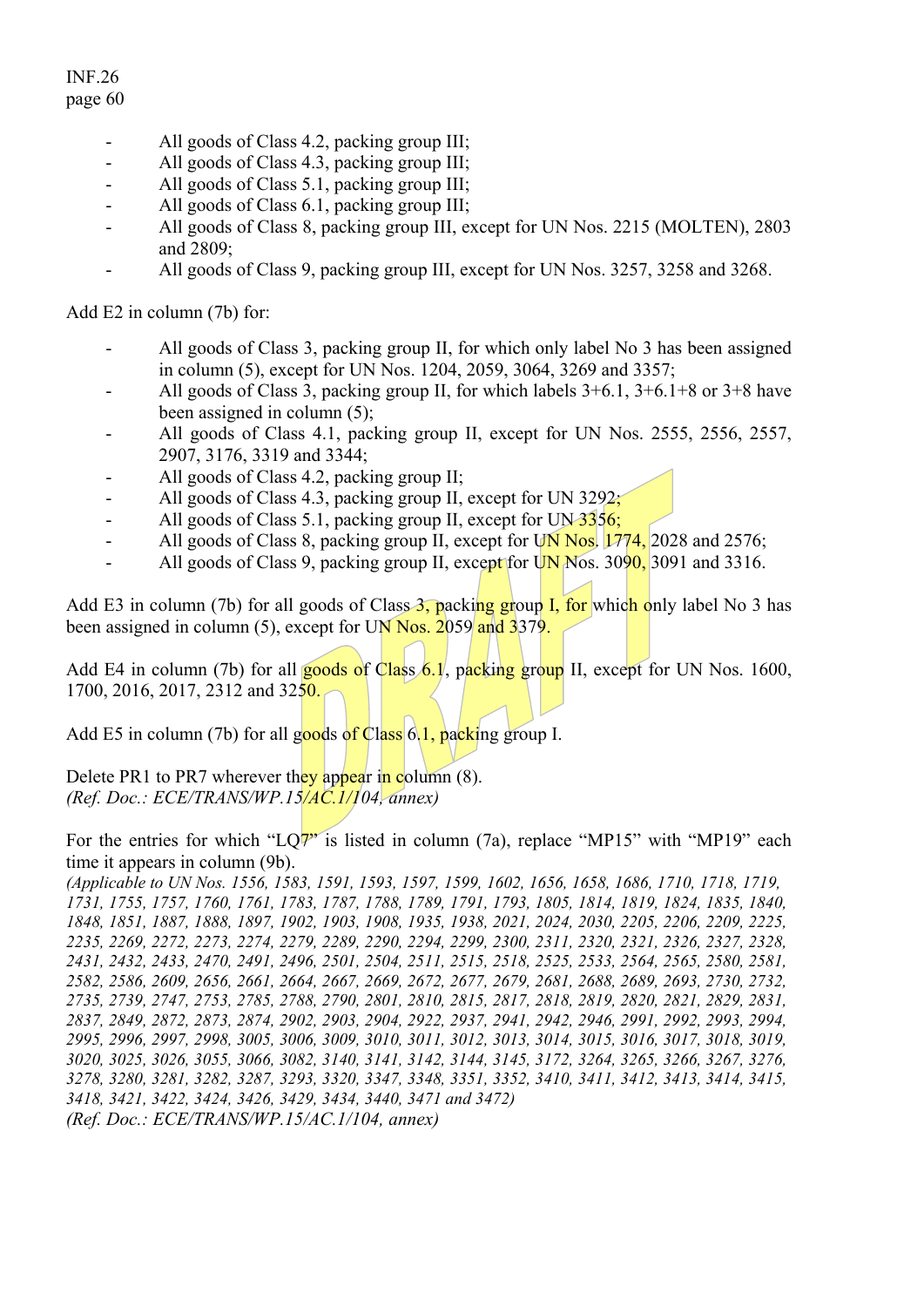Delete "TP9" each time it appears in column (11) with the exception of UN 3375. *(Ref. Doc.: ECE/TRANS/WP.15/AC.1/2007/30/Add.1 + ECE/TRANS/WP.15/AC.1/108/Add.2)* 

Delete "TP12" each time it appears in column (11). *(Ref. Doc.: ECE/TRANS/WP.15/AC.1/2007/30/Add.1 + ECE/TRANS/WP.15/AC.1/108/Add.2)* 

For all gases of Class 2 permitted for carriage in tanks, insert "TA4 TT9" in column (13). *(Ref. Doc.: ECE/TRANS/WP.15/AC.1/106/Add.2)* 

Add special provision "274" wherever special provision 61 is mentioned in column (6), except for UN No. 3048.

*This modification concerns all packing groups for the following UN Nos.: 2588, 2757-2764, 2771, 2772, 2775-2784, 2786, 2787, 2902, 2903, 2991-2998, 3005, 3006, 3009-3021, 3024- 3027, 3345-3352.* 

*(Ref. Doc.: ECE/TRANS/WP.15/AC.1/106/Add.2)* 

For UN Nos. 1052 and 1790 (with more than 85% hydrogen fluoride), insert "TA4 TT9" and delete "TM5" in column (13). *(Ref. Doc.: ECE/TRANS/WP.15/AC.1/106/Add.2)* 

For UN 1057, add in column (6): "654". *(Ref. Doc.: ECE/TRANS/WP.15/AC.1/106/Add.2)* 

For UN Nos. 1092, 1238, 1239 and  $1244$ , packing group I, in column (10), replace "T14" with "T22" and add "TP35" in column  $(1)$ . *(Ref. Doc.: ECE/TRANS/WP.15/AC.1/2007/30/Add.1 + ECE/TRANS/WP.15/AC.1/108/Add.2)* 

For UN Nos. 1098, 1143, 1163, 1595, 1695, 1752, 1809, 2334, 2337, 2646 and 3023, packing group I, in column  $(10)$ , replace "T14" with "T20" and add "TP35" in column (11). *(Ref. Doc.: ECE/TRANS/WP.15/AC.1/2007/30/Add.1 + ECE/TRANS/WP.15/AC.1/108/Add.2)* 

For UN Nos. 1162, 1196, 1250, 1298, 1305, 1724, 1728, 1747, 1753, 1762, 1763, 1766, 1767, 1769, 1771, 1781, 1784, 1799, 1800, 1801, 1804, 1816, 2434, 2435, 2437, 2985, 2986, 2987, 3361 and 3362, replace "P001" with "P010" in column (8) and add "TP7" in column (11). *(Ref. Doc.: ECE/TRANS/WP.15/AC.1/2007/30/Add.1 + ECE/TRANS/WP.15/AC.1/108/Add.2)*  For UN Nos. 1162, 1196, 1298, 1724, 1728, 1747, 1753, 1762, 1763, 1766, 1767, 1769, 1771, 1781, 1784, 1799, 1800, 1801, 1804, 1816, 1818, 2434, 2435, 2437, 2985, 2986 and 2987, delete "IBC02" in column (8).

*(Ref. Doc.: ECE/TRANS/WP.15/AC.1/2007/30/Add.1 + ECE/TRANS/WP.15/AC.1/108/Add.2)* 

For UN Nos. 1162, 1196, 1298, 1724, 1728, 1747, 1753, 1762, 1763, 1766, 1767, 1769, 1771, 1781, 1784, 1799, 1800, 1801, 1804, 1816, 1818, 2434, 2435 and 2437, replace "T7" with "T10" in column (10). *(Ref. Doc.: ECE/TRANS/WP.15/AC.1/2007/30/Add.1 + ECE/TRANS/WP.15/AC.1/108/Add.2)* 

For UN Nos. 1170, 1987 and 1993, all packing groups, delete "330" in column (6). *(Ref. Doc.: ECE/TRANS/WP.15/AC.1/2007/30/Add.1 + ECE/TRANS/WP.15/AC.1/108/Add.2)*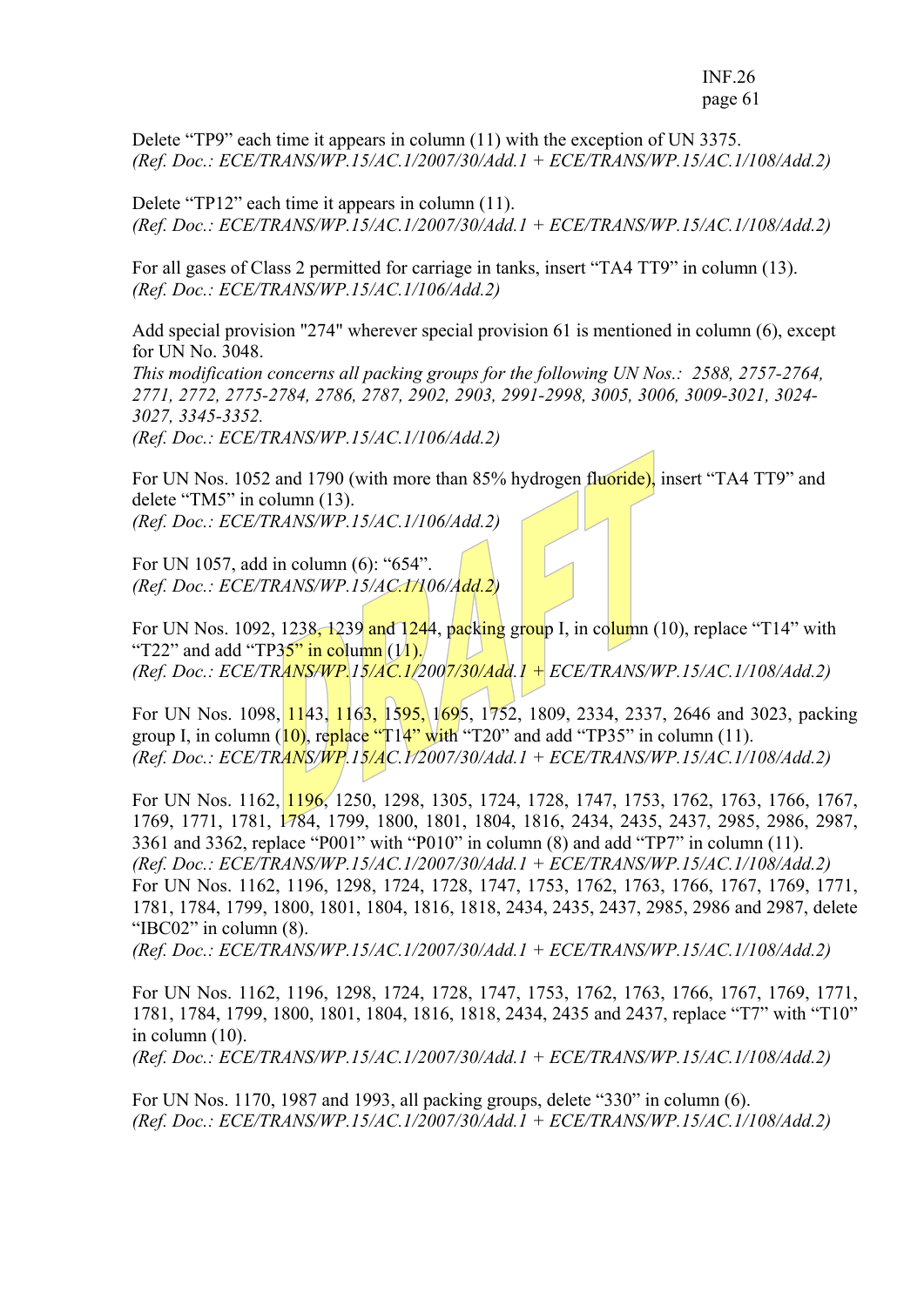For UN Nos. 1183, 1242 and 2988, replace "T10" with "T14" in column (10). *(Ref. Doc.: ECE/TRANS/WP.15/AC.1/2007/30/Add.1 + ECE/TRANS/WP.15/AC.1/108/Add.2)* 

For UN Nos. 1183, 1242, 1251, 1295, 2988 and 3129, insert "RR7" in column (9a). *(Ref. Doc.: ECE/TRANS/WP.15/AC.1/104, annex)* 

For UN Nos. 1185, 1994 and 2480, packing group I, add "T22" in column (10) and "TP2" in column (11) respectively. (ADR:) For UN 2480, add "FL" in column (14) and "663" in column  $(20)$ .

*(Ref. Doc.: ECE/TRANS/WP.15/AC.1/2007/30/Add.1 + ECE/TRANS/WP.15/AC.1/108/Add.2)* 

For UN Nos. 1250 and 1305, replace "I" with "II" in column  $(54)$  and replace "T11" with "T10" in column (10). Replace "LQ3" with "LQ4" in column (7a). Replace "MP7 MP17" with "MP19" in column (9b). In column (14), replace category "1" with category "2" and (ADR:) replace tunnel code "C1E" with tunnel code "D1E".

*(Ref. Doc.: ECE/TRANS/WP.15/AC.1/2007/30/Add.1 + ECE/TRANS/WP.15/AC.1/108/Add.2)* 

For UN Nos. 1389, 1391, 1411, 1421, 1928, 3129, 3130 and 3148, insert "RR8" in column (9a). *(Ref. Doc.: ECE/TRANS/WP.15/AC.1/104, annex)* 

For UN Nos. 1473, 1484, 1485, 1487, 1488, 1490, 1493, 1494, 1495, 1512, 1514, 1751, 2465, 2468, 2627 and 3247, add "W11"/"V11" in column (16). *(Ref. Doc.: ECE/TRANS/WP.15/AC.1/2007/30/Add.1 + ECE/TRANS/WP.15/AC.1/108/Add.2)* 

For UN Nos. 1851, 3248 and 3249, packing groups  $II$  and  $III$ , delete "PP6" in column (9). *(Ref. Doc.: ECE/TRANS/WP.15/AC.1/2007/30/Add.1 + ECE/TRANS/WP.15/AC.1/108/Add.2)* 

For UN Nos. 2212, 2969, 3152 and 3444, packing group II, and for UN No. 2590, packing group III, insert "V10 V12" in column  $(16)$ . *(Ref. Doc.: ECE/TRANS/WP.15/AC.1/108/Add.2 + ECE/TRANS/WP.15/AC.1/2007/6)* 

For UN Nos. 2811 and 3288, packing group I, in column (16), insert "V10 V12". *(Ref. Doc.: ECE/TRANS/WP.15/AC.1/108/Add.2 + ECE/TRANS/WP.15/AC.1/2007/6)* 

For UN Nos. 2813 and 3131, packing group I, add "T9" in column (10) and "TP7 TP33" in column (11) respectively. (ADR:) Add "AT" in column (14). (ADR:) For UN 2813, add "X423" in column (20). (ADR:) For UN 3131, add "X482" in column (20). *(Ref. Doc.: ECE/TRANS/WP.15/AC.1/2007/30/Add.1 + ECE/TRANS/WP.15/AC.1/108/Add.2)* 

For UN Nos. 2908, 2909, 2910 and 2911, in columns (8) to (11), replace "See Chapter 2.2.7" with "See Chapter 1.7". *(Ref. Doc.: ECE/TRANS/WP.15/AC.1/2007/30/Add.1 + ECE/TRANS/WP.15/AC.1/108/Add.2)* 

For UN Nos. 2913, 3321, 3322, 3324, 3325 and 3326, insert "336" in column (6). *(Ref. Doc.: ECE/TRANS/WP.15/AC.1/2007/30/Add.1 + ECE/TRANS/WP.15/AC.1/108/Add.2)*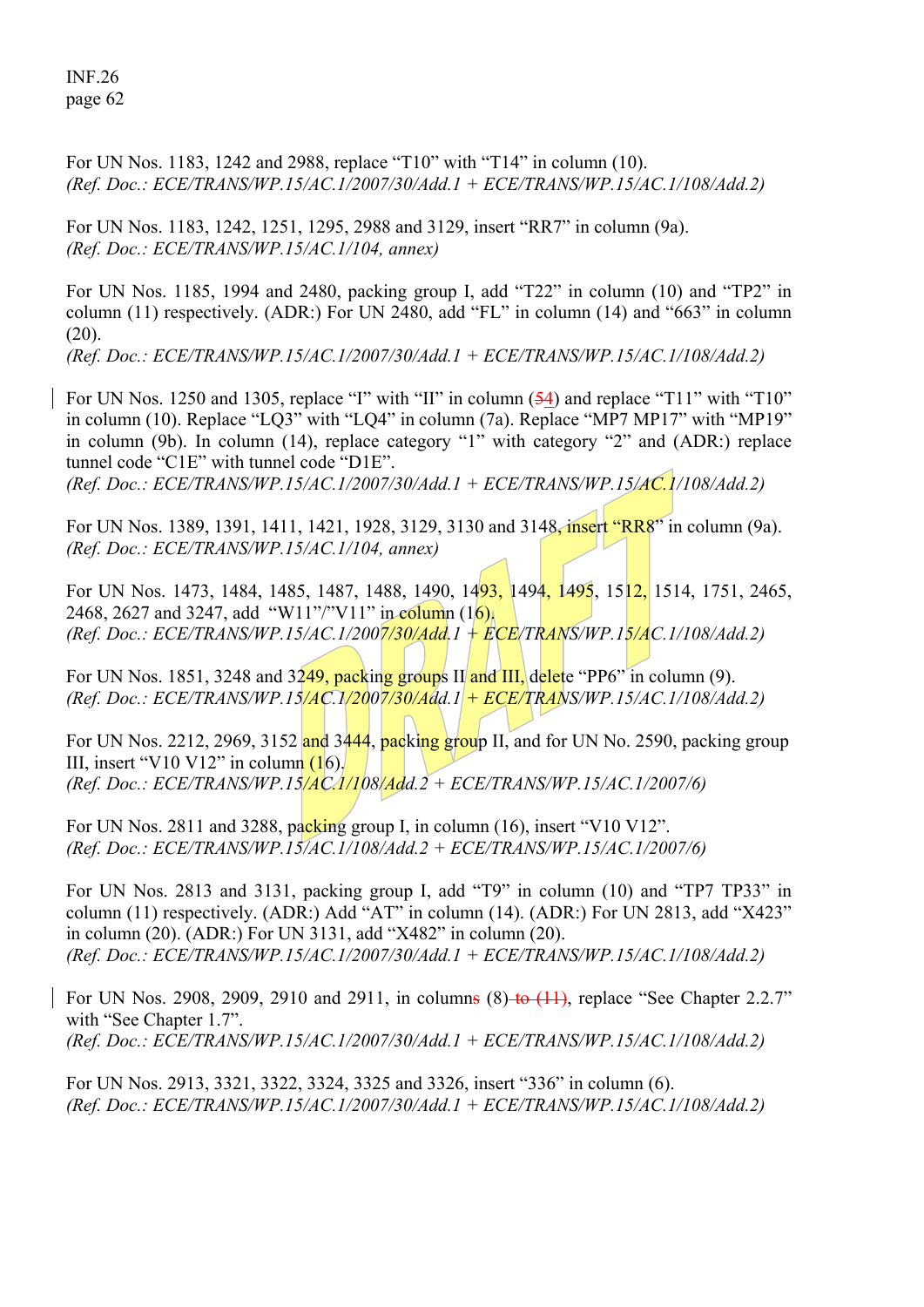For UN Nos. 2916, 2917, 3328 and 3329 insert "337" in column (6). *(Ref. Doc.: ECE/TRANS/WP.15/AC.1/2007/30/Add.1 + ECE/TRANS/WP.15/AC.1/108/Add.2)* 

For UN Nos. 2921, 2923, 2928, 2930 and 3290, packing group I, in column (16), insert "V10". *(Ref. Doc.: ECE/TRANS/WP.15/AC.1/108/Add.2 + ECE/TRANS/WP.15/AC.1/2007/6)* 

For UN Nos. 2985, 2986, 3361 and 3362, replace "T11" with "T14" in column (10). *(Ref. Doc.: ECE/TRANS/WP.15/AC.1/2007/30/Add.1 + ECE/TRANS/WP.15/AC.1/108/Add.2)* 

For UN Nos. 3077 and 3082, add "335" in column (6). *(Ref. Doc.: ECE/TRANS/WP.15/AC.1/2007/30/Add.1 + ECE/TRANS/WP.15/AC.1/108/Add.2)* 

For UN Nos. 3269 and 3316, add "340" in column (6). *(Ref. Doc.: ECE/TRANS/WP.15/AC.1/2007/30/Add.1 + ECE/TRANS/WP.15/AC.1/108/Add.2)* 

For UN 3357, replace "LQ4" with "LQ0" in column (7a). *(Ref. Doc.: ECE/TRANS/WP.15/AC.1/2007/30/Add.1 + ECE/TRANS/WP.15/AC.1/108/Add.2)* 

For UN Nos. 3361 and 3362, delete "IBC01" in column (8). *(Ref. Doc.: ECE/TRANS/WP.15/AC.1/2007/30/Add.1 + ECE/TRANS/WP.15/AC.1/108/Add.2)* 

UN 0411 The amendment does not apply to the English version. In the French text, insert ", PENTHRITE" before ",  $\text{PETN}$ " in column (2).

*(Ref. Doc.: ECE/TRANS/WP.15/AC.1/2007/30/Add.1 + ECE/TRANS/WP.15/AC.1/108/Add.2)* 

UN 1017 In column (5), add "+5.1". In column (3b), replace "2TC" with "2TOC". In column (20), replace  $^{\circ}268$ " with  $^{\circ}265$ ".

*(Ref. Doc.: ECE/TRANS/WP.15/AC.1/2007/30/Add.1 + ECE/TRANS/WP.15/AC.1/108/Add.2)* 

UN 1204 Insert " $\frac{601}{\text{m}}$  column (6).

*(Ref. Doc.: ECE/TRANS/WP.15/AC.1/108/Add.2)* 

UN 1344 In column (2), add "(PICRIC ACID)" after "TRINITROPHENOL".

*(Ref. Doc.: ECE/TRANS/WP.15/AC.1/2007/30/Add.1 + ECE/TRANS/WP.15/AC.1/108/Add.2)* 

UN 1474 In column (6), add "332".

*(Ref. Doc.: ECE/TRANS/WP.15/AC.1/2007/30/Add.1 + ECE/TRANS/WP.15/AC.1/108/Add.2)* 

UN 1569 In column (10), replace "T3" with "T20" and in column (11), replace "TP33" with "TP2".

*(Ref. Doc.: ECE/TRANS/WP.15/AC.1/2007/30/Add.1 + ECE/TRANS/WP.15/AC.1/108/Add.2)* 

UN 1614 In column (9a), replace "RR3" with "RR10".

*(Ref. Doc.: ECE/TRANS/WP.15/AC.1/104, annex)* 

UN 1647 For packing group I, add "T20" in column (10) and "TP2" in column (11). *(Ref. Doc.: ECE/TRANS/WP.15/AC.1/2007/30/Add.1 + ECE/TRANS/WP.15/AC.1/108/Add.2)*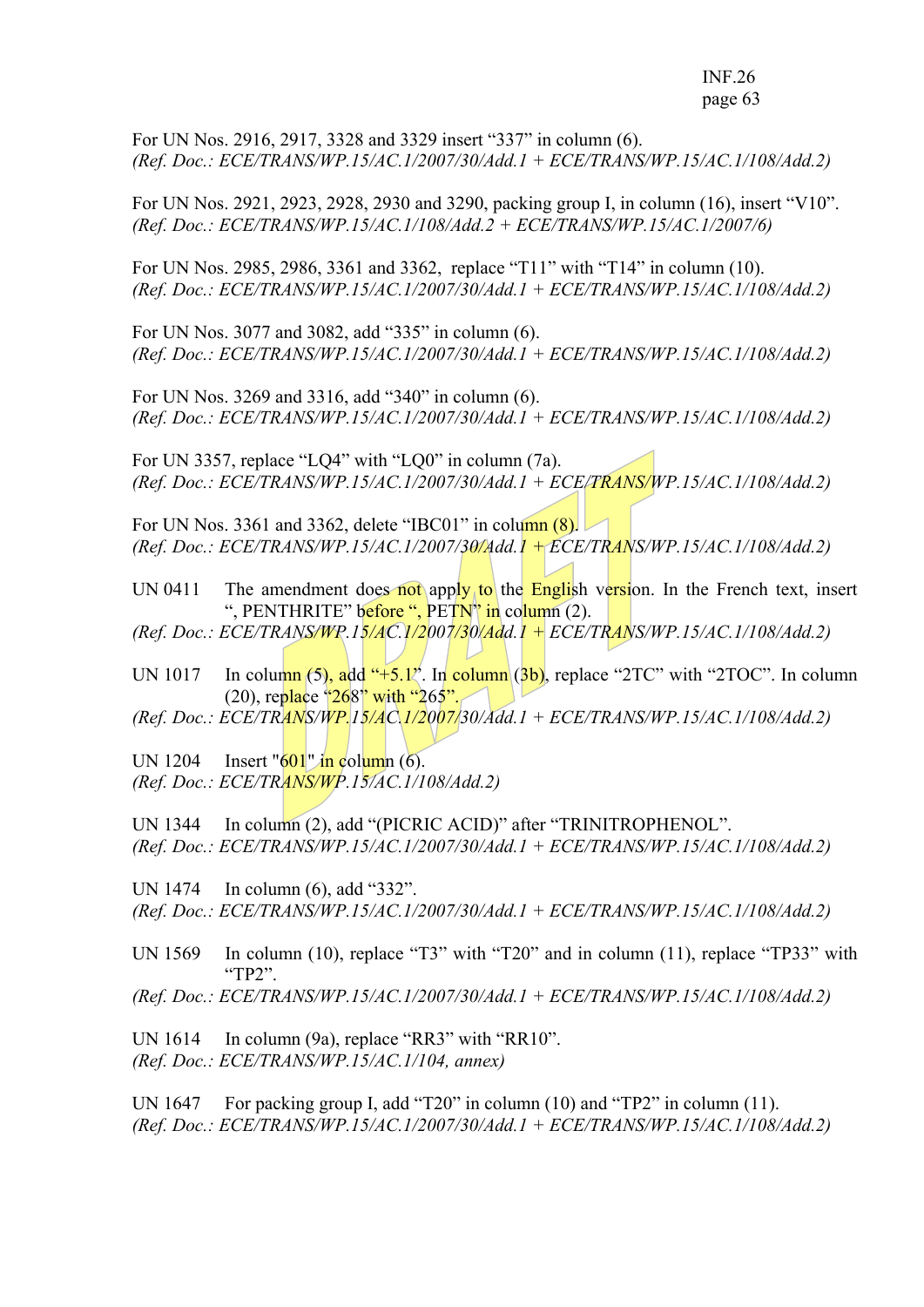UN 1744 In column (8), replace "P601" with "P804" and in column (9a), delete "PP82". *(Ref. Doc.: ECE/TRANS/WP.15/AC.1/2007/30/Add.1 + ECE/TRANS/WP.15/AC.1/108/Add.2)* 

UN 1818 Replace "LQ22" with "LQ0" in column (7a), replace "P001" with "P010" in column (8).

*(Ref. Doc.: ECE/TRANS/WP.15/AC.1/2007/30/Add.1 + ECE/TRANS/WP.15/AC.1/108/Add.2)* 

UN 2031 For packing group II, in column (2), add "at least 65%, but" after "with", in column (5), add "+5.1", and in column (9), add "B15". In column (20), replace "80" with "85".

*(Ref. Doc.: ECE/TRANS/WP.15/AC.1/2007/30/Add.1 + ECE/TRANS/WP.15/AC.1/108/Add.2)* 

UN 2059 In column (8), for packing group II, add "IBC02" and for packing group III, add " $\text{IRC}03$ ".

*(Ref. Doc.: ECE/TRANS/WP.15/AC.1/2007/30/Add.1 + ECE/TRANS/WP.15/AC.1/108/Add.2)* 

- UN 2814 For the third entry, replace "(animal carcasses only)" with "(animal material only)" in column (2) and delete "P099" in column (8).
- *(Ref. Doc.: ECE/TRANS/WP.15/AC.1/2007/30/Add.1 + ECE/TRANS/WP.15/AC.1/108/Add.2)*
- UN 2823 In column (9), add "B3". *(Ref. Doc.: ECE/TRANS/WP.15/AC.1/2007/30/Add.1 + ECE/TRANS/WP.15/AC.1/108/Add.2)*
- UN 2900 For the third entry, replace "(animal carcasses and wastes only)" with "(animal material only)" in column (2) and delete  $P099$ " in column (8).
- *(Ref. Doc.: ECE/TRANS/WP.15/AC.1/2007/30/Add.1 + ECE/TRANS/WP.15/AC.1/108/Add.2)*

UN 3048 Delete "61" in column (6).

*(Ref. Doc.: ECE/TRANS/WP.15/AC.1/106/Add.2)* 

UN 3077 In column (10), add " $B K1/B K2$ ". In column (17), replace "VV3" with "VV1". *(Ref. Doc.: ECE/TRANS/WP.15/AC.1/2007/30/Add.1 + ECE/TRANS/WP.15/AC.1/108/Add.2)* 

- UN 3082 Add "PP1" in column (9). *(Ref. Doc.: ECE/TRANS/WP.15/AC.1/2007/30/Add.1 + ECE/TRANS/WP.15/AC.1/108/Add.2)*
- UN 3090 In column (2), amend the name and description to read: "LITHIUM METAL BATTERIES (including lithium alloy batteries)".
- *(Ref. Doc.: ECE/TRANS/WP.15/AC.1/2007/30/Add.1 + ECE/TRANS/WP.15/AC.1/108/Add.2)*
- UN 3091 In column (2), insert "METAL" after "LITHIUM" (twice) and "(including lithium alloy batteries)" after "WITH EQUIPMENT".
- *(Ref. Doc.: ECE/TRANS/WP.15/AC.1/2007/30/Add.1 + ECE/TRANS/WP.15/AC.1/108/Add.2)*
- UN 3129 For packing group I, add "T14" in column (10) and "TP2 TP7" in column (11) respectively.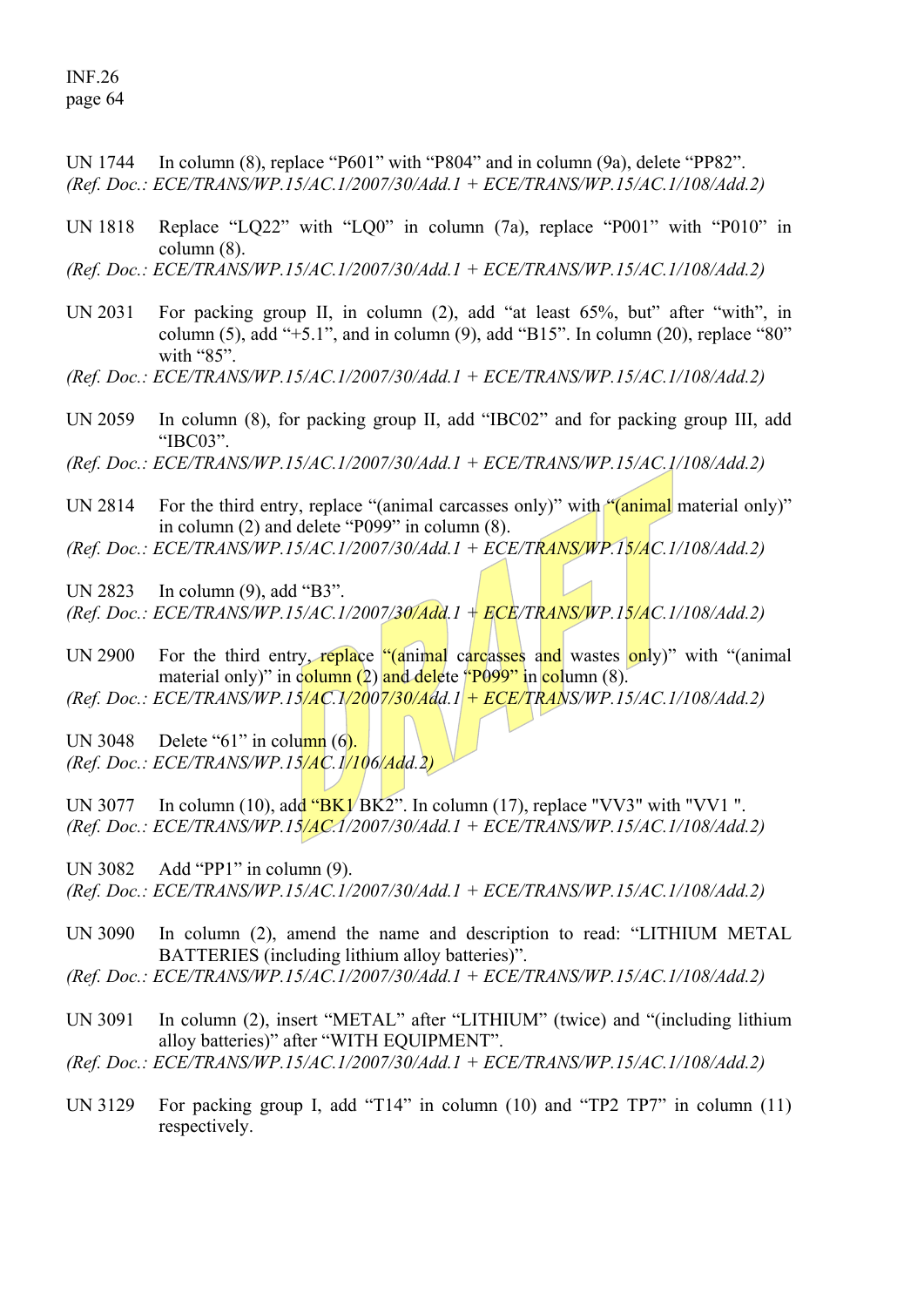For packing group II, add "T11" in column (10) and "TP2" in column (11) respectively.

 For packing group III, add "T7" in column (10) and "TP1" in column (11) respectively.

*(Ref. Doc.: ECE/TRANS/WP.15/AC.1/2007/30/Add.1 + ECE/TRANS/WP.15/AC.1/108/Add.2)* 

- UN 3148 For packing group I, add "T9" in column (10) and "TP2 TP7" in column (11) respectively. For packing group II, add "T7" in column (10) and "TP2" in column (11) respectively. For packing group III, add "T7" in column (10) and "TP1" in column (11) respectively.
- *(Ref. Doc.: ECE/TRANS/WP.15/AC.1/2007/30/Add.1 + ECE/TRANS/WP.15/AC.1/108/Add.2)*

UN 3344 In column (2), add "(PENTAERYTHRITOL TETRANITRATE; PETN)" after "TETRANITRATE".

*(Ref. Doc.: ECE/TRANS/WP.15/AC.1/2007/30/Add.1 + ECE/TRANS/WP.15/AC.1/108/Add.2)* 

UN 3432 In column (9), add "B4" adjacent to "IBC08". In column (16) add "W11"/"V11". *(Ref. Doc.: ECE/TRANS/WP.15/AC.1/2007/30/Add.1 + ECE/TRANS/WP.15/AC.1/108/Add.2)* 

- UN 3391 Replace "333" by "43" in column 20. *(Ref. Doc.: ECE/TRANS/WP.15/AC.1/102, annex)*
- UN 3393 Replace  $X333'$  by "X432" in column 20. *(Ref. Doc.: ECE/TRANS/WP.15/AC.1/102, annex)*

UN 3468 In column  $(2)$ , add at the end: "or HYDROGEN IN A METAL HYDRIDE STORAGE SYSTEM CONTAINED IN EQUIPMENT or HYDROGEN IN A METAL HYDRIDE STORAGE SYSTEM PACKED WITH EOUIPMENT".

- *(Ref. Doc.: ECE/TRANS/WP.15/AC.1/2007/30/Add.1 + ECE/TRANS/WP.15/AC.1/108/Add.2)*
- UN 3473 In column (2), replace "FUEL CELL CARTRIDGES" with "FUEL CELL CARTRIDGES or FUEL CELL CARTRIDGES CONTAINED IN EQUIPMENT or FUEL CELL CARTRIDGES PACKED WITH EQUIPMENT", in column (8), replace "P003" with "P004", and in column (9a), delete "PP88".

Delete the existing entries for UN Nos. 3132 and 3135. *(Ref. Doc.: ECE/TRANS/WP.15/AC.1/104, annex)*

Add the following new entries: *(Ref. Doc.: ECE/TRANS/WP.15/AC.1/2007/30/Add.1 + ECE/TRANS/WP.15/AC.1/108/Add.2)*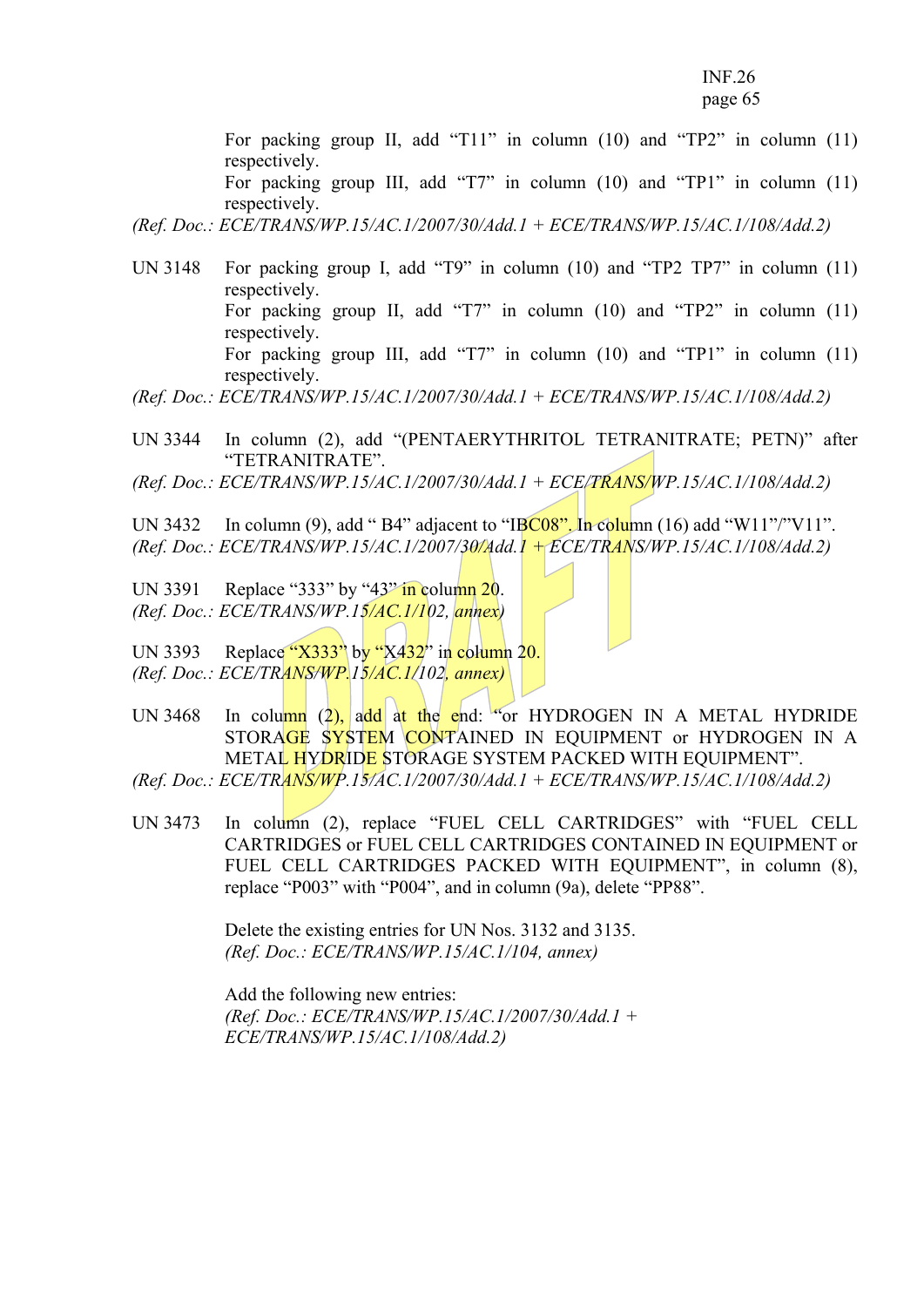| (1)  | (2)                                                                                              | (3a)           | (3b)            | (4)          | (5)            | (6) | (7a)            | (7 <sub>b</sub> ) | (8)                                    | (9a)               | (9 <sub>b</sub> )               | (10)           | (11)            | (12)                                     | (13)                                                  | (14) | (15)                  | (16)                             | (17) | (18)              | (19)            | (20) | age |
|------|--------------------------------------------------------------------------------------------------|----------------|-----------------|--------------|----------------|-----|-----------------|-------------------|----------------------------------------|--------------------|---------------------------------|----------------|-----------------|------------------------------------------|-------------------------------------------------------|------|-----------------------|----------------------------------|------|-------------------|-----------------|------|-----|
| 0505 | SIGNALS, DISTRESS,<br>ship                                                                       |                | 1.4G            |              | 1.4            |     | LQ0             | E <sub>0</sub>    | P135                                   |                    | MP <sub>23</sub><br><b>MP24</b> |                |                 |                                          |                                                       |      | $\overline{c}$<br>(E) | V <sub>2</sub>                   |      | CV1<br>CV2<br>CV3 | S <sub>1</sub>  |      | 99  |
| 0506 | SIGNALS, DISTRESS,<br>ship                                                                       | $\mathbf{1}$   | 1.4S            |              | 1.4            |     | LQ0             | E <sub>0</sub>    | P135                                   |                    | MP <sub>23</sub><br><b>MP24</b> |                |                 |                                          |                                                       |      | $\overline{4}$<br>(E) |                                  |      | CV1<br>CV2<br>CV3 | S <sub>1</sub>  |      |     |
|      | 0507 SIGNALS, SMOKE                                                                              | $\overline{1}$ | 1.4S            |              | 1.4            |     | LQ0             | E <sub>0</sub>    | P135                                   |                    | MP23<br>MP24                    |                |                 |                                          |                                                       |      | $\overline{4}$<br>(E) |                                  |      | CV1<br>CV2<br>CV3 | $\overline{S1}$ |      |     |
| 0508 | 1-HYDROXY-<br>BENZOTRIAZOLE,<br>ANHYDROUS, dry or<br>wetted with less than 20%<br>water, by mass | $\overline{1}$ | 1.3C            |              |                |     | LQ0             | E <sub>0</sub>    | $P114(b)$ PP48 MP20                    | <b>PP50</b>        |                                 |                |                 |                                          |                                                       |      | (C5000<br>D)          | V <sub>2</sub><br>V <sub>3</sub> |      | CV1<br>CV2<br>CV3 | $\overline{S1}$ |      |     |
| 2031 | NITRIC ACID, other than<br>red fuming, with less than<br>65% nitric acid                         | 8              | C <sub>1</sub>  | $\mathbf{I}$ | 8              |     | LQ22            | E2                | P <sub>00</sub> 1<br>IBC0 <sub>2</sub> | <b>PP81</b><br>B15 | MP15                            | T <sub>8</sub> | TP <sub>2</sub> | [L4B<br>$N$ ]                            |                                                       | AT   | 2<br>(E)              |                                  |      |                   |                 | 80   |     |
|      | 3132 WATER-REACTIVE<br>SOLID, FLAMMABLE,<br>N.O.S.                                               | 4.3            | WF <sub>2</sub> |              | $4.3 +$<br>4.1 | 274 | LO <sub>0</sub> | E <sub>0</sub>    | P <sub>403</sub><br><b>IBC99</b>       |                    | MP <sub>2</sub>                 |                |                 |                                          |                                                       |      | $\Omega$<br>(B1E)     | V <sub>1</sub>                   |      | CV23              | S <sub>20</sub> |      |     |
| 3132 | <b>WATER-REACTIVE</b><br>SOLID, FLAMMABLE,<br>N.O.S.                                             | 4.3            | WF <sub>2</sub> | $\mathbf{I}$ | $4.3 +$<br>4.1 | 274 | LQ11            | E2                | P410<br>IBC04                          |                    | MP14                            | T <sub>3</sub> | <b>TP33</b>     | <b>SGA</b><br>N<br>L <sub>4</sub> D<br>H | TU <sub>14</sub> AT<br><b>TE21</b><br>TM <sub>2</sub> |      | $\theta$<br>(D1E)     | V <sub>1</sub>                   |      | CV23              |                 | 423  |     |
|      | 3132 WATER-REACTIVE<br>SOLID, FLAMMABLE,<br>N.O.S.                                               | 4.3            | WF <sub>2</sub> | III          | $4.3 +$<br>4.1 | 274 | LO12            | E1                | P410<br>IBC06                          |                    | MP14                            | T1             | <b>TP33</b>     | SGA<br>N<br>L4D<br>H                     | <b>TU14</b><br><b>TE21</b><br>TM <sub>2</sub>         | AT   | $\Omega$<br>(E)       | V <sub>1</sub>                   |      | CV23              |                 | 423  |     |
|      | 3135 WATER-REACTIVE<br>SOLID, SELF-HEATING,<br>N.O.S.                                            | 4.3            | <b>WS</b>       |              | $4.3 +$<br>4.2 | 274 | LQ0             | E <sub>0</sub>    | P403                                   |                    | MP2                             |                |                 |                                          |                                                       |      | (B1E)                 | V <sub>1</sub>                   |      | CV23              | S <sub>20</sub> |      |     |
|      | 3135 WATER-REACTIVE<br>SOLID, SELF-HEATING,<br>N.O.S.                                            | 4.3            | <b>WS</b>       | $\mathbf{I}$ | $4.3 +$<br>4.2 | 274 | LQ11            | E2                | P410<br>IBC05                          |                    | MP14                            | T <sub>3</sub> | <b>TP33</b>     | <b>SGA</b><br>N<br>L <sub>4</sub> D<br>H | $TUI4$ AT<br><b>TE21</b><br>TM <sub>2</sub>           |      | 2<br>(D1E)            | V <sub>1</sub>                   |      | CV23              |                 | 423  |     |

p INF.26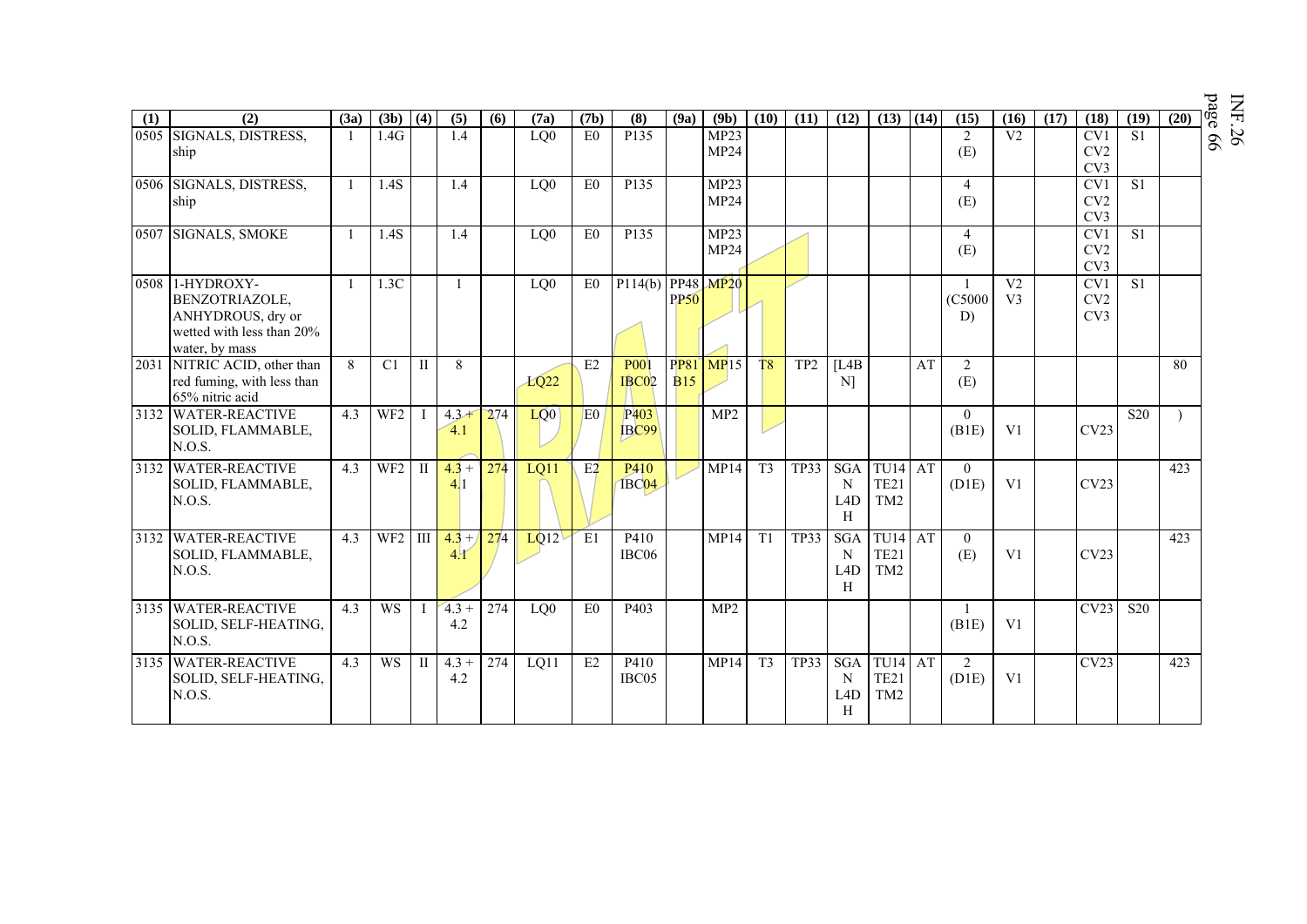| (1)  | (2)                                                                                                                                                                                                                     | (3a)          | (3b)           | (4)          | (5)            | (6)              | (7a)            | (7b)           | (8)                         | (9a)        | (9 <sub>b</sub> ) | (10)                                     | (11)            | (12)                                               | (13)                                               | (14) | (15)                  | (16)           | (17) | (18) | (19)                              | (20) |                          |
|------|-------------------------------------------------------------------------------------------------------------------------------------------------------------------------------------------------------------------------|---------------|----------------|--------------|----------------|------------------|-----------------|----------------|-----------------------------|-------------|-------------------|------------------------------------------|-----------------|----------------------------------------------------|----------------------------------------------------|------|-----------------------|----------------|------|------|-----------------------------------|------|--------------------------|
|      | 3135 WATER-REACTIVE<br>SOLID, SELF-HEATING,<br>N.O.S.                                                                                                                                                                   | 4.3           | <b>WS</b>      | $\rm III$    | $4.3 +$<br>4.2 | 274              | LQ12            | E1             | P410<br>IBC08               | <b>B4</b>   | MP14              | T1                                       | <b>TP33</b>     | <b>SGA</b><br>$\mathbf N$<br>L <sub>4</sub> D<br>H | <b>TU14</b><br>TE <sub>21</sub><br>TM <sub>2</sub> | AT   | 3<br>(E)              | V1             |      | CV23 |                                   | 423  |                          |
|      | 3373 BIOLOGICAL<br>SUBSTANCE,<br><b>CATEGORY B</b><br>(animal material only)                                                                                                                                            | 6.2           | I4             |              | 6.2            | $\overline{319}$ | LO <sub>0</sub> | E <sub>0</sub> | P <sub>650</sub>            |             |                   | T1<br>BK <sub>1</sub><br>BK <sub>2</sub> | <b>TP1</b>      | L4BH                                               | <b>TU15</b><br>TU37<br><b>TE19</b>                 | AT   | $\overline{(\cdot)}$  |                |      |      | S <sub>3</sub>                    | 606  |                          |
| 3474 | <b>HYDROXYBENZOTRIA</b><br>ZOLE, ANHYDROUS,<br>WETTED with not less<br>than 20% water, by mass                                                                                                                          | 4.1           | D              |              | 4.1            |                  | LQ0             | E <sub>0</sub> | P406                        | <b>PP48</b> | MP <sub>2</sub>   |                                          |                 |                                                    |                                                    |      | $\overline{1}$<br>(B) |                |      |      | S <sub>17</sub>                   | 40   |                          |
|      | 3475 ETHANOL AND<br><b>GASOLINE MIXTURE or</b><br>ETHANOL AND MOTOR<br>SPIRIT MIXTURE or<br><b>ETHANOL AND</b><br>PETROL MIXTURE, with<br>more than 10% ethanol                                                         | $\mathcal{E}$ | F1             | $\mathbf{I}$ | $\mathfrak{Z}$ | 333              | LQ4             | E2             | <b>P001</b><br><b>IBC02</b> |             | <b>MP19</b>       | T4                                       | TP <sub>1</sub> | [LGB<br>F                                          |                                                    | FL   | 2<br>(D1E)            |                |      |      | S <sub>2</sub><br>S <sub>20</sub> | 33   |                          |
|      | 3476 FUEL CELL<br><b>CARTRIDGES</b> or FUEL<br><b>CELL CARTRIDGES</b><br><b>CONTAINED IN</b><br><b>EQUIPMENT or FUEL</b><br><b>CELL CARTRIDGES</b><br>PACKED WITH<br>EQUIPMENT, containing<br>water-reactive substances | 4.3           | W <sub>3</sub> |              | 4.3            | 328<br>334       | LQ10<br>LQ11    | E <sub>0</sub> | P <sub>004</sub>            |             |                   |                                          |                 |                                                    |                                                    |      | 3<br>(E)              | V <sub>1</sub> |      | CV23 |                                   |      |                          |
|      | 3477 FUEL CELL<br><b>CARTRIDGES</b> or FUEL<br><b>CELL CARTRIDGES</b><br><b>CONTAINED IN</b><br><b>EQUIPMENT or FUEL</b><br><b>CELL CARTRIDGES</b><br>PACKED WITH<br>EQUIPMENT, containing<br>corrosive substances      | 8             | C11            |              | 8              | 328<br>334       | LQ12<br>LQ13    | E <sub>0</sub> | P <sub>004</sub>            |             |                   |                                          |                 |                                                    |                                                    |      | $\mathfrak{Z}$<br>(E) |                |      |      |                                   |      | page 67<br><b>INF.26</b> |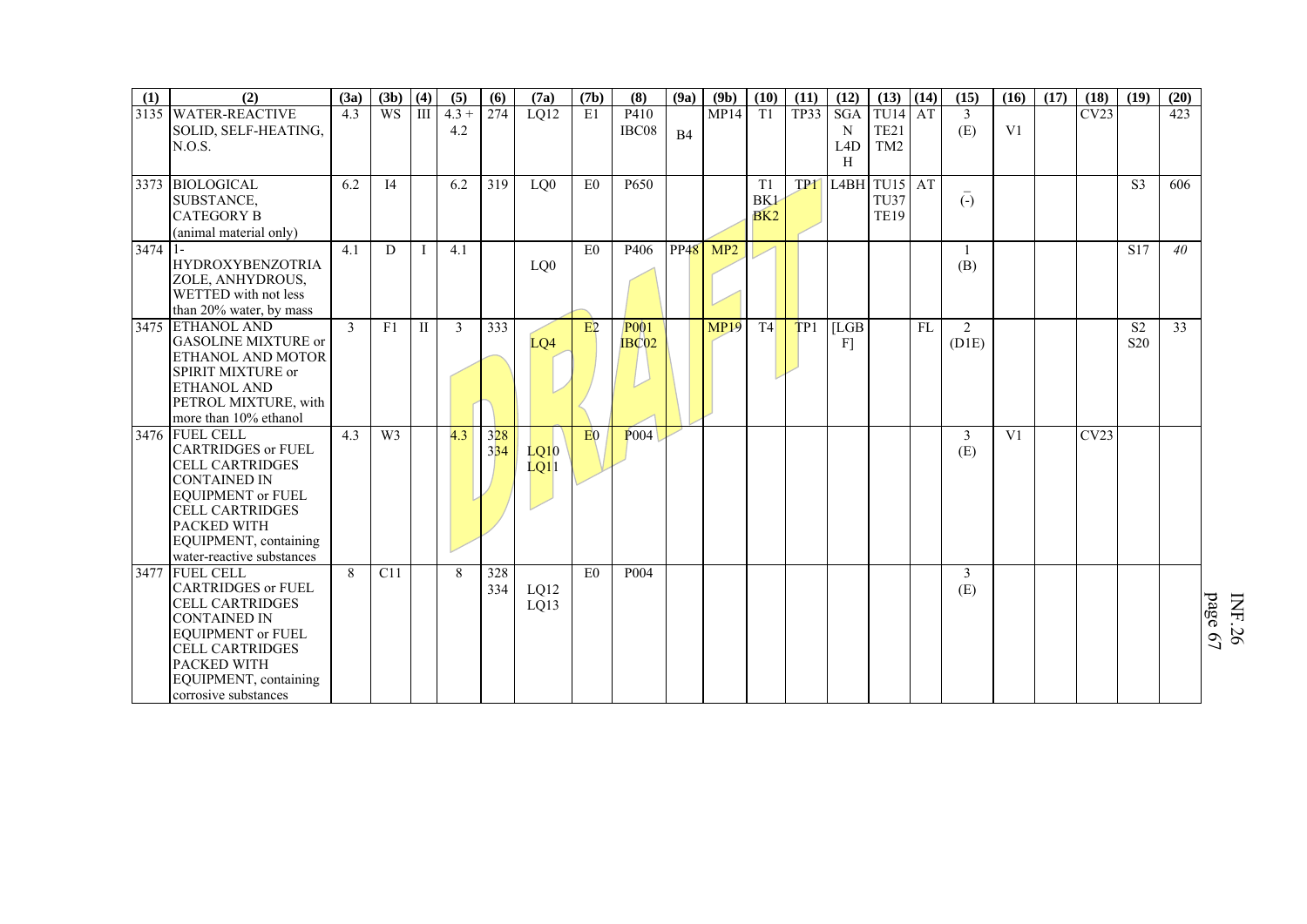| 3478 FUEL CELL<br><b>CARTRIDGES</b> or FUEL<br><b>CELL CARTRIDGES</b>                                                                                                                                                   | 2              | 6F             |              | 2.1          |                          |     |                |                          |  |  |  |                         |  |                    |                 |                             |
|-------------------------------------------------------------------------------------------------------------------------------------------------------------------------------------------------------------------------|----------------|----------------|--------------|--------------|--------------------------|-----|----------------|--------------------------|--|--|--|-------------------------|--|--------------------|-----------------|-----------------------------|
| <b>CONTAINED IN</b><br><b>EQUIPMENT or FUEL</b><br><b>CELL CARTRIDGES</b><br>PACKED WITH<br>EQUIPMENT, containing<br>liquefied flammable gas                                                                            |                |                |              |              | 328<br>338               | LQ1 | E <sub>0</sub> | P <sub>004</sub>         |  |  |  | 2<br>(B1D)              |  | CV9<br><b>CV12</b> | $\overline{S2}$ | page<br><b>INF.26</b><br>89 |
| 3479 FUEL CELL<br><b>CARTRIDGES</b> or FUEL<br><b>CELL CARTRIDGES</b><br><b>CONTAINED IN</b><br><b>EQUIPMENT or FUEL</b><br><b>CELL CARTRIDGES</b><br>PACKED WITH<br>EQUIPMENT, containing<br>hydrogen in metal hydride | $\overline{2}$ | 6F             |              | 2.1          | 328<br>339               | LQ1 | E <sub>0</sub> | P <sub>004</sub>         |  |  |  | $\overline{2}$<br>(B1D) |  | CV9<br>CV12        | S <sub>2</sub>  |                             |
| 3480 LITHIUM ION<br><b>BATTERIES</b> (including<br>lithium ion polymer<br>batteries)                                                                                                                                    | 9              | M <sub>4</sub> | $\mathbf{I}$ | 9            | 188<br>230<br>310<br>636 | LQ0 | E <sub>0</sub> | P903<br>P903a)<br>P903b) |  |  |  | 2<br>(E)                |  |                    |                 |                             |
| 3481 LITHIUM ION<br><b>BATTERIES</b><br><b>CONTAINED IN</b><br><b>EQUIPMENT</b> or<br><b>LITHIUM ION</b><br><b>BATTERIES PACKED</b><br>WITH EQUIPMENT<br>(including lithium ion<br>polymer batteries)                   | $\mathbf Q$    | M <sub>4</sub> | $\mathbf{I}$ | $\mathbf{Q}$ | 188<br>230<br>636        | LQ0 | EO             | P903<br>P903a)<br>P903b  |  |  |  | $\overline{c}$<br>(E)   |  |                    |                 |                             |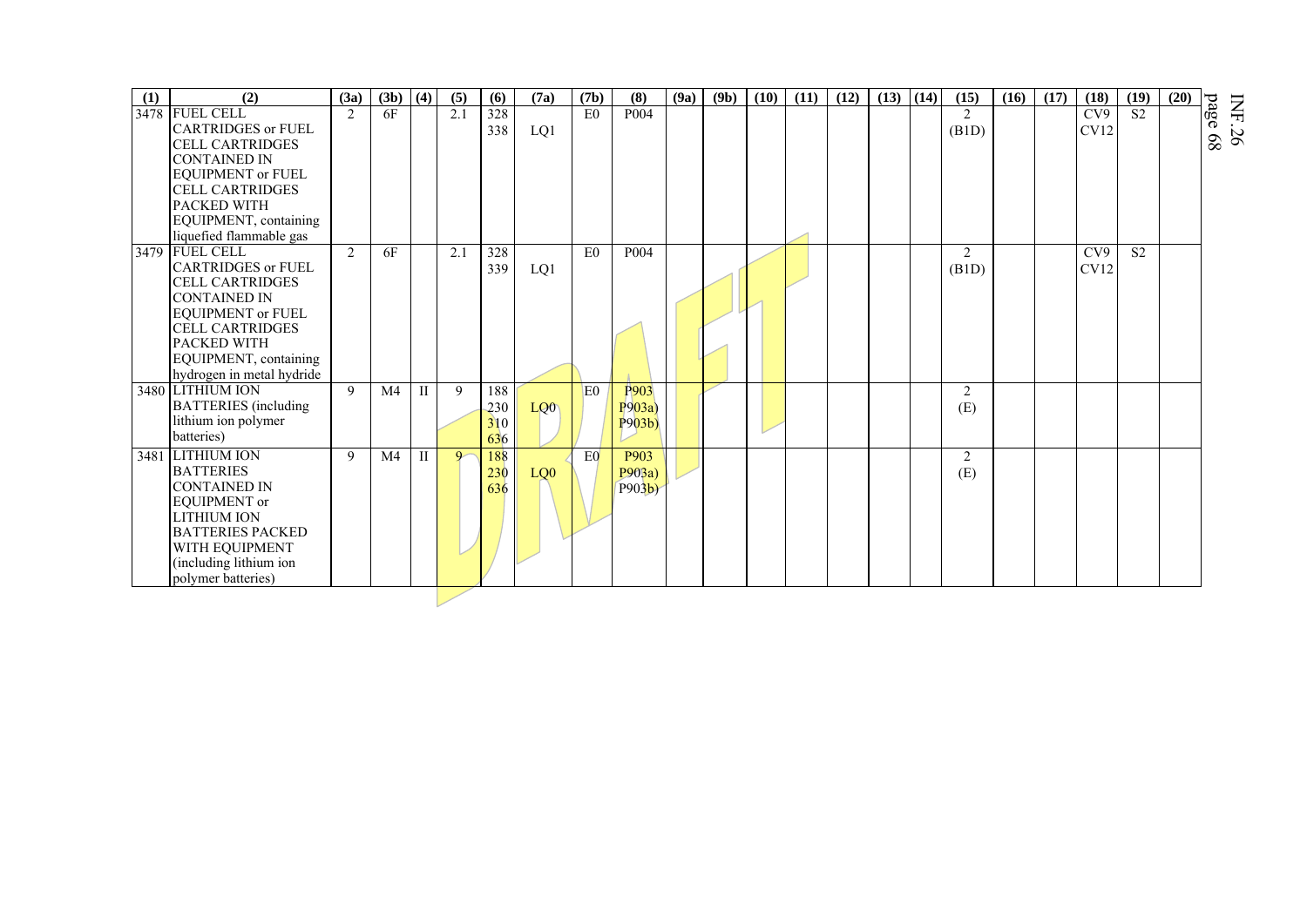# **Chapter 3.3**

3.3.1 **SP188** At the beginning, replace "Lithium cells" with "Cells".

In (a), replace "lithium equivalent content is not more than  $1.5 \text{ g}$ " with "Watthour rating is not more than 20 Wh".

 In (b), replace "aggregate lithium-equivalent content is not more than 8 g;" with "Watt-hour rating is not more than 100 Wh. Lithium ion batteries subject to this provision shall be marked with the Watt-hour rating on the outside case;".

Replace (d) and (e) with the following new sub-paragraphs (d) to (i):

- "(d) Cells and batteries, except when installed in equipment, shall be packed in inner packagings that completely enclose the cell or battery. Cells and batteries shall be protected so as to **prevent** short circuits. This includes protection against contact with conductive materials within the same packaging that could lead to a short circuit. The inner packagings shall be packed in strong outer packagings which conform to the provisions of 4.1.1.1, 4.1.1.2 and  $4.1.1.5$ ;
- (e) Cells and batteries when installed in equipment shall be protected from damage and short circuit, and the equipment shall be equipped with an effective means of preventing accidental activation. When batteries are installed in equipment, the equipment shall be packed in strong outer packagings constructed of suitable material of adequate strength and design in relation to the packaging's capacity and its intended use unless the battery is afforded equivalent protection by the equipment in which it is contained;
- (f) Except for packages containing no more than four cells installed in equipment or no more than two batteries installed in equipment, each package shall be marked with the following:
	- (i) an indication that the package contains "lithium metal" or "lithium ion" cells or batteries, as appropriate;
	- (ii) an indication that the package shall be handled with care and that a flammability hazard exists if the package is damaged;
	- (iii) an indication that special procedures shall be followed in the event the package is damaged, to include inspection and repacking if necessary; and
	- (iv) a telephone number for additional information;
- (g) Each consignment of one or more packages marked in accordance with paragraph (f) shall be accompanied with a document including the following: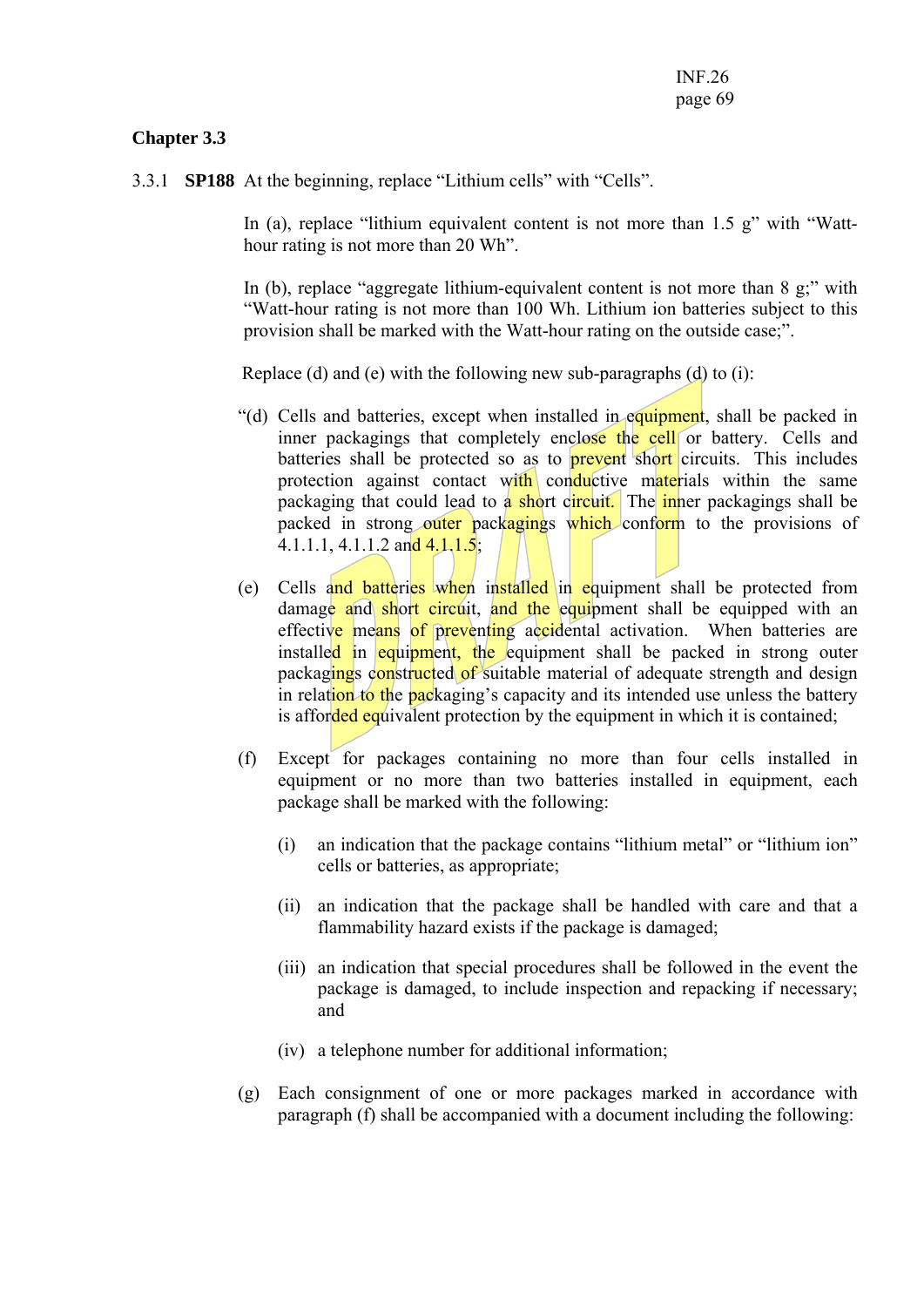- (i) an indication that the package contains "lithium metal" or "lithium ion" cells or batteries, as appropriate;
- (ii) an indication that the package shall be handled with care and that a flammability hazard exists if the package is damaged;
- (iii) an indication that special procedures shall be followed in the event the package is damaged, to include inspection and repacking if necessary; and
- (iv) a telephone number for additional information;
- (h) Except when batteries are installed in equipment, each package shall be capable of withstanding a 1.2 m drop test in any orientation without damage to cells or batteries contained therein, without shifting of the contents so as to allow battery to battery (or cell to cell) contact and without release of contents; and
- (i) Except when batteries are installed in  $or$  packed with equipment, packages shall not exceed 30 kg gross mass.".

In the last sentence, delete ", except in the case of a lithium ion cell the "lithiumequivalent content" in grams is calculated to be 0.3 times the rated capacity in ampere hours".

Insert a new last paragraph to read as follows:

"Separate entries exist for lithium metal batteries and lithium ion batteries to facilitate the carriage of these batteries for specific modes of carriage and to enable the application of different emergency response actions.".

*(Ref. Doc.: ECE/TRANS/WP.15/AC.1/2007/30/Add.1 + ECE/TRANS/WP.15/AC.1/108/Add.2)* 

**SP198** Replace "and 3066" with ", 3066, 3469 and 3470". *(Ref. Doc.: ECE/TRANS/WP.15/AC.1/2007/30/Add.1 + ECE/TRANS/WP.15/AC.1/108/Add.2)* 

**SP199** Replace "are considered insoluble. See ISO 3711:1990 *"Lead chromate pigments and lead chromate - molybdate pigments - Specifications and methods of test"*." with "(see ISO 3711:1990 *"Lead chromate pigments and lead chromatemolybdate pigments – Specifications and methods of test"*) are considered insoluble and are not subject to the requirements of ADR unless they meet the criteria for inclusion in another class.".

*(Ref. Doc.: ECE/TRANS/WP.15/AC.1/2007/30/Add.1 + ECE/TRANS/WP.15/AC.1/108/Add.2)* 

**SP201** Add the following Note:

"*NOTE: For waste lighters collected separately see Chapter 3.3, special provision 654.*".

*(Ref. Doc.: ECE/TRANS/WP.15/AC.1/106/Add.2)*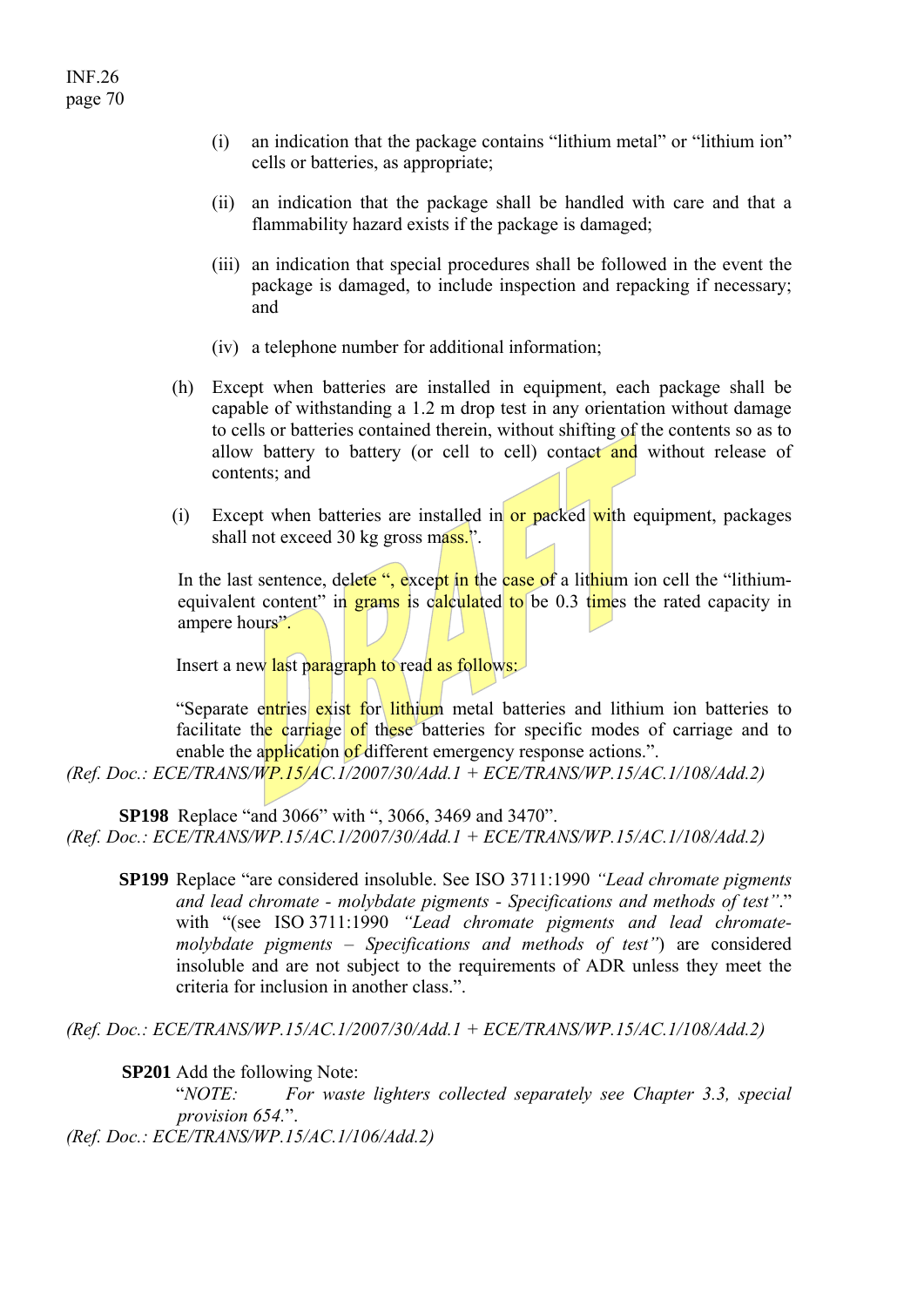**SP236** In the last sentence, replace "Column 7" with "Column 7a". *(Ref. Doc.: ECE/TRANS/WP.15/AC.1/2007/30/Add.1 + ECE/TRANS/WP.15/AC.1/108/Add.2)* 

**SP251** In the first paragraph, replace "Column (7)" with "Column 7a" In the last paragraph, insert "for limited quantities" after "quantity limits" and replace "7" with "7a".

*(Ref. Doc.: ECE/TRANS/WP.15/AC.1/2007/30/Add.1 + ECE/TRANS/WP.15/AC.1/108/Add.2)* 

**SP289** Replace "Air bags or seat-belts" with "Air bag inflators, air bag modules or seatbelt pretensioners".

*(Ref. Doc.: ECE/TRANS/WP.15/AC.1/2007/30/Add.1 + ECE/TRANS/WP.15/AC.1/108/Add.2)* 

**SP290** Replace "2.2.7.9.1" with "1.7.1.5". *(Ref. Doc.: ECE/TRANS/WP.15/AC.1/2007/30/Add.1 + ECE/TRANS/WP.15/AC.1/108/Add.2 Consequential amendment to 1.7.1.5)* 

**SP307** In (b) Insert "and/or mineral calcium sulphate" after "dolomite". *(Ref. Doc.: ECE/TRANS/WP.15/AC.1/2007/30/Add.1 + ECE/TRANS/WP.15/AC.1/108/Add.2)* 

**SP310** At the beginning, replace "100 lithium cells" with "100 cells". *(Ref. Doc.: ECE/TRANS/WP.15/AC.1/2007/30/Add.1 + ECE/TRANS/WP.15/AC.1/108/Add.2)* 

**SP328** Amend to read as **follows**.

"**328** This entry applies to fuel cell cartridges including when contained in equipment or packed with equipment. Fuel cell cartridges installed in or integral to  $a$  fuel cell system are regarded as contained in equipment. Fuel cell cartridge means an article that stores fuel for discharge into the fuel cell through a valve(s) that controls the discharge of fuel into the fuel cell. Fuel cell cartridges, including when contained in equipment, shall be designed and constructed to prevent fuel leakage under normal conditions of carriage.

Fuel cell cartridge design types using liquids as fuels shall pass an internal pressure test at a pressure of 100 kPa (gauge) without leakage.

Except for fuel cell cartridges containing hydrogen in metal hydride which shall be in compliance with special provision 339, each fuel cell cartridge design type shall be shown to pass a 1.2 meter drop test onto an unyielding surface in the orientation most likely to result in failure of the containment system with no loss of contents. ".

*(Ref. Doc.: ECE/TRANS/WP.15/AC.1/2007/30/Add.1 + ECE/TRANS/WP.15/AC.1/108/Add.2)* 

 **SP330** Amend to read as follows:

"**330** *(Deleted)*".

*(Ref. Doc.: ECE/TRANS/WP.15/AC.1/2007/30/Add.1 + ECE/TRANS/WP.15/AC.1/108/Add.2)*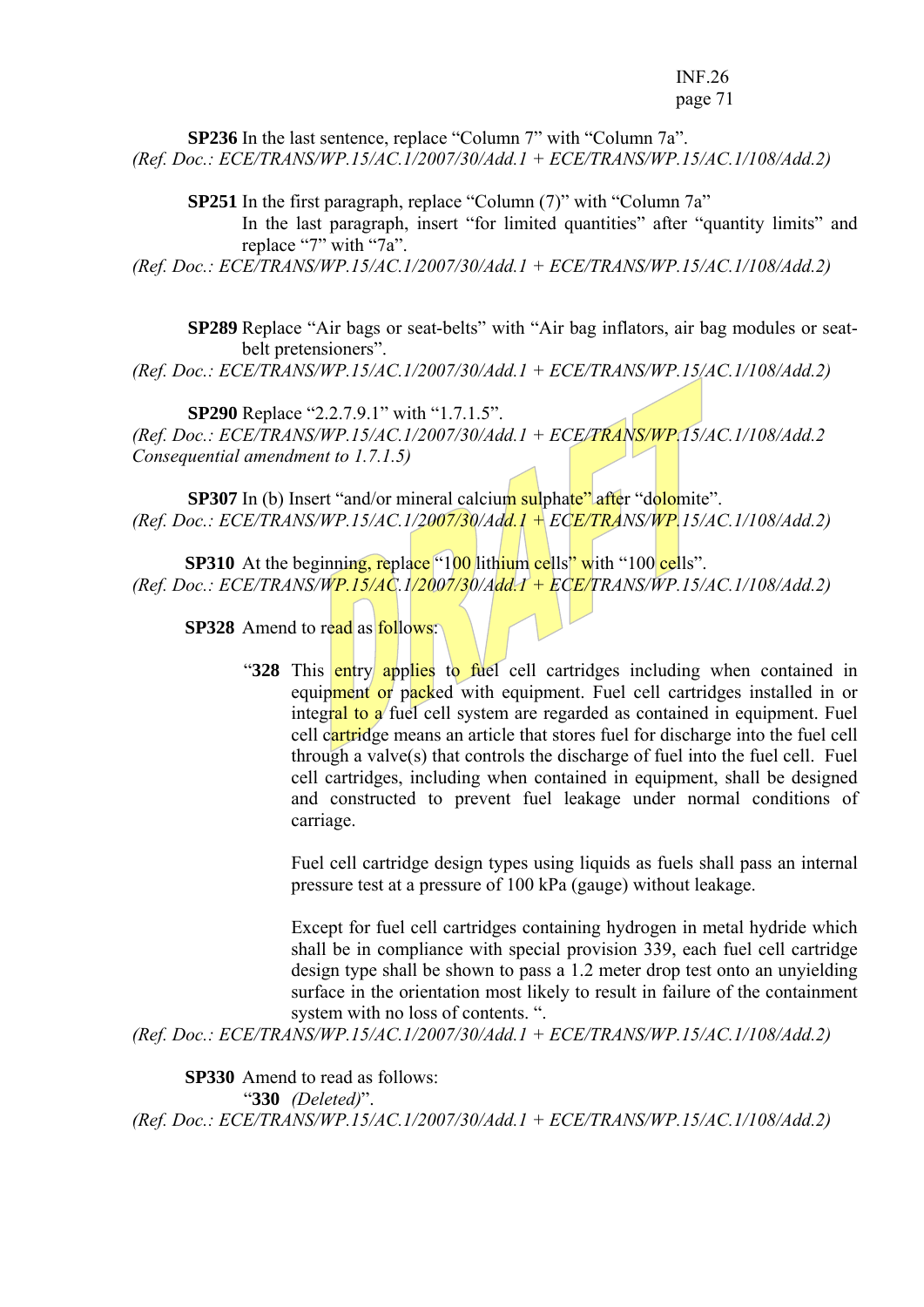### **SP636** Amend to read as follows:

"**636** (a) Cells contained in equipment shall not be capable of being discharged during carriage to the extent that the open circuit voltage falls below 2 volts or two thirds of the voltage of the undischarged cell, whichever is the lower.

(b) Used lithium cells and batteries with a gross mass of not more than 500 g each collected and presented for carriage for disposal between the consumer collecting point and the intermediate processing facility, together with other non-lithium cells or batteries, are not subject to the other provisions of ADR if they meet the following conditions:

(i) The provisions of packing instruction P903b are complied with;

(ii) A quality assurance system is in place to ensure that the total amount of lithium cells or batteries in each wagon or large container/transport unit does not exceed  $333 \text{ kg}$ ;

(iii) Packages shall bear the inscription: "USED LITHIUM CELLS"." *(Ref. Doc.: ECE/TRANS/WP.15/AC.1/106/Add.2)* 

**[ADR:] SP652** In paragraph (c), replace "6.2.1.1.1" with: "6.2.3.1.2". In paragraph (c) (i), replace "6.2.1.2" with: "6.2.5.1". *(Ref. Doc.: ECE/TRANS/WP.15/AC.1/106/Add.2)* 

Add the following new special provisions:

**332** Magnesium nitrate hexally that is not subject to the requirements of  $ADR$ 

*(Ref. Doc.: ECE/TRANS/WP.15/AC.1/2007/30/Add.1 + ECE/TRANS/WP.15/AC.1/108/Add.2)* 

**333** Ethanol and gasoline, motor spirit or petrol mixtures for use in sparkignition engines (e.g. in automobiles, stationary engines and other engines) shall be assigned to this entry regardless of variations in volatility.

 *(Ref. Doc.: ECE/TRANS/WP.15/AC.1/2007/30/Add.1 + ECE/TRANS/WP.15/AC.1/108/Add.2)* 

**334** A fuel cell cartridge may contain an activator provided it is fitted with two independent means of preventing unintended mixing with the fuel during carriage.

*(Ref. Doc.: ECE/TRANS/WP.15/AC.1/2007/30/Add.1 + ECE/TRANS/WP.15/AC.1/108/Add.2)* 

**335** Mixtures of solids which are not subject to the requirements of ADR and environmentally hazardous liquids or solids shall be classified as UN 3077 and may be carried under this entry provided there is no free liquid visible at the time the substance is loaded or at the time the packaging or vehicle or container is closed. Each vehicle or container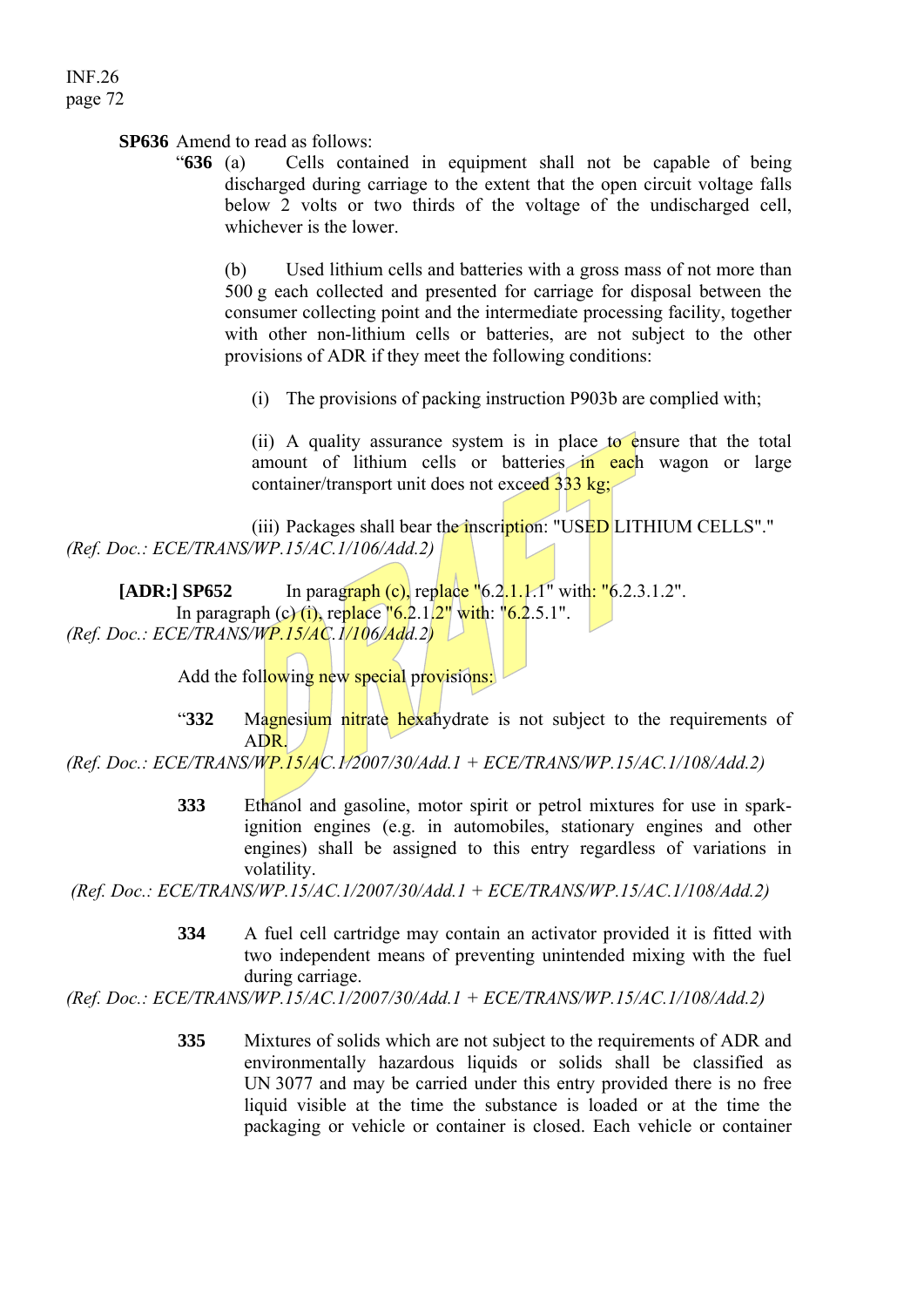shall be leakproof when used for carriage in bulk. If free liquid is visible at the time the mixture is loaded or at the time the packaging or vehicle or container is closed, the mixture shall be classified as UN 3082. Sealed packets and articles containing less than 10 ml of an environmentally hazardous liquid, absorbed into a solid material but with no free liquid in the packet or article, or containing less than 10 g of an environmentally hazardous solid, are not subject to the requirements of ADR.

*(Ref. Doc.: ECE/TRANS/WP.15/AC.1/2007/30/Add.1 + ECE/TRANS/WP.15/AC.1/108/Add.2)* 

**336** A single package of non-combustible solid LSA-II or LSA-III material, if carried by air, shall not contain an activity greater than  $3\ 000\ A_2$ . *(Ref. Doc.: ECE/TRANS/WP.15/AC.1/2007/30/Add.1 + ECE/TRANS/WP.15/AC.1/108/Add.2)* 

- **337** Type B(U) and Type B(M) packages, if carried by air, shall not contain activities greater than the following:
	- (a) For low dispersible **radioactive** material: as authorized for the package design as specified in the certificate of approval;
	- (b) For special form radioactive material:  $3\,000\,$  A<sub>1</sub> or 100 000 A<sub>2</sub>, whichever is the lower; or
	- (c) For all other radioactive material:  $3\ 000\ \text{A}$ .

*(Ref. Doc.: ECE/TRANS/WP.15/AC.1/2007/30/Add.1 + ECE/TRANS/WP.15/AC.1/108/Add.2)* 

- **338** Each fuel cell cartridge carried under this entry and designed to contain a liquefied flammable gas shall:
	- (a) Be capable of withstanding, without leakage or bursting, a pressure of at least two times the equilibrium pressure of the contents at 55 ºC;
	- (b) Not contain more than 200 ml of liquefied flammable gas with a vapour pressure not exceeding 1 000 kPa at 55 °C; and

(c) Pass the hot water bath test prescribed in 6.2.6.3.1 of Chapter 6.2. *(Ref. Doc.: ECE/TRANS/WP.15/AC.1/2007/30/Add.1 + ECE/TRANS/WP.15/AC.1/108/Add.2)* 

> **339** Fuel cell cartridges containing hydrogen in a metal hydride carried under this entry shall have a water capacity less than or equal to 120 ml.

The pressure in the fuel cell cartridge shall not exceed 5 MPa at 55 °C. The design type shall withstand, without leaking or bursting, a pressure of twice the design pressure of the cartridge at 55 °C or 200 kPa more than the design pressure of the cartridge at 55 °C, whichever is greater. The pressure at which this test is conducted is referred to in the drop test and the hydrogen cycling test as the "minimum shell burst pressure".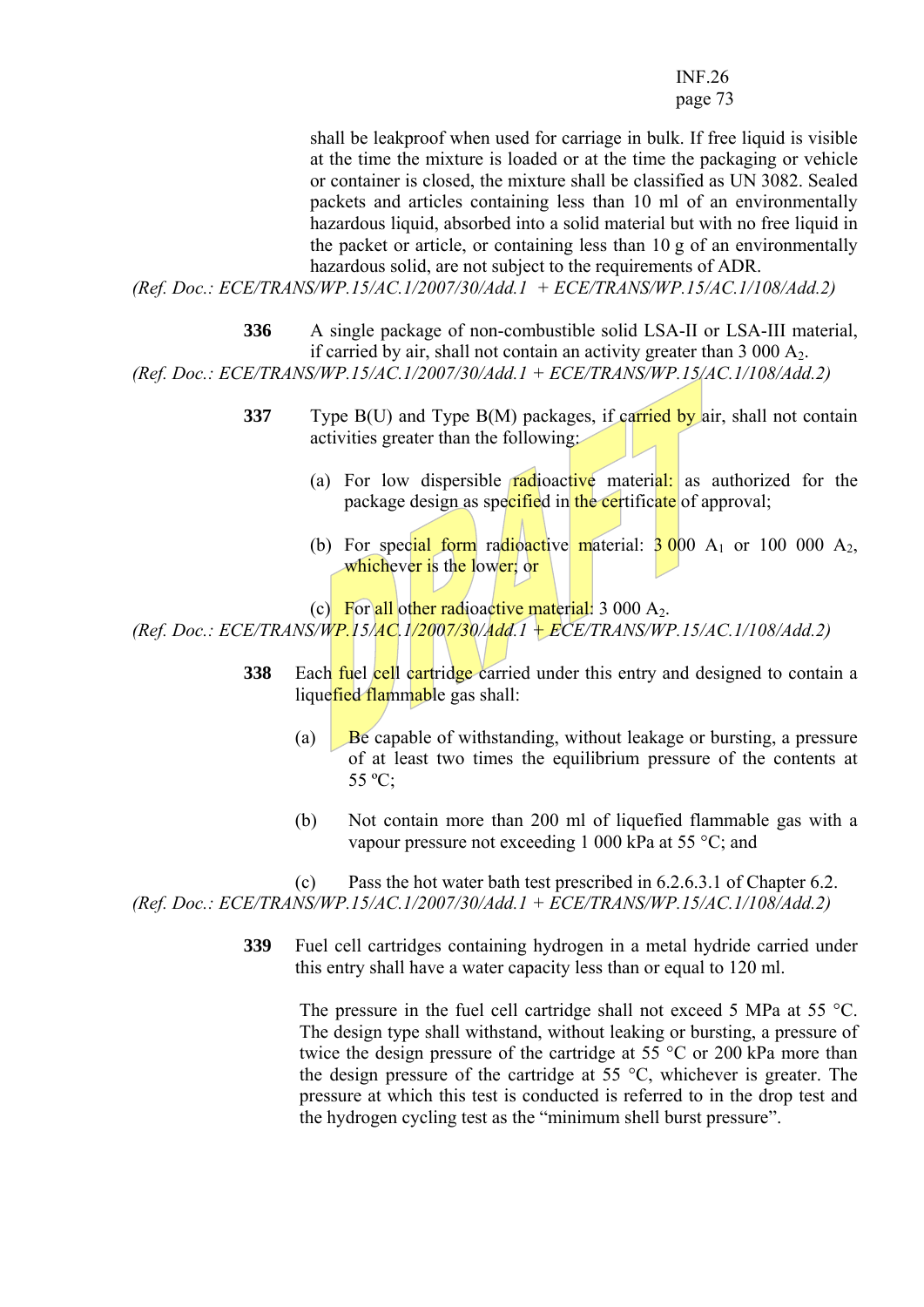Fuel cell cartridges shall be filled in accordance with procedures provided by the manufacturer. The manufacturer shall provide the following information with each fuel cell cartridge:

- (a) Inspection procedures to be carried out before initial filling and before refilling of the fuel cell cartridge;
- (b) Safety precautions and potential hazards to be aware of;
- (c) Method for determining when the rated capacity has been achieved;
- (d) Minimum and maximum pressure range;
- (e) Minimum and maximum temperature range; and
- $(f)$  Any other requirements to be met for initial filling and refilling including the type of equipment to be used for initial filling and refilling.

The fuel cell cartridges shall be designed and constructed to prevent fuel leakage under normal conditions of carriage. Each cartridge design type, including cartridges integral to a fuel cell, shall be subjected to and shall pass the following tests:

#### **Drop test**

A 1.8 metre drop test onto an unyielding surface in four different orientations:

- (a) Vertically, on the end containing the shut-off valve assembly;
- (b) Vertically, on the end opposite to the shut-off valve assembly;
- (c) Horizontally, onto a steel apex with a diameter of 38 mm, with the steel apex in the upward position; and
- (d) At a 45° angle on the end containing the shut-off valve assembly.

There shall be no leakage, determined by using a soap bubble solution or other equivalent means on all possible leak locations, when the cartridge is charged to its rated charging pressure. The fuel cell cartridge shall then be hydrostatically pressurized to destruction. The recorded burst pressure shall exceed 85% of the minimum shell burst pressure.

#### **Fire test**

A fuel cell cartridge filled to rated capacity with hydrogen shall be subjected to a fire engulfment test. The cartridge design, which may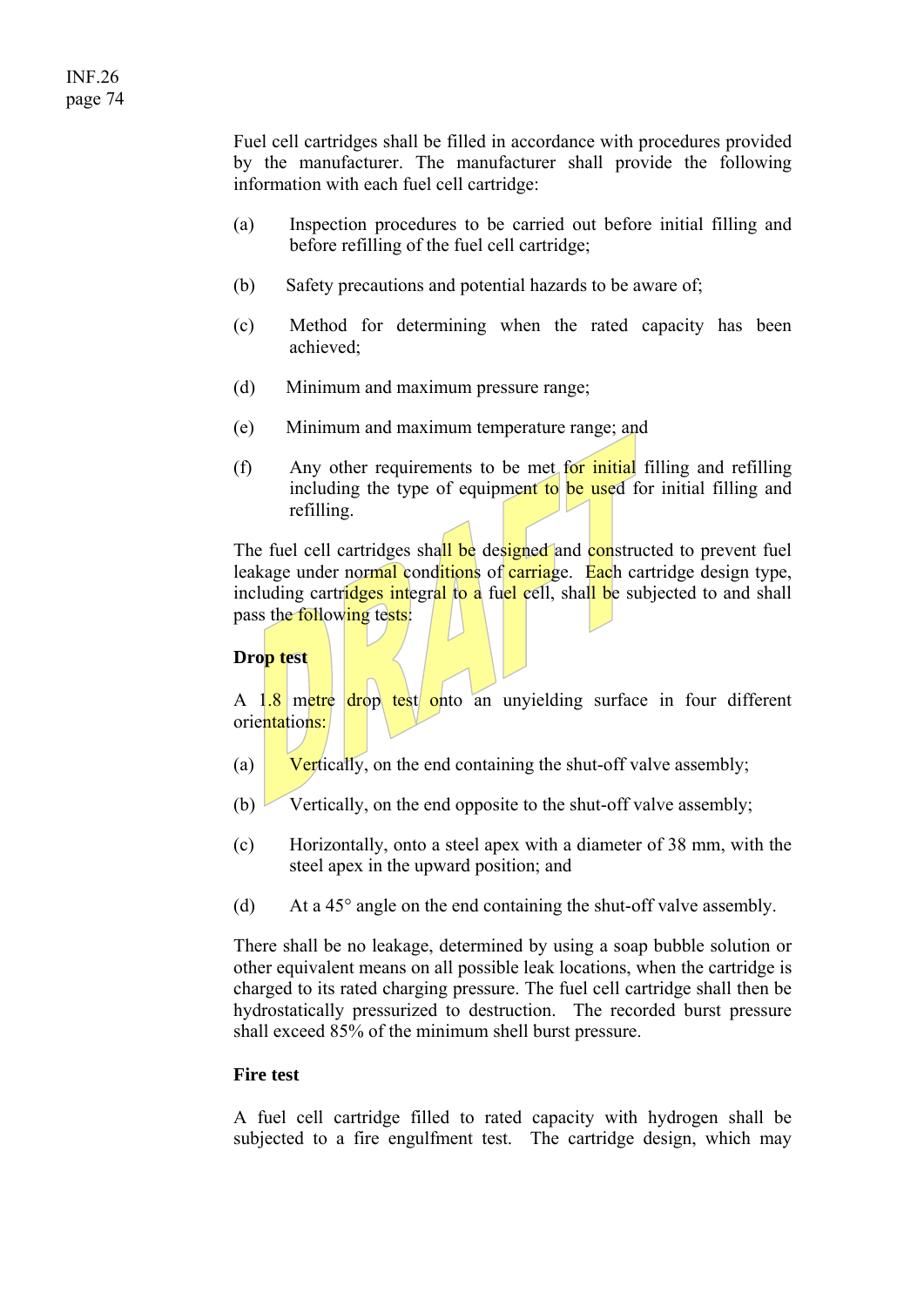include a vent feature integral to it, is deemed to have passed the fire test if :

- (a) The internal pressure vents to zero gauge pressure without rupture of the cartridge; or
- (b) The cartridge withstands the fire for a minimum of 20 minutes without rupture.

## **Hydrogen cycling test**

This test is intended to ensure that a fuel cell cartridge design stress limits are not exceeded during use.

The fuel cell cartridge shall be cycled from not more than 5% rated hydrogen capacity to not less than  $95\%$  rated hydrogen capacity and back to not more than 5% rated hydrogen capacity. The rated charging pressure shall be used for charging and temperatures shall be held within the operating temperature range. The cycling shall be continued for at least 100 cycles.

Following the cycling test, the fuel cell cartridge shall be charged and the water volume displaced by the cartridge shall be measured. The cartridge design is deemed to have passed the hydrogen cycling test if the water volume displaced by the cycled cartridge does not exceed the water volume displaced by an uncycled cartridge charged to 95% rated capacity and **pressurized to** 75% of its minimum shell burst pressure.

# **Production leak test**

Each fuel cell cartridge shall be tested for leaks at  $15 \degree C \pm 5 \degree C$ , while pressurized to its rated charging pressure. There shall be no leakage, determined by using a soap bubble solution or other equivalent means on all possible leak locations.

Each fuel cell cartridge shall be permanently marked with the following information:

- (a) The rated charging pressure in MPa;
- (b) The manufacturer's serial number of the fuel cell cartridges or unique identification number; and
- (c) The date of expiry based on the maximum service life (year in four digits; month in two digits).

*(Ref. Doc.: ECE/TRANS/WP.15/AC.1/2007/30/Add.1 + ECE/TRANS/WP.15/AC.1/108/Add.2)*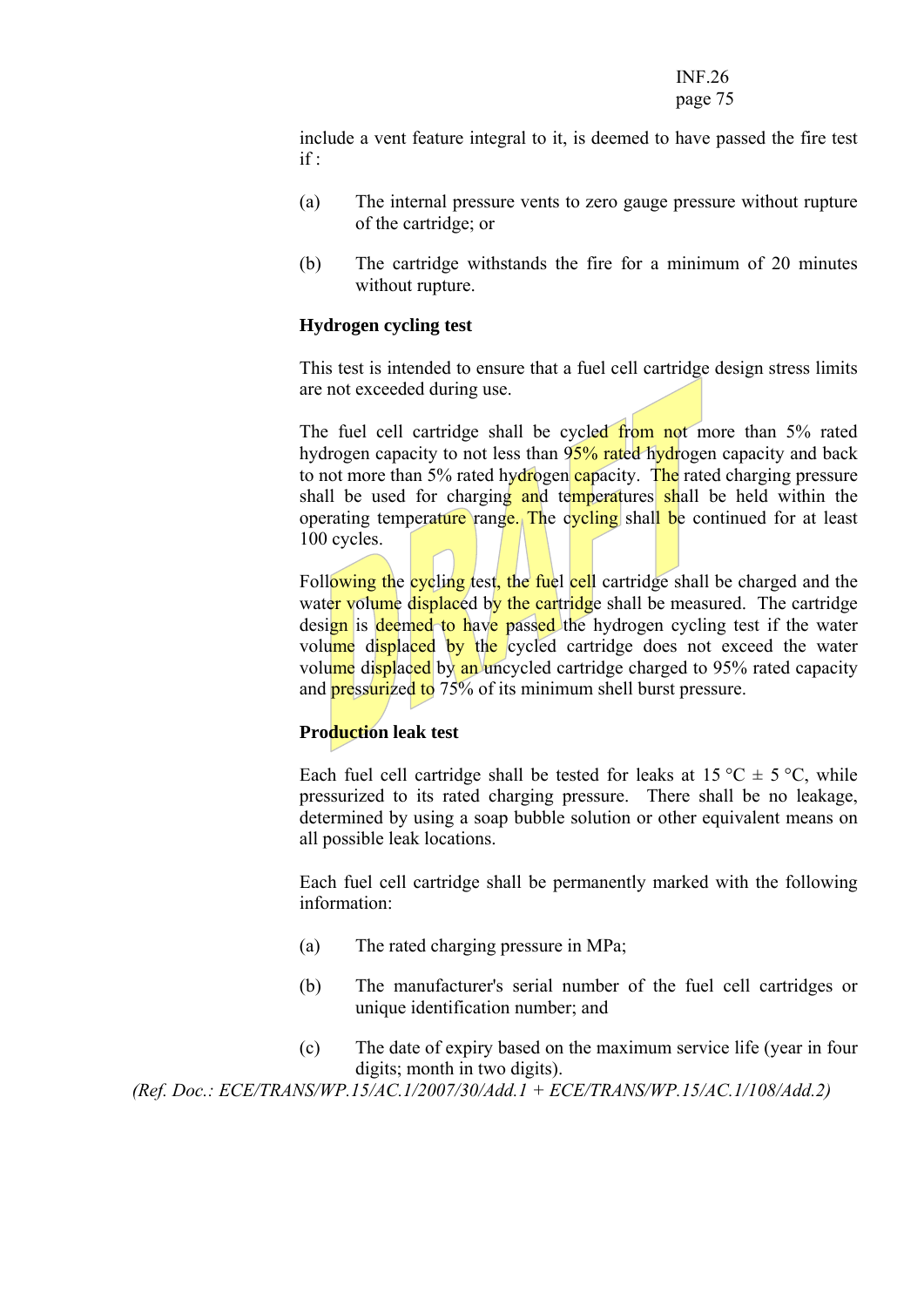**340** Chemical kits, first aid kits and polyester resin kits containing dangerous substances in inner packagings which do not exceed the quantity limits for excepted quantities applicable to individual substances as specified in column 7b of Table A of Chapter 3.2,may be carried in accordance with Chapter 3.5. Class 5.2 substances, although not individually authorized as excepted quantities in column 7b of Table A of Chapter 3.2, are authorized in such kits and are assigned Code E2 (see 3.5.1.2).

*(Ref. Doc.: ECE/TRANS/WP.15/AC.1/2007/30/Add.1 + ECE/TRANS/WP.15/AC.1/108/Add.2)* 

**341** Reserved.

*(Ref. Doc.: ECE/TRANS/WP.15/AC.1/2007/30/Add.1 + ECE/TRANS/WP.15/AC.1/108/Add.2)* 

**654** Waste lighters collected separately and consigned in accordance with 5.4.1.1.3 may be carried under this entry for the purposes of disposal. They need not be protected against inadvertent discharge provided that measures are taken to prevent the dangerous build up of pressure and dangerous atmospheres.

Waste lighters, other than those leaking or severely deformed, shall be packed in accordance with **packing** instruction P003. In addition the following provisions shall apply:

- only rigid packagings  $\int \text{of } a$  maximum capacity of 60 litres] shall be used;
- the packagings shall be filled with water or any other appropriate protection material to avoid any ignition:
- under normal conditions of carriage all ignition devices of the lighters shall fully be covered by the protection material;
- the packagings shall be adequately vented to prevent the creation of flammable atmosphere and the build up of pressure;
- the packages shall only be carried in ventilated or open wagons/vehicles or containers.

Leaking or severely deformed lighters shall be carried in salvage packagings, provided appropriate measures are taken to ensure there is no dangerous build up of pressure.

*NOTE: Special provision 201 and special packing provisions PP84 and RR5 of packing instruction P002 in 4.1.4.1 do not apply to waste lighters. (Ref. Doc.: ECE/TRANS/WP.15/AC.1/106/Add.2)* 

# **Chapter 3.4**

Amend the heading of Chapter 3.4 to read as follows: "CHAPTER 3.4 DANGEROUS GOODS PACKED IN LIMITED QUANTITIES". *(Ref. Doc.: ECE/TRANS/WP.15/AC.1/2007/30/Add.1 + ECE/TRANS/WP.15/AC.1/108/Add.2)* 

3.4.2, 3.4.3, 3.4.4, 3.4.5 Replace "Column (7)" with "Column (7a)". *(Ref. Doc.: ECE/TRANS/WP.15/AC.1/2007/30/Add.1 + ECE/TRANS/WP.15/AC.1/108/Add.2)*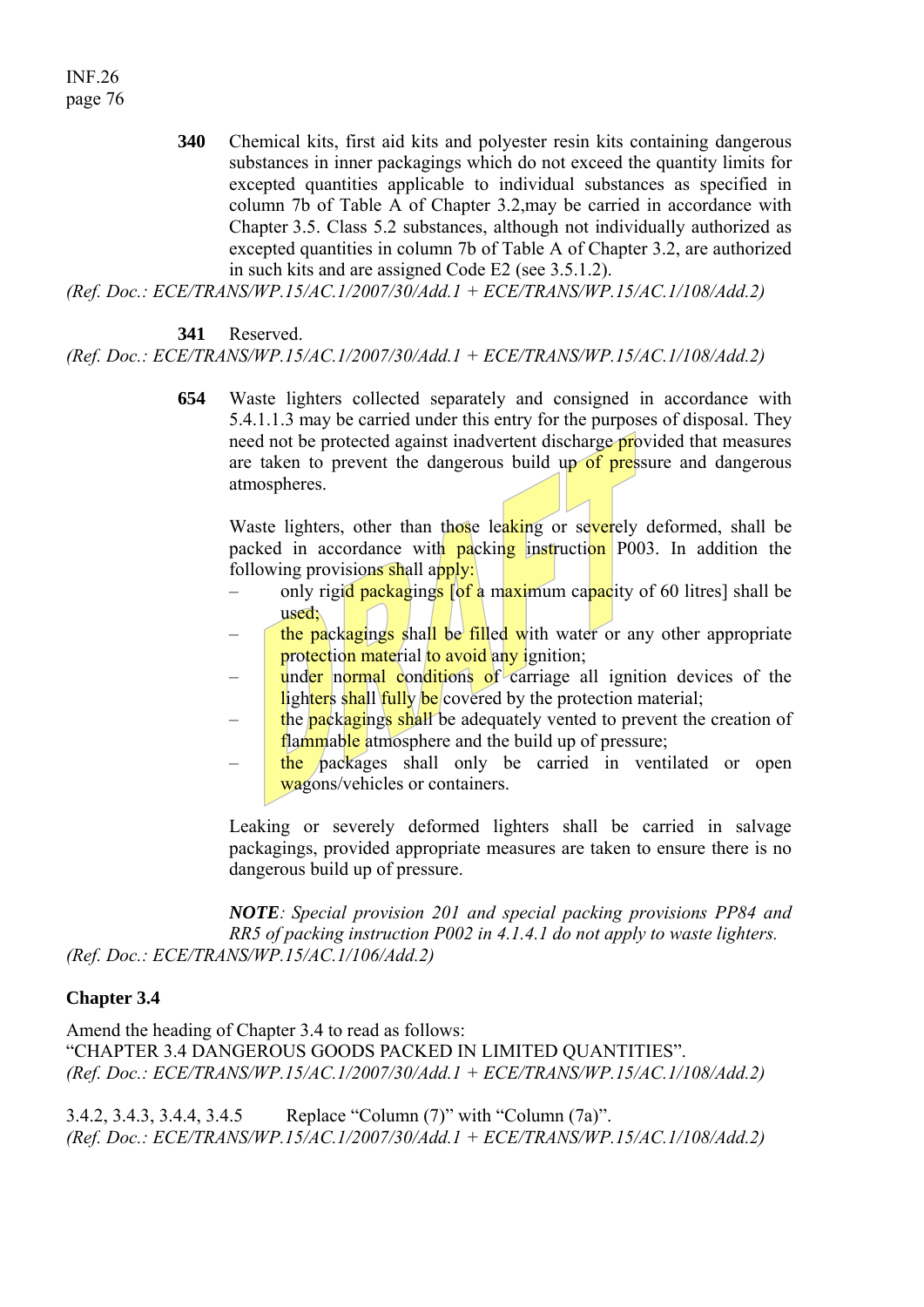3.4.3 (b) Replace "6.2.1.2 and 6.2.4.1 to 6.2.4.3" with: "6.2.5.1 and 6.2.6.1 to 6.2.6.3". *(Ref. Doc.: ECE/TRANS/WP.15/AC.1/106/Add.2)* 

3.4.8 to 3.4.12 Add the following new sections:

- "3.4.8 The requirements
	- (a) of 5.2.1.9 on the placement of orientation arrows on packages;
	- (b) of 5.1.2.1 (b) on the placement of orientation arrows on overpacks; and
	- (c) of 7.5.1.5 on the orientation of packages

shall be applicable also to packages and overpacks transported in accordance with this chapter.".

*(Ref. Doc.: ECE/TRANS/WP.15/AC.1/108/Add.2 + ECE/TRANS/WP.15/AC.1/2007/2)* 

- 3.4.9 Consignors of dangerous goods packed in limited quantities shall inform the carrier of the total gross mass of such goods to be consigned, in advance of carriage not involving maritime transport.
- 3.4.10 (a) Transport units with a maximum mass exceeding 12 tonnes carrying packages with dangerous goods in limited quantities shall be marked in accordance with  $3.4.12$  at the front and at the rear except when orangecoloured plate marking is displayed in accordance with 5.3.2.
	- (b) Containers carrying packages with dangerous goods in limited quantities shall be marked in accordance with 3.4.12 on all four sides except when orange-coloured plate marking is displayed in accordance with 5.3.2.

The carrying transport unit need not be marked, except when the marking affixed to the containers is not visible from outside this carrying transport unit. In this latter case, the same marking shall be affixed at the front and at the rear of the transport unit.

- 3.4.11 Markings specified in 3.4.10 may be dispensed with, if the total gross mass of the packages containing dangerous goods packed in limited quantities carried does not exceed 8 tonnes per transport unit.
- 3.4.12 The marking shall consist of "LTD  $QTY''^2$  in black letters not less than 65 mm high on a white background at the front and the rear/on both sides.

Markings according to chapter 3.4 of the IMDG Code are also acceptable.". *(Ref. Doc.: ECE/TRANS/WP.15/AC.1/2007/60 + ECE/TRANS/WP.15/AC.1/108/Add.2)* 

# **Chapter 3.5**

Add a new Chapter 3.5 to read as follows: *(Ref. Doc.: ECE/TRANS/WP.15/AC.1/2007/30/Add.1 + ECE/TRANS/WP.15/AC.1/108/Add.2)* 

 **2** *The letters "LTD QTY" are an abbreviation of the English words "Limited Quantity"*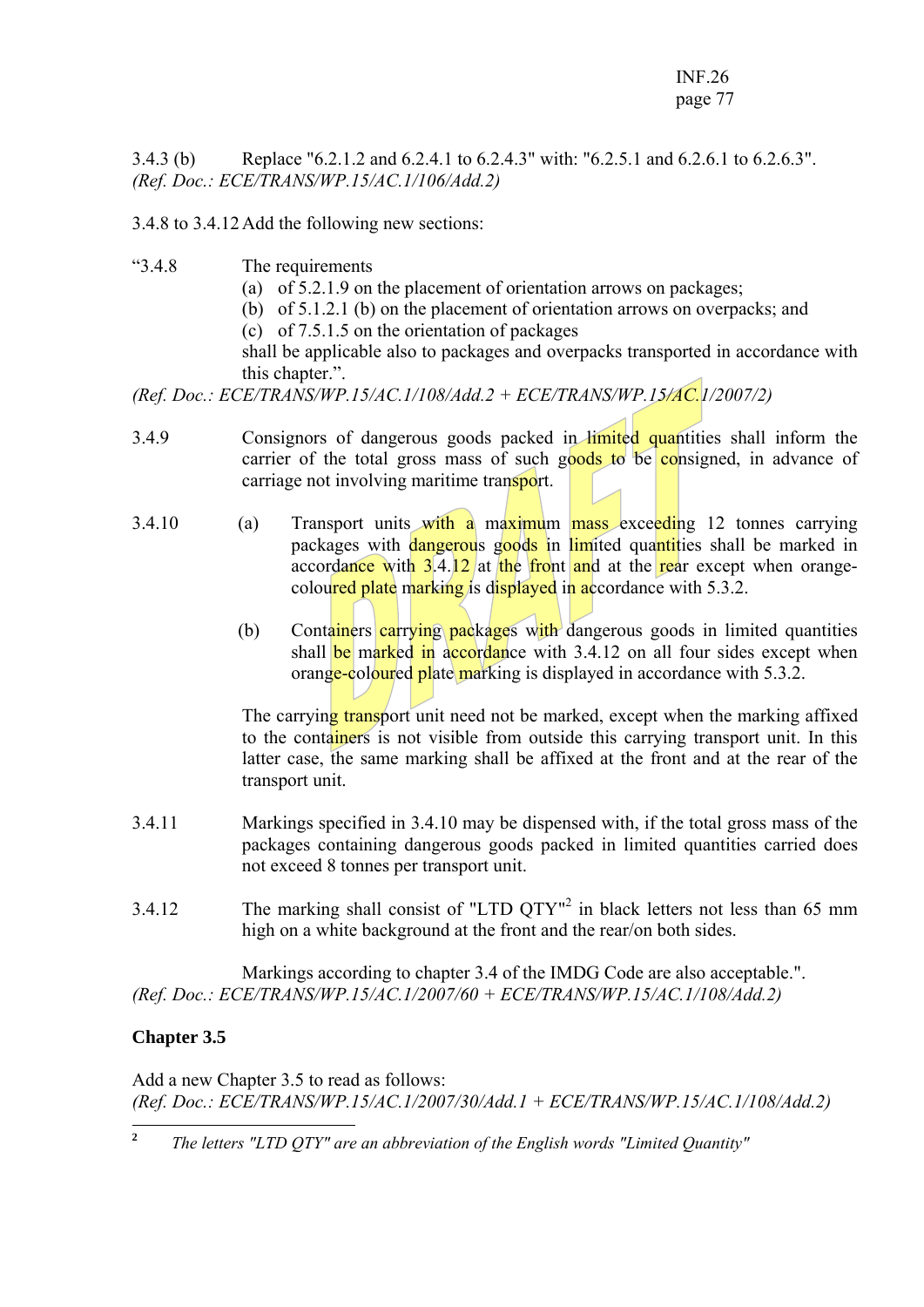### "**CHAPTER 3.5 DANGEROUS GOODS PACKED IN EXCEPTED QUANTITIES**

## **3.5.1 Excepted quantities**

- 3.5.1.1 Excepted quantities of dangerous goods of certain classes, other than articles, meeting the provisions of this Chapter are not subject to any other provisions of ADR except for:
	- (a) The training requirements in Chapter 1.3;
	- (b) The classification procedures and packing group criteria in Part 2;
	- (c) The packaging requirements of  $4.1.1.1$ ,  $4.1.1.2$ ,  $4.1.1.4$  and  $4.1.1.6$ .

*NOTE: In the case of radioactive material, the requirements for radioactive material in excepted packages in 1.7.1.5 apply.* 

3.5.1.2 Dangerous goods which may be carried as excepted quantities in accordance with the provisions of this Chapter are shown in column 7b of Table A of Chapter 3.2 list by means of an alphanumeric code as follows:

| Code           | <b>Maximum net quantity per</b><br>inner packaging<br>(in grams for solids and ml for<br>liquids and gases) | <b>Maximum net quantity per outer packaging</b><br>(in grams for solids and ml for liquids and<br>gases, or sum of grams and ml in the case of<br>mixed packing) |
|----------------|-------------------------------------------------------------------------------------------------------------|------------------------------------------------------------------------------------------------------------------------------------------------------------------|
| E <sub>0</sub> |                                                                                                             | Not permitted as Excepted Quantity                                                                                                                               |
| E1             | 30                                                                                                          | 1000                                                                                                                                                             |
| E2             | 30                                                                                                          | 500                                                                                                                                                              |
| E3             | 30                                                                                                          | 300                                                                                                                                                              |
| E4             |                                                                                                             | 500                                                                                                                                                              |
| E5             |                                                                                                             | 300                                                                                                                                                              |

For gases, the volume indicated for inner packagings refers to the water capacity of the inner receptacle and the volume indicated for outer packagings refers to the combined water capacity of all inner packagings within a single outer packaging.

3.5.1.3 Where dangerous goods in excepted quantities for which different codes are assigned are packaged together the total quantity per outer packaging shall be limited to that corresponding to the most restrictive code.

# **3.5.2 Packagings**

Packagings used for the carriage of dangerous goods in excepted quantities shall be in compliance with the following: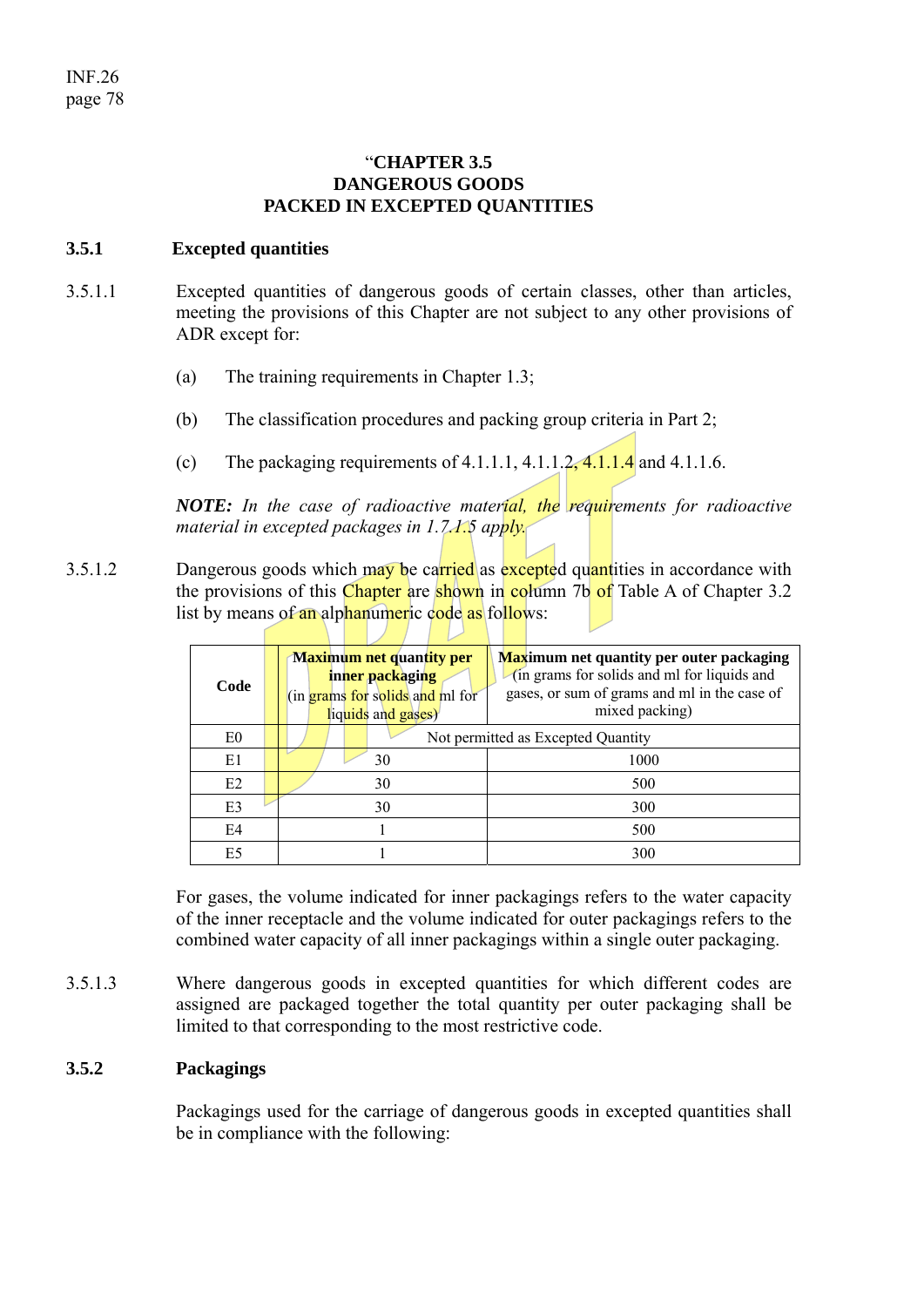- (a) There shall be an inner packaging and each inner packaging shall be constructed of plastic (with a minimum thickness of 0.2 mm when used for liquids), or of glass, porcelain, stoneware, earthenware or metal (see also 4.1.1.2) and the closure of each inner packaging shall be held securely in place with wire, tape or other positive means; any receptacle having a neck with moulded screw threads shall have a leak proof threaded type cap. The closure shall be resistant to the contents;
- (b) Each inner packaging shall be securely packed in an intermediate packaging with cushioning material in such a way that, under normal conditions of carriage, they cannot break, be punctured or leak their contents. The intermediate packaging shall completely contain the contents in case of breakage or leakage, regardless of package orientation. For liquids, the intermediate packaging shall contain sufficient absorbent material to absorb the entire contents of the inner packaging. In such cases, the absorbent material may be the cushioning material. Dangerous goods shall not react dangerously with cushioning, absorbent material and packaging material or reduce the integrity or function of the materials;
- (c) The intermediate packaging shall be securely packed in a strong, rigid outer packaging (wooden, fibreboard or other equally strong material);
- (d) Each **package type shall** be in compliance with the provisions in 3.5.3;
- (e) Each **package** shall be of such a size that there is adequate space to apply all necessary markings; and
- (f) Overpacks may be used and may also contain packages of dangerous goods or goods not subject to the requirements of ADR.

### **3.5.3 Tests for packages**

- 3.5.3.1 The complete package as prepared for carriage, with inner packagings filled to not less than 95% of their capacity for solids or 98% for liquids, shall be capable of withstanding, as demonstrated by testing which is appropriately documented, without breakage or leakage of any inner packaging and without significant reduction in effectiveness:
	- (a) Drops onto a rigid, non-resilient flat and horizontal surface from a height of 1.8 m:
		- (i) Where the sample is in the shape of a box, it shall be dropped in each of the following orientations:
			- flat on the base;
			- flat on the top:
			- flat on the longest side;
			- flat on the shortest side;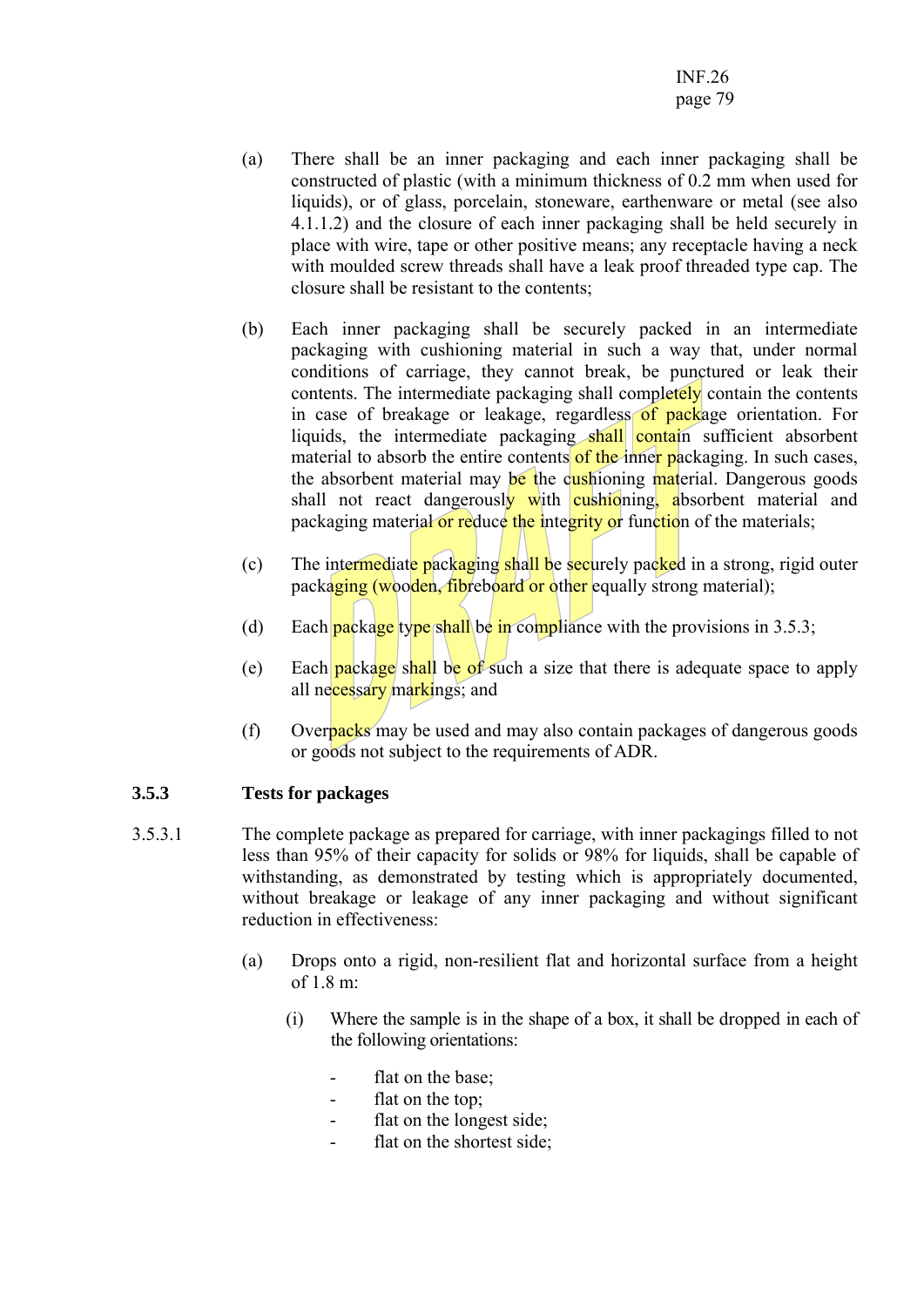- on a corner;
- (ii) Where the sample is in the shape of a drum, it shall be dropped in each of the following orientations:
	- diagonally on the top chime, with the centre of gravity directly above the point of impact;
	- diagonally on the base chime;
	- flat on the side;

 *NOTE: Each of the above drops may be performed on different but identical packages.* 

- (b) A force applied to the top surface for a duration of 24 hours, equivalent to the total weight of identical packages if stacked to a height of 3 m (including the drop sample).
- 3.5.3.2 For the purposes of testing, the substances to be carried in the packaging may be replaced by other substances except where this would invalidate the results of the tests. For solids, when another substance is used, it must have the same physical characteristics (mass, grain size, etc.) as the substance to be carried. In the drop tests for liquids, when another substance is used, its relative density (specific gravity) and viscosity should be similar to those of the substance to be carried.

### **3.5.4 Marking of packages**

3.5.4.1 Packages containing excepted quantities of dangerous goods prepared in accordance with this Chapter shall be durably and legibly marked with the mark shown in  $3.5.4.2$ . The first or only label number indicated in column (5) of Table A of Chapter  $3.2$  for each of the dangerous goods contained in the package shall be shown in the mark. Where the name of the consignor or consignee is not shown elsewhere on the package this information shall be included within the mark.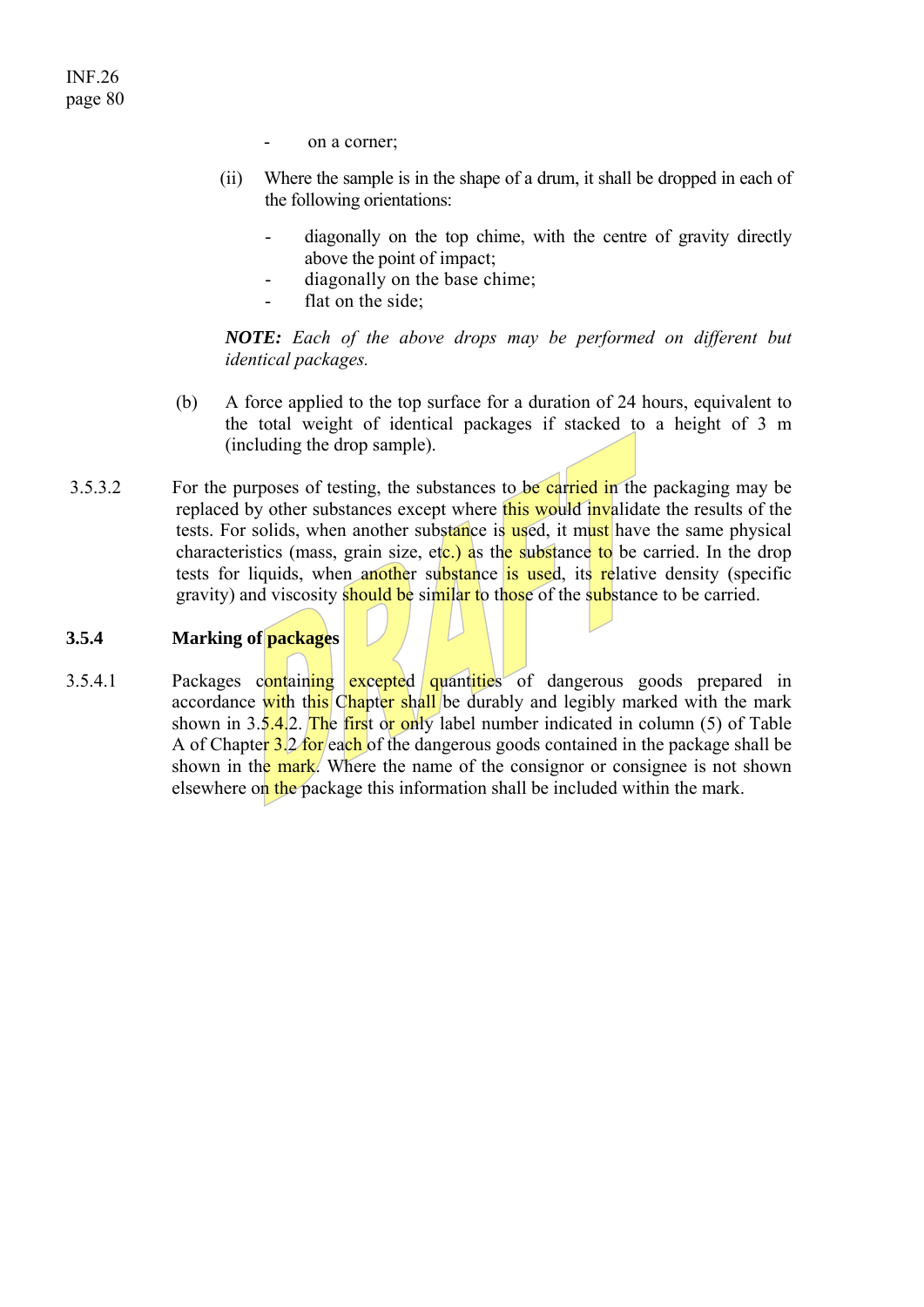# 3.5.4.2 The dimensions of the mark shall be a minimum of 100 mm  $\times$  100 mm.



Hatching and symbol of the same colour, black or red, on white or suitable contrasting background

*\* The first or only label number indicated in column (5) of Table A of Chapter 3.2 shall be shown in this location.* 

*\*\* The name of the consignor or of the consignee shall be shown in this location if not shown elsewhere on the package.* 

3.5.4.3 An overpack containing dangerous goods in excepted quantities shall display the markings required by 3.5.4.1, unless such markings on packages within the overpack are clearly visible.

# **3.5.5 Maximum number of packages in any vehicle or container**

The number of packages in any vehicle or container shall not exceed 1 000.

### **3.5.6 Documentation**

If a document or documents (such as a bill of lading, air waybill or CMR/CIM consignment note) accompanies(y) dangerous goods in excepted quantities, at least one of these documents shall include the statement "Dangerous Goods in Excepted Quantities" and indicate the number of packages.".

# **PART 4**

### **Chapter 4.1**

4.1.1 In the Note after the heading, add "and LP02" after "P201". *(Ref. Doc.: ECE/TRANS/WP.15/AC.1/108/Add.2)*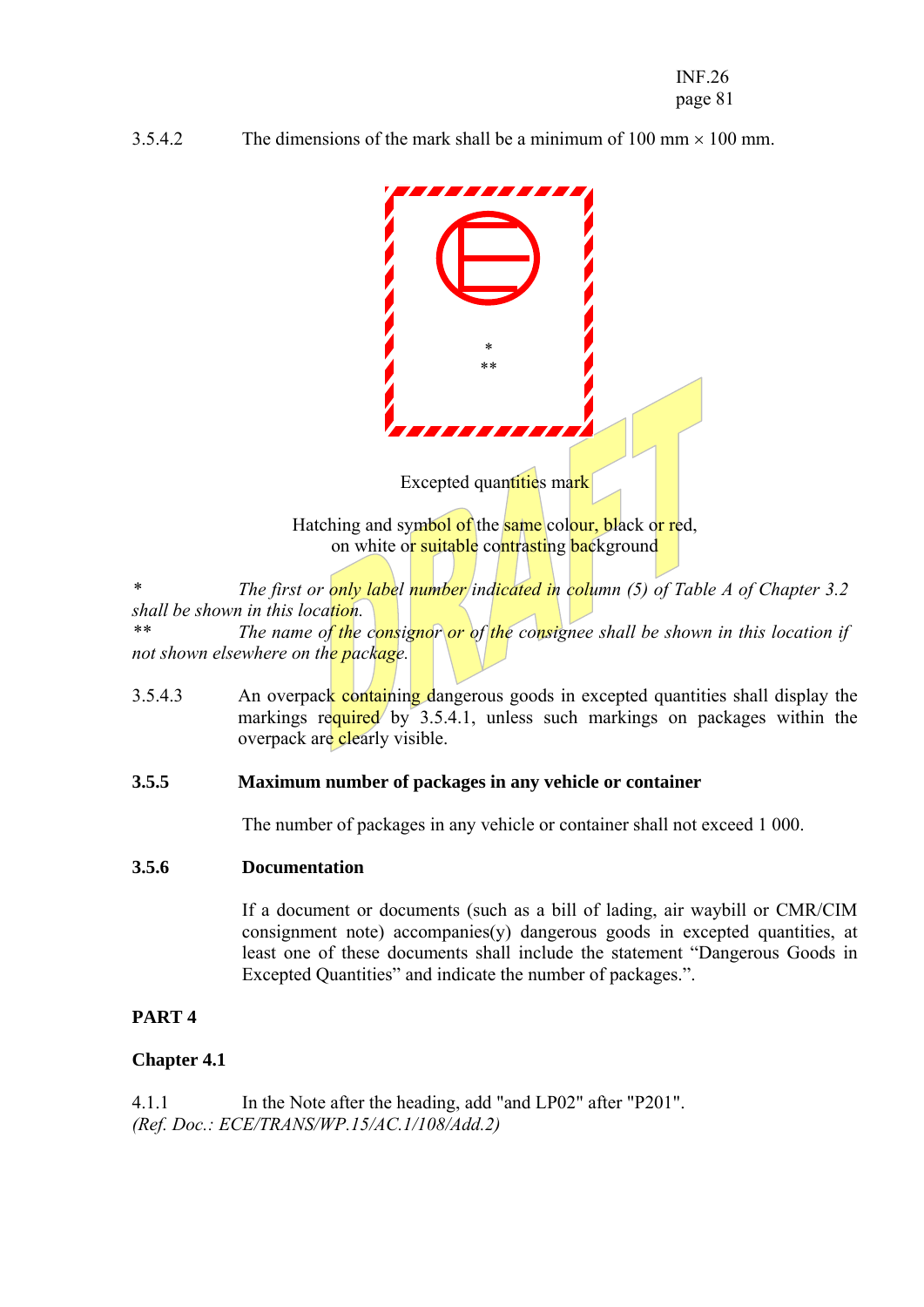4.1.1.10 In the last sentence before the table, delete "Metal". *(Ref. Doc.: ECE/TRANS/WP.15/AC.1/2007/30/Add.1 + ECE/TRANS/WP.15/AC.1/108/Add.2)* 

4.1.1.16 Replace "6.2.5.8, 6.2.5.9," with: "6.2.2.7, 6.2.2.8,". *(Ref. Doc.: ECE/TRANS/WP.15/AC.1/106/Add.2)* 

4.1.2.2 Replace the three first letters (a), (b) and (c) with dashes *(the text remains unchanged)*.

*(Ref. Doc.: ECE/TRANS/WP.15/AC.1/2007/30/Add.1 + ECE/TRANS/WP.15/AC.1/108/Add.2)* 

4.1.3.6.1 In the last sentence, delete "and in 4.1.4.4". *(Ref. Doc.: ECE/TRANS/WP.15/AC.1/104, annex)* 

4.1.4.1 **P001** and **P002** Amend PP6 to read as follows: "PP6 (Deleted)". *(Ref. Doc.: ECE/TRANS/WP.15/AC.1/2007/30/Add.1 + ECE/TRANS/WP.15/AC.1/108/Add.2)* 

4.1.4.1 **P001** Amend the beginning of special packing provision PP1 to read as follows: "For UN Nos. 1133, 1210, 1263 and 1866 and for adhesives, printing inks, printing ink related materials, paints, paint related materials and resin solutions which are assigned to UN 3082, metal or plastics packagings for substances of packing groups II and III in quantities of  $\frac{1}{5}$  litres or less per packaging are not required to meet the performance tests in Chapter 6.1 when carried:" *((a) and (b) unchanged)*.

*(Ref. Doc.: ECE/TRANS/WP.15/AC.1/2007/30/Add.1 + ECE/TRANS/WP.15/AC.1/108/Add.2)* 

- 4.1.4.1 **P002** Add the following Note to special packing provisions PP84 and RR5: "*Note: For waste lighters collected separately see Chapter 3.3, special provision 654*.".
- *(Ref. Doc.: ECE/TRANS/WP.15/AC.1/106/Add.2)*
- 4.1.4.1 **P003** Amend **PP88** to read as follows: "PP88 (Deleted)". *(Ref. Doc.: ECE/TRANS/WP.15/AC.1/2007/30/Add.1 + ECE/TRANS/WP.15/AC.1/108/Add.2)*
- 4.1.4.1 **P099** Insert "for these goods" before "by the competent authority". Add the following new sentence at the end: "A copy of the competent authority approval shall accompany each consignment or the transport document shall include an indication that the packaging was approved by the competent authority.".

*(Ref. Doc.: ECE/TRANS/WP.15/AC.1/2007/30/Add.1 + ECE/TRANS/WP.15/AC.1/108/Add.2)* 

4.1.4.1 **P114(b)** Add the following new special packing provision:

"**PP48** For UN No. 0508, metal packagings shall not be used.". *(Ref. Doc.: ECE/TRANS/WP.15/AC.1/2007/30/Add.1 + ECE/TRANS/WP.15/AC.1/108/Add.2)*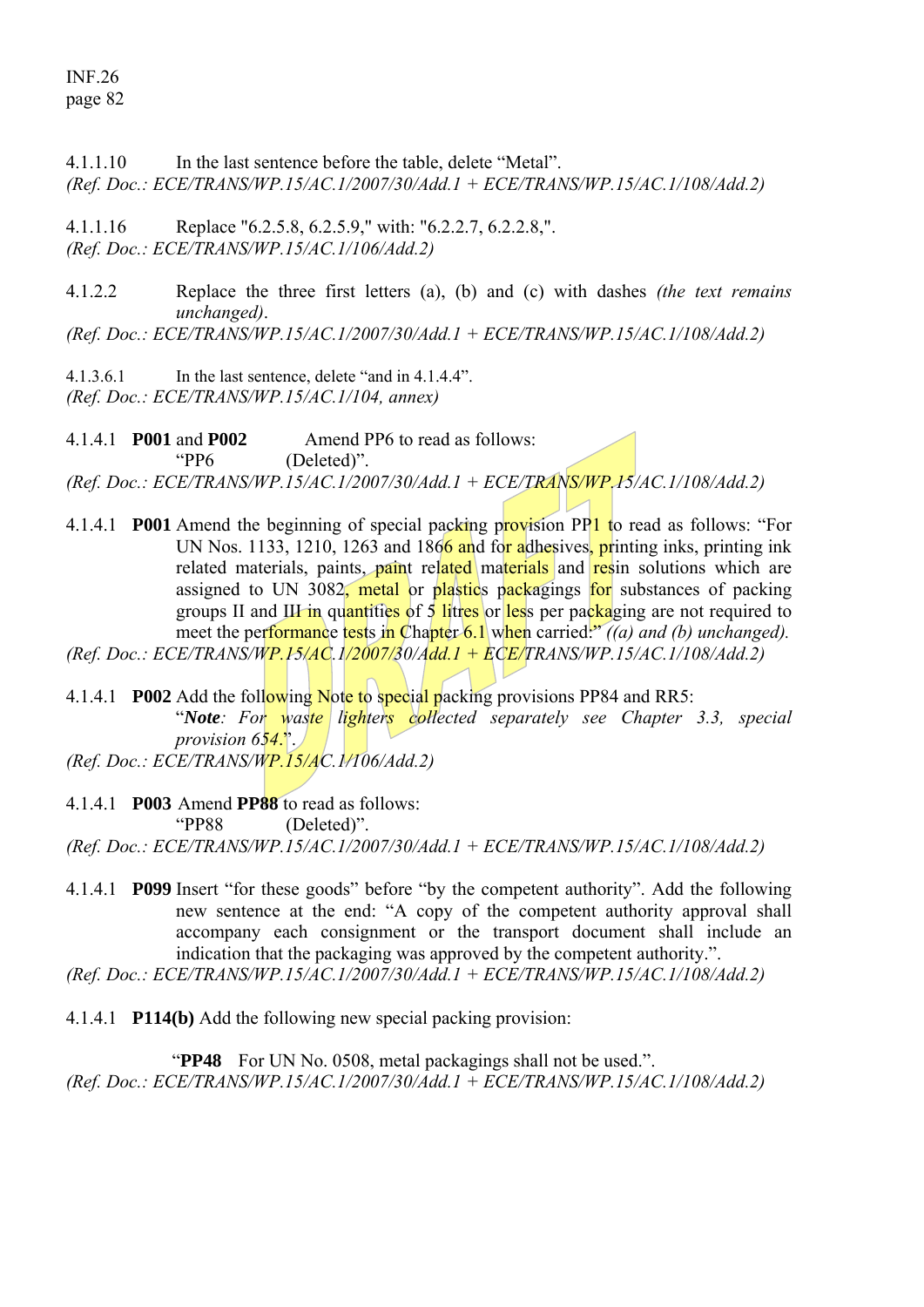In special packing provision **PP50**, replace "For UN Nos. 0160 and 0161" with "For UN Nos. 0160, 0161 and 0508" and replace "required" with "necessary". *(Ref. Doc.: ECE/TRANS/WP.15/AC.1/2007/30/Add.1 + ECE/TRANS/WP.15/AC.1/108/Add.2)* 

4.1.4.1 **P200** In paragraph (2), add the following text at the end:

 "Pressure relief devices shall be fitted on UN pressure receptacles used for the carriage of UN No. 1013 carbon dioxide and UN No. 1070 nitrous oxide.". *(Ref. Doc.: ECE/TRANS/WP.15/AC.1/106/Add.2)* 

In paragraph (5) (b), amend the second sentence to read as follows:

"The use of test pressures and filling ratios other than those in the table is permitted, except where, special packing provision "o" applies, provided that:

- (i) the criterion of, special packing provision "r" is met when applicable; or
- (ii) the above criterion is met in all other cases.".

In paragraph (8), replace  $\frac{16.2.1}{6}$  for with  $\frac{16.2.1}{6}$  and 6.2.3.5 respectively". *(Ref. Doc.: ECE/TRANS/WP.15/AC.1/106/Add.2 + ECE/TRANS/WP.15/AC.1/108/Add.2)* 

> In paragraph  $(10)$ , in the third paragraph of special packing provision "k", replace "assemblies (groups)" with "groups".

*(Ref. Doc.: ECE/TRANS/WP.15/AC.1/2007/30/Add.1 + ECE/TRANS/WP.15/AC.1/108/Add.2)* 

In paragraph  $(10)$ , amend special packing provision "n" to read as follows:

"n: Cylinders and individual cylinders in a bundle shall contain not more than 5 kg of the gas. When bundles containing UN 1045 Fluorine, compressed are divided into groups of cylinders in accordance with special packing provision "k" each group shall contain not more than 5 kg of the gas.".

*(Ref. Doc.: ECE/TRANS/WP.15/AC.1/2007/30/Add.1 + ECE/TRANS/WP.15/AC.1/108/Add.2)* 

In paragraph (10), rename special packing provision "r" as "ra" and amend accordingly the last column of Table 2 (column "Special packing provisions"). *(Ref. Doc.: ECE/TRANS/WP.15/AC.1/2007/30/Add.1 + ECE/TRANS/WP.15/AC.1/108/Add.2)* 

In paragraph (10), insert a new special packing provision "r" to read as follows:

 "r: The filling ratio of this gas shall be limited such that, if complete decomposition occurs, the pressure does not exceed two thirds of the test pressure of the pressure receptacle.".

*(Ref. Doc.: ECE/TRANS/WP.15/AC.1/2007/30/Add.1 + ECE/TRANS/WP.15/AC.1/108/Add.2)* 

In paragraph (10), add a new paragraph at the end of special packing provision "z" to read as follows: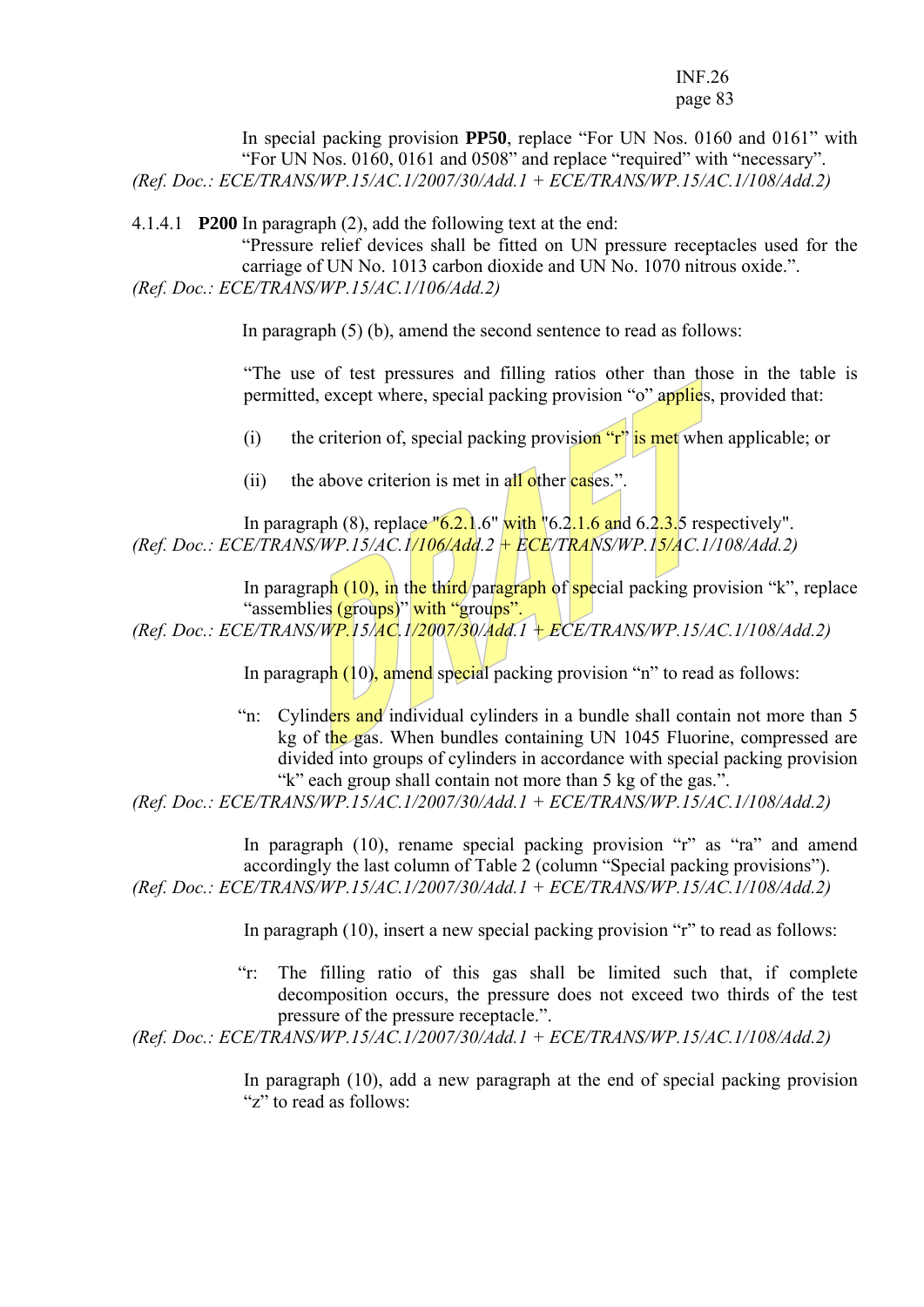"Mixtures containing UN 2192 germane, other than mixtures of up to 35% germane in hydrogen or nitrogen or up to 28% germane in helium or argon, shall be filled to a pressure such that, if complete decomposition of the germane occurs, two thirds of the test pressure of the pressure receptacle shall not be exceeded.".

*(Ref. Doc.: ECE/TRANS/WP.15/AC.1/2007/30/Add.1 + ECE/TRANS/WP.15/AC.1/108/Add.2)* 

In paragraph (11), in the table, replace "EN 1439:2005 (except 3.5 and Annex C)" with ["EN 1439:2008 (except 3.5 and Annex C)"]. *(Ref. Doc.: ECE/TRANS/WP.15/AC.1/108/Add.2)* 

> In Table 1, amend the values in columns "Test pressure" and "Maximum working pressure" as follows:

| JN No. | Name          | Test pressure, bar |         | Maximum          |
|--------|---------------|--------------------|---------|------------------|
|        |               | Existing           | Amended | working pressure |
| 1660   | Nitric oxide, | 200<br>۷U          | LL      |                  |
|        | compressed    |                    |         |                  |

*(Ref. Doc.: ECE/TRANS/WP.15/AC.1/2007/30/Add.1 + ECE/TRANS/WP.15/AC.1/108/Add.2)* 

In Table 2: For UN 1017 replace  $\frac{2TC}{2TC}$  with "2TOC" in column "Classification code".

> For UN 2192 replace "1.02" with "0.064" in column "Filling ratio" and add  $\gamma$ ,  $\mathbf{r}$  in column "Special packing provisions".

> For UN 2203 delete "d, " in column "Special packing provisions" (twice).

For UN 2676, insert ", r" in column "Special packing provisions".

For UN 2189, add a new test-pressure/filling-ratio entry as follows:

|  | <b>Test</b> pressure, bar | Filling ratio |
|--|---------------------------|---------------|
|  | ,,,                       |               |

*(Ref. Doc.: ECE/TRANS/WP.15/AC.1/2007/30/Add.1 + ECE/TRANS/WP.15/AC.1/108/Add.2)* 

In Table 2, amend the values in column "Filling ratio" as follows:

| UN   | Name                           | Test pressure, | Filling ratio |
|------|--------------------------------|----------------|---------------|
| No.  |                                | bar            |               |
| 1011 | <b>Butane</b>                  | 10             | 0.52          |
| 1013 | Carbon dioxide                 | 190            | 0.68          |
| 1013 | Carbon dioxide                 | 250            | 0.76          |
| 1020 | Chloropentafluoroethane (R115) | 25             | 1.05          |
| 1022 | Chlorotrifluoromethane (R13)   | 250            | 1.11          |
| 1035 | Ethane                         | 120            | 0.30          |
| 1035 | Ethane                         | 300            | 0.40          |
| 1048 | Hydrogen bromide               | 60             | 1.51          |
| 1080 | Sulphur hexafluoride           | 70             | 1.06          |
| 1080 | Sulphur hexafluoride           | 140            | 1.34          |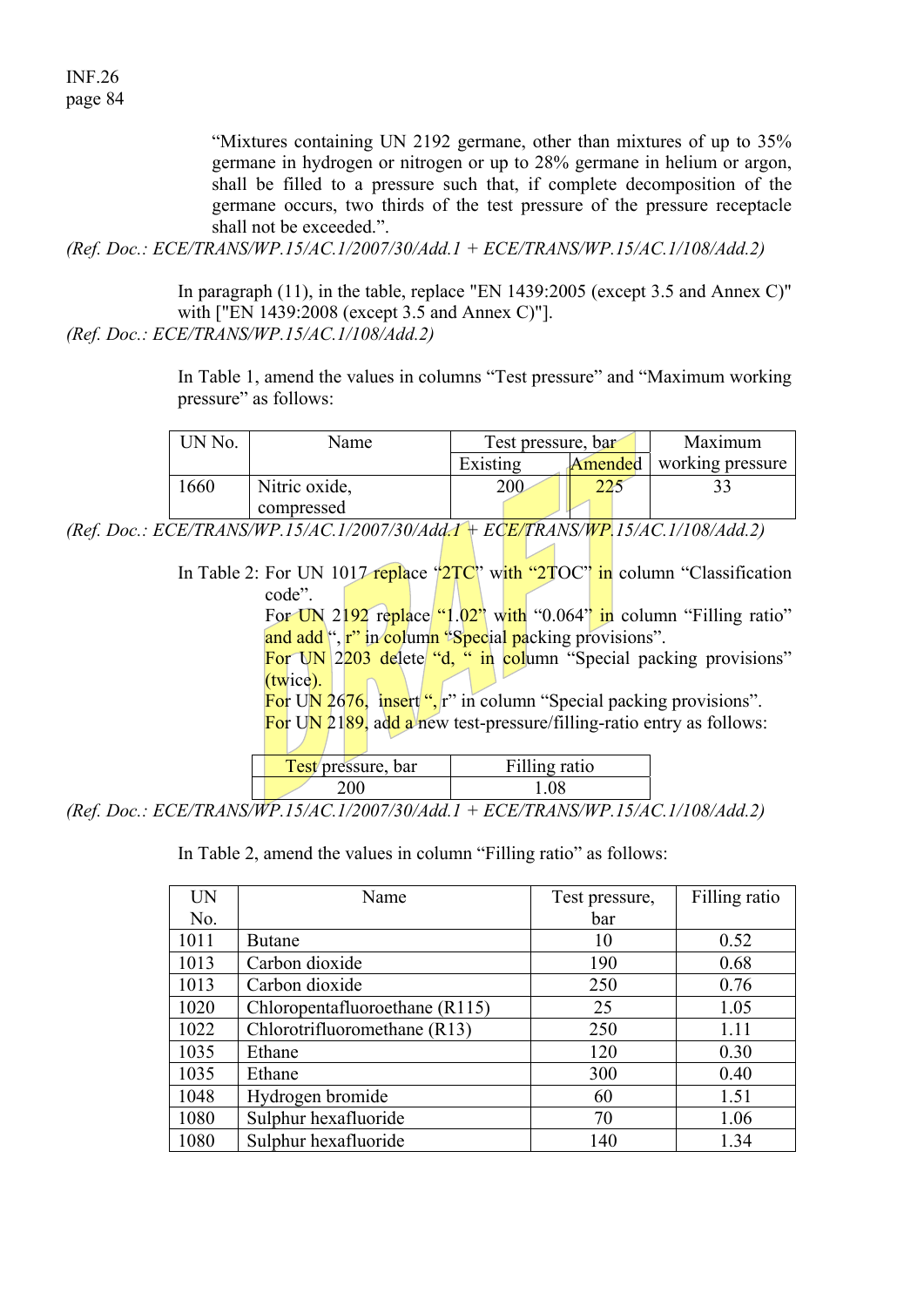| <b>UN</b> | Name                             | Test pressure, | Filling ratio |
|-----------|----------------------------------|----------------|---------------|
| No.       |                                  | bar            |               |
| 1080      | Sulphur hexafluoride             | 160            | 1.38          |
| 1962      | Ethylene                         | 300            | 0.38          |
| 1973      | R502                             | 31             | 1.01          |
| 1976      | Octafluorocyclobutane (RC318)    | 11             | 1.32          |
| 1982      | Tetrafluoromethane (R14)         | 200            | 0.71          |
| 1982      | Tetrafluoromethane (R14)         | 300            | 0.90          |
| 1984      | Trifluoromethane (R23)           | 190            | 0.88          |
| 1984      | Trifluoromethane (R23)           | 250            | 0.96          |
| 2035      | $1,1,1$ -trifluoroethane (R143a) | 35             | 0.73          |
| 2036      | Xenon                            | 130            | 1.28          |
| 2193      | Hexafluoroethane (R116)          | 200            | 1.13          |
| 2196      | Tungsten hexafluoride            | 10             | 3.08          |
| 2198      | Phosphorus pentafluoride         | 300            | 1.25          |
| 2424      | Octafluoropropane (R218)         | 25             | 1.04          |
| 2454      | Methyl fluoride (R41)            | 300            | 0.63          |
| 2599      | R503                             | 31             | 0.12          |
| 2599      | R503                             | 42             | 0.17          |
| 2599      | R503                             | 100            | 0.64          |

 *(Ref. Doc.: ECE/TRANS/WP.15/AC.1/2007/30/Add.1 + ECE/TRANS/WP.15/AC.1/108/Add.2)* 

In Table 2, amend the values in columns "Test pressure" and "Filling ratio" as follows:

| UN No. | Name                                         | Test pressure, bar |                  | Filling ratio |
|--------|----------------------------------------------|--------------------|------------------|---------------|
|        |                                              |                    | Existing Amended |               |
| 1005   | Ammonia, anhydrous                           | 33                 | 29               | 0.54          |
| 1018   | Chlorodifluoromethane (R22)                  | 29                 | 27               | Unchanged     |
| 1021   | 1-Chloro-1,2,2,2-tetrafluoroethane<br>(R124) | 12                 | 11               | Unchanged     |
| 1027   | Cyclopropane                                 | 20                 | 18               | 0.55          |
| 1028   | Dichlorodifluoromethane (R12)                | 18                 | 16               | Unchanged     |
| 1030   | 1,1-Difluoroethane (R152a)                   | 18                 | 16               | Unchanged     |
| 1053   | Hydrogen sulphide                            | 55                 | 48               | Unchanged     |
| 1077   | Propylene                                    | 30                 | 27               | Unchanged     |
| 1079   | Sulphur dioxide                              | 14                 | 12               | Unchanged     |
| 1978   | Propane                                      | 25                 | 23               | 0.43          |
| 2204   | Carbonyl sulphide                            | 26                 | 30               | 0.87          |
| 2676   | <b>Stibine</b>                               | 20                 | 200              | 0.49          |
| 3159   | $1,1,1,2$ -Tetrafluoroethane (R134a)         | 22                 | 18               | 1.05          |
| 3220   | Pentafluoroethane (R125)                     | 36                 | 35               | 0.87          |
| 3296   | Heptafluoropropane (R227)                    | 15                 | 13               | 1.21          |
| 3338   | <b>R407A</b>                                 | 36                 | 32               | Unchanged     |
| 3339   | <b>R407B</b>                                 | 38                 | 33               | Unchanged     |
| 3340   | R407C                                        | 35                 | 30               | Unchanged     |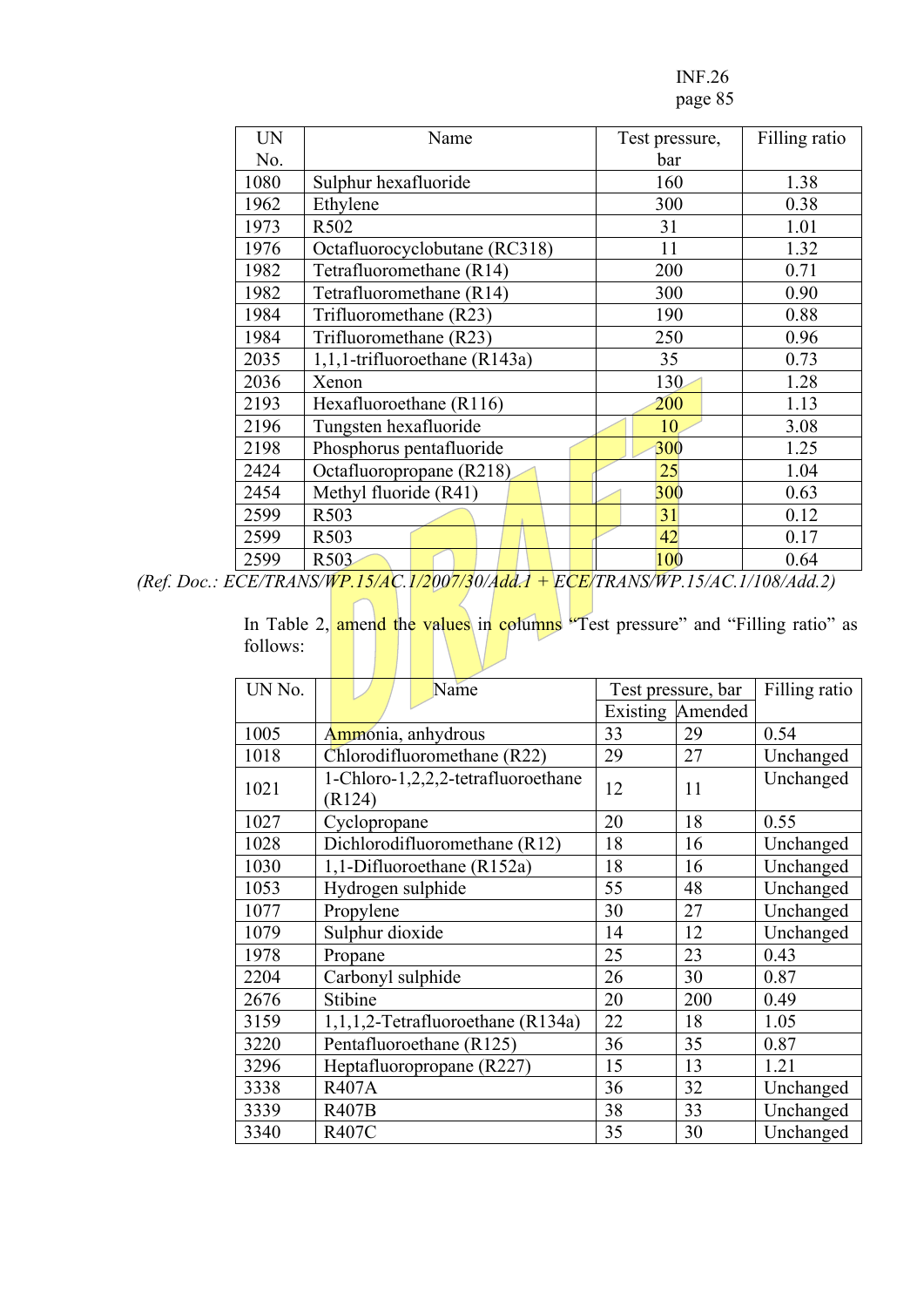*(Ref. Doc.: ECE/TRANS/WP.15/AC.1/2007/30/Add.1 + ECE/TRANS/WP.15/AC.1/108/Add.2)* 

4.1.4.1 **P203** In paragraph (9), replace "6.2.1.6" with "6.2.1.6 and 6.2.3.5 respectively". *(Ref. Doc.: ECE/TRANS/WP.15/AC.1/106/Add.2 + ECE/TRANS/WP.15/AC.1/108/Add.2)* 

# 4.1.4.1 **P400, P401**

and **P402** In the first sentence, delete "(see also the Table in 4.1.4.4)". *(Ref. Doc.: ECE/TRANS/WP.15/AC.1/104, annex)* 

4.1.4.1 **P401** Add the following new special provision:

 "Special packing provision specific to RID and ADR: **RR7** For UN Nos. 1183, 1242, 1295 and 2988, the pressure receptacles shall however be subjected to the tests every five years."

*(Ref. Doc.: ECE/TRANS/WP.15/AC.1/104, annex)* 

4.1.4.1 **P402** Add the following new special provisions:

**"RR7** For UN No. 3129, the pressure receptacles shall however be subjected to the tests every five years.

**RR8** For UN Nos. 1389, 1391, 1411, 1421, 1928, 3129, 3130 and 3148, the pressure receptacles shall however be subjected to an initial test and to periodic tests at a pressure of not less than 1 MPa (10 bar).". *(Ref. Doc.: ECE/TRANS/WP.15/AC.1/104, annex)* 

4.1.4.1 **P406** Add the following new special packing provision:

"**PP48** For UN/No. 3474, metal packagings shall not be used.". *(Ref. Doc.: ECE/TRANS/WP.15/AC.1/2007/30/Add.1 + ECE/TRANS/WP.15/AC.1/108/Add.2)* 

4.1.4.1 **P601** Delete RR3 and add the following new special provisions:

- "**RR7** For UN No. 1251, the pressure receptacles shall however be subjected to the tests every five years.
- **RR10** UN No. 1614, when completely absorbed by an inert porous material, shall be packed in metal receptacles of a capacity of not more than 7.5 litres, placed in wooden cases in such a manner that they cannot come into contact with one another. The receptacles shall be entirely filled with the porous material which shall not shake down or form dangerous spaces even after prolonged use or under impact, even at temperatures of up to 50 C.".

*(Ref. Doc.: ECE/TRANS/WP.15/AC.1/104, annex + ECE/TRANS/WP.15/AC.1/108/Add.2)* 

**P601** In (2), delete "or additionally, for UN No 1744 only, in polyvinylidene fluoride (PVDF) inner packagings,".

*(Ref. Doc.: ECE/TRANS/WP.15/AC.1/2007/30/Add.1 + ECE/TRANS/WP.15/AC.1/108/Add.2)*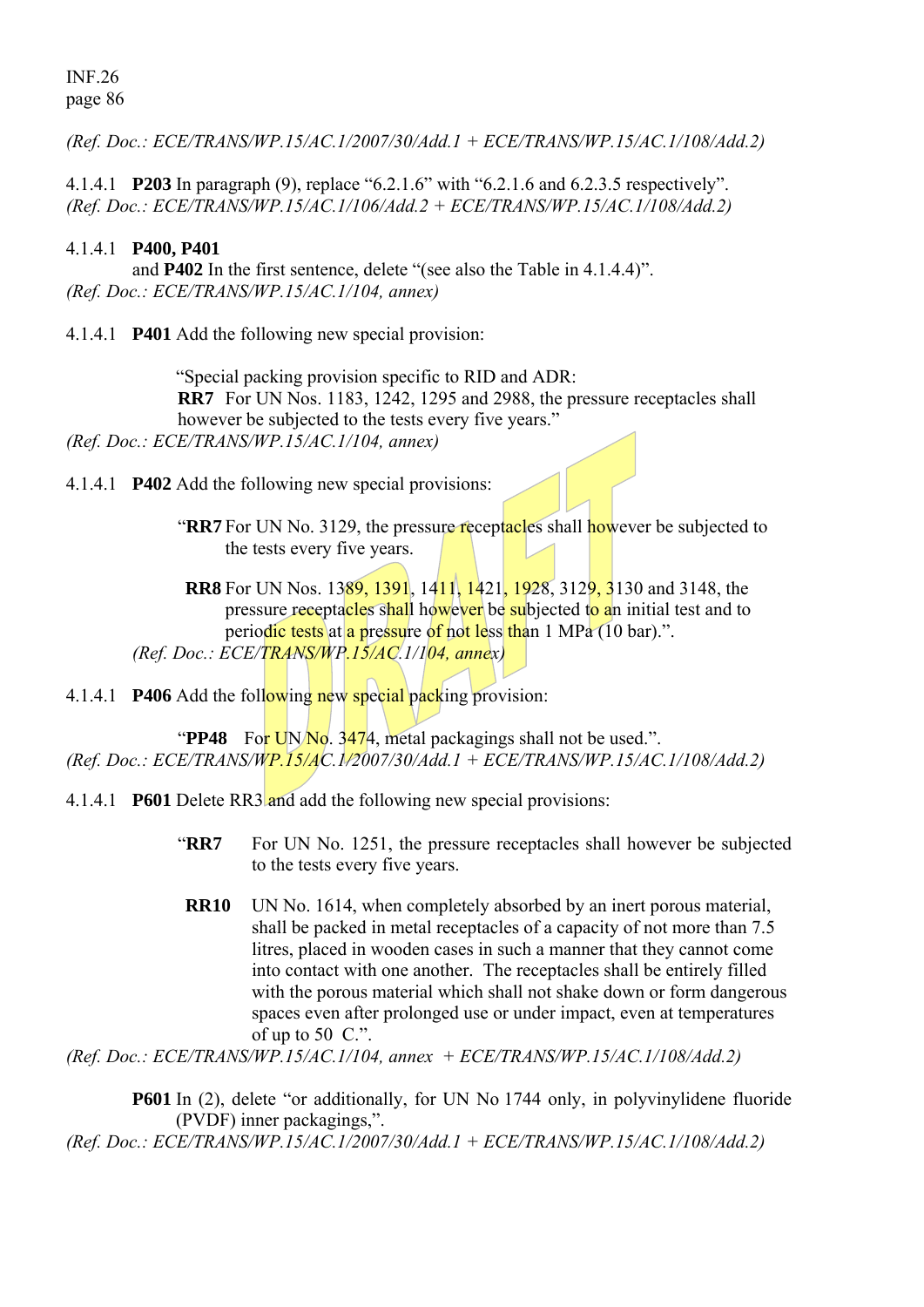Amend **PP82** to read as follows: "PP82 (Deleted)"

*(Ref. Doc.: ECE/TRANS/WP.15/AC.1/2007/30/Add.1 + ECE/TRANS/WP.15/AC.1/108/Add.2)* 

4.1.4.1 **P620** Amend sub-paragraph (b) to read as follows:

"A rigid outer packaging. The smallest external dimension shall be not less than  $100 \text{ mm}$ "

In additional requirement 2 (b), replace "6.3.1.1" with "6.3.3".

Insert the following new additional requirement:

<sup>4</sup>4. Alternative packagings for the carriage of **ani**mal material may be authorized by the competent authority of the country of origin<sup>\*</sup> in accordance with the provisions of 4.1.8.7.".

*(Ref. Doc.: ECE/TRANS/WP.15/AC.1/2007/30/Add.1 + ECE/TRANS/WP.15/AC.1/108/Add.2)* 

4.1.4.1 **P621** In the second sentence, delete "and the special provisions of 4.1.8". *(Ref. Doc.: ECE/TRANS/WP.15/AC.1/2007/30/Add.1 + ECE/TRANS/WP.15/AC.1/108/Add.2)* 

4.1.4.1 **P650** In (6), replace "6.3.2.5" with "6.3.5.3" and "6.3.2.2 to 6.3.2.4" with "6.3.5.2". *(Ref. Doc.: ECE/TRANS/WP.15/AC.1/2007/30/Add.1 + ECE/TRANS/WP.15/AC.1/108/Add.2)* 

In (9) (a), add the following new Note:

"*NOTE: If dry ice is used, there are no requirements to be met (see 2.2.9.1.14). If liquid nitrogen* is used, it is sufficient to comply with Chapter 3.3, special *provision 593.*".

*(Ref. Doc.: ECE/TRANS/WP.15/AC.1/108/Add.2)* 

1

Insert the following new additional requirement at the end:

"**Additional requirement:**

Alternative packagings for the carriage of animal material may be authorized by the competent authority of the country of origin\* in accordance with the provisions of 4.1.8.7.".

*(Ref. Doc.: ECE/TRANS/WP.15/AC.1/2007/30/Add.1 + ECE/TRANS/WP.15/AC.1/108/Add.2)* 

4.1.4.1 **P801** and **P903a** Insert ", except 4.1.1.3," after "provisions of 4.1.1". *(Ref. Doc.: ECE/TRANS/WP.15/AC.1/2007/30/Add.1 + ECE/TRANS/WP.15/AC.1/108/Add.2)* 

 $\overline{[}^*$  *If the country of origin is not a COTIF Member State / contracting party to ADR, the competent authority of the first COTIF Member State / contracting party to the ADR reached by the consignment.*]

<sup>\*</sup> *If the country of origin is not a COTIF Member State / contracting party to ADR, the competent authority of the first COTIF Member State / contracting party to the ADR reached by the consignment.*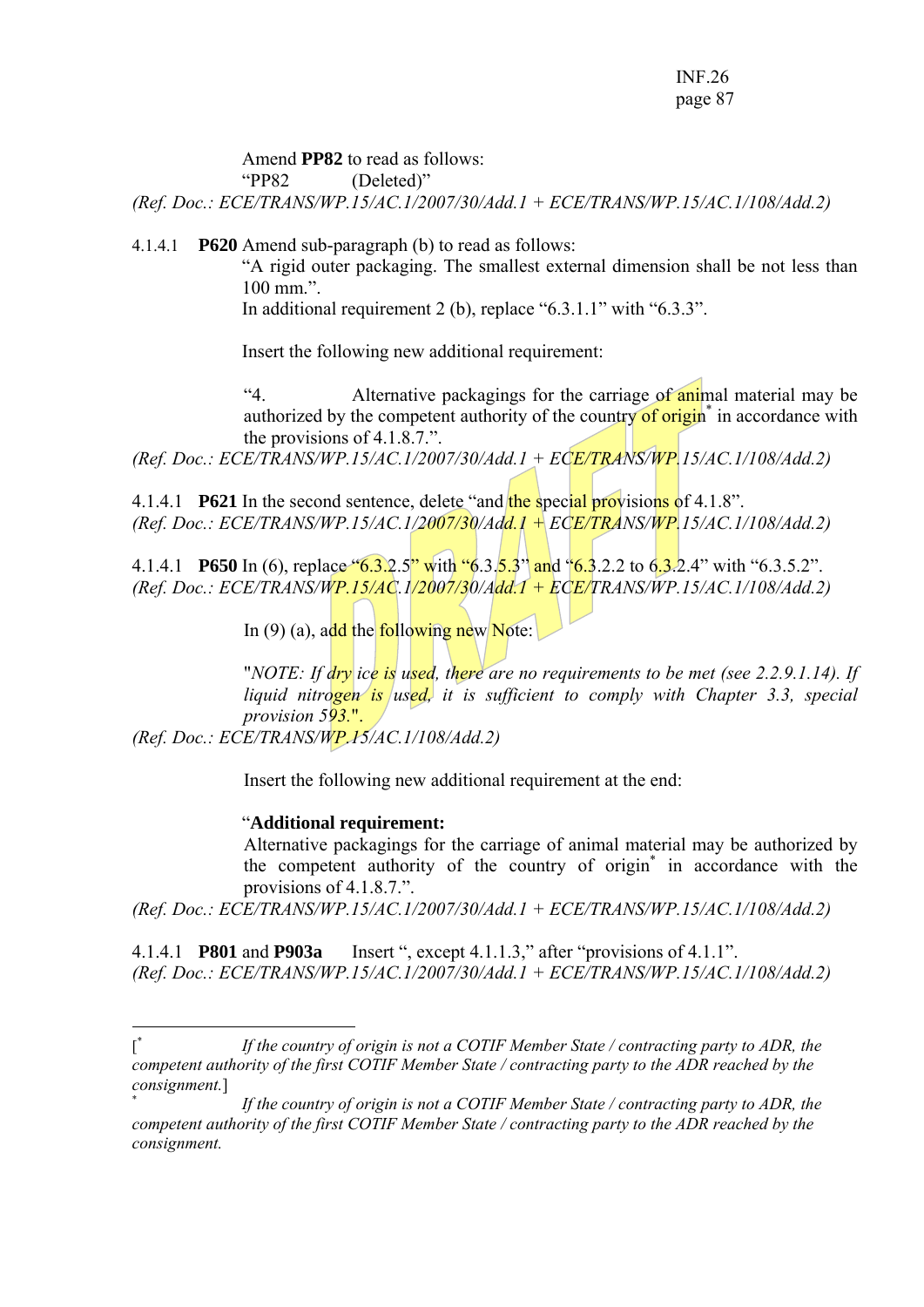4.1.4.1 **P903** and **P903a** In the first row after the packing instruction number, replace "and 3091" with ", 3091, 3480 and 3481".

*(Ref. Doc.: ECE/TRANS/WP.15/AC.1/2007/30/Add.1 + ECE/TRANS/WP.15/AC.1/108/Add.2)* 

# 4.1.4.1 **P903** Delete "lithium" before "cells and batteries" (twice).

*(Ref. Doc.: ECE/TRANS/WP.15/AC.1/2007/30/Add.1 + ECE/TRANS/WP.15/AC.1/108/Add.2)* 

# 4.1.4.1 **P903b** Amend to read as follows:

*(Ref. Doc.: ECE/TRANS/WP.15/AC.1/106/Add.2 + ECE/TRANS/WP.15/AC.1/108/Add.2)* 

| <b>P903b</b><br>PACKING INSTRUCTION                                                                                              |              |
|----------------------------------------------------------------------------------------------------------------------------------|--------------|
|                                                                                                                                  | <b>P903b</b> |
| This instruction applies to used cells and batteries of UN Nos. 3090, 3091, 3480 and 3481.                                       |              |
| Used lithium cells and batteries with a gross mass of not more than 500 g each, collected for disposal, may                      |              |
| be carried together with other used non-lithium batteries or alone without being individually protected,                         |              |
| under the following conditions:                                                                                                  |              |
| In 1H2 drums or 4H2 boxes conforming to the packing group II performance level for solids;<br>(1)                                |              |
| In 1A2 drums or 4A boxes fitted with a polyethylene bag and conforming to the packing group II<br>(2)                            |              |
| performance level for solids. The polyethylene bag                                                                               |              |
| shall have an impact resistance of at least 480 grams in <b>both parallel and</b> perpendicular planes with<br>$\qquad \qquad -$ |              |
| respect to the length of the bag;                                                                                                |              |
| shall have a minimum of 500 microns of thickness with an electrical resistivity of more than<br>$\qquad \qquad -$                |              |
| 10 Mohms and a water absorption rate over 24 hours at $25^{\circ}$ C lower than 0.01%;                                           |              |
| shall be closed and                                                                                                              |              |
| - may only be used once;                                                                                                         |              |
| In collecting trays with a gross mass of less than $30 \text{ kg}$ made from non-conducting material meeting the<br>(3)          |              |
| general conditions of 4.1.1.1, 4.1.1.2 and 4.1.1.5 to 4.1.1.8.                                                                   |              |
| <b>Additional requirements:</b>                                                                                                  |              |
| The empty space in the packaging shall be filled with cushioning material. The cushioning material may be                        |              |
| dispensed with when the packaging is entirely fitted with a polyethylene bag and the bag is closed.                              |              |
| Hermetically sealed packagings shall be fitted with a venting device according to 4.1.1.8. The venting                           |              |

device shall be so designed that an overpressure caused by gases does not exceed 10 kPa.

# 4.1.4.1 Add the following new packing instructions **P004**, **P010** and **P804**:

*(Ref. Doc.: ECE/TRANS/WP.15/AC.1/2007/30/Add.1 + ECE/TRANS/WP.15/AC.1/108/Add.2)*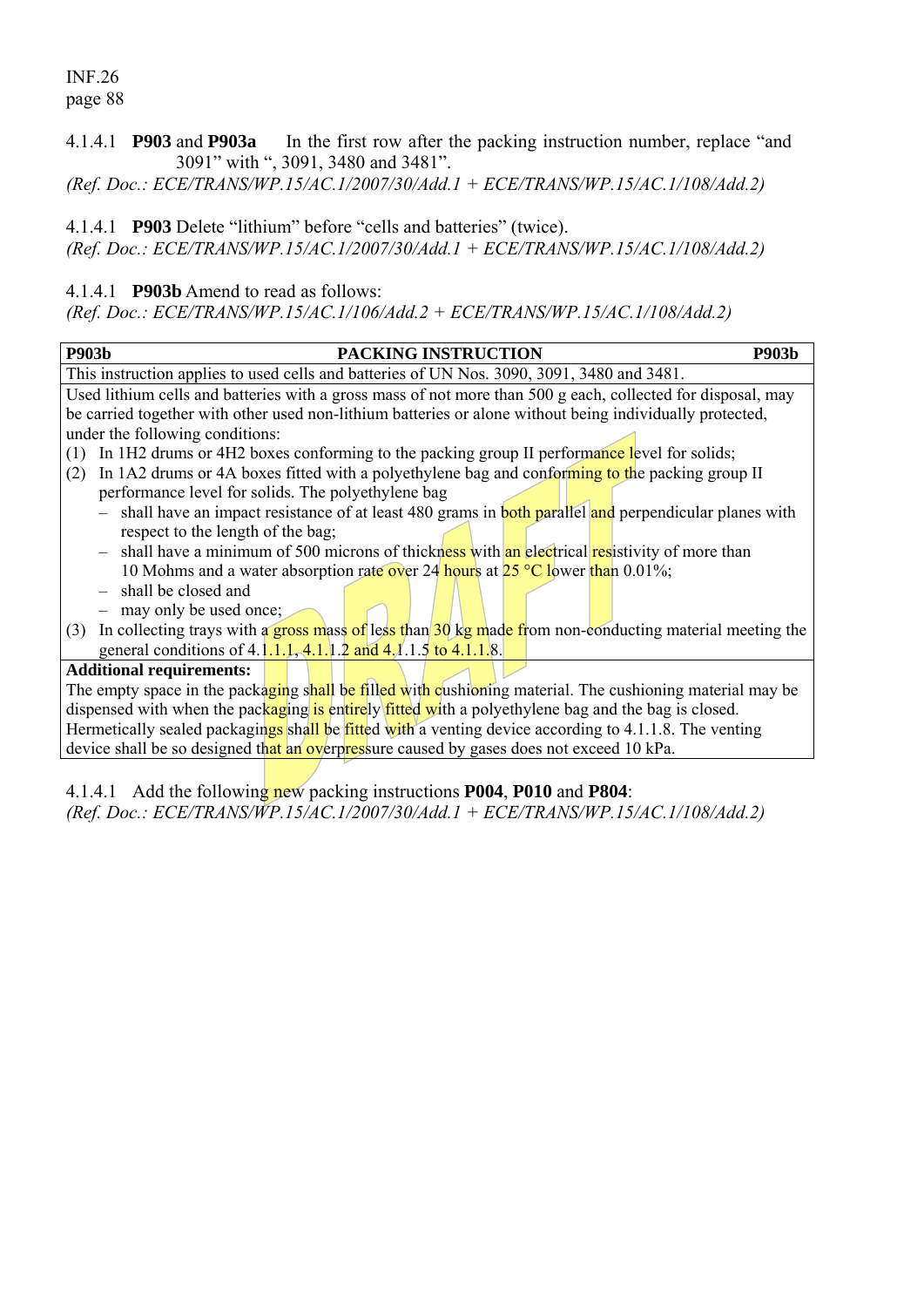INF.26  $p^2$ 

|                       |                                                                                                                                                                                                                                                                                                                                                                                                                                                                                                                                                                                                                                                                                                                                |                                                                                                                                                                         |  | page oz                                                                            |  |
|-----------------------|--------------------------------------------------------------------------------------------------------------------------------------------------------------------------------------------------------------------------------------------------------------------------------------------------------------------------------------------------------------------------------------------------------------------------------------------------------------------------------------------------------------------------------------------------------------------------------------------------------------------------------------------------------------------------------------------------------------------------------|-------------------------------------------------------------------------------------------------------------------------------------------------------------------------|--|------------------------------------------------------------------------------------|--|
| <b>P004</b>           |                                                                                                                                                                                                                                                                                                                                                                                                                                                                                                                                                                                                                                                                                                                                | PACKING INSTRUCTION                                                                                                                                                     |  | <b>P004</b>                                                                        |  |
|                       |                                                                                                                                                                                                                                                                                                                                                                                                                                                                                                                                                                                                                                                                                                                                | This instruction applies to UN Nos. 3473, 3476, 3477, 3478 and 3479.                                                                                                    |  |                                                                                    |  |
|                       |                                                                                                                                                                                                                                                                                                                                                                                                                                                                                                                                                                                                                                                                                                                                | The following packagings are authorized provided the general provisions of 4.1.1.1, 4.1.1.2,<br>4.1.1.3, 4.1.1.6 and 4.1.3 are met:                                     |  |                                                                                    |  |
| (1)                   | level; and                                                                                                                                                                                                                                                                                                                                                                                                                                                                                                                                                                                                                                                                                                                     | For fuel cell cartridges, packagings conforming to the packing group II performance                                                                                     |  |                                                                                    |  |
| (2)                   | For fuel cell cartridges contained in equipment or packed with equipment, strong outer<br>packagings. Large robust equipment (see 4.1.3.8) containing fuel cell cartridges may be<br>carried unpackaged. When fuel cell cartridges are packed with equipment, they shall be<br>packed in inner packagings or placed in the outer packaging with cushioning material or<br>divider(s) so that the fuel cell cartridges are protected against damage that may be<br>caused by the movement or placement of the contents within the outer packaging. Fuel<br>cell cartridges which are installed in equipment shall be protected against short circuit<br>and the entire system shall be protected against inadvertent operation. |                                                                                                                                                                         |  |                                                                                    |  |
| <b>P010</b>           |                                                                                                                                                                                                                                                                                                                                                                                                                                                                                                                                                                                                                                                                                                                                | PACKING INSTRUCTION                                                                                                                                                     |  | <b>P010</b>                                                                        |  |
| are met:              |                                                                                                                                                                                                                                                                                                                                                                                                                                                                                                                                                                                                                                                                                                                                | The following packagings are authorized, provided that the general provisions of 4.1.1 and 4.1.3                                                                        |  |                                                                                    |  |
|                       | <b>Combination packagings</b>                                                                                                                                                                                                                                                                                                                                                                                                                                                                                                                                                                                                                                                                                                  | ⊵                                                                                                                                                                       |  |                                                                                    |  |
|                       | <b>Inner packagings</b>                                                                                                                                                                                                                                                                                                                                                                                                                                                                                                                                                                                                                                                                                                        | Outer packagings                                                                                                                                                        |  | Maximum net mass (see 4.1.3.3)                                                     |  |
| Glass<br><b>Steel</b> | 1 l<br>40 $l$                                                                                                                                                                                                                                                                                                                                                                                                                                                                                                                                                                                                                                                                                                                  | <b>Drums</b><br>steel $(1A2)$<br>plastics (1H <sub>2</sub> )<br>plywood (1D)<br>fibre $(1G)$<br><b>Boxes</b><br>steel $(4A)$<br>natural wood (4C1, 4C2)<br>plywood (4D) |  | $400$ kg<br>$400$ kg<br>400 kg<br>400 kg<br>$400 \text{ kg}$<br>$400$ kg<br>400 kg |  |
|                       |                                                                                                                                                                                                                                                                                                                                                                                                                                                                                                                                                                                                                                                                                                                                | reconstituted wood (4F)                                                                                                                                                 |  | 400 kg                                                                             |  |

|                                           | fibreboard $(4G)$       | $400 \text{ kg}$                      |
|-------------------------------------------|-------------------------|---------------------------------------|
|                                           | expanded plastics (4H1) | $60 \text{ kg}$                       |
|                                           | solid plastics (4H2)    | $400 \text{ kg}$                      |
| <b>Single packagings</b>                  |                         | <b>Maximum capacity (see 4.1.3.3)</b> |
| <b>Drums</b>                              |                         |                                       |
| steel, non-removable head (1A1)           |                         | 450 l                                 |
| <b>Jerricans</b>                          |                         |                                       |
| steel, non-removable head (3A1)           |                         | 60 l                                  |
| <b>Composite packagings</b>               |                         |                                       |
| plastics receptacle in steel drums (6HA1) |                         | 250 $l$                               |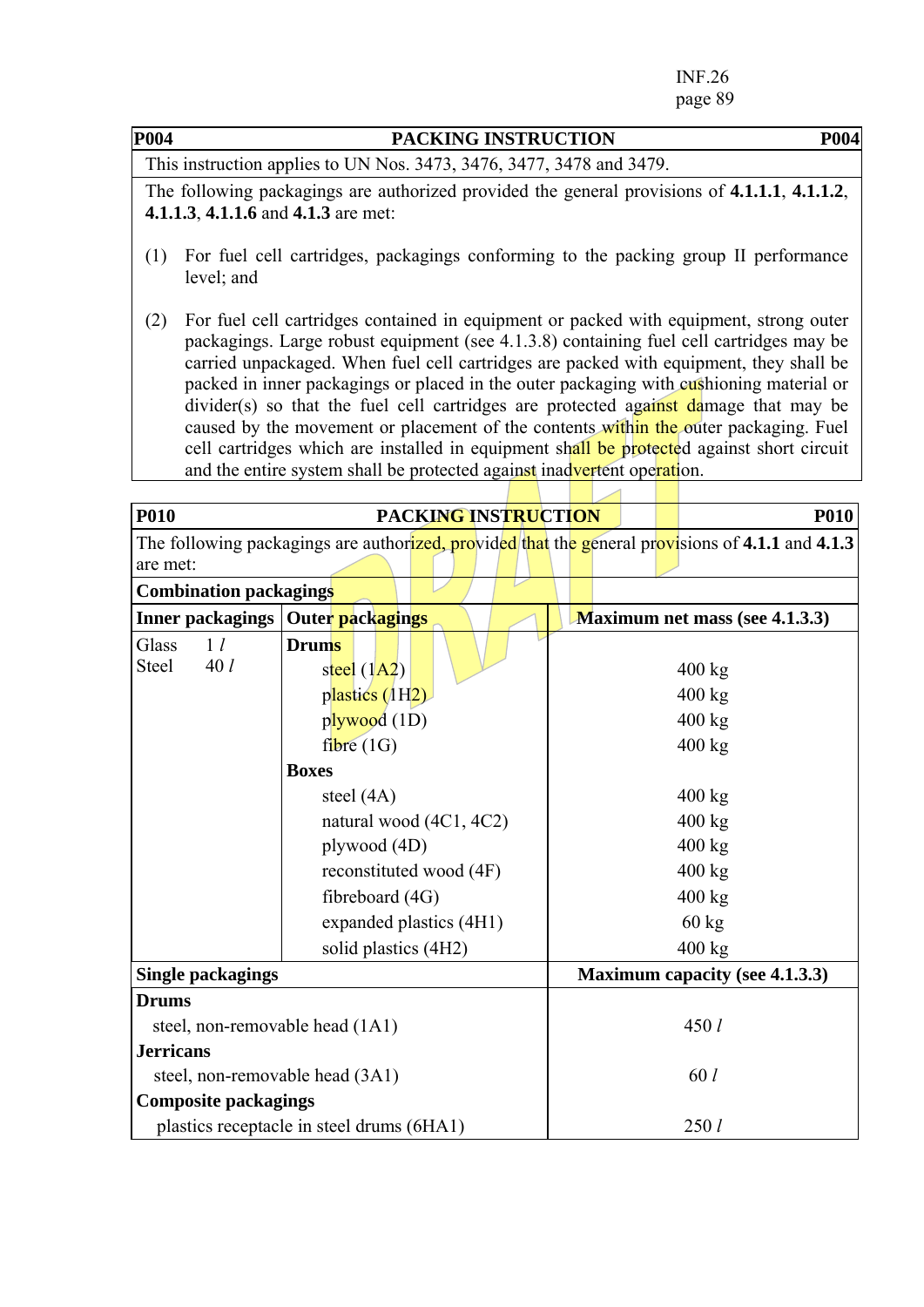| <b>P804</b> | PACKING INSTRUCTION                                                                                                                                                                                                                                                                                                                                                                                                                                                                                                                                                                                                                                                          | <b>P804</b> |
|-------------|------------------------------------------------------------------------------------------------------------------------------------------------------------------------------------------------------------------------------------------------------------------------------------------------------------------------------------------------------------------------------------------------------------------------------------------------------------------------------------------------------------------------------------------------------------------------------------------------------------------------------------------------------------------------------|-------------|
|             | This instruction applies to UN 1744.                                                                                                                                                                                                                                                                                                                                                                                                                                                                                                                                                                                                                                         |             |
|             | The following packagings are authorized provided the general provisions of 4.1.1 and 4.1.3<br>are met and the packagings are hermetically sealed:                                                                                                                                                                                                                                                                                                                                                                                                                                                                                                                            |             |
|             | (1) Combination packagings with a maximum gross mass of 25 kg, consisting of                                                                                                                                                                                                                                                                                                                                                                                                                                                                                                                                                                                                 |             |
|             | one or more glass inner packaging(s) with a maximum capacity of 1.3 litres each and filled<br>to not more than 90% of their capacity; the closure(s) of which shall be physically held in<br>place by any means capable of preventing back-off or loosening by impact or vibration<br>during carriage, individually placed in                                                                                                                                                                                                                                                                                                                                                |             |
|             | metal or rigid plastics receptacles together with cushioning and absorbent material sufficient<br>to absorb the entire contents of the glass inner packaging(s), further packed in                                                                                                                                                                                                                                                                                                                                                                                                                                                                                           |             |
|             | 1A2, 1B2, 1N2, 1H2, 1D, 1G, 4A, 4B, 4C1, 4C2, 4D, 4F, 4G or 4H2 outer packagings.                                                                                                                                                                                                                                                                                                                                                                                                                                                                                                                                                                                            |             |
|             | (2) Combination packagings consisting of metal or polyvinylidene fluoride (PVDF) inner<br>packagings, not exceeding 5 litres in capacity individually packed with absorbent material<br>sufficient to absorb the contents and inert cushioning material in $IA2$ , 1B2, 1N2, 1H2, 1D,<br>1G, 4A, 4B, 4C1, 4C2, 4D, 4F, 4G or 4H <sub>2</sub> outer packagings with a maximum gross mass<br>of 75 kg. Inner packagings shall not be filled to more than $90\%$ of their capacity. The<br>closure of each inner packaging shall be physically held in place by any means capable of<br>preventing back-off or loosening of the closure by impact or vibration during carriage; |             |
|             | $(3)$ Packagings consisting of:                                                                                                                                                                                                                                                                                                                                                                                                                                                                                                                                                                                                                                              |             |
|             | Outer packagings:                                                                                                                                                                                                                                                                                                                                                                                                                                                                                                                                                                                                                                                            |             |
|             | Steel or plastic drums, removable head (1A2 or 1H2) tested in accordance with the test<br>requirements in 6.1.5 at a mass corresponding to the mass of the assembled package either<br>as a packaging intended to contain inner packagings, or as a single packaging intended to<br>contain solids or liquids, and marked accordingly;                                                                                                                                                                                                                                                                                                                                       |             |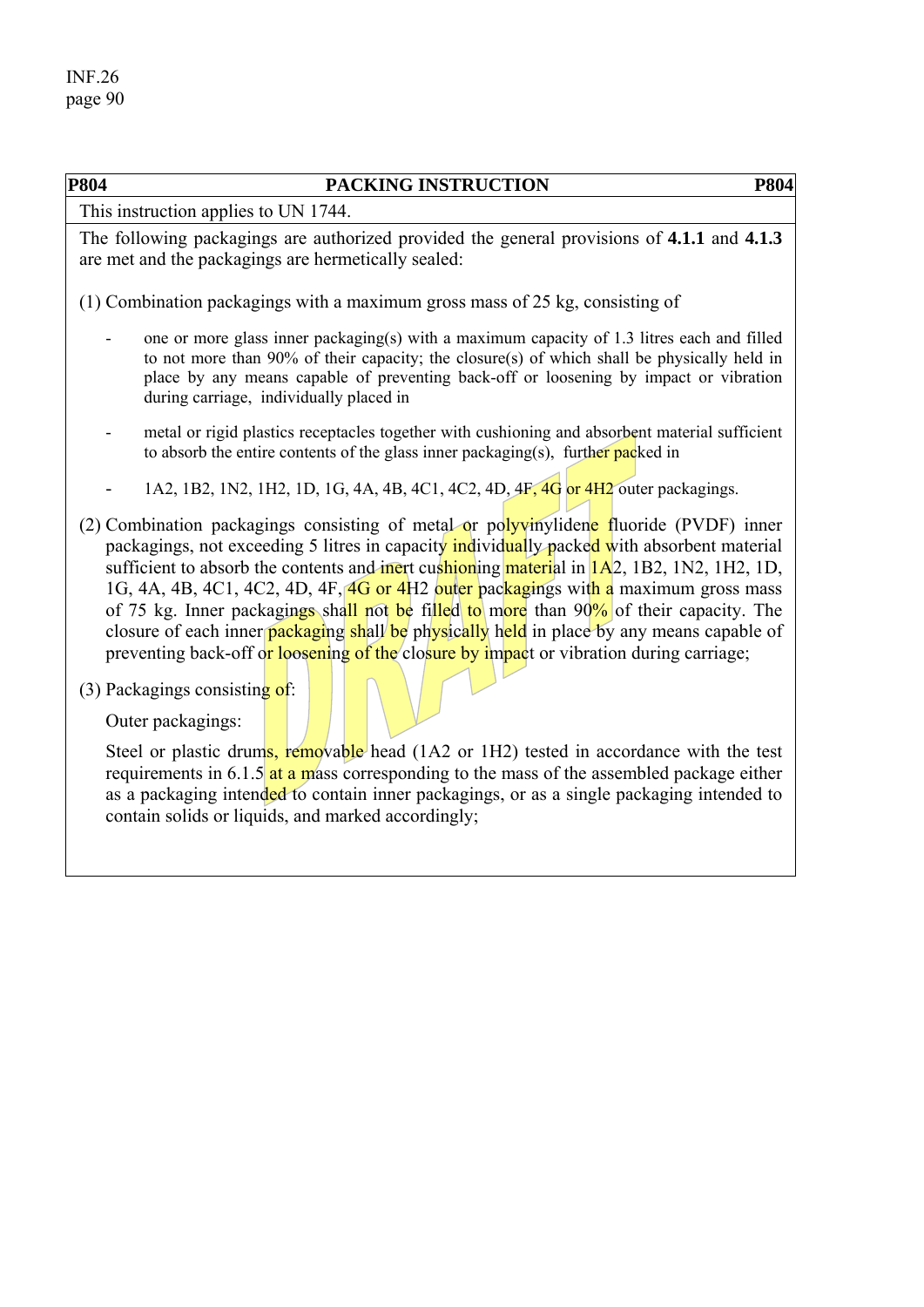| <b>P804</b> | PACKING INSTRUCTION<br><b>P804</b>                                                                                                                                                              |
|-------------|-------------------------------------------------------------------------------------------------------------------------------------------------------------------------------------------------|
|             | Inner packagings:                                                                                                                                                                               |
|             | Drums and composite packagings (1A1, 1B1, 1N1, 1H1 or 6HA1) meeting the<br>requirements of Chapter 6.1 for single packagings, subject to the following conditions:                              |
| (a)         | The hydraulic pressure test shall be conducted at a pressure of at least 300 kPa (3)<br>bar) (gauge pressure);                                                                                  |
| (b)         | The design and production leakproofness tests shall be conducted at a test pressure of<br>30 kPa (0.3 bar);                                                                                     |
| (c)         | They shall be isolated from the outer drum by the use of inert shock-mitigating<br>cushioning material which surrounds the inner packaging on all sides;                                        |
| (d)         | Their capacity shall not exceed 125 litres;                                                                                                                                                     |
| (e)         | Closures shall be of a screw type that are:                                                                                                                                                     |
|             | Physically held in place by any means capable of preventing back-off or<br>(i)<br>loosening of the closure by impact or vibration during carriage;                                              |
|             | $(ii)$ Provided with a cap seal;                                                                                                                                                                |
| (f)         | The outer and inner packagings shall be subjected periodically to an internal<br>inspection and leakproof ness test according to (b) at intervals of not more than two<br>and a half years; and |
| (g)         | The outer and inner packagings shall bear in clearly legible and durable characters:                                                                                                            |
|             | the date (month, year) of the initial test and the latest periodic test and<br>(i)<br>inspection of the inner packaging; and                                                                    |
|             | the name or authorized symbol of the expert performing the tests and<br>(ii)<br>inspections;                                                                                                    |
|             | (4) Pressure receptacles, provided that the general provisions of 4.1.3.6 are met.                                                                                                              |
| (a)         | They shall be subjected to an initial test and periodic tests every 10 years at a<br>pressure of not less than 1 MPa (10 bar) (gauge pressure);                                                 |
| (b)         | They shall be subjected periodically to an internal inspection and leakproofness test<br>at intervals of not more than two and a half years;                                                    |
| (c)         | They may not be equipped with any pressure relief device;                                                                                                                                       |
| (d)         | Each pressure receptacle shall be closed with a plug or valve(s) fitted with a<br>secondary closure device; and                                                                                 |
| (e)         | The materials of construction for the pressure receptacle, valves, plugs, outlet caps,<br>luting and gaskets shall be compatible with each other and with the contents.                         |

4.1.4.2 **IBC01**, **IBC02** and **IBC03** Delete the additional requirement. *(Ref. Doc.: ECE/TRANS/WP.15/AC.1/2007/30/Add.1 + ECE/TRANS/WP.15/AC.1/108/Add.2)*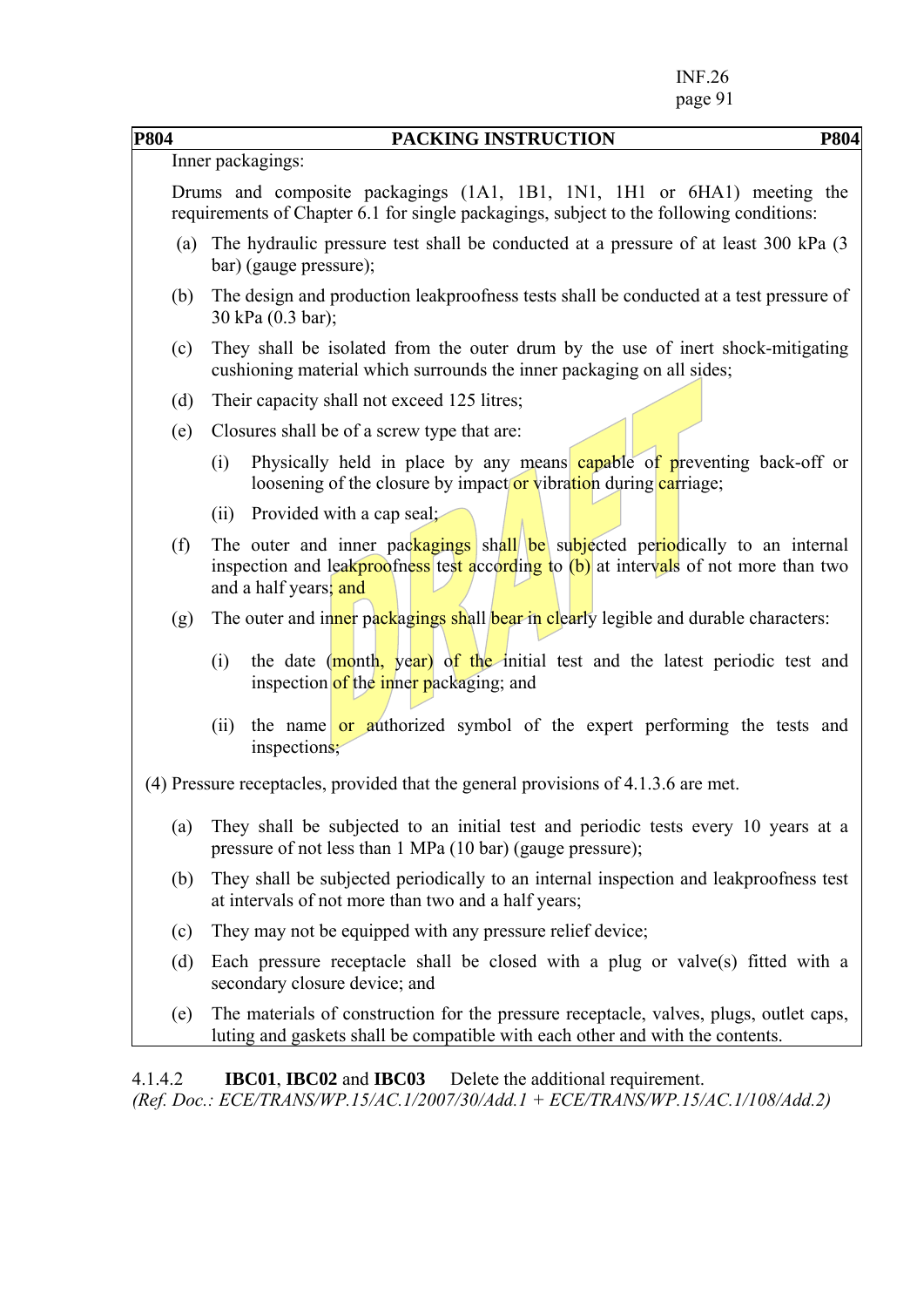**IBC02** Add a new special packing provision to read as follows:

"**B15** For UN 2031 with more than 55% nitric acid, the permitted use of rigid plastics IBCs and of composite IBCs with a rigid plastics inner receptacle shall be two years from their date of manufacture.".

*(Ref. Doc.: ECE/TRANS/WP.15/AC.1/2007/30/Add.1 + ECE/TRANS/WP.15/AC.1/108/Add.2)* 

**IBC99** Insert "for these goods" before "by the competent authority". Add the following new sentence at the end: "A copy of the competent authority approval shall accompany each consignment or the transport document shall include an indication that the packaging was approved by the competent authority".

*(Ref. Doc.: ECE/TRANS/WP.15/AC.1/2007/30/Add.1 + ECE/TRANS/WP.15/AC.1/108/Add.2)* 

**IBC520** For UN 3109, in the entry for tert-Butyl peroxy-3,5,5trimethylhexanoate, not more than  $32\%$  in diluent type A (third entry), replace "32%" with "37%".

*(Ref. Doc.: ECE/TRANS/WP.15/AC.1/2007/30/Add.1 + ECE/TRANS/WP.15/AC.1/108/Add.2)* 

For UN 3119, in the entry for Di-(2-ethylhexyl) peroxydicarbonate, not more than 52%, stable dispersion, in water (ninth entry), replace "52%" with  $"62\%"$ .

*(Ref. Doc.: ECE/TRANS/WP.15/AC.1/2007/30/Add.1 + ECE/TRANS/WP.15/AC.1/108/Add.2)* 

| UN<br>No. | Organic peroxide                                                                                       | Type of<br><b>IBC</b> | Maximum<br>quantity<br>(litres) | Control<br>temperature | Emergency<br>temperature |
|-----------|--------------------------------------------------------------------------------------------------------|-----------------------|---------------------------------|------------------------|--------------------------|
| 3109      | tert-Butyl peroxybenzoate, not more than 32% in<br>diluent type A                                      | 31A                   | 1250                            |                        |                          |
| 3109      | 1,1-Di-(tert-Butylperoxy)cyclohexane, not more<br>than 37% in diluent type A                           | 31A                   | 1250                            |                        |                          |
| 3119      | tert-Amyl peroxypivalate, not more than 32% in<br>diluent type A                                       | 31A                   | 1250                            | $+10\text{ °C}$        | $+15$ °C                 |
| 3119      | tert-Butyl peroxyneodecanoate, not more than<br>52%, stable dispersion, in water                       | 31A                   | 1250                            | $-5$ °C                | $+5$ °C                  |
| 3119      | Di-(2-neodecanoylperoxyisopropyl)benzene, not<br>more than 42%, stable dispersion, in water            | 31A                   | 1250                            | $-15$ °C               | $-5 °C$                  |
| 3119      | 3-Hydroxy-1,1-dimethylbutyl peroxy-<br>neodecanoate, not more than 52%, stable<br>dispersion, in water | 31A                   | 1250                            | $-15\text{ °C}$        | $-5^{\circ}C$            |

Insert the following new entries:

*(Ref. Doc.: ECE/TRANS/WP.15/AC.1/2007/30/Add.1 + ECE/TRANS/WP.15/AC.1/108/Add.2)* 

**IBC620** In the second sentence, delete "and the special provisions of 4.1.8". *(Ref. Doc.: ECE/TRANS/WP.15/AC.1/2007/30/Add.1 + ECE/TRANS/WP.15/AC.1/108/Add.2)*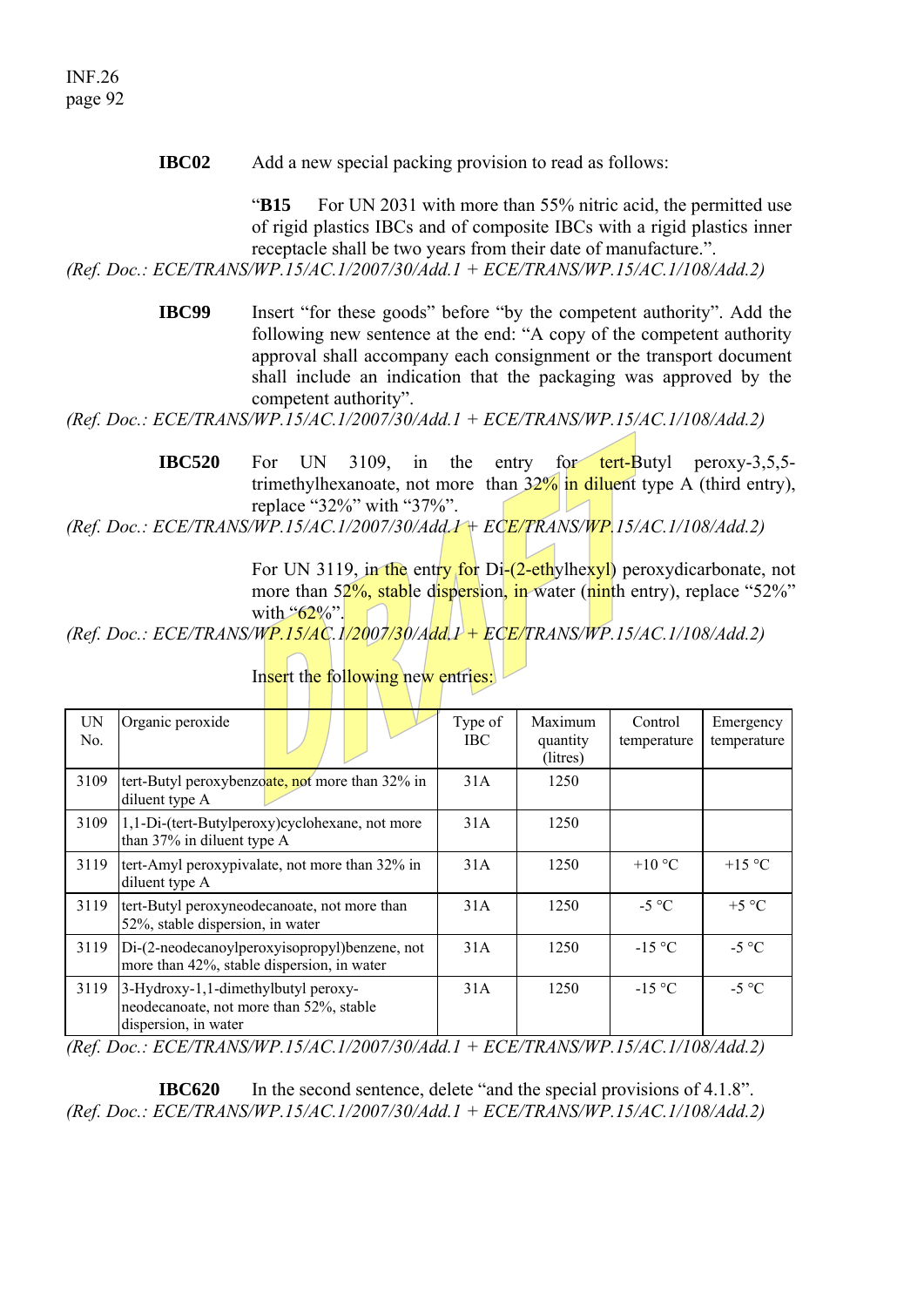4.1.4.3 **LP99** Insert "for these goods" before "by the competent authority" and delete "(see 4.1.3.7)" at the end. Add the following new sentence at the end: "A copy of the competent authority approval shall accompany each consignment or the transport document shall include an indication that the packaging was approved by the competent authority".

*(Ref. Doc.: ECE/TRANS/WP.15/AC.1/2007/30/Add.1 + ECE/TRANS/WP.15/AC.1/108/Add.2)* 

LP621 In the second sentence, delete "and the special provisions of 4.1.8". *(Ref. Doc.: ECE/TRANS/WP.15/AC.1/2007/30/Add.1 + ECE/TRANS/WP.15/AC.1/108/Add.2)* 

4.1.4.4 Delete. *(Ref. Doc.: ECE/TRANS/WP.15/AC.1/104, annex)* 

4.1.6 Delete the note. *(Ref. Doc.: ECE/TRANS/WP.15/AC.1/104, annex)* 

4.1.6.2 Delete the second and third sentences ("Pressure receptacles for UN 1001 acetylene ... compatible with the pressure receptacles."). *(Ref. Doc.: ECE/TRANS/WP.15/AC.1/2007/30/Add.1 + ECE/TRANS/WP.15/AC.1/108/Add.2)* 

4.1.6.4 Replace "6.2.1.6" with "6.2.1.6 and 6.2.3.5 respectively". *(Ref. Doc.: ECE/TRANS/WP.15/AC.1/106/Add.2 + ECE/TRANS/WP.15/AC.1/108/Add.2)* 

4.1.6.8 Delete paragraph  $(d)$  and renumber (e) and (f) accordingly. Add the following new sentence to the new paragraph  $(e)$ : "For UN pressure receptacles the packaging as prepared for carriage shall be capable of **meeting the** drop test specified in 6.1.5.3 at the packing group I performance level.".

*(Ref. Doc.: ECE/TRANS/WP.15/AC.1/106/Add.2)* 

4.1.6.10 Replace "6.2.1.6" with "6.2.1.6 and 6.2.3.5 respectively". *(Ref. Doc.: ECE/TRANS/WP.15/AC.1/106/Add.2 + ECE/TRANS/WP.15/AC.1/108/Add.2)* 

4.1.6.14 Delete the reference to standard "EN 1795".

 Replace "ISO 11621:1997" with "ISO 11621:2005". *(Ref. Doc.: ECE/TRANS/WP.15/AC.1/102, annex)* 

 In the table, replace "EN 962:1996/A2:2000" with "EN 962:1996 + A2:2000". *(Ref. Doc.: ECE/TRANS/WP.15/AC.1/106/Add.2)* 

4.1.8.2 Replace "liquids shall be filled into packagings, including IBCs, which" with "liquids shall only be filled into packagings which".

*(Ref. Doc.: ECE/TRANS/WP.15/AC.1/2007/30/Add.1 + ECE/TRANS/WP.15/AC.1/108/Add.2)* 

4.1.8.3 Delete "For UN No. 2814 and UN No. 2900," and "and assignment to UN Nos 2814 or 2900".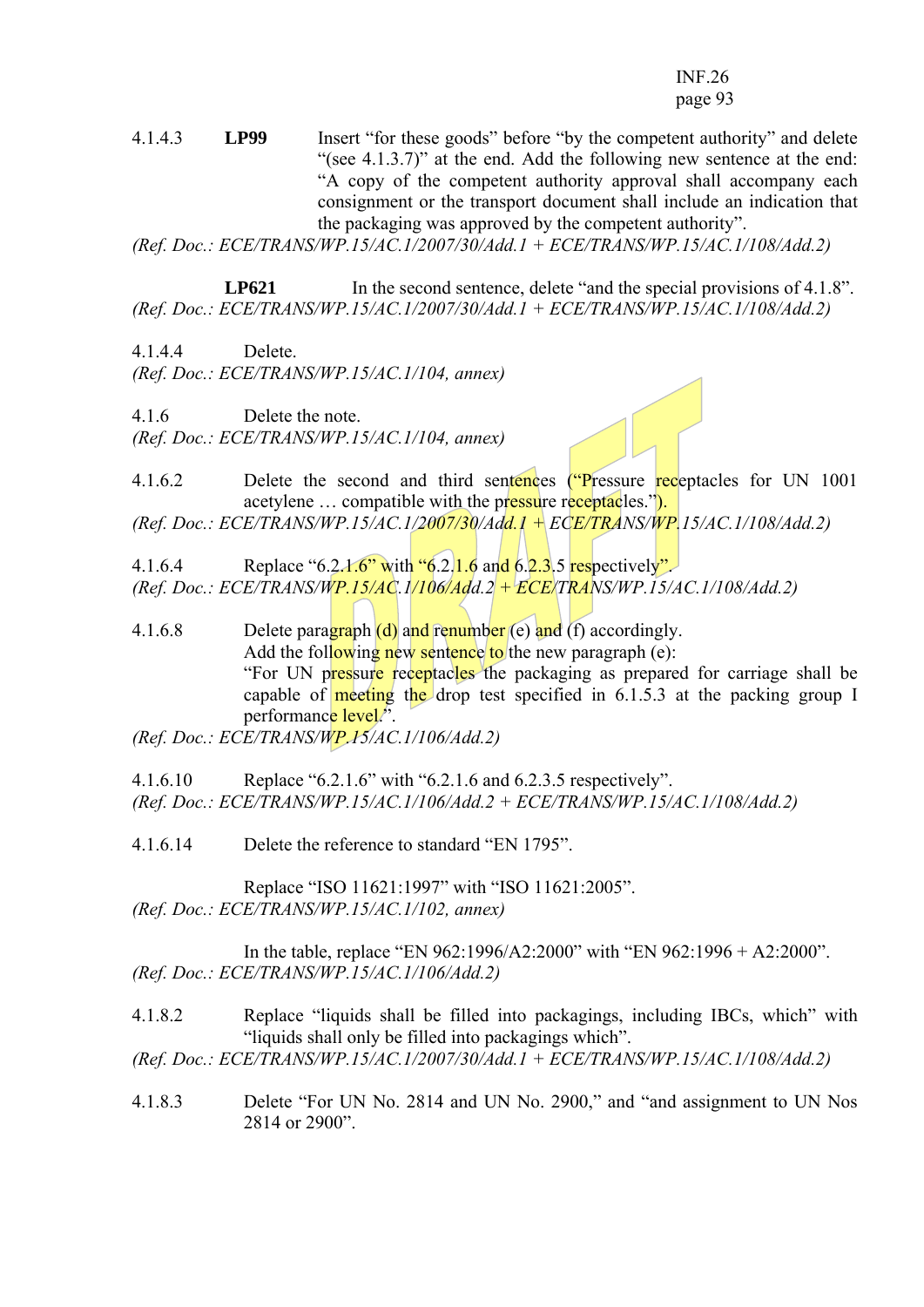l

*(Ref. Doc.: ECE/TRANS/WP.15/AC.1/2007/30/Add.1 + ECE/TRANS/WP.15/AC.1/108/Add.2)* 

4.1.8.4 Delete "thoroughly" and add "to nullify any hazard" after "sterilized".

*(Ref. Doc.: ECE/TRANS/WP.15/AC.1/2007/30/Add.1 + ECE/TRANS/WP.15/AC.1/108/Add.2)* 

4.1.8.5 Replace with the text of existing 6.3.2.8. *(Ref. Doc.: ECE/TRANS/WP.15/AC.1/2007/30/Add.1 + ECE/TRANS/WP.15/AC.1/108/Add.2)* 

4.1.8.6 Insert a new sub-section 4.1.8.6 to read as follows:

"4.1.8.6 Paragraphs 4.1.8.1 to 4.1.8.5 only apply to infectious substances of Category A (UN Nos. 2814 and 2900). They do not apply to UN No. 3373 BIOLOGICAL SUBSTANCE, CATEGORY B (see packing instruction P650 of 4.1.4.1), nor to UN No. 3291 CLINICAL WASTE, UNSPECIFIED, N.O.S. or (BIO) MEDICAL WASTE, N.O.S. or REGULATED MEDICAL WASTE, N.O.S.".

*(Ref. Doc.: ECE/TRANS/WP.15/AC.1/2007/30/Add.1 + ECE/TRANS/WP.15/AC.1/108/Add.2)* 

- 4.1.8.7 Insert a new sub-section 4.1.8.7 to read as follows:
- "4.1.8.7 For the carriage of animal material, packagings or IBCs not specifically authorized in the applicable packing *instruction* shall not be used for the transport of a substance or article unless specifically approved by the competent authority of the country of origin<sup>\*</sup> and provided:
	- (a) The alternative packaging complies with the general requirements of this Part;
	- (b) When the packing instruction indicated in Column 8 of Table A of Chapter 3.2 so specifies, the alternative packaging meets the requirements of Part 6;
	- (c) The competent authority of the country of origin<sup>\*</sup> determines that the alternative packaging provides at least the same level of safety as if the substance were packed in accordance with a method specified in the particular packing instruction indicated in Column 8 of Table A of Chapter 3.2; and
	- (d) A copy of the competent authority approval accompanies each consignment or the transport document includes an indication that alternative packaging was approved by the competent authority.".

*(Ref. Doc.: ECE/TRANS/WP.15/AC.1/2007/30/Add.1 + ECE/TRANS/WP.15/AC.1/108/Add.2)* 

4.1.9.1.1 Replace "2.2.7.7.1" with "2.2.7.2.2, 2.2.7.2.4.1, 2.2.7.2.4.4, 2.2.7.2.4.5, 2.2.7.2.4.6, SP 336 of Chapter 3.3 and 4.1.9.3".

<sup>\*</sup> *If the country of origin is not a COTIF Member State / contracting party to ADR, the competent authority of the first COTIF Member State / contracting party to the ADR reached by the consignment.* \*

*If the country of origin is not a COTIF Member State / contracting party to ADR, the competent authority of the first COTIF Member State / contracting party to the ADR reached by the consignment.*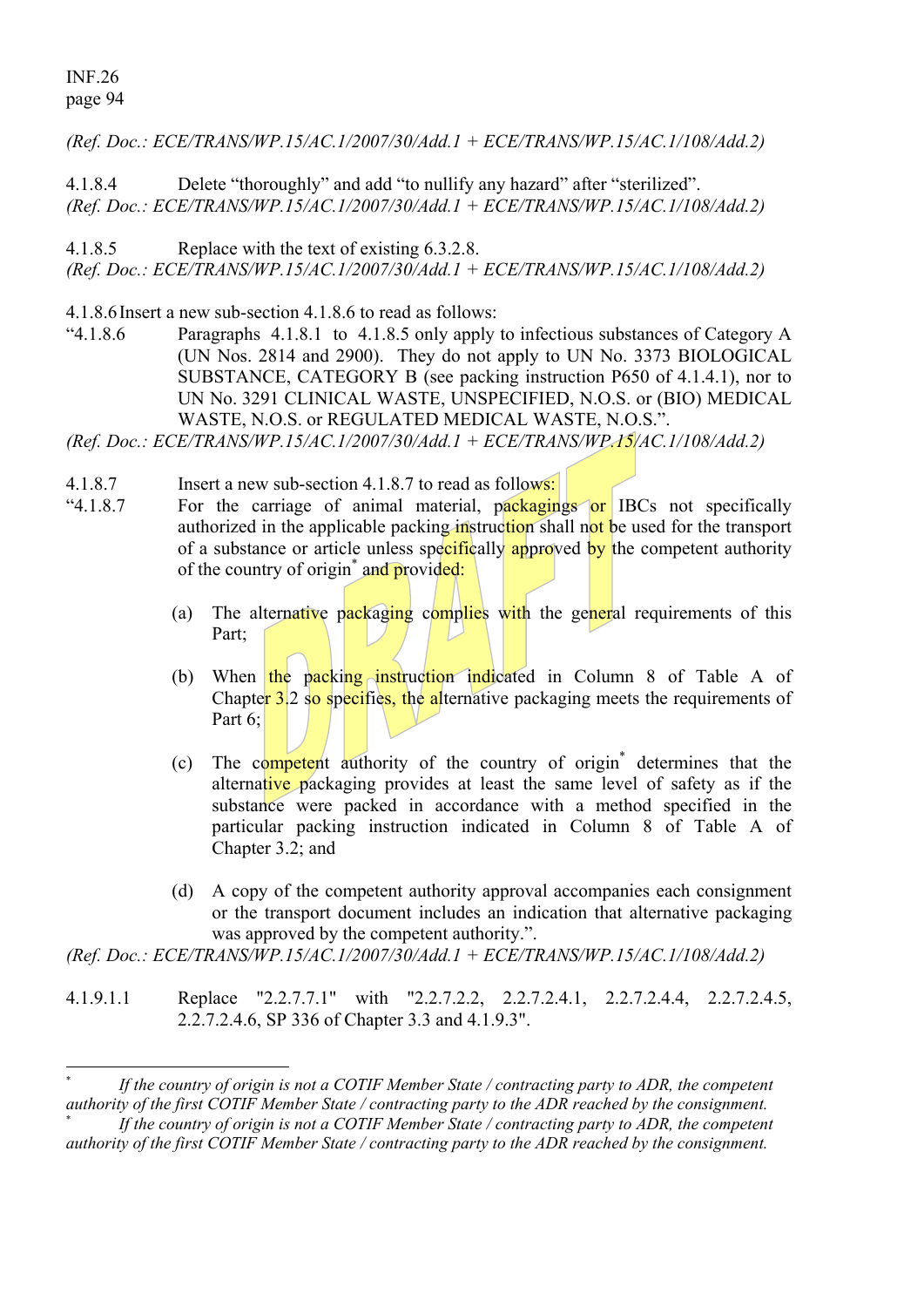*(Ref. Doc.: ECE/TRANS/WP.15/AC.1/2007/30/Add.1 + ECE/TRANS/WP.15/AC.1/108/Add.2, consequence to amendments to 2.2.7 + ECE/TRANS/WP.15/AC.1/108/Add.2)* 

- 4.1.9.1.1 Add at the end: "The types of packages for radioactive materials covered by ADR, are:
	- (a) Excepted package (see 1.7.1.5);
	- (b) Industrial package Type 1 (Type IP-1 package);
	- (c) Industrial package Type 2 (Type IP-2 package);
	- (d) Industrial package Type 3 (Type IP-3 package);
	- (e) Type A package;
	- (f) Type B(U) package;
	- (g) Type B(M) package;
	- (h) Type C package.

Packages containing fissile material or uranium hexafluoride are subject to additional requirements.".

*(Ref. Doc.: ECE/TRANS/WP.15/AC.1/2007/30/Add.1 + ECE/TRANS/WP.15/AC.1/108/Add.2)* 

4.1.9.1.3 Amend the **first sentence to read as follows:** 

"A package, other than an excepted package, shall not contain any items other than those that are necessary for the use of the radioactive material.". *(Ref. Doc.: ECE/TRANS/WP.15/AC.1/108/Add.2)* 

 $4.1.9.1.6$  to  $4.1.9.1.11$  Insert the following new paragraphs: *(Ref. Doc.: ECE/TRANS/WP.15/AC.1/2007/30/Add.1 + ECE/TRANS/WP.15/AC.1/108/Add.2)* 

- "4.1.9.1.6 Before the first shipment of any package, the following requirements shall be fulfilled:
	- (a) If the design pressure of the containment system exceeds 35 kPa (gauge), it shall be ensured that the containment system of each package conforms to the approved design requirements relating to the capability of that system to maintain its integrity under that pressure;
	- (b) For each Type B(U), Type B(M) and Type C package and for each package containing fissile material, it shall be ensured that the effectiveness of its shielding and containment and, where necessary, the heat transfer characteristics and the effectiveness of the confinement system, are within the limits applicable to or specified for the approved design;
	- (c) For packages containing fissile material, where, in order to comply with the requirements of 6.4.11.1, neutron poisons are specifically included as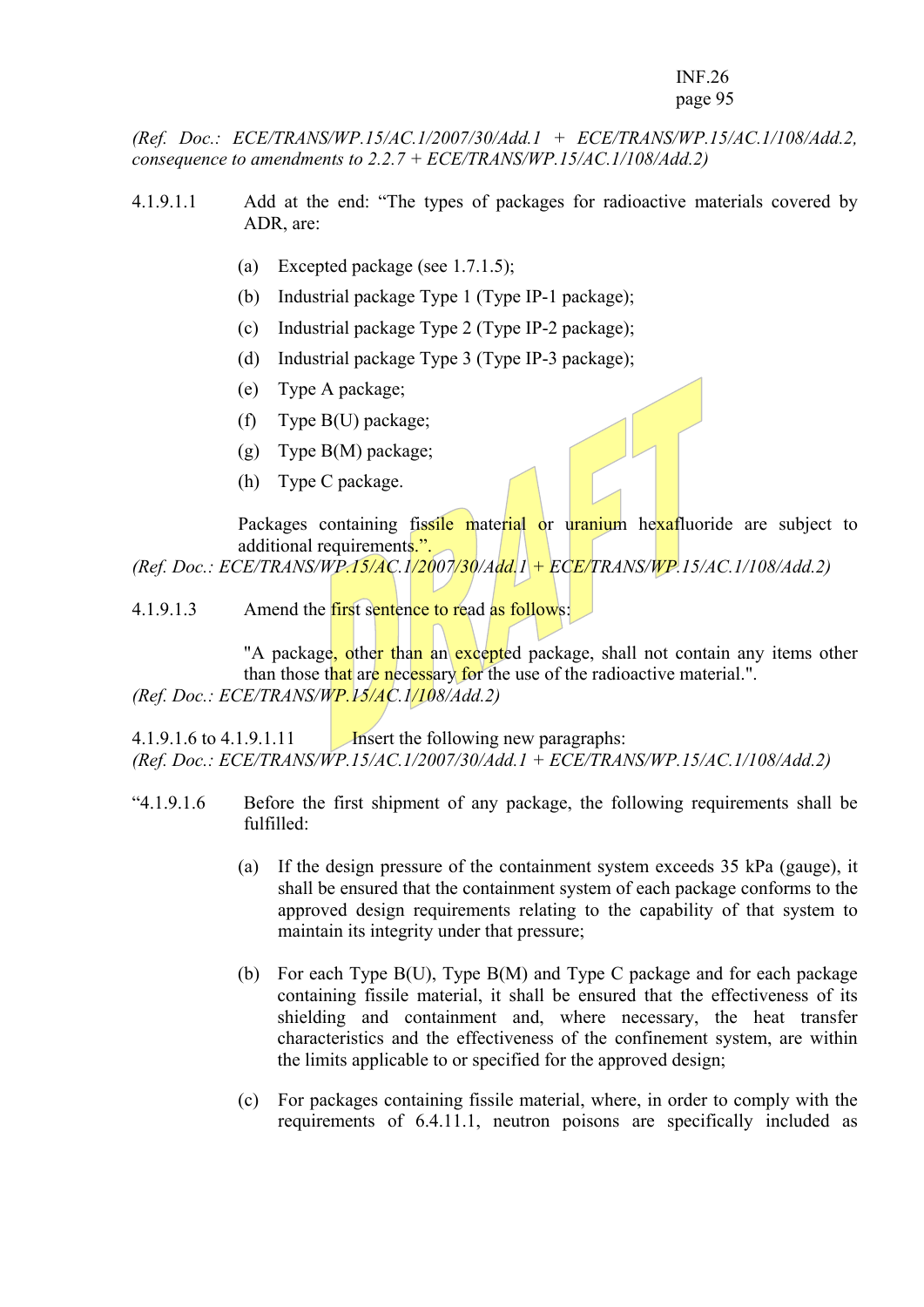> components of the package, checks shall be performed to confirm the presence and distribution of those neutron poisons.

- 4.1.9.1.7 Before each shipment of any package, the following requirements shall be fulfilled:
	- (a) For any package it shall be ensured that all the requirements specified in the relevant provisions of ADR have been satisfied;
	- (b) It shall be ensured that lifting attachments which do not meet the requirements of 6.4.2.2 have been removed or otherwise rendered incapable of being used for lifting the package, in accordance with 6.4.2.3;
	- (c) For each package requiring competent authority approval, it shall be ensured that all the requirements specified in the approval certificates have been satisfied;
	- (d) Each Type B(U), Type B(M) and Type C package shall be held until equilibrium conditions have been approached closely enough to demonstrate compliance with the requirements for temperature and pressure unless an exemption from these requirements has received unilateral approval;
	- (e) For each Type B(U), Type B(M) and Type C package, it shall be ensured by inspection and/or appropriate tests that all closures, valves, and other openings of the containment system through which the radioactive contents might escape are properly closed and, where appropriate, sealed in the manner for which the demonstrations of compliance with the requirements of 6.4.8.8 and  $6.4.10.3$  were made;
	- (f) For each special form radioactive material, it shall be ensured that all the requirements specified in the approval certificate and the relevant provisions of ADR have been satisfied;
	- (g) For packages containing fissile material the measurement specified in 6.4.11.4 (b) and the tests to demonstrate closure of each package as specified in 6.4.11.7 shall be performed where applicable;
	- (h) For each low dispersible radioactive material, it shall be ensured that all the requirements specified in the approval certificate and the relevant provisions of ADR have been satisfied.
- 4.1.9.1.8 The consignor shall also have a copy of any instructions with regard to the proper closing of the package and any preparation for shipment before making any shipment under the terms of the certificates.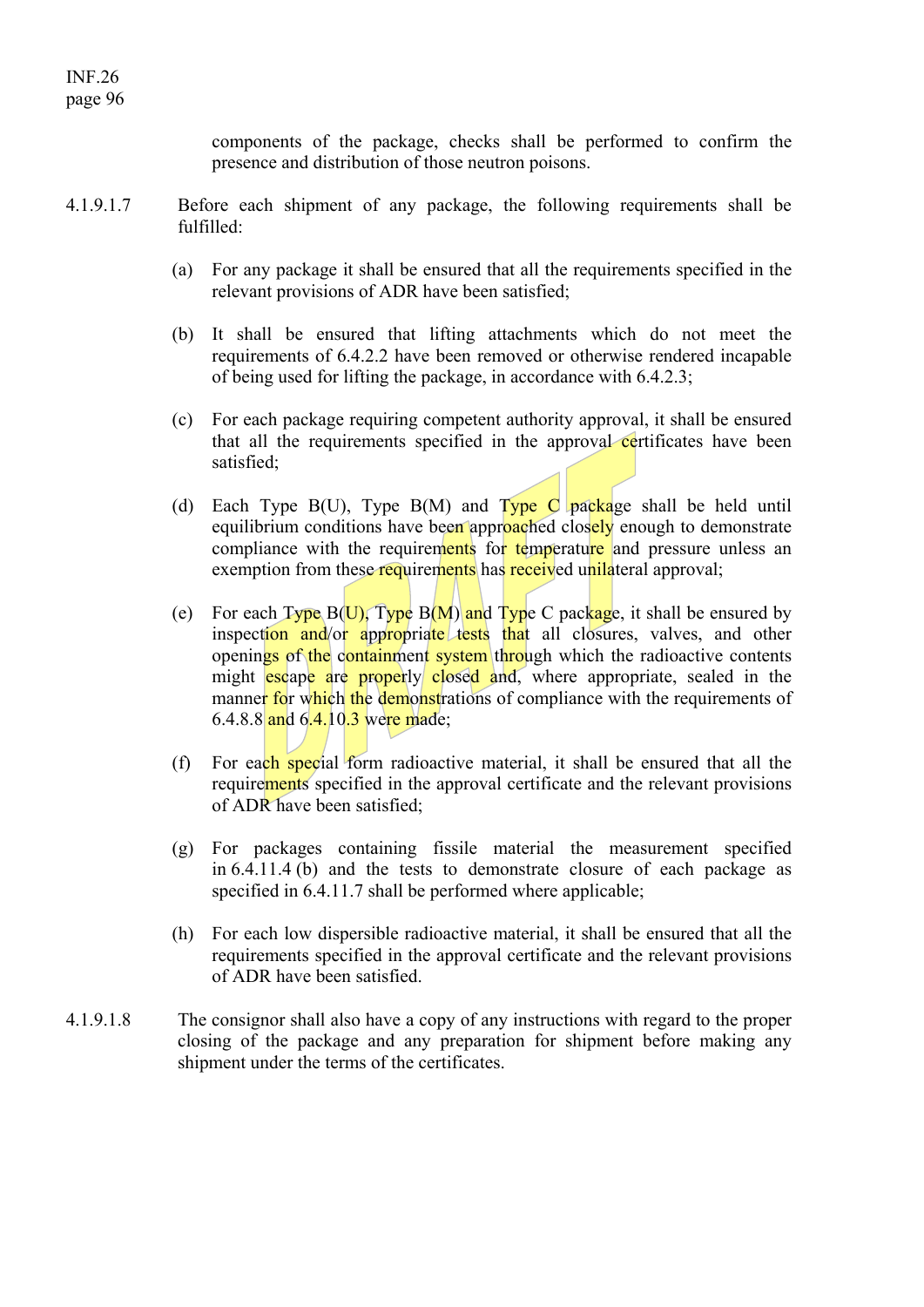- 4.1.9.1.9 Except for consignments under exclusive use, the transport index of any package or overpack shall not exceed 10, nor shall the criticality safety index of any package or overpack exceed 50.
- 4.1.9.1.10 Except for packages or overpacks carried under exclusive use under the conditions specified in 7.5.11, CV33 (3.5)(a), , the maximum radiation level at any point on any external surface of a package or overpack shall not exceed 2 mSv/h.
- 4.1.9.1.11 The maximum radiation level at any point on any external surface of a package or overpack under exclusive use shall not exceed 10 mSv/h.".

4.1.9.2.3 In (b), replace "2.2.7.2" with "2.2.7.1.2". In (c), replace "2.2.7.5 (a) (i)" with "2.2.7.2.3.2 (a)  $(i)$ " *(Ref. Doc.: ECE/TRANS/WP.15/AC.1/2007/30/Add.1 + ECE/TRANS/WP.15/AC.1/108/Add.2, consequence to amendments to 2.2.7 + ECE/TRANS/WP.15/AC.1/108/Add.2)* 

4.1.9.3 Insert a new sub-section to read as follows: *(Ref. Doc.: ECE/TRANS/WP.15/AC.1/2007/30/Add.1 + ECE/TRANS/WP.15/AC.1/108/Add.2)* 

# "**4.1.9.3** *Packages containing fissile material*

Unless not classified as fissile in accordance with 2.2.7.2.3.5, packages containing fissile material shall not contain:

- (a) A mass of fissile material different from that authorized for the package design;
- (b) Any radionuclide or fissile material different from those authorized for the package design; or
- (c) Contents in a form or physical or chemical state, or in a spatial arrangement, different from those authorized for the package design;

as specified in their certificates of approval where appropriate.".

4.1.10.4 **MP24** Insert a new row and a new line for UN 0505 with the same indications as for UN 0312.

> Insert two new rows and two new lines for UN Nos. 0506 and 0507 with the same indications as for UN 0405.

*(Ref. Doc.: ECE/TRANS/WP.15/AC.1/2007/30/Add.1 + ECE/TRANS/WP.15/AC.1/108/Add.2)* 

**Chapter 4.2**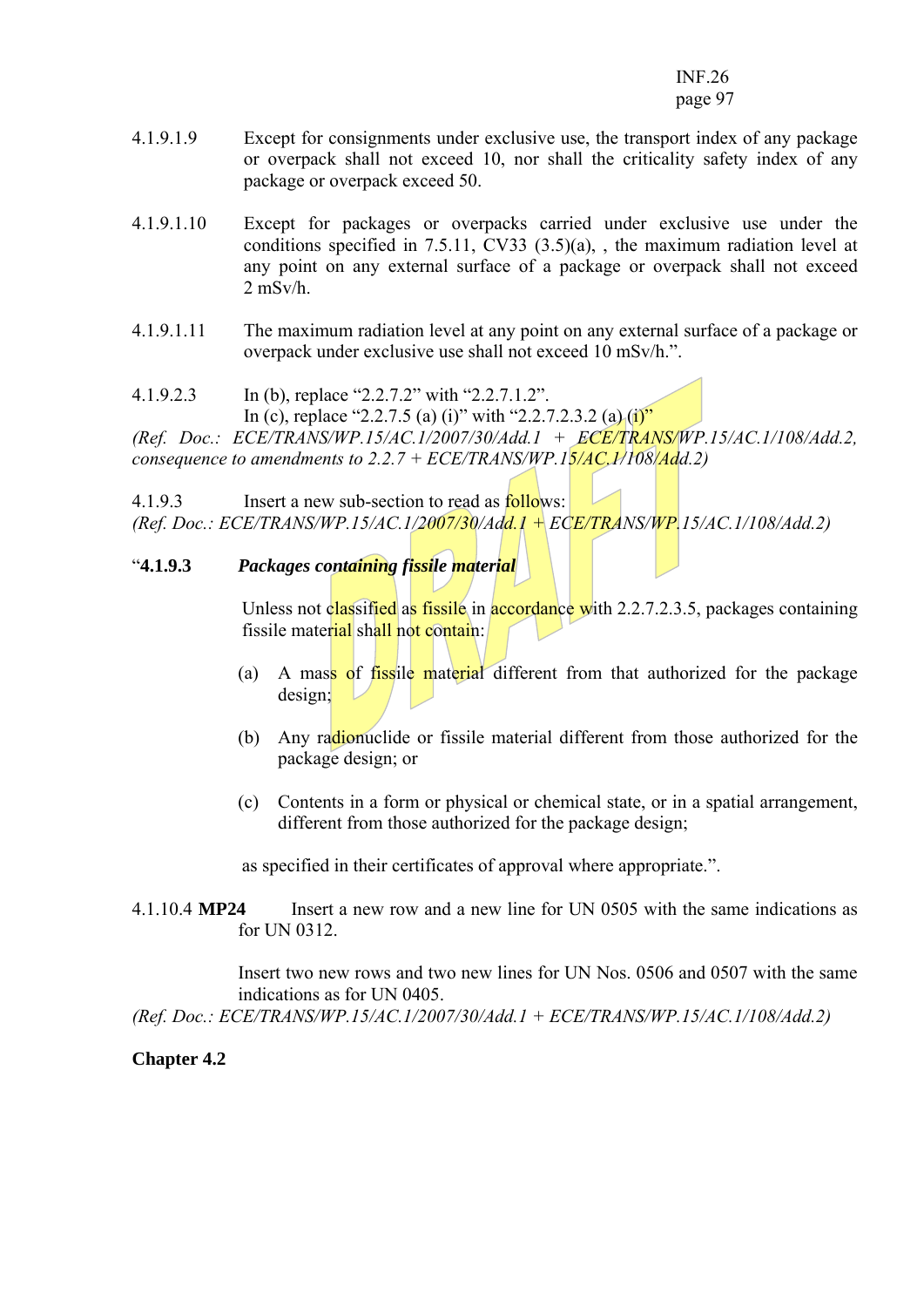4.2.5.2.6 **T23** For UN 3119, in the entry for Di-(3,5,5-trimethylhexanoyl) peroxide, not more than 38% in diluent type A, add "or type B" after "type A". *(Ref. Doc.: ECE/TRANS/WP.15/AC.1/2007/30/Add.1 + ECE/TRANS/WP.15/AC.1/108/Add.2)* 

**UN No Substance Min. test pressure (bar) Min. shell thickness (mm-reference steel) Bottom opening requirements Pressure-relief requirements Degree of filling Control temp. Emergency temp.** 3119 tert-Amyl peroxyneodecanoate, not more than 47% in diluent type A 1 -10 -5

Insert the following new entry:

*(Ref. Doc.: ECE/TRANS/WP.15/AC.1/2007/30/Add.1 + ECE/TRANS/WP.15/AC.1/108/Add.2)* 

4.2.5.3 **TP12** Amend to read as follows:

"**TP12** *(Deleted)*"

*(Ref. Doc.: ECE/TRANS/WP.15/AC.1/2007/30/Add.1 + ECE/TRANS/WP.15/AC.1/108/Add.2)* 

Add the following new Special Provision:

**TP35** Portable tank instruction T14 prescribed in ADR applicable up to 31 December 2008 may continue to be applied until 31 December 2014.". *(Ref. Doc.: ECE/TRANS/WP.15/AC.1/2007/30/Add.1 + ECE/TRANS/WP.15/AC.1/108/Add.2)* 

# **Chapter 4.3**

- 4.3.2.2.4 Amend to read as follows:
- "4.3.2.2.4 Shells intended for the carriage of substances in the liquid state or liquefied gases or refrigerated liquefied gases, which are not divided by partitions or surge plates into sections of not more than 7500 litres capacity, shall be filled to not less than 80% or not more than 20% of their capacity.

This provision is not applicable to:

- liquids with a kinematic viscosity at 20  $\degree$ C of at least 2680 mm2/s;
- molten substances with a kinematic viscosity at the temperature of filling of at least 2680 mm2/s;
- UN 1963 HELIUM, REFRIGERATED, LIQUID and UN 1966 HYDROGEN, REFRIGERATED, LIQUID.".

*(Ref. Doc.: ECE/TRANS/WP.15/AC.1/106/Add.2 + ECE/TRANS/WP.15/AC.1/108/Add.2)* 

4.3.3.2.5 In the table, for UN 1017, replace "2TC" with "2TOC" in column "Classification code".

*(Ref. Doc.: ECE/TRANS/WP.15/AC.1/2007/30/Add.1 + ECE/TRANS/WP.15/AC.1/108/Add.2)* 

# **PART 5**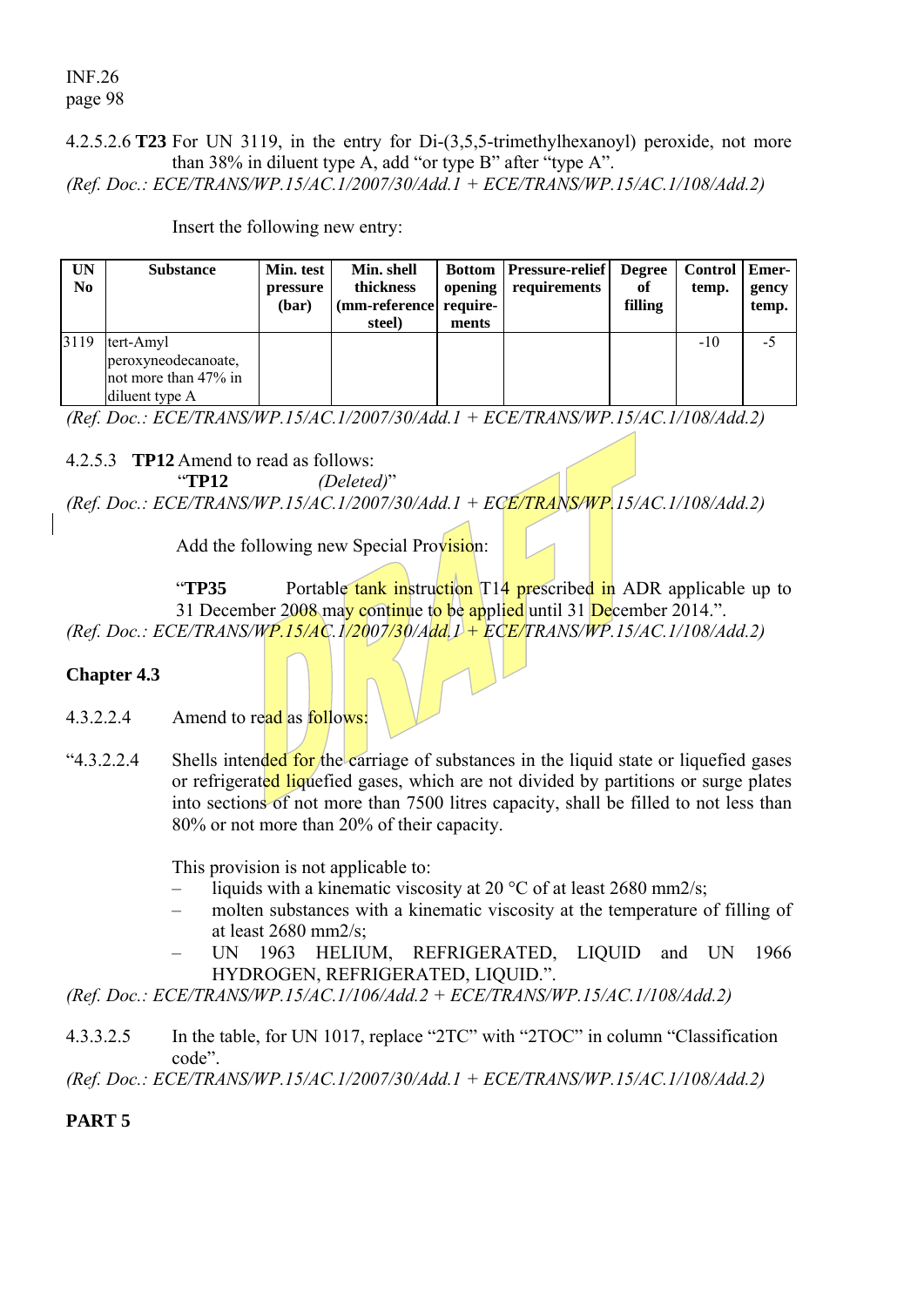# **Chapter 5.1**

5.1.2.1 (a) Amend the text after (ii) to read as follows: "unless the UN numbers and the labels representative of all dangerous goods contained in the overpack are visible, except as required in 5.2.2.1.11. If the same UN number or the same label... *(remainder unchanged)*".

*(Ref. Doc.: ECE/TRANS/WP.15/AC.1/2007/30/Add.1 + ECE/TRANS/WP.15/AC.1/108/Add.2)* 

5.1.3.2 Replace "Tanks and IBCs" with "Packagings, including IBCs, and tanks". *(Ref. Doc.: ECE/TRANS/WP.15/AC.1/2007/30/Add.1 + ECE/TRANS/WP.15/AC.1/108/Add.2)* 

5.1.5.1 Delete. Renumber subsequent paragraphs 5.1.5.2 to 5.1.5.3.3 accordingly.

*Consequential amendments: Section 5.1.5 Amend all references to renumbered paragraphs, as appropriate. 6.4.23.14 (h) Replace "5.1.5.2.2" with "5.1.5.1.2". 6.4.22.2, 6.4.22.3 and 6.4.23.2 (c) Replace "5.1.5.3.1" with "5.1.5.2.1". (Ref. Doc.: ECE/TRANS/WP.15/AC.1/2007/30/Add.1 + ECE/TRANS/WP.15/AC.1/108/Add.2)* 

5.1.5.2.2 (current  $5.1.5.3.2$ ) Delete the second sentence. *(Ref. Doc.: ECE/TRANS/WP.15/AC.1/2007/30/Add.1 + ECE/TRANS/WP.15/AC.1/108/Add.2)* 

5.1.5.3 Insert a new **sub-section to read as follows:** *(Ref. Doc.: ECE/TRANS/WP.15/AC.1/2007/30/Add.1 + ECE/TRANS/WP.15/AC.1/108/Add.2)* 

- "**5.1.5.3** *Determination of transport index (TI) and criticality safety index (CSI)*
- 5.1.5.3.1 The transport index (TI) for a package, overpack or container, or for unpackaged LSA-I or  $SCO-I$ , shall be the number derived in accordance with the following procedure:
	- (a) Determine the maximum radiation level in units of millisieverts per hour (mSv/h) at a distance of 1 m from the external surfaces of the package, overpack, container, or unpackaged LSA-I and SCO-I. The value determined shall be multiplied by 100 and the resulting number is the transport index. For uranium and thorium ores and their concentrates, the maximum radiation level at any point 1 m from the external surface of the load may be taken as:

| $0.4~\mathrm{mSv}/\mathrm{h}$ | for ores and physical concentrates of uranium and thorium;                |
|-------------------------------|---------------------------------------------------------------------------|
| $0.3 \text{ mSv/h}$           | for chemical concentrates of thorium;                                     |
| $0.02$ mSv/h                  | for chemical concentrates of uranium, other than uranium<br>hexafluoride; |

(b) For tanks, containers and unpackaged LSA-I and SCO-I, the value determined in step (a) above shall be multiplied by the appropriate factor from Table 5.1.5.3.1;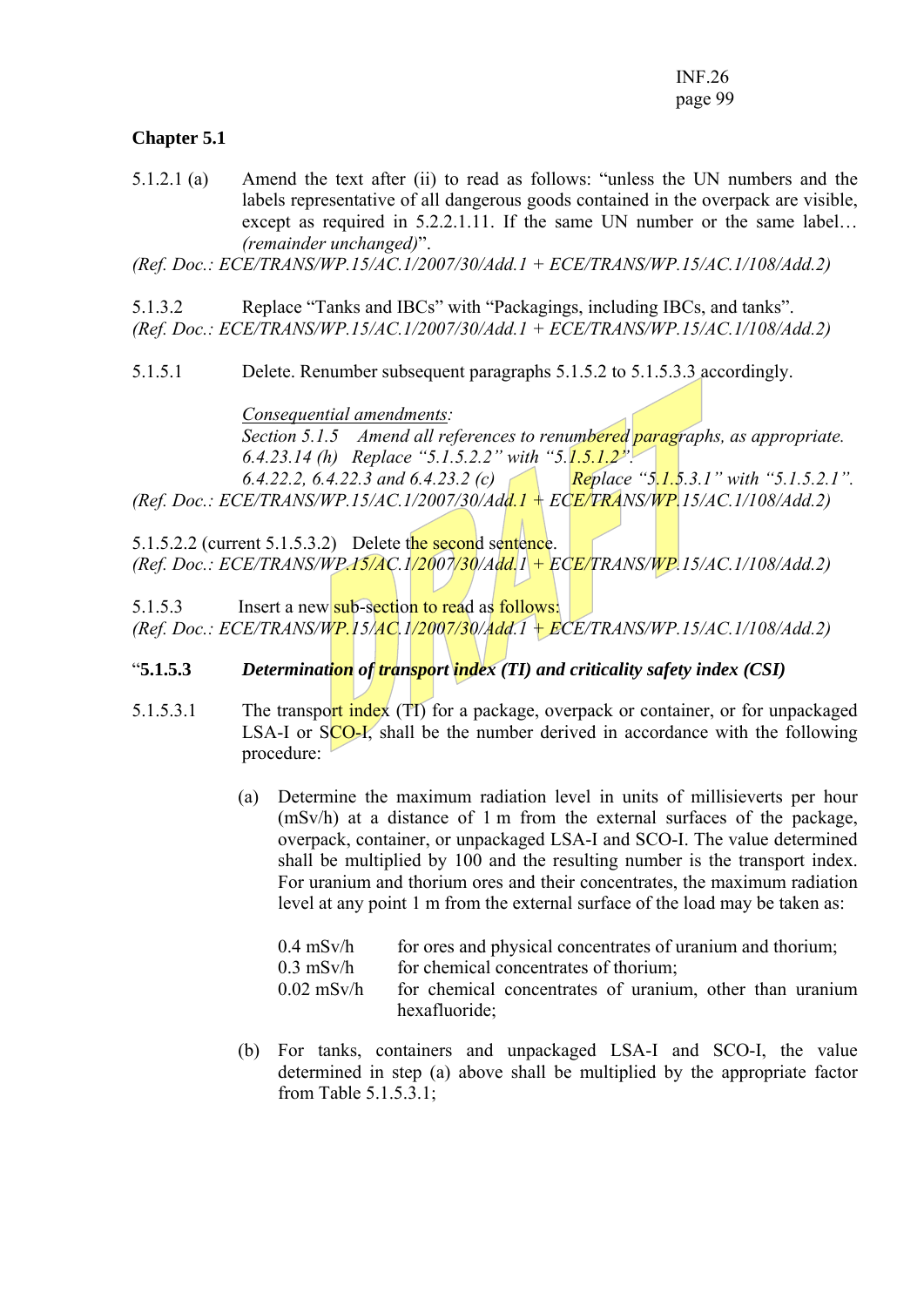(c) The value obtained in steps (a) and (b) above shall be rounded up to the first decimal place (e.g. 1.13 becomes 1.2), except that a value of 0.05 or less may be considered as zero.

# **Table 5.1.5.3.1: Multiplication factors for tanks, containers and unpackaged LSA-I and SCO-I**

| Size of load <sup>a</sup>                               | Multiplication factor |
|---------------------------------------------------------|-----------------------|
| size of load $\leq 1$ m <sup>2</sup>                    |                       |
| 1 m <sup>2</sup> < size of load $\leq$ 5 m <sup>2</sup> |                       |
| $5 \text{ m}^2$ < size of load $\leq 20 \text{ m}^2$    |                       |
| $20 \text{ m}^2$ < size of load                         |                       |

- **a** *Largest cross-sectional area of the load being measured.*
- 5.1.5.3.2 The transport index for each overpack, container or vehicle shall be determined as either the sum of the TIs of all the packages contained, or by direct measurement of radiation level, except in the case of non-rigid overpacks for which the transport index shall be determined only as the sum of the TIs of all the packages.
- 5.1.5.3.3 The criticality safety index for each overpack or container shall be determined as the sum of the CSIs of all the packages contained. The same procedure shall be followed for determining the total sum of the CSIs in a consignment or aboard a vehicle.
- 5.1.5.3.4 Packages and overpacks shall be assigned to either category I-WHITE, II-YELLOW or III-YELLOW in accordance with the conditions specified in Table 5.1.5.3.4 and with the following requirements:
	- (a) For a package or overpack, both the transport index and the surface radiation level conditions shall be taken into account in determining which is the appropriate category. Where the transport index satisfies the condition for one category but the surface radiation level satisfies the condition for a different category, the package or overpack shall be assigned to the higher category. For this purpose, category I-WHITE shall be regarded as the lowest category;
	- (b) The transport index shall be determined following the procedures specified in 5.1.5.3.1 and 5.1.5.3.2;
	- (c) If the surface radiation level is greater than 2 mSv/h, the package or overpack shall be carried under exclusive use and under the provisions of 7.5.11, CV33  $(1.3)$  and  $(3.5)$  (a), as appropriate;
	- (d) A package carried under a special arrangement shall be assigned to category III-YELLOW except when otherwise specified in the competent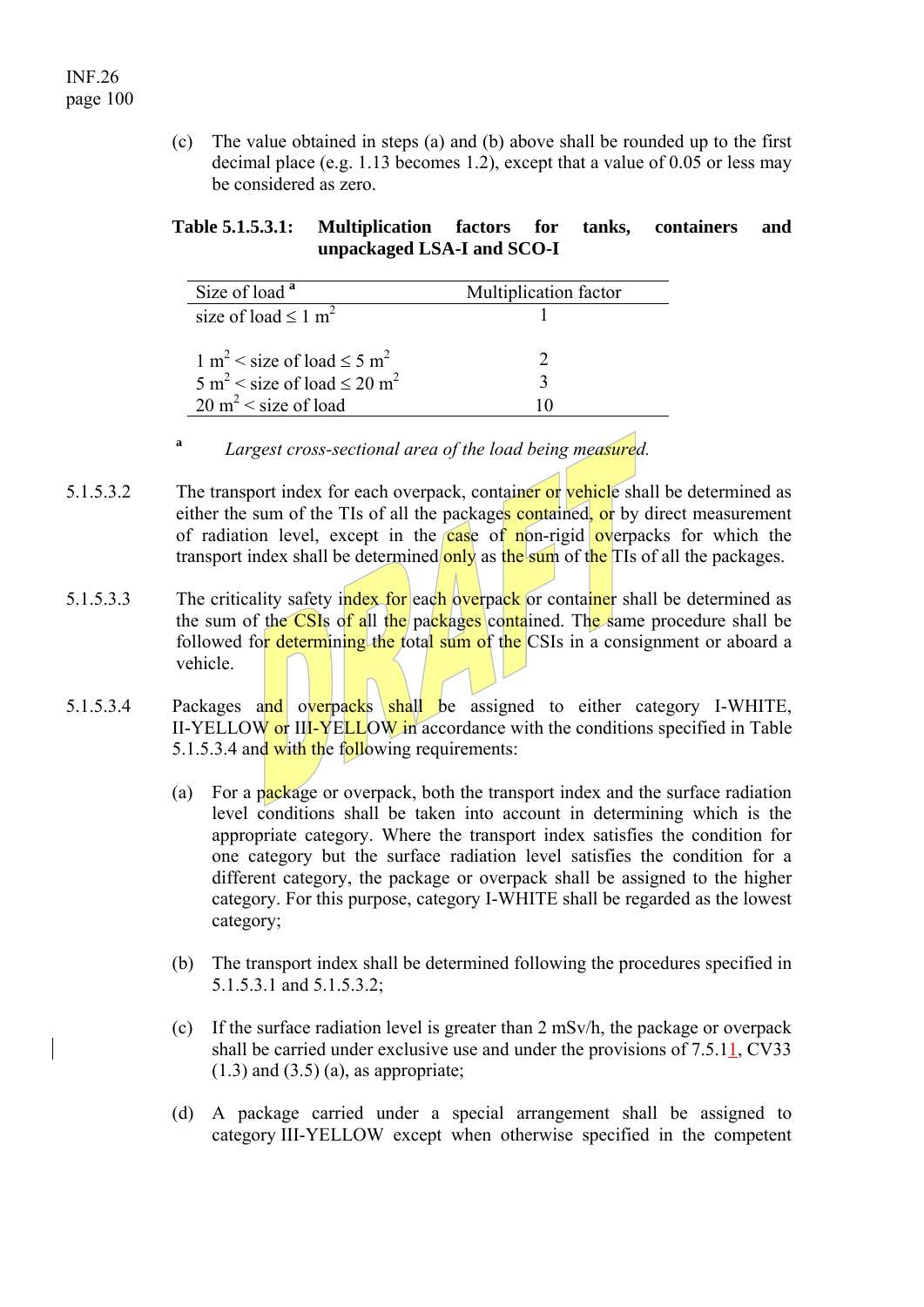authority approval certificate of the country of origin of design (see 2.2.7.2.4.6);

(e) An overpack which contains packages carried under special arrangement shall be assigned to category III-YELLOW except when otherwise specified in the competent authority approval certificate of the country of origin of design (see 2.2.7.2.4.6).

|  | Table 5.1.5.3.4: Categories of packages and overpacks |  |
|--|-------------------------------------------------------|--|
|  |                                                       |  |

| <b>Conditions</b>                                                                     |                                                                              |                  |  |  |  |  |
|---------------------------------------------------------------------------------------|------------------------------------------------------------------------------|------------------|--|--|--|--|
| Maximum radiation level at any point<br><b>Transport index</b><br>on external surface |                                                                              | Category         |  |  |  |  |
| $\theta^a$                                                                            | Not more than 0.005 mSv/h                                                    | <b>I-WHITE</b>   |  |  |  |  |
| more than $1a$                                                                        | More than 0 but not More than $0.005$ mSv/h but not more than<br>$0.5$ mSv/h | <b>II-YELLOW</b> |  |  |  |  |
| More than 1 but not<br>more than 10                                                   | More than $0.5 \text{ mSv/h}$ but not more than $2 \text{ mSv/h}$ III-YELLOW |                  |  |  |  |  |
| More than 10                                                                          | More than $2$ mSv/h but not more than $10$ mSv/h   III-YELLOW                |                  |  |  |  |  |

**a** *If the measured TI* is not greater than 0.05, the value quoted may be zero in *accordance with 5.1.5.3.1(c).* 

**b**  *Shall also be carried under exclusive use.*".

*Consequential amendment:* 

*In 3.2.1, description of Column (5), and in 5.2.2.1.11.1, replace "2.2.7.8.4" with "5.1.5.3.4".* 

### **Chapter 5.2**

5.2.1.6 In Note 1, replace "6.2.1.7" with "6.2.2.7". In Note 2, replace "6.2.1.8" with "6.2.2.8". *(Ref. Doc.: ECE/TRANS/WP.15/AC.1/106/Add.2)* 

5.2.1.8 Add the following new sub-section:

#### "**5.2.1.8** *Special marking provisions for environmentally hazardous substances*

- 5.2.1.8.1 Packages containing environmentally hazardous substances meeting the criteria of 2.2.9.1.10 shall be durably marked with the environmentally hazardous substance mark shown in 5.2.1.8.3, with the exception of single packagings and combination packagings containing inner packagings with:
	- contents of 5 l or less for liquids, or
	- contents of 5 kg or less for solids.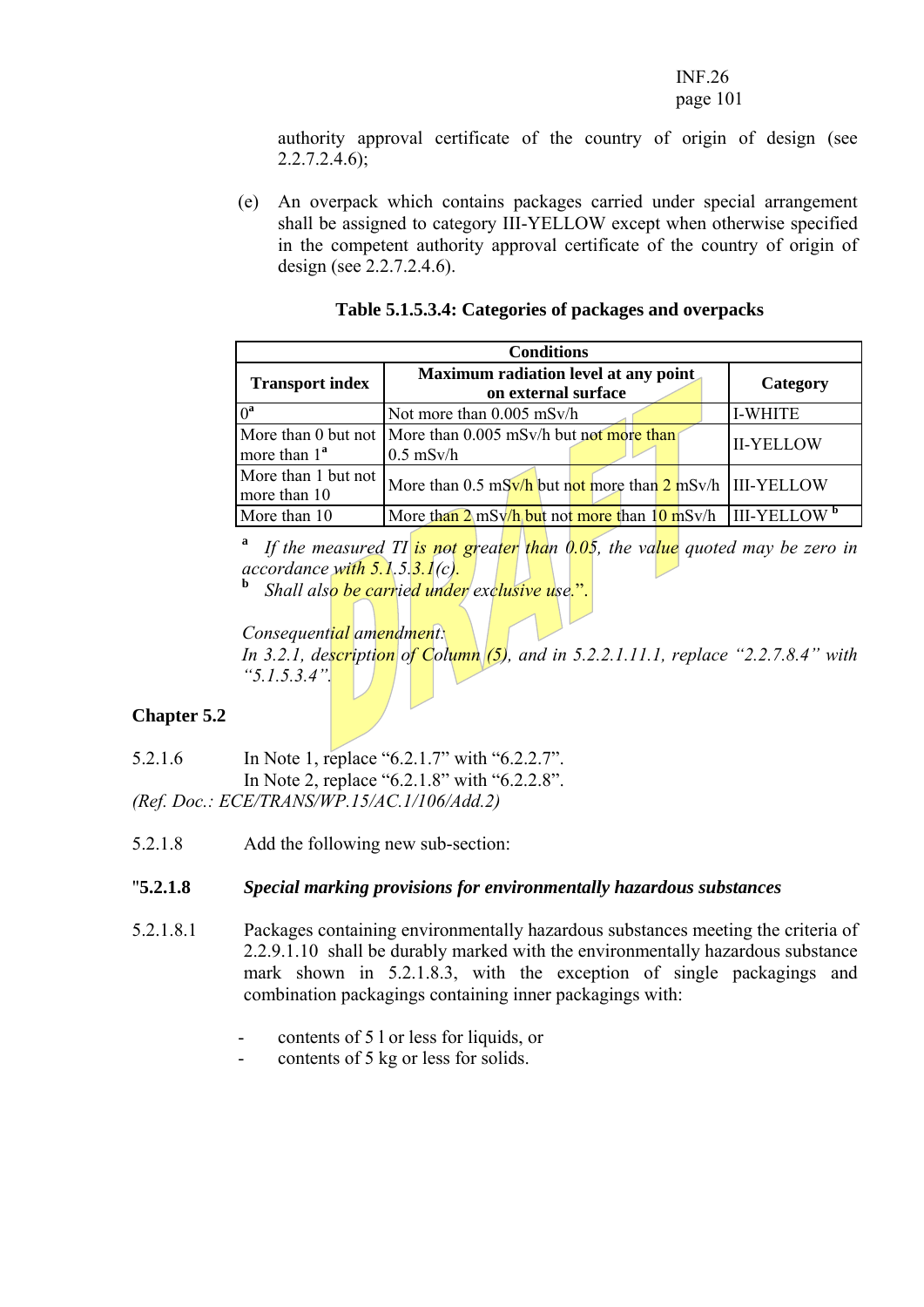- 5.2.1.8.2 The environmentally hazardous substance mark shall be located adjacent to the markings required by 5.2.1.1. The requirements of 5.2.1.2 and 5.2.1.4 shall be met.
- 5.2.1.8.3 The environmentally hazardous substance mark shall be as shown below. The dimensions shall be 100 mm  $\times$  100 mm, except in the case of packages of such dimensions that they can only bear smaller marks.



Symbol (fish and tree): black on white or suitable contrasting background". *(Ref. Doc.: ECE/TRANS/WP.15/AC.1/2007/51, annex 1 + ECE/TRANS/WP.15/AC.1/108/Add.2)* 

5.2.1.9.2 (a) Delete "closed". *(Ref. Doc.: ECE/TRANS/WP.15/AC.1/2007/30/Add.1 + ECE/TRANS/WP.15/AC.1/108/Add.2)* 

5.2.2.1.11.1 In the first sentence, replace "Except as provided for large containers and tanks in accordance with 5.3.1.1.3<sup>"</sup> with "Except when enlarged labels are used in accordance with  $5.3.1.1.3$ ".

*(Ref. Doc.: ECE/TRANS/WP.15/AC.1/2007/30/Add.1 + ECE/TRANS/WP.15/AC.1/108/Add.2)* 

5.2.2.1.11.2 (a) (i) Replace "2.2.7.7.2.1" with "2.2.7.2.2.1". *(Ref. Doc.: ECE/TRANS/WP.15/AC.1/2007/30/Add.1 + ECE/TRANS/WP.15/AC.1/108/Add.2, consequence to amendments to 2.2.7)* 

5.2.2.1.11.2(d) Replace "See  $2.2.7.6.1.1$  and 2.2.7.6.1.2" with "The number determined in accordance with 5.1.5.3.1 and 5.1.5.3.2".

*(Ref. Doc.: ECE/TRANS/WP.15/AC.1/2007/30/Add.1 + ECE/TRANS/WP.15/AC.1/108/Add.2)* 

5.2.2.2.1.1 Replace "They have a line of the same colour as the symbol, 5 mm inside the edge and running parallel with it." with "They shall have a line 5 mm inside the edge and running parallel with it. In the upper half of a label the line shall have the same colour as the symbol and in the lower half it shall have the same colour as the figure in the bottom corner.".

*(Ref. Doc.: ECE/TRANS/WP.15/AC.1/2007/30/Add.1 + ECE/TRANS/WP.15/AC.1/108/Add.2)* 

5.2.2.2.1 Add the following new second sentence:

 "Corresponding models required for other modes of transport, with minor variations which do not affect the obvious meaning of the label, are also acceptable.".

*(Ref. Doc.: ECE/TRANS/WP.15/AC.1/108/Add.2)*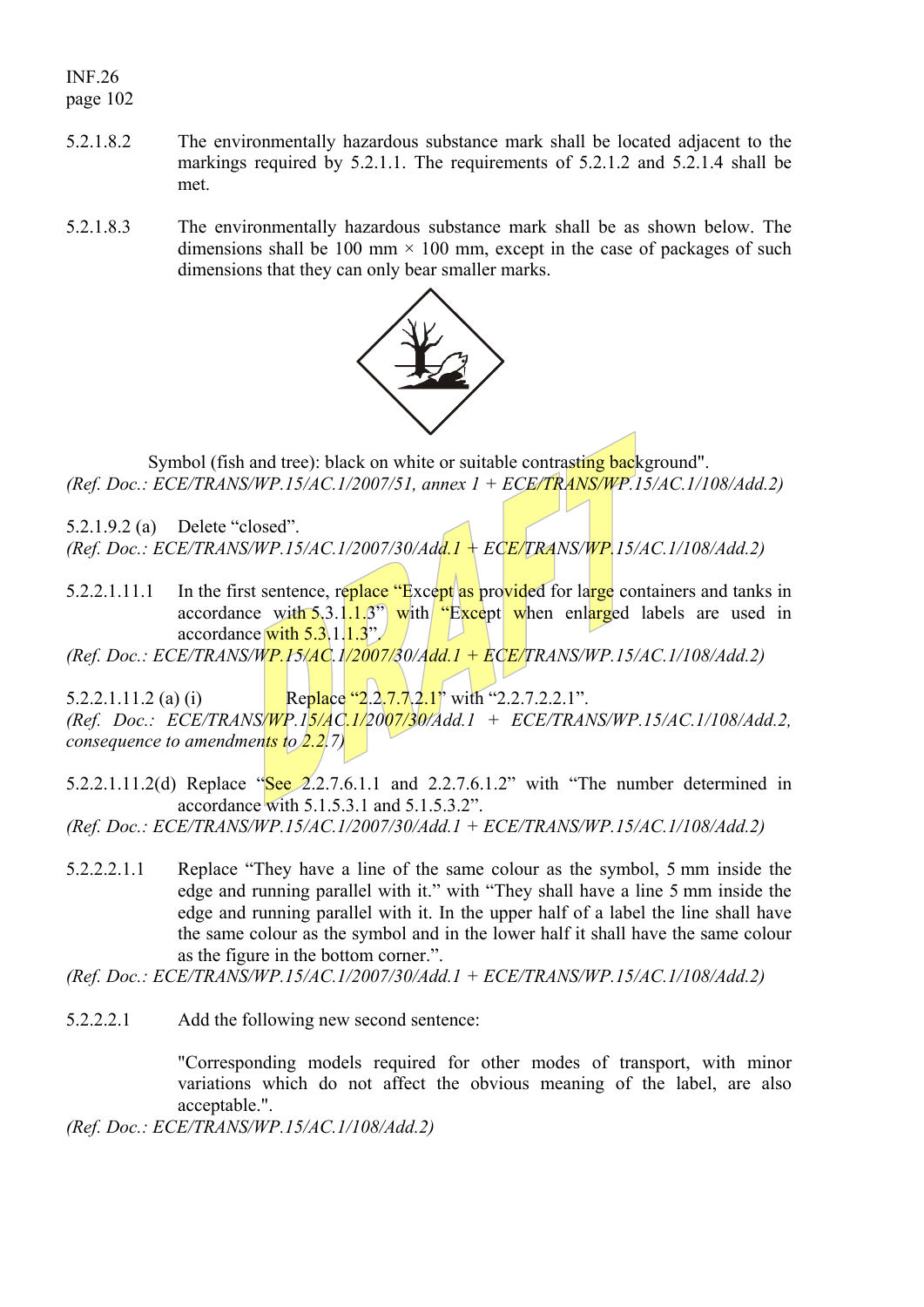5.2.2.2.1.2 Replace "ISO 7225:1994" with "ISO 7225:2005" and "ISO 7225" with "ISO 7225:2005".

*(Ref. Doc.: ECE/TRANS/WP.15/AC.1/104, annex as amended)* 

- 5.2.2.2.1.3 Amend to read as follows:
- "5.2.2.2.1.3 With the exception of labels for Divisions 1.4, 1.5 and 1.6 of Class 1, the upper half of the label shall contain the pictorial symbol and the lower half shall contain:
	- (a) For Classes 1, 2, 3, 5.1, 5.2, 7, 8 and 9, the class number;
	- (b) For Classes 4.1, 4.2 and 4.3, the figure "4";
	- (c) For Classes 6.1 and 6.2, the figure "6".

The labels may include text such  $\frac{1}{\sqrt{2}}$  as the UN number or words describing the hazard (e.g. "flammable") in accordance with  $5.2.2.2.1.5$  provided the text does not obscure or detract from the other required label elements.".

 *(Ref. Doc.: ECE/TRANS/WP.15/AC.1/2007/30/Add.1 + ECE/TRANS/WP.15/AC.1/108/Add.2)* 

- $5.2.2.2.1.4$  Amend to read as follows:
- "5.2.2.2.1.4 In addition, except for Divisions 1.4, 1.5 and 1.6, labels for Class 1 shall show in the lower half, above the class number, the division number and the compatibility group letter for the substance or article. Labels for Divisions 1.4, 1.5 and 1.6 shall show in the upper half the division number, and in the lower half the class number and the compatibility group letter.".
- *(Ref. Doc.: ECE/TRANS/WP.15/AC.1/108/Add.2)*
- 5.2.2.2.1.6 Insert a new-sub paragraph (c) to read as follows:

"(c) the Class 5.2 label, where the symbol may be shown in white; and".

*Consequential amendments: 5.2.2.2.1.6 (b) Delete "and". 5.2.2.2.1.6 (c) Renumber as (d). 5.2.2.2.2 Under labels No. 2.1, replace "5.2.2.2.1.6 (c)" with "5.2.2.2.1.6 (d)".*

*(Ref. Doc.: ECE/TRANS/WP.15/AC.1/2007/30/Add.1 + ECE/TRANS/WP.15/AC.1/108/Add.2)* 

# **Chapter 5.3**

5.3.1.1.6 Add a new 5.3.1.1.6 to read as follows: "5.3.1.1.6 When the placarding is affixed to folding panels, they shall be designed and secured so that they cannot unfold or come loose from the holder during carriage (especially as a result of impacts or unintentional actions).".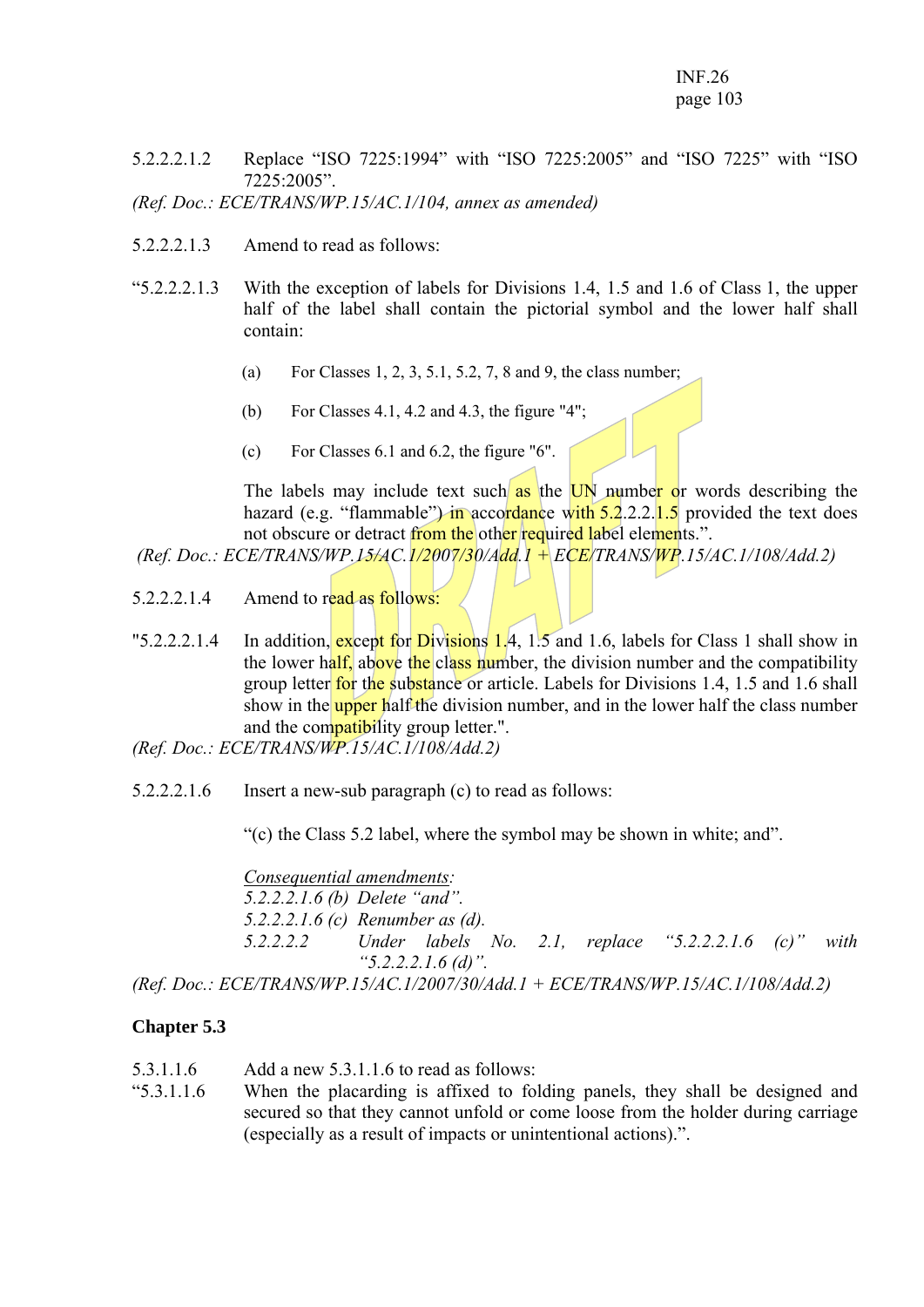*(Ref. Doc.: ECE/TRANS/WP.15/AC.1/106/Add.2)* 

5.3.1.7.1 (a) Amend to read as follows: "(a) Be not less than 250 mm by 250 mm and have a line 12.5 mm inside the edge and running parallel with it. In the upper half the line shall have the same colour as the symbol and in the lower half it shall have the same colour as the figure in the bottom corner;".

*(Ref. Doc.: ECE/TRANS/WP.15/AC.1/2007/30/Add.1 + ECE/TRANS/WP.15/AC.1/108/Add.2)* 

5.3.2.1.5 Add a new Note to read as follows:

 "*NOTE: This paragraph need not be applied to the marking with orange coloured plates of closed and sheeted vehicles, carrying tanks with a maximum capacity of 3 000 litres.*".

*(Ref. Doc.: ECE/TRANS/WP.15/AC.1/108/Add.2)* 

- 5.3.2.1.6 At the beginning, replace "one substance" with "one dangerous substance and no non-dangerous substance". At the end, insert "for that substance" after "UN number".
- *(Ref. Doc.: ECE/TRANS/WP.15/AC.1/108/Add.2)*
- 5.3.2.2.1 At the end of the first sub-paragraph, add "It shall remain affixed irrespective of the orientation of the wagon/vehicle". *(Ref. Doc.: ECE/TRANS/WP.15/AC.1/106/Add.2)*
- 5.3.2.2.2 Add the following text at the end: "Interchangeable numbers and letters on plates presenting the hazard identification number and the UN number shall remain in place during carriage and irrespective of the orientation of the wagon/vehicle.".
- *(Ref. Doc.: ECE/TRANS/WP.15/AC.1/106/Add.2)*
- 5.3.2.2.5 Add a new 5.3.2.2.5 to read as follows:
- "5.3.2.2.5 When the orange-coloured plate is affixed to folding panels, they shall be designed and secured so that they cannot unfold or come loose from the holder during carriage (especially as a result of impacts or unintentional actions).".

*(Ref. Doc.: ECE/TRANS/WP.15/AC.1/2007/30/Add.1 + ECE/TRANS/WP.15/AC.1/108/Add.2)* 

5.3.2.3.2 For identification number 423, add at the end of the description of the meaning: ", or flammable solid which reacts with water, emitting flammable gases or self-heating solid which reacts with water, emitting flammable gases".

> For identification number X423, amend the description of the meaning to read as follows: "solid which reacts dangerously with water, emitting flammable gases, or flammable solid which reacts dangerously with water, emitting flammable gases, or self-heating solid which reacts dangerously with water, emitting flammable gases<sup>1</sup>".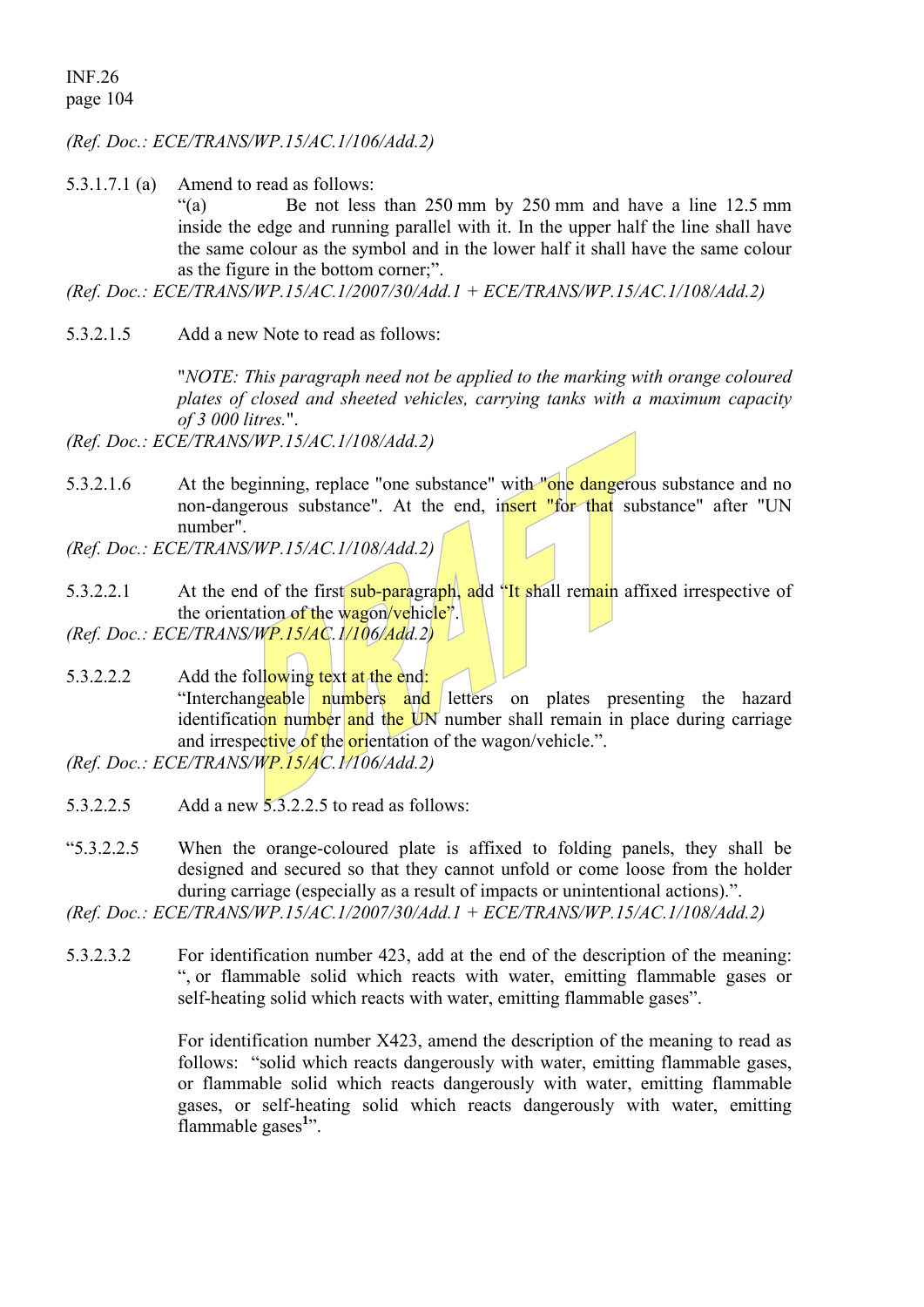*(Ref. Doc.: ECE/TRANS/WP.15/AC.1/104, annex)*  5.3.2.3.2 Insert after the heading "43":

 "X432 spontaneously flammable (pyrophoric) solid which reacts dangerously with water, emitting flammable gases<sup>1</sup>." *(Ref. Doc.: ECE/TRANS/WP.15/AC.1/102, annex)* 

- 5.3.4 to 5.3.6 Add the following new sections to read as follows:
- "5.3.4 *(Reserved)*
- 5.3.5 *(Reserved)*

### **5.3.6 Environmentally hazardous substance mark**

5.3.6.1 When a placard is required to be displayed in accordance with the provisions of section 5.3.1, large containers/containers, MEGCs, tank-containers, portable tanks and vehicles/wagons containing environmentally hazardous substances meeting the criteria of 2.2.9.1.10 shall be marked with the environmentally hazardous substance mark shown in  $5.2.1$  8.3, except that the minimum dimensions shall be 250 mm  $\times$  250 mm. The other provisions of section 5.3.1 concerning the display of placards shall apply mutatis mutandis to the display of the mark.".".

*(Ref. Doc.: ECE/TRANS/WP.15/AC.1/2007/51, annex 1 + ECE/TRANS/WP.15/AC.1/108/Add.2)* 

## **Chapter 5.4**

5.4.1.1.1 (f) The existing Note becomes "Note 1". Add a new "Note 2" to read as follows:

 "*NOTE 2: For dangerous goods in machinery or equipment specified in this Annex, the quantity indicated shall be the total quantity of dangerous goods contained therein in kilograms or litres as appropriate.*".

*(Ref. Doc.: ECE/TRANS/WP.15/AC.1/108/Add.2)* 

5.4.1.1.3 Add the following sentence at the end: "If the provision for waste as set out in 2.1.3.5.5 is applied, the following shall be added to the proper shipping name: "WASTE IN ACCORDANCE WITH 2.1.3.5.5" (e.g. "UN 3264, CORROSIVE LIQUID, ACIDIC, INORGANIC, N.O.S., 8, II, WASTE IN ACCORDANCE WITH 2.1.3.5.5"). The technical name, as prescribed in Chapter 3.3, special provision 274, need not be added.".

*(Ref. Doc.: ECE/TRANS/WP.15/AC.1/106/Add.2)* 

- 5.4.1.1.6.4 Add a new paragraph to read as follows:
- "5.4.1.1.6.4 For the carriage of tank wagons/fixed tanks (tank vehicles), removable tanks/demountable tanks, battery-wagons/battery-vehicles, tank-containers and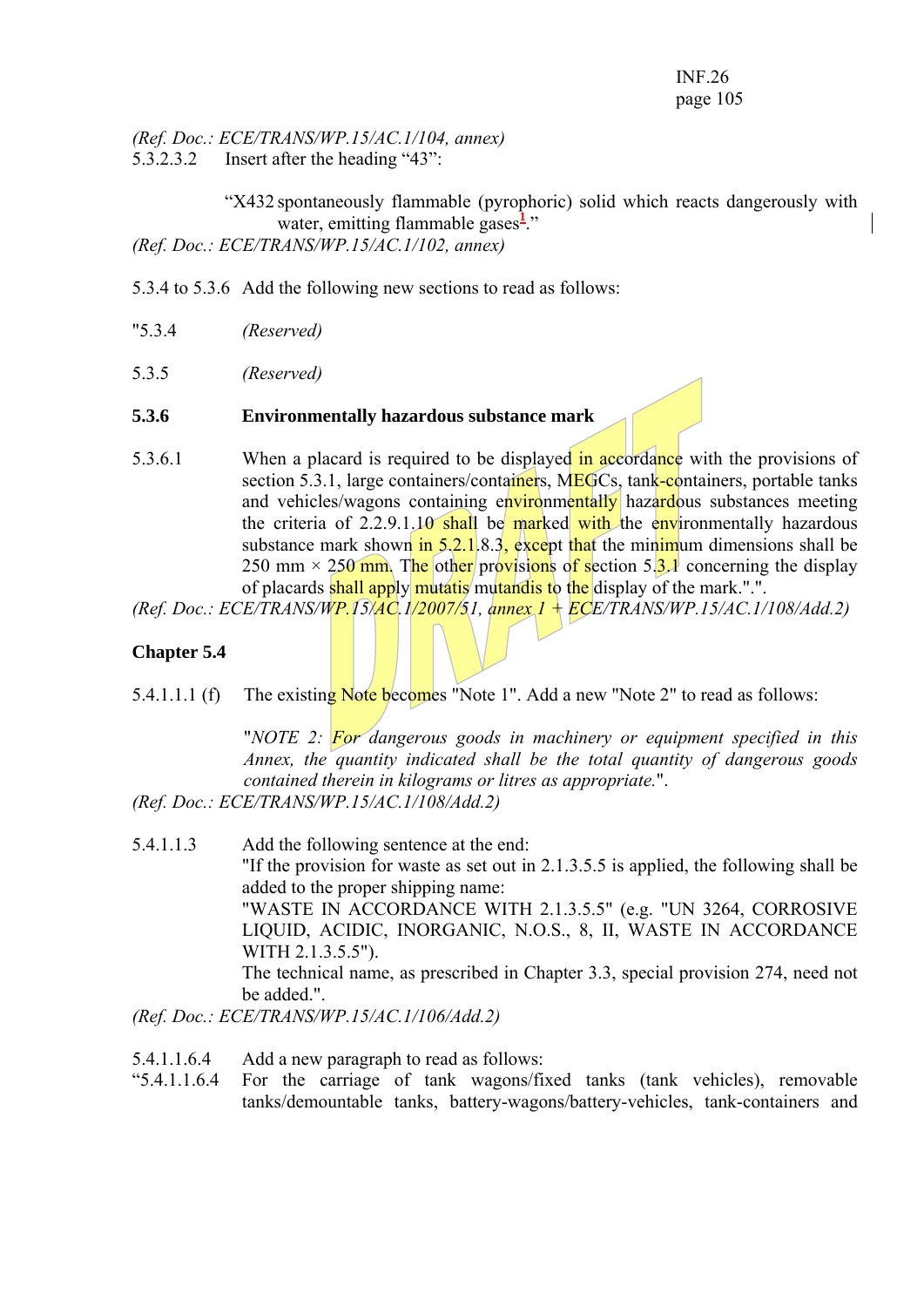> MEGCs under the conditions of 4.3.2.4.4, the following entry shall be included in the transport document: 'Carriage in accordance with 4.3.2.4.4'.".

- *(Ref. Doc.: ECE/TRANS/WP.15/AC.1/104, annex)*
- 5.4.1.1.11 Amend to read as follows:
- "5.4.1.1.11 *Special provisions for the carriage of IBCs or portable tanks after the date of expiry of the last periodic test or inspection*

 For carriage in accordance with 4.1.2.2 (b), 6.7.2.19.6 (b), 6.7.3.15.6 (b) or 6.7.4.14.6 (b), a statement to this effect shall be included in the transport document, as follows: "Carriage in accordance with 4.1.2.2 (b)", "Carriage in accordance with 6.7.2.19.6 (b)", "Carriage in accordance with 6.7.3.15.6 (b)" or "Carriage in accordance with 6.7.4.14.6 (b)" as appropriate.".

*(Ref. Doc.: ECE/TRANS/WP.15/AC.1/2007/30/Add.1 + ECE/TRANS/WP.15/AC.1/108/Add.2)* 

- 5.4.1.1.18 Add a new paragraph to read as follows:
- "5.4.1.1.18 For the carriage of portable tanks under the conditions of 6.7.2.19.6 (b), 6.7.3.15.6 (b) or 6.7.4.14.6 (b), reference to this exemption shall be mentioned in the transport document.".
- *(Ref. Doc.: ECE/TRANS/WP.15/AC.1/104, annex)*
- 5.4.1.4.2 Amend footnote 2 to read as follows:
	- $\epsilon$ <sup>2</sup> If used, the relevant recommendations of the UNECE United Nations Centre for **Trade Facilitation and Electronic Business (UN/CEFACT)** may be consulted, in particular Recommendation No. 1 (United Nations Layout Key for Trade Documents) (ECE/TRADE/137, edition 81.3), UN Layout Key for Trade Documents - Guidelines for Applications (ECE/TRADE/270, edition 2002), Recommendation No. 11 (Documentary Aspects of the International Transport of Dangerous Goods) (ECE/TRADE/204, edition 96.1 – currently under revision) and Recommendation No. 22 (Layout Key for Standard Consignment Instructions) (ECE/TRADE/168, edition 1989). Refer also to the UN/CEFACT Summary of Trade Facilitation Recommendations (ECE/TRADE/346, edition 2006) and the United Nations Trade Data Elements Directory (UNTDED) (ECE/TRADE/362, edition 2005).".

*(Ref. Doc.: ECE/TRANS/WP.15/AC.1/2007/30/Add.1 + ECE/TRANS/WP.15/AC.1/108/Add.2)* 

5.4.2 In footnote 4, add the following new sentence at the end: "Facsimile signatures are acceptable where applicable laws and regulations recognize the legal validity of facsimile signatures." and add:

> "5.4.2.3 If the dangerous goods documentation is presented to the carrier by means of electronic data processing (EDP) or electronic data interchange (EDI) transmission techniques, the signature(s) may be replaced by the name(s) (in capitals) of the person authorized to sign.".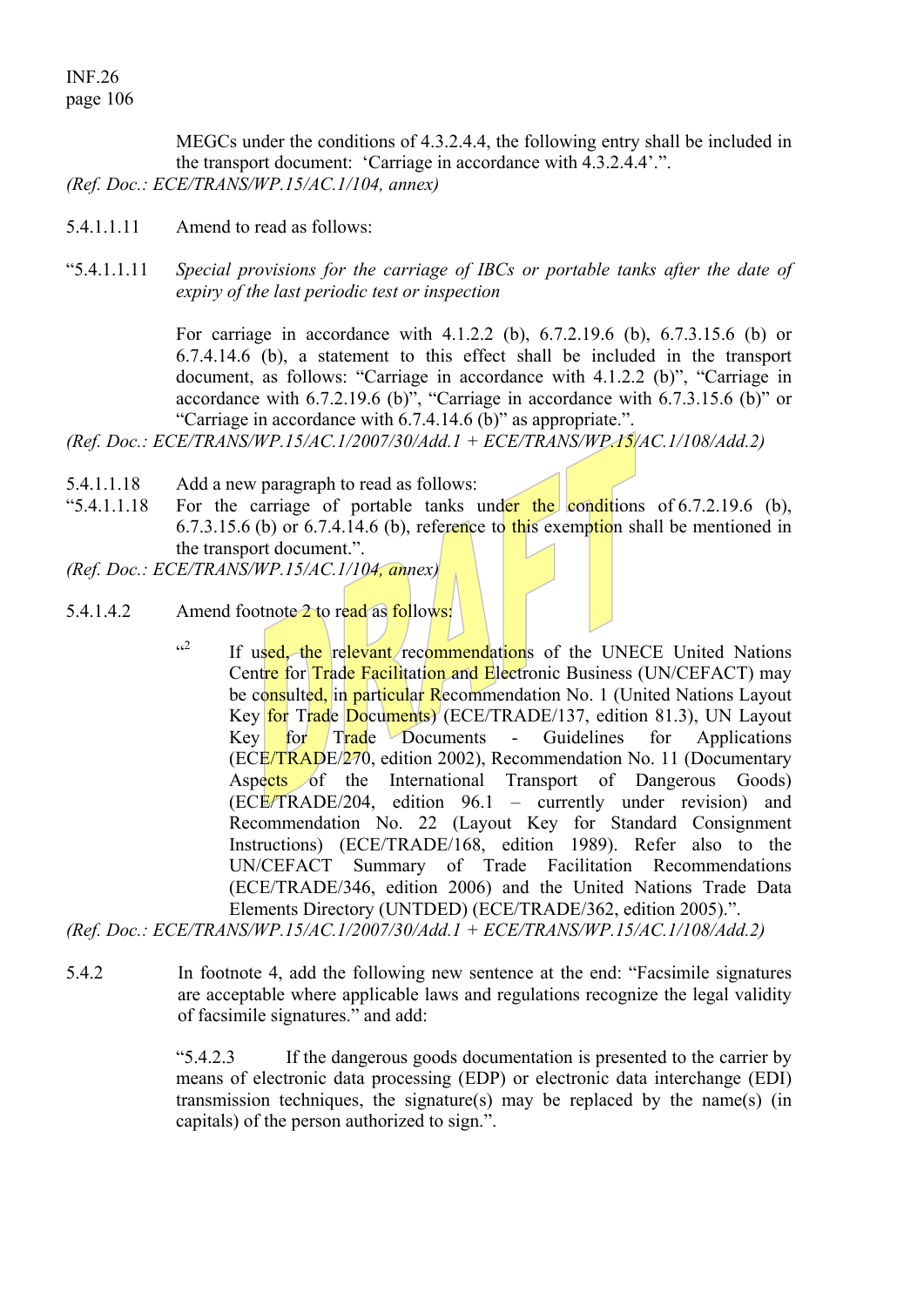*(Ref. Doc.: ECE/TRANS/WP.15/AC.1/2007/30/Add.1 + ECE/TRANS/WP.15/AC.1/108/Add.2)* 

### **Chapter 5.5**

- 5.5.2.2 Add "The markingwarning sign, as required by this sub-section, shall remain on the wagon/vehicle, container or tank until the following provisions are met:
	- (a) The fumigated wagon/vehicle, container or tank has been ventilated to remove harmful concentrations of fumigant gas; and
	- (b) The fumigated goods or materials have been unloaded.".

*(Ref. Doc.: ECE/TRANS/WP.15/AC.1/2007/30/Add.1 + ECE/TRANS/WP.15/AC.1/108/Add.2 as amended)* 

- 5.5.2.3 In the Fumigation warning sign, insert "VENTILATED ON (date \*)" before "DO NOT ENTER".
- *(Ref. Doc.: ECE/TRANS/WP.15/AC.1/2007/30/Add.1 + ECE/TRANS/WP.15/AC.1/108/Add.2)*

### **PART 6**

6.1.1.4, 6.3.2.2 (as amended), 6.5.4.1 and 6.6.1.2  $\|$  At the end, add a new note to read as follows:

> "*NOTE: ISO 16106:2006 "Packaging – Transport packages for dangerous goods – Dangerous goods packagings, intermediate bulk containers (IBCs) and large packagings – Guidelines for the application of ISO 9001" provides acceptable guidance on procedures which may be followed.*".

*(Ref. Doc.: ECE/TRANS/WP.15/AC.1/2007/30/Add.1 + ECE/TRANS/WP.15/AC.1/108/Add.2)* 

- 6.1.1.4,
- 6.5.1.6.1 and
- 6.6.1.2 Add at the end:

 "(see also EN ISO 16106: 2006 Transport packages for dangerous goods – Dangerous goods packagings, intermediate bulk containers (IBCs) and large packagings – Guidelines for the application of ISO 9001)".

*(Ref. Doc.: ECE/TRANS/WP.15/AC.1/102, annex)* 

### **Chapter 6.1**

6.1.2.6 Insert the new following note after the list:

"*NOTE: Plastics materials,* is taken to include other polymeric materials such as rubber."

*(Ref. Doc.: ECE/TRANS/WP.15/AC.1/2007/30/Add.1 + ECE/TRANS/WP.15/AC.1/108/Add.2)* 

6.1.3.1 (a) (i) Replace the first sentence after the symbol with: "This symbol shall not be used for any purpose other than certifying that a packaging complies with the relevant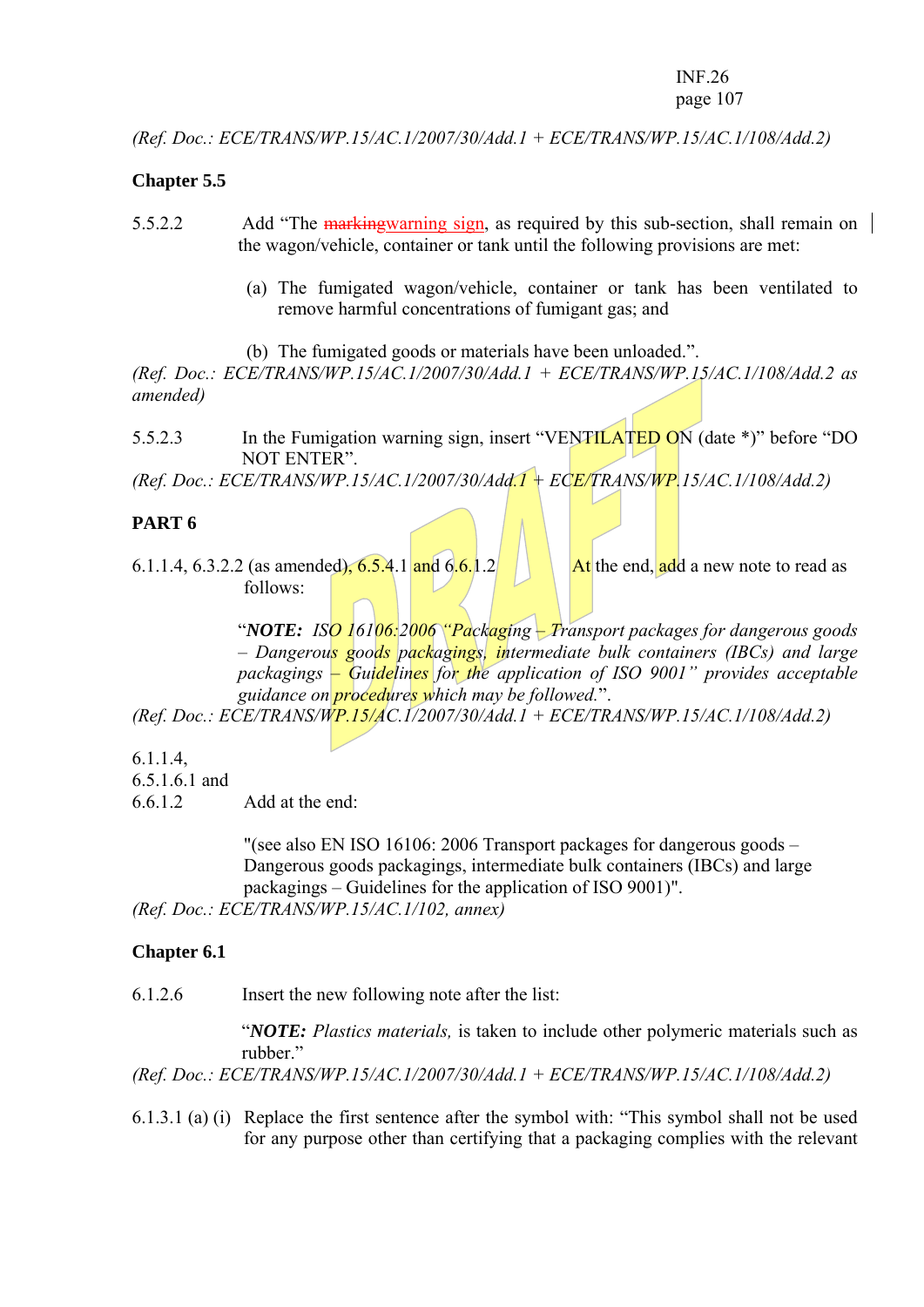requirements in Chapter 6.1, 6.2, 6.3, 6.5 or 6.6. This symbol shall not be used for packagings which comply with the simplified conditions of 6.1.1.3, 6.1.5.3.1 (e), 6.1.5.3.5 (c), 6.1.5.4, 6.1.5.5.1 and 6.1.5.6 (see also (ii) below). For embossed metal packagings, the capital letters "UN" may be applied instead of the symbol;".

*(Ref. Doc.: ECE/TRANS/WP.15/AC.1/2007/30/Add.1 + ECE/TRANS/WP.15/AC.1/108/Add.2 + ECE/TRANS/WP.15/AC.1/2007/32)* 

6.1.3.1 (a) (ii) Amend to read as follows:

"The symbol "RID/ADR" for composite packagings (glass, porcelain or stoneware) and light gauge metal packagings conforming to simplified conditions (see 6.1.1.3, 6.1.5.3.1 (e), 6.1.5.3.5 (c), 6.1.5.4, 6.1.5.5.1 and 6.1.5.6).

*NOTE: Packagings bearing this symbol are approved for rail, road and inland waterways transport operations which are subject to the provisions of RID, ADR*  and ADN respectively. They are not necessarily accepted for carriage by other *modes of transport or for transport operations by road, rail or inland waterways which are governed by other regulations.*".

*(Ref. Doc.: ECE/TRANS/WP.15/AC.1/108/Add.2 + ECE/TRANS/WP.15/AC.1/2007/32)* 

6.1.5.1.1 Replace "and approved by the competent authority" with "by the competent authority allowing the allocation of the mark and shall be approved by this competent authority".

*(Ref. Doc.: ECE/TRANS/WP.15/AC.1/2007/30/Add.1 + ECE/TRANS/WP.15/AC.1/108/Add.2)* 

6.1.5.1.2 Replace the first sentence with "Each packaging design type shall successfully pass the tests prescribed in this Chapter before being used.".

*(Ref. Doc.: ECE/TRANS/WP.15/AC.1/2007/30/Add.1 + ECE/TRANS/WP.15/AC.1/108/Add.2)* 

- 6.1.5.3.4 Amend to read as follows:
- "6.1.5.3.4 *Target*

The target shall be a non-resilient and horizontal surface and shall be:

- Integral and massive enough to be immovable;
- Flat with a surface kept free from local defects capable of influencing the test results;
- Rigid enough to be non-deformable under test conditions and not liable to become damaged by the tests; and
- Sufficiently large to ensure that the test package falls entirely upon the surface.".

*(Ref. Doc.: ECE/TRANS/WP.15/AC.1/2007/30/Add.1 + ECE/TRANS/WP.15/AC.1/108/Add.2)*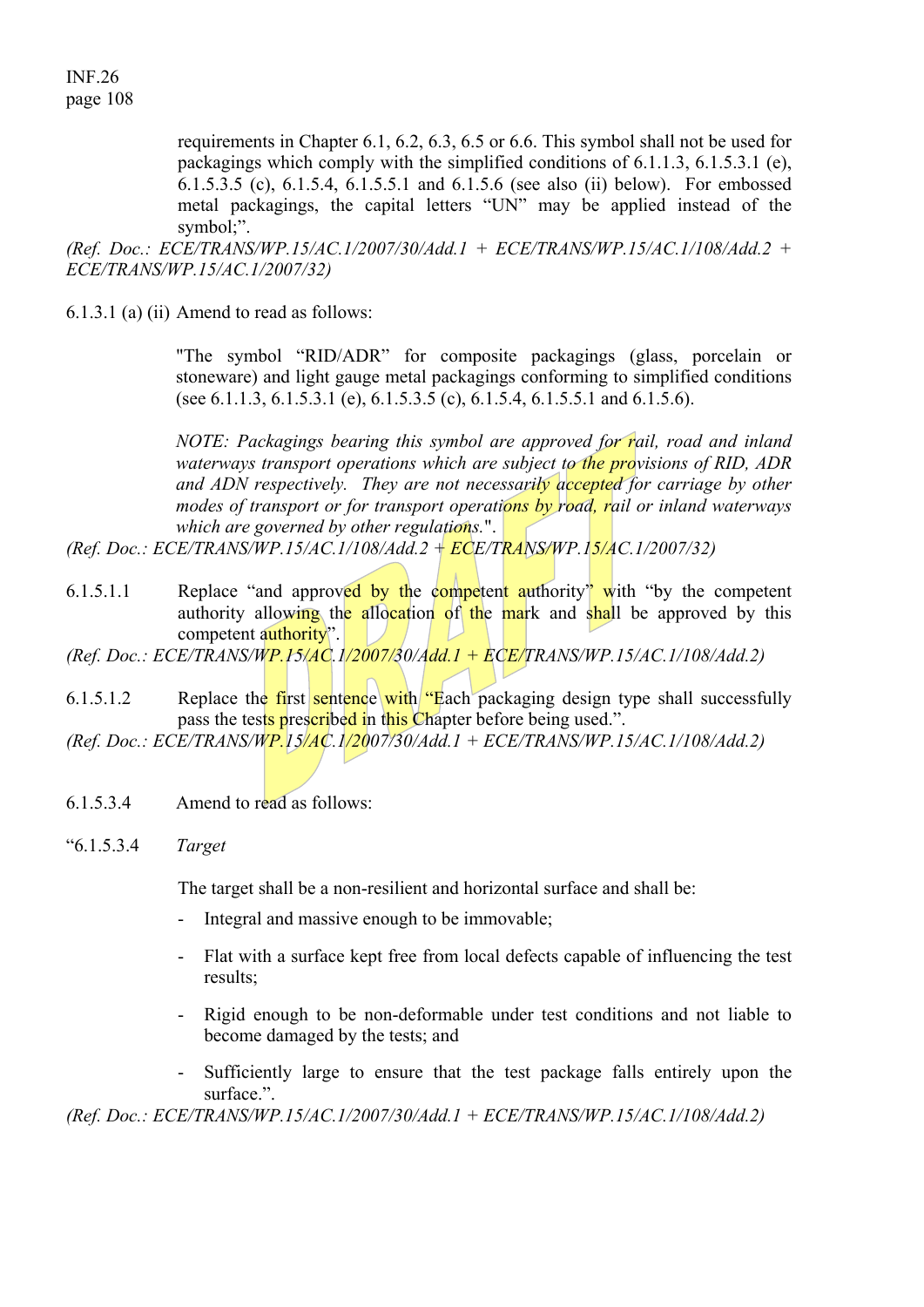## **Chapter 6.2**

*(Ref. Doc.: ECE/TRANS/WP.15/AC.1/106/Add.2 + ECE/TRANS/WP.15/AC.1/2007/30/Add.1 + ECE/TRANS/WP.15/AC.1/108/Add.2)* 

Amend Chapter 6.2 to read as follows:

#### "**CHAPTER 6.2**

# **REQUIREMENTS FOR THE CONSTRUCTION AND TESTING OF PRESSURE RECEPTACLES, AEROSOL DISPENSERS** ", **SMALL RECEPTACLES CONTAINING GAS (GAS CARTRIDGES) AND FUEL CELL CARTRIDGES CONTAINING LIQUEFIED FLAMMABLE GAS**

#### **6.2.1 General requirements**

*NOTE: Aerosol dispensers, small receptacles containing gas (gas cartridges) and fuel cell cartridges containing liquefied flammable gas are subject only to the requirements of 6.2.6.* 

## **6.2.1.1** *Design and construction*

- 6.2.1.1.1 Pressure receptacles and their closures shall be designed, manufactured, tested and equipped in such a way as to withstand all conditions, including fatigue, to which they will be subjected during normal conditions of carriage and use.
- 6.2.1.1.2 *(Reserved)*
- 6.2.1.1.3 In no case shall the minimum wall thickness be less than that specified in the design and construction technical standards.
- 6.2.1.1.4 For welded pressure receptacles, only metals of weldable quality shall be used.
- 6.2.1.1.5 The test pressure of cylinders, tubes, pressure drums and bundles of cylinders shall be in accordance with packing instruction P200 of 4.1.4.1. The test pressure for closed cryogenic receptacles shall be in accordance with packing instruction P203 of  $4.1.4.1$ .
- 6.2.1.1.6 Pressure receptacles assembled in bundles shall be structurally supported and held together as a unit. Pressure receptacles shall be secured in a manner that prevents movement in relation to the structural assembly and movement that would result in the concentration of harmful local stresses. Manifold assemblies (e.g. manifold, valves, and pressure gauges) shall be designed and constructed such that they are protected from impact damage and forces normally encountered in carriage. Manifolds shall have at least the same test pressure as the cylinders. For toxic liquefied gases, each pressure receptacle shall have an isolation valve to ensure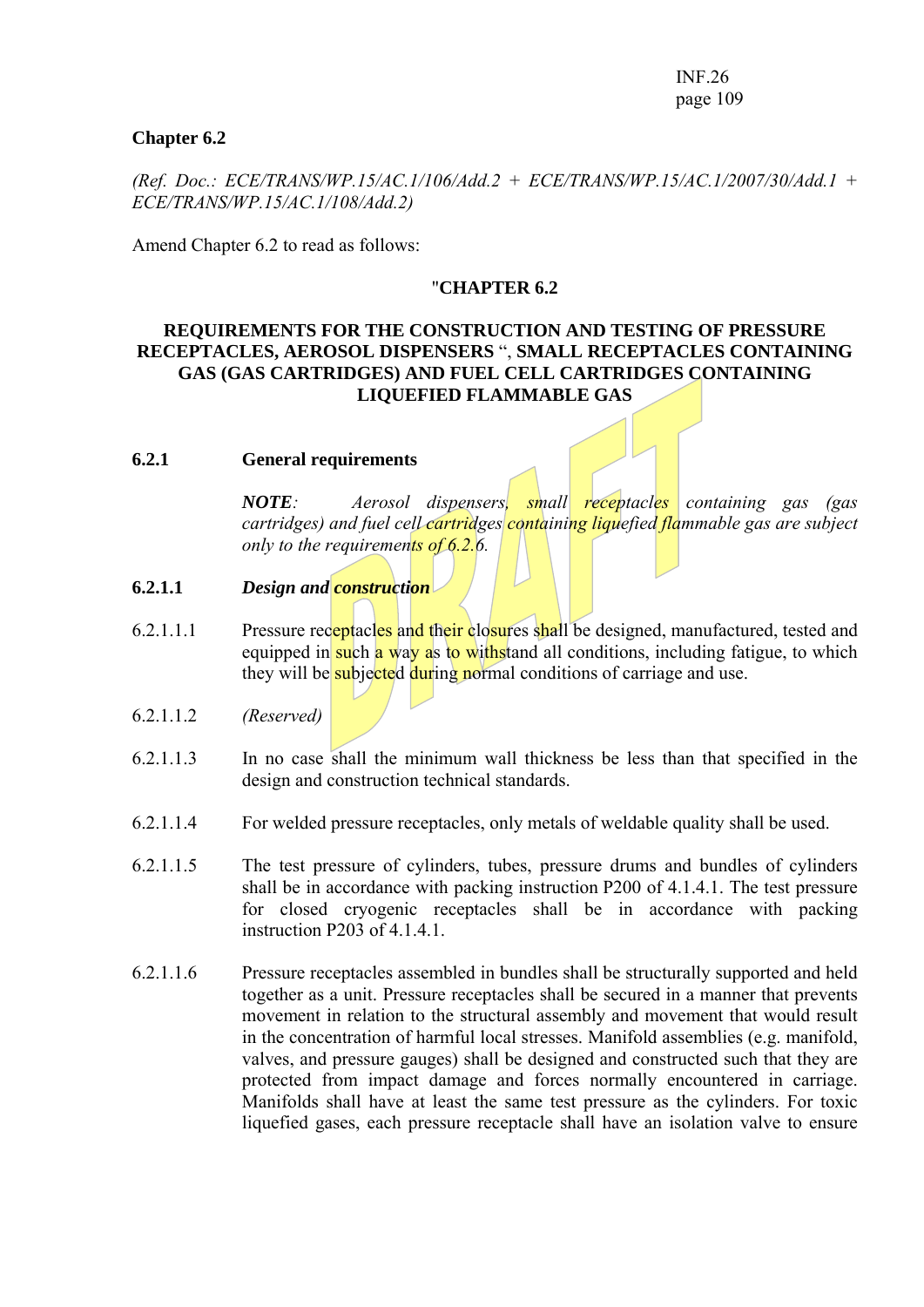that each pressure receptacle can be filled separately and that no interchange of pressure receptacle contents can occur during carriage.

*NOTE: Toxic liquefied gases have the classification codes 2T, 2TF, 2TC, 2TO, 2TFC or 2TOC.* 

- 6.2.1.1.7 Contact between dissimilar metals which could result in damage by galvanic action shall be avoided.
- 6.2.1.1.8 *Additional requirements for the construction of closed cryogenic receptacles for refrigerated liquefied gases*
- 6.2.1.1.8.1 The mechanical properties of the metal used shall be established for each pressure receptacle, including the impact strength and the bending coefficient.

*NOTE: With regard to the impact strength, sub-section 6.8.5.3 gives details of test requirements which may be used.* 

- 6.2.1.1.8.2 The pressure receptacles shall be thermally insulated. The thermal insulation shall be protected against impact by means of a jacket. If the space between the pressure receptacle and the jacket is evacuated of air (vacuum-insulation), the jacket shall be designed to withstand without permanent deformation an external pressure of at least  $100$  kPa  $(1 \text{ bar})$  calculated in accordance with a recognised technical code or a calculated critical collapsing pressure of not less than 200 kPa (2 bar) gauge pressure. If the jacket is so closed as to be gas-tight (e.g. in the case of vacuum- $\frac{in\text{sub}}{in\text{sub}}$ , a device shall be provided to prevent any dangerous pressure from developing in the insulating layer in the event of inadequate gastightness of the pressure receptacle or its fittings. The device shall prevent moisture from penetrating into the insulation.
- 6.2.1.1.8.3 Closed cryogenic receptacles intended for the carriage of refrigerated liquefied gases having a boiling point below –182 °C at atmospheric pressure shall not include materials which may react with oxygen or oxygen enriched atmospheres in a dangerous manner, when located in parts of the thermal insulation where there is a risk of contact with oxygen or with oxygen enriched liquid.
- 6.2.1.1.8.4 Closed cryogenic receptacles shall be designed and constructed with suitable lifting and securing arrangements.
- 6.2.1.1.9 *Additional requirements for the construction of pressure receptacles for acetylene*

 Pressure receptacles for UN 1001 acetylene, dissolved, and UN 3374 acetylene, solvent free, shall be filled with a porous material, uniformly distributed, of a type that conforms to the requirements and testing specified by the competent authority and which: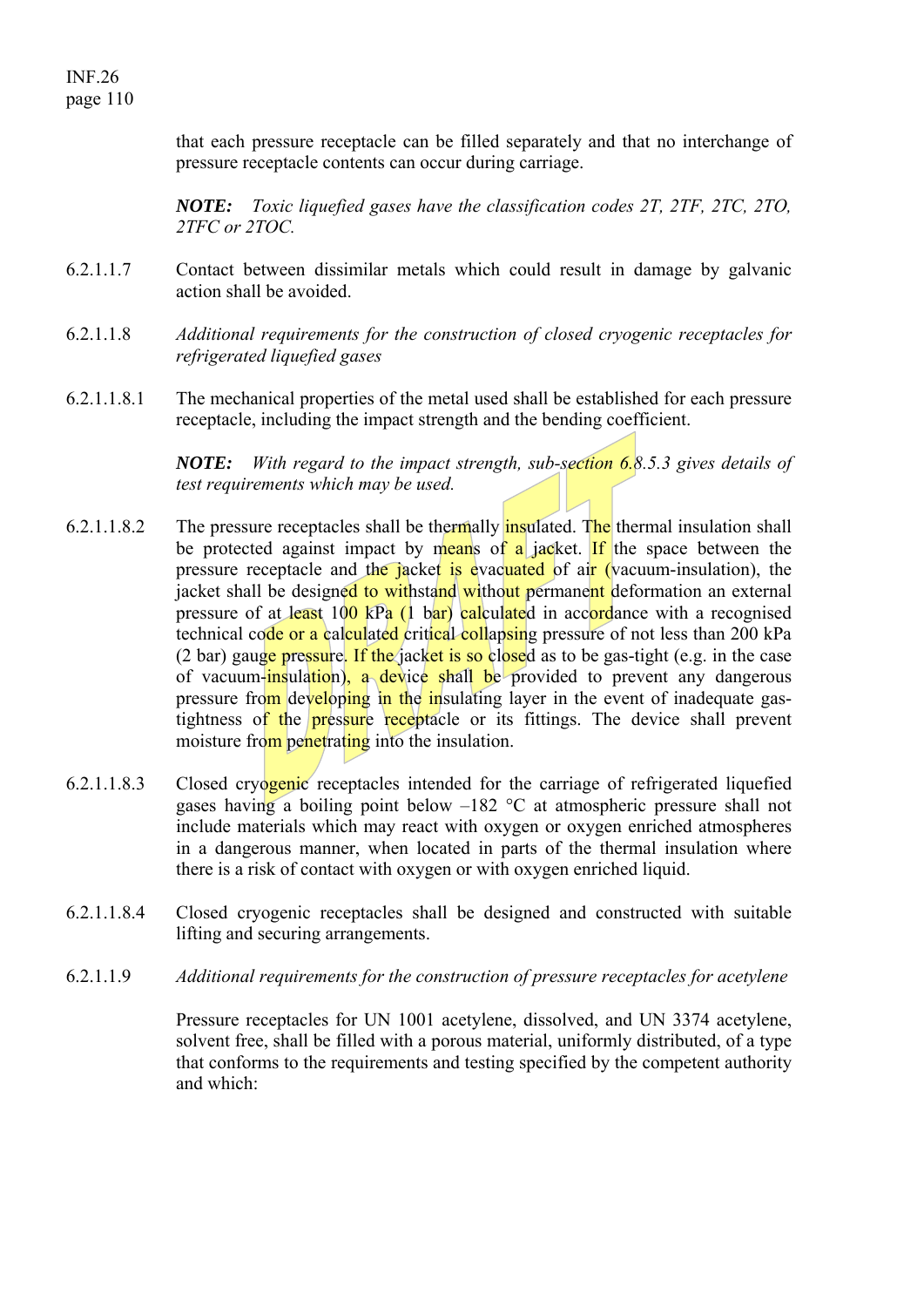- (a) Is compatible with the pressure receptacle and does not form harmful or dangerous compounds either with the acetylene or with the solvent in the case of UN 1001; and
- (b) Is capable of preventing the spread of decomposition of the acetylene in the material.

In the case of UN 1001, the solvent shall be compatible with the pressure receptacles.

# **6.2.1.2** *Materials*

- 6.2.1.2.1 Construction materials of pressure receptacles and their closures which are in direct contact with dangerous goods shall not be affected or weakened by the dangerous goods intended and shall not cause a dangerous effect e.g. catalysing a reaction or reacting with the dangerous goods.
- 6.2.1.2.2 Pressure receptacles and their closures shall be made of the materials specified in the design and construction technical standards and the applicable packing instruction for the substances intended for carriage in the pressure receptacle. The materials shall be resistant to brittle fracture and to stress corrosion cracking as indicated in the design and construction technical standards.

# **6.2.1.3** *Service equipment*

- 6.2.1.3.1 Valves, piping and other fittings subjected to pressure, excluding pressure relief devices, shall be designed and constructed so that the burst pressure is at least 1.5 times the test pressure of the pressure receptacle.
- 6.2.1.3.2 Service equipment shall be configured or designed to prevent damage that could result in the release of the pressure receptacle contents during normal conditions of handling and carriage. Manifold piping leading to shut-off valves shall be sufficiently flexible to protect the valves and the piping from shearing or releasing the pressure receptacle contents. The filling and discharge valves and any protective caps shall be capable of being secured against unintended opening. Valves shall be protected as specified in 4.1.6.8.
- 6.2.1.3.3 Pressure receptacles which are not capable of being handled manually or rolled, shall be fitted with devices (skids, rings, straps) ensuring that they can be safely handled by mechanical means and so arranged as not to impair the strength of, nor cause undue stresses in, the pressure receptacle.
- 6.2.1.3.4 Individual pressure receptacles shall be equipped with pressure relief devices as specified in packing provision P200 (2) of 4.1.4.1 or in 6.2.1.3.6.4 and 6.2.1.3.6.5. Pressure-relief devices shall be designed to prevent the entry of foreign matter, the leakage of gas and the development of any dangerous excess pressure. When fitted, pressure relief devices on manifolded horizontal pressure receptacles filled with flammable gas shall be arranged to discharge freely to the open air in such a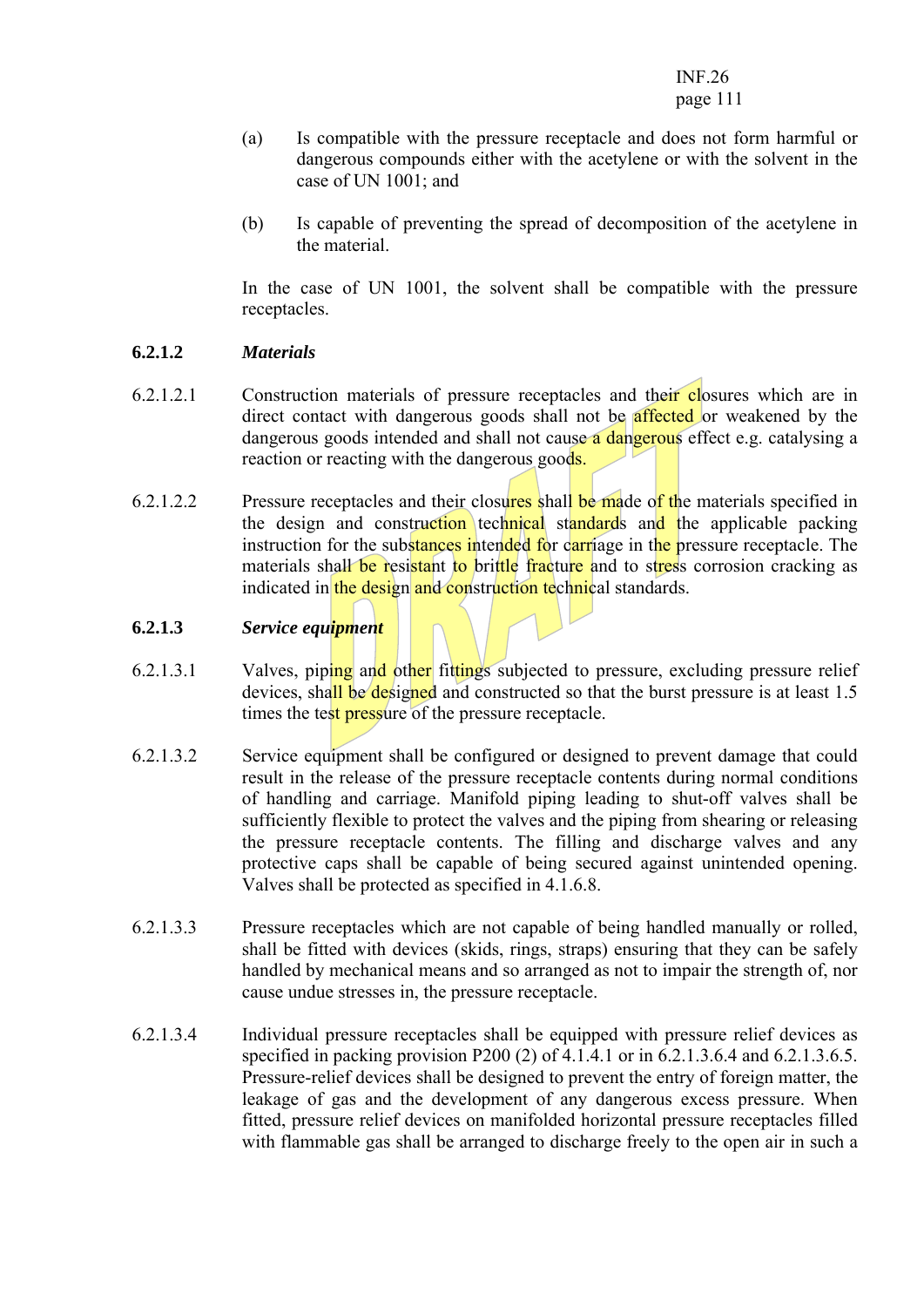manner as to prevent any impingement of escaping gas upon the pressure receptacle itself under normal conditions of carriage.

- 6.2.1.3.5 Pressure receptacles whose filling is measured by volume shall be provided with a level indicator.
- 6.2.1.3.6 *Additional requirements for closed cryogenic receptacles*
- 6.2.1.3.6.1 Each filling and discharge opening in a closed cryogenic receptacle used for the carriage of flammable refrigerated liquefied gases shall be fitted with at least two mutually independent shut-off devices in series, the first being a stop-valve, the second being a cap or equivalent device.
- 6.2.1.3.6.2 For sections of piping which can be closed at both ends and where liquid product can be trapped, a method of automatic pressure-relief shall be provided to prevent excess pressure build-up within the piping.
- 6.2.1.3.6.3 Each connection on a closed cryogenic receptacle shall be clearly marked to indicate its function (e.g. vapour or liquid phase).
- 6.2.1.3.6.4 Pressure-relief devices
- 6.2.1.3.6.4.1 Every closed cryogenic receptacle shall be provided with at least one pressurerelief device. The pressure-relief device shall be of the type that will resist dynamic forces including surge.
- 6.2.1.3.6.4.2 Closed cryogenic receptacles may, in addition, have a frangible disc in parallel with the spring loaded device(s) in order to meet the requirements of 6.2.1.3.6.5.
- 6.2.1.3.6.4.3 Connections to pressure-relief devices shall be of sufficient size to enable the required discharge to pass unrestricted to the pressure-relief device.
- 6.2.1.3.6.4.4 All pressure-relief device inlets shall under maximum filling conditions be situated in the vapour space of the closed cryogenic receptacle and the devices shall be so arranged as to ensure that the escaping vapour is discharged unrestrictedly.
- 6.2.1.3.6.5 Capacity and setting of pressure-relief devices

*NOTE: In relation to pressure-relief devices of closed cryogenic receptacles, maximum allowable working pressure (MAWP) means the maximum effective gauge pressure permissible at the top of a loaded closed cryogenic receptacle in its operating position including the highest effective pressure during filling and discharge.* 

6.2.1.3.6.5.1 The pressure-relief device shall open automatically at a pressure not less than the MAWP and be fully open at a pressure equal to 110% of the MAWP. It shall,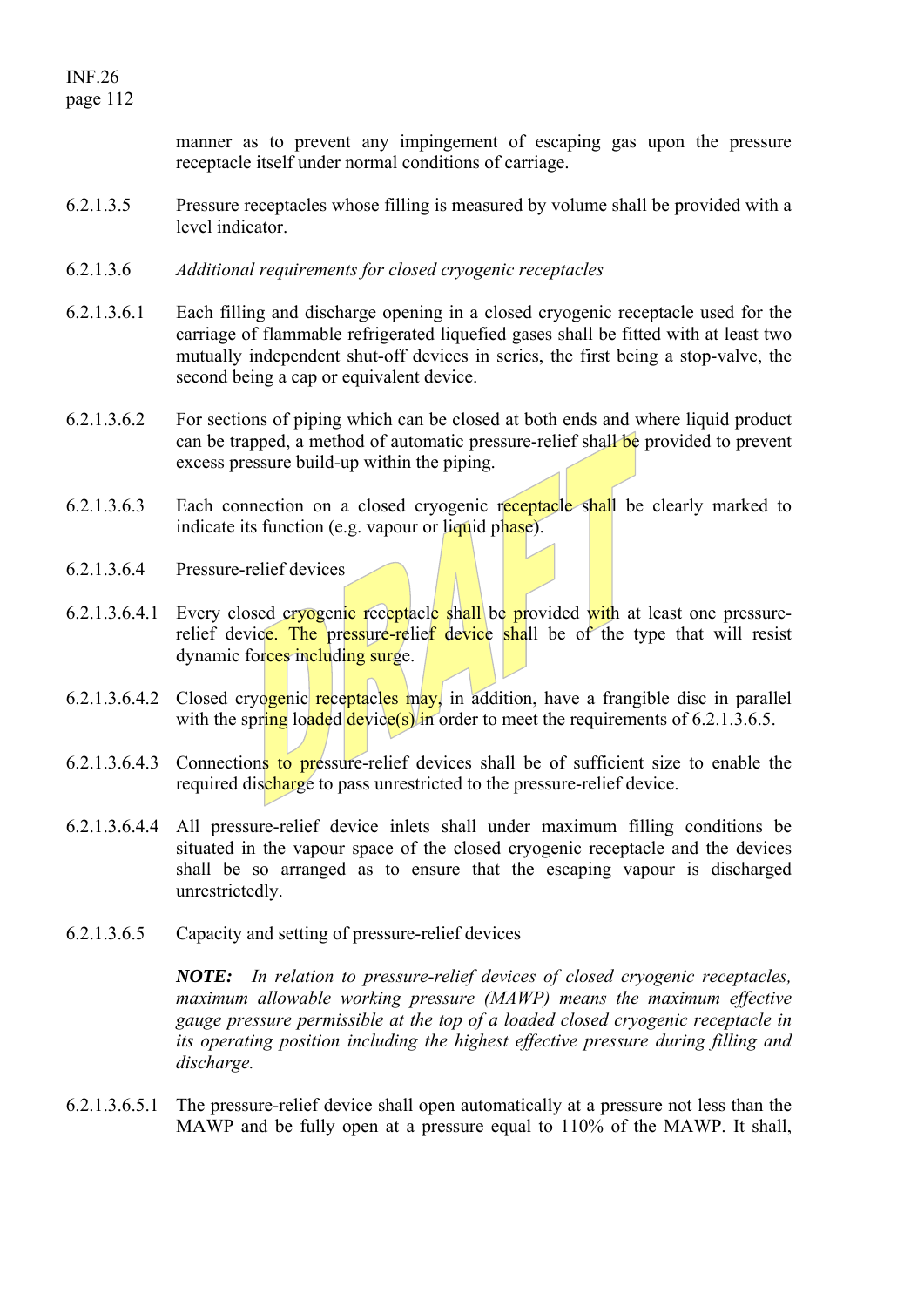after discharge, close at a pressure not lower than 10% below the pressure at which discharge starts and shall remain closed at all lower pressures.

- 6.2.1.3.6.5.2 Frangible discs shall be set to rupture at a nominal pressure which is the lower of either the test pressure or 150% of the MAWP.
- 6.2.1.3.6.5.3 In the case of the loss of vacuum in a vacuum-insulated closed cryogenic receptacle the combined capacity of all pressure-relief devices installed shall be sufficient so that the pressure (including accumulation) inside the closed cryogenic receptacle does not exceed 120% of the MAWP.
- 6.2.1.3.6.5.4 The required capacity of the pressure-relief devices shall be calculated in accordance with an established technical code recognized by the competent authority**<sup>1</sup>** .

# **6.2.1.4** *Approval of pressure receptacles*

- 6.2.1.4.1 The conformity of pressure receptacles shall be assessed at time of manufacture as required by the competent authority. Pressure receptacles shall be inspected, tested and approved by an inspection body. The technical documentation shall include full specifications on design and construction, and full documentation on the manufacturing and testing.
- 6.2.1.4.2 Quality assurance systems shall conform to the requirements of the competent authority.

# **6.2.1.5** *Initial inspection and test*

-

6.2.1.5.1 New pressure receptacles, other than closed cryogenic receptacles, shall be subjected to testing and inspection during and after manufacture in accordance with the applicable design standards including the following:

On an adequate sample of pressure receptacles:

- (a) Testing of the mechanical characteristics of the material of construction;
- (b) Verification of the minimum wall thickness;
- (c) Verification of the homogeneity of the material for each manufacturing batch;
- (d) Inspection of the external and internal conditions of the pressure receptacles;

**<sup>1</sup>** *See for example CGA Publications S-1.2-2003 "Pressure Relief Device Standards-Part 2-Cargo and Portable Tanks for Compressed Gases" and S-1.1-2003 "Pressure Relief Device Standards-Part 1- Cylinders for Compressed Gases".*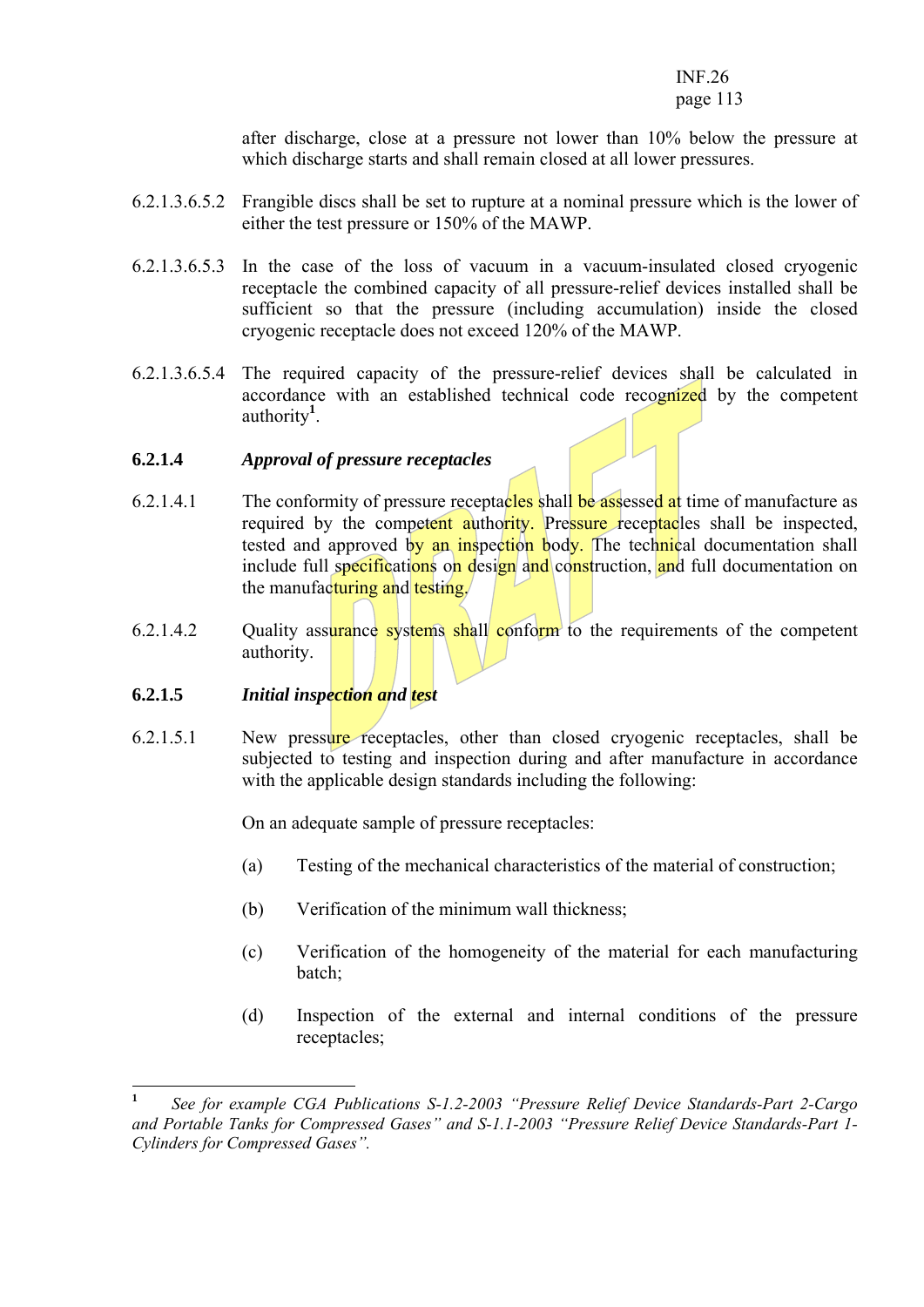- (e) Inspection of the neck threads;
- (f) Verification of the conformance with the design standard;

For all pressure receptacles:

(g) A hydraulic pressure test. Pressure receptacles shall withstand the test pressure without expansion greater than that allowed in the design specification;

*NOTE: With the agreement of the competent authority, the hydraulic pressure test may be replaced by a test using a gas, where such an operation does not entail any danger.*

- (h) Inspection and assessment of manufacturing defects and either repairing them or rendering the pressure receptacles unserviceable. In the case of welded pressure receptacles, particular attention shall be paid to the quality of the welds;
- (i) An inspection of the markings on the pressure receptacles;
- $(i)$  In addition, pressure receptacles intended for the carriage of UN No. 1001 acetylene, dissolved, and UN No. 3374 acetylene, solvent free, shall be inspected to ensure proper installation and condition of the porous material and, if applicable, the quantity of solvent.
- 6.2.1.5.2 On an adequate sample of closed cryogenic receptacles, the inspections and tests specified in  $6.2.1$ .  $5.1$  (a), (b), (d) and (f) shall be performed. In addition, welds shall be inspected by radiographic, ultrasonic or another suitable non-destructive test method on a sample of closed cryogenic receptacles according to the applicable design and construction standard. This weld inspection does not apply to the jacket.

Additionally, all closed cryogenic receptacles shall undergo the initial inspections and tests specified in  $6.2.1.5.1$  (g), (h) and (i), as well as a leakproofness test and a test of the satisfactory operation of the service equipment after assembly.

# **6.2.1.6** *Periodic inspection and test*

- 6.2.1.6.1 Refillable pressure receptacles, other than cryogenic receptacles, shall be subjected to periodic inspections and tests by a body authorised by the competent authority, in accordance with the following:
	- (a) Check of the external conditions of the pressure receptacle and verification of the equipment and the external markings;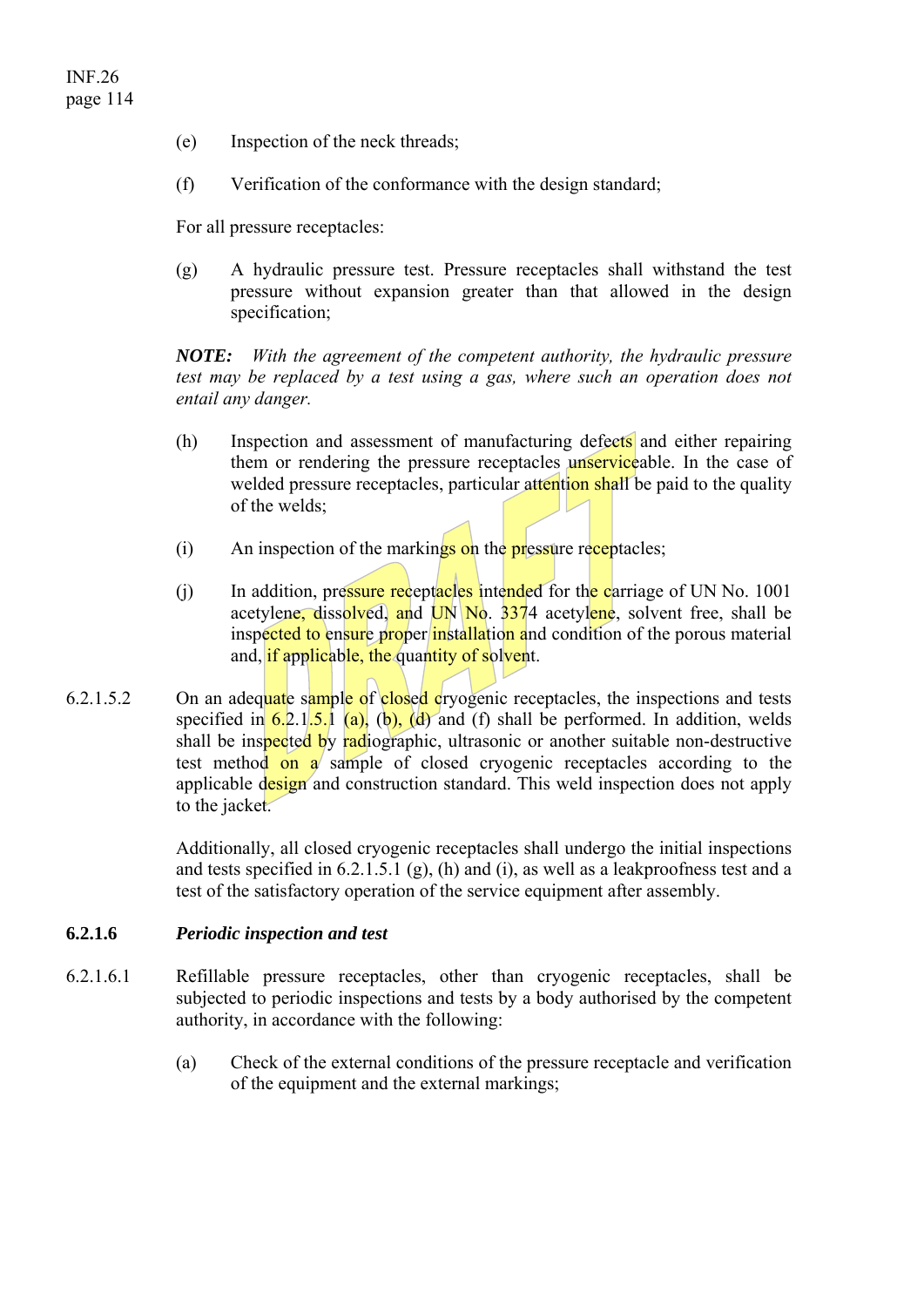- (b) Check of the internal conditions of the pressure receptacle (e.g. internal inspection, verification of minimum wall thickness);
- (c) Checking of the threads if there is evidence of corrosion or if the fittings are removed;
- (d) A hydraulic pressure test and, if necessary, verification of the characteristics of the material by suitable tests ;
- (e) Check of service equipment, other accessories and pressure-relief devices, if to be reintroduced into service.

*NOTE 1: With the agreement of the competent authority, the hydraulic pressure test may be replaced by a test using a gas, where such an operation does not entail any danger.* 

*NOTE 2: With the agreement of the competent authority, the hydraulic pressure test of cylinders or tubes may be replaced by an equivalent method based on acoustic emission testing, ultrasonic examination or a combination of acoustic emission testing and ultrasonic examination.* 

*NOTE 3: For the periodic inspection and test frequencies, see packing instruction P200 in 4.1.4.1.* 

6.2.1.6.2 Pressure receptacles intended for the carriage of UN No. 1001 acetylene, dissolved and UN No. 3374 acetylene, solvent free, shall be examined only as specified in  $6.2(1.6.1)$  (a), (c) and (e). In addition the condition of the porous material (e.g. cracks, top clearance, loosening, settlement) shall be examined.

# **6.2.1.7** *Requirements for manufacturers*

- 6.2.1.7.1 The manufacturer shall be technically able and shall possess all resources required for the satisfactory manufacture of pressure receptacles; this relates in particular to qualified personnel:
	- (a) To supervise the entire manufacturing process;
	- (b) To carry out joining of materials; and
	- (c) To carry out the relevant tests.
- 6.2.1.7.2 The proficiency test of a manufacturer shall in all instances be carried out by an inspection body approved by the competent authority of the country of approval.

#### **6.2.1.8** *Requirements for inspection bodies*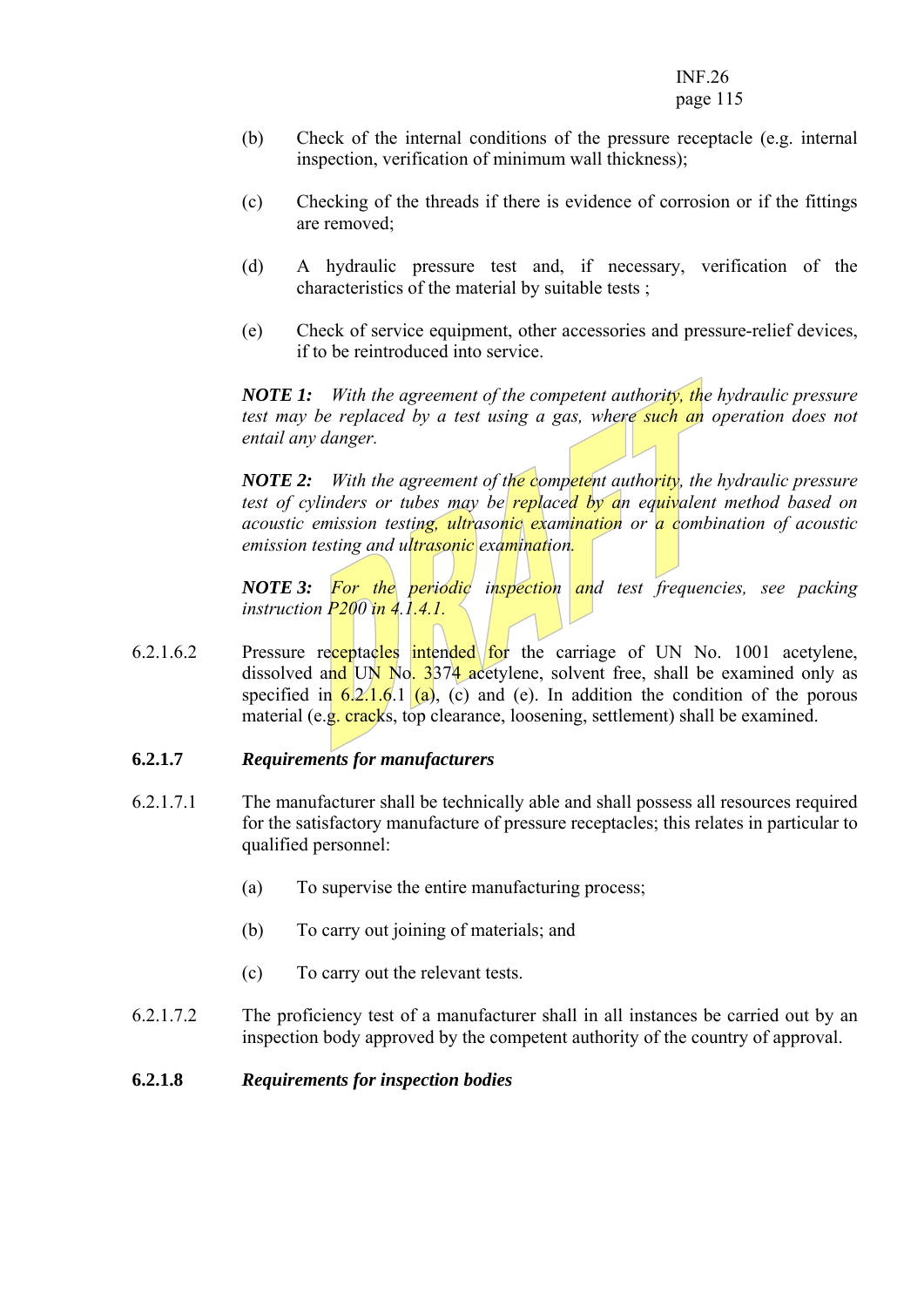6.2.1.8.1 Inspection bodies shall be independent from manufacturing enterprises and competent to perform the tests, inspections and approvals required.

## **6.2.2** *Requirements for UN pressure receptacles*

In addition to the general requirements of section 6.2.1, UN pressure receptacles shall comply with the requirements of this section, including the standards, as applicable.

# **6.2.2.1** *Design, construction and initial inspection and test*

6.2.2.1.1 The following standards apply for the design, construction, and initial inspection and test of UN cylinders, except that inspection requirements related to the conformity assessment system and approval shall be in accordance with 6.2.2.5:

| ISO 9809-1:1999 | Gas cylinders – Refillable seamless steel gas cylinders – Design,<br>construction and testing $-$ Part 1: Quenched and tempered steel<br>cylinders with tensile strength less than 1100 MPa |  |  |  |  |  |
|-----------------|---------------------------------------------------------------------------------------------------------------------------------------------------------------------------------------------|--|--|--|--|--|
|                 | NOTE: The note concerning the F factor in section 7.3 of this                                                                                                                               |  |  |  |  |  |
|                 | standard shall not be applied for UN cylinders.                                                                                                                                             |  |  |  |  |  |
|                 |                                                                                                                                                                                             |  |  |  |  |  |
| ISO 9809-2:2000 | Gas cylinders – Refillable seamless steel gas cylinders – Design,                                                                                                                           |  |  |  |  |  |
|                 | construction and testing $-$ Part 2: Quenched and tempered steel                                                                                                                            |  |  |  |  |  |
|                 | cylinders with tensile strength greater than or equal to 1100 Mpa                                                                                                                           |  |  |  |  |  |
|                 |                                                                                                                                                                                             |  |  |  |  |  |
| ISO 9809-3:2000 | Gas cylinders $\frac{\text{f}}{\text{f}}$ Refillable seamless steel gas cylinders – Design,                                                                                                 |  |  |  |  |  |
|                 | construction and testing - Part 3: Normalized steel cylinders                                                                                                                               |  |  |  |  |  |
|                 |                                                                                                                                                                                             |  |  |  |  |  |
| ISO 7866:1999   | Gas cylinders – Refillable seamless aluminium alloy gas                                                                                                                                     |  |  |  |  |  |
|                 | cylinders – Design, construction and testing                                                                                                                                                |  |  |  |  |  |
|                 | <b>NOTE:</b> The note concerning the F factor in section 7.2 of this                                                                                                                        |  |  |  |  |  |
|                 | standard shall not be applied for UN cylinders. Aluminium alloy                                                                                                                             |  |  |  |  |  |
|                 | $6351A - T6$ or equivalent shall not be authorised.                                                                                                                                         |  |  |  |  |  |
|                 |                                                                                                                                                                                             |  |  |  |  |  |
| ISO 11118:1999  | Gas cylinders - Non-refillable metallic gas cylinders                                                                                                                                       |  |  |  |  |  |
|                 | Specification and test methods                                                                                                                                                              |  |  |  |  |  |
| ISO11119-1:2002 | Gas cylinders of composite construction – Specification and test                                                                                                                            |  |  |  |  |  |
|                 | methods – Part 1: Hoop wrapped composite gas cylinders                                                                                                                                      |  |  |  |  |  |
| ISO11119-2:2002 | Gas cylinders of composite construction - Specification and test                                                                                                                            |  |  |  |  |  |
|                 | methods – Part 2: Fully wrapped fibre reinforced composite gas                                                                                                                              |  |  |  |  |  |
|                 | cylinders with load-sharing metal liners                                                                                                                                                    |  |  |  |  |  |
| ISO11119-3:2002 | Gas cylinders of composite construction - Specification and test                                                                                                                            |  |  |  |  |  |
|                 | methods - Part 3: Fully wrapped fibre reinforced composite gas                                                                                                                              |  |  |  |  |  |
|                 | cylinders with non-load-sharing metallic or non-metallic liners                                                                                                                             |  |  |  |  |  |

*NOTE 1: In the above referenced standards composite cylinders shall be designed for unlimited service life.*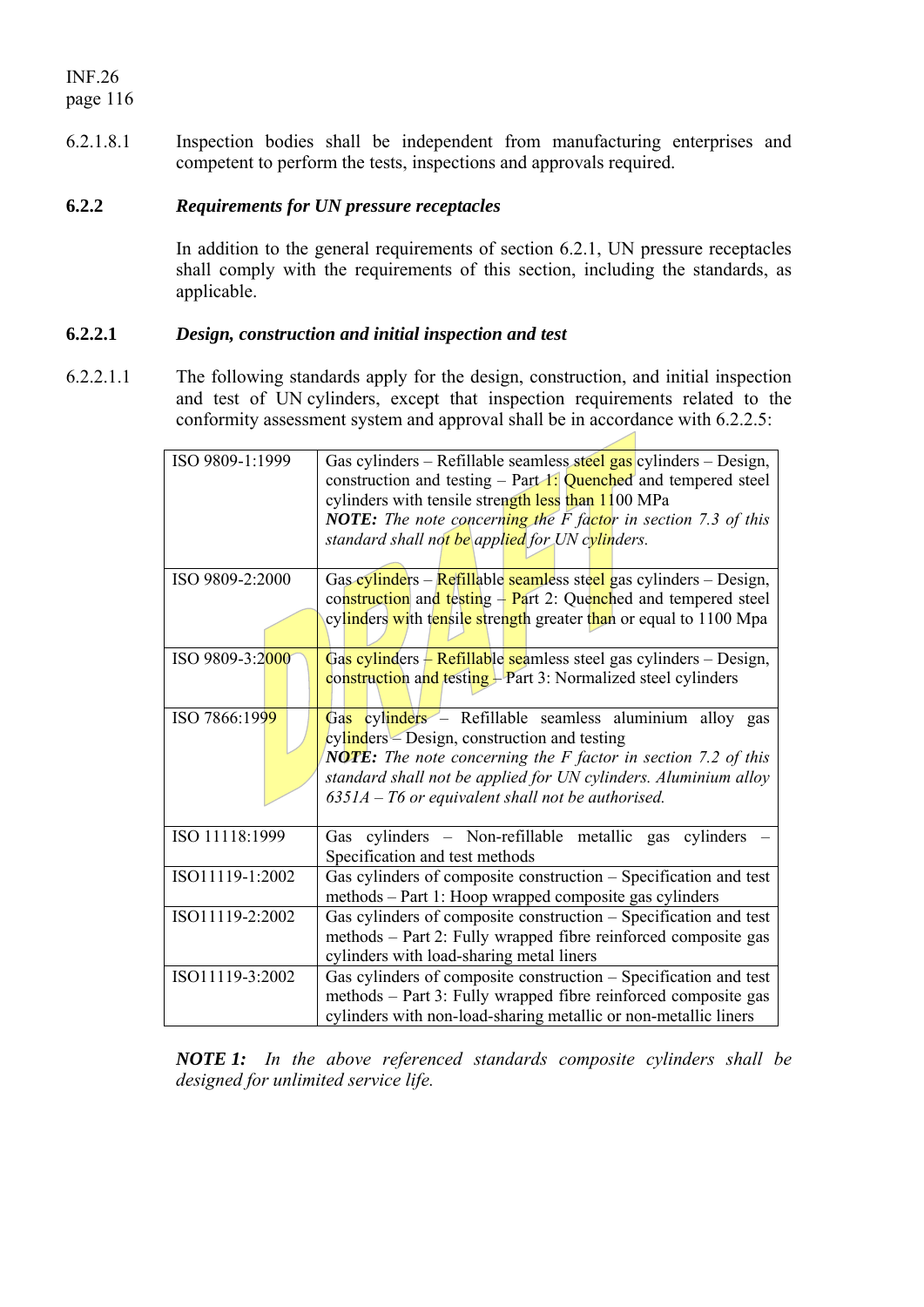*NOTE 2: After the first 15 years of service, composite cylinders manufactured according to these standards, may be approved for extended service by the competent authority which was responsible for the original approval of the cylinders and which will base its decision on the test information supplied by the manufacturer or owner or user.* 

6.2.2.1.2 The following standard apply for the design, construction, and initial inspection and test of UN tubes, except that inspection requirements related to the conformity assessment system and approval shall be in accordance with 6.2.2.5:

| ISO 11120:1999 | Gas cylinders – Refillable seamless steel tubes for compressed         |  |  |  |  |  |
|----------------|------------------------------------------------------------------------|--|--|--|--|--|
|                | gas transport, of water capacity between 150 $l$ and 3000 $l -$        |  |  |  |  |  |
|                | Design, construction and testing                                       |  |  |  |  |  |
|                | <b>NOTE:</b> The note concerning the $F$ factor in section 7.1 of this |  |  |  |  |  |
|                | standard shall not be applied for UN tubes.                            |  |  |  |  |  |
|                |                                                                        |  |  |  |  |  |

6.2.2.1.3 The following standards apply for the design, construction and initial inspection and test of UN acetylene cylinders, except that inspection requirements related to the conformity assessment system and approval shall be in accordance with  $6.2.2.5$ 

For the cylinder shell:

| ISO 9809-1:1999 | $\frac{1}{x}$ Gas cylinders – Refillable seamless steel gas cylinders – Design, |  |  |  |  |  |
|-----------------|---------------------------------------------------------------------------------|--|--|--|--|--|
|                 | construction and testing - Part 1: Quenched and tempered steel                  |  |  |  |  |  |
|                 | cylinders with tensile strength less than 1100 MPa                              |  |  |  |  |  |
|                 | <b>NOTE:</b> The note concerning the F factor in section 7.3 of this            |  |  |  |  |  |
|                 | standard shall not be applied for UN cylinders.                                 |  |  |  |  |  |
|                 |                                                                                 |  |  |  |  |  |
| ISO 9809-3:2000 | Gas cylinders – Refillable seamless steel gas cylinders – Design,               |  |  |  |  |  |
|                 | construction and testing – Part 3: Normalized steel cylinders                   |  |  |  |  |  |
|                 |                                                                                 |  |  |  |  |  |

For the porous material in the cylinder:

| ISO 3807-1:2000 | Cylinders for acetylene $-$ Basic requirements $-$ Part 1: |  |  |  |  |  |
|-----------------|------------------------------------------------------------|--|--|--|--|--|
|                 | Cylinders without fusible plugs                            |  |  |  |  |  |
| ISO 3807-2:2000 | Cylinders for acetylene $-$ Basic requirements $-$ Part 2: |  |  |  |  |  |
|                 | Cylinders with fusible plugs                               |  |  |  |  |  |

6.2.2.1.4 The following standard apply for the design, construction, and initial inspection and test of UN cryogenic receptacles, except that inspection requirements related to the conformity assessment system and approval shall be in accordance with  $6.2.2.5$ :

| ISO 21029-1:2004 | Cryogenic vessels – Transportable vacuum insulated vessels of |  |  |  |  |  |
|------------------|---------------------------------------------------------------|--|--|--|--|--|
|                  | not more than 1000 $l$ volume – Part 1: Design, fabrication,  |  |  |  |  |  |
|                  | inspection and tests                                          |  |  |  |  |  |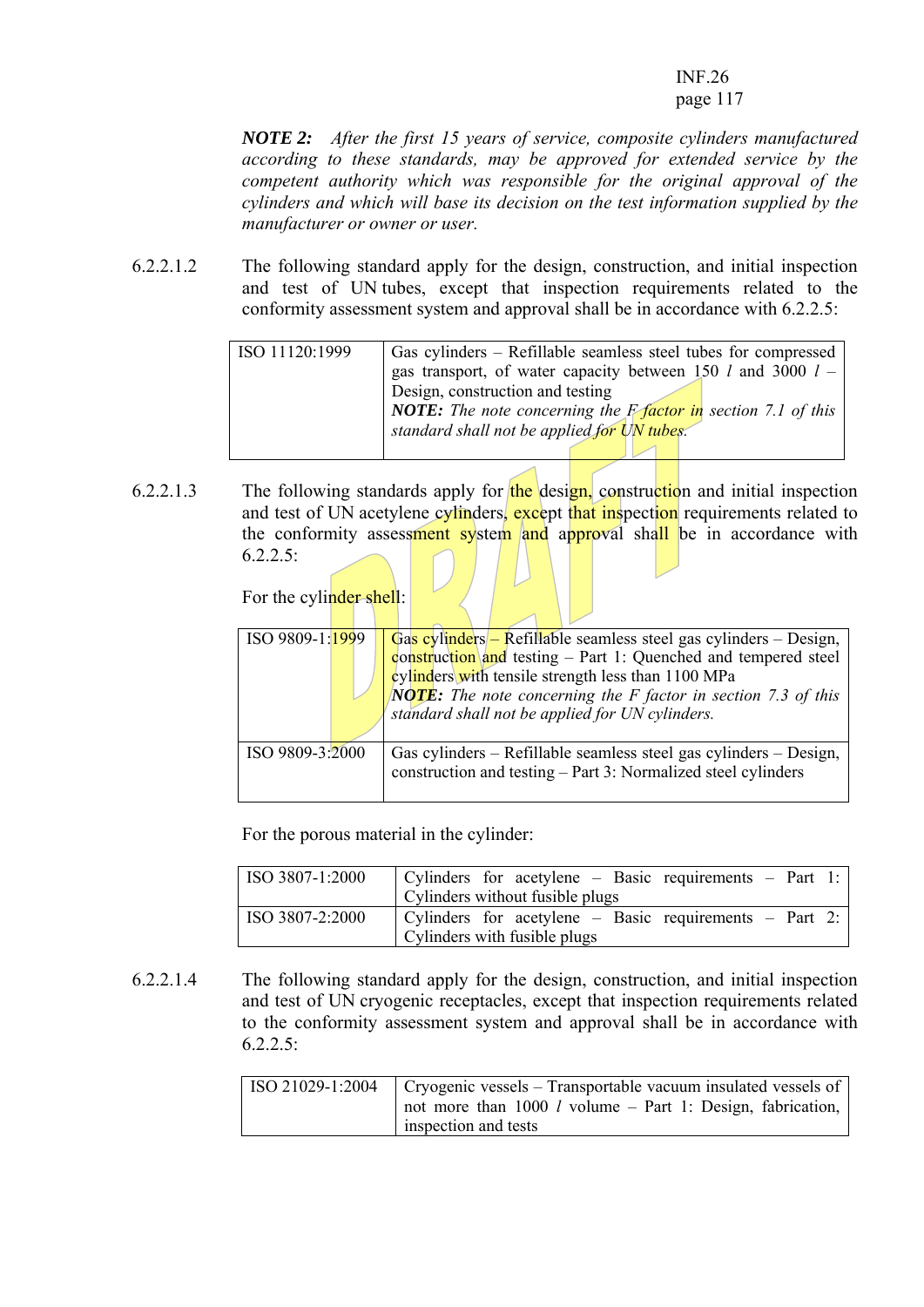# **6.2.2.2** *Materials*

In addition to the material requirements specified in the pressure receptacle design and construction standards, and any restrictions specified in the applicable packing instruction for the gas(es) to be carried (e.g. packing instruction P200 of 4.1.4.1), the following standards apply to material compatibility:

| ISO 11114-1:1997 | Transportable gas cylinders – Compatibility of cylinder and<br>valve materials with gas contents – Part 1: Metallic materials        |  |  |  |  |
|------------------|--------------------------------------------------------------------------------------------------------------------------------------|--|--|--|--|
| ISO 11114-2:2000 | Transportable gas cylinders – Compatibility of cylinder and<br>valve materials with gas contents - Part 2: Non-metallic<br>materials |  |  |  |  |

*NOTE: The limitations imposed in ISO 11114-1 on high strength steel alloys at ultimate tensile strength levels up to 1 100 MPa do not apply to UN No. 2203 silane.*

#### **6.2.2.3** *Service equipment*

The following standards apply to closures and their protection:

| ISO 11117:1998 | Gas cylinders – Valve protection caps and valve guards for                      |
|----------------|---------------------------------------------------------------------------------|
|                | industrial and medical gas cylinders - Design, construction and                 |
|                | tests                                                                           |
|                |                                                                                 |
| ISO 10297:1999 | $\frac{1}{\sqrt{3}}$ cylinders – Refillable gas cylinder valves – Specification |
|                | and type testing                                                                |
|                | <b>NOTE:</b> The EN version of this ISO standard fulfils the                    |
|                | requirements and may also be used.                                              |

## **6.2.2.4** *Periodic inspection and test*

The following standards apply to the periodic inspection and testing of UN cylinders:

| ISO 6406:2005      | Periodic inspection and testing of seamless steel gas cylinders                             |  |  |  |  |
|--------------------|---------------------------------------------------------------------------------------------|--|--|--|--|
| 10461:2005<br>ISO. | Seamless aluminium-alloy gas cylinders – Periodic inspection                                |  |  |  |  |
| $+A1:2006$         | and testing                                                                                 |  |  |  |  |
| ISO 10462:2005     | Cylinders for dissolved acetylene – Periodic inspection and                                 |  |  |  |  |
|                    | maintenance                                                                                 |  |  |  |  |
| ISO 11623:2002     | Transportable gas cylinders – Periodic inspection and testing of<br>composite gas cylinders |  |  |  |  |

# **6.2.2.5** *Conformity assessment system and approval for manufacture of pressure receptacles*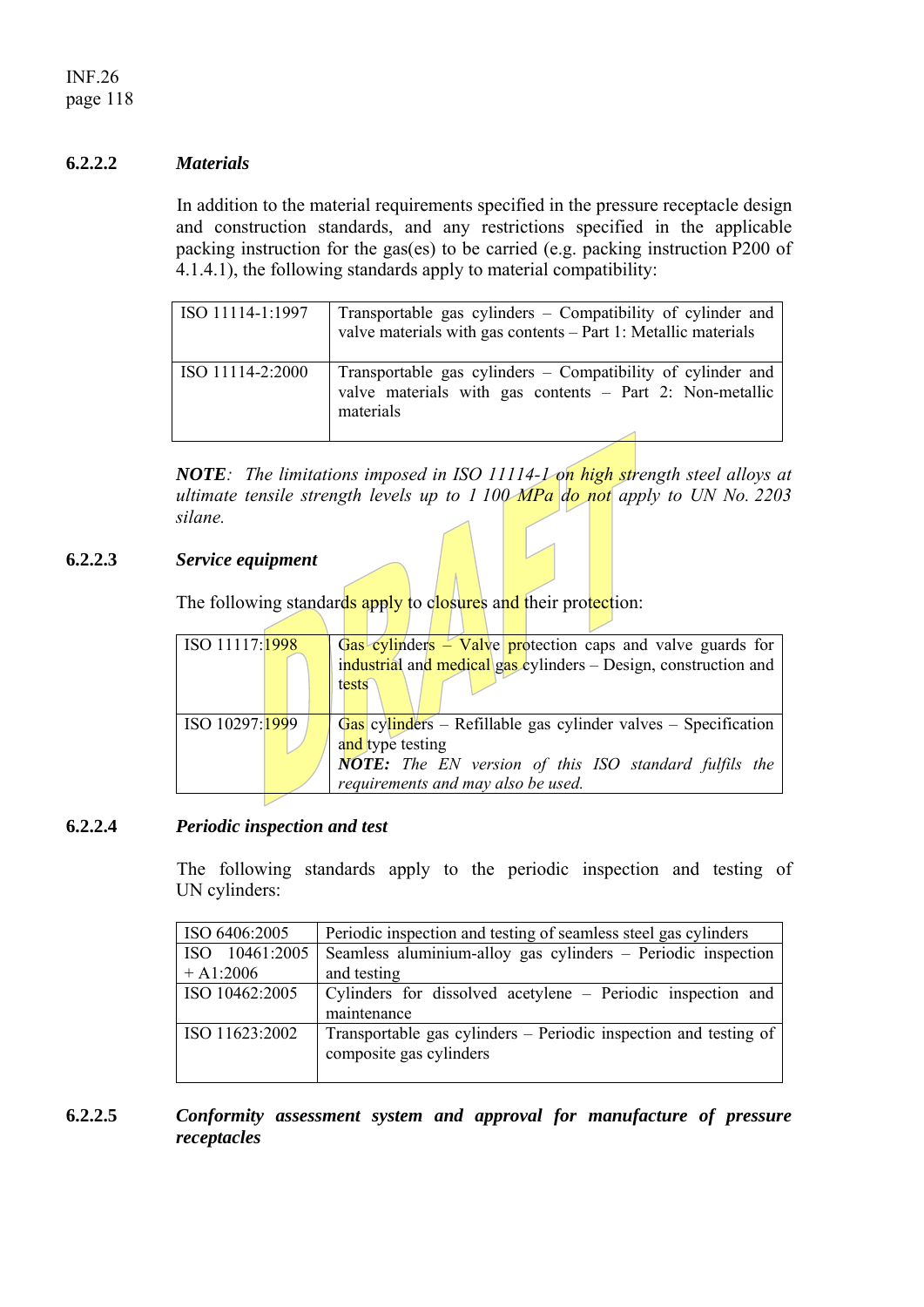## 6.2.2.5.1 *Definitions*

For the purposes of this sub-section:

*Conformity assessment system* means a system for competent authority approval of a manufacturer, by pressure receptacle design type approval, approval of manufacturer's quality system and approval of inspection bodies;

*Design type* means a pressure receptacle design as specified by a particular pressure receptacle standard;

*Verify* means confirm by examination or provision of objective evidence that specified requirements have been fulfilled.

6.2.2.5.2 *General requirements* 

# *Competent authority*

6.2.2.5.2.1 The competent authority that approves the pressure receptacle shall approve the conformity assessment system for the purpose of ensuring that pressure receptacles conform to the requirements of ADR. In instances where the competent authority that approves a pressure receptacle is not the competent authority in the country of manufacture, the marks of the approval country and the country of manufacture shall be indicated in the pressure receptacle marking (see 6.2.2.7 and  $6.2$  2.8).

> The competent authority of the country of approval shall supply, upon request, evidence demonstrating compliance to this conformity assessment system to its counterpart in a country of use.

- 6.2.2.5.2.2 The competent authority may delegate its functions in this conformity assessment system in whole or in part.
- 6.2.2.5.2.3 The competent authority shall ensure that a current list of approved inspection bodies and their identity marks and approved manufacturers and their identity marks is available.

#### *Inspection body*

- 6.2.2.5.2.4 The inspection body shall be approved by the competent authority for the inspection of pressure receptacles and shall:
	- (a) Have a staff with an organisational structure, capable, trained, competent, and skilled, to satisfactorily perform its technical functions;
	- (b) Have access to suitable and adequate facilities and equipment;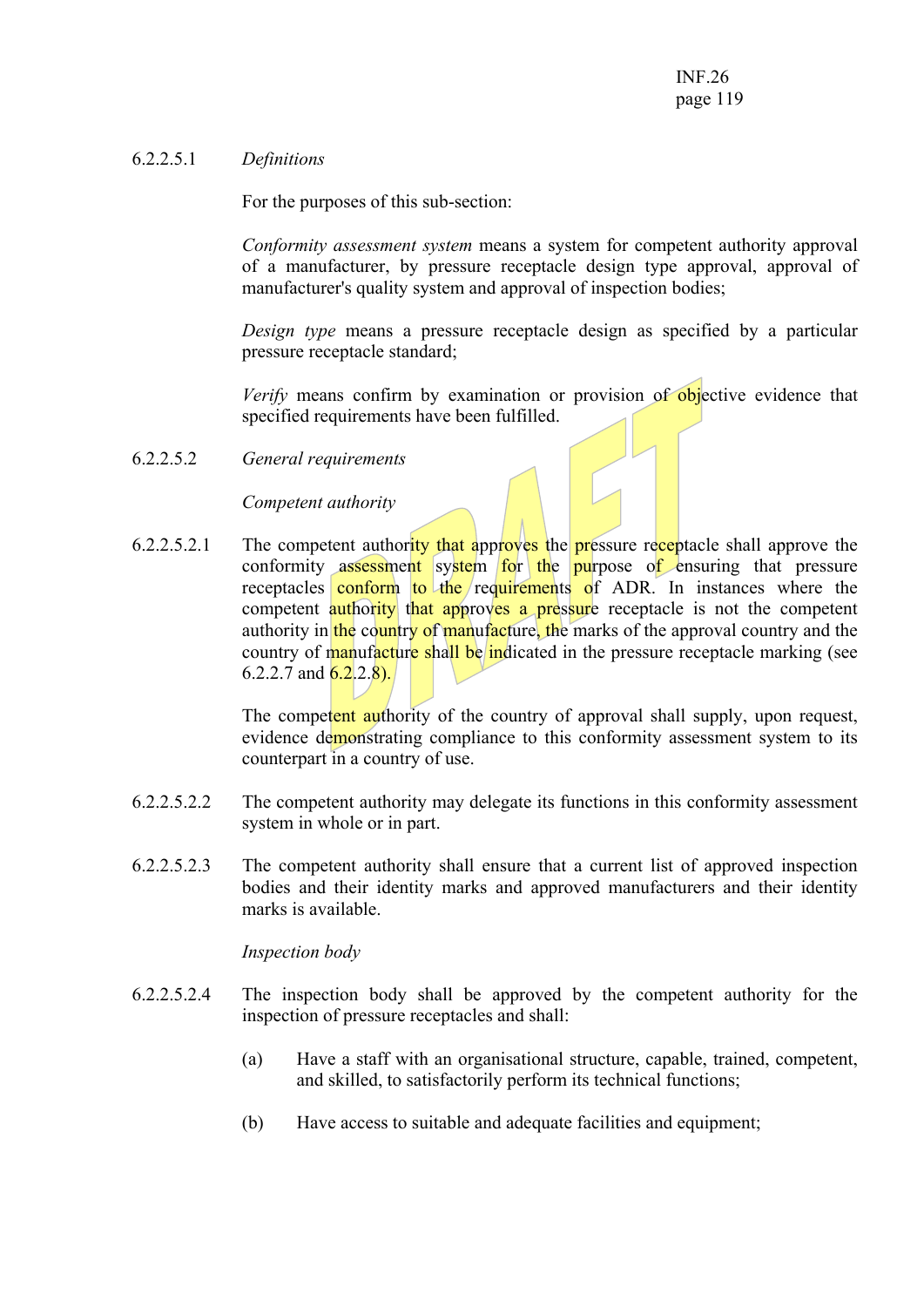- (c) Operate in an impartial manner and be free from any influence which could prevent it from doing so;
- (d) Ensure commercial confidentiality of the commercial and proprietary activities of the manufacturer and other bodies;
- (e) Maintain clear demarcation between actual inspection body functions and unrelated functions;
- (f) Operate a documented quality system;
- (g) Ensure that the tests and inspections specified in the relevant pressure receptacle standard and ADR are performed; and
- (h) Maintain an effective and appropriate report and record system in accordance with 6.2.2.5.6.
- 6.2.2.5.2.5 The inspection body shall perform design type approval, pressure receptacle production testing and inspection, and certification to verify conformity with the relevant pressure receptacle standard (see 6.2.2.5.4 and  $6.2$ .2.5.5).

 *Manufacturer* 

- $6.2.2.5.2.6$  The manufacturer shall:
	- (a) Operate a documented quality system in accordance with  $6.2.2.5.3$ ;
	- (b) Apply for design type approvals in accordance with  $6.2.2.5.4$ ;
	- (c) Select an inspection body from the list of approved inspection bodies maintained by the competent authority in the country of approval; and
	- (d) Maintain records in accordance with 6.2.2.5.6.

 *Testing laboratory* 

- 6.2.2.5.2.7 The testing laboratory shall have:
	- (a) Staff with an organisational structure, sufficient in number, competence, and skill; and
	- (b) Suitable and adequate facilities and equipment to perform the tests required by the manufacturing standard to the satisfaction of the inspection body.
- 6.2.2.5.3 *Manufacturer's quality system*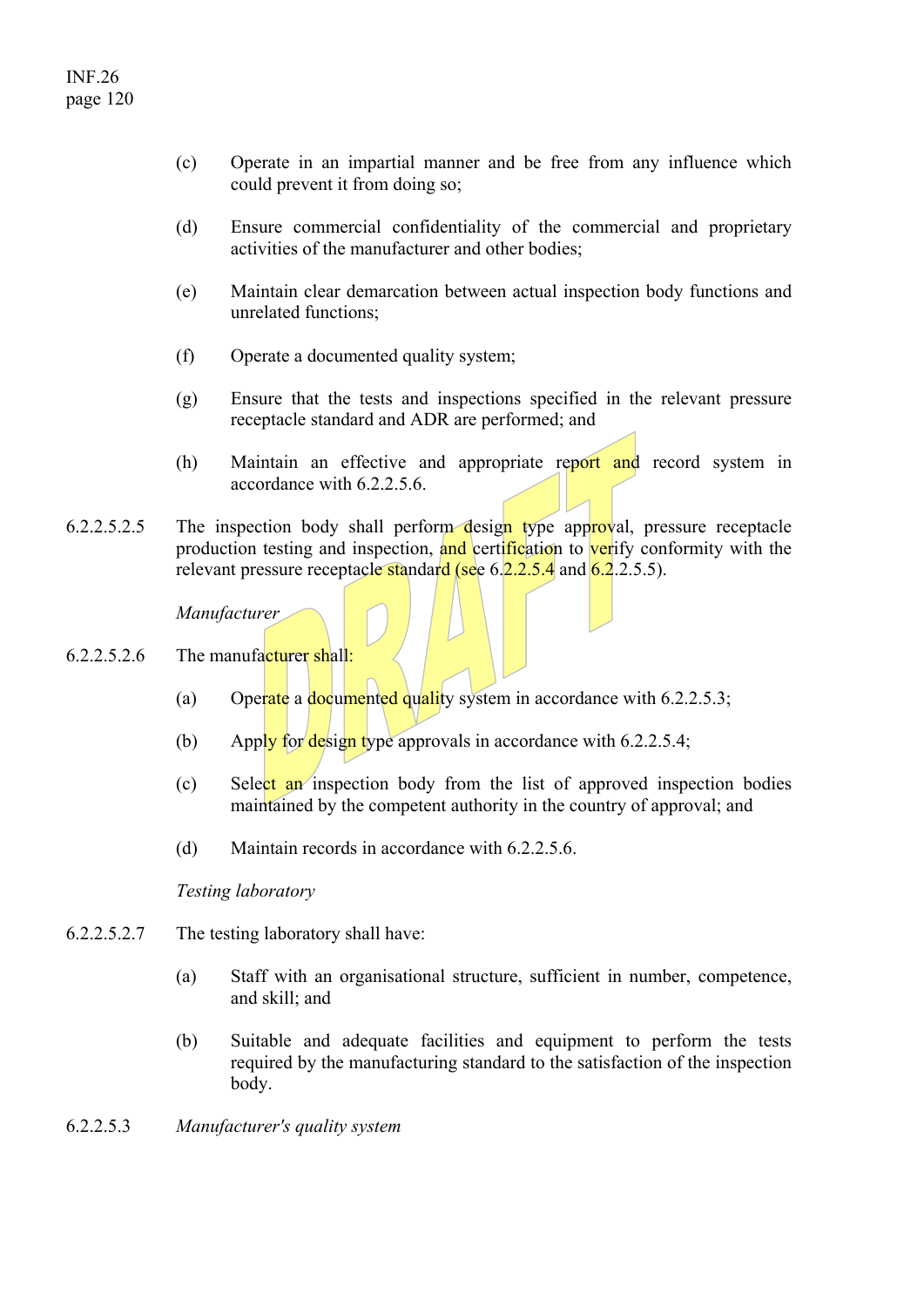6.2.2.5.3.1 The quality system shall contain all the elements, requirements, and provisions adopted by the manufacturer. It shall be documented in a systematic and orderly manner in the form of written policies, procedures and instructions.

The contents shall in particular include adequate descriptions of:

- (a) The organisational structure and responsibilities of personnel with regard to design and product quality;
- (b) The design control and design verification techniques, processes, and procedures that will be used when designing the pressure receptacles;
- (c) The relevant pressure receptacle manufacturing, quality control, quality assurance and process operation instructions that will be used:
- (d) Quality records, such as inspection reports, test data and calibration data;
- (e) Management reviews to ensure the effective operation of the quality system arising from the audits in accordance with  $6.2.2.5.3.2$ ;
- (f) The **process** describing how customer requirements are met;
- (g) The **process for control of documents** and their revision;
- (h) The  $\frac{m_{\text{e}}}{m_{\text{e}}}$  for  $\frac{m_{\text{e}}}{m_{\text{e}}}$  control of non-conforming pressure receptacles, purchased components, in-process and final materials; and
- (i) Training programmes and qualification procedures for relevant personnel.
- 6.2.2.5.3.2 Audit of the quality system

The quality system shall be initially assessed to determine whether it meets the requirements in 6.2.2.5.3.1 to the satisfaction of the competent authority.

The manufacturer shall be notified of the results of the audit. The notification shall contain the conclusions of the audit and any corrective actions required.

Periodic audits shall be carried out, to the satisfaction of the competent authority, to ensure that the manufacturer maintains and applies the quality system. Reports of the periodic audits shall be provided to the manufacturer.

6.2.2.5.3.3 Maintenance of the quality system

The manufacturer shall maintain the quality system as approved in order that it remains adequate and efficient.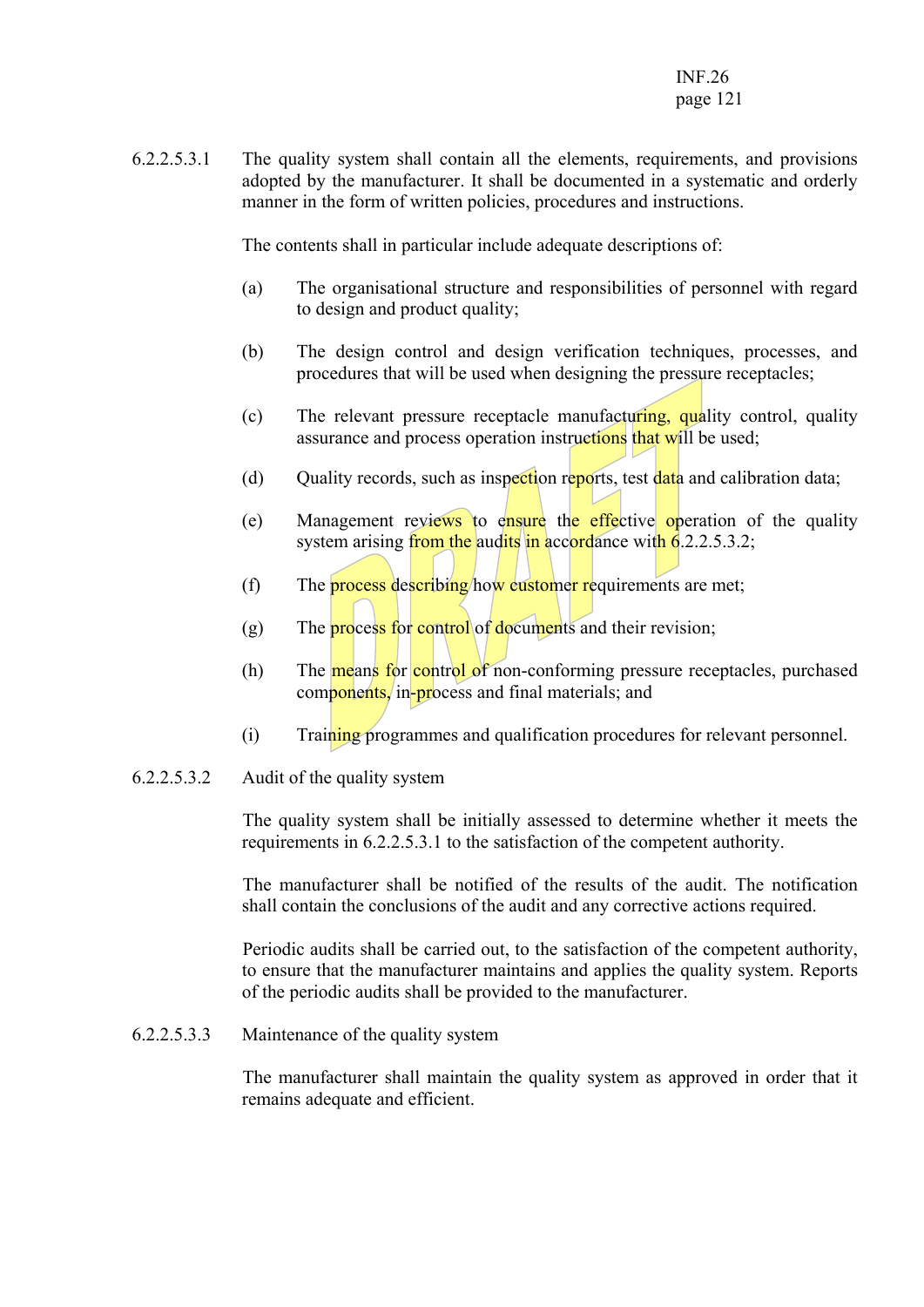> The manufacturer shall notify the competent authority that approved the quality system, of any intended changes. The proposed changes shall be evaluated in order to determine whether the amended quality system will still satisfy the requirements in 6.2.2.5.3.1.

6.2.2.5.4 *Approval process*

 *Initial design type approval* 

- 6.2.2.5.4.1 The initial design type approval shall consist of approval of the manufacturer's quality system and approval of the pressure receptacle design to be produced. An application for an initial design type approval shall meet the requirements of 6.2.2.5.4.2 to 6.2.2.5.4.6 and 6.2.2.5.4.9.
- 6.2.2.5.4.2 A manufacturer desiring to produce pressure receptacles in accordance with a pressure receptacle standard and ADR shall apply for, obtain, and retain a design type approval certificate issued by the competent authority in the country of approval for at least one pressure receptacle design type in accordance with the procedure given in  $6.2.2.5.4.9$ . This certificate shall, on request, be submitted to the competent authority of the country of use.
- 6.2.2.5.4.3 An application shall be made for each manufacturing facility and shall include:
	- (a) The name and registered address of the manufacturer and in addition, if the application is submitted by an authorised representative, its name and address;
	- (b) The **address of the manufacturing facility** (if different from the above);
	- (c) The name and title of the person(s) responsible for the quality system;
	- (d) The designation of the pressure receptacle and the relevant pressure receptacle standard;
	- (e) Details of any refusal of approval of a similar application by any other competent authority;
	- (f) The identity of the inspection body for design type approval;
	- (g) Documentation on the manufacturing facility as specified under 6.2.2.5.3.1; and
	- (h) The technical documentation required for design type approval, which shall enable verification of the conformity of the pressure receptacles with the requirements of the relevant pressure receptacle design standard. The technical documentation shall cover the design and method of manufacture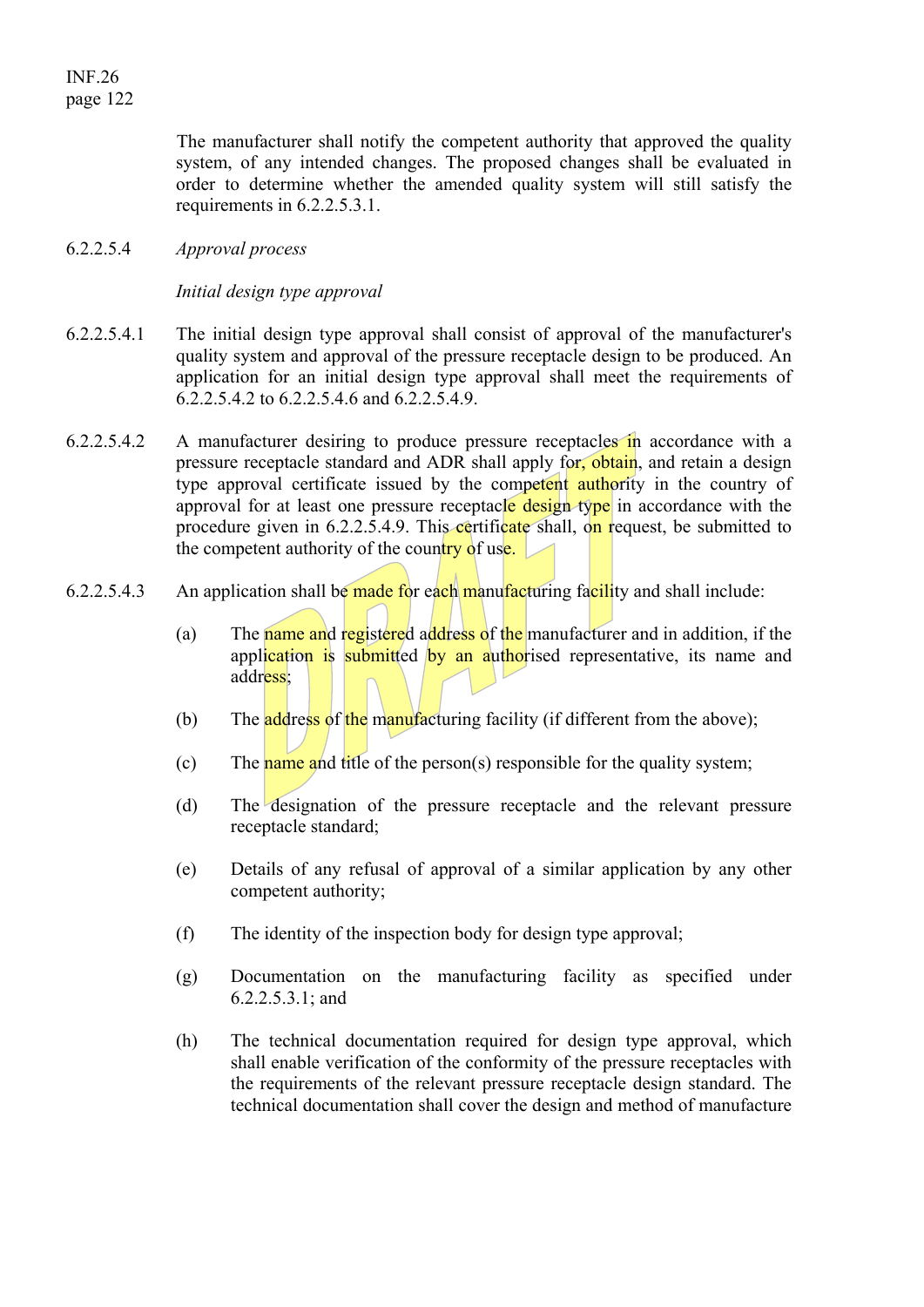and shall contain, as far as is relevant for assessment, at least the following:

- (i) pressure receptacle design standard, design and manufacturing drawings, showing components and subassemblies, if any;
- (ii) descriptions and explanations necessary for the understanding of the drawings and intended use of the pressure receptacles;
- (iii) a list of the standards necessary to fully define the manufacturing process;
- (iv) design calculations and material specifications; and
- (v) design type approval test reports, describing the results of examinations and tests carried out in accordance with 6.2.2.5.4.9.
- 6.2.2.5.4.4 An initial audit in accordance with  $6.2.2.5.3.2$  shall be performed to the satisfaction of the competent authority.
- 6.2.2.5.4.5 If the manufacturer is denied approval, the competent authority shall provide written detailed reasons for such denial.
- 6.2.2.5.4.6 Following **approval, changes to the information submitted under 6.2.2.5.4.3** relating to the initial approval shall be provided to the competent authority.

# *Subsequent design type approvals*

- 6.2.2.5.4.7 An application for a subsequent design type approval shall meet the requirements of 6.2.2.5.4.8 and 6.2.2.5.4.9, provided a manufacturer is in the possession of an initial design type approval. In such a case, the manufacturer's quality system according to 6.2.2.5.3 shall have been approved during the initial design type approval and shall be applicable for the new design.
- 6.2.2.5.4.8 The application shall include:
	- (a) The name and address of the manufacturer and in addition, if the application is submitted by an authorised representative, its name and address;
	- (b) Details of any refusal of approval of a similar application by any other competent authority;
	- (c) Evidence that initial design type approval has been granted; and
	- (d) The technical documentation, as described in 6.2.2.5.4.3 (h).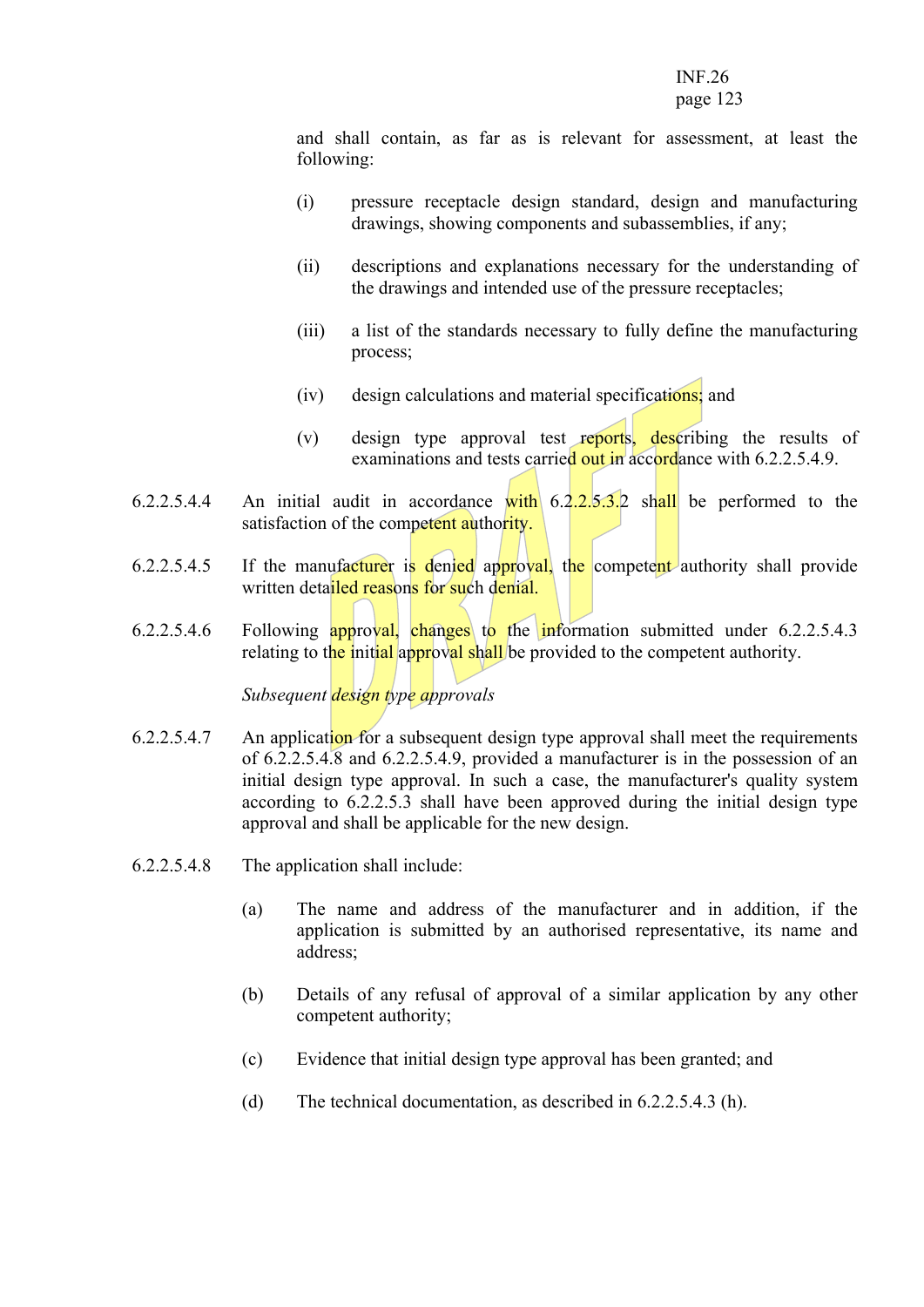# *Procedure for design type approval*

- 6.2.2.5.4.9 The inspection body shall:
	- (a) Examine the technical documentation to verify that:
		- (i) the design is in accordance with the relevant provisions of the standard, and
		- (ii) the prototype lot has been manufactured in conformity with the technical documentation and is representative of the design;
	- (b) Verify that the production inspections have been carried out as required in accordance with 6.2.2.5.5;
	- (c) Select pressure receptacles from a prototype production lot and supervise the tests of these pressure receptacles as required for design type approval;
	- (d) Perform or have performed the examinations and tests specified in the pressure receptacle standard to determine that:
		- $(i)$  the standard has been applied and fulfilled, and
		- (ii) the procedures adopted by the manufacturer meet the requirements of the standard; and  $\Box$
	- (e) Ensure that the various type approval examinations and tests are correctly and competently carried out.

After prototype testing has been carried out with satisfactory results and all applicable requirements of 6.2.2.5.4 have been satisfied, a design type approval certificate shall be issued, which shall include the name and address of the manufacturer, results and conclusions of the examination, and the necessary data for identification of the design type.

If the manufacturer is denied a design type approval, the competent authority shall provide written detailed reasons for such denial.

6.2.2.5.4.10 Modifications to approved design types

The manufacturer shall either:

- (a) Inform the issuing competent authority of modifications to the approved design type, where such modifications do not constitute a new design, as specified in the pressure receptacle standard; or
- (b) Request a subsequent design type approval where such modifications constitute a new design according to the relevant pressure receptacle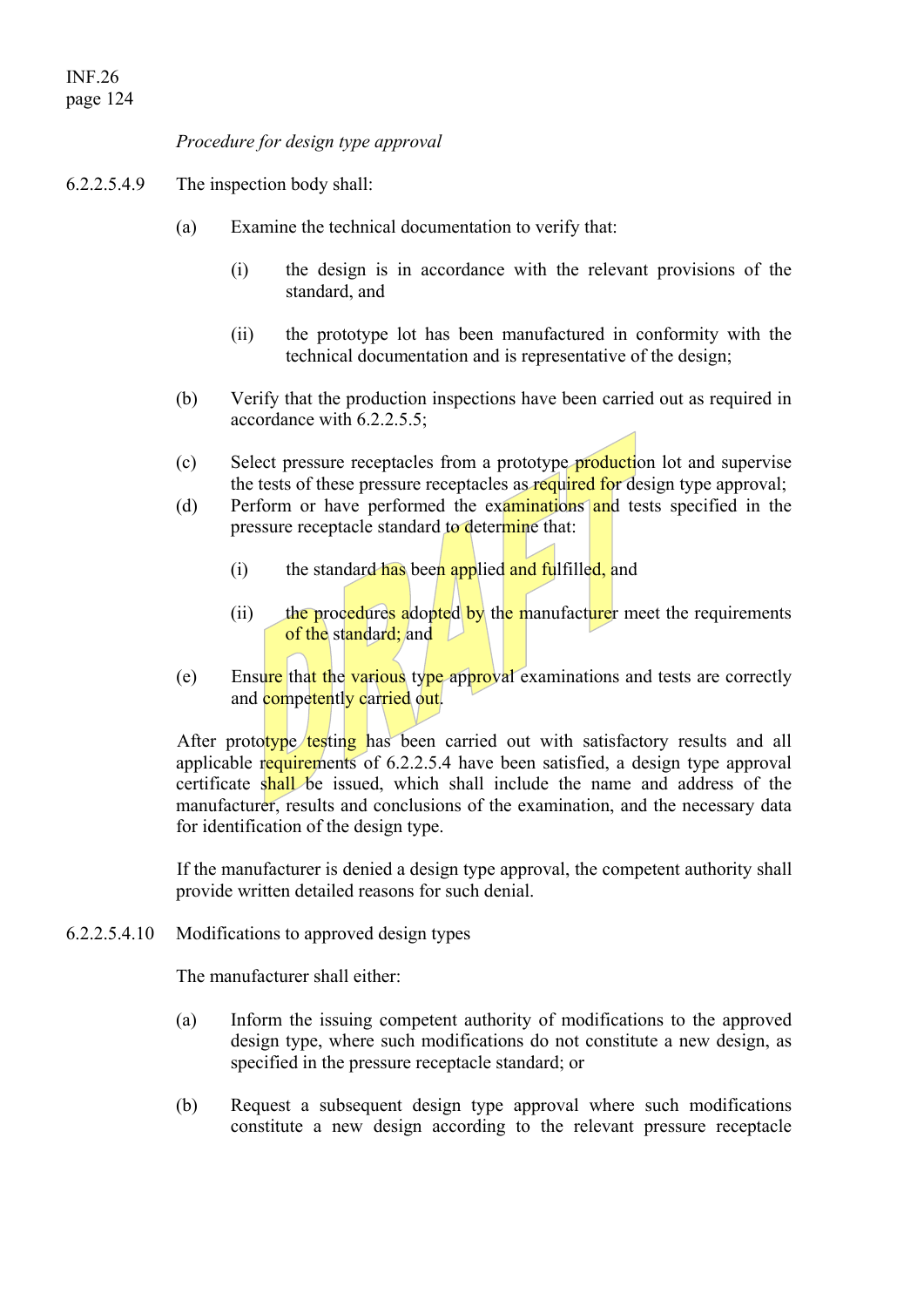standard. This additional approval shall be given in the form of an amendment to the original design type approval certificate.

6.2.2.5.4.11 Upon request, the competent authority shall communicate to any other competent authority, information concerning design type approval, modifications of approvals and withdrawn approvals.

# 6.2.2.5.5 *Production inspection and certification*

#### *General requirements*

An inspection body, or its delegate, shall carry out the inspection and certification of each pressure receptacle. The inspection body selected by the manufacturer for inspection and testing during production may be different from the inspection body used for the design type approval testing.

Where it can be demonstrated to the satisfaction of the inspection body that the manufacturer has trained competent inspectors, independent of the manufacturing operations, inspection may be performed by those inspectors. In such a case, the manufacturer shall maintain training records of the inspectors.

The inspection body shall verify that the inspections by the manufacturer, and tests performed on those pressure receptacles, fully conform to the standard and the requirements of ADR. Should non-conformance in conjunction with this inspection and testing be determined, the permission to have inspection performed by the manufacturer's inspectors may be withdrawn.

The manufacturer shall, after approval by the inspection body, make a declaration of conformity with the certified design type. The application of the pressure receptacle certification marking shall be considered a declaration that the pressure receptacle complies with the applicable pressure receptacle standards and the requirements of this conformity assessment system and ADR. The inspection body shall affix or delegate the manufacturer to affix the pressure receptacle certification marking and the registered mark of the inspection body to each approved pressure receptacle.

A certificate of compliance, signed by the inspection body and the manufacturer, shall be issued before the pressure receptacles are filled.

#### 6.2.2.5.6 *Records*

Design type approval and certificate of compliance records shall be retained by the manufacturer and the inspection body for not less than 20 years.

## **6.2.2.6** *Approval system for periodic inspection and test of pressure receptacles*

6.2.2.6.1 *Definition*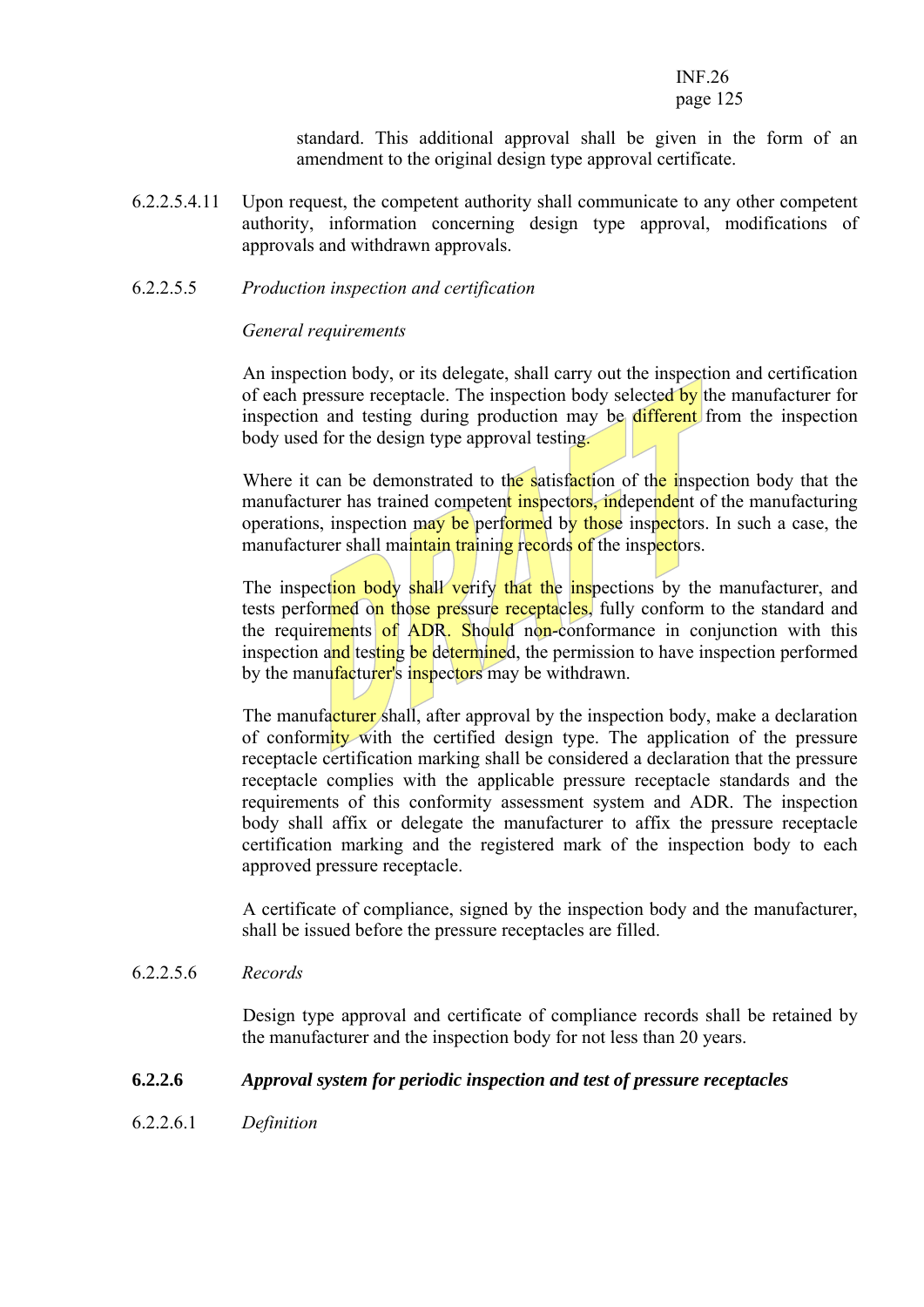For the purposes of this section:

*Approval system* means a system for competent authority approval of a body performing periodic inspection and test of pressure receptacles (hereinafter referred to as "periodic inspection and test body"), including approval of that body's quality system.

6.2.2.6.2 *General requirements* 

 *Competent authority*

6.2.2.6.2.1 The competent authority shall establish an approval system for the purpose of ensuring that the periodic inspection and test of pressure receptacles conform to the requirements of ADR. In instances where the competent authority that approves a body performing periodic inspection and test of a pressure receptacle is not the competent authority of the country approving the manufacture of the pressure receptacle, the marks of the approval country of periodic inspection and test shall be indicated in the pressure receptacle marking (see 6.2.2.7).

> The competent authority of the country of approval for the periodic inspection and test shall supply, upon request, evidence demonstrating compliance to this approval system including the records of the periodic inspection and test to its counterpart in a country of use.

> The competent authority of the country of approval may terminate the approval certificate referred to in  $6.2, 2.6, 4.1$ , upon evidence demonstrating non-compliance with the approval system.

- 6.2.2.6.2.2 The competent authority may delegate its functions in this approval system, in whole or in  $part.$
- 6.2.2.6.2.3 The competent authority shall ensure that a current list of approved periodic inspection and test bodies and their identity marks is available.

 *Periodic inspection and test body* 

- 6.2.2.6.2.4 The periodic inspection and test body shall be approved by the competent authority and shall:
	- (a) Have a staff with an organisational structure, capable, trained, competent, and skilled, to satisfactorily perform its technical functions;
	- (b) Have access to suitable and adequate facilities and equipment;
	- (c) Operate in an impartial manner and be free from any influence which could prevent it from doing so;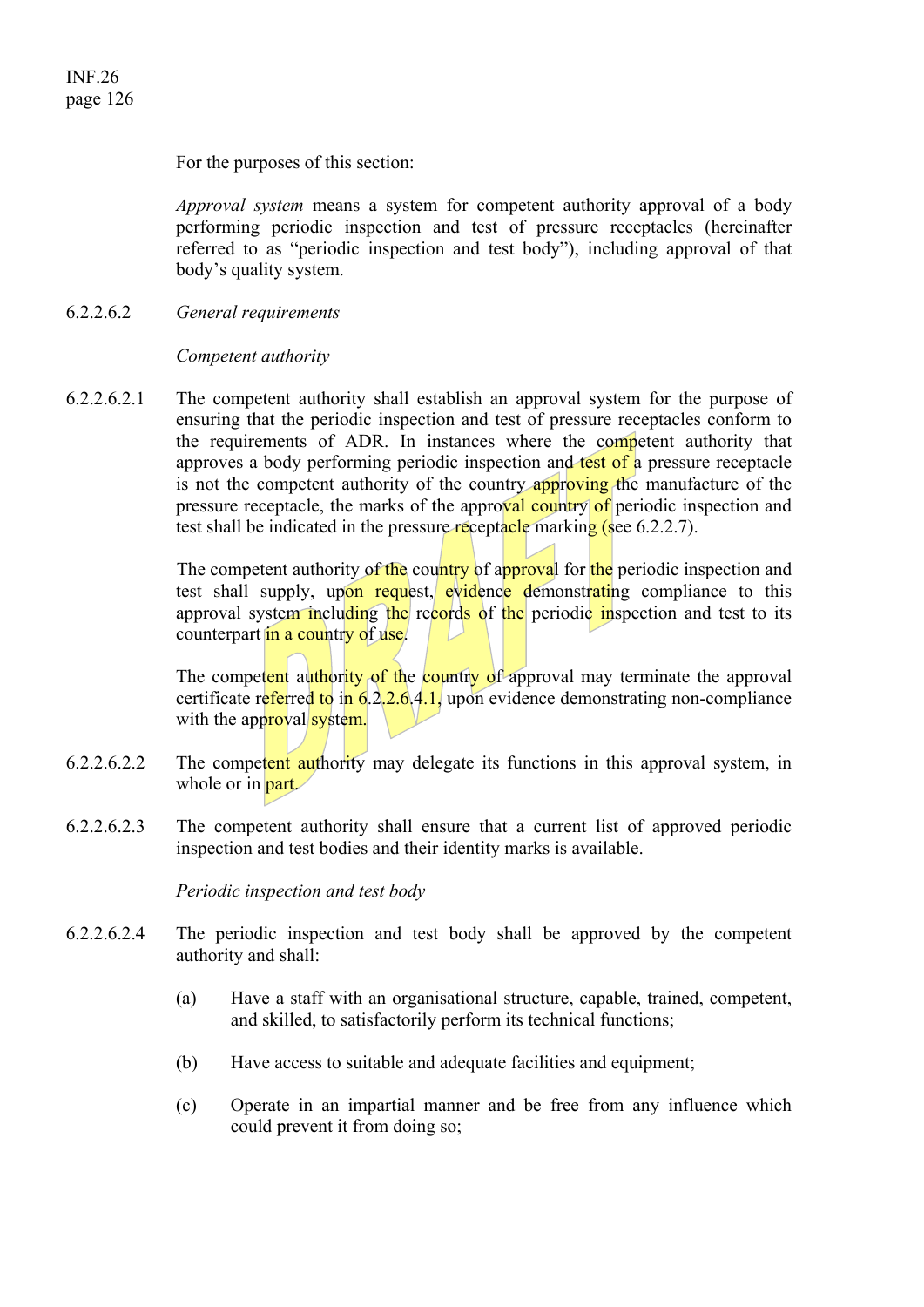- (d) Ensure commercial confidentiality;
- (e) Maintain clear demarcation between actual periodic inspection and test body functions and unrelated functions;
- (f) Operate a documented quality system accordance with 6.2.2.6.3;
- (g) Apply for approval in accordance with 6.2.2.6.4;
- (h) Ensure that the periodic inspections and tests are performed in accordance with 6.2.2.6.5; and
- (i) Maintain an effective and appropriate report and record system in accordance with 6.2.2.6.6
- 6.2.2.6.3 *Quality system and audit of the periodic inspection and test body*
- 6.2.2.6.3.1 Quality system

The quality system shall contain all the elements, requirements, and provisions adopted by the periodic inspection and test body. It shall be documented in a systematic and orderly manner in the form of written policies, procedures, and instructions.

The quality **system shall include**:

- (a) A description of the organisational structure and responsibilities;
- (b) The relevant inspection and test, quality control, quality assurance, and process operation instructions that will be used;
- (c) Quality records, such as inspection reports, test data, calibration data and certificates;
- (d) Management reviews to ensure the effective operation of the quality system arising from the audits performed in accordance with 6.2.2.6.3.2;
- (e) A process for control of documents and their revision;
- (f) A means for control of non-conforming pressure receptacles; and
- (g) Training programmes and qualification procedures for relevant personnel.
- 6.2.2.6.3.2 Audit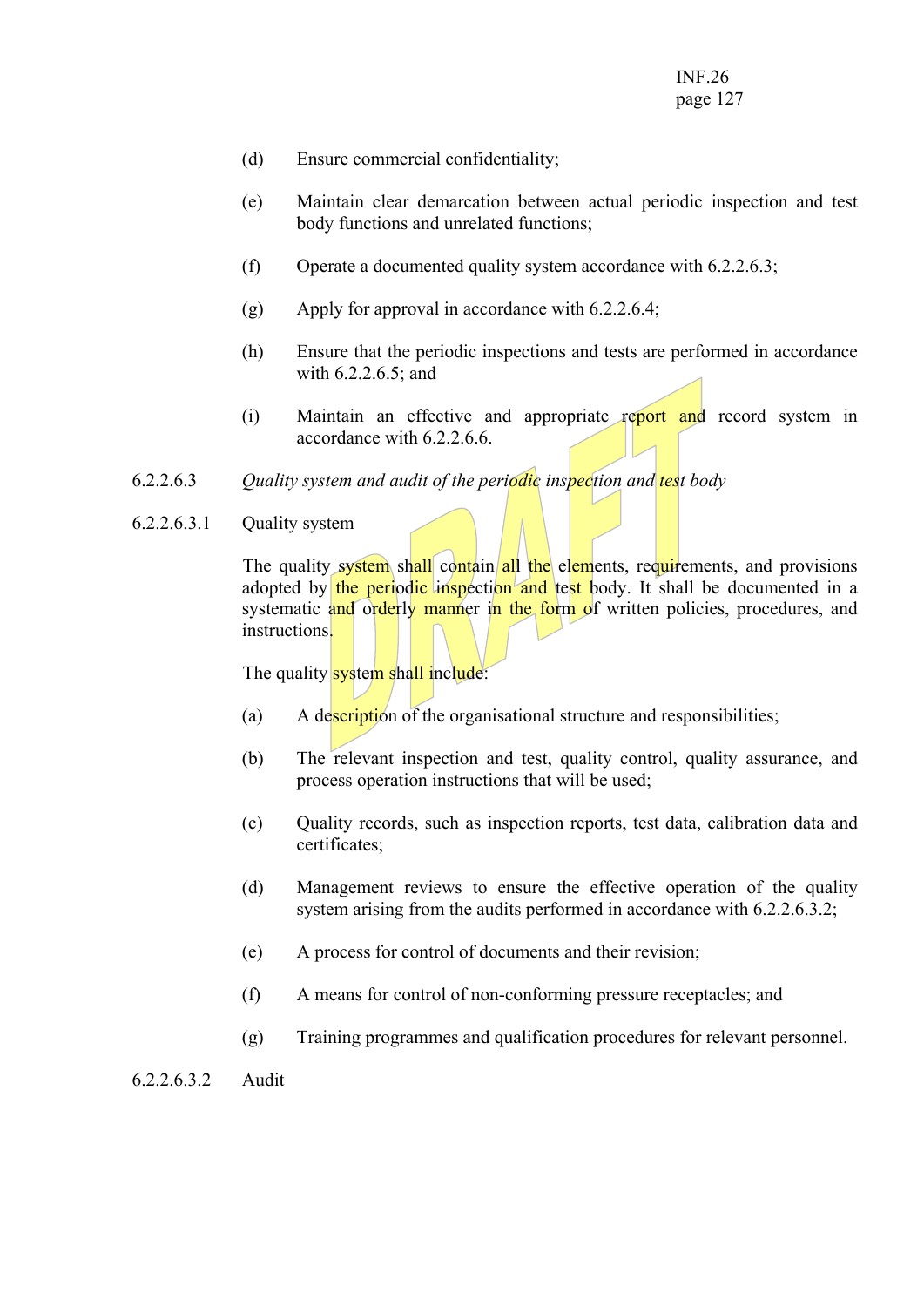The periodic inspection and test body and its quality system shall be audited in order to determine whether it meets the requirements of ADR to the satisfaction of the competent authority.

 An audit shall be conducted as part of the initial approval process (see 6.2.2.6.4.3). An audit may be required as part of the process to modify an approval (see 6.2.2.6.4.6).

 Periodic audits shall be conducted, to the satisfaction of the competent authority, to ensure that the periodic inspection and test body continues to meet the requirements of ADR.

 The periodic inspection and test body shall be notified of the results of any audit. The notification shall contain the conclusions of the audit and any corrective actions required.

6.2.2.6.3.3 Maintenance of the quality system

The periodic inspection and test body shall maintain the quality system as approved in order that it remains adequate and efficient.

The periodic inspection and test body shall notify the competent authority that approved the quality system, of any intended changes, in accordance with the process for modification of an approval in  $6.2.2.6.4.6$ .

# **6.2.2.6.4** *Approval process for periodic inspection and test bodies*

 *Initial approval* 

6.2.2.6.4.1 A body desiring to perform periodic inspection and test of pressure receptacles in accordance with a pressure receptacle standard and ADR shall apply for, obtain, and retain an approval certificate issued by the competent authority.

> This written approval shall, on request, be submitted to the competent authority of a country of use.

- 6.2.2.6.4.2 An application shall be made for each periodic inspection and test body and shall include:
	- (a) The name and address of the periodic inspection and test body and, if the application is submitted by an authorised representative, its name and address;
	- (b) The address of each facility performing periodic inspection and test;
	- (c) The name and title of the person(s) responsible for the quality system;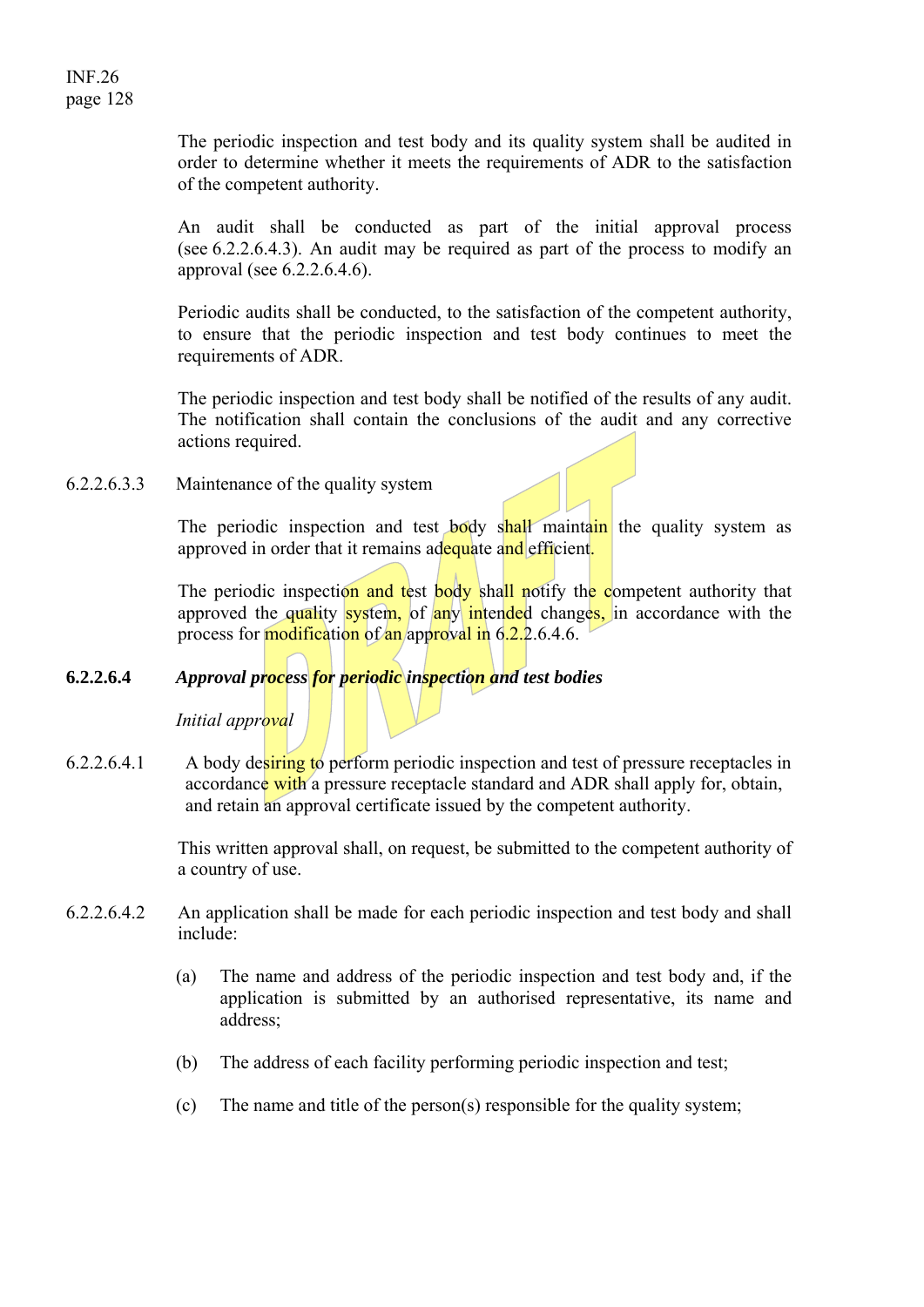- (d) The designation of the pressure receptacles, the periodic inspection and test methods, and the relevant pressure receptacle standards met by the quality system;
- (e) Documentation on each facility, the equipment, and the quality system as specified under 6.2.2.6.3.1;
- (f) The qualifications and training records of the periodic inspection and test personnel; and
- (g) Details of any refusal of approval of a similar application by any other competent authority.
- 6.2.2.6.4.3 The competent authority shall:
	- (a) Examine the documentation to verify that the procedures are in accordance with the requirements of the relevant pressure receptacle standards and ADR; and
	- (b) Conduct an audit in accordance with  $6.2.2 \cdot 6.3.2$  to verify that the inspections and tests are carried out as required by the relevant pressure receptacle standards and ADR, to the satisfaction of the competent authority.
- 6.2.2.6.4.4 After the audit has been carried out with satisfactory results and all applicable requirements of  $6.2/2.6.4$  have been satisfied, an approval certificate shall be issued. It shall include the name of the periodic inspection and test body, the registered **mark**, the address of each facility, and the necessary data for identification of its approved activities (e.g. designation of pressure receptacles, periodic inspection and test method and pressure receptacle standards).
- 6.2.2.6.4.5 If the periodic inspection and test body is denied approval, the competent authority shall provide written detailed reasons for such denial.

 *Modifications to periodic inspection and test body approvals* 

6.2.2.6.4.6 Following approval, the periodic inspection and test body shall notify the issuing competent authority of any modifications to the information submitted under 6.2.2.6.4.2 relating to the initial approval.

> The modifications shall be evaluated in order to determine whether the requirements of the relevant pressure receptacle standards and ADR will be satisfied. An audit in accordance with 6.2.2.6.3.2 may be required. The competent authority shall accept or reject these modifications in writing, and an amended approval certificate shall be issued as necessary.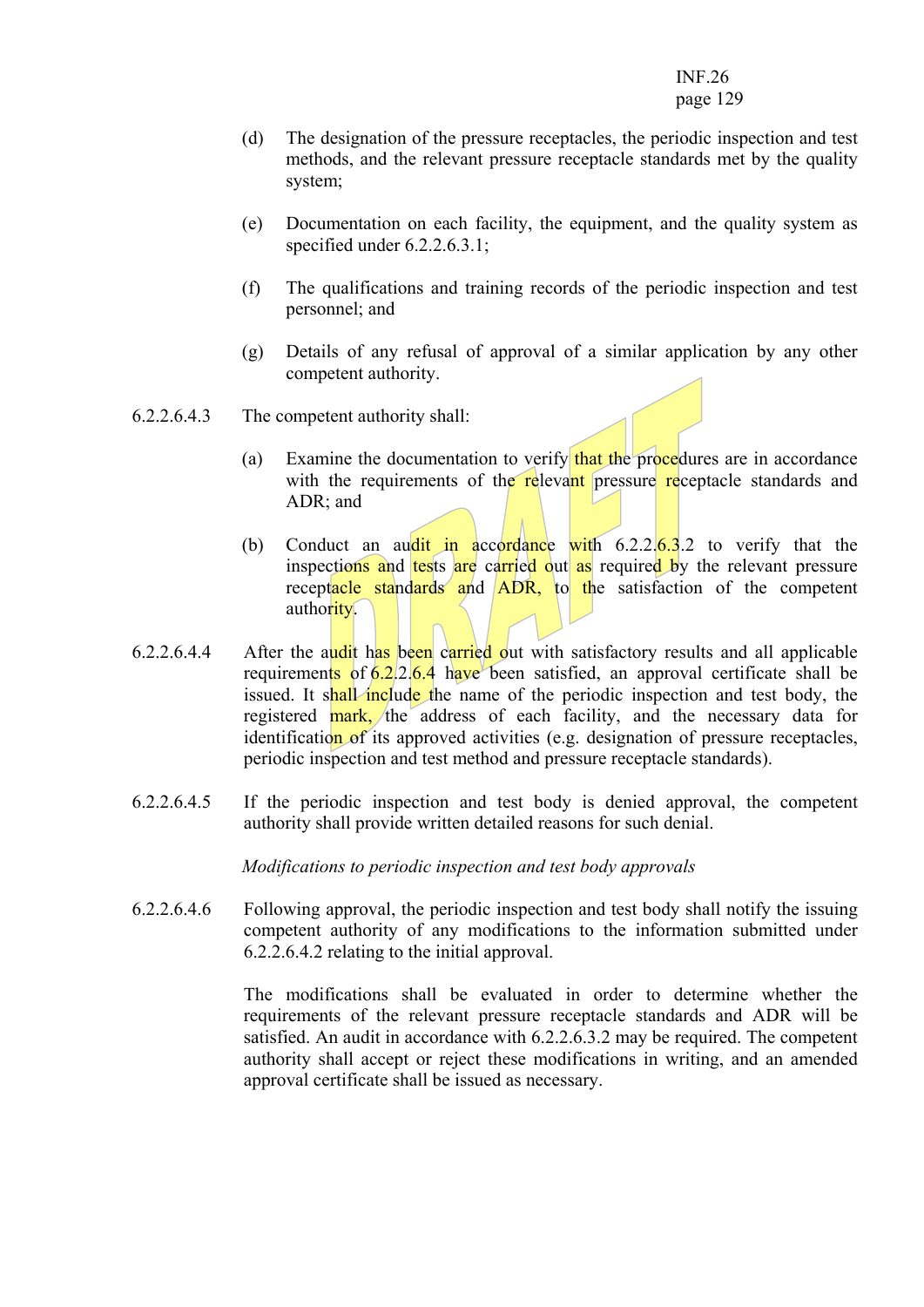6.2.2.6.4.7 Upon request, the competent authority shall communicate to any other competent authority, information concerning initial approvals, modifications of approvals, and withdrawn approvals.

# **6.2.2.6.5** *Periodic inspection and test and certification*

 The application of the periodic inspection and test marking to a pressure receptacle shall be considered a declaration that the pressure receptacle complies with the applicable pressure receptacle standards and the requirements of ADR. The periodic inspection and test body shall affix the periodic inspection and test marking, including its registered mark, to each approved pressure receptacle (see 6.2.2.7.6).

 A record certifying that a pressure receptacle has passed the periodic inspection and test shall be issued by the periodic inspection and test body, before the pressure receptacle is filled.

6.2.2.6.6 *Records* 

The periodic inspection and test body shall retain records of pressure receptacle periodic inspection and tests (both passed and failed) including the location of the test facility, for not less than 15 years.

The owner of the pressure receptacle shall retain an identical record until the next periodic inspection and test unless the pressure receptacle is permanently removed from service.

# **6.2.2.7** *Marking of refillable UN pressure receptacles*

Refillable UN pressure receptacles shall be marked clearly and legibly with certification, operational and manufacturing marks. These marks shall be permanently affixed (e.g. stamped, engraved, or etched) on the pressure receptacle. The marks shall be on the shoulder, top end or neck of the pressure receptacle or on a permanently affixed component of the pressure receptacle (e.g. welded collar or corrosion resistant plate welded on the outer jacket of a closed cryogenic receptacle). Except for the UN packaging symbol, the minimum size of the marks shall be 5 mm for pressure receptacles with a diameter greater than or equal to 140 mm and 2.5 mm for pressure receptacles with a diameter less than 140 mm. The minimum size of the UN packaging symbol shall be 10 mm for pressure receptacles with a diameter greater than or equal to 140 mm and 5 mm for pressure receptacles with a diameter less than 140 mm.

- 6.2.2.7.1 The following certification marks shall be applied:
	- (a) The United Nations packaging symbol

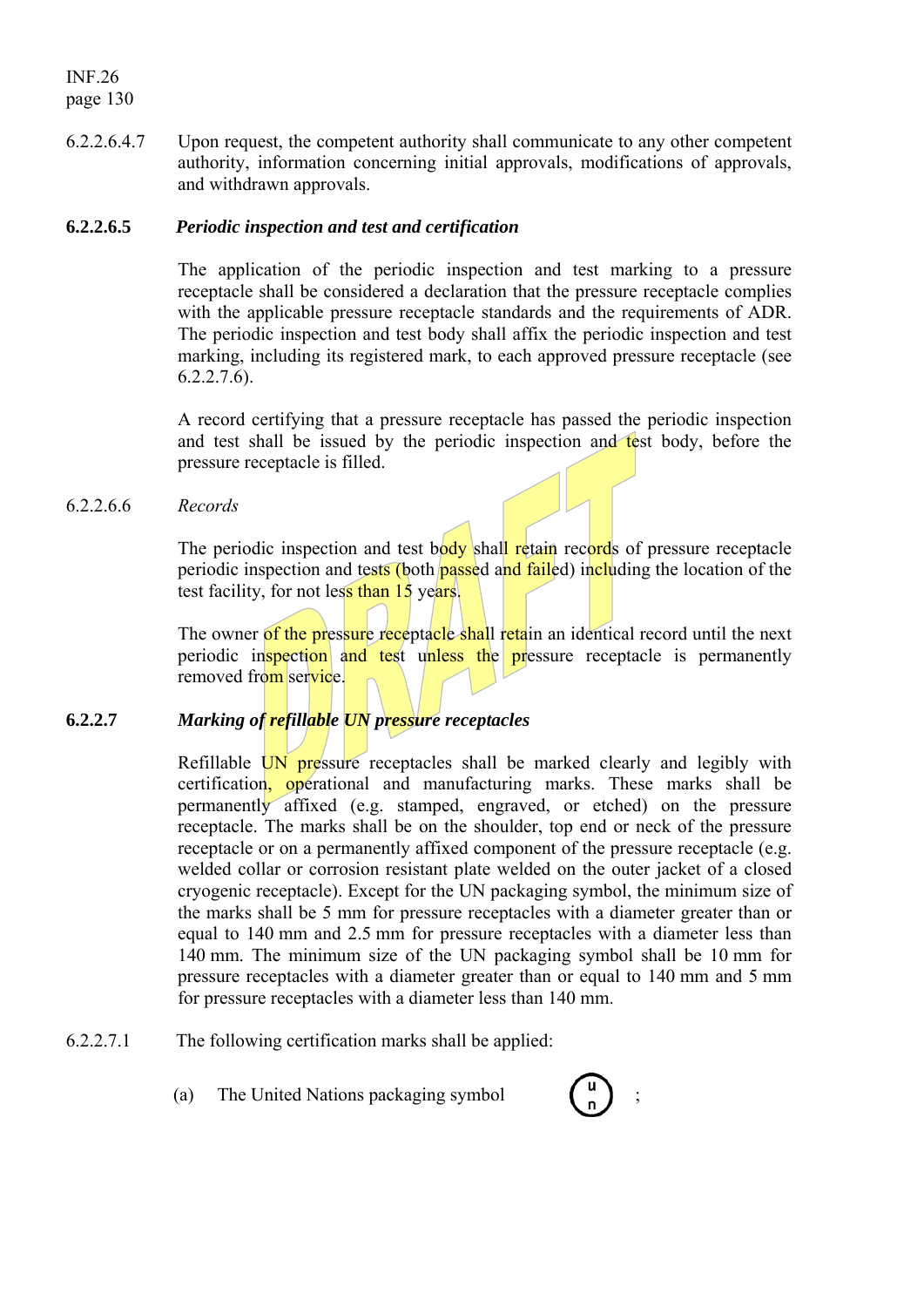This symbol shall not be used for any purpose other than certifying that a packaging complies with the relevant requirements in Chapter 6.1, 6.2, 6.3, 6.5 or 6.6. This symbol shall not be used for pressure receptacles which only conform to the requirements of 6.2.3 to 6.2.5 (see 6.2.3.9).

- (b) The technical standard (e.g. ISO 9809-1) used for design, manufacture and testing;
- (c) The character(s) identifying the country of approval as indicated by the distinguishing signs of motor vehicles in international traffic;

*NOTE: The country of approval shall be understood to be the country that approved the body which inspected the individual receptacle at time of manufacture.* 

- (d) The identity mark or stamp of the inspection body that is registered with the competent authority of the country authorizing the marking;
- (e) The date of the initial inspection, the year (four digits) followed by the month (two digits) separated by a slash (i.e. "/");
- 6.2.2.7.2 The following operational marks shall be applied:
	- (f) The test pressure in bar, preceded by the letters "PH" and followed by the letters "BAR";
	- (g) The  $\frac{mass}{of}$  the empty pressure receptacle including all permanently attached integral parts (e.g. neck ring, foot ring, etc.) in kilograms, followed by the letters "KG". This mass shall not include the mass of valve, valve cap or valve guard, any coating, or porous material for acetylene. The mass shall be expressed to three significant figures rounded up to the last digit. For cylinders of less than 1 kg, the mass shall be expressed to two significant figures rounded up to the last digit. In the case of pressure receptacles for UN No. 1001 acetylene, dissolved and UN No. 3374 acetylene, solvent free, at least one decimal shall be shown after the decimal point and two digits for pressure receptacles of less than 1 kg;
	- (h) The minimum guaranteed wall thickness of the pressure receptacle in millimetres followed by the letters "MM". This mark is not required for pressure receptacles with a water capacity less than or equal to 1 litre or for composite cylinders or for closed cryogenic receptacles;
	- (i) In the case of pressure receptacles for compressed gases, UN No. 1001 acetylene, dissolved, and UN No. 3374 acetylene, solvent free, the working pressure in bar, preceded by the letters "PW". In the case of closed cryogenic receptacles, the maximum allowable working pressure preceded by the letters "MAWP";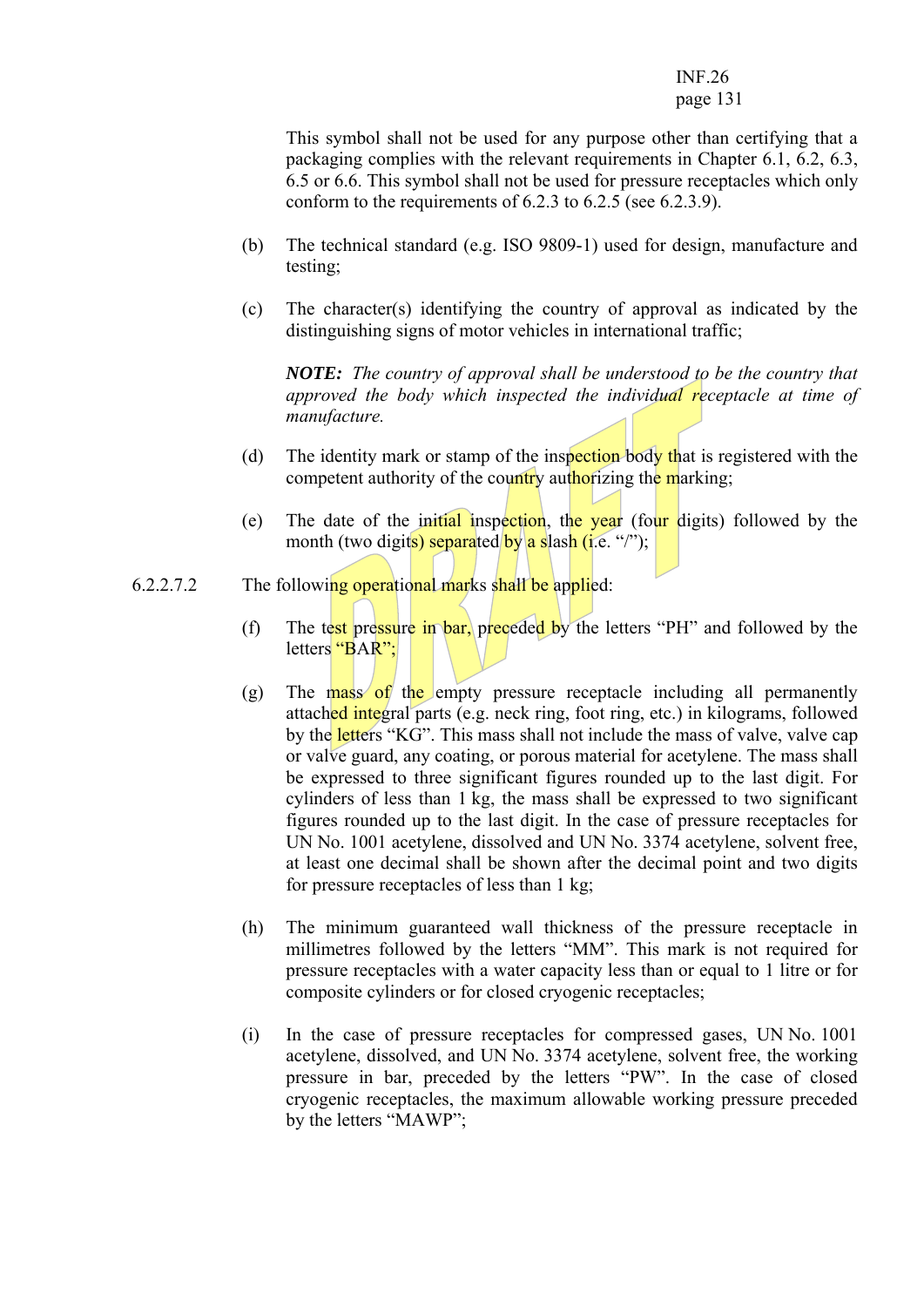- (j) In the case of pressure receptacles for liquefied gases and refrigerated liquefied gases, the water capacity in litres expressed to three significant digits rounded down to the last digit, followed by the letter "L". If the value of the minimum or nominal water capacity is an integer, the figures after the decimal point may be neglected;
- (k) In the case of pressure receptacles for UN No. 1001 acetylene, dissolved, the total of the mass of the empty receptacle, the fittings and accessories not removed during filling, any coating, the porous material, the solvent and the saturation gas expressed to three significant figures rounded down to the last digit followed by the letters "KG". At least one decimal shall be shown after the decimal point. For pressure receptacles of less than 1 kg, the mass shall be expressed to two significant figures rounded down to the last digit;
- (l) In the case of pressure receptacles for UN No.  $3374$  acetylene, solvent free, the total of the mass of the empty receptacle, the fittings and accessories not removed during filling, any coating, and the porous material expressed to three significant figures rounded down to the last digit followed by the letters "KG". At least one decimal shall be shown after the decimal point. For pressure receptacles of less than  $1 \text{ kg}$ , the mass shall be expressed to two significant figures rounded down to the last digit;
- 6.2.2.7.3 The following manufacturing marks shall be applied:
	- (m) Identification of the cylinder thread  $(e.g. 25E)$ . This mark is not required for closed cryogenic receptacles;
	- (n) The manufacturer's mark registered by the competent authority. When the country of manufacture is not the same as the country of approval, then the manufacturer's mark shall be preceded by the character(s) identifying the country of manufacture as indicated by the distinguishing signs of motor vehicles in international traffic. The country mark and the manufacturer's mark shall be separated by a space or slash;
	- (o) The serial number assigned by the manufacturer;
	- (p) In the case of steel pressure receptacles and composite pressure receptacles with steel liner intended for the carriage of gases with a risk of hydrogen embrittlement, the letter "H" showing compatibility of the steel (see 1SO 11114-1:1997).
- 6.2.2.7.4 The above marks shall be placed in three groups:
	- Manufacturing marks shall be the top grouping and shall appear consecutively in the sequence given in 6.2.2.7.3.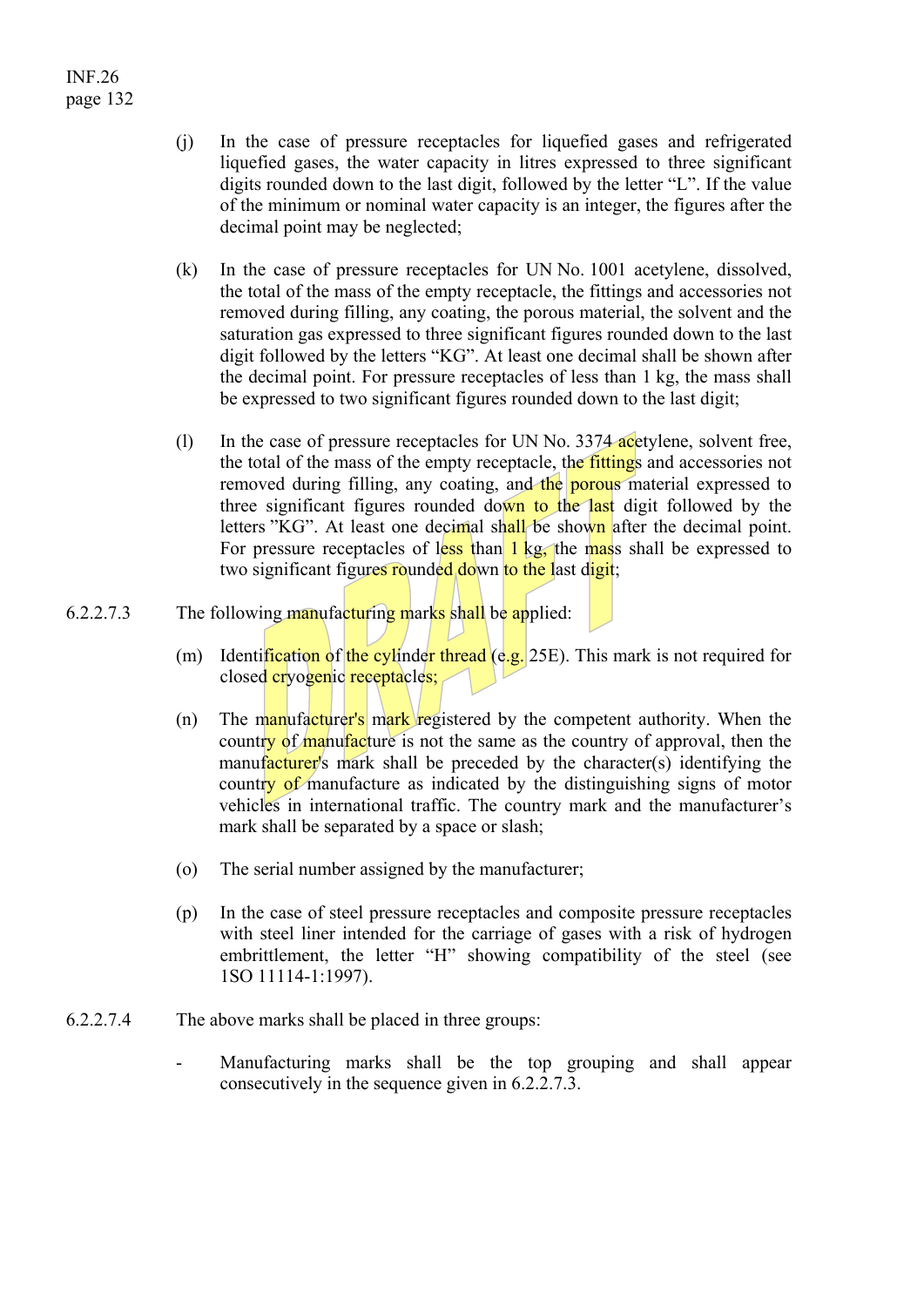- The operational marks in 6.2.2.7.2 shall be the middle grouping and the test pressure (f) shall be immediately preceded by the working pressure (i) when the latter is required.
- Certification marks shall be the bottom grouping and shall appear in the sequence given in 6.2.2.7.1.

The following is an example of the markings applied to a cylinder.



- 6.2.2.7.5 Other marks are allowed in areas other than the side wall, provided they are made in low stress areas and are not of a size and depth that will create harmful stress concentrations. In the case of closed cryogenic receptacles, such marks may be on a separate plate attached to the outer jacket. Such marks shall not conflict with required marks.
- 6.2.2.7.6 In addition to the preceding marks, each refillable pressure receptacle that meets the periodic and test requirements of 6.2.2.4 shall be marked indicating:
	- (a) The character(s) identifying the country authorizing the body performing the periodic inspection and test. This marking is not required if this body is approved by the competent authority of the country approving manufacture;
	- (b) The registered mark of the body authorised by the competent authority for performing periodic inspection and test;
	- (c) The date of the periodic inspection and test, the year (two digits) followed by the month (two digits) separated by a slash (i.e. "/" ). Four digits may be used to indicate the year.

The above marks shall appear consecutively in the sequence given.

6.2.2.7.7 For acetylene cylinders, with the agreement of the competent authority, the date of the most recent periodic inspection and the stamp of the body performing the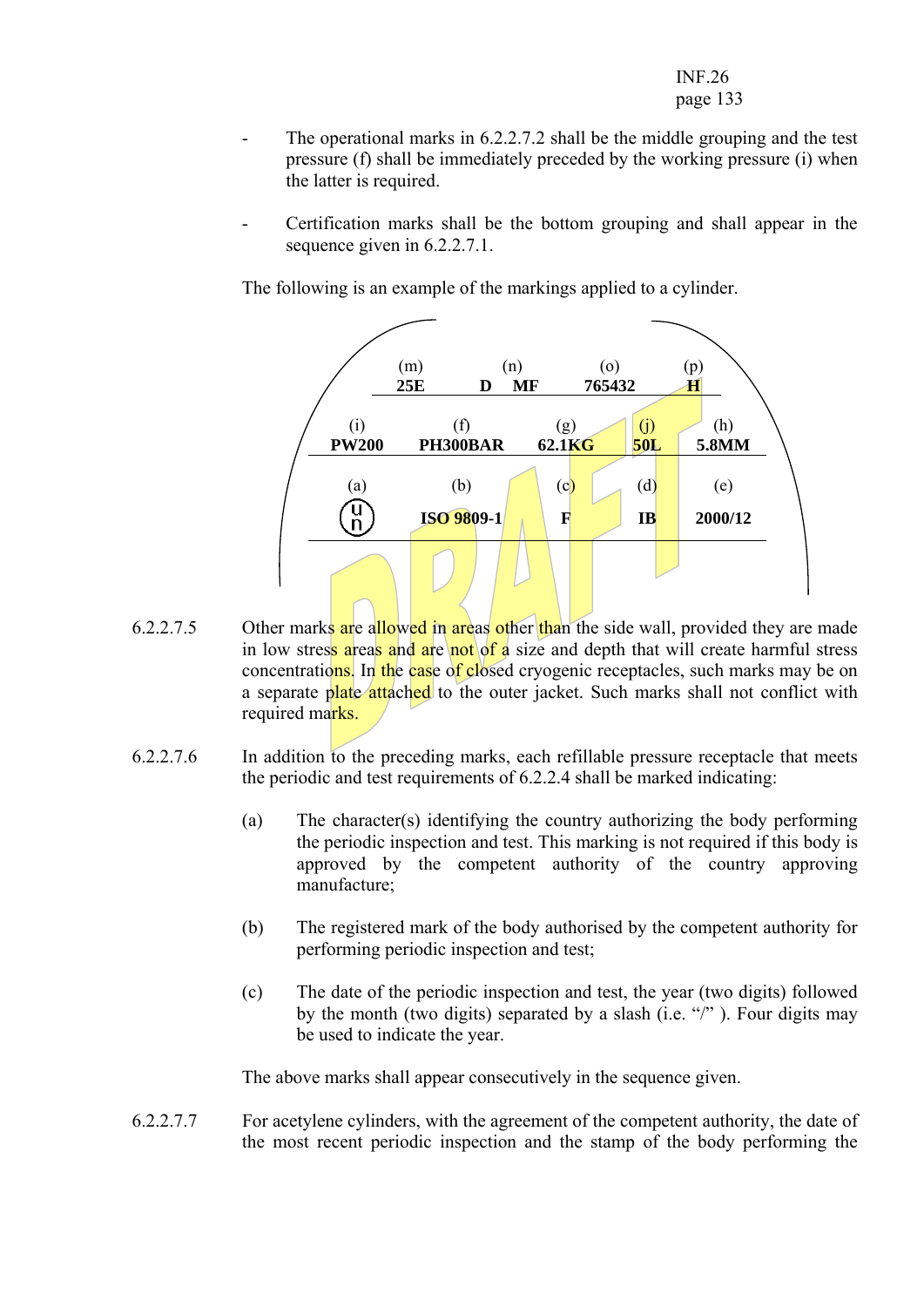> periodic inspection and test may be engraved on a ring held on the cylinder by the valve. The ring shall be configured so that it can only be removed by disconnecting the valve from the cylinder.

# **6.2.2.8** *Marking of non-refillable UN pressure receptacles*

Non-refillable UN pressure receptacles shall be marked clearly and legibly with certification and gas or pressure receptacle specific marks. These marks shall be permanently affixed (e.g. stencilled, stamped, engraved, or etched) on the pressure receptacle. Except when stencilled, the marks shall be on the shoulder, top end or neck of the pressure receptacle or on a permanently affixed component of the pressure receptacle (e.g. welded collar). Except for the UN packaging symbol and the "DO NOT REFILL" mark, the minimum size of the marks shall be 5 mm for pressure receptacles with a diameter greater than or equal to 140 mm and 2.5 mm for pressure receptacles with a diameter less than 140 mm. The minimum size of the UN packaging symbol shall be 10 mm for pressure receptacles with a diameter greater than or equal to 140 mm and 5 mm for pressure receptacles with a diameter less than 140 mm. The minimum size of the "DO NOT REFILL" mark shall be 5 mm.

- 6.2.2.8.1 The marks listed in 6.2.2.7.1 to 6.2.2.7.3 shall be applied with the exception of (g), (h) and (m). The serial number (o) may be replaced by the batch number. In addition, the words "DO NOT REFILL" in letters of at least 5 mm in height are required.
- 6.2.2.8.2 The requirements of  $6.2.2.7.4$  shall apply.

*NOTE: Non-refillable pressure receptacles may, on account of their size, substitute this marking by a label.*

6.2.2.8.3 Other marks are allowed provided they are made in low stress areas other than the side wall and are not of a size and depth that will create harmful stress concentrations. Such marks shall not conflict with required marks.

#### **6.2.2.9** *Equivalent procedures for conformity assessment and periodic inspection and test*

For UN pressure receptacles the requirements of 6.2.2.5 and 6.2.2.6 are considered to have been complied with when the following procedures are applied:

| <b>Procedure</b>                         | <b>Relevant body</b> |
|------------------------------------------|----------------------|
| Type approval $(1.8.7.2)$                | Xa                   |
| Supervision of manufacture $(1.8.7.3)$   | Xa or IS             |
| Initial inspection and tests $(1.8.7.4)$ | Xa or IS             |
| Periodic inspection (1.8.7.5)            | Xa or Xb or IS       |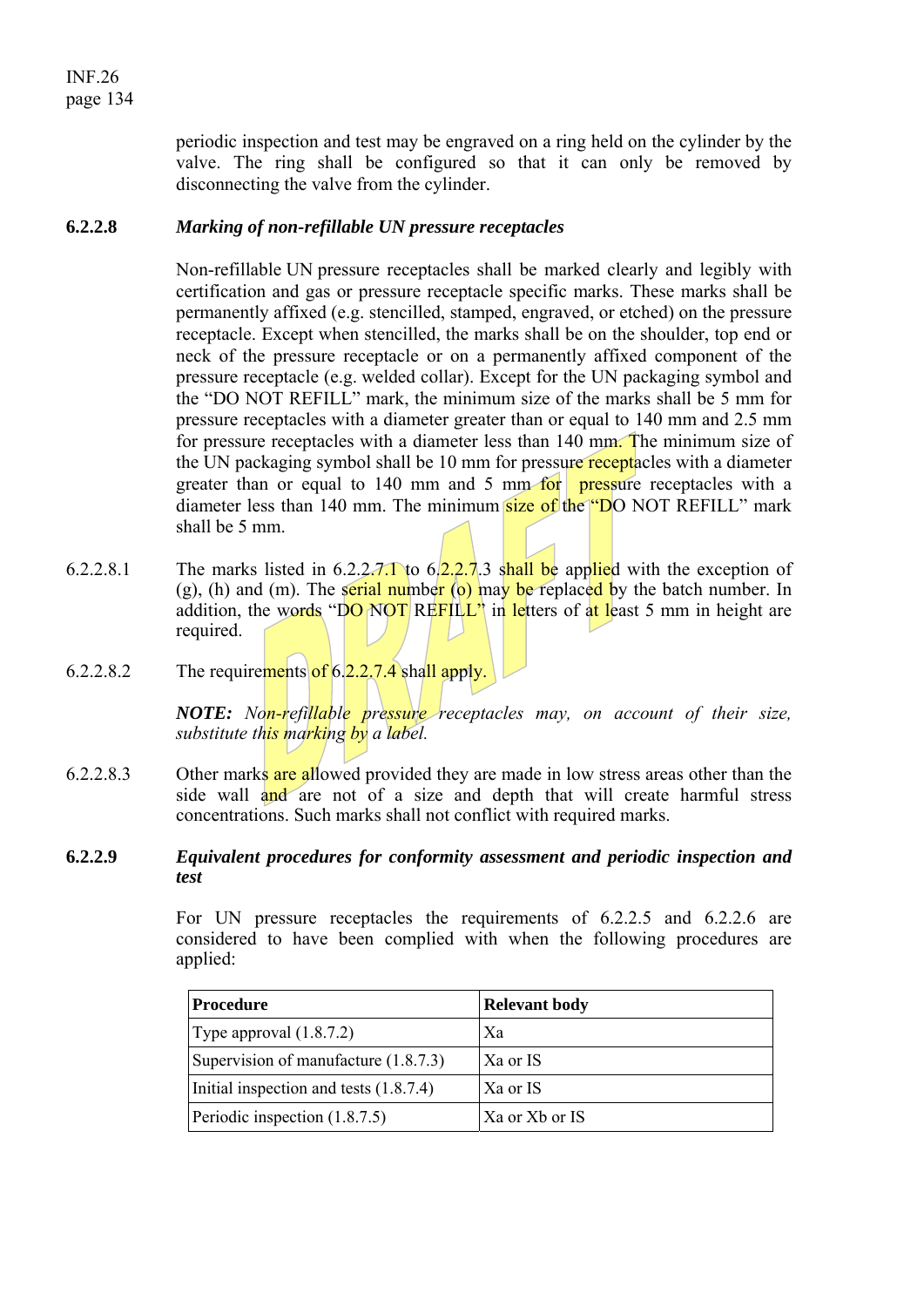Xa means the competent authority, its delegate or inspection body conforming to 1.8.6.4 and accredited according to EN ISO/IEC 17020: 2004 type A.

Xb means inspection body conforming to 1.8.6.4 and accredited according to EN ISO/IEC 17020: 2004 type B.

IS means an in-house inspection service of the applicant under the surveillance of an inspection body conforming to 1.8.6.4 and accredited according to EN ISO/IEC 17020:2004 type A. The in-house inspection service shall be independent from design process, manufacturing operations, repair and maintenance.

#### **6.2.3 General requirements for non-UN pressure receptacles**

#### **6.2.3.1** *Design and construction*

- 6.2.3.1.1 Pressure receptacles and their closures not designed, constructed, inspected, tested and approved according to the requirements of  $6.2$ . a shall be designed, constructed, inspected, tested and approved in accordance with the general requirements of 6.2.1 as supplemented or modified by the requirements of this section and those of  $6.2.4$  or  $6.2.5$ .
- 6.2.3.1.2 Whenever **possible** the wall thickness shall be determined by calculation. accompanied, if needed, by experimental stress analysis. Otherwise the wall thickness may be determined by experimental means.

Appropriate design calculations for the pressure envelope and supporting components shall be used to ensure the safety of the pressure receptacles concerned.

The minimum wall thickness to withstand pressure shall be calculated in particular with regard to:

- the calculation pressures, which shall not be less than the test pressure;
- the calculation temperatures allowing for appropriate safety margins;
- the maximum stresses and peak stress concentrations where necessary;
- factors inherent to the properties of the material.
- 6.2.3.1.3 For welded pressure receptacles, only metals of weldable quality whose adequate impact strength at an ambient temperature of  $-20$  °C can be guaranteed shall be used.
- 6.2.3.1.4 For closed cryogenic receptacles, the impact strength to be established as required by 6.2.1.1.8.1 shall be tested as laid down in 6.8.5.3.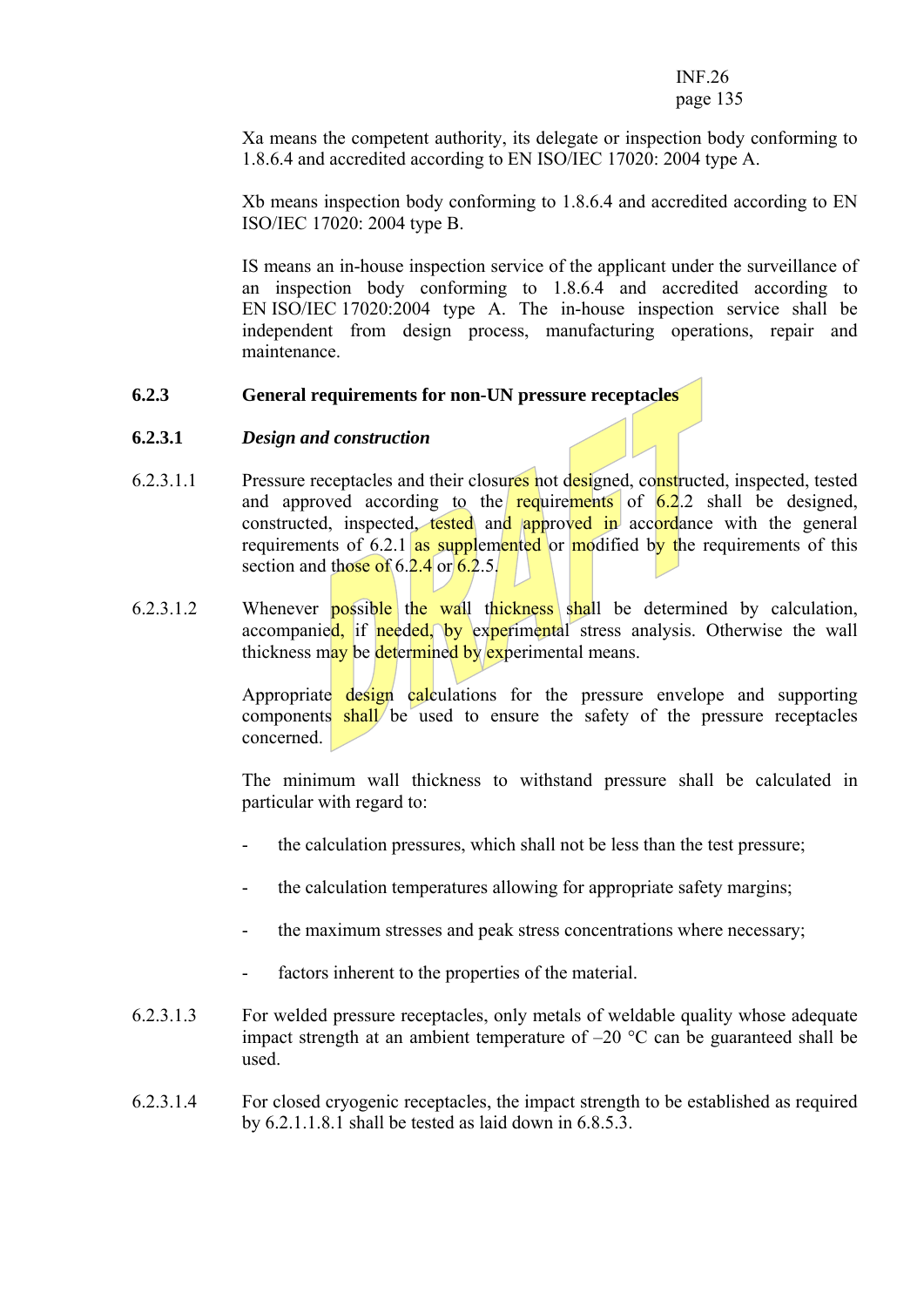- **6.2.3.2** *(Reserved)*
- **6.2.3.3** *Service equipment*
- 6.2.3.3.1 Service equipment shall comply with 6.2.1.3.
- 6.2.3.3.2 *Openings*

Pressure drums may be provided with openings for filling and discharge and with other openings intended for level gauges, pressure gauges or relief devices. The number of openings shall be kept to a minimum consistent with safe operations. Pressure drums may also be provided with an inspection opening, which shall be closed by an effective closure.

### 6.2.3.3.3 *Fittings*

- (a) If cylinders are fitted with a device to prevent rolling, this device shall not be integral with the valve cap;
- (b) Pressure drums which are capable of being rolled shall be equipped with rolling hoops or be otherwise protected against damage due to rolling (e.g. by corrosion resistant metal sprayed on to the pressure receptacle surface);
- (c) Bundles of cylinders shall be fitted with appropriate devices ensuring that they can be handled and carried safely;
- (d) If level **gauges**, pressure gauges or relief devices are installed, they shall be protected in the same way as is required for valves in 4.1.6.8.

# **6.2.3.4** *Initial inspection and test*

6.2.3.4.1 New pressure receptacles shall be subjected to testing and inspection during and after manufacture in accordance with the requirements of 6.2.1.5 except that 6.2.1.5.1  $(g)$  shall be replaced by the following:

> A hydraulic pressure test. Pressure receptacles shall withstand the test pressure without undergoing permanent deformation or exhibiting cracks.

- 6.2.3.4.2 *Specific provisions applying to aluminium alloy pressure receptacles* 
	- (a) In addition to the initial inspection required by  $6.2.1.5.1$ , it is necessary to test for possible intercrystalline corrosion of the inside wall of the pressure receptacles where use is made of an aluminium alloy containing copper, or where use is made of an aluminium alloy containing magnesium and manganese and the magnesium manganese-content is greater than 3.5% or the manganese content lower than 0.5%;
	- (b) In the case of an aluminium/copper alloy the test shall be carried out by the manufacturer at the time of approval of a new alloy by the competent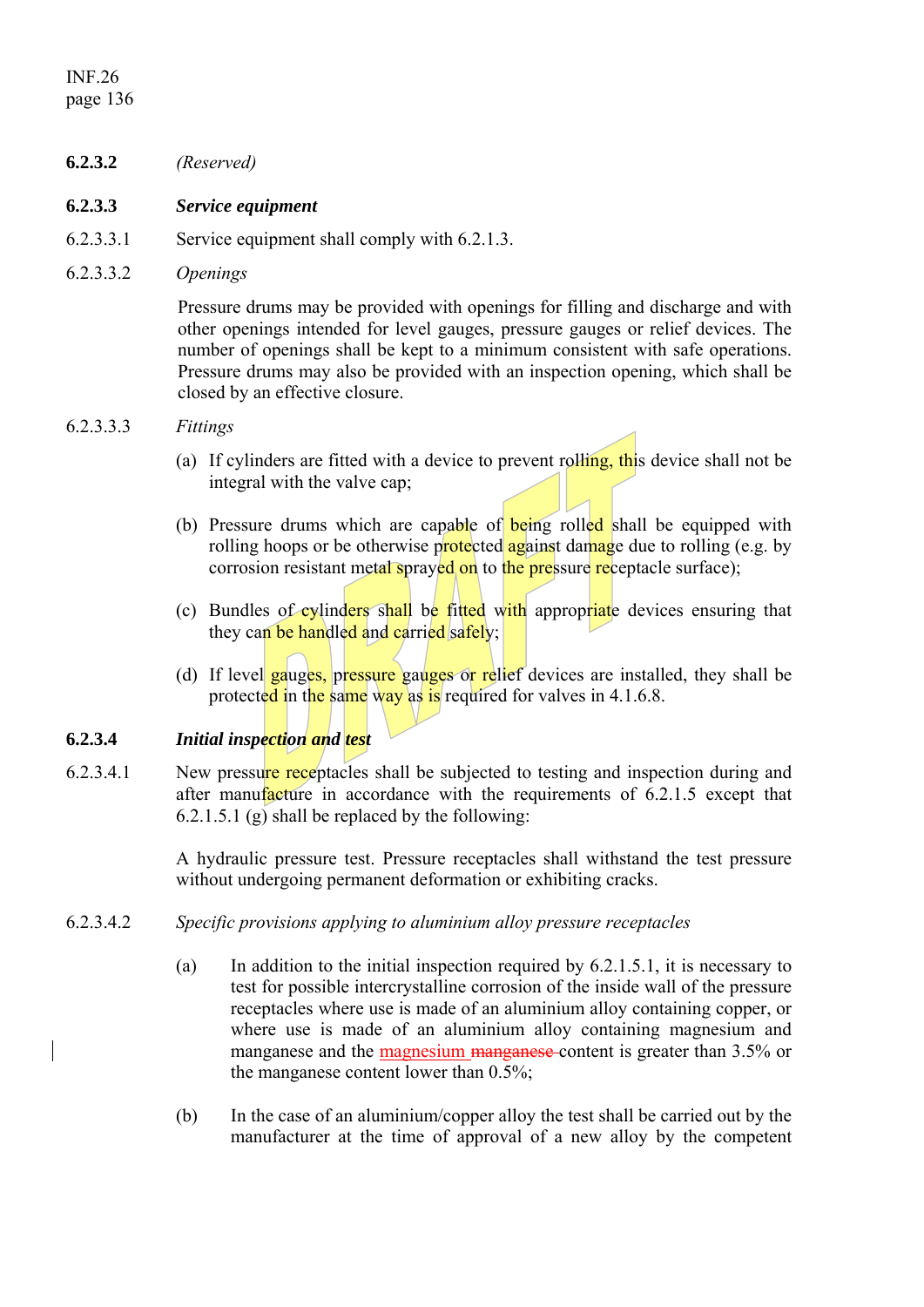authority; it shall thereafter be repeated in the course of production, for each pour of the alloy;

(c) In the case of an aluminium/magnesium alloy the test shall be carried out by the manufacturer at the time of approval of a new alloy and of the manufacturing process by the competent authority. The test shall be repeated whenever a change is made in the composition of the alloy or in the manufacturing process.

## **6.2.3.5** *Periodic inspection and test*

6.2.3.5.1 Periodic inspection and test shall be in accordance with 6.2.1.6.1.

*NOTE: With the agreement of the competent authority of the country that issued the type approval, the hydraulic pressure test of each welded steel cylinder intended for the carriage of gases of UN No. 1965, hydrocarbon gas mixture liquefied, n.o.s., with a capacity below 6,5 I may be replaced by another test ensuring an equivalent level of safety.*

6.2.3.5.2 Closed cryogenic receptacles shall be subjected to periodic inspections and tests by a body authorised by the competent authority in accordance with the periodicity defined in packing instruction P203 of 4.1.4.1 to verify external conditions, condition and operation of pressure relief devices and be subjected to a leakproofness test at 90% of the maximum working pressure. The leakproofness test shall be carried out with the gas contained in the pressure receptacle or with an inert gas. Checking shall be performed by means of a pressure gauge or by vacuum measurement. The thermal insulation need not be removed.

# **6.2.3.6** *Approval of pressure receptacles*

6.2.3.6.1 The procedures for conformity assessment and periodic inspection of section 1.8.7 shall be performed by the relevant body according to the following table.

| <b>Procedure</b>                         | <b>Relevant body</b> |
|------------------------------------------|----------------------|
| Type approval $(1.8.7.2)$                | Xa                   |
| Supervision of manufacture $(1.8.7.3)$   | Xa or IS             |
| Initial inspection and tests $(1.8.7.4)$ | Xa or IS             |
| Periodic inspection (1.8.7.5)            | Xa or Xb or IS       |

The conformity assessment of valves and other accessories having a direct safety function may be carried out separately from the receptacles and the conformity assessment procedure shall be at least as stringent as that undergone by the pressure receptacle to which they are fitted.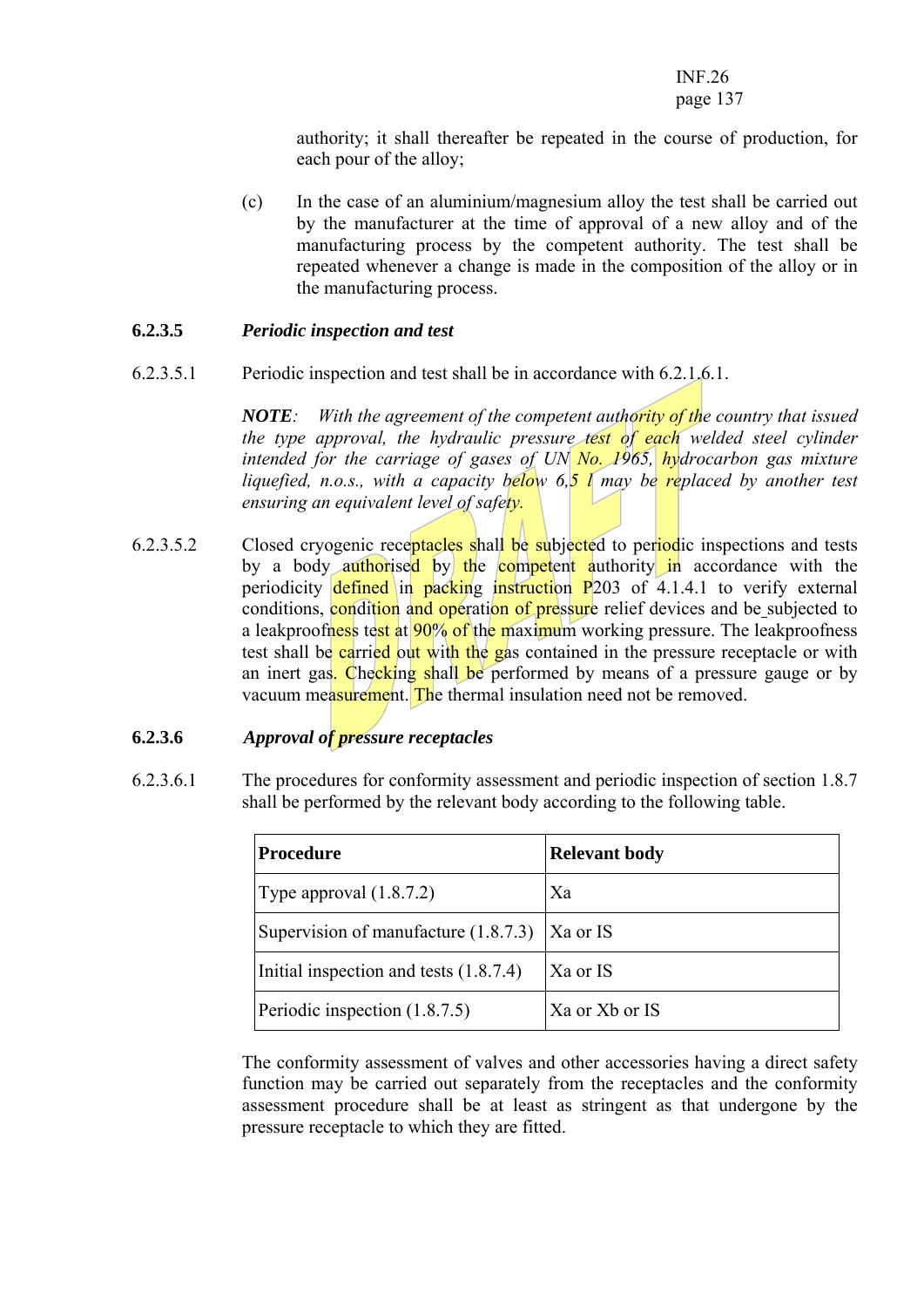Xa means the competent authority, its delegate or inspection body conforming to 1.8.6.4 and accredited according to EN ISO/IEC 17020:2004 type A.

Xb means inspection body conforming to 1.8.6.4 and accredited according to EN ISO/IEC 17020:2004 type B

 IS means an in-house inspection service of the applicant under the surveillance of an inspection body conforming to 1.8.6.4 and accredited according to EN ISO/IEC 17020:2004 type A. The in-house inspection service shall be independent from design process, manufacturing operations, repair and maintenance.

6.2.3.6.2 6.2.1.7.2 shall not apply in the case of pressure receptacles with a test pressure capacity product (PH.V) of not more than 300 bar.litres.

# **6.2.3.7** *Requirements for manufacturers*

- 6.2.3.7.1 The relevant requirements of 1.8.7 shall be met.
- **6.2.3.8** *Requirements for inspection bodies*

The requirements of  $1.8.6$  shall be met.

- **6.2.3.9** *Marking of refillable pressure receptacles*
- 6.2.3.9.1 Markings shall be in accordance with sub-section 6.2.2.7 with the following variations.
- 6.2.3.9.2 The United Nations packaging symbol specified in 6.2.2.7.1 (a) shall not be applied.
- 6.2.3.9.3 The requirements of 6.2.2.7.1 (j) shall be replaced by the following:

The water capacity of the pressure receptacle in litres followed by the letter "L". In the case of pressure receptacles for liquefied gases the water capacity in litres shall be expressed to three significant figures rounded down to the last digit. If the value of the minimum or nominal water capacity is an integer, the figures after the decimal point may be neglected.

- 6.2.3.9.4 The marks specified in 6.2.2.7.2 (g) and (h) and 6.2.2.7.3 (m) are not required for pressure receptacles for UN No. 1965 hydrocarbon gas mixture, liquefied, n.o.s.
- 6.2.3.9.5 When marking the date required by 6.2.2.7.6 (c), the month need not be indicated for gases for which the interval between periodic inspections is 10 years or more (see packing instructions P200 and P203 of 4.1.4.1).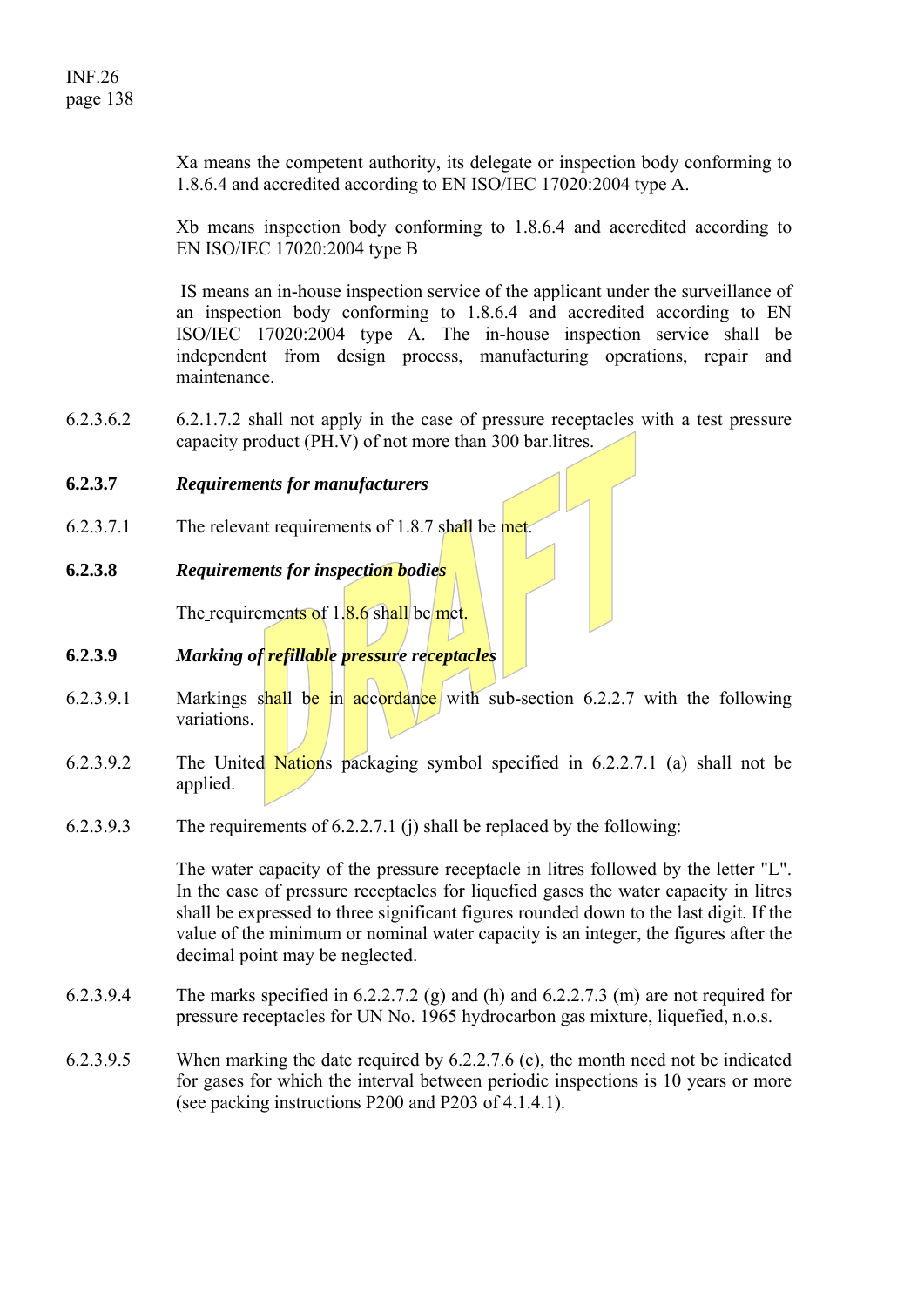6.2.3.9.6 The date of the most recent periodic inspection and the stamp of the inspection body may be engraved on a ring of an appropriate material affixed to the cylinder when the valve is installed and which is removable only by disconnecting the valve from the cylinder.

# **6.2.3.10** *Marking of non-refillable pressure receptacles*

6.2.3.10.1 Markings shall be in accordance with 6.2.2.8, except that the United Nations packaging symbol specified in 6.2.2.7.1 (a) shall not be applied.

## **6.2.4 Requirements for non-UN pressure receptacles designed, constructed and tested according to standards**

*NOTE: Persons or bodies identified in standards as having responsibilities in accordance with RID/ADR shall meet the requirements of RID/ADR*.

Depending on the date of construction of the pressure receptacle, the standards listed in the table below shall be applied as indicated in column  $(4)$  to meet the requirements of Chapter 6.2 referred to in column  $(3)$  or may be applied as indicated in column (5). The requirements of Chapter  $6.2$  referred to in column (3) shall prevail in all cases.

If more than one standard is listed as mandatory for the application of the same requirements, only one of them shall be applied, but in full unless otherwise specified in the table below.

| <b>Reference</b>        | Title of document                                                                                                                          | Applicable sub-<br>sections and<br>paragraphs | <b>Mandatory</b><br>application for<br>pressure<br>receptacles<br>constructed | <b>Application</b><br>authorized<br>for pressure<br>receptacles<br>constructed |
|-------------------------|--------------------------------------------------------------------------------------------------------------------------------------------|-----------------------------------------------|-------------------------------------------------------------------------------|--------------------------------------------------------------------------------|
| (1)                     | (2)                                                                                                                                        | (3)                                           | (4)                                                                           | (5)                                                                            |
| for materials           |                                                                                                                                            |                                               |                                                                               |                                                                                |
| EN 1797-1:1998          | Cryogenic vessels -<br>Gas/material compatibility                                                                                          | 6.2.1.2                                       |                                                                               | <b>Between</b><br>1 July 2001<br>and 30 June<br>2003                           |
| EN 1797:2001            | Cryogenic vessels -<br>Gas/material compatibility                                                                                          | 6.2.1.2                                       | As from 1<br>January 2009                                                     | <b>Before</b><br>1 January<br>2009                                             |
| EN ISO 11114-1:<br>1997 | Transportable gas cylinders -<br>Compatibility of cylinder and<br>valve materials with gas<br>contents – Part 1: Metallic<br>materials     | 6.2.1.2                                       | As from 1<br>January 2009                                                     | <b>Before</b><br>1 January<br>2009                                             |
| EN ISO 11114-2:<br>2000 | Transportable gas cylinders -<br>Compatibility of cylinder and<br>valve materials with gas<br>contents – Part 2: Non-metallic<br>materials | 6.2.1.2                                       | As from 1<br>January 2009                                                     | <b>Before</b><br>1 January<br>2009                                             |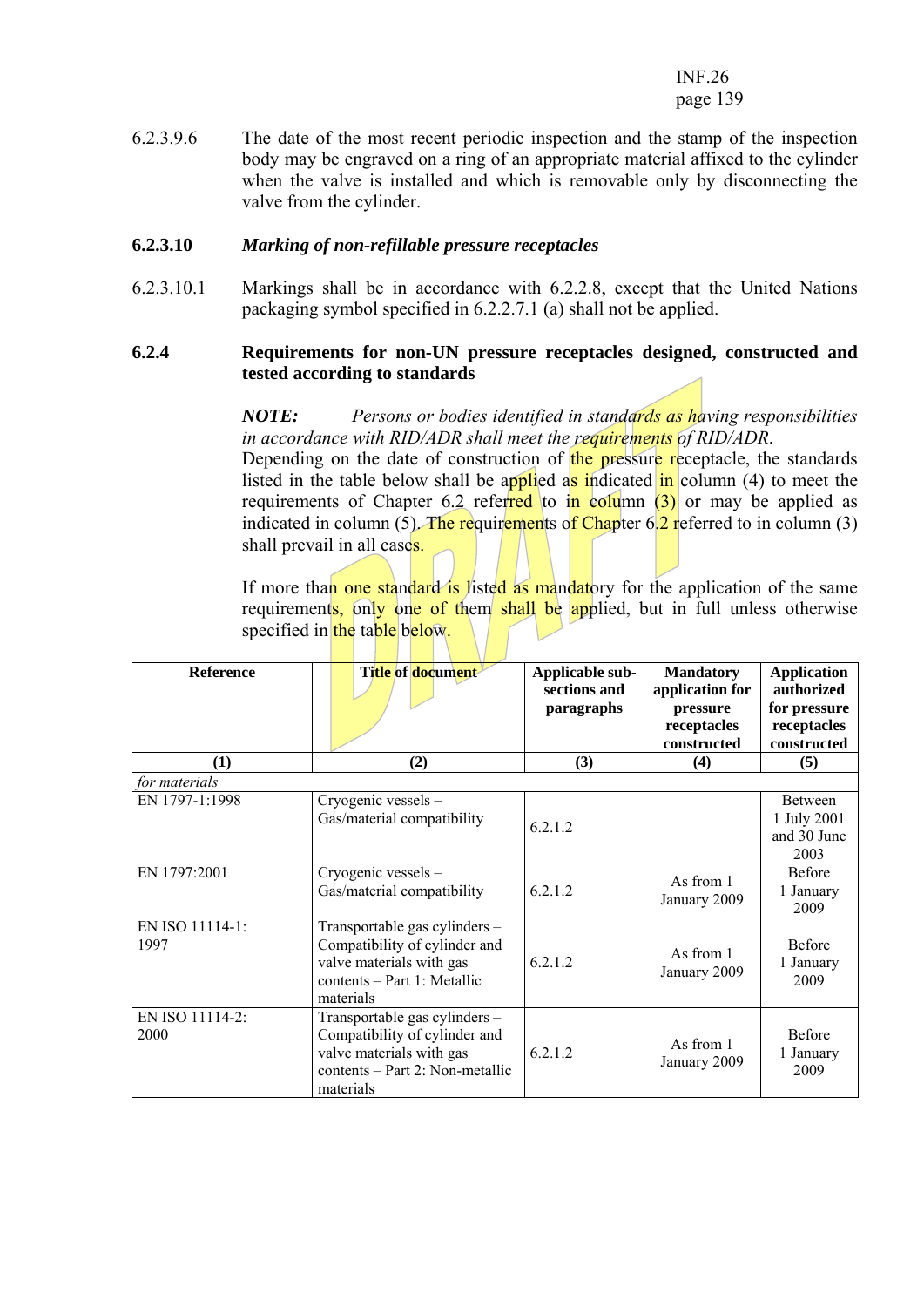| <b>Reference</b>                                    | <b>Title of document</b>                                                                                                                                                                                                                                              | Applicable sub-<br>sections and<br>paragraphs | <b>Mandatory</b><br>application for<br>pressure<br>receptacles<br>constructed | <b>Application</b><br>authorized<br>for pressure<br>receptacles<br>constructed |
|-----------------------------------------------------|-----------------------------------------------------------------------------------------------------------------------------------------------------------------------------------------------------------------------------------------------------------------------|-----------------------------------------------|-------------------------------------------------------------------------------|--------------------------------------------------------------------------------|
| (1)                                                 | (2)                                                                                                                                                                                                                                                                   | (3)                                           | (4)                                                                           | (5)                                                                            |
| EN ISO 11114-4:<br>2005 (except method C in<br>5.3) | Transportable gas cylinders -<br>Compatibility of cylinder and<br>valve materials with gas<br>contents - Part 4: Test methods<br>for selecting metallic materials<br>resistant to hydrogen<br>embrittlement                                                           | 6.2.1.2                                       | As from 1<br>January 2009                                                     | Before<br>1 January<br>2009                                                    |
| EN 1252-1:1998                                      | Cryogenic vessels - Materials -<br>Part 1: Toughness<br>requirements for temperature<br>below -80 °C                                                                                                                                                                  | 6.2.1.2                                       |                                                                               | Between<br>1 July 2001<br>and 30 June<br>2003                                  |
| [for marking                                        |                                                                                                                                                                                                                                                                       |                                               |                                                                               |                                                                                |
| EN 1442:1998                                        | Transportable refillable welded<br>steel cylinders for liquefied<br>petroleum gas (LPG) – Design<br>and construction                                                                                                                                                  | 6.2.2.7                                       |                                                                               | Before 1 July<br>2003                                                          |
| EN 1251-1:2000                                      | Cryogenic vessels -<br>Transportable, vacuum<br>insulated, of not more than<br>$1000$ litres volume - Part 1:<br>Fundamental<br>requirements                                                                                                                          | 6.2.2.7                                       |                                                                               | Before 1 July<br>2003                                                          |
| EN 1089-1:1996                                      | Transportable gas cylinders-<br>Gas cylinder identification<br>$\text{(excluding LPG)}$ - Part 1:<br>Stampmarking                                                                                                                                                     | 6.2.2.7                                       |                                                                               | Before 1 July<br>2003]                                                         |
| for design and construction                         |                                                                                                                                                                                                                                                                       |                                               |                                                                               |                                                                                |
| Annex I, Parts 1 to 3 to<br>84/525/EEC              | Council directive on the<br>approximation of the laws of<br>the Member States relating to<br>seamless steel gas cylinders,<br>published in the Official Journal<br>of the European Communities<br>No. L 300 from 19.11.1984.                                          | 6.2.3.1 and<br>6.2.3.4                        | As from 1<br>January 2009                                                     | Before<br>1 January<br>2009                                                    |
| Annex I, Parts 1 to 3 to<br>84/526/EEC              | Council directive on the<br>approximation of the laws of<br>the Member States relating to<br>seamless, unalloyed aluminium<br>and aluminium alloy gas<br>cylinders, published in the<br>Official Journal of the European<br>Communities No. L 300 from<br>19.11.1984. | 6.2.3.1 and<br>6.2.3.4                        | As from 1<br>January 2009                                                     | Before<br>1 January<br>2009                                                    |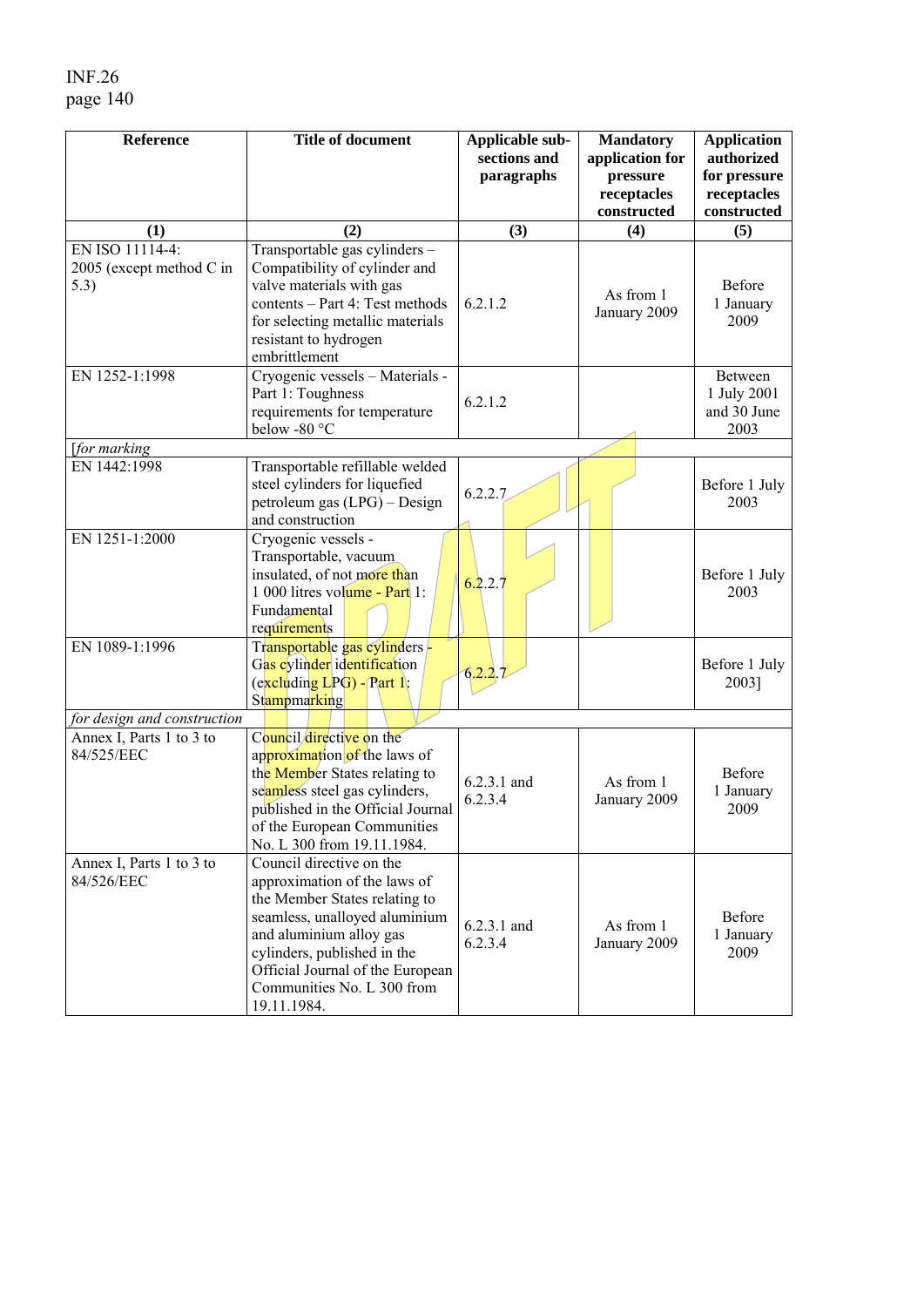INF.26

**Application** 

|           |                          |                                                      | page 141                                        |  |
|-----------|--------------------------|------------------------------------------------------|-------------------------------------------------|--|
| Reference | <b>Title of document</b> | Applicable sub-<br>sections and<br><i>paragraphs</i> | <b>Mandatory</b><br>application for<br>pressure |  |

|                          |                                                                 | sections and  | application for          | authorized        |
|--------------------------|-----------------------------------------------------------------|---------------|--------------------------|-------------------|
|                          |                                                                 | paragraphs    | pressure                 | for pressure      |
|                          |                                                                 |               | receptacles              | receptacles       |
|                          |                                                                 |               | constructed              | constructed       |
| (1)                      | (2)                                                             | (3)           | (4)                      | (5)               |
| Annex I, Parts 1 to 3 to | Council directive on the                                        |               |                          |                   |
| 84/527/EEC               | approximation of the laws of                                    |               |                          |                   |
|                          | the Member States relating to<br>welded unalloyed steel gas     | 6.2.3.1 and   | As from 1                | Before            |
|                          | cylinders, published in the                                     | 6.2.3.4       | January 2009             | 1 January         |
|                          | Official Journal of the European                                |               |                          | 2009              |
|                          | Communities No. L 300 from                                      |               |                          |                   |
|                          | 19.11.1984.                                                     |               |                          |                   |
| EN 1442:1998             | Transportable refillable welded                                 |               |                          | Between           |
|                          | steel cylinders for liquefied                                   | 6.2.3.1 and   |                          | 1 July 2001       |
|                          | petroleum gas (LPG) – Design                                    | 6.2.3.4       |                          | and 30 June       |
|                          | and construction                                                |               |                          | 2007              |
| EN $1442:1998 + A2:2005$ | Transportable refillable welded                                 |               | Between                  |                   |
|                          | steel cylinders for liquefied                                   | $6,2.3.1$ and | 1 January 2009<br>and 31 | Before            |
|                          | petroleum gas (LPG) - Design<br>and construction                | 6.2.3.4       | <b>D</b> ecember         | 1 January<br>2009 |
|                          |                                                                 |               | 2010*                    |                   |
| EN $1442:2006 + A1:2007$ | Transportable refillable welded                                 |               |                          |                   |
|                          | steel cylinders for liquefied $6.2.3.1$ and                     |               | $\overline{A}$ s from 1  | Before            |
|                          | petroleum gas $(LPG)$ – Design                                  | 6.2.3.4       | January 2011             | 1 January         |
|                          | and construction                                                |               |                          | 2011              |
| EN 1800:1998 + AC:1999   | Transportable gas cylinders -                                   |               | Between                  |                   |
|                          | Acetylene cylinders - Basic                                     | 6.2.1.1.9     | 1 January 2009           | Before            |
|                          | requirements and definitions                                    |               | and 31                   | 1 January<br>2009 |
|                          |                                                                 |               | December 2010*           |                   |
| EN 1800:2006             | Transportable gas cylinders -                                   |               |                          | Before            |
|                          | Acetylene cylinders - Basic                                     | 6.2.1.1.9     | As from 1                | 1 January         |
|                          | requirements, definitions and                                   |               | January 2011             | 2011              |
|                          | type testing                                                    |               |                          |                   |
| EN 1964-1:1999           | Transportable gas cylinders -                                   |               |                          |                   |
|                          | Specifications for the design<br>and construction of refillable |               |                          |                   |
|                          | transportable seamless steel gas                                |               |                          | Before            |
|                          | cylinders of capacity from 0.5                                  | 6.2.3.1 and   | As from 1                | 1 January         |
|                          | litres up to $150$ litres - Part 1:                             | 6.2.3.4       | January 2009             | 2009              |
|                          | Cylinders made of seamless                                      |               |                          |                   |
|                          | steel with a Rm value of less                                   |               |                          |                   |
|                          | than 1 100 MPa                                                  |               |                          |                   |
| EN 1975:1999 (except     | Transportable gas cylinders -                                   |               |                          |                   |
| Annex 6)                 | Specifications for the design                                   |               |                          |                   |
|                          | and construction of refillable                                  | 6.2.3.1 and   |                          | Before            |
|                          | transportable seamless                                          | 6.2.3.4       |                          | 1 July 2005       |
|                          | aluminium and aluminium alloy                                   |               |                          |                   |
|                          | gas cylinders of capacity from                                  |               |                          |                   |
|                          | 0.5 litres up to 150 litres                                     |               |                          |                   |

<sup>\*</sup> *Unless the application of another standard is authorized in column (5) for the same purposes for pressure receptacles constructed at the same date.*

1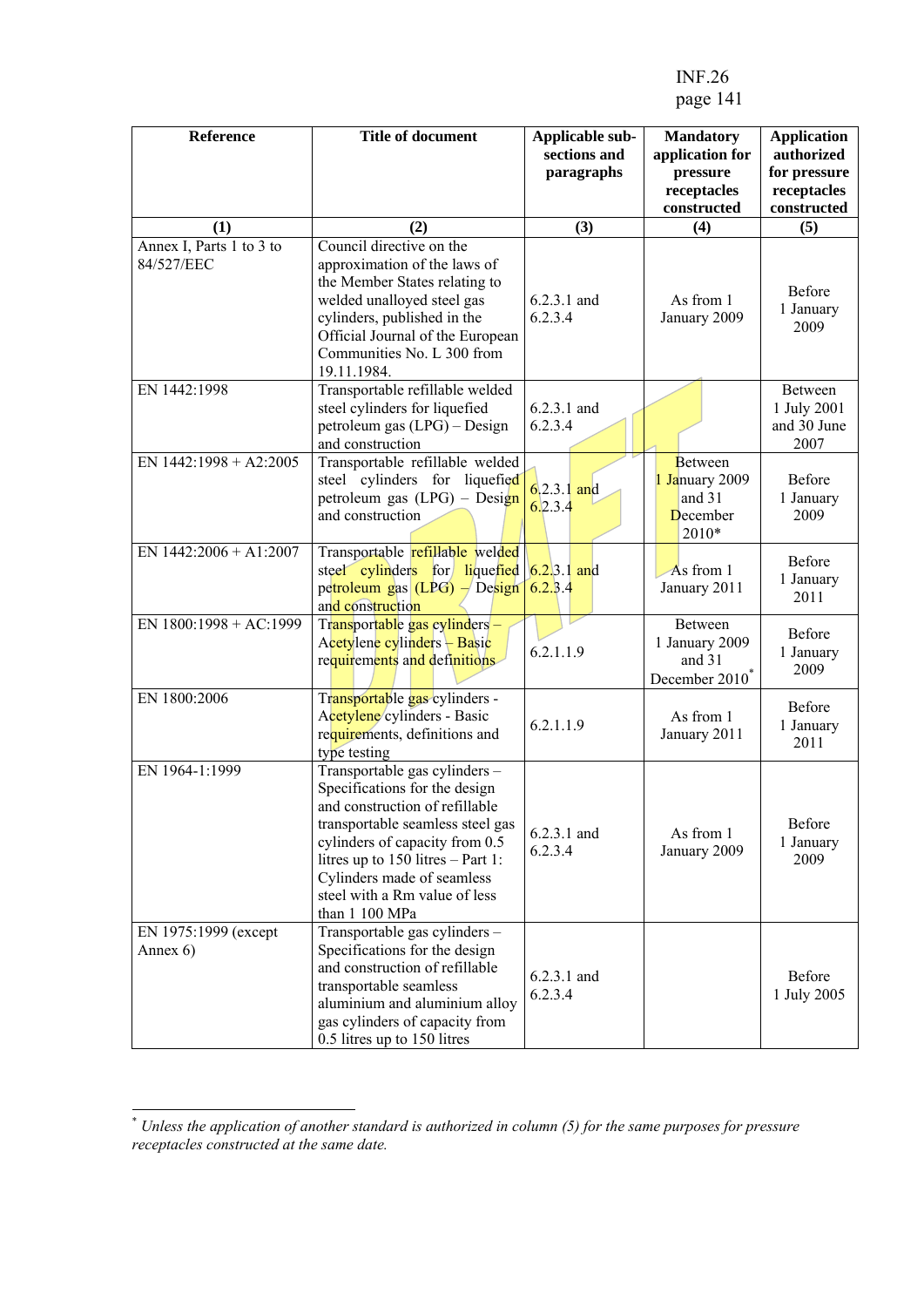| Reference              | <b>Title of document</b>                                          | Applicable sub- | <b>Mandatory</b> | <b>Application</b> |
|------------------------|-------------------------------------------------------------------|-----------------|------------------|--------------------|
|                        |                                                                   | sections and    | application for  | authorized         |
|                        |                                                                   | paragraphs      | pressure         | for pressure       |
|                        |                                                                   |                 | receptacles      | receptacles        |
|                        |                                                                   |                 | constructed      | constructed        |
| (1)                    | (2)                                                               | (3)             | (4)              | (5)                |
| EN 1975:1999 + A1:2003 | Transportable gas cylinders -                                     |                 |                  |                    |
|                        | Specifications for the design                                     |                 |                  |                    |
|                        | and construction of refillable<br>transportable seamless          | 6.2.3.1 and     | As from 1        | Before             |
|                        | aluminium and aluminium alloy                                     | 6.2.3.4         | January 2009     | 1 January<br>2009  |
|                        | gas cylinders of capacity from                                    |                 |                  |                    |
|                        | 0.5 litres up to 150 litres                                       |                 |                  |                    |
| EN ISO 11120:1999      | Gas cylinders - Refillable                                        |                 |                  |                    |
|                        | seamless steel tubes for                                          |                 |                  |                    |
|                        | compressed gas transport of                                       | 6.2.3.1 and     | As from 1        | Before             |
|                        | water capacity between                                            | 6.2.3.4         | January 2009     | 1 January          |
|                        | 150 litres and 3 000 litres $-$                                   |                 |                  | 2009               |
|                        | Design, construction and testing                                  |                 |                  |                    |
| EN 1964-3: 2000        | Transportable gas cylinders -                                     |                 |                  |                    |
|                        | Specifications for the design                                     |                 |                  |                    |
|                        | and construction of refillable                                    |                 |                  | Before             |
|                        | transportable seamless steel gas                                  | $6.2.3.1$ and   | As from $1$      | 1 January          |
|                        | cylinders of capacity from $0.5$                                  | 6.2.3.4         | January 2009     | 2009               |
|                        | litre up to $150$ litres - Part 3:<br>Cylinders made of stainless |                 |                  |                    |
|                        | steel                                                             |                 |                  |                    |
| EN 12862: 2000         | Transportable gas cylinders -                                     |                 |                  |                    |
|                        | Specifications for the design                                     |                 |                  | Before             |
|                        | and construction of refillable                                    | $6.2.3.1$ and   | As from 1        | 1 January          |
|                        | transportable welded aluminium                                    | 6.2.3.4         | January 2009     | 2009               |
|                        | alloy gas cylinders                                               |                 |                  |                    |
| EN 1251-2:2000         | Cryogenic vessels-                                                |                 |                  |                    |
|                        | Transportable, vacuum                                             |                 |                  | <b>Before</b>      |
|                        | insulated, of not more than                                       | 6.2.3.1 and     | As from 1        | 1 January          |
|                        | $1000$ litres volume – Part 2:                                    | 6.2.3.4         | January 2009     | 2009               |
|                        | Design, fabrication, inspection                                   |                 |                  |                    |
|                        | and testing                                                       |                 |                  |                    |
| EN 12257:2002          | Transportable gas cylinders                                       | 6.2.3.1 and     | As from 1        | Before             |
|                        | Seamless, hoop wrapped                                            | 6.2.3.4         | January 2009     | 1 January<br>2009  |
| EN 12807:2001          | composite cylinders<br>Transportable refillable brazed            |                 |                  |                    |
| (except Annex A)       | steel cylinders for liquefied                                     | 6.2.3.1 and     | As from 1        | Before             |
|                        | petroleum gas (LPG) – Design                                      | 6.2.3.4         | January 2009     | 1 January          |
|                        | and construction                                                  |                 |                  | 2009               |
| EN 1964-2:2001         | Transportable gas cylinders -                                     | 6.2.3.1 and     |                  |                    |
|                        | Specification for the design and                                  | 6.2.3.4         |                  |                    |
|                        | construction of refillable                                        |                 |                  |                    |
|                        | transportable seamless steel gas                                  |                 | As from 1        | Before             |
|                        | cylinders of water capacities                                     |                 | January 2009     | 1 January          |
|                        | from 0.5 litre up to and                                          |                 |                  | 2009               |
|                        | including 150 litre - Part 2:                                     |                 |                  |                    |
|                        | Cylinders made of seamless                                        |                 |                  |                    |
|                        | steel with a $Rm \ge 1100 MPa$                                    |                 |                  |                    |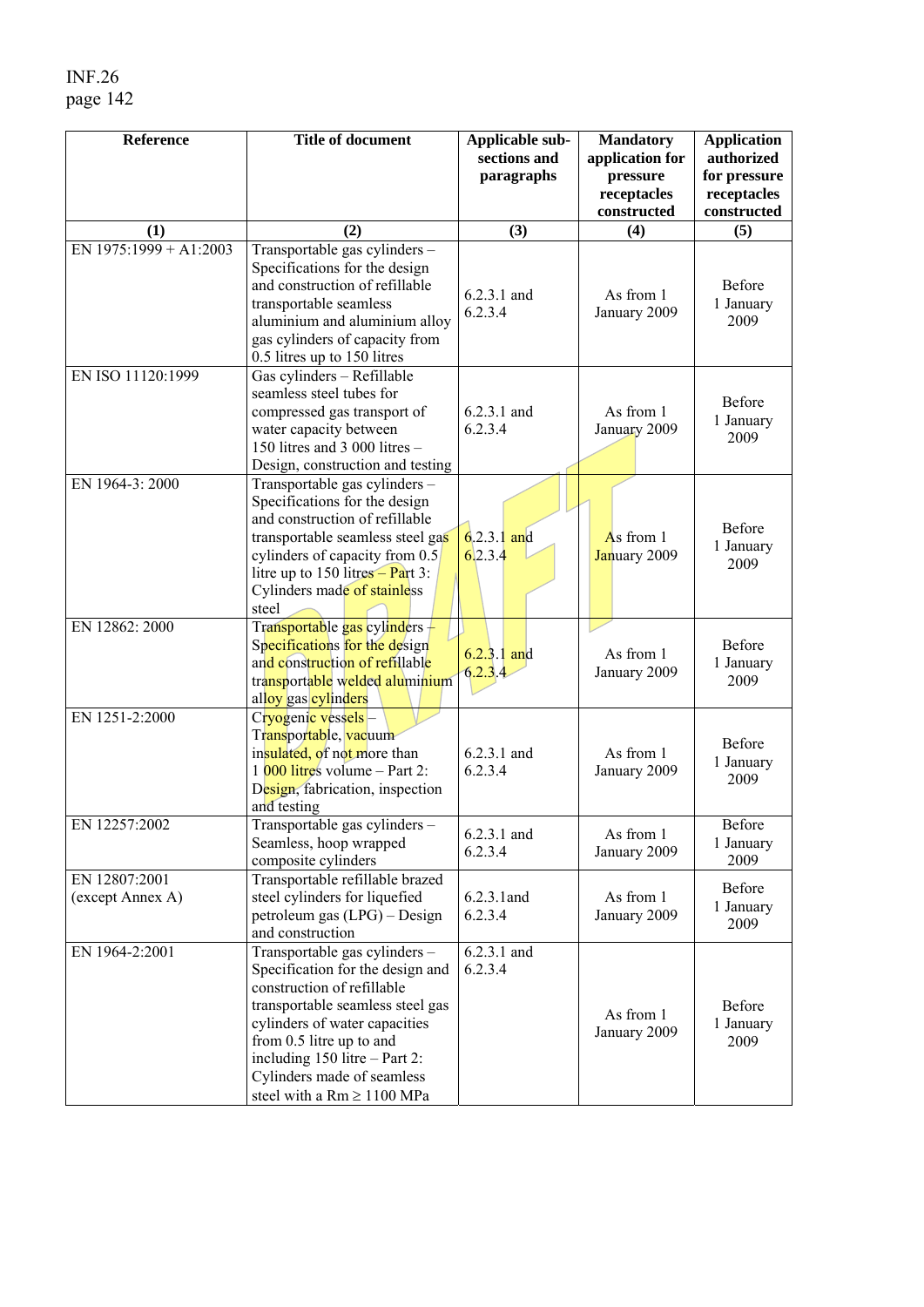| Reference                    | <b>Title of document</b>                                                                                                                                                                                                                                                                                         | Applicable sub-<br>sections and<br>paragraphs | <b>Mandatory</b><br>application for<br>pressure<br>receptacles<br>constructed | <b>Application</b><br>authorized<br>for pressure<br>receptacles<br>constructed |
|------------------------------|------------------------------------------------------------------------------------------------------------------------------------------------------------------------------------------------------------------------------------------------------------------------------------------------------------------|-----------------------------------------------|-------------------------------------------------------------------------------|--------------------------------------------------------------------------------|
| (1)                          | (2)                                                                                                                                                                                                                                                                                                              | (3)                                           | (4)                                                                           | (5)                                                                            |
| EN 13293:2002                | Transportable gas cylinders -<br>Specification for the design and<br>construction of refillable<br>transportable seamless<br>normalised carbon manganese<br>steel gas cylinders of water<br>capacity up to 0.5 litre for<br>compressed, liquefied and<br>dissolved gases and up to 1 litre<br>for carbon dioxide | 6.2.3.1 and<br>6.2.3.4                        | As from 1<br>January 2009                                                     | Before<br>1 January<br>2009                                                    |
| EN 13322-1:2003              | Transportable gas cylinders -<br>Refillable welded steel gas<br>cylinders - Design and<br>construction - Part 1: Welded<br>steel                                                                                                                                                                                 | 6.2.3.1 and<br>6.2.3.4                        |                                                                               | Before 1 July<br>2007                                                          |
| EN 13322-1:2003 +<br>A1:2006 | Transportable gas cylinders -<br>Refillable welded steel gas<br>cylinders - Design and<br>construction $-$ Part 1: Welded<br>steel                                                                                                                                                                               | $6.2.3.1$ and<br>6.2.3.4                      | As from $1$<br>January 2009                                                   | Before<br>1 January<br>2009                                                    |
| EN 13322-2:2003              | Transportable gas cylinders-<br>Refillable welded stainless steel<br>gas cylinders - Design and<br>construction – Part 2. Welded<br>stainless/steel                                                                                                                                                              | $6.2.3.1$ and<br>6.2.34                       |                                                                               | Before 1 July<br>2007                                                          |
| EN 13322-2:2003 +<br>A1:2006 | Transportable gas cylinders -<br>Refillable welded stainless steel<br>gas cylinders – Design and<br>construction - Part 2: Welded<br>stainless steel                                                                                                                                                             | 6.2.3.1 and<br>6.2.3.4                        | As from 1<br>January 2009                                                     | Before<br>1 January<br>2009                                                    |
| EN 12245:2002                | Transportable gas cylinders -<br>Fully wrapped composite<br>cylinders                                                                                                                                                                                                                                            | 6.2.3.1 and<br>6.2.3.4                        | As from 1<br>January 2009                                                     | Before<br>1 January<br>2009                                                    |
| EN 12205:2001                | Transportable gas cylinders -<br>Non refillable metallic gas<br>cylinders                                                                                                                                                                                                                                        | 6.2.3.1, 6.2.3.4<br>and 6.2.3.9               | As from 1<br>January 2009                                                     | <b>Before</b><br>1 January<br>2009                                             |
| EN 13110:2002                | Transportable refillable welded<br>aluminium cylinders for<br>liquefied petroleum gas (LPG)<br>- Design and construction                                                                                                                                                                                         | 6.2.3.1, 6.2.3.4<br>and 6.2.3.9               | As from 1<br>January 2009                                                     | Before<br>1 January<br>2009                                                    |
| EN 14427:2004                | Transportable refillable fully<br>wrapped composite cylinders<br>for liquefied petroleum gases -<br>Design and construction<br><b>NOTE:</b> This standard applies<br>only to cylinders equipped with<br>pressure relief valves.                                                                                  | 6.2.3.1, 6.2.3.4<br>and 6.2.3.9               |                                                                               | Before 1 July<br>2007                                                          |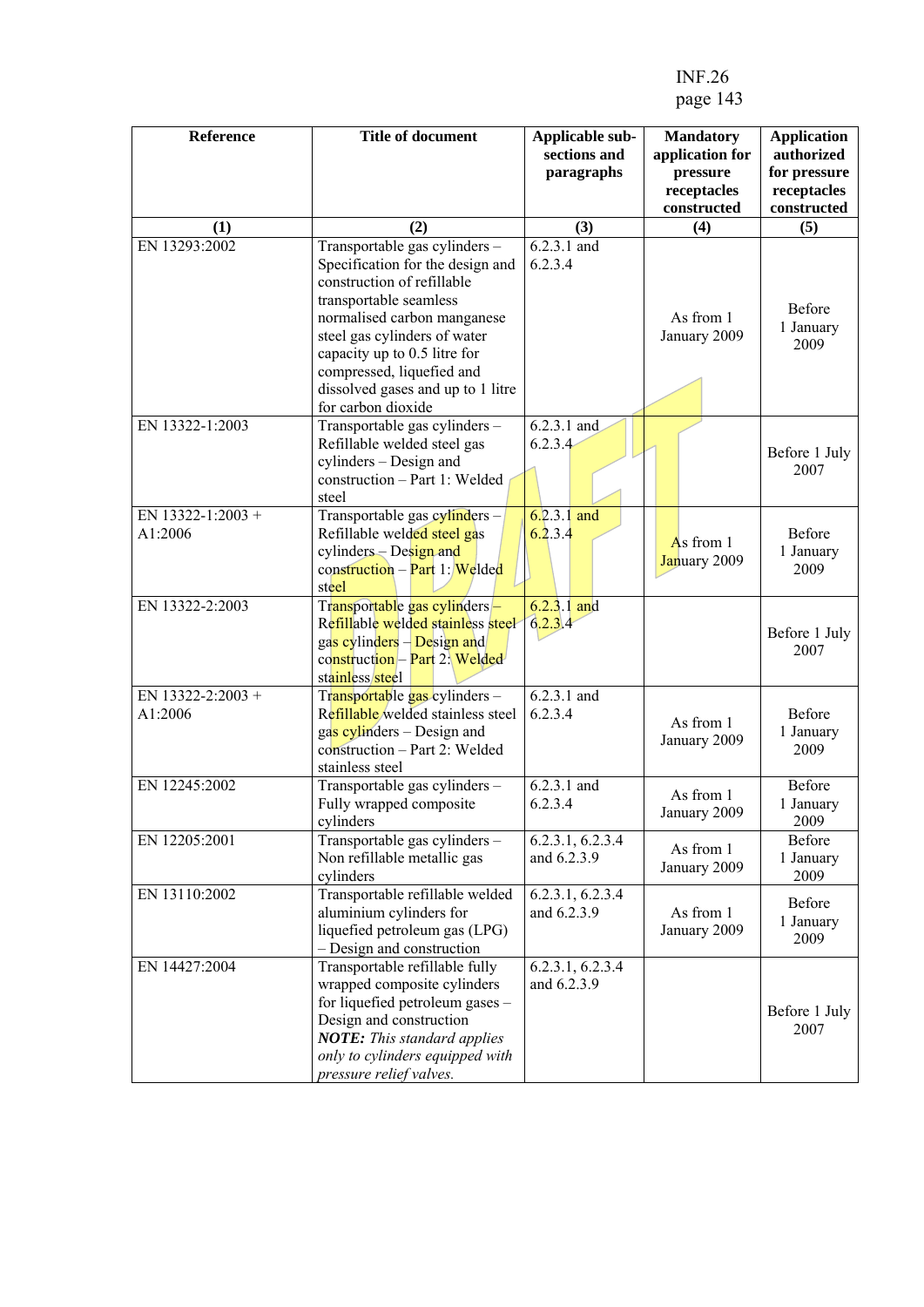l

| Reference                  | <b>Title of document</b>                                          | Applicable sub-<br>sections and | <b>Mandatory</b><br>application for | <b>Application</b><br>authorized |
|----------------------------|-------------------------------------------------------------------|---------------------------------|-------------------------------------|----------------------------------|
|                            |                                                                   | paragraphs                      | pressure                            | for pressure                     |
|                            |                                                                   |                                 | receptacles<br>constructed          | receptacles<br>constructed       |
| (1)                        | (2)                                                               | (3)                             | (4)                                 | (5)                              |
| EN $14427:2004 + A1:2005$  | Transportable refillable fully                                    | 6.2.3.1, 6.2.3.4                |                                     |                                  |
|                            | wrapped composite cylinders                                       | and 6.2.3.9                     |                                     |                                  |
|                            | for liquefied petroleum gases -                                   |                                 |                                     |                                  |
|                            | Design and construction                                           |                                 |                                     |                                  |
|                            | <b>NOTE 1:</b> This standard applies                              |                                 |                                     |                                  |
|                            | only to cylinders equipped with                                   |                                 | As from 1                           | Before                           |
|                            | pressure relief valves.                                           |                                 | January 2009                        | 1 January                        |
|                            | <b>NOTE 2:</b> In 5.2.9.2.1 and                                   |                                 |                                     | 2009                             |
|                            | 5.2.9.3.1, both cylinders shall                                   |                                 |                                     |                                  |
|                            | be subject to the burst test when<br>they show damage equal to or |                                 |                                     |                                  |
|                            | worse than the rejection                                          |                                 |                                     |                                  |
|                            | criteria.                                                         |                                 |                                     |                                  |
| EN 14208:2004              | Transportable gas cylinders -                                     | 6.2.3.1, 6.2.3.4                |                                     |                                  |
|                            | Specification for welded                                          | and 6.2.3.9                     |                                     | Before                           |
|                            | pressure drums up to 1000 litres                                  |                                 | As from 1<br>January 2009           | 1 January                        |
|                            | capacity for the transport of                                     |                                 |                                     | 2009                             |
|                            | gases – Design and construction                                   |                                 |                                     |                                  |
| EN 14140:2003              | Transportable refillable welded                                   | 6.2.3.1, 6.2.3.4                | <b>Between</b>                      |                                  |
|                            | steel cylinders for Liquefied                                     | and 6.2.3.9                     | 1 January 2009                      | Before                           |
|                            | Petroleum Gas $(LPG)$ –                                           |                                 | and 31                              | 1 January                        |
|                            | Alternative design and<br>construction                            |                                 | December 2010                       | 2009                             |
| EN $14140:2003 + A1:2006$  | LPG equipment and accessories                                     | 6.2.3.1, 6.2.3.4                |                                     |                                  |
| (with the exemption of the | refillable<br>Transportable                                       | and 6.2.3.9                     |                                     |                                  |
| Note to Annex A [if not    | welded<br>cylinders<br>for<br>steel                               |                                 | As from 1                           | Before                           |
| deleted when published])   | LPG - Alternative<br>$design$ and                                 |                                 | January 2011                        | 1 January                        |
|                            | construction                                                      |                                 |                                     | 2011                             |
|                            |                                                                   |                                 |                                     |                                  |
| EN 13769:2003              | Transportable gas cylinders -                                     | 6.2.3.1, 6.2.3.4                |                                     |                                  |
|                            | Cylinder bundles - Design,                                        | and 6.2.3.9                     |                                     | Before 1 July                    |
|                            | manufacture, identification and                                   |                                 |                                     | 2007                             |
|                            | testing                                                           |                                 |                                     |                                  |
| EN 13769:2003 + A1:2005    | Transportable gas cylinders -<br>Cylinder bundles - Design,       | 6.2.3.1, 6.2.3.4<br>and 6.2.3.9 | As from 1                           | Before                           |
|                            | manufacture, identification and                                   |                                 | January 2009                        | 1 January                        |
|                            | testing                                                           |                                 |                                     | 2009                             |
| EN 14638-1:2006            | Transportable gas cylinders -                                     | 6.2.3.1 and                     |                                     |                                  |
|                            | Refillable welded receptacles of                                  | 6.2.3.4                         |                                     |                                  |
|                            | a capacity not exceeding 150                                      |                                 |                                     | Before                           |
|                            | litres - Part 1: Welded                                           |                                 | As from 1                           | 1 January                        |
|                            | austenitic stainless steel                                        |                                 | January 2011                        | 2011                             |
|                            | cylinders made to a design                                        |                                 |                                     |                                  |
|                            | justified by experimental                                         |                                 |                                     |                                  |
|                            | methods                                                           |                                 |                                     |                                  |

<sup>\*</sup> *Unless the application of another standard is authorized in column (5) for the same purposes for pressure receptacles constructed at the same date.*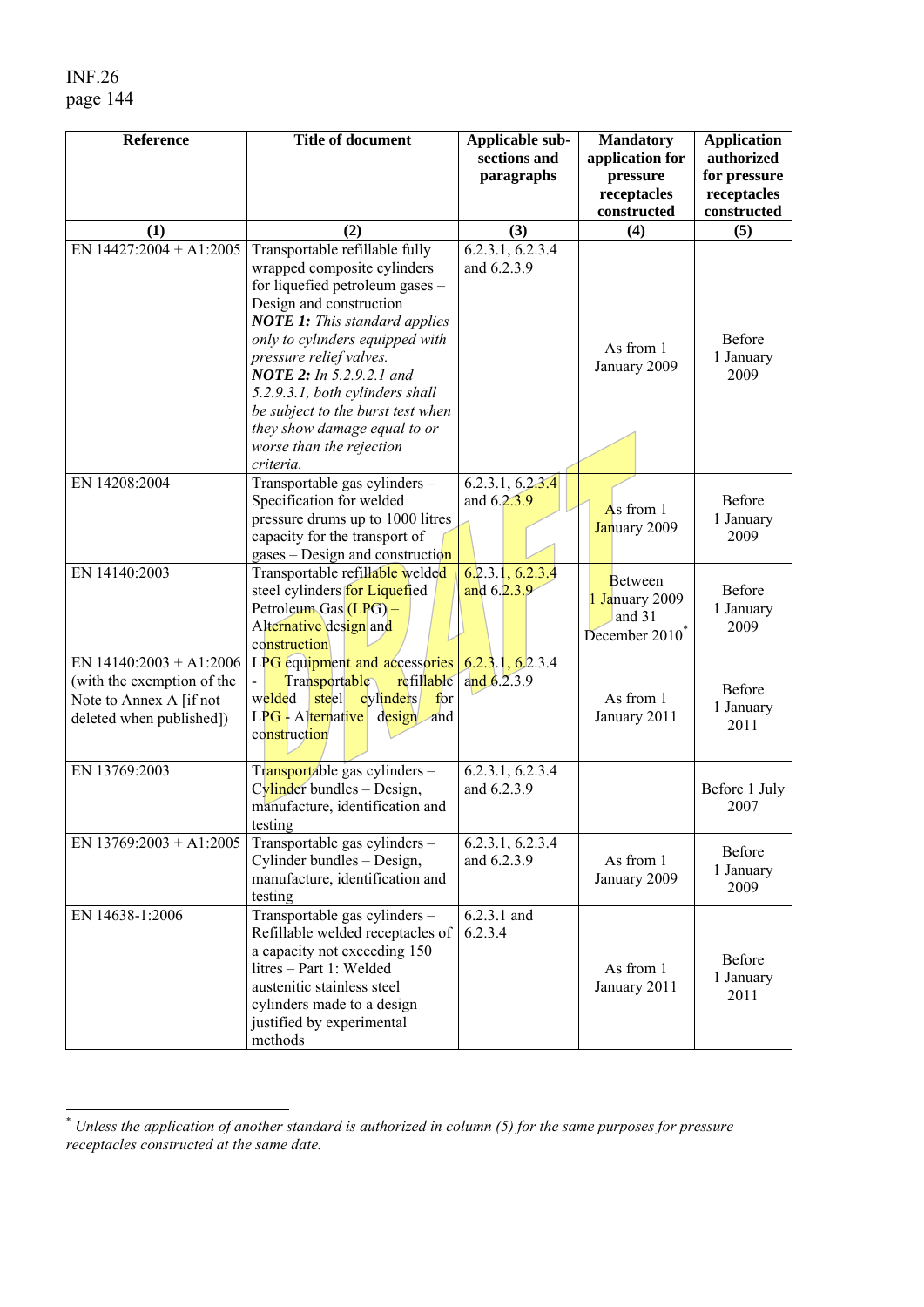| Reference                                    | <b>Title of document</b>                                                                                                                                                                                                                                                               | Applicable sub-<br>sections and<br>paragraphs | <b>Mandatory</b><br>application for<br>pressure<br>receptacles<br>constructed | <b>Application</b><br>authorized<br>for pressure<br>receptacles<br>constructed |
|----------------------------------------------|----------------------------------------------------------------------------------------------------------------------------------------------------------------------------------------------------------------------------------------------------------------------------------------|-----------------------------------------------|-------------------------------------------------------------------------------|--------------------------------------------------------------------------------|
| (1)                                          | (2)                                                                                                                                                                                                                                                                                    | (3)                                           | (4)                                                                           | (5)                                                                            |
| EN 14893:2006<br>$[+ AC:2007]$               | LPG equipment and accessories<br>- Transportable LPG welded<br>steel pressure drums with a<br>capacity between 150 litres and<br>1 000 litres                                                                                                                                          | 6.2.3.1 and<br>6.2.3.4                        | As from 1<br>January 2011                                                     | Before<br>1 January<br>2011                                                    |
| for closures                                 |                                                                                                                                                                                                                                                                                        |                                               |                                                                               |                                                                                |
| $\overline{EN}$ 849:1996 (except<br>Annex A) | Transportable gas cylinders -<br>Cylinder valves: Specification<br>and type testing                                                                                                                                                                                                    | 6.2.3.1                                       |                                                                               | Before 1 July<br>2003                                                          |
| EN 849:1996/A2:2001                          | Transportable gas cylinders -<br>Cylinder valves: Specification<br>and type testing                                                                                                                                                                                                    | 6.2.3.1                                       |                                                                               | Before 1 July<br>2007                                                          |
| EN ISO 10297: 2006                           | Transportable gas cylinders -<br>Cylinder valves: Specification<br>and type testing                                                                                                                                                                                                    | 6.2.3.1                                       | As from 1<br>January 2009                                                     | Before<br>1 January<br>2009                                                    |
| EN 13152:2001                                | Specifications and testing of<br>$LPG$ – cylinder valves – Self<br>closing                                                                                                                                                                                                             | 6.2.3.1                                       | As from 1<br>January 2009                                                     | Before<br>1 January<br>2009                                                    |
| EN 13153:2001                                | Specifications and testing of<br>$LPG$ – cylinder valves –<br>Manually operated                                                                                                                                                                                                        | 6.2.3.1                                       | As from 1<br>January 2009                                                     | Before<br>1 January<br>2009                                                    |
| for periodic inspection and test             |                                                                                                                                                                                                                                                                                        |                                               |                                                                               |                                                                                |
| EN 1251-3:2000                               | Cryogenic vessels-<br>Transportable, vacuum<br>insulated, of not more than<br>$1000$ litres volume – Part 3:<br>Operational requirements                                                                                                                                               | 6.2.3.5                                       | As from 1<br>January 2009                                                     | Before<br>1 January<br>2009                                                    |
| EN 1968:2002 (except<br>Annex B)             | Transportable gas cylinders -<br>Periodic inspection and testing<br>of seamless steel gas cylinders                                                                                                                                                                                    | 6.2.3.5                                       |                                                                               | Before 1 July<br>2007                                                          |
| EN 1968:2002 + A1:2005<br>(except Annex B)   | Transportable gas cylinders -<br>Periodic inspection and testing<br>of seamless steel gas cylinders                                                                                                                                                                                    | 6.2.3.5                                       | As from 1<br>January 2009                                                     | Before<br>1 January<br>2009                                                    |
| EN 1802:2002 (except<br>Annex B)             | Transportable gas cylinders -<br>Periodic inspection and testing<br>of seamless aluminium alloy<br>gas cylinders                                                                                                                                                                       | 6.2.3.5                                       | As from 1<br>January 2009                                                     | Before<br>1 January<br>2009                                                    |
| EN 12863:2002                                | Transportable gas cylinders -<br>Periodic inspection and<br>maintenance of dissolved<br>acetylene cylinders<br><b>NOTE:</b> In this standard<br>"initial inspection" is to be<br>understood as the "first periodic<br>inspection" after final approval<br>of a new acetylene cylinder. | 6.2.3.5                                       |                                                                               | Before 1 July<br>2007                                                          |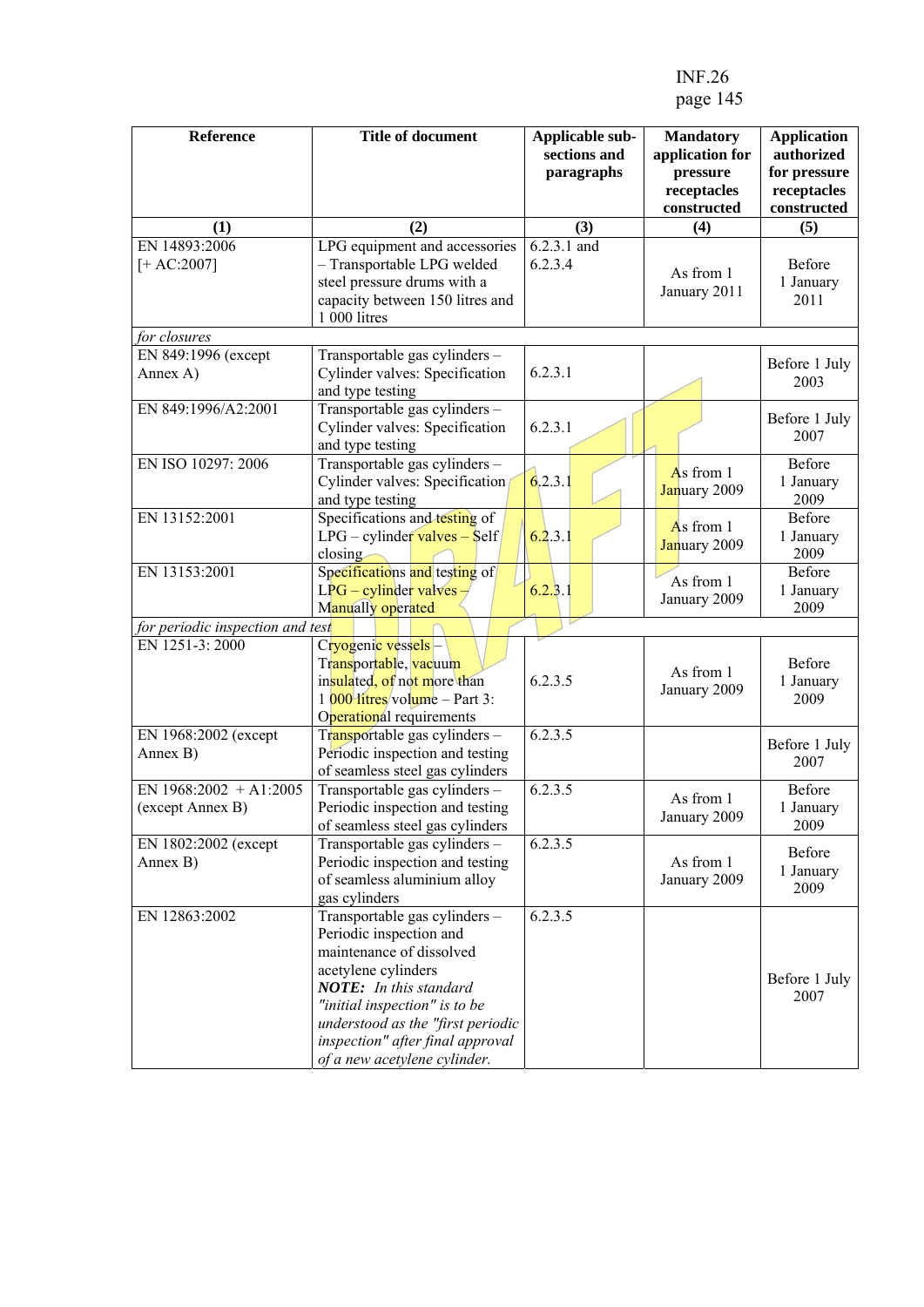| <b>Reference</b><br>(1)   | <b>Title of document</b><br>(2)                                                                                                                                                                                                                                                 | Applicable sub-<br>sections and<br>paragraphs<br>(3) | <b>Mandatory</b><br>application for<br>pressure<br>receptacles<br>constructed | <b>Application</b><br>authorized<br>for pressure<br>receptacles<br>constructed |
|---------------------------|---------------------------------------------------------------------------------------------------------------------------------------------------------------------------------------------------------------------------------------------------------------------------------|------------------------------------------------------|-------------------------------------------------------------------------------|--------------------------------------------------------------------------------|
|                           |                                                                                                                                                                                                                                                                                 |                                                      | (4)                                                                           | (5)                                                                            |
| EN $12863:2002 + A1:2005$ | Transportable gas cylinders -<br>Periodic inspection and<br>maintenance of dissolved<br>acetylene cylinders<br>NOTE: In this standard<br>"initial inspection" is to be<br>understood as the "first periodic<br>inspection" after final approval<br>of a new acetylene cylinder. | 6.2.3.5                                              | As from 1<br>January 2009                                                     | Before<br>1 January<br>2009                                                    |
| EN 1803:2002 (except      | Transportable gas cylinders -                                                                                                                                                                                                                                                   | 6.2.3.5                                              | As from 1                                                                     | Before                                                                         |
| Annex B)                  | Periodic inspection and testing<br>of welded steel gas cylinders                                                                                                                                                                                                                |                                                      | January 2009                                                                  | 1 January<br>2009                                                              |
| EN ISO 11623:2002         | Transportable gas cylinders -                                                                                                                                                                                                                                                   | 6.2.3.5                                              | As from 1                                                                     | Before                                                                         |
| (except clause 4)         | Periodic inspection and testing<br>of composite gas cylinders                                                                                                                                                                                                                   |                                                      | January 2009                                                                  | 1 January<br>2009                                                              |
| EN 14189:2003             | Transportable gas cylinders -<br>Inspection and maintenance of<br>cylinder valves at time of<br>periodic inspection of gas<br>cylinders                                                                                                                                         | 6.2.3.5                                              | As from $1$<br>January 2009                                                   | <b>Before</b><br>1 January<br>2009                                             |
| EN 14876:2007             | Transportable gas cylinders -<br>Periodic inspection and testing<br>of welded steel pressure drums                                                                                                                                                                              | 6.2.3.5                                              | As from 1<br>January 2011                                                     | Before<br>1 January<br>2011                                                    |
| EN 14912:2005             | LPG equipment and accessories<br>- Inspection and maintenance<br>of LPG cylinder valves at time<br>of periodic inspection of<br>cylinders                                                                                                                                       | 6.2.3.5                                              | As from 1<br>January 2011                                                     | Before<br>1 January<br>2011                                                    |

#### **6.2.5 Requirements for non-UN pressure receptacles not designed, constructed and tested according to standards**

To reflect scientific and technical progress or where no standard is listed in 6.2.2 or 6.2.4, or to deal with specific aspects not addressed in a standard listed in 6.2.2 or 6.2.4, the competent authority may recognize the use of a technical code providing the same level of safety.

The competent authority shall transmit to the secretariat of OTIF / UNECE a list of the technical codes that it recognises. The list should include the following details: name and date of the code, purpose of the code and details of where it may be obtained. The secretariat shall make this information publicly available on its web-site.

The requirements of 6.2.1, 6.2.3 and the following requirements however shall be met.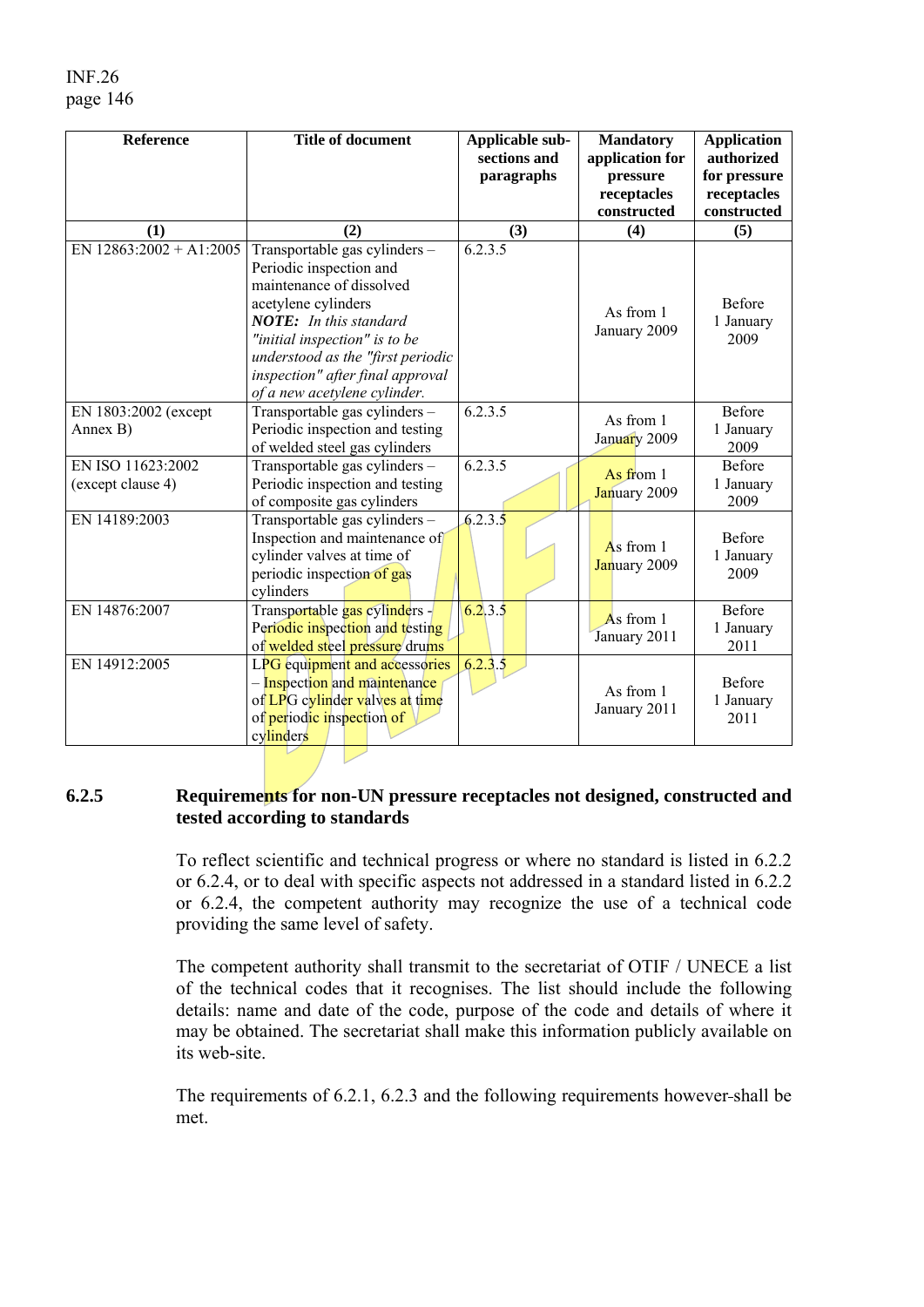*NOTE: For this section, the references to technical standards in 6.2.1 shall be considered as references to technical codes.* 

## **6.2.5.1** *Materials*

The following provisions contain examples of materials that may be used to comply with the requirements for materials in 6.2.1.2:

- (a) Carbon steel for compressed, liquefied, refrigerated liquefied gases and dissolved gases as well as for substances not in Class 2 listed in Table 3 of packing instruction P200 of 4.1.4.1;
- (b) Alloy steel (special steels), nickel, nickel alloy (such as monel) for compressed, liquefied, refrigerated liquefied **gases and dissolved** gases as well as for substances not in Class  $\hat{2}$  listed in Table 3 of packing instruction P200 of 4.1.4.1;
- (c) Copper for:
	- (i) gases of classification codes  $1A$ , 10, 1F and 1TF, whose filling pressure referred to a temperature of 15 °C does not exceed 2 MPa  $(20 \text{ bar})$ ;
	- (ii) gases of classification code 2A and also UN No. 1033 dimethyl ether; UN No. 1037 ethyl chloride; UN No. 1063 methyl chloride; UN No. 1079 sulphur dioxide; UN No. 1085 vinyl bromide; UN No. 1086 vinyl chloride; and UN No. 3300 ethylene oxide and carbon dioxide mixture with more than 87% ethylene oxide;
	- (iii) gases of classification codes 3A, 3O and 3F;
- (d) Aluminium alloy: see special requirement "a" of packing instruction P200 (10) of 4.1.4.1;
- (e) Composite material for compressed, liquefied, refrigerated liquefied gases and dissolved gases;
- (f) Synthetic materials for refrigerated liquefied gases; and
- (g) Glass for the refrigerated liquefied gases of classification code 3A other than UN No. 2187 carbon dioxide, refrigerated, liquid or mixtures thereof, and gases of classification code 3O.

## **6.2.5.2** *Service equipment*

*(Reserved)*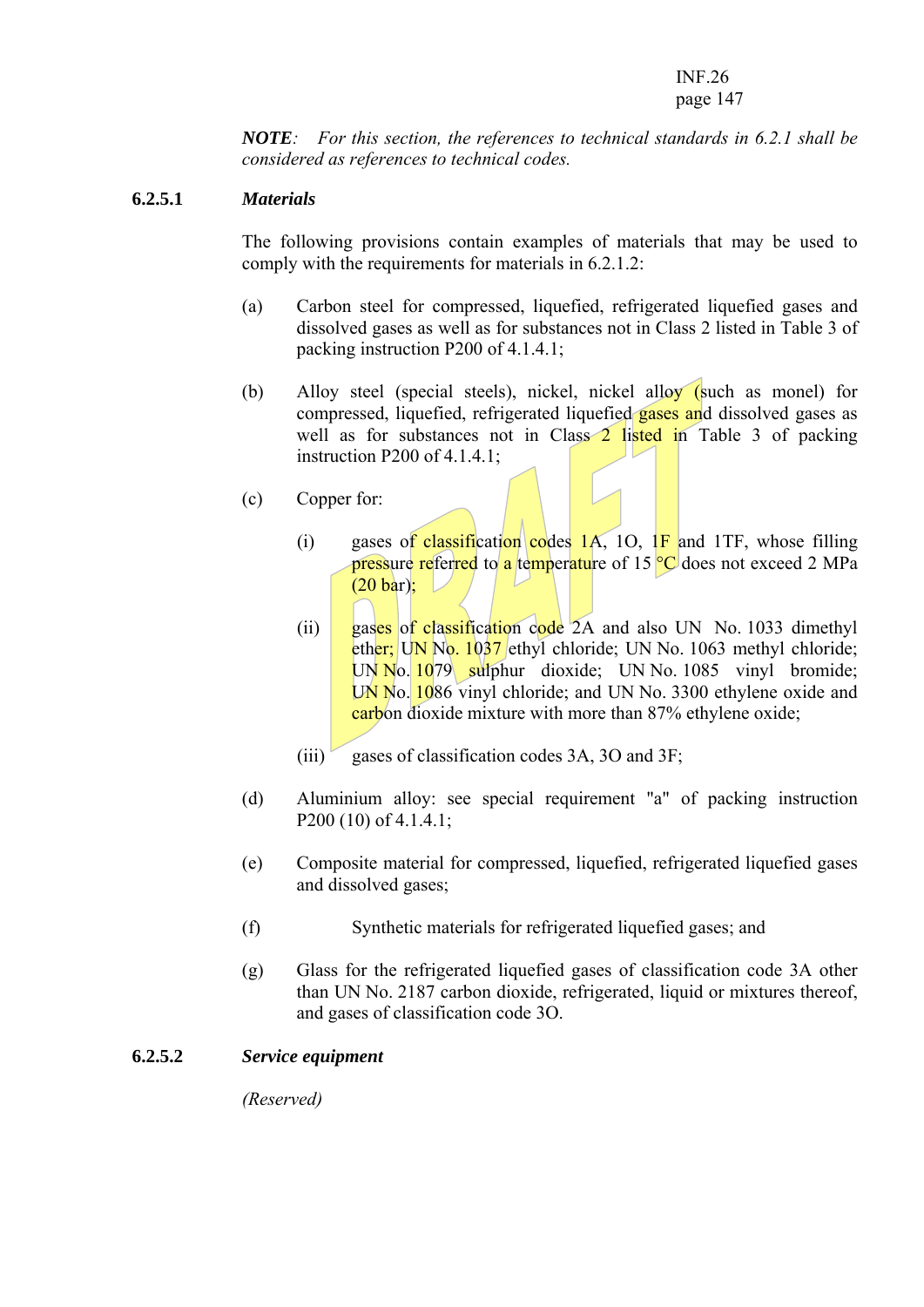## **6.2.5.3** *Metal cylinders, tubes, pressure drums and bundles of cylinders*

At the test pressure, the stress in the metal at the most severely stressed point of the pressure receptacle shall not exceed 77% of the guaranteed minimum yield stress (Re).

"Yield stress" means the stress at which a permanent elongation of 2 per thousand  $(i.e. 0.2\%)$  or, for austenitic steels,  $1\%$  of the gauge length on the test-piece, has been produced.

*NOTE: In the case of sheet-metal the axis of the tensile test-piece shall be at right angles to the direction of rolling. The permanent elongation at fracture, shall be measured on a test-piece of circular cross-section in which the gauge length "l" is equal to five times the diameter "d"*  $(l = 5d)$ *; if test pieces of rectangular cross-section are used, the gauge length "l" shall be calculated by the formula:* 



*where F0 indicates the initial cross-sectional area of the test-piece.*

Pressure receptacles and their closures shall be made of suitable materials which shall be resistant to brittle fracture and to stress corrosion cracking between  $20^{\circ}$ C and  $+50^{\circ}$ C.

Welds shall be skilfully made and shall afford the fullest safety.

- **6.2.5.4** *Additional provisions relating to aluminium-alloy pressure receptacles for compressed gases, liquefied gases, dissolved gases and non pressurized gases subject to special requirements (gas samples) as well as articles containing gas under pressure other than aerosol dispensers and small receptacles containing gas (gas cartridges)*
- 6.2.5.4.1 The materials of aluminium-alloy pressure receptacles which are to be accepted shall satisfy the following requirements:

|                                                                                | A            |            | C                   |            |
|--------------------------------------------------------------------------------|--------------|------------|---------------------|------------|
| Tensile strength,<br>Rm, in MPa $(= N/mm^2)$                                   | 49 to 186    | 196 to 372 | 196 to 372          | 343 to 490 |
| Yield stress, Re, in MPa<br>$(= N/mm^2)$<br>(permanent set $\lambda$ g = 0.2%) | 10 to 167    | 59 to 314  | 137 to 334          | 206 to 412 |
| Permanent elongation at<br>fracture $(l = 5d)$ in per cent                     | $12$ to $40$ | 12 to 30   | $12 \text{ to } 30$ | 11 to $16$ |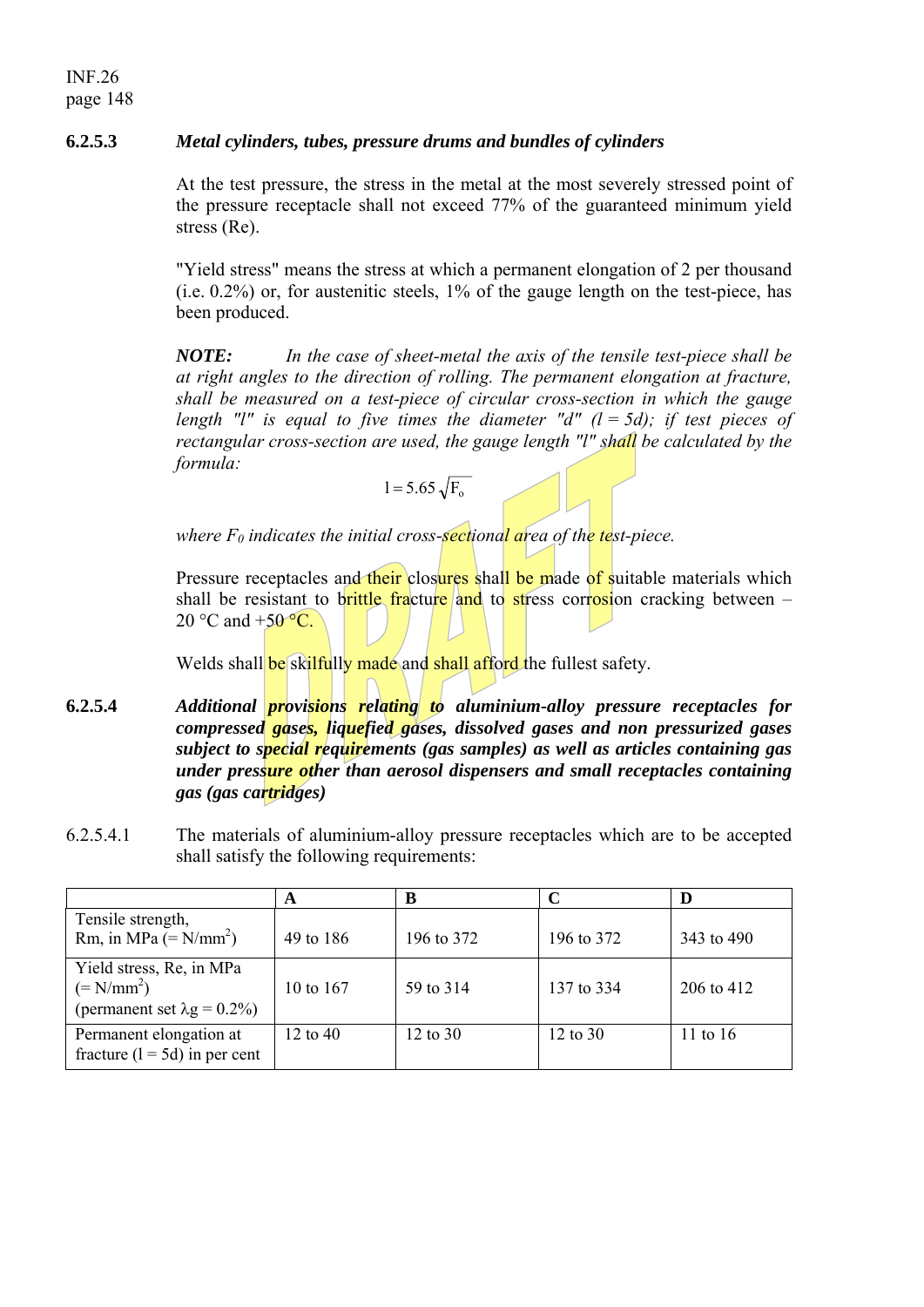INF.26 page 149

| Bend test (diameter of<br>former $d = n \times e$ , where e is<br>the thickness of the test<br>piece) | $n=5$ (Rm $\leq 98$ )<br>$n=6$ (Rm > 98) | $n=6$ (Rm $\leq$ 325)<br>$n=7$ (Rm > 325) | $n=6$ (Rm $\leq$ 325)<br>$n=7$ (Rm > 325) | $n=7$ (Rm $\leq$<br>392)<br>$n=8$ (Rm ><br>392) |
|-------------------------------------------------------------------------------------------------------|------------------------------------------|-------------------------------------------|-------------------------------------------|-------------------------------------------------|
| <b>Aluminium Association</b><br>Series Number <sup>a</sup>                                            | $000\,$                                  | 5 0 0 0                                   | 6 0 0 0                                   | 2 0 0 0                                         |

**<sup>a</sup>***See "Aluminium Standards and Data", Fifth edition, January 1976, published by the Aluminium Association, 750 Third Avenue, New York.*

> The actual properties will depend on the composition of the alloy concerned and on the final treatment of the pressure receptacle, but whatever alloy is used the thickness of the pressure receptacle shall be calculated by one of the following formulae:



In addition, the value of the minimum guaranteed proof stress (Re) introduced into the formula is in no case to be greater than 0.85 times the guaranteed minimum tensile strength (Rm), whatever the type of alloy used.

*NOTE 1: The above characteristics are based on previous experience with the following materials used for pressure receptacles:* 

| Column A: |  |  | Aluminium, unalloyed, 99.5 g pure; |
|-----------|--|--|------------------------------------|
|-----------|--|--|------------------------------------|

*Column B: Alloys of aluminium and magnesium;* 

*Column C: Alloys of aluminium, silicon and magnesium, such as ISO/R209-Al-Si-Mg (Aluminium Association 6351);* 

*Column D: Alloys of aluminium, copper and magnesium.* 

*NOTE 2: The permanent elongation at fracture is measured by means of testpieces of circular cross-section in which the gauge length "l" is equal to five times the diameter "d"*  $(l = 5d)$ *; if test-pieces of rectangular section are used the gauge length shall be calculated by the formula:* 

 $l = 5.65 \sqrt{F_{o}}$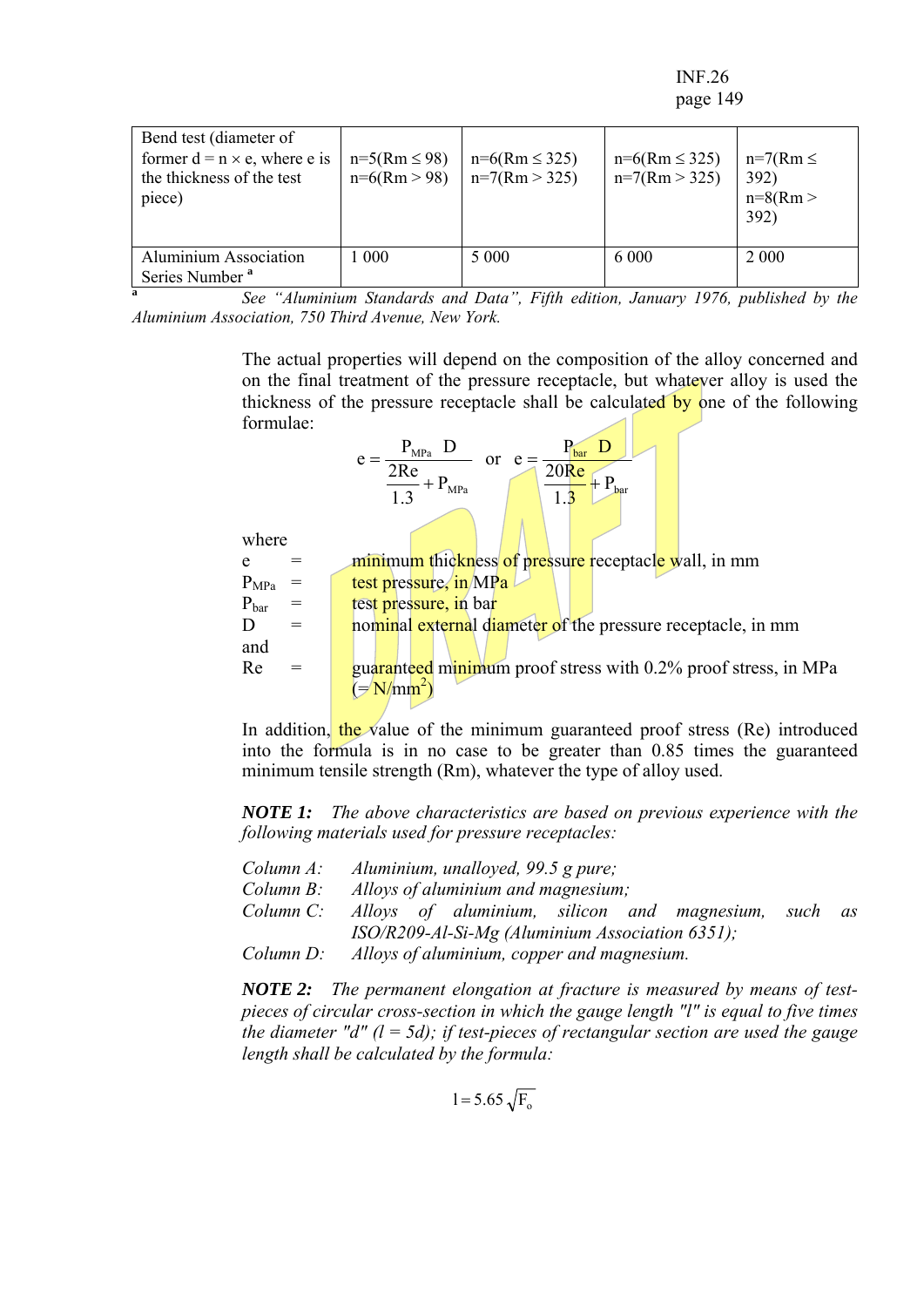*where*  $F<sub>o</sub>$  *is the initial cross-section area of the test-piece.* 

- *NOTE 3: (a) The bend test (see diagram) shall be carried out on specimens obtained by cutting into two equal parts of width 3e, but in no case less than 25 mm, an annular section of a cylinder. The specimens shall not be machined elsewhere than on the edges;* 
	- *(b) The bend test shall be carried out between a mandrel of diameter (d) and two circular supports separated by a distance of (d + 3e). During the test the inner faces shall be separated by a distance not greater than the diameter of the mandrel;*
	- *(c) The specimen shall not exhibit cracks when it has been bent inwards around the mandrel until the inner faces are separated by a distance not greater than the diameter of the mandrel;*
	- *(d) The ratio (n) between the diameter of the mandrel and the thickness of the specimen shall conform to the values given in the table.*



- 6.2.5.4.2 A lower minimum elongation value is acceptable on condition that an additional test approved by the competent authority of the country in which the pressure receptacles are made proves that safety of carriage is ensured to the same extent as in the case of pressure receptacles constructed to comply with the characteristics given in the table in 6.2.5.4.1 (see also EN 1975:1999 + A1:2003).
- 6.2.5.4.3 The wall thickness of the pressure receptacles at the thinnest point shall be the following:
	- where the diameter of the pressure receptacle is less than 50 mm: not less than 1.5 mm;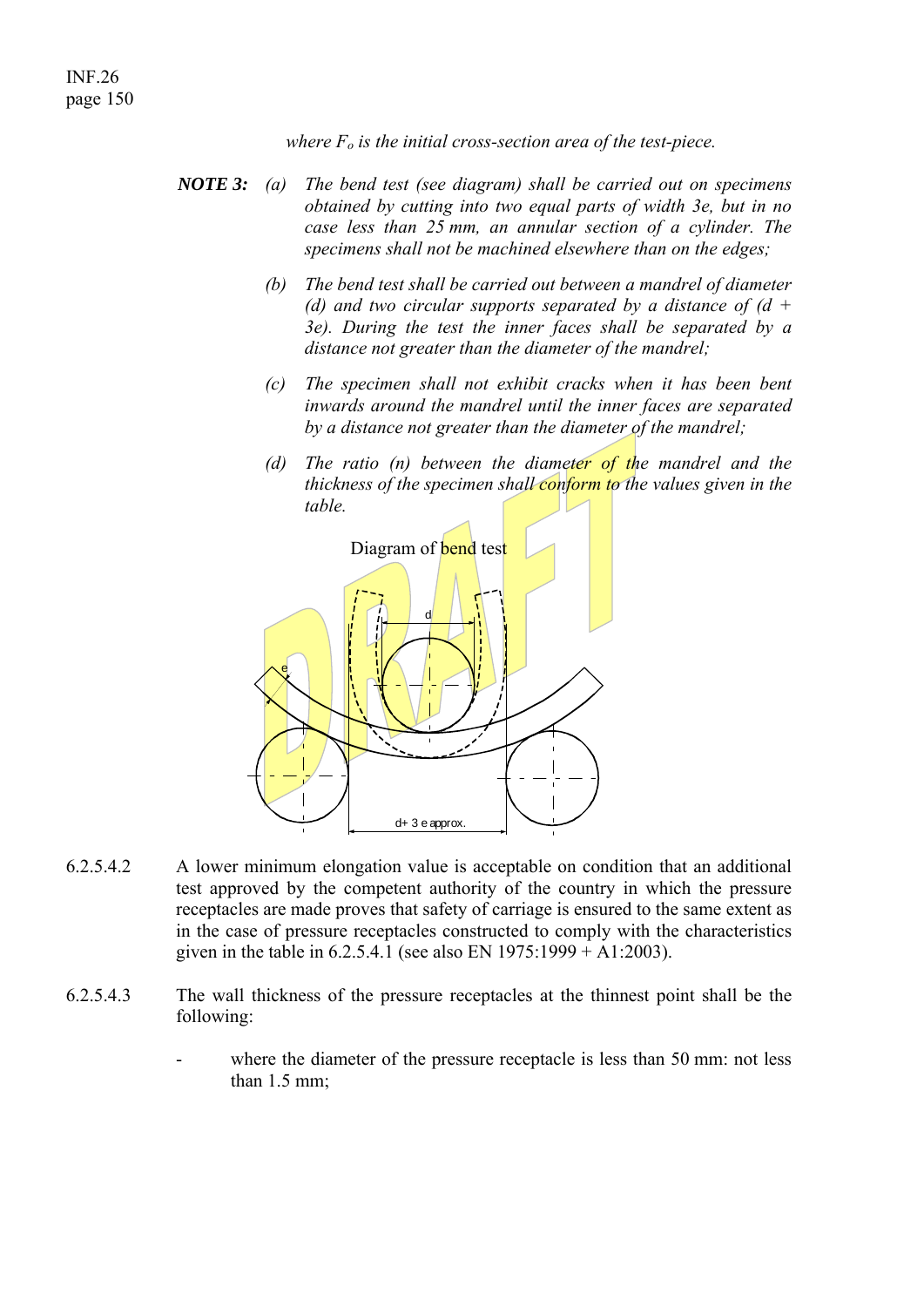- where the diameter of the pressure receptacle is from 50 to 150 mm: not less than 2 mm; and
- where the diameter of the pressure receptacle is more than 150 mm: not less than 3 mm.
- 6.2.5.4.4 The ends of the pressure receptacles shall have a semicircular, elliptical or "basket-handle" section; they shall afford the same degree of safety as the body of the pressure receptacle.

## **6.2.5.5** *Pressure receptacles in composite materials*

For composite cylinders, tubes, pressure drums and bundles of cylinders which make use of composite materials, the construction shall be such that a minimum burst ratio (burst pressure divided by test pressure) is:

- 1.67 for hoop wrapped pressure receptacles;
- 2.00 for fully wrapped pressure receptacles.

# **6.2.5.6** *Closed cryogenic receptacles*

The following requirements apply to the construction of closed cryogenic receptacles for refrigerated liquefied gases:

- 6.2.5.6.1 If non-metallic materials are used, they shall resist brittle fracture at the lowest working temperature of the pressure receptacle and its fittings.
- 6.2.5.6.2 The pressure relief devices shall be so constructed as to work perfectly even at their lowest working temperature. Their reliability of functioning at that temperature shall be established and checked by testing each device or a sample of devices of the same type of construction.
- 6.2.5.6.3 The vents and pressure relief devices of pressure receptacles shall be so designed as to prevent the liquid from splashing out.
- **6.2.6 General requirements for aerosol dispensers, small receptacles containing gas (gas cartridges) and fuel cell cartridges containing liquefied flammable gas**

*Text of the existing ADR 6.2.4 with appropriate renumbering and with the following modifications:* 

- "6.2.6.3.1 In the title, insert "*and fuel cell cartridges containing liquefied flammable gas*" after "*(gas cartridges)*".
- 6.2.6.3.1.1 In the first sentence, insert "or fuel cell cartridge" after "Each receptacle" at the beginning.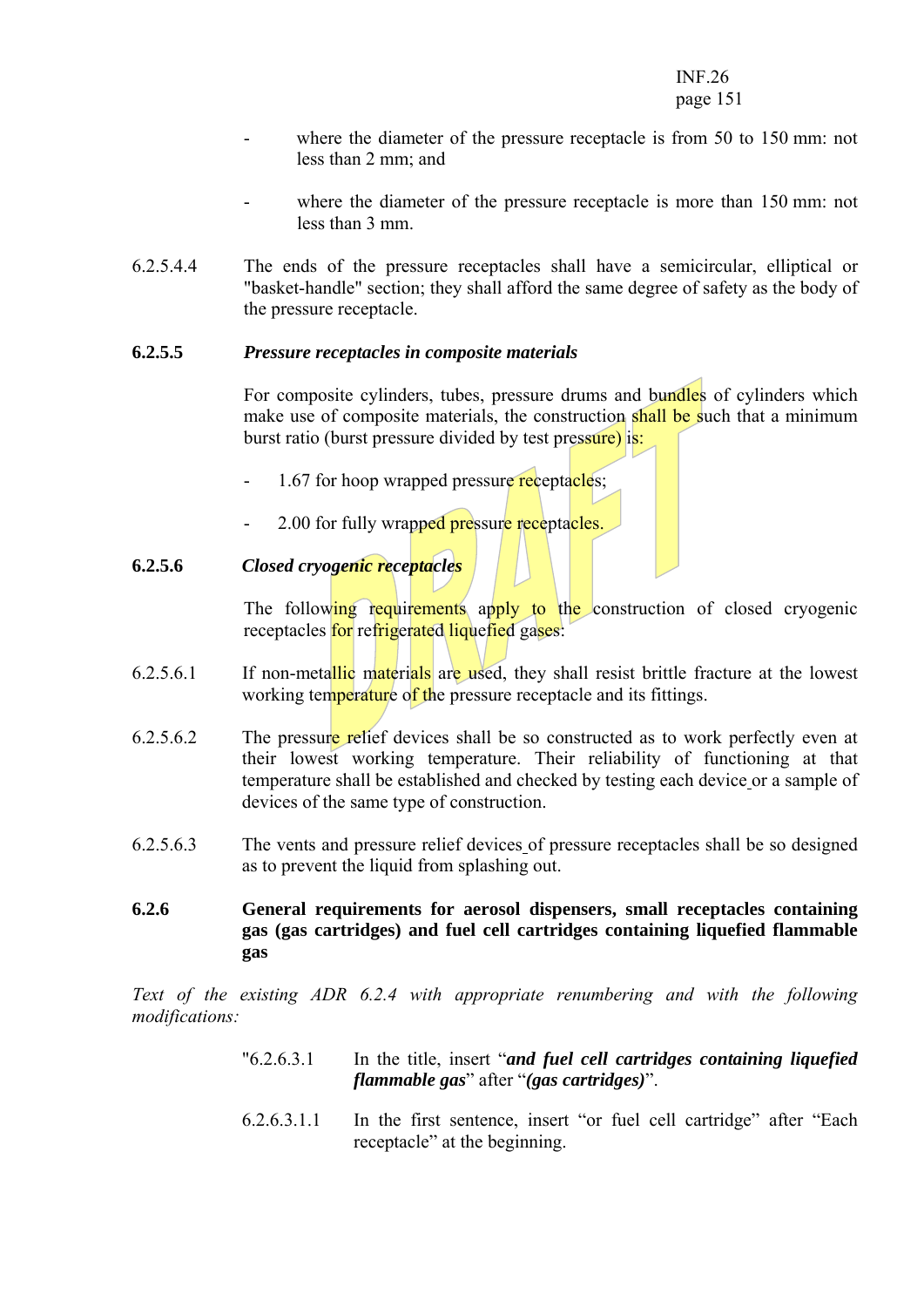- 6.2.6.3.1.2 In the second sentence, insert "or the fuel cell cartridges" after "receptacles" Insert "or fuel cell cartridge" after "receptacle" in the first and third sentence.
	- 6.2.6.3.1.3 Insert "or fuel cell cartridge" after "receptacle" twice."

## **Chapter 6.3**

".

In the title, replace "**SUBSTANCES**" with "**INFECTIOUS SUBSTANCES OF CATEGORY A**".

*(Ref. Doc.: ECE/TRANS/WP.15/AC.1/2007/30/Add.1 + ECE/TRANS/WP.15/AC.1/108/Add.2)* 

Sections 6.3.1 to 6.3.3 Amend to read as follows: *(Ref. Doc.: ECE/TRANS/WP.15/AC.1/2007/30/Add.1 + ECE/TRANS/WP.15/AC.1/108/Add.2)* 

#### "**6.3.1 General**

6.3.1.1 The requirements of this Chapter apply to packagings intended for the carriage of infectious substances of Category A.

## **6.3.2 Requirements for packagings**

- 6.3.2.1 The requirements for packagings in this section are based on packagings, as specified in  $6.1$ .4, currently used. In order to take into account progress in science and technology, there is no objection to the use of packagings having specifications different from those in this Chapter provided that they are equally effective, acceptable to the competent authority and able successfully to withstand the tests described in 6.3.5. Methods of testing other than those described in ADR are acceptable provided they are equivalent, and are recognized by the competent authority.
- 6.3.2.2 Packagings shall be manufactured and tested under a quality assurance programme which satisfies the competent authority in order to ensure that each packaging meets the requirements of this Chapter.
- 6.3.2.3 *Text of existing 6.3.1.3*

## **6.3.3 Code for designating types of packagings**

- 6.3.3.1 The codes for designating types of packagings are set out in 6.1.2.7.
- 6.3.3.2 The letters "U" or "W" may follow the packaging code. The letter "U" signifies a special packaging conforming to the requirements of 6.3.5.1.6. The letter "W" signifies that the packaging, although, of the same type indicated by the code is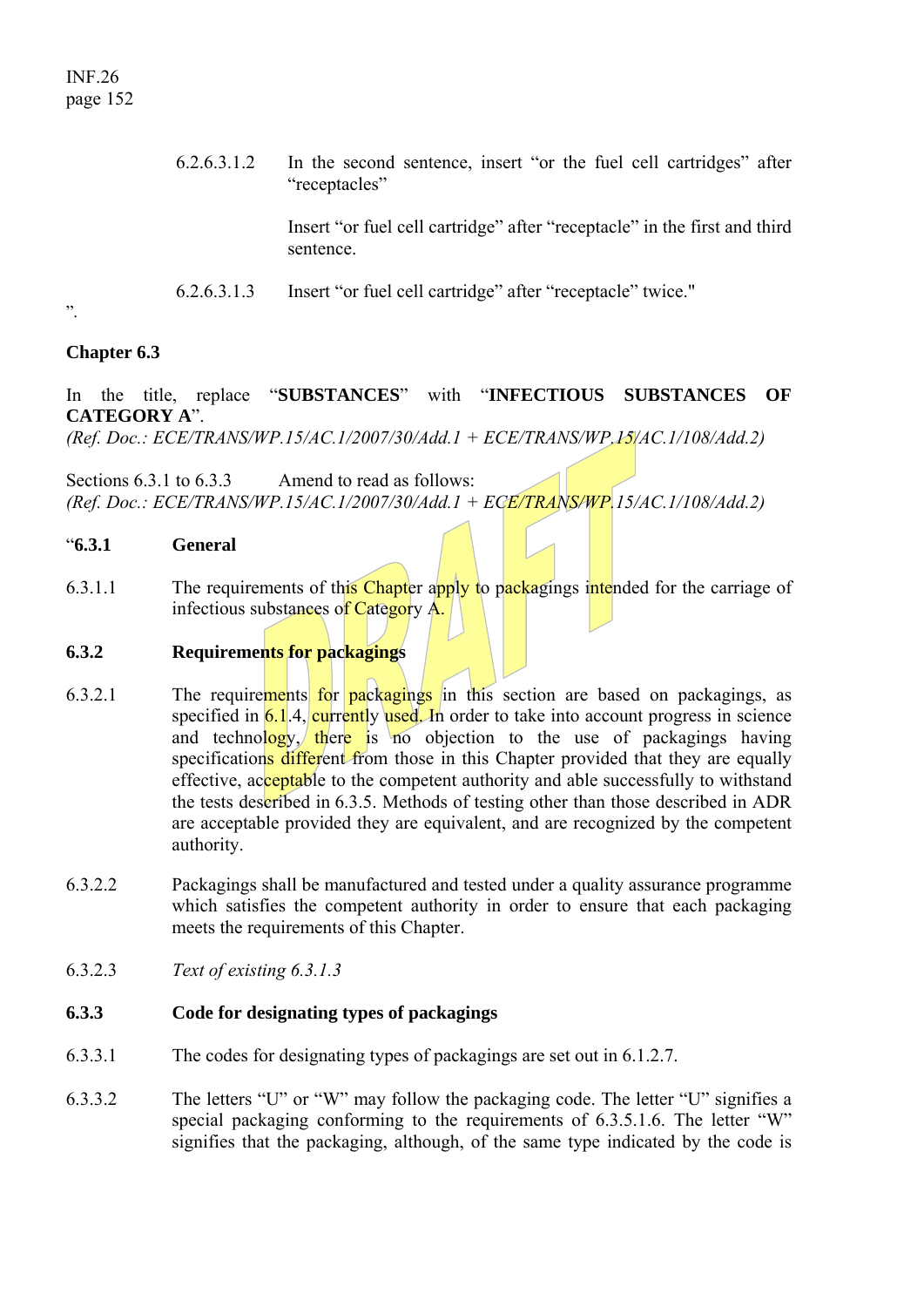manufactured to a specification different from that in 6.1.4 and is considered equivalent under the requirements of 6.3.2.1.".

Add new sections 6.3.4 and 6.3.5 as follows:

#### "**6.3.4 Marking**

*NOTE 1: The marking indicates that the packaging which bears it corresponds to a successfully tested design type and that it complies with the requirements of this Chapter which are related to the manufacture, but not to the use, of the packaging.* 

*NOTE 2: The marking is intended to be of assistance to packaging manufacturers, reconditioners, packaging users, carriers and regulatory authorities.* 

*NOTE 3: The marking does not always provide full details of the test levels, etc., and these may need to be taken further into account, e.g. by reference to a test certificate, to test reports or to a register of successfully tested packagings.*

- 6.3.4.1 Each packaging intended for use according to ADR shall bear markings which are durable, legible and placed in a location and of such a size relative to the packaging as to be readily visible. For packages with a gross mass of more than 30 kg, the markings or a duplicate thereof shall appear on the top or on a side of the packaging. Letters, numerals and symbols shall be at least 12 mm high, except for packagings of 30 litres or 30 kg capacity or less, when they shall be at least 6 mm in height and for packagings of 5 litres or 5 kg or less when they shall be of an appropriate size.
- 6.3.4.2 *Text of existing 6.3.1.1, with the following modifications:*

At the beginning, replace "6.3.2" with "6.3.5".

 In (a), add at the end: "This symbol shall not be used for any purpose other than certifying that a packaging complies with the relevant requirements in Chapter 6.1, 6.2, 6.3, 6.5 or 6.6;".

In (g), replace "6.3.2.9" with "6.3.5.1.6".

At the end, delete the text after sub-paragraphs (a) to (g).

6.3.4.3 Marking shall be applied in the sequence shown in 6.3.4.2 (a) to (g); each element of the marking required in these sub-paragraphs shall be clearly separated, e.g. by a slash or space, so as to be easily identifiable. For examples, see 6.3.4.4.

> Any additional markings authorized by a competent authority shall still enable the parts of the mark to be correctly identified with reference to 6.3.4.1.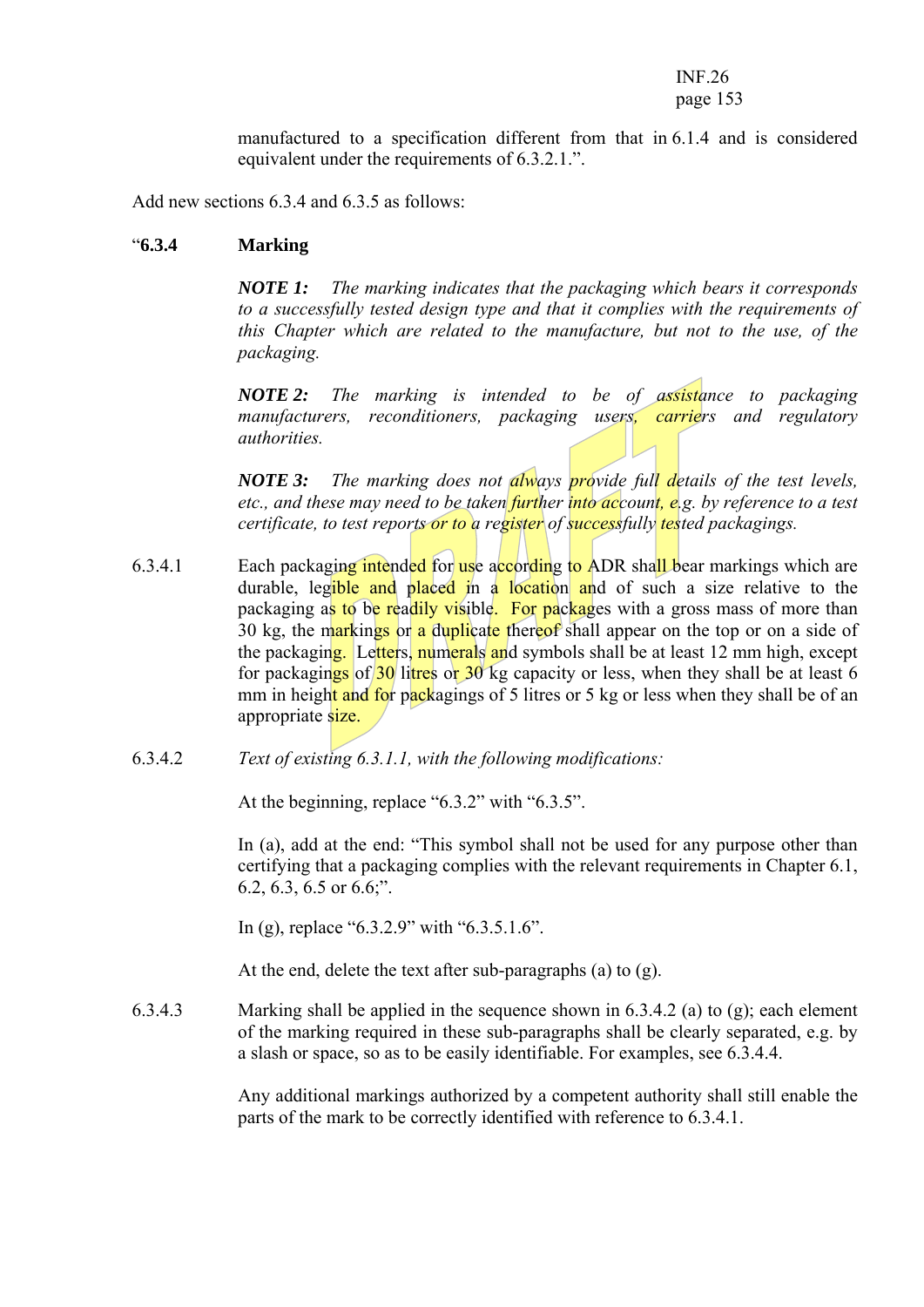6.3.4.4 *Text of existing 6.3.1.2, with the following modifications:*

 In the marking, replace "01" with "06". Replace "6.3.1.1" with "6.3.4.2" (twice). Replace "(e)," with "(e) and".

- 6.3.5 *Heading of existing 6.3.2.*
- **6.3.5.1** *Performance and frequency of tests*
- 6.3.5.1.1 The design type of each packaging shall be tested as provided in this section in accordance with procedures established by the competent authority allowing the allocation of the mark and shall be approved by this competent authority.
- 6.3.5.1.2 Each packaging design type shall successfully pass the tests prescribed in this Chapter before being used. A packaging design type is defined by the design, size, material and thickness, manner of construction and packing, but may include various surface treatments. It also includes packagings which differ from the design type only in their lesser design height.
- 6.3.5.1.3 Tests shall be repeated on production samples at intervals established by the competent authority.
- 6.3.5.1.4 Tests shall also be repeated after each modification which alters the design, material or manner of construction of a packaging.
- 6.3.5.1.5 *Text of existing 6.3.2.7, with the following modifications:*

Replace "of **inner packagings** or inner packagings of lower net mass" with "or lower net mass of primary receptacles".

Delete ", bags".

6.3.5.1.6 *Text of existing 6.3.2.9, with the following modifications*:

 At the beginning, replace "Inner" with "Primary", "intermediate (secondary)" with "secondary" and "outer" with "rigid outer".

 In (a), replace "intermediate/outer packaging combination" with "rigid outer packaging", "6.3.2.3" with "6.3.5.2.2" and "inner" with "primary".

In (b), replace "inner" with "primary" (twice).

In (c), replace "inner" with "primary" (seven times) and "intermediate" with "secondary" (twice). Add "spaces" at the end.

In (d), replace "outer" with "rigid outer" and "inner receptacles" with "packagings".

In (e), replace "inner" with "primary" (twice).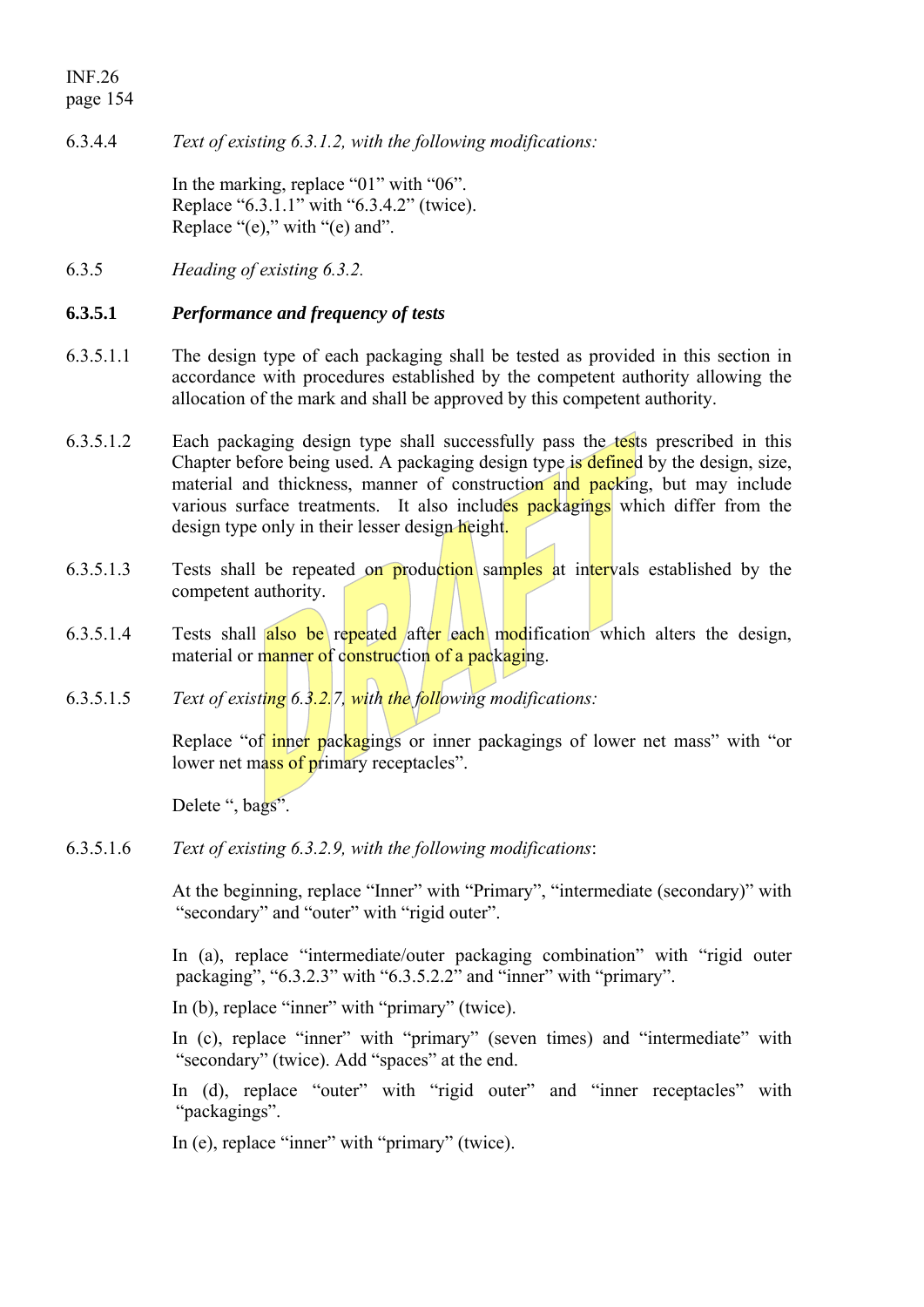In (f), replace "outer" with "rigid outer" and "inner" with "primary" (twice). In (g), replace "6.3.1.1" with "6.3.4.2" (twice).

- 6.3.5.1.7 The competent authority may at any time require proof, by tests in accordance with this section, that serially-produced packagings meet the requirements of the design type tests.
- 6.3.5.1.8 Provided the validity of the test results is not affected and with the approval of the competent authority, several tests may be made on one sample.

## **6.3.5.2** *Preparation of packagings for testing*

6.3.5.2.1 *Text of existing 6.3.2.2, with the following modifications:*

Replace "98% capacity" with "not less than **98 % of its capacity**".

Add a new note at the end to read as follows:

"*NOTE: The term water includes water/antifreeze solution with a minimum specific gravity of 0.95 for testing at – 18 °C.*".

6.3.5.2.2 *Tests and number of samples required*

| Type of packaging <sup>a</sup>  |                              |              |                            | <b>Tests required</b> |                   |                             |                            |                            |
|---------------------------------|------------------------------|--------------|----------------------------|-----------------------|-------------------|-----------------------------|----------------------------|----------------------------|
| <b>Rigid outer</b><br>packaging | <b>Primary</b><br>receptacle |              | Water<br>spray             | Cold<br>conditioning  | Drop<br>6.3.5.3   | <b>Additional</b><br>drop   | <b>Puncture</b><br>6.3.5.4 | <b>Stack 6.1.5.6</b>       |
|                                 |                              |              | Plastics Other 6.3.5.3.6.1 | 6.3.5.3.6.2           |                   | 6.3.5.3.6.3                 |                            |                            |
|                                 |                              |              | No. of<br>samples          | No. of<br>samples     | No. of<br>samples | No. of<br>samples           | No. of<br>samples          |                            |
| Fibreboard                      | $\mathbf{x}$                 |              | 5                          | 5                     | 10                |                             | 2                          |                            |
| box                             |                              | X            | 5                          | $\theta$              | 5                 |                             | $\overline{2}$             |                            |
| Fibreboard                      | X                            |              | $\overline{3}$             | $\overline{3}$        | 6                 |                             | $\overline{2}$             |                            |
| drum                            |                              | $\mathbf X$  | $\overline{3}$             | $\boldsymbol{0}$      | 3                 |                             | $\overline{2}$             | Required on                |
| Plastics box                    | X                            |              | $\boldsymbol{0}$           | 5                     | 5                 | Required on                 | $\mathfrak{2}$             | three samples              |
|                                 |                              | X            | $\overline{0}$             | 5                     | 5                 | one sample                  | $\overline{2}$             | when testing a             |
| Plastics                        | X                            |              | $\theta$                   | $\overline{3}$        | 3                 | when the                    | $\overline{2}$             | "U"-marked                 |
| drum/<br>jerrican               |                              | $\mathbf{x}$ | $\mathbf{0}$               | 3                     | 3                 | packaging is<br>intended to | 2                          | packaging as<br>defined in |
| Boxes of                        | $\mathbf{x}$                 |              | $\theta$                   | 5                     | 5                 | contain dry                 | $\overline{2}$             | $6.3.5.1.6$ for            |
| other<br>material               |                              | X            | $\theta$                   | $\theta$              | 5                 | ice.                        | 2                          | specific<br>provisions.    |
| Drums/<br>jerricans of          | X                            |              | $\mathbf{0}$               | 3                     | 3                 |                             | $\overline{2}$             |                            |
| other<br>material               |                              | X            | $\boldsymbol{0}$           | $\boldsymbol{0}$      | 3                 |                             | 2                          |                            |

# **Tests required for packaging types**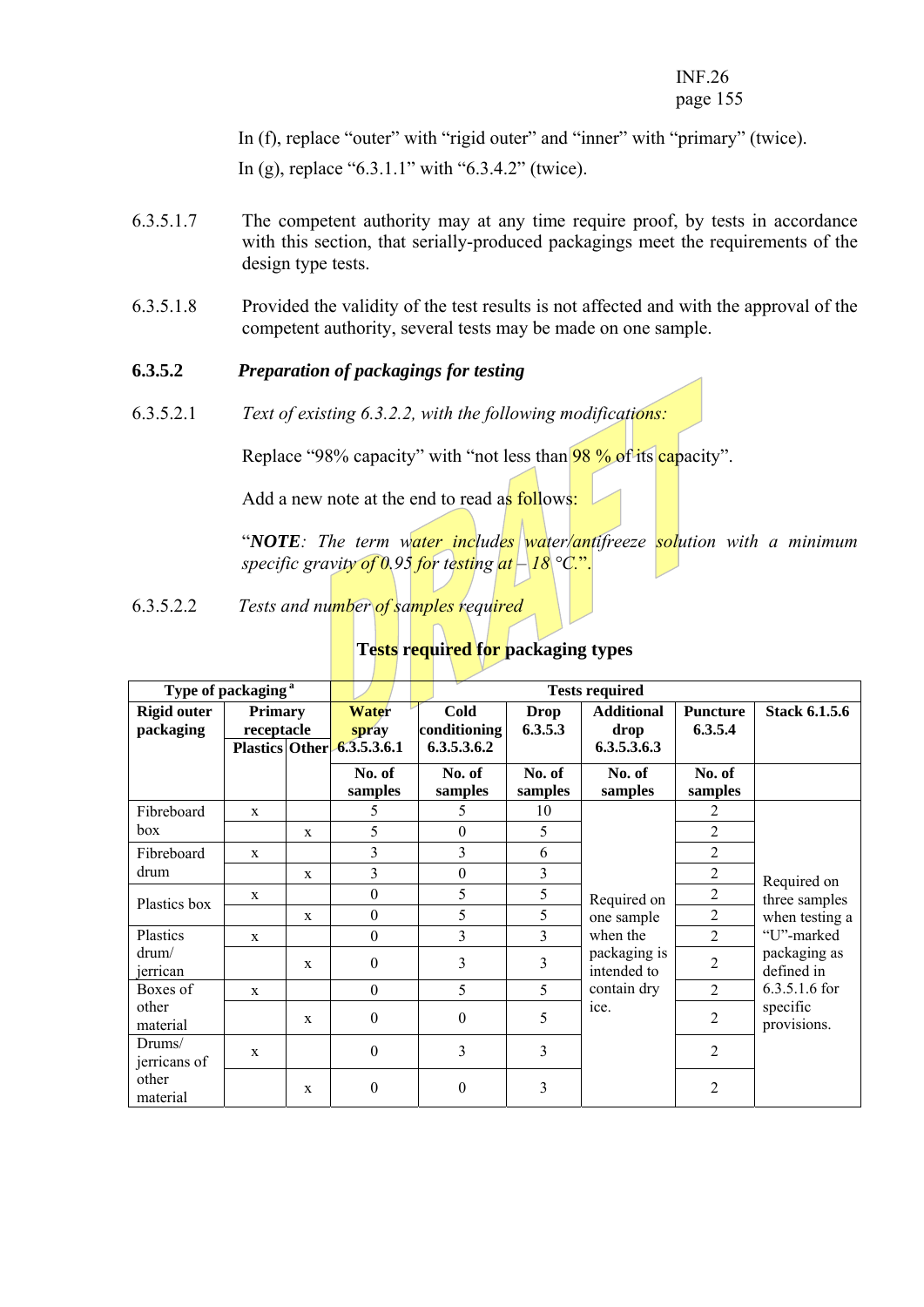**<sup>a</sup>** *"Type of packaging" categorizes packagings for test purposes according to the kind of packaging and its material characteristics.*

*NOTE 1: In instances where a primary receptacle is made of two or more materials, the material most liable to damage determines the appropriate test.*

*NOTE 2: The material of the secondary packagings are not taken into consideration when selecting the test or conditioning for the test.*

#### *Explanation for use of the table:*

If the packaging to be tested consists of a fibreboard outer box with a plastics primary receptacle, five samples must undergo the water spray test (see 6.3.5.3.6.1) prior to dropping and another five must be conditioned to – 18  $^{\circ}$ C (see  $6.3.5.3.6.2$ ) prior to dropping. If the packaging is to contain dry ice then one further single sample shall be dropped five times after conditioning in accordance with 6.3.5.3.6.3.

Packagings prepared as for carriage shall be subjected to the tests in 6.3.5.3 and 6.3.5.4. For outer packagings, the headings in the table relate to fibreboard or similar materials whose **performance may** be rapidly affected by moisture; plastics which may embrittle at low temperature; and other materials such as metal whose performance is not affected by moisture or temperature.

#### **6.3.5.3** *Drop test*

- 6.3.5.3.1 Samples shall be subjected to free-fall drops from a height of 9 m onto a nonresilient, horizontal, flat, massive and rigid surface in conformity with 6.1.5.3.4.
- 6.3.5.3.2 Where the samples are in the shape of a box; five shall be dropped one in each of the following orientations:
	- (a) flat on the base;
	- (b) flat on the top;
	- (c) flat on the longest side;
	- (d) flat on the shortest side;
	- (e) on a corner.
- 6.3.5.3.3 Where the samples are in the shape of a drum, three shall be dropped one in each of the following orientations:
	- (a) diagonally on the top chime, with the centre of gravity directly above the point of impact;
	- (b) diagonally on the base chime;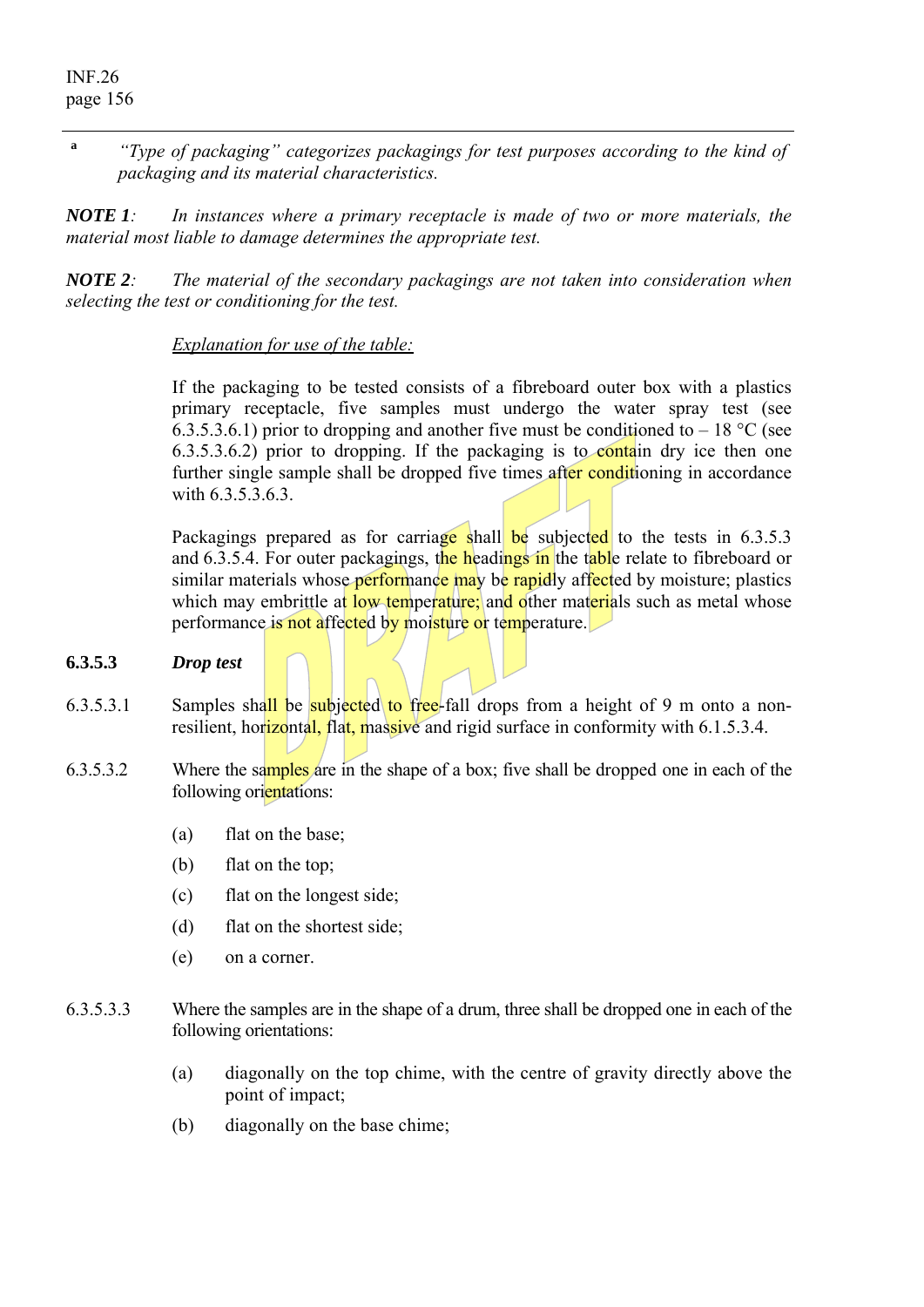- (c) flat on the side.
- 6.3.5.3.4 While the sample shall be released in the required orientation, it is accepted that for aerodynamic reasons the impact may not take place in that orientation.
- 6.3.5.3.5 Following the appropriate drop sequence, there shall be no leakage from the primary receptacle(s) which shall remain protected by cushioning/absorbent material in the secondary packaging.
- 6.3.5.3.6 *Special preparation of test sample for the drop test*
- 6.3.5.3.6.1 Fibreboard Water spray test

Fibreboard outer packagings: The sample shall be subjected to a water spray that simulates exposure to rainfall of approximately 5 cm per hour for at least one hour. It shall then be subjected to the test described in  $6.3.5.3.1$ .

6.3.5.3.6.2 Plastics material – Cold conditioning

Plastics primary receptacles or outer packagings: The temperature of the test sample and its contents shall be reduced to  $-18$  °C or lower for a period of at least 24 hours and within 15 minutes of removal from that atmosphere the test sample shall be subjected to the test described in  $6.3.5.3.1$ . Where the sample contains dry ice, the conditioning period shall be reduced to 4 hours.

6.3.5.3.6.3 Packagings intended to contain dry ice – Additional drop test

Where the packaging is intended to contain dry ice, a test additional to that specified in 6.3.5.3.1 and, when appropriate, in 6.3.5.3.6.1 or 6.3.5.3.6.2 shall be carried out. One sample shall be stored so that all the dry ice dissipates and then that sample shall be dropped in one of the orientations described in 6.3.5.3.2 which shall be that most likely to result in failure of the packaging.

#### **6.3.5.4** *Puncture test*

6.3.5.4.1 *Packagings with a gross mass of 7 kg or less* 

 *Text of existing 6.3.2.6 (a), with the following modification:* 

Replace "not exceeding 38 mm" with "of 38 mm".

6.3.5.4.2 *Packagings with a gross mass exceeding 7 kg*

*Text of existing 6.3.2.6 (b), with the following modifications:* 

 In the fourth sentence, replace "the primary receptacle(s) and the outer surface" with "the centre of the primary receptacle(s) and the outer surface".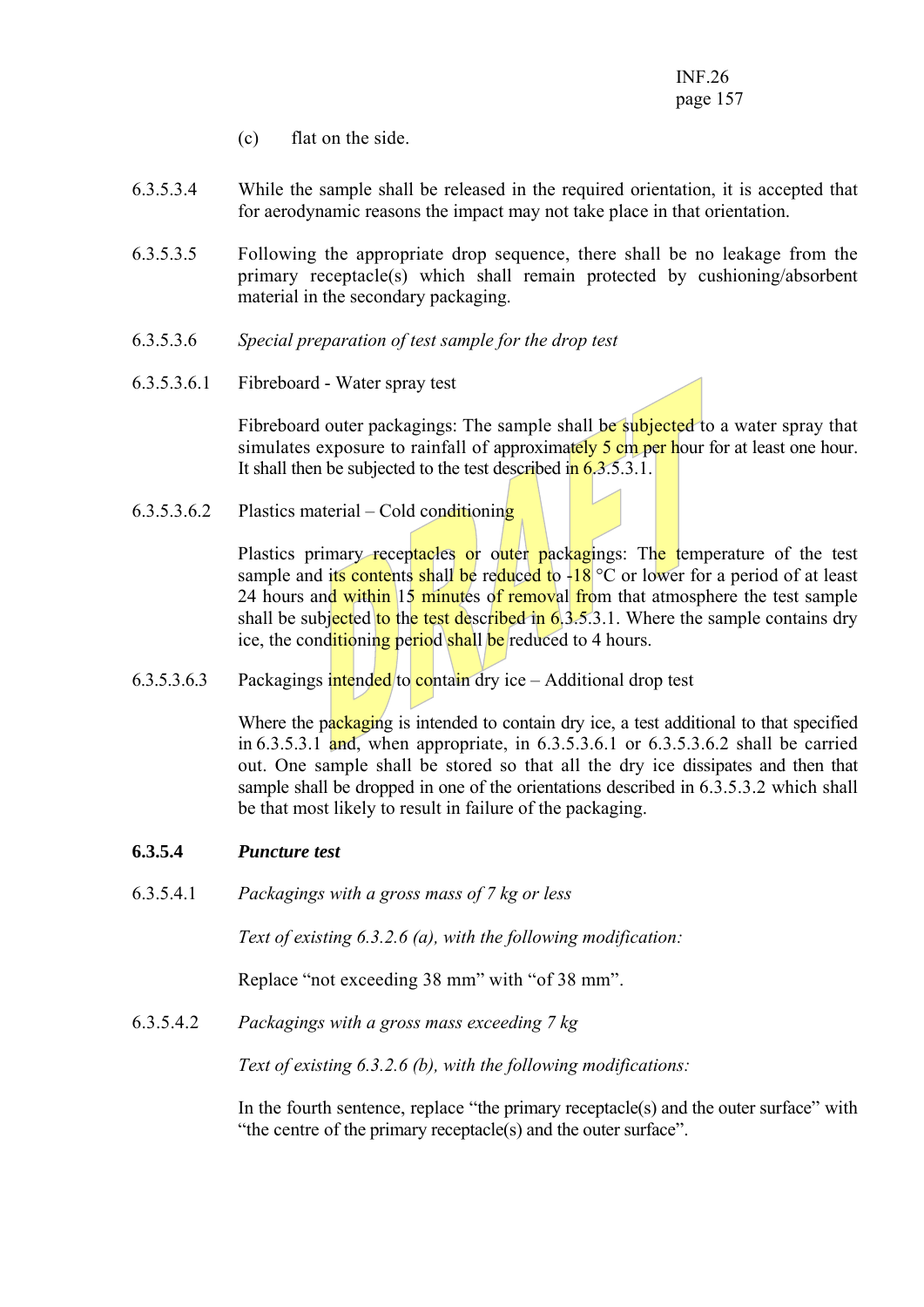In the fifth sentence, insert "with its top face lowermost" before "in a vertical free fall".

 In the last but one sentence, replace "the steel rod would penetrate" with "the steel rod would be capable of penetrating".

 In the last sentence, replace "there shall be no leakage" with "penetration of the secondary packaging is acceptable provided that there is no leakage".

- 6.3.5.5 *Heading of existing 6.3.3*
- 6.3.5.5.1 *Text of existing 6.3.3.1, with the following modifications:*

At the beginning, insert "written" before "test report".

In the  $4<sup>th</sup>$  indent, replace "the test report" with "the test and of the report".

Amend the  $8<sup>th</sup>$  indent to read as follows: "8. Test contents;".

6.3.5.5.2 *Text of existing 6.3.3.2.*".

## **Chapter 6.4**

6.4.5.4.1 (b) Amend to read as follows:

"(b) They are designed to satisfy the requirements prescribed for packing group I or II in Chapter 6.1; and<sup>"</sup>.

*(Ref. Doc.: ECE/TRANS/WP.15/AC.1/2007/30/Add.1 + ECE/TRANS/WP.15/AC.1/108/Add.2)* 

6.4.5.4.2 Delete "Tank-containers and" at the beginning. *(Ref. Doc.: ECE/TRANS/WP.15/AC.1/2007/30/Add.1 + ECE/TRANS/WP.15/AC.1/108/Add.2)* 

6.4.5.4.2 (b) Amend to read as follows:

 "(b) They are designed to satisfy the requirements prescribed in Chapter 6.7 and are capable of withstanding a test pressure of 265 kPa; and". *(Ref. Doc.: ECE/TRANS/WP.15/AC.1/2007/30/Add.1 + ECE/TRANS/WP.15/AC.1/108/Add.2)* 

6.4.5.4.2 (c) Delete "or tank containers" at the end. *(Ref. Doc.: ECE/TRANS/WP.15/AC.1/2007/30/Add.1 + ECE/TRANS/WP.15/AC.1/108/Add.2)* 

- 6.4.5.4.3 Delete "and tank-containers" and replace "that they conform to standards at least equivalent to those prescribed in 6.4.5.4.2." with "that:
	- (a) They satisfy the requirements of 6.4.5.1;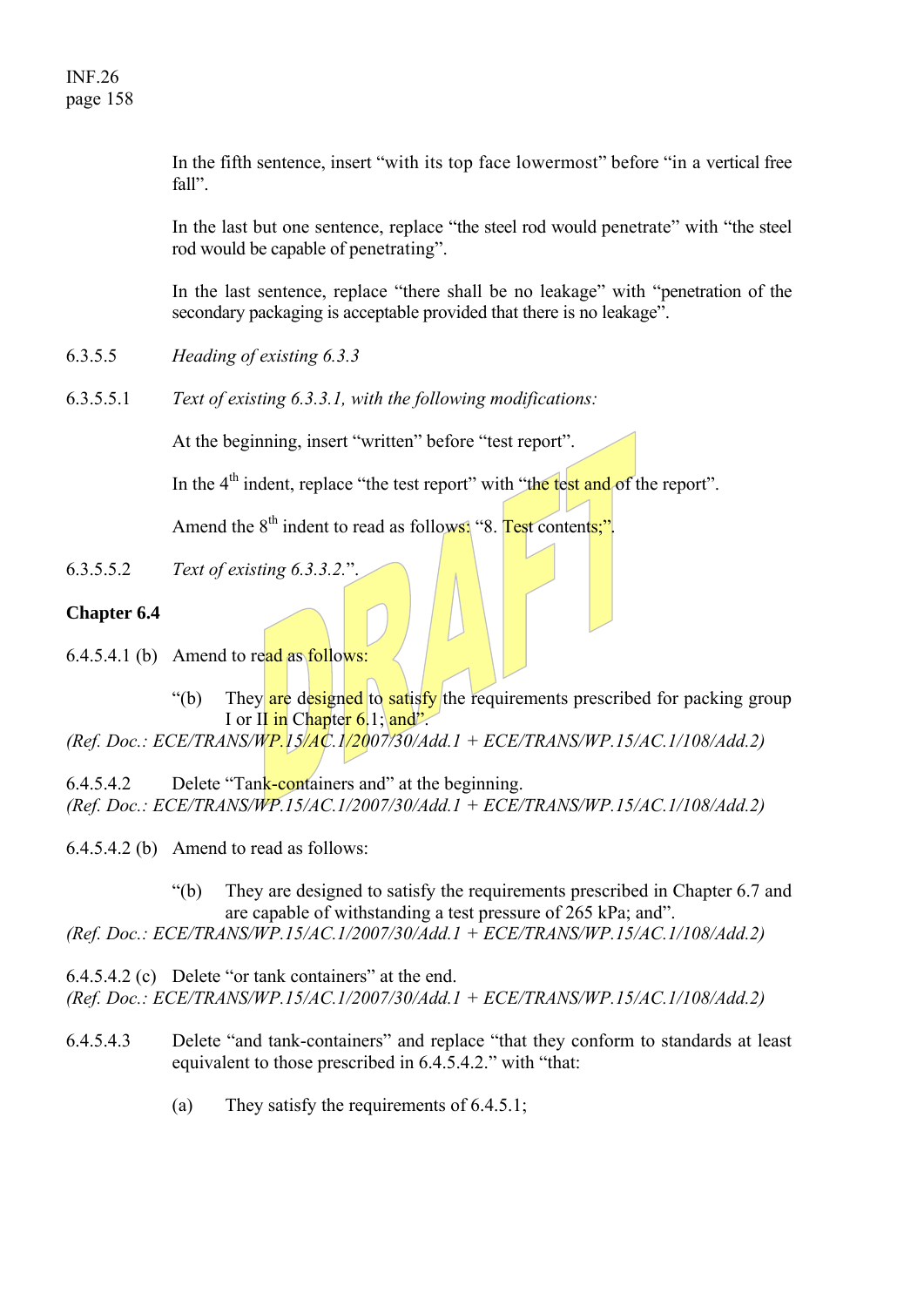- (b) They are designed to satisfy the requirements prescribed in Chapter 6.8; and
- (c) They are designed so that any additional shielding which is provided shall be capable of withstanding the static and dynamic stresses resulting from handling and routine conditions of carriage and of preventing an increase of more than 20% in the maximum radiation level at any external surface of the tanks.".

*(Ref. Doc.: ECE/TRANS/WP.15/AC.1/2007/30/Add.1 + ECE/TRANS/WP.15/AC.1/108/Add.2)* 

6.4.5.4.4 In the first sentence, insert "of a permanent enclosed character" after " containers". *(Ref. Doc.: ECE/TRANS/WP.15/AC.1/2007/30/Add.1 + ECE/TRANS/WP.15/AC.1/108/Add.2)* 

- 6.4.5.4.5 (b) Amend the text before (i) and (ii) to read as follows:
	- "(b) They are designed to satisfy the requirements prescribed in Chapter 6.5 for packing group I or II, and if they were subjected to the tests prescribed in that Chapter, but with the  $\frac{d_{\text{rop}}}{d_{\text{rop}}}$  test conducted in the most damaging orientation, they would prevent:".
- *(Ref. Doc.: ECE/TRANS/WP.15/AC.1/2007/30/Add.1 + ECE/TRANS/WP.15/AC.1/108/Add.2)*
- 6.4.8.8 Replace "2.2.7.7.2.4 to  $2.2.7.7/2.6$ " with "2.2.7.2.2.4 to  $2.2.7.2.2.6$ ".
- *(Ref. Doc.: ECE/TRANS/WP.15/AC.1/2007/30/Add.1 + ECE/TRANS/WP.15/AC.1/108/Add.2, consequence to amendments to 2.2.7)*
- 6.4.8.14 Amend to read as follows:
- "6.4.8.14 A package containing low dispersible radioactive material shall be so designed that any features added to the low dispersible radioactive material that are not part of it, or any internal components of the packaging shall not adversely affect the performance of the low dispersible radioactive material.".

*(Ref. Doc.: ECE/TRANS/WP.15/AC.1/108/Add.2)* 

6.4.10.3 Replace "2.2.7.7.2.4 to 2.2.7.7.2.6" with "2.2.7.2.2.4 to 2.2.7.2.2.6". *(Ref. Doc.: ECE/TRANS/WP.15/AC.1/2007/30/Add.1 + ECE/TRANS/WP.15/AC.1/108/Add.2, consequence to amendments to 2.2.7)* 

6.4.11.2 In the first sentence, replace "of this paragraph" with "of 2.2.7.2.3.5". Delete subparagraphs (a) to (d) and Table 6.4.11.2.

*(Ref. Doc.: ECE/TRANS/WP.15/AC.1/2007/30/Add.1 + ECE/TRANS/WP.15/AC.1/108/Add.2)* 

6.4.11.11 and 6.4.11.12 Replace ""N" shall be sub-critical" with ""N" packages shall be subcritical". *(Ref. Doc.: ECE/TRANS/WP.15/AC.1/108/Add.2)* 

6.4.11.13 Add a new sub-section to read as follows: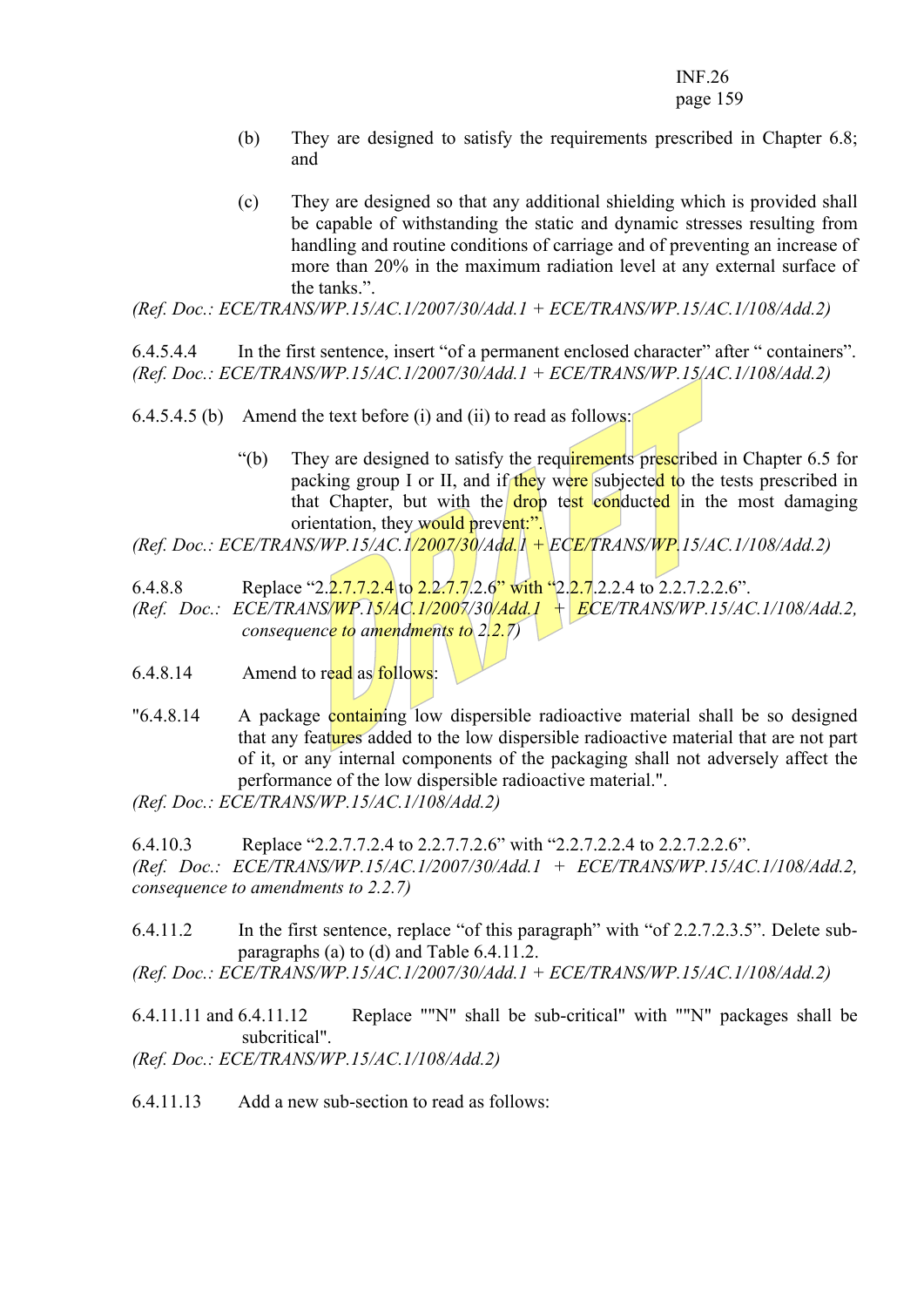"6.4.11.13 The criticality safety index (CSI) for packages containing fissile material shall be obtained by dividing the number 50 by the smaller of the two values of N derived in 6.4.11.11 and 6.4.11.12 (i.e.  $CSI = 50/N$ ). The value of the criticality safety index may be zero, provided that an unlimited number of packages is subcritical (i.e. N is effectively equal to infinity in both cases).".

*(Ref. Doc.: ECE/TRANS/WP.15/AC.1/2007/30/Add.1 + ECE/TRANS/WP.15/AC.1/108/Add.2)* 

6.4.12.1 and 6.4.12.2 Replace "2.2.7.3.3, 2.2.7.3.4, 2.2.7.4.1, 2.2.7.4.2" with "2.2.7.2.3.1.3, 2.2.7.2.3.1.4, 2.2.7.2.3.3.1, 2.2.7.2.3.3.2, 2.2.7.2.3.4.1, 2.2.7.2.3.4.2".

*(Ref. Doc.: ECE/TRANS/WP.15/AC.1/2007/30/Add.1 + ECE/TRANS/WP.15/AC.1/108/Add.2, consequence to amendments to 2.2.7 + ECE/TRANS/WP.15/AC.1/108/Add.2)* 

6.4.12.1 (a) After "or special form radioactive material,", insert "or low dispersible radioactive material".  *(Ref. Doc.: ECE/TRANS/WP.15/AC.1/108/Add.2)* 

6.4.14 Replace "2.2.7.4.5 (a)" with "2.2.7.2.3.3.5 (a)".

*(Ref. Doc.: ECE/TRANS/WP.15/AC.1/2007/30/Add.1 + ECE/TRANS/WP.15/AC.1/108/Add.2, consequence to amendments to 2.2.7)* 

6.4.23.14 (o) Insert "6.4.8.4," before "6.4.8.5". *(Ref. Doc.: ECE/TRANS/WP.15/AC.1/2007/30/Add.1 + ECE/TRANS/WP.15/AC.1/108/Add.2)* 

6.4.23.15 Add at the end "under  $6.4.22.2$ ,  $6.4.22.3$ ,  $6.4.22.4$ ,  $6.4.24.2$  and  $6.4.24.3$ ". *(Ref. Doc.: ECE/TRANS/WP.15/AC.1/2007/30/Add.1 + ECE/TRANS/WP.15/AC.1/108/Add.2)* 

# **Chapter 6.5**

6.5.2.1.1 (a) Insert a new sentence after the symbol to read as follows: "This symbol shall not be used for any purpose other than certifying that a packaging complies with the relevant requirements in Chapter 6.1, 6.2, 6.3, 6.5 or 6.6.".

*(Ref. Doc.: ECE/TRANS/WP.15/AC.1/2007/30/Add.1 + ECE/TRANS/WP.15/AC.1/108/Add.2)* 

6.5.2.2.1 Add the following new entry to the table and the following new note b after the table:

| <b>Additional marking</b>                    | <b>Category of IBC</b> |                 |  |                                 |  |
|----------------------------------------------|------------------------|-----------------|--|---------------------------------|--|
|                                              | <b>Metal</b>           | <b>Rigid</b>    |  | Composite   Fibreboard   Wooden |  |
|                                              |                        | <b>Plastics</b> |  |                                 |  |
| Maximum permitted stacking load <sup>b</sup> |                        |                 |  |                                 |  |

" **<sup>b</sup>** *See 6.5.2.2.2. This additional marking shall apply to all IBCs manufactured, repaired or remanufactured as from 1 January 2011 (see also 1.6.1.15)*.".

*(Ref. Doc.: ECE/TRANS/WP.15/AC.1/2007/30/Add.1 + ECE/TRANS/WP.15/AC.1/108/Add.2)*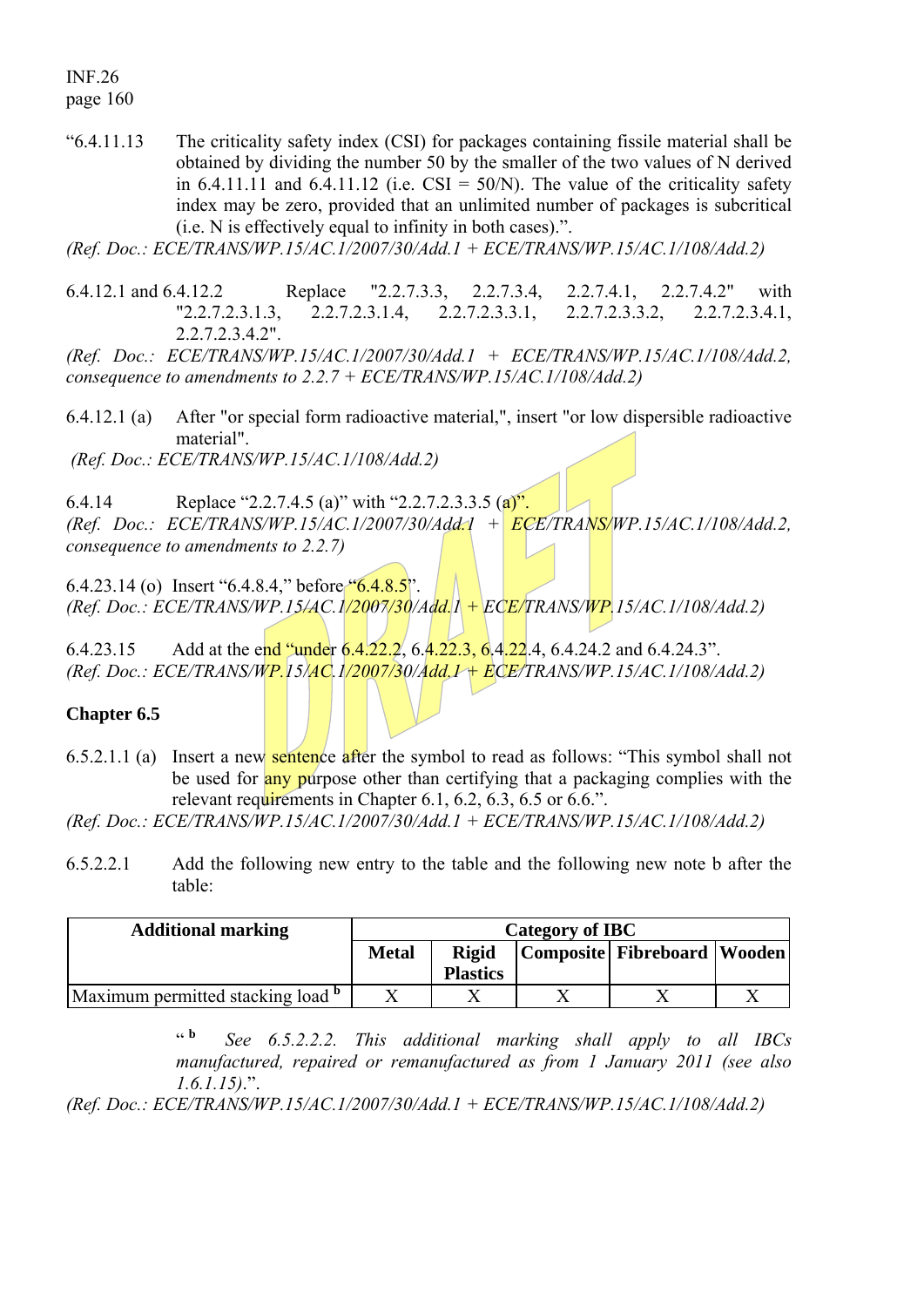- 6.5.2.2.2 Add a new 6.5.2.2.2 to read as follows and renumber subsequent paragraphs accordingly:
- "6.5.2.2.2 The maximum permitted stacking load applicable when the IBC is in use shall be displayed on a symbol as follows:



IBCs capable of being stacked IBCs NOT capable of being stacked

The symbol shall be not less than 100 mm  $\times$  100 mm, be durable and clearly visible. The letters and numbers indicating the mass shall be at least 12 mm high.

The mass marked above the symbol shall not exceed the load imposed during the design type test (see  $6.5.6.6.4$ ) divided by 1.8.

*NOTE: The provisions of 6.5.2.2.2 shall apply to all IBCs manufactured, repaired or remanufactured as from 1 January 2011 (see also 1.6.1.15)*.". *(Ref. Doc.: ECE/TRANS/WP.15/AC.1/2007/30/Add.1 + ECE/TRANS/WP.15/AC.1/108/Add.2)* 

6.5.4.4.2 In the first sentence, add "at least equally effective as the test prescribed in 6.5.6.7.3" after "a suitable leakproofness test". After the sub-paragraphs (a) and (b), replace "For this test the IBC need not have its closures fitted." with "For this test the IBC shall be fitted with the primary bottom closure.".

*(Ref. Doc.: ECE/TRANS/WP.15/AC.1/2007/30/Add.1 + ECE/TRANS/WP.15/AC.1/108/Add.2)* 

6.5.4.5.5 Renumber as 6.5.4.4.4. *(Ref. Doc.: ECE/TRANS/WP.15/AC.1/108/Add.2)* 

- 6.5.6.1.1 Replace the first sentence with "Each IBC design type shall successfully pass the tests prescribed in this Chapter before being used and being approved by the competent authority allowing the allocation of the mark.".
- *(Ref. Doc.: ECE/TRANS/WP.15/AC.1/2007/30/Add.1 + ECE/TRANS/WP.15/AC.1/108/Add.2)*
- 6.5.6.3.7 Replace the seven first columns with the following new eight first columns (3 last columns unchanged):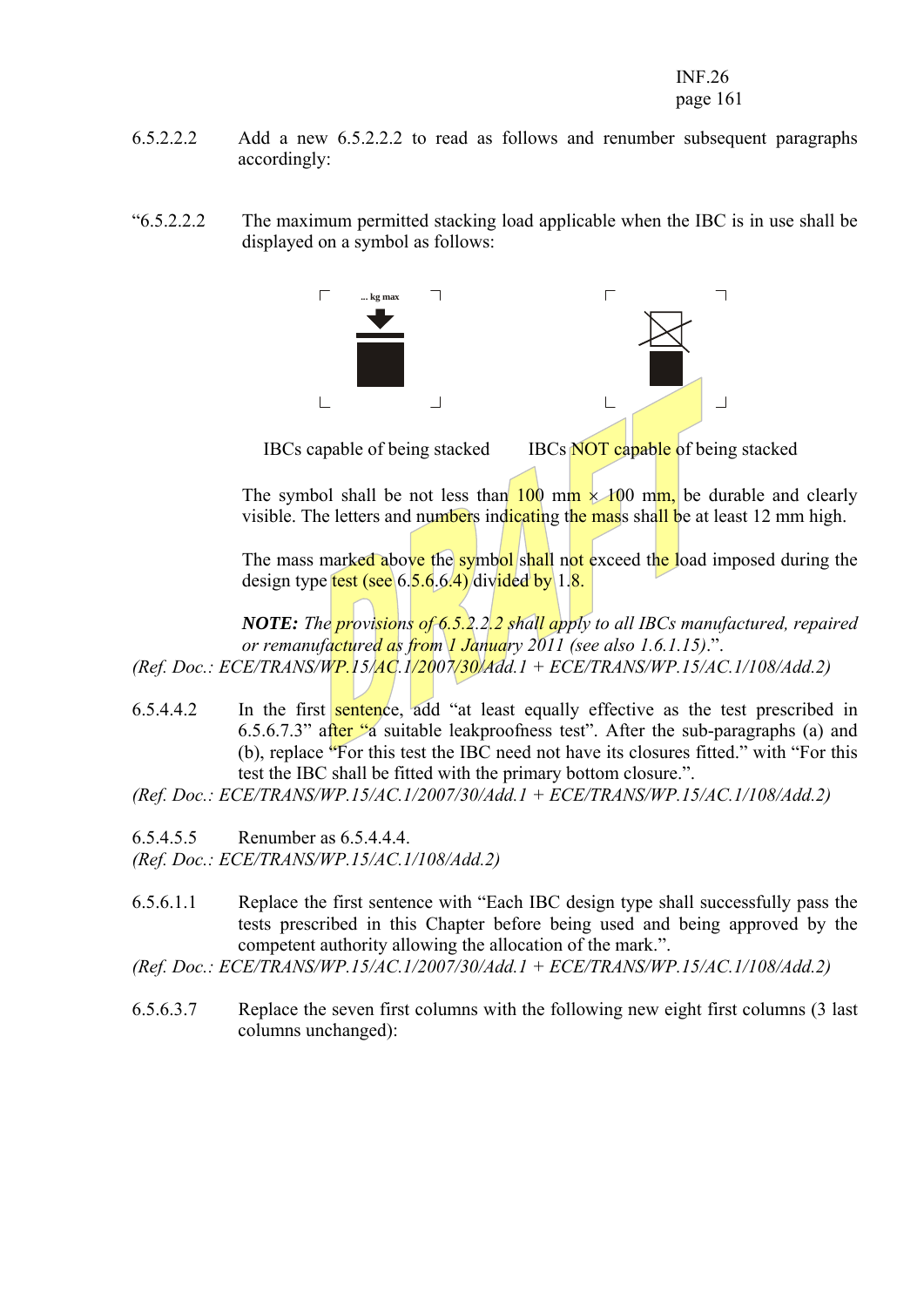| Type of IBC               | Vibration | <b>Bottom</b>    |                  | Top lift Stacking | Leak-     | Hydraulic | Drop               |
|---------------------------|-----------|------------------|------------------|-------------------|-----------|-----------|--------------------|
|                           |           | lift             | а                | <sub>b</sub>      | proofness | pressure  |                    |
| Metal:                    |           |                  |                  |                   |           |           |                    |
| 11A, 11B, 11N             |           | 1st <sup>a</sup> | 2nd              | 3rd               |           |           | $4th$ <sup>e</sup> |
| 21A, 21B, 21N             |           | 1st <sup>a</sup> | 2nd              | 3rd               | 4th       | 5th       | $6th$ <sup>e</sup> |
| 31A, 31B, 31N             | 1st       | 2nd <sup>a</sup> | 3rd              | 4th               | 5th       | 6th       | $7th$ <sup>e</sup> |
| $Flexible^{\overline{d}}$ |           |                  | $\overline{X}^c$ | X                 |           |           | $\mathbf{X}$       |
| Rigid plastics:           |           |                  |                  |                   |           |           |                    |
| 11H1, 11H2                |           | 1st <sup>a</sup> | 2nd              | 3rd               |           |           | 4th                |
| 21H1, 21H2                |           | 1st <sup>a</sup> | 2nd              | 3rd               | 4th       | 5th       | 6th                |
| 31H1, 31H2                | 1st       | 2nd <sup>a</sup> | 3rd              | 4th <sup>g</sup>  | 5th       | 6th       | 7th                |
| Composite:                |           |                  |                  |                   |           |           |                    |
| 11HZ1, 11HZ2              |           | 1st <sup>a</sup> | 2nd              | 3rd               |           |           | $4th$ <sup>e</sup> |
| 21HZ1, 21HZ2              |           | 1st <sup>a</sup> | 2nd              | 3rd               | 4th       | 5th       | $6th$ <sup>e</sup> |
| 31HZ1, 31HZ2              | 1st       | 2nd <sup>a</sup> | 3rd              | 4th <sup>g</sup>  | 5th       | 6th       | $7th$ <sup>e</sup> |
| Fibreboard                |           | 1 <sub>st</sub>  | $\blacksquare$   | 2nd               | $\sim$    |           | 3rd                |
| Wooden                    |           | 1 <sub>st</sub>  |                  | 2nd               |           |           | 3rd                |

Insert a new note f after the table to **read** as follows:

 $\ddot{\phantom{0}}$ **f** *Another IBC of the same design may be used for the vibration test.*".

and rename existing note " $f''$  as "g".

*(Ref. Doc.: ECE/TRANS/WP.15/AC.1/2007/30/Add.1 + ECE/TRANS/WP.15/AC.1/108/Add.2)* 

6.5.6.5.5 (a) Amend to read as  $\frac{follows!}{100}$ 

"(a) Metal, **rigid plastics and composite IBCs**: the IBC remains safe for normal conditions of carriage, there is no observable permanent deformation of the IBC, including the base pallet, if any, and no loss of contents;".

*(Ref. Doc.: ECE/TRANS/WP.15/AC.1/2007/30/Add.1 + ECE/TRANS/WP.15/AC.1/108/Add.2)* 

6.5.6.7.3 Delete the last sentence.

*(Ref. Doc.: ECE/TRANS/WP.15/AC.1/2007/30/Add.1 + ECE/TRANS/WP.15/AC.1/108/Add.2)* 

- 6.5.6.9.3 Amend the first sentence to read as follows: "The IBC shall be dropped on its base onto a non-resilient, horizontal, flat, massive and rigid surface in conformity with the requirements of 6.1.5.3.4, in such a manner as to ensure that the point of impact is that part of the base of the IBC considered to be the most vulnerable.".
- *(Ref. Doc.: ECE/TRANS/WP.15/AC.1/2007/30/Add.1 + ECE/TRANS/WP.15/AC.1/108/Add.2)*
- 6.5.6.9.5 Add a new sub-paragraph (d) to read as follows:
	- "(d) All IBCs: no damage which renders the IBC unsafe to be carried for salvage or for disposal, and no loss of contents. In addition, the IBC shall be capable of being lifted by an appropriate means until clear of the floor for five minutes.".

*(Ref. Doc.: ECE/TRANS/WP.15/AC.1/2007/30/Add.1 + ECE/TRANS/WP.15/AC.1/108/Add.2)*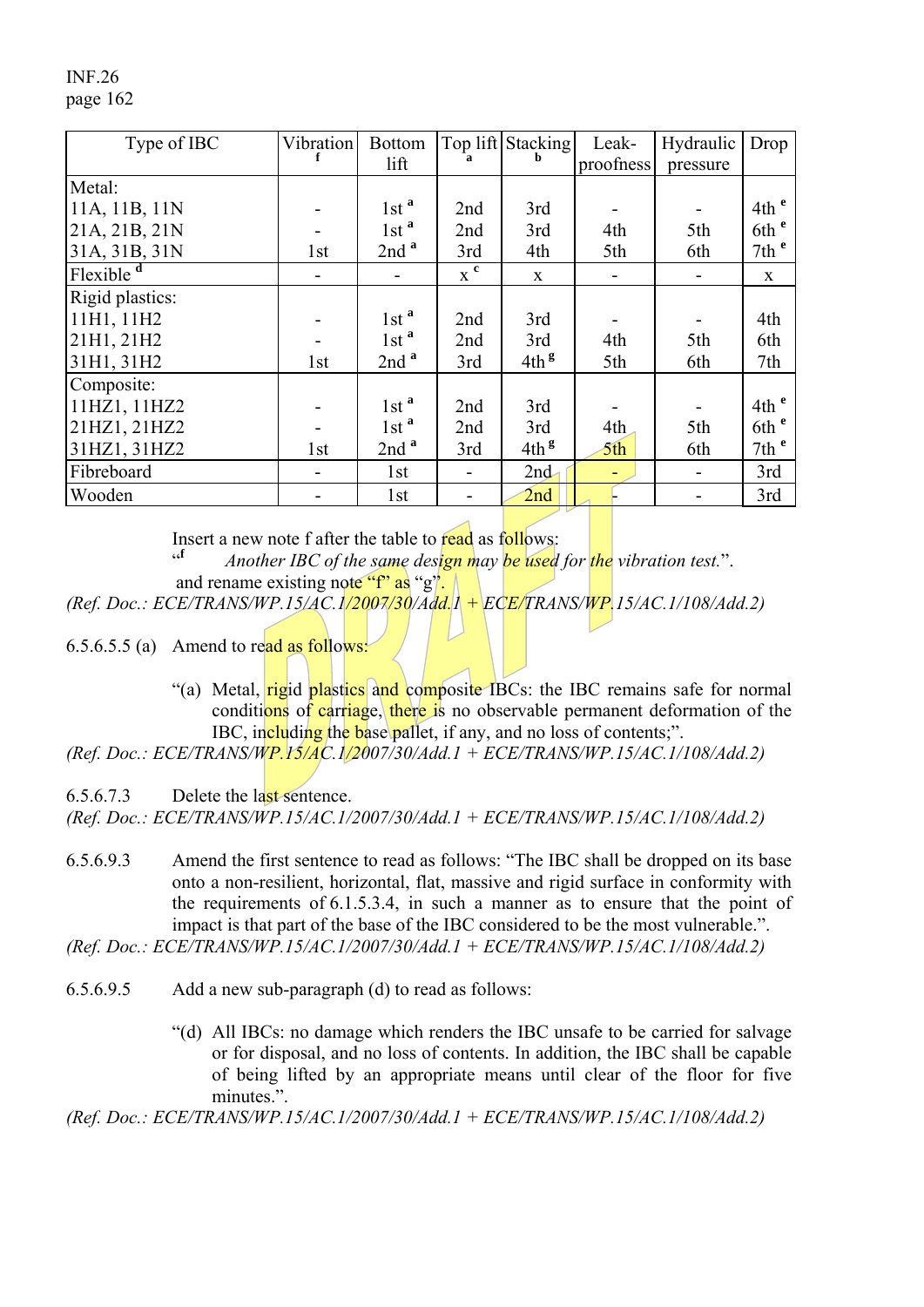6.5.6.13 Add a new 6.5.6.13 to read as follows and renumber the subsequent paragraphs accordingly:

*(Ref. Doc.: ECE/TRANS/WP.15/AC.1/2007/30/Add.1 + ECE/TRANS/WP.15/AC.1/108/Add.2)* 

#### "**6.5.6.13** *Vibration test*

6.5.6.13.1 *Applicability*

For all IBCs used for liquids, as a design type test.

*NOTE: This test applies to design types for IBCs manufactured after 31 December 2010 (see also 1.6.1.14).* 

6.5.6.13.2 *Preparation of the IBC for test* 

A sample IBC shall be selected at random and shall be fitted and closed as for carriage. The IBC shall be filled with water to not less than 98% of its maximum capacity.

- 6.5.6.13.3 *Test method and duration*
- 6.5.6.13.3.1 The IBC shall be placed in the center of the test machine platform with a vertical sinusoidal, **double amplitude** (peak-to peak displacement) of 25 mm  $\pm$  5%. If necessary, restraining devices shall be attached to the platform to prevent the specimen from moving horizontally off the platform without restricting vertical movement.
- 6.5.6.13.3.2 The test shall be conducted for one hour at a frequency that causes part of the base of the IBC to be momentarily raised from the vibrating platform for part of each cycle to such a degree that a metal shim can be completely inserted intermittently at, at least, one point between the base of the IBC and the test platform. The frequency may need to be adjusted after the initial set point to prevent the packaging from going into resonance. Nevertheless, the test frequency shall continue to allow placement of the metal shim under the IBC as described in this paragraph. The continuing ability to insert the metal shim is essential to passing the test. The metal shim used for this test shall be at least 1.6 mm thick, 50 mm wide, and be of sufficient length to be inserted between the IBC and the test platform a minimum of 100 mm to perform the test.

## 6.5.6.13.4 *Criteria for passing the test*

No leakage or rupture shall be observed. In addition, no breakage or failure of structural components, such as broken welds or failed fastenings, shall be observed.".

*Consequential amendments:*  6.5.6.2.1 Replace "6.5.6.12" by "6.5.6.13".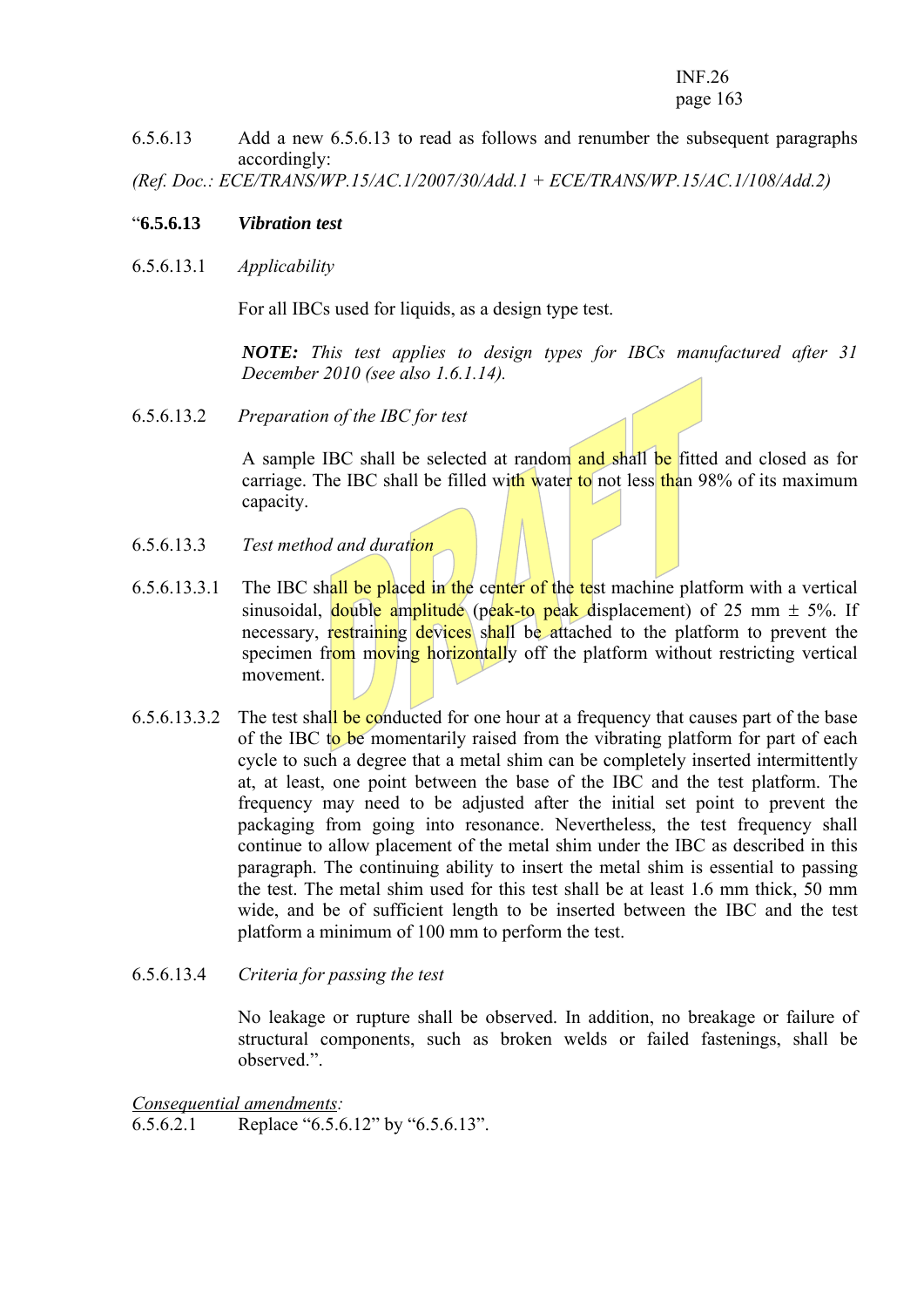6.5.6.2.4 Replace "6.5.6.13" by "6.5.6.14". *(Ref. Doc.: ECE/TRANS/WP.15/AC.1/2007/30/Add.1 + ECE/TRANS/WP.15/AC.1/108/Add.2)* 

#### **Chapter 6.6**

- 6.6.3.1 (a) Insert a new sentence after the symbol to read as follows: "This symbol shall not be used for any purpose other than certifying that a packaging complies with the relevant requirements in Chapter 6.1, 6.2, 6.3, 6.5 or 6.6.".
- *(Ref. Doc.: ECE/TRANS/WP.15/AC.1/2007/30/Add.1 + ECE/TRANS/WP.15/AC.1/108/Add.2)*
- 6.6.5.1.1 Replace "and approved by the competent authority" with "by the competent authority allowing the allocation of the mark and shall be approved by this competent authority".

*(Ref. Doc.: ECE/TRANS/WP.15/AC.1/2007/30/Add.1 + ECE/TRANS/WP.15/AC.1/108/Add.2)* 

6.6.5.1.2 Replace the first sentence with "Each large packaging design type shall successfully pass the tests prescribed in this Chapter before being used.".

*(Ref. Doc.: ECE/TRANS/WP.15/AC.1/2007/30/Add.1 + ECE/TRANS/WP.15/AC.1/108/Add.2)* 

6.6.5.3.4.3 Amend the text after the heading to read as  $\frac{\text{follows}}{\text{follows}}$ : "The large packaging shall be dropped onto a non resilient, horizontal, flat, massive and rigid surface in conformity with the requirements of 6.1.5.3.4, in such a manner as to ensure that the point of impact is that part of the base of the large packaging considered to be the most vulnerable.".

*(Ref. Doc.: ECE/TRANS/WP.15/AC.1/2007/30/Add.1 + ECE/TRANS/WP.15/AC.1/108/Add.2)* 

## **Chapter 6.7**

6.7.2.1, 6.7.3.1 and 6.7.4.1 In the definition of Portable tank, last but one sentence, replace "transport vehicle or ship" with "vehicle, wagon or sea-going or inland navigation vessel".

*(Ref. Doc.: ECE/TRANS/WP.15/AC.1/108/Add.2)* 

6.7.4.14.4 In the last sentence, insert "and tests" after "periodic inspection". *(Ref. Doc.: ECE/TRANS/WP.15/AC.1/2007/30/Add.1 + ECE/TRANS/WP.15/AC.1/108/Add.2)* 

6.7.4.14.5 Amend to read as follows: "(Deleted)". *(Ref. Doc.: ECE/TRANS/WP.15/AC.1/2007/30/Add.1 + ECE/TRANS/WP.15/AC.1/108/Add.2)* 

6.7.5.2.1 In the last sentence, replace "transport unit or ship" with "vehicle, wagon or seagoing or inland navigation vessel". *(Ref. Doc.: ECE/TRANS/WP.15/AC.1/108/Add.2)* 

6.7.5.2.3 Replace "6.2.5" with "6.2.1 and 6.2.2". *(Ref. Doc.: ECE/TRANS/WP.15/AC.1/106/Add.2)* 

6.7.5.2.9 Replace "6.2.5.2" with "6.2.2.1".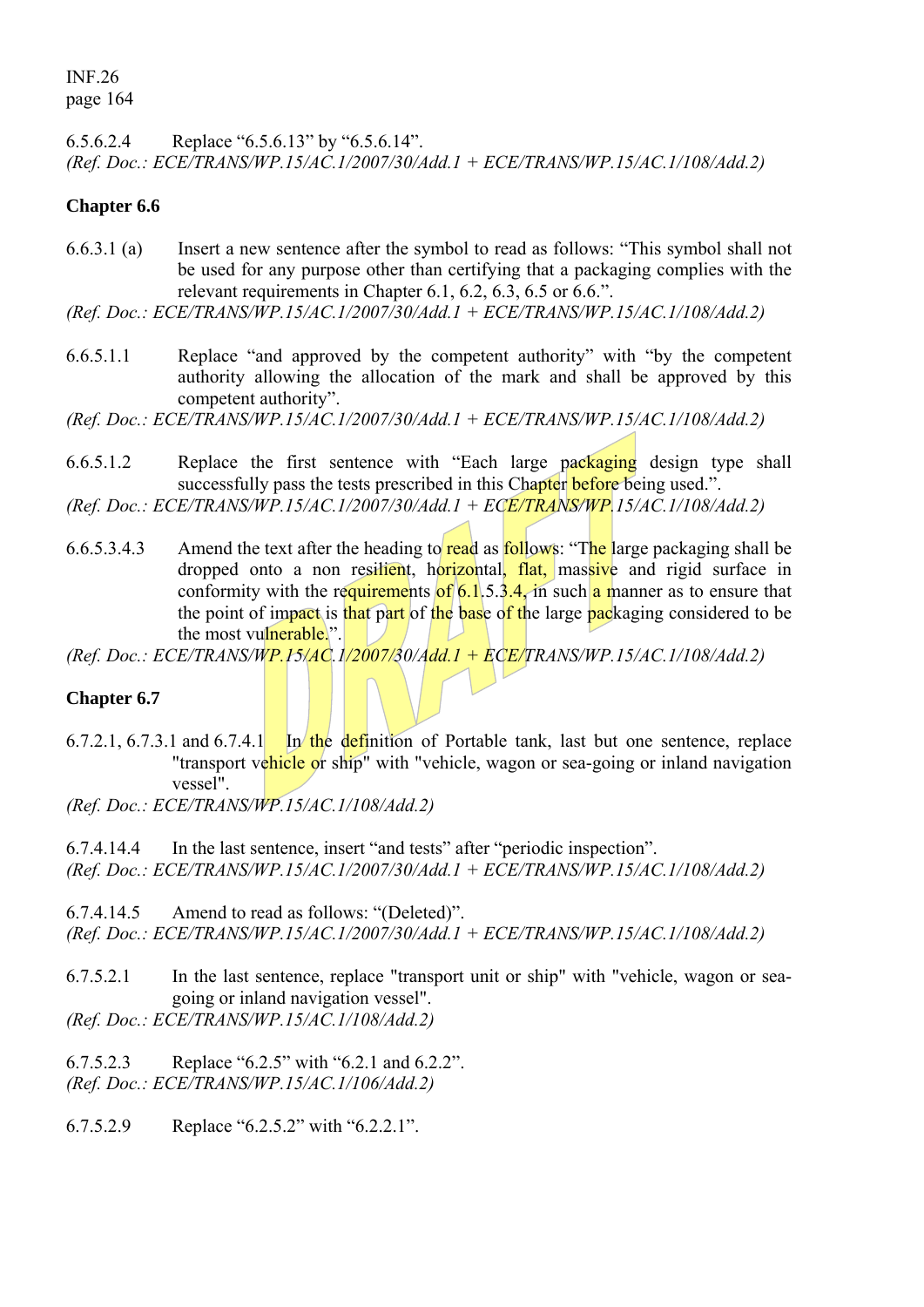Replace "(see 6.2.3)" with "(see 6.2.5)". *(Ref. Doc.: ECE/TRANS/WP.15/AC.1/106/Add.2)* 

- 6.7.5.3.2 In the last sentence, replace "isolated by a valve into assemblies of not more than 3 000 litres" with "divided into groups of not more than 3 000 litres each isolated by a valve".
- *(Ref. Doc.: ECE/TRANS/WP.15/AC.1/2007/30/Add.1 + ECE/TRANS/WP.15/AC.1/108/Add.2)*
- 6.7.5.4.1 Replace "shall be isolated by a valve into assemblies of not more than 3 000 litres. Each assembly shall be fitted" with "divided into groups of not more than 3 000 litres each isolated by a valve. Each group shall be fitted".
- *(Ref. Doc.: ECE/TRANS/WP.15/AC.1/2007/30/Add.1 + ECE/TRANS/WP.15/AC.1/108/Add.2)*

#### **Chapter 6.8**

- 6.8.2.2.1 Insert a new paragraph after "the requirements of  $6.8.2.1.1$ ." to read as follows: "Piping shall be designed, constructed and installed so as to avoid the risk of damage due to thermal expansion and contraction, mechanical shock and vibration.".
- *(Ref. Doc.: ECE/TRANS/WP.15/AC.1/104, annex 1)*
- 6.8.2.1.4 Amend the beginning to read as follows: "Shells shall be designed and constructed in accordance with the requirements of standards listed in  $6.8.2.6$  or of a technical code recognized by the competent authority, in accordance with  $6.8.2.7$ , in which the material ...".
- *(Ref. Doc.: ECE/TRANS/WP.15/AC.1/106/Add.2)*
- 6.8.2.1.23 Amend the text for " $\lambda = 0.8$ " to read as follows:
	- " $\lambda$  = 0.8: the weld beads shall so far as possible be inspected visually on both faces and shall be subjected to a non-destructive spot check. All weld "Tee" junctions with the total length of weld examined to be not less than 10% of the sum of the length of all longitudinal, circumferential and radial (in the tank ends) welds shall be tested.".

*(Ref. Doc.: ECE/TRANS/WP.15/AC.1/102, annex)* 

- 6.8.2.4.2 Amend to read as follows:
- "6.8.2.4.2 Shells and their equipment shall undergo periodic inspections no later than every

eight years /six years.  $\int$  five years.

These periodic inspections shall include:

- an external and internal examination;
- a leakproofness test in accordance with 6.8.2.4.3 of the shell with its equipment and check of the satisfactory operation of all the equipment;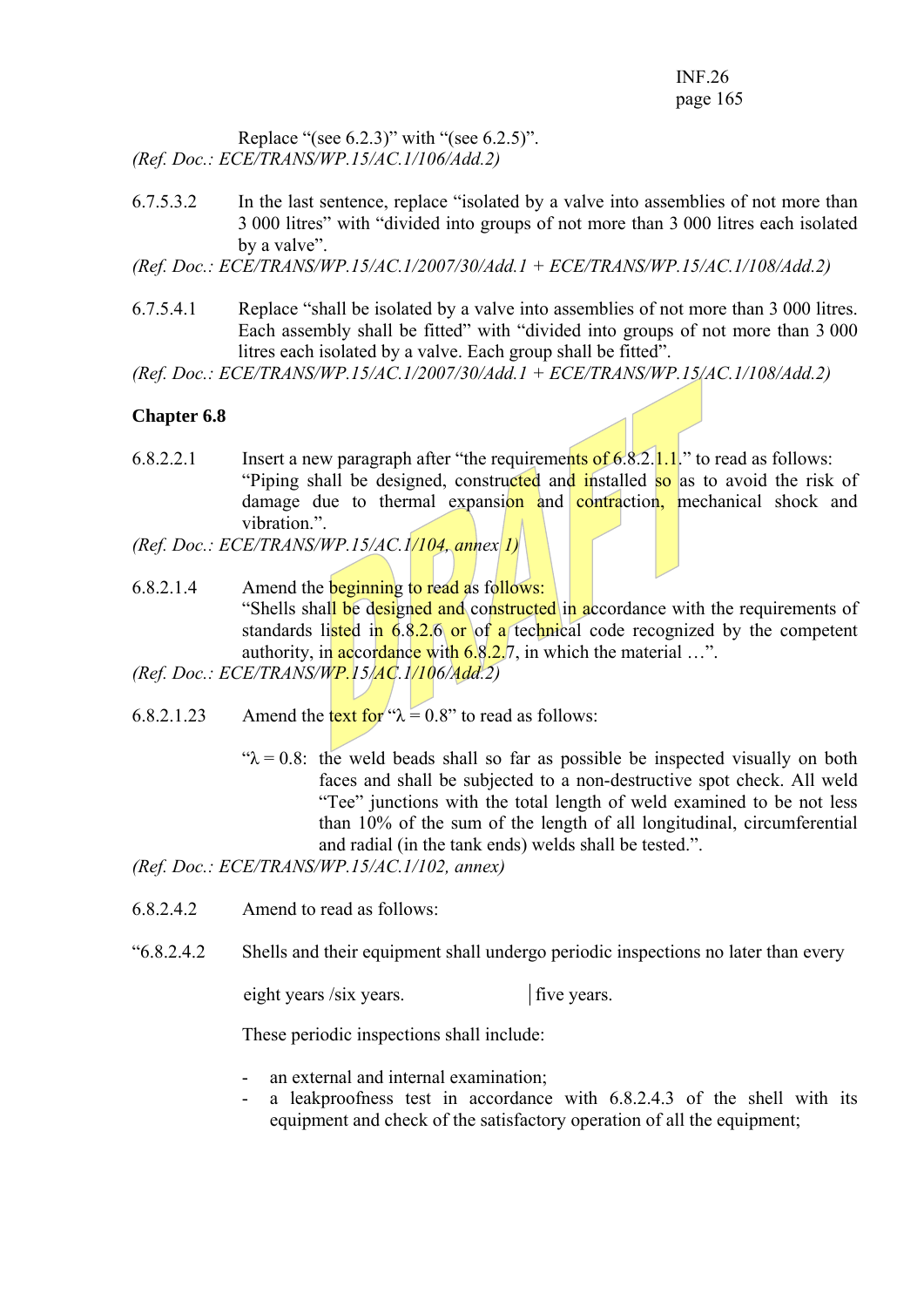- as a general rule, a hydraulic pressure test9 (for the test pressure for the shells and compartments if applicable, see 6.8.2.4.1).

 Sheathing for thermal or other insulation shall be removed only to the extent required for reliable appraisal of the characteristics of the shell.

 In the case of tanks intended for the carriage of powdery or granular substances, and with the agreement of the expert approved by the competent authority, the periodic hydraulic pressure test may be omitted and replaced by leakproofness tests in accordance with 6.8.2.4.3, at an effective internal pressure at least equal to the maximum working pressure.".

*(Ref. Doc.: ECE/TRANS/WP.15/AC.1/104, annex 1)* 

6.8.2.4.3 Amend to read as follows:

"6.8.2.4.3 Shells and their equipment shall undergo intermediate inspections at least every

four years /three years two and a half years

after the initial inspection and each periodic inspection. These intermediate inspections may be performed within three months before or after the specified date.

However, the intermediate inspection may be performed at any time before the specified date.

If an intermediate inspection is performed more than three months before the due date, another intermediate inspection shall be performed at the latest

four years /three years two and a half years

after this date

 These intermediate inspections shall include a leakproofness test of the shell with its equipment and check of the satisfactory operation of all the equipment. For this purpose the tank shall be subjected to an effective internal pressure at least equal to the maximum working pressure. For tanks intended for the carriage of liquids or solids in the granular or powdery state, when a gas is used for the leakproofness test it shall be carried out at a pressure at least equal to 25% of the maximum working pressure. In all cases, it shall not be less than 20 kPa (0.2 bar) (gauge pressure).

 For tanks equipped with venting systems and a safety device to prevent the contents spilling out if the tank overturns, the pressure test shall be equal to the static pressure of the filling substance.

 The leakproofness test shall be carried out separately on each compartment of compartmented shells.".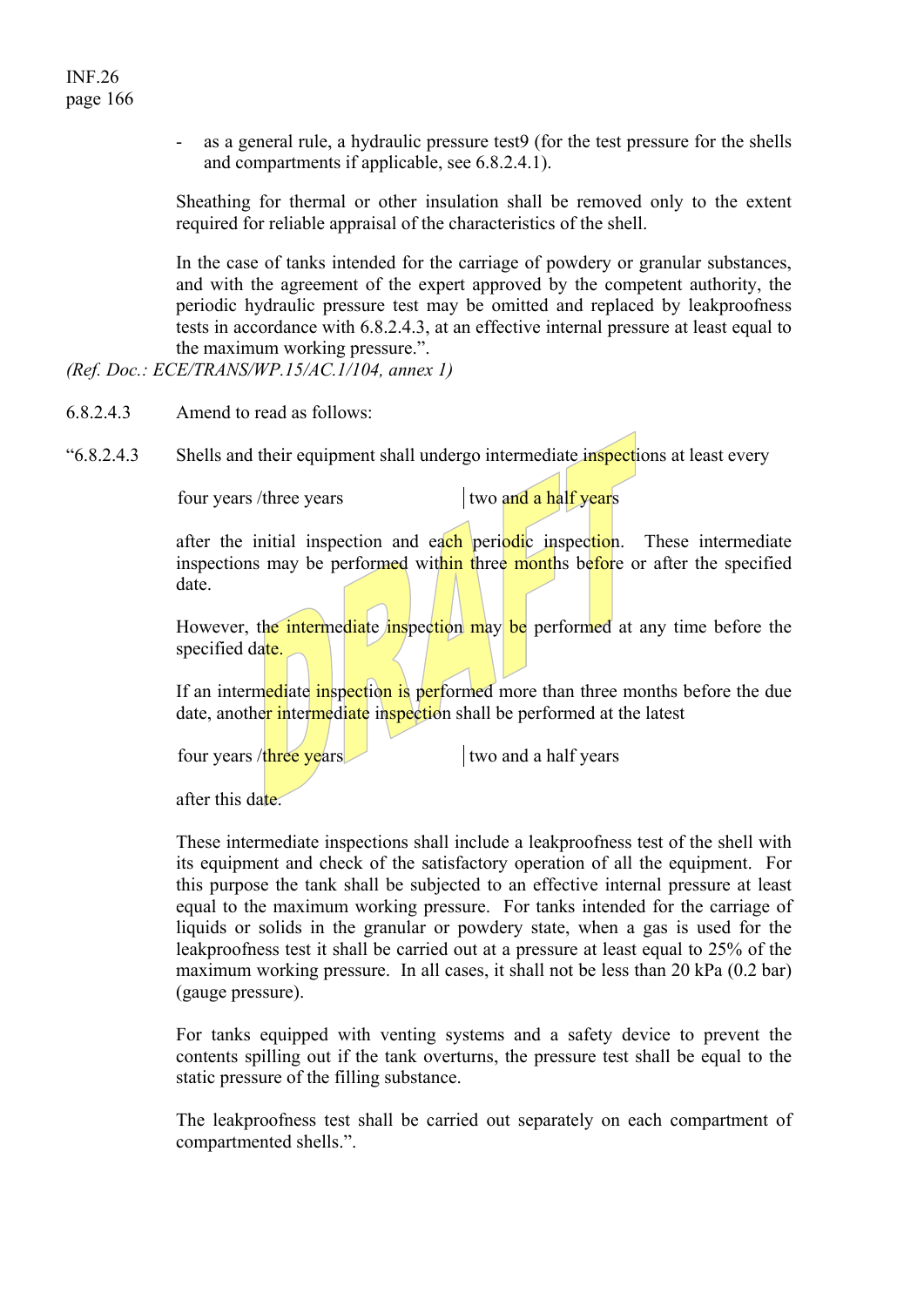*(Ref. Doc.: ECE/TRANS/WP.15/AC.1/104, annex 1)* 

6.8.2.4.4 Add at the end "If an exceptional check fulfilling the requirements of 6.8.2.4.2 has been performed, then the exceptional check may be considered to be a periodic inspection. If an exceptional check fulfilling the requirements of 6.8.2.4.3 has been performed then the exceptional check may be considered to be an intermediate inspection.".

*(Ref. Doc.: ECE/TRANS/WP.15/AC.1/104, annex 1)* 

6.8.2.4.5 Insert "and the alphanumeric codes of special provisions" after "tank code". In the second sentence, after "of these operations", insert ", even in the case of negative results".

*(Ref. Doc.: ECE/TRANS/WP.15/AC.1/104, annex 1 + ECE/TRANS/WP.15/AC.1/108/Add.2)* 

6.8.2.5.1 Amend the seventh indent to read as follows:

"- capacity of the shell – in the case of multiple-compartment shells, the capacity of each compartment –, followed by the symbol "S" when the shells or the compartments are divided by surge plates into sections of not more than 7 500 litres capacity.".

Delete the note.

*(Ref. Doc.: ECE/TRANS/WP.15/AC.1/102, annex + ECE/TRANS/WP.15/AC.1/108/Add.2)* 

6.8.2.6 Amend to read as  $\frac{1}{10}$  follows:

*(Ref. Doc.: ECE/TRANS/WP.15/AC.1/2007/55 + ECE/TRANS/WP.15/AC.1/108/Add.2)* 

## "**6.8.2.6** *Requirements for tanks which are designed, constructed and tested according to standards*

*NOTE: Persons or bodies identified in standards as having responsibilities in accordance with RID/ADR shall meet the requirements of RID/ADR.* 

 Depending on the date of construction of the tank, the standards listed in the table below shall be applied as indicated in column (4) to meet the requirements of Chapter 6.8 referred to in column (1) or may be applied as indicated in column (5). The requirements of Chapter 6.8 referred to in column (1) shall prevail in all cases.

 If more than one standard is listed as mandatory for the application of the same requirements, only one of them shall be applied, but in full unless otherwise specified in the table below.

| Applicable sub-<br>sections and<br>paragraphs | <b>Reference</b> | <b>Title of document</b> | <b>Mandatory</b><br>application for<br>tanks<br>constructed | Application<br>authorized<br>for tanks<br>constructed |
|-----------------------------------------------|------------------|--------------------------|-------------------------------------------------------------|-------------------------------------------------------|
|-----------------------------------------------|------------------|--------------------------|-------------------------------------------------------------|-------------------------------------------------------|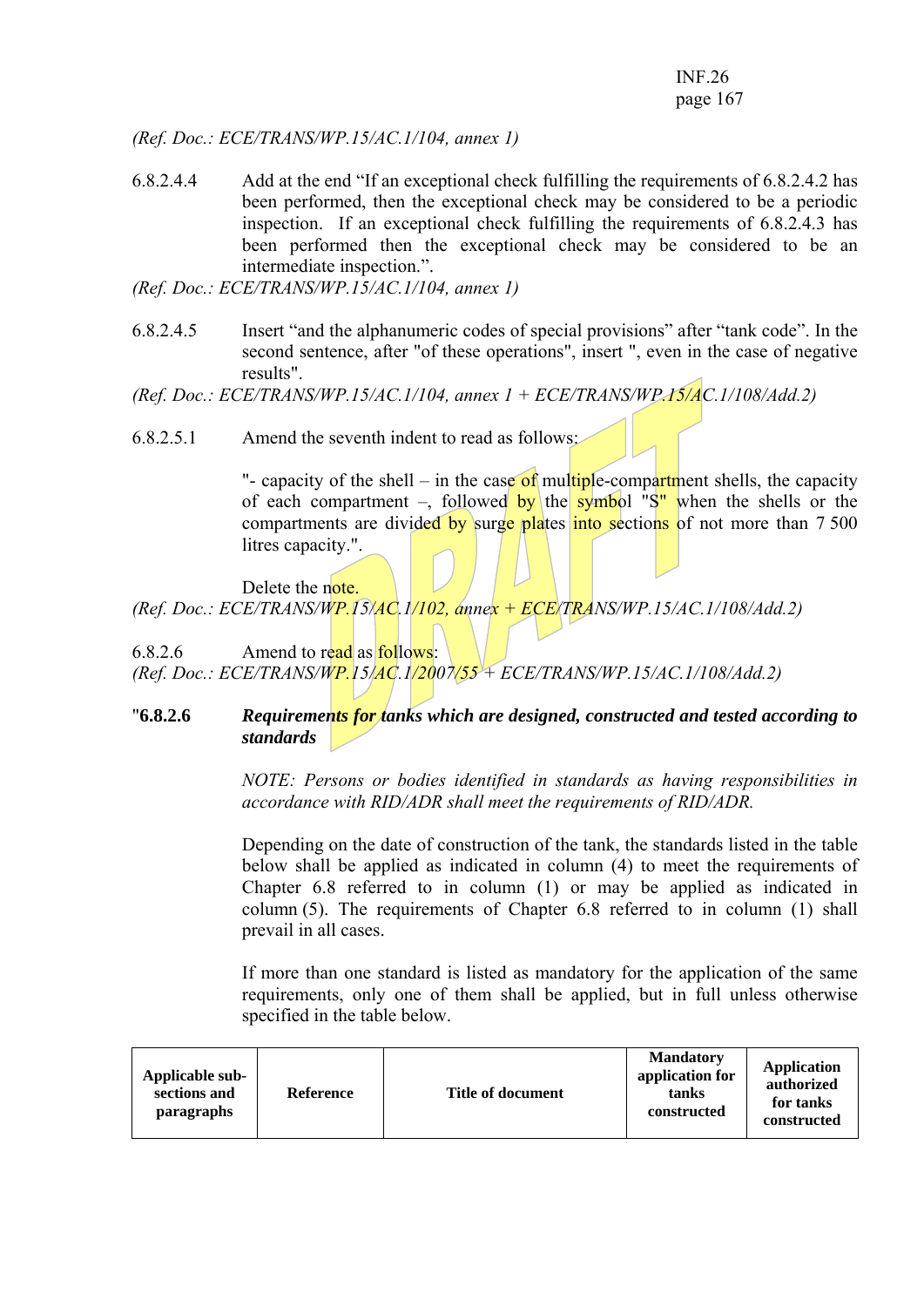| (1)                                                                                                                                                                   | (2)                                                               | (3)                                                                                                                                                                                                                       | (4)                                                                | (5)                                                            |
|-----------------------------------------------------------------------------------------------------------------------------------------------------------------------|-------------------------------------------------------------------|---------------------------------------------------------------------------------------------------------------------------------------------------------------------------------------------------------------------------|--------------------------------------------------------------------|----------------------------------------------------------------|
| For all tanks                                                                                                                                                         |                                                                   |                                                                                                                                                                                                                           |                                                                    |                                                                |
| 6.8.2.1                                                                                                                                                               | EN 14025:2003                                                     | Tanks for the transport of dangerous<br>goods - Metallic pressure tanks -<br>Design and construction                                                                                                                      | Between 1<br>January 2009<br>and 31<br>December 2010               | Before<br>1 January 2009                                       |
| 6.8.2.1                                                                                                                                                               | <b>[EN</b><br>14025:2008]                                         | Tanks for the transport of dangerous<br>goods - Metallic pressure tanks -<br>Design and construction                                                                                                                      | As from<br>1 January 2011                                          | Before<br>1 January 2011                                       |
| 6.8.2.2.1                                                                                                                                                             | EN 14432:<br>2006                                                 | Tanks for the transport of dangerous<br>goods – Tank equipment for the<br>transport of liquid chemicals -<br>Product discharge and air inlet<br>valves                                                                    | As from<br>1 January 2011                                          | Before<br>1 January 2011                                       |
| 6.8.2.2.1                                                                                                                                                             | EN 14433:<br>2006                                                 | Tanks for transport of dangerous<br>goods – Tank equipment for the<br>transport of liquid chemicals - Foot<br>valves                                                                                                      | As from<br>1 January 2011                                          | Before<br>1 January 2011                                       |
| For testing and inspection                                                                                                                                            |                                                                   |                                                                                                                                                                                                                           |                                                                    |                                                                |
| 6.8.2.4<br>6.8.3.4                                                                                                                                                    | EN 12972:2001<br>(with the<br>exception of<br>annexes D and<br>E) | Tanks for transport of dangerous<br>goods - Testing, inspection and<br>marking of metallic tanks                                                                                                                          | Between 1<br>January 2009<br>and 31<br><b>December</b><br>$2010^*$ | Between<br>1 January 2003<br>and 31<br>December<br>2008        |
| 6.8.2.4<br>6.8.3.4                                                                                                                                                    | EN 12972:2007                                                     | Tanks for transport of dangerous<br>goods - Testing, inspection and<br>marking of metallic tanks                                                                                                                          | As from<br>1 January 2011                                          | Before<br>1 January 2011                                       |
|                                                                                                                                                                       |                                                                   | For tanks with a maximum working pressure not exceeding 50 kPa and intended for the carriage of substances<br>for which a tank code with the letter "G" is given in column (12) of Table A of Chapter 3.2                 |                                                                    |                                                                |
| 6.8.2.1                                                                                                                                                               | EN 13094:2004                                                     | Tanks for the transport of dangerous<br>goods – Metallic tanks with a<br>working pressure not exceeding<br>$0.5$ bar – Design and construction                                                                            | Between 1<br>January 2009<br>and 31<br>December 2010               | <b>Between</b><br>1 January 2005<br>and 31<br>December<br>2008 |
| 6.8.2.1                                                                                                                                                               | <b>[EN</b><br>13094:2008]                                         | Tanks for the transport of dangerous<br>goods - Metallic tanks with a<br>working pressure not exceeding<br>0.5 bar – Design and construction                                                                              | As from<br>1 January 2011                                          | Before<br>1 January 2011                                       |
| For tanks for gases of Class 2                                                                                                                                        |                                                                   |                                                                                                                                                                                                                           |                                                                    |                                                                |
| $6.8.2.1$ (with the<br>exception of<br>$6.8.2.1.17$ ;<br>6.8.2.4.1 (with<br>the exclusion of<br>the<br>leakproofness<br>test); 6.8.2.5.1,<br>6.8.3.1 and<br>6.8.3.5.1 | EN 12493:2001<br>(except Annex<br>$\mathcal{C}$                   | Welded steel tanks for liquefied<br>petroleum gas (LPG) - Road<br>tankers - Design and manufacture<br>Note: Road tankers is to be<br>understood in the meaning of "fixed<br>tanks" and "demountable tanks" as<br>per ADR. | Between<br>1 January 2009<br>and 31<br>December 2010               | Between<br>1 January 2005<br>and 31<br>December<br>2008        |

l

<sup>\*</sup> *Unless the application of another standard is authorized in column (5) for the same purposes for tanks constructed at the same date.*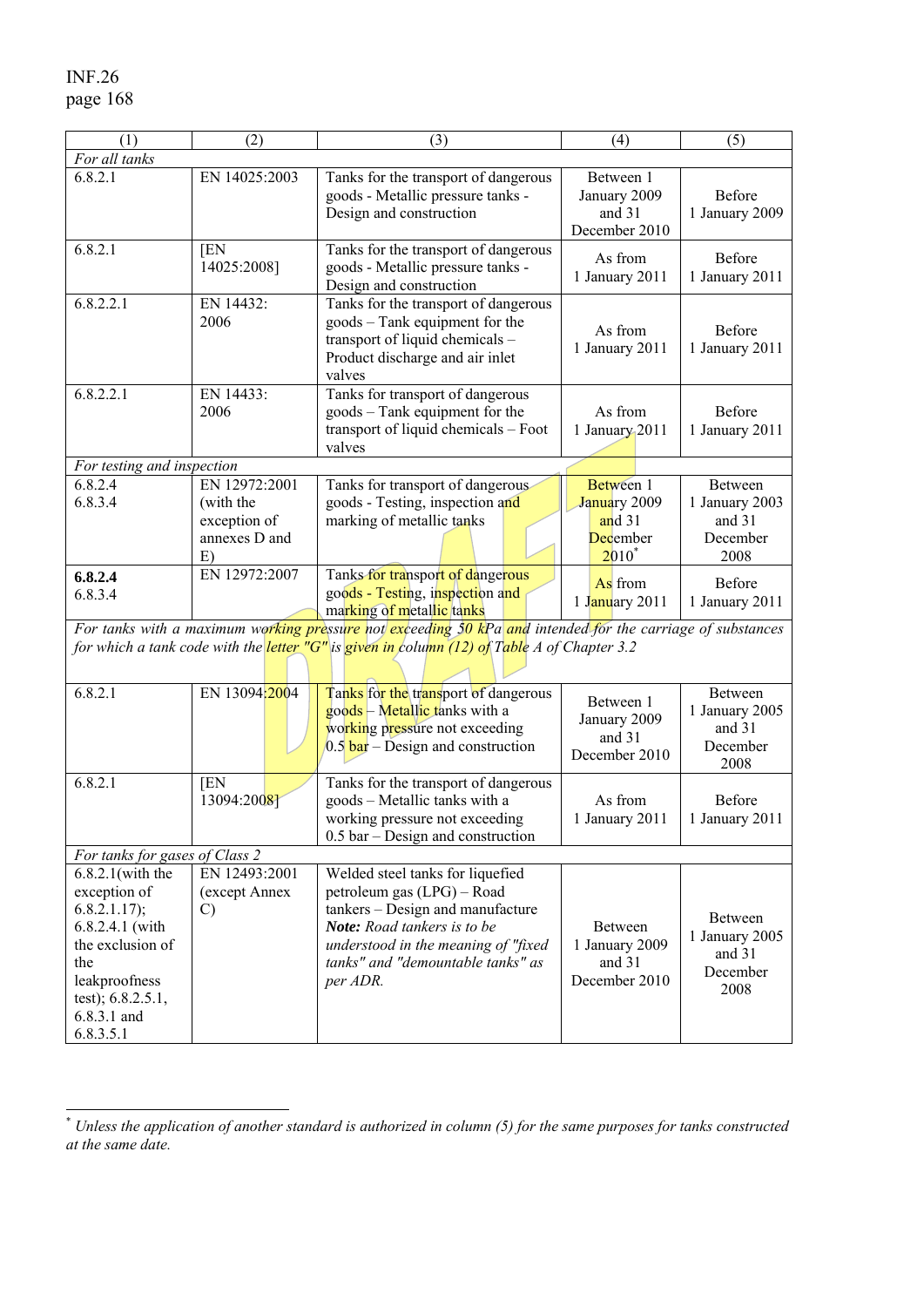INF.26

# page 169

| Applicable sub-<br>sections and<br>paragraphs                                                                                   | Reference                                 | Title of document                                                                                                                                                                                                                                            | <b>Mandatory</b><br>application for<br>tanks<br>constructed   | <b>Application</b><br>authorized<br>for tanks<br>constructed |
|---------------------------------------------------------------------------------------------------------------------------------|-------------------------------------------|--------------------------------------------------------------------------------------------------------------------------------------------------------------------------------------------------------------------------------------------------------------|---------------------------------------------------------------|--------------------------------------------------------------|
| (1)                                                                                                                             | (2)                                       | (3)                                                                                                                                                                                                                                                          | (4)                                                           | (5)                                                          |
| 1.2.1, 6.8.1,<br>$6.8.2.1$ (with the<br>exception of<br>$6.8.2.1.17$ ,<br>6.8.2.5, 6.8.3.1,<br>6.8.3.5, 6.8.5.1<br>to $6.8.5.3$ | [EN<br>12493:2008]<br>(except<br>Annex C) | LPG equipment and accessories -<br>Welded steel tanks for liquefied<br>petroleum gas (LPG) - Road<br>tankers - Design and manufacture<br>Note: Road tankers is to be<br>understood in the meaning of "fixed<br>tanks" and "demountable tanks" as<br>per ADR. | As from<br>1 January 2011                                     | Before<br>1 January 2011                                     |
| 6.8.3.2 (with the<br>exception of<br>6.8.3.2.3)                                                                                 | EN 12252:2000                             | Equipping of LPG road tankers<br>Note: Road tankers is to be<br>understood in the meaning of "fixed"<br>tanks" and "demountable tanks" as<br>per ADR.                                                                                                        | <b>Between</b><br>1 January 2009<br>and $31$<br>December 2010 | Between<br>1 January 2005<br>and 31<br>December<br>2008      |
| 6.8.3.2 (with the<br>exception of<br>$6.8.3.2.3$ ) and<br>6.8.3.4.9                                                             | EN 12252:2007                             | LPG equipment and $\frac{acc}{esc}$<br>Equipping of LPG road tankers<br>Note: Road tankers is to be<br>understood in the meaning of "fixed<br>tanks" and "demountable tanks" as<br>per ADR.                                                                  | As from<br>1 January 2011                                     | Before<br>1 January 2011                                     |
| 6.8.2.1 (with the<br>exception of<br>$6.8.2.1.17$ ,<br>6.8.2.4, 6.8.3.1<br>and 6.8.3.4                                          | EN 13530-<br>2:2002                       | Cryogenic vessels - Large<br>transportable vacuum insulated<br>$vessels$ – Part 2: Design,<br>fabrication, inspection and testing                                                                                                                            |                                                               | Between<br>1 January 2005<br>and 30 June<br>2007             |
| $6.8.2.1$ (with the<br>exception of<br>$6.8.2.1.17$ ,<br>6.8.2.4, 6.8.3.1<br>and 6.8.3.4                                        | EN 13530-<br>$2:2002 +$<br>A1:2004        | Cryogenic vessels - Large<br>transportable vacuum insulated<br>vessels - Part 2: Design,<br>fabrication, inspection and testing                                                                                                                              | As from<br>1 January 2009                                     | Before<br>1 January 2009                                     |
| 6.8.2.1 (with the<br>exception of<br>6.8.2.1.17,<br>6.8.2.1.19 and<br>$6.8.2.1.20$ ,<br>6.8.2.4, 6.8.3.1<br>and 6.8.3.4         | EN 14398-<br>2:2003<br>(except Table 1)   | Cryogenic vessels - Large<br>transportable non-vacuum insulated<br>vessels - Part 2: Design, fabrication,<br>inspection and testing                                                                                                                          | As from<br>1 January 2009                                     | Before<br>1 January 2009                                     |
| subsidiary hazard                                                                                                               |                                           | For tanks intended for the carriage of liquid petroleum products and other dangerous substances of Class 3<br>which have a vapour pressure not exceeding 110 kPa at 50 $\degree$ C and petrol, and which have no toxic or corrosive                          |                                                               |                                                              |
| 6.8.2.1                                                                                                                         | EN 13094:2004                             | Tanks for the transport of dangerous<br>goods - Metallic tanks with a<br>working pressure not exceeding<br>0.5 bar – Design and construction                                                                                                                 | Between 1<br>January 2009<br>and 31<br>December 2010          | Between<br>1 January 2005<br>and 31<br>December<br>2008      |
| 6.8.2.1                                                                                                                         | [EN<br>13094:2008]                        | Tanks for the transport of dangerous<br>goods - Metallic tanks with a<br>working pressure not exceeding<br>$0.5$ bar – Design and construction                                                                                                               | As from<br>1 January 2011                                     | Before<br>1 January 2011                                     |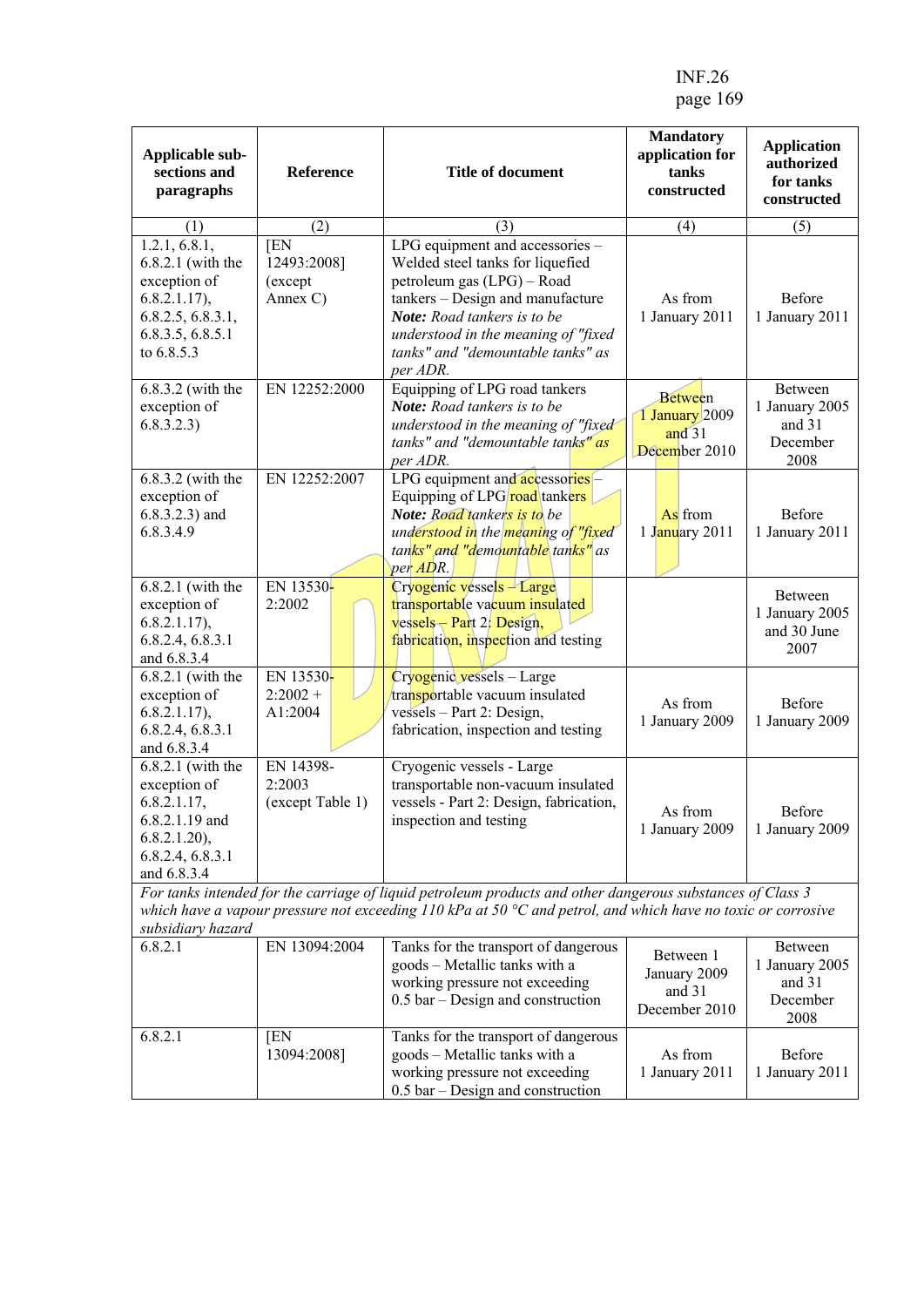| Applicable sub-<br>sections and<br>paragraphs | <b>Reference</b>                                                                                                                                                                   | <b>Title of document</b>                                                                                        | <b>Mandatory</b><br>application for<br>tanks<br>constructed | <b>Application</b><br>authorized<br>for tanks<br>constructed |
|-----------------------------------------------|------------------------------------------------------------------------------------------------------------------------------------------------------------------------------------|-----------------------------------------------------------------------------------------------------------------|-------------------------------------------------------------|--------------------------------------------------------------|
| (1)                                           | (2)                                                                                                                                                                                | (3)                                                                                                             | (4)                                                         | (5)                                                          |
| $6.8.2.2$ and<br>6.8.2.4.1                    | EN 13082:2001                                                                                                                                                                      | Tanks for transport of dangerous<br>goods – Service equipment for<br>tanks - Vapour transfer valve              | As from<br>1 January 2009                                   | Before<br>1 January 2009                                     |
| $6.8.2.2$ and<br>6.8.2.4.1                    | EN 13308:2002                                                                                                                                                                      | Tanks for transport of dangerous<br>goods – Service equipment for<br>tanks - Non pressure balanced<br>footvalve | As from<br>1 January 2009                                   | Before<br>1 January 2009                                     |
| 6.8.2.2 and<br>6.8.2.4.1                      | EN 13314:2002                                                                                                                                                                      | Tanks for transport of dangerous<br>goods – Service equipment for<br>tanks - Fill hole cover                    | As from<br>1 January 2009                                   | Before<br>1 January 2009                                     |
| 6.8.2.2 and<br>6.8.2.4.1                      | EN 13316:2002                                                                                                                                                                      | Tanks for transport of dangerous<br>goods – Service equipment for<br>tanks-Pressure balanced footvalve          | As from<br>1 January 2009                                   | Before<br>1 January 2009                                     |
| 6.8.2.2 and<br>6.8.2.4.1                      | EN 13317:2002                                                                                                                                                                      | Tanks for transport of dangerous<br>goods - Service equipment for<br>tanks – Manhole cover assembly             |                                                             | Between<br>1 January 2005<br>and 30 June<br>2007             |
| 6.8.2.2 and<br>6.8.2.4.1                      | EN 13317:2002<br>(except for the<br>figure and table<br>$B.2$ in Annex $B$ )<br>(The material<br>shall meet the<br>requirements of<br>standard<br>EN 13094:2004,<br>Clause $5.2$ ) | Tanks for transport of dangerous<br>goods – Service equipment for<br>$tanks - Manhole$ cover assembly           | Between 1<br>January 2009<br>and 31<br>December<br>$2010^*$ | Between<br>1 January 2007<br>and 31<br>December<br>2008      |
| 6.8.2.2 and<br>6.8.2.4.1                      | EN 13317:2002<br>$+A1:2006$                                                                                                                                                        | Tanks for transport of dangerous<br>goods – Service equipment for<br>tanks - Manhole cover assembly             | As from<br>1 January 2011                                   | Before<br>1 January 2011                                     |
| 6.8.2.2 and<br>6.8.2.4.1                      | EN 14595:2005                                                                                                                                                                      | Tanks for transport of dangerous<br>goods - Service equipment for tanks<br>- Pressure and vacuum breather vent  | As from<br>1 January 2009                                   | Before<br>1 January 2009                                     |

 $6.8.2.7$ Delete the first and second sub-paragraph.

Amend the third (new first) sub-paragraph to read as follows:

 "To reflect scientific and technical progress or where no standard is listed in 6.8.2.6 or to deal with specific aspects not addressed in a standard listed in 6.8.2.6, the competent authority may recognize the use of a technical code providing the same level of safety. Tanks shall, however, comply with the minimum requirements of 6.8.2.".

*(Ref. Doc.: ECE/TRANS/WP.15/AC.1/106/Add.2)* 

l

<sup>\*</sup> *Unless the application of another standard is authorized in column (5) for the same purposes for tanks constructed at the same date.*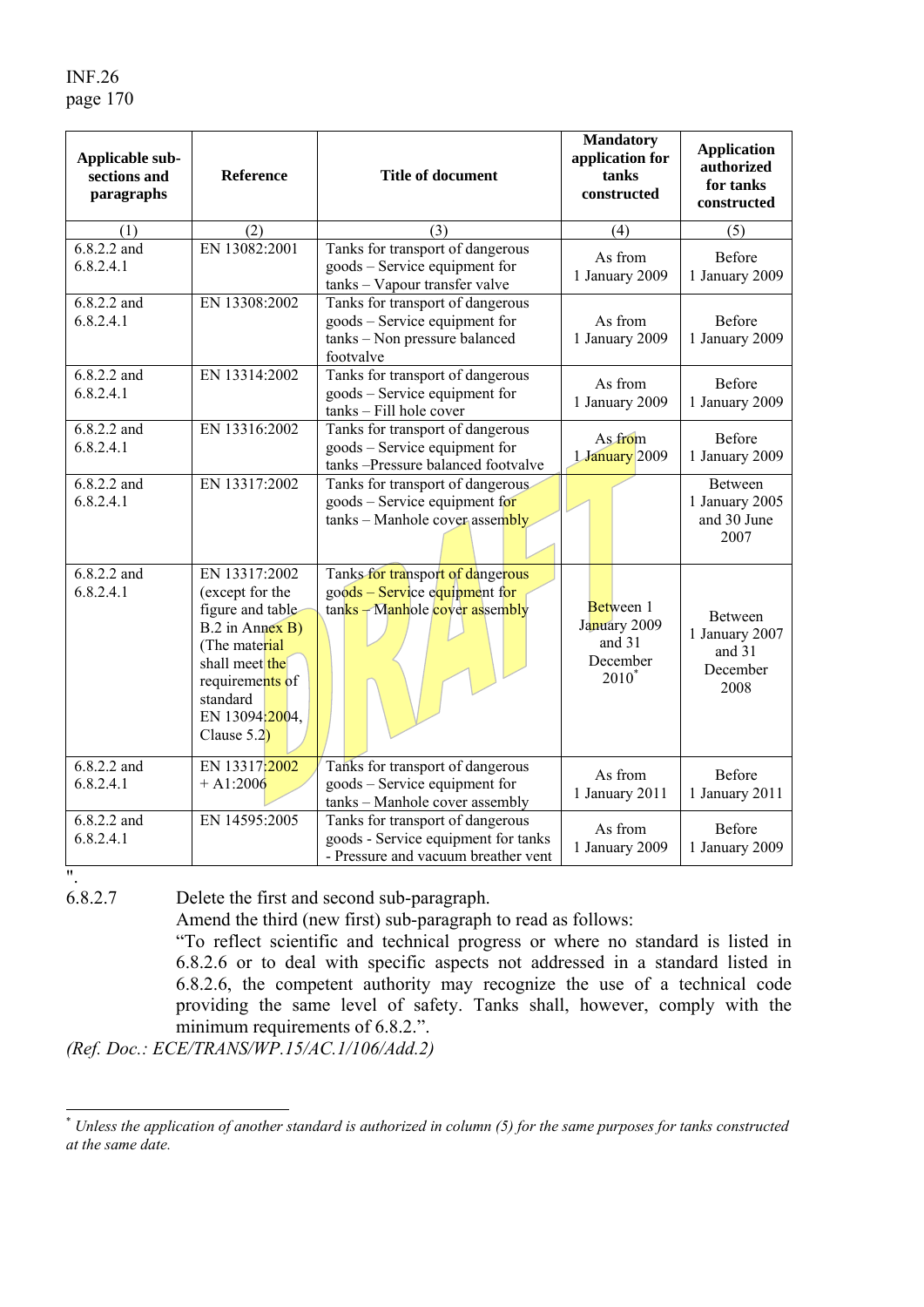- 6.8.3.1.5 Replace "6.2.3.1" with "6.2.5.3". *(Ref. Doc.: ECE/TRANS/WP.15/AC.1/106/Add.2)*
- 6.8.3.2.3 Amend the beginning to read as follows: "All filling and all discharge openings of tanks …". At the end, add the following sub-paragraph: "A non-return valve does not fulfil the provisions of this paragraph.".
- *(Ref. Doc.: ECE/TRANS/WP.15/AC.1/106/Add.2)*
- 6.8.3.2.11 Add the following new sentence at the end: "The provisions of 6.8.2.1.7 shall not apply to vacuum-insulated tanks.". *(Ref. Doc.: ECE/TRANS/WP.15/AC.1/108/Add.2)*
- 6.8.3.4.6 Amend to read as follows:
- "6.8.3.4.6 By derogation from the requirements of  $6.8.2$ .4, the periodic inspections according to  $6.8.2.4.2$ , shall take place:
	- (a) at least every three years  $\| \cdot \|$  at least every two and a half years in the case of tanks intended for the carriage of UN No.1008 boron trifluoride, UN No. 1017 chlorine, UN No. 1048 hydrogen bromide, anhydrous, UN No. 1050 hydrogen chloride, anhydrous, UN No. 1053 hydrogen sulphide, UN No. 1067 dinitrogen tetroxide (nitrogen dioxide), UN No. 1076 phosgene or UN No. 1079 sulphur dioxide;
	- (b) at least after six years  $\vert$  at least after 8 years of service and thereafter at least every 12 years in the case of tanks intended for the **carriage** of refrigerated liquefied gases.

The intermediate inspections according to 6.8.2.4.3 shall be carried out at least six years after each periodic inspection.

A leakproofness test or an intermediate inspection according to 6.8.2.4.3 may be performed, at the request of the competent authority, between any two successive periodic inspections.

 When the shell, its fittings, piping and items of equipment have been tested separately, the tank shall be subjected to a leakproofness test after assembly." *(Ref. Doc.: ECE/TRANS/WP.15/AC.1/102, annex)* 

6.8.3.4.13 Replace "6.2.1.6" with "6.2.1.6 and 6.2.3.5 respectively". *(Ref. Doc.: ECE/TRANS/WP.15/AC.1/106/Add.2 + /108/Add.2)* 

6.8.3.4.16 In the second sentence, after "of these operations", insert ", even in the case of negative results".

*(Ref. Doc.: ECE/TRANS/WP.15/AC.1/108/Add.2)* 

6.8.3.5.13 Replace "6.2.1.7" with "6.2.2.7". *(Ref. Doc.: ECE/TRANS/WP.15/AC.1/106/Add.2)*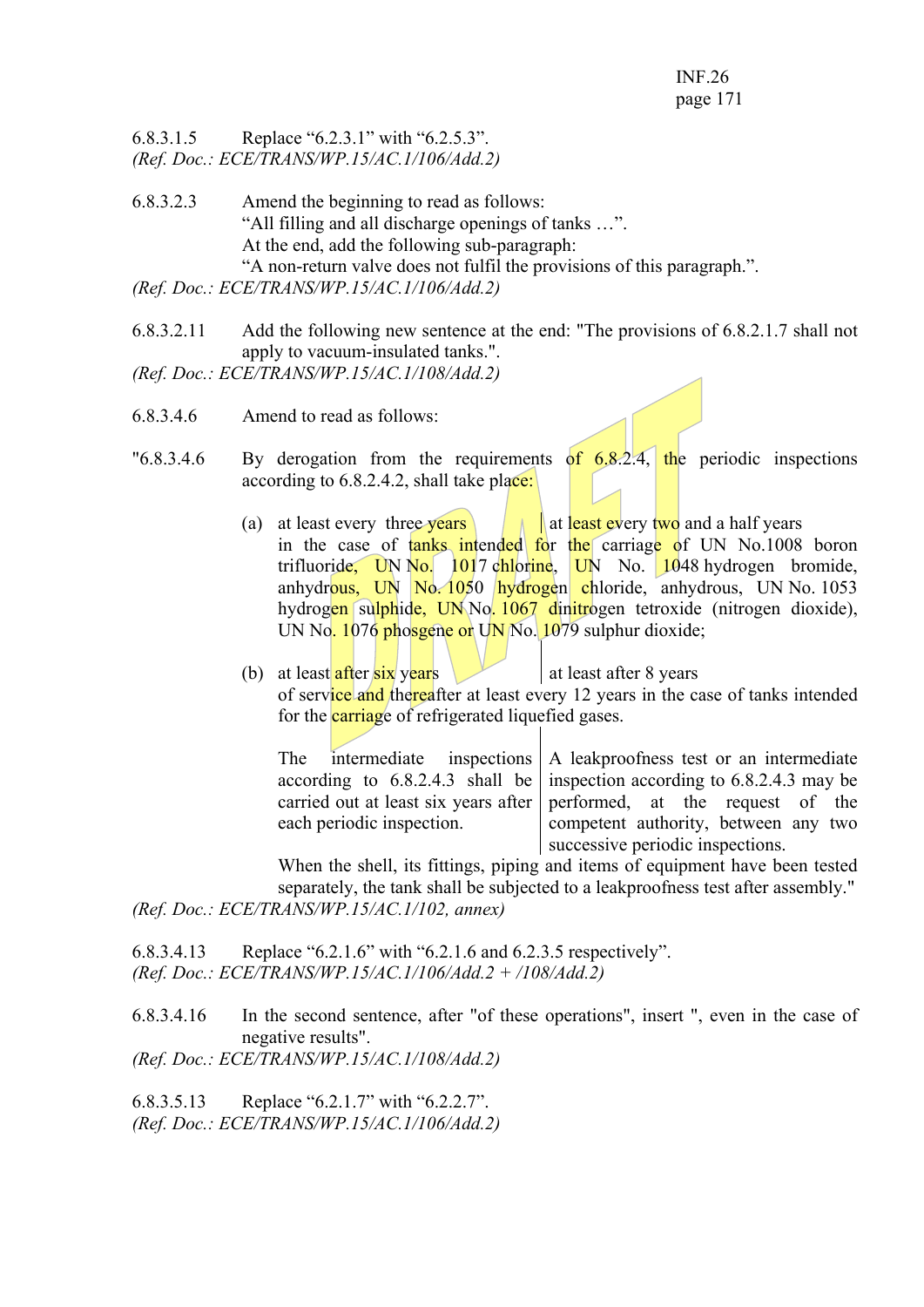6.8.3.6 Replace the introductory phrase ("The requirements of Chapter 6.8 are considered to have been complied with if the following standard is applied:") with the following text:

> "Depending on the date of construction of the battery-vehicle or MEGC, the standard listed in the table below shall be applied as indicated in column (4) to meet the requirements of Chapter 6.8 referred to in column (1) or may be applied as indicated in column (5). The requirements of Chapter 6.8 referred to in column (1) shall prevail in all cases.

> If more than one standard is listed as mandatory for the application of the same requirements, only one of them shall be applied, but in full unless otherwise specified in the table below.".

In the table, add two new columns  $(4)$  and  $(5)$  to read as follows:

| <b>Mandatory application</b> | <b>Application authorized</b> |
|------------------------------|-------------------------------|
| for battery-vehicles or      | for battery-vehicles or       |
| <b>MEGCs</b> constructed     | <b>MEGCs</b> constructed      |
| $\vert 4 \vert$              |                               |
| As from 1 January 2009       | Before 1 January 2009         |
|                              |                               |

*(Ref. Doc.: ECE/TRANS/WP.15/AC.1/108/Add.2)* 

6.8.4 TE11 Add the following new sentence at the end: "A safety valve preventing the entry of foreign matter also fulfils this provision.".

*(Ref. Doc.: ECE/TRANS/WP.15/AC.1/108/Add.2)* 

6.8.4 Insert the following new special provisions:

**TA4** The conformity assessment procedures of section 1.8.7 shall be applied by the competent authority, its delegate or inspection body conforming to 1.8.6.4 and accredited to EN ISO/IEC 17020:2004 type A.".

"**TT9** For inspections and tests (including supervision of the manufacture) the procedures of section 1.8.7 shall be applied by the competent authority, its delegate or inspection body conforming to 1.8.6.4 and accredited according to EN ISO/IEC 17020:2004 type A.".

*(Ref. Doc.: ECE/TRANS/WP.15/AC.1/106/Add.2)* 

# **PART 7**

# **Chapter 7.3**

7.3.2.6 In the heading, replace "Wastes" with "Goods". *(Ref. Doc.: ECE/TRANS/WP.15/AC.1/2007/30/Add.1 + ECE/TRANS/WP.15/AC.1/108/Add.2)*